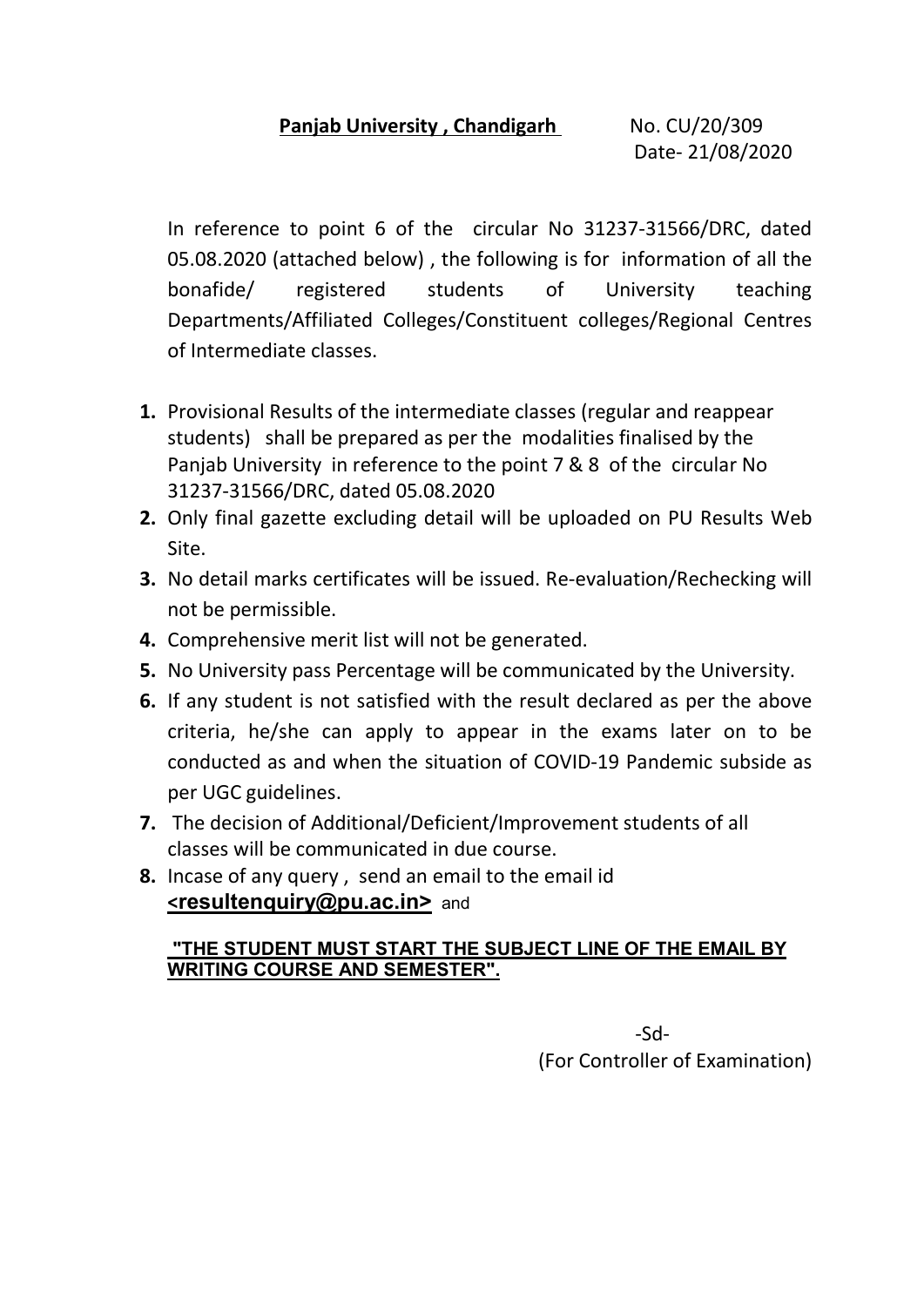$31237 - 31566$  (DRC  $\frac{13758/c6}{5-8.202}$ 

In pursuant of UGC-guidelines issued on 29.4.2020 and 6.7.2020 regarding the conduct of examination in view of COVID-19 PANDEMIC an unanticipated situation, Panjab University, Chandigarh, hereby announces the promotion of all the students who are bonafide/ registered students of University teaching departments/Constituent Colleges/Regional Centres/Affiliated Colleges intermediate classes, to next semester/class:

- 1. It is to be ensured by the respective institution that all such candidates have filled and submitted their Examination Forms/fees etc. for May 2020 semester examination.
- 2. The admission of all those promoted students to next semester/class will be provisional which will be regularized on the fulfilment of all the criteria/conditions related to their admission to the next class.
- 3. This provisional promotion will be based on the satisfactory fulfilment of condition of minimum pass marks in all previous semesters/grades/CGPA or any University requirements; (i.e. 50% of all the previous semester papers cleared up to last semester (Dec. 2019) or will have to clear/fulfill the requirement as and when possible.
- 4. If at any stage, a student is found ineligible till May 2020, his/her promotion will stand cancelled.
- 5. Promoted students will have option to appear in the examination to improve their grades/CGPA/parcentage, if they desire to do so.
- The modalities/criteria to award marks/grade/CGPA for May 2020 examination 6. to the promoted students will be uploaded on the University website.
- 7. For evaluation after the provisional promotion as stated above, it is decided to evaluate the students on the basis of 50% (performance of average of all the previous semester) and 50% Internal Evaluation of current semester (Assessment already submitted on the basis of MST, Attendance, Extra Curricular activities, Projects, Field Studies, Assignments, etc.).
- 8. The same policy will be applicable for students having reappear and had submitted their Re-appear Examination Form/fee for May 2020 reappear examinations. The decision for Exit Class Examination will be communicated in due course.

(Dr. Parvinger Singh)

Controller of Examinations

ato/a. 5.g. 2020

(Prof. Sanjay Kaushik) Dean College Development Council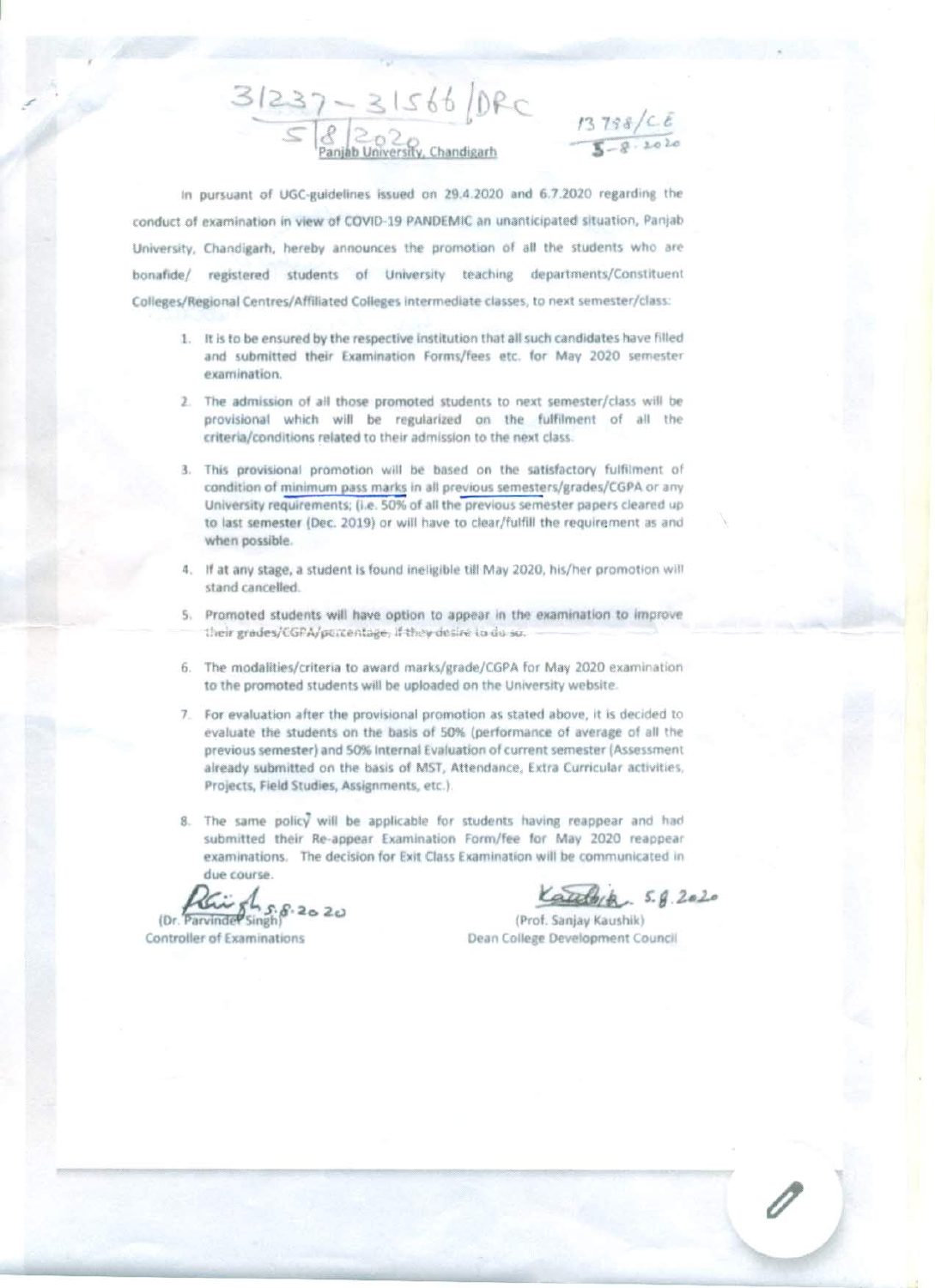| Roll No. | Regd. No.                       | Name of the Candidate     | <b>Subjects</b>                                     | Father's / Mother's<br><b>Name</b>             | <b>Result</b> |  |  |
|----------|---------------------------------|---------------------------|-----------------------------------------------------|------------------------------------------------|---------------|--|--|
|          | A.S. College, Khanna (Ludhiana) |                           |                                                     |                                                |               |  |  |
| 45791    | 18916000285                     | <b>ALISHA</b>             | MC201, MC202, MC203, MC20                           | DEEPAK GUPTA / INDU                            | 1042          |  |  |
|          |                                 |                           | 4, MC205, MC206, MC207                              | <b>GUPTA</b>                                   |               |  |  |
| 45792    | 13616000372                     | <b>DEEKSHA DUBEY</b>      | MC201, MC202, MC203, MC20                           | <b>SANDEEP DUBEY / RITU</b>                    | 1076          |  |  |
|          |                                 |                           | 4, MC205, MC206, MC207                              | <b>DUBEY</b>                                   |               |  |  |
| 45793    | 13616000373                     | <b>DIKSHA KAPIL</b>       | MC201, MC202, MC203, MC20                           | SANJEEV KUMAR /                                | 1173          |  |  |
|          |                                 |                           | 4, MC205, MC206, MC207                              | <b>SAROJ RANI</b>                              |               |  |  |
| 45794    | 18616000118                     | <b>GURSIMRAN KAUR</b>     | MC201, MC202, MC203, MC20                           | AMARPREET SINGH /                              | 1192          |  |  |
|          |                                 |                           | 4, MC205, MC206, MC207                              | <b>HARPREET KAUR</b>                           |               |  |  |
| 45795    | 13716000242                     | HARPREET KAUR             | MC201, MC202, MC203, MC20                           | <b>DES RAJ / SUKHWINDER</b>                    | 1110          |  |  |
| 45796    | 13616000380                     | HARSIMRAN KAUR            | 4, MC205, MC206, MC207                              | <b>KAUR</b>                                    | RLL           |  |  |
|          |                                 |                           | MC201, MC202, MC203, MC20<br>4, MC205, MC206, MC207 | <b>HARJEET SINGH/</b><br><b>RANJEET KAUR</b>   |               |  |  |
| 45797    | 13616000383                     | <b>IMPI</b>               | MC201, MC202, MC203, MC20                           | HARBANS LAL / NISHA                            | 1192          |  |  |
|          |                                 |                           | 4, MC205, MC206, MC207                              | <b>RANI</b>                                    |               |  |  |
| 45798    | 13716000249                     | <b>INDERJEET KAUR</b>     | MC201, MC202, MC203, MC20                           | <b>ARVINDER SINGH/</b>                         | 1175          |  |  |
|          |                                 |                           | 4, MC205, MC206, MC207                              | <b>SANJEET KAUR</b>                            |               |  |  |
| 45799    | 18916000294                     | <b>ISHA</b>               | MC201, MC202, MC203, MC20                           | MUKESH JINDAL / NEHA                           | 1158          |  |  |
|          |                                 |                           | 4, MC205, MC206, MC207                              | <b>JINDAL</b>                                  |               |  |  |
| 45800    | 13616000386                     | <b>JASMEEN KAUR</b>       | MC201, MC202, MC203, MC20                           | <b>MAJOR SINGH/</b>                            | 1046          |  |  |
|          |                                 |                           | 4, MC205, MC206, MC207                              | <b>INDERJEET KAUR</b>                          |               |  |  |
| 45801    | 18616000128                     | <b>JASVIR KAUR</b>        | MC201, MC202, MC203, MC20                           | <b>JAGTAR SINGH/</b>                           | 1126          |  |  |
|          |                                 |                           | 4, MC205, MC206, MC207                              | <b>KARAMJIT KAUR</b>                           |               |  |  |
| 45802    | 13616000462                     | <b>KUNAL SHAHI</b>        | MC201, MC202, MC203, MC20                           | SANJIWAN SHAHI /                               | 1120          |  |  |
|          |                                 |                           | 4, MC205, MC206, MC207                              | <b>SHASHI BALA</b>                             |               |  |  |
| 45803    | 18616000136                     | <b>MANINDER KAUR</b>      | MC201, MC202, MC203, MC20                           | PARMINDER SINGH /                              | 1174          |  |  |
|          |                                 |                           | 4, MC205, MC206, MC207                              | <b>NAVDEEP KAUR</b>                            |               |  |  |
| 45804    | 13216000179                     | <b>MANPREET KAUR</b>      | MC201, MC202, MC203, MC20                           | <b>JAGTAR SINGH/</b>                           | 1006          |  |  |
|          |                                 |                           | 4, MC205, MC206, MC207                              | <b>HARJINDER KAUR</b>                          | 999           |  |  |
| 45805    | 16915000395                     | <b>MANPREET KAUR</b>      | MC201, MC202, MC203, MC20                           | <b>JASVIR SINGH/</b>                           |               |  |  |
| 45806    | 18916000301                     | <b>MANPREET KAUR</b>      | 4, MC205, MC206, MC207                              | <b>BALWINDER KAUR</b>                          | 1155          |  |  |
|          |                                 |                           | MC201, MC202, MC203, MC20<br>4, MC205, MC206, MC207 | VIKRAM SINGH /<br><b>SATWINDER KAUR</b>        |               |  |  |
| 45807    | 13216000182                     | <b>MANRAJ KAUR</b>        | MC201, MC202, MC203, MC20                           | <b>GURPAL SINGH /</b>                          | 1084          |  |  |
|          |                                 |                           | 4, MC205, MC206, MC207                              | <b>HARPREET KAUR</b>                           |               |  |  |
| 45808    | 13616000401                     | <b>MANVIR KAUR KOONER</b> | MC201, MC202, MC203, MC20                           | SATVINDER SINGH /                              | 1070          |  |  |
|          |                                 |                           | 4, MC205, MC206, MC207                              | <b>SANDEEP KAUR</b>                            |               |  |  |
| 45809    | 13615000491                     | <b>NAVPREET KAUR</b>      | MC201, MC202, MC203, MC20                           | <b>NAIB SINGH / MANJIT</b>                     | 1099          |  |  |
|          |                                 |                           | 4, MC205, MC206, MC207                              | <b>KAUR</b>                                    |               |  |  |
| 45810    | 13716000275                     | POOJA                     | MC201, MC202, MC203, MC20                           | <b>BABU RAM / SAVITA</b>                       | 1158          |  |  |
|          |                                 |                           | 4, MC205, MC206, MC207                              |                                                |               |  |  |
| 45811    | 13216000186                     | PRABHJOT KAUR             | MC201, MC202, MC203, MC20                           | <b>RAVINDER SINGH/</b>                         | 1109          |  |  |
|          |                                 |                           | 4, MC205, MC206, MC207                              | <b>RAMANDEEP KAUR</b>                          |               |  |  |
| 45812    | 13616000477                     | PRINCE KAUSHAL            | MC201, MC202, MC203, MC20                           | <b>SHYAM SINGH/</b>                            | 1197          |  |  |
|          |                                 |                           | 4, MC205, MC206, MC207                              | <b>NEELAM RANI</b>                             |               |  |  |
| 45813    | 13616000411                     | PRIYA VIJ                 | MC201, MC202, MC203, MC20                           | TARSEM LAL / KIRANA                            | 1103          |  |  |
|          |                                 |                           | 4, MC205, MC206, MC207                              | DEVI                                           | 949           |  |  |
| 45814    | 13616000415                     | <b>RIYA</b>               | MC201, MC202, MC203, MC20                           | <b>AVNISH GUPTA /</b>                          |               |  |  |
| 45815    | 18916000230                     | <b>SANJANA BHAKHRI</b>    | 4, MC205, MC206, MC207                              | <b>MONIKA GUPTA</b>                            | 1044          |  |  |
|          |                                 |                           | MC201, MC202, MC203, MC20<br>4, MC205, MC206, MC207 | <b>GURJIT BHAKHRI /</b><br><b>RENU BHAKHRI</b> |               |  |  |
| 45816    | 18616000156                     | SATUTI GOYAL              | MC201, MC202, MC203, MC20                           | <b>NAIN SUKHCHANDER</b>                        | 1244          |  |  |
|          |                                 |                           | 4, MC205, MC206, MC207                              | <b>GOYAL / SUNITA GOYAL</b>                    |               |  |  |
| 45817    | 13615000507                     | SHIKHA BATTA              | MC201, MC202, MC203, MC20                           | <b>BALJIT KUMAR / SANJU</b>                    | 1147          |  |  |
|          |                                 |                           | 4, MC205, MC206, MC207                              | RANI                                           |               |  |  |
| 45818    | 13616000498                     | <b>TALJINDER SINGH</b>    | MC201, MC202, MC203, MC20                           | <b>HARBANS SINGH/</b>                          | 1011          |  |  |
|          |                                 |                           | 4, MC205, MC206, MC207                              | RUPINDER KAUR                                  |               |  |  |
| 45819    | 13616000505                     | YOGESH VERMA              | MC201, MC202, MC203, MC20                           | VIKRAM VERMA /                                 | 1037          |  |  |
|          |                                 |                           | 4, MC205, MC206, MC207                              | POOJA                                          |               |  |  |

**Arya College, Ludhiana**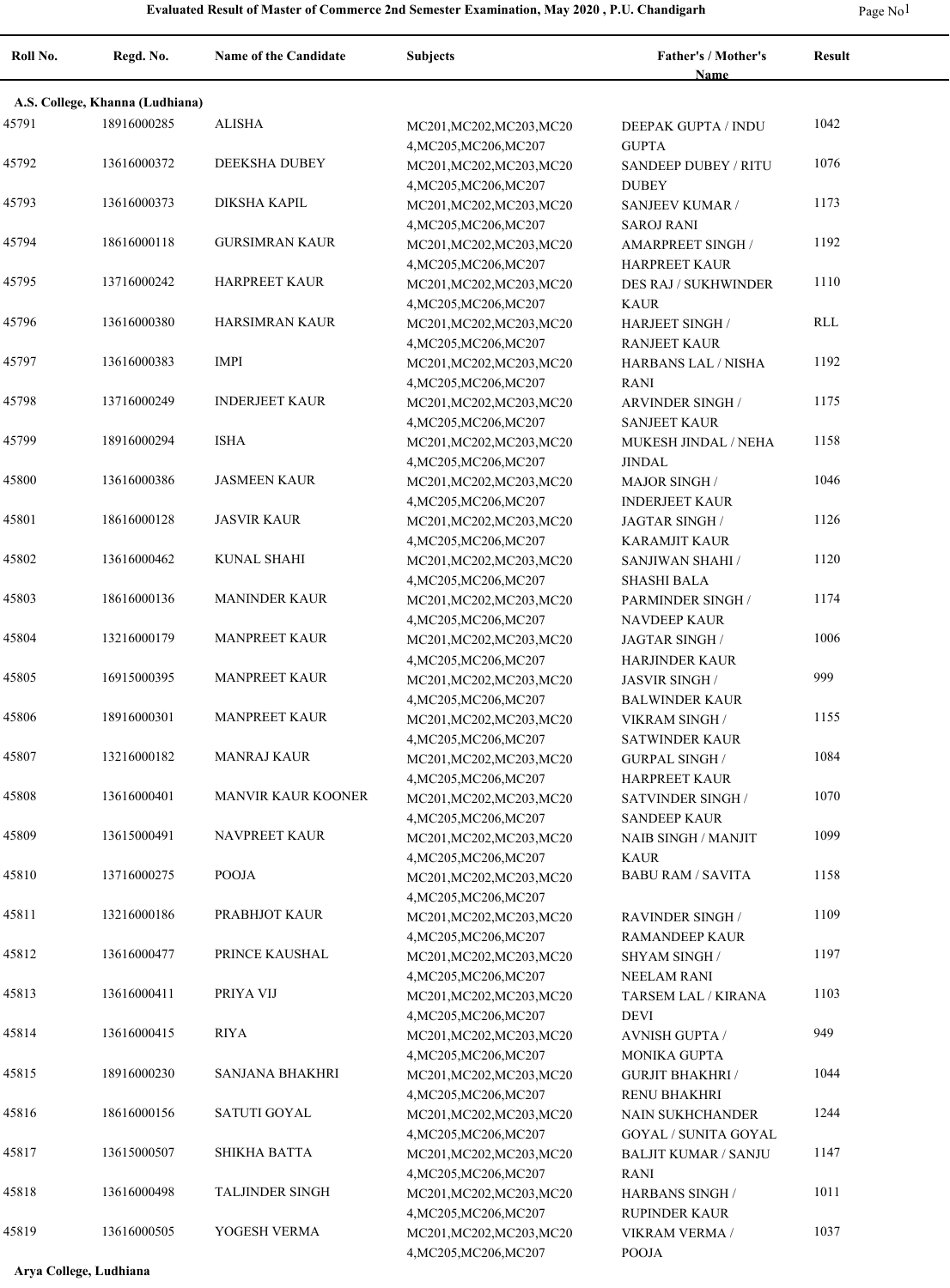| $\sim$ |  |
|--------|--|
|--------|--|

| Roll No.               | Regd. No.   | Name of the Candidate | <b>Subjects</b>                                     | Father's / Mother's<br>Name                | Result |
|------------------------|-------------|-----------------------|-----------------------------------------------------|--------------------------------------------|--------|
| Arya College, Ludhiana |             |                       |                                                     |                                            |        |
| 45831                  | 31616000087 | <b>ABHISHEK BATRA</b> | MC201, MC202, MC203, MC20                           | RAJ BATRA / MEENA                          | 994    |
|                        |             |                       | 4, MC205, MC206, MC207                              | <b>BATRA</b>                               |        |
| 45832                  | 14316000803 | <b>ADITI SHARMA</b>   | MC201, MC202, MC203, MC20                           | SANJEEV KUMAR /                            | 1051   |
|                        |             |                       | 4, MC205, MC206, MC207                              | MONIKA SHARMA                              |        |
| 45833                  | 14316000632 | AKSHITA MINOCHA       | MC201, MC202, MC203, MC20                           | PAWAN KUMAR /                              | 1101   |
|                        |             |                       | 4, MC205, MC206, MC207                              | <b>VINKY MINOCHA</b>                       |        |
| 45834                  | 15115000310 | <b>AMAN</b>           | MC201, MC202, MC203, MC20                           | DARSHAN LAL / SUNITA                       | 1034   |
| 45835                  | 14116000695 | <b>AMANDEEP KAUR</b>  | 4, MC205, MC206, MC207<br>MC201, MC202, MC203, MC20 | <b>RANI</b><br>JASPREET SINGH /            | 1066   |
|                        |             |                       | 4, MC205, MC206, MC207                              | <b>MANJIT KAUR</b>                         |        |
| 45836                  | 14116000709 | <b>BHUMIKA SAHI</b>   | MC201, MC202, MC203, MC20                           | KEWAL KRISHAN SAHI /                       | 1081   |
|                        |             |                       | 4, MC205, MC206, MC207                              | <b>BEENA SAHI</b>                          |        |
| 45837                  | 14415000213 | <b>DIVYANGI</b>       | MC201, MC202, MC203, MC20                           | <b>UDAY RAJ SINGH /</b>                    | 978    |
|                        |             |                       | 4, MC205, MC206, MC207                              | <b>KUSUM DEVI</b>                          |        |
| 45838                  | 14116000878 | <b>HEMANT PURI</b>    | MC201, MC202, MC203, MC20                           | VIJAY KUMAR PURI /                         | 1145   |
|                        |             |                       | 4, MC205, MC206, MC207                              | <b>RENU</b>                                |        |
| 45839                  | 14116000722 | <b>HIMANSHI</b>       | MC201, MC202, MC203, MC20                           | KARAN SINGH / KAMLA                        | 1138   |
|                        |             | <b>INDU SHARMA</b>    | 4, MC205, MC206, MC207                              | <b>DEVI</b>                                | 1086   |
| 45840                  | 14116000724 |                       | MC201, MC202, MC203, MC20                           | <b>NARESH KUMAR</b>                        |        |
|                        |             |                       | 4, MC205, MC206, MC207                              | <b>SHARMA / SHANU</b><br><b>SHARMA</b>     |        |
| 45841                  | 19216000244 | <b>JASLEEN SINGH</b>  | MC201, MC202, MC203, MC20                           | <b>GURJIT SINGH /</b>                      | 1128   |
|                        |             |                       | 4, MC205, MC206, MC207                              | <b>KARMJIT KAUR</b>                        |        |
| 45842                  | 19216000131 | <b>JASMINE TANDON</b> | MC201, MC202, MC203, MC20                           | YOGESH TANDON /                            | 1032   |
|                        |             |                       | 4, MC205, MC206, MC207                              | <b>BHAVNA TANDON</b>                       |        |
| 45843                  | 14115000682 | <b>KANGAN</b>         | MC201, MC202, MC203, MC20                           | RAKESH KUMAR /                             | 1069   |
|                        |             |                       | 4, MC205, MC206, MC207                              | <b>KIRAN</b>                               |        |
| 45844                  | 14316000666 | <b>MAITHILI KALRA</b> | MC201, MC202, MC203, MC20                           | RAJNISH KALRA /                            | 1020   |
|                        |             |                       | 4, MC205, MC206, MC207                              | <b>REENU KALRA</b>                         |        |
| 45845                  | 31616000076 | <b>MEHAK BHANDARI</b> | MC201, MC202, MC203, MC20                           | <b>LAKHWINDER</b>                          | 1075   |
|                        |             |                       | 4, MC205, MC206, MC207                              | <b>BHANDARI</b> /<br>MEENAKSHI BHANDARI    |        |
| 45846                  | 14116000749 | <b>MUSKAN JAIN</b>    | MC201, MC202, MC203, MC20                           | KOMAL JAIN / MONIKA                        | 1071   |
|                        |             |                       | 4, MC205, MC206, MC207                              | <b>JAIN</b>                                |        |
| 45847                  | 14116000924 | PARMINDER KUMAR       | MC201, MC202, MC203, MC20                           | PREM CHAND / ANITA                         | 1032   |
|                        |             |                       | 4, MC205, MC206, MC207                              | <b>RANI</b>                                |        |
| 45848                  | 14116000761 | POOJA BANSAL          | MC201, MC202, MC203, MC20                           | <b>VINOJ BANSAL / MEENA</b>                | 1141   |
|                        |             |                       | 4, MC205, MC206, MC207                              | <b>BANSAL</b>                              |        |
| 45849                  | 14116000767 | PRITIKA SHARMA        | MC201.MC202.MC203.MC20                              | ASHWANI KUMAR                              | 1186   |
|                        |             |                       | 4, MC205, MC206, MC207                              | <b>SHARMA / ANITA</b>                      |        |
| 45850                  | 31616000079 | PRIYA MOTON           |                                                     | SHARMA                                     | 951    |
|                        |             |                       | MC201, MC202, MC203, MC20<br>4, MC205, MC206, MC207 | SHINDER PAL MOTON /<br><b>SURJEET KAUR</b> |        |
| 45851                  | 14616000278 | PUNNY KUMARI          | MC201, MC202, MC203, MC20                           | <b>MUKESH SINGH / RITA</b>                 | 1169   |
|                        |             |                       | 4, MC205, MC206, MC207                              | <b>DEVI</b>                                |        |
| 45852                  | 14314000821 | RIDHIMA PRABHAKAR     | MC201, MC202, MC203, MC20                           | RAJESH PRABHAKAR /                         | 1156   |
|                        |             |                       | 4, MC205, MC206, MC207                              | POONAM PRABHAKAR                           |        |
| 45853                  | 14116000945 | <b>RITANSHU</b>       | MC201, MC202, MC203, MC20                           | <b>NARESH KUMAR /</b>                      | 1229   |
|                        |             |                       | 4, MC205, MC206, MC207                              | <b>CHANCHAL RANI</b>                       |        |
| 45854                  | 14116000948 | <b>ROHIT PASSI</b>    | MC201, MC202, MC203, MC20                           | RAJ KUMAR / SUNITA                         | 1104   |
|                        |             |                       | 4, MC205, MC206, MC207                              |                                            |        |
| 45855                  | 14316000961 | ROSHNI BATRA          | MC201, MC202, MC203, MC20                           | KANWAL KISHOR                              | 1114   |
|                        |             |                       | 4, MC205, MC206, MC207                              | <b>BATRA / KANCHAN</b>                     |        |
| 45856                  | 14116000784 | <b>SAIRA BANO</b>     | MC201, MC202, MC203, MC20                           | <b>BATRA</b><br>EIDREES MOHAMMAD /         | 1190   |
|                        |             |                       | 4, MC205, MC206, MC207                              | <b>RAJ BANO</b>                            |        |
| 45857                  | 14316000968 | SAISHA SHARMA         | MC201, MC202, MC203, MC20                           | SANJAY SHARMA /                            | 1145   |
|                        |             |                       | 4, MC205, MC206, MC207                              | MAMTA SHARMA                               |        |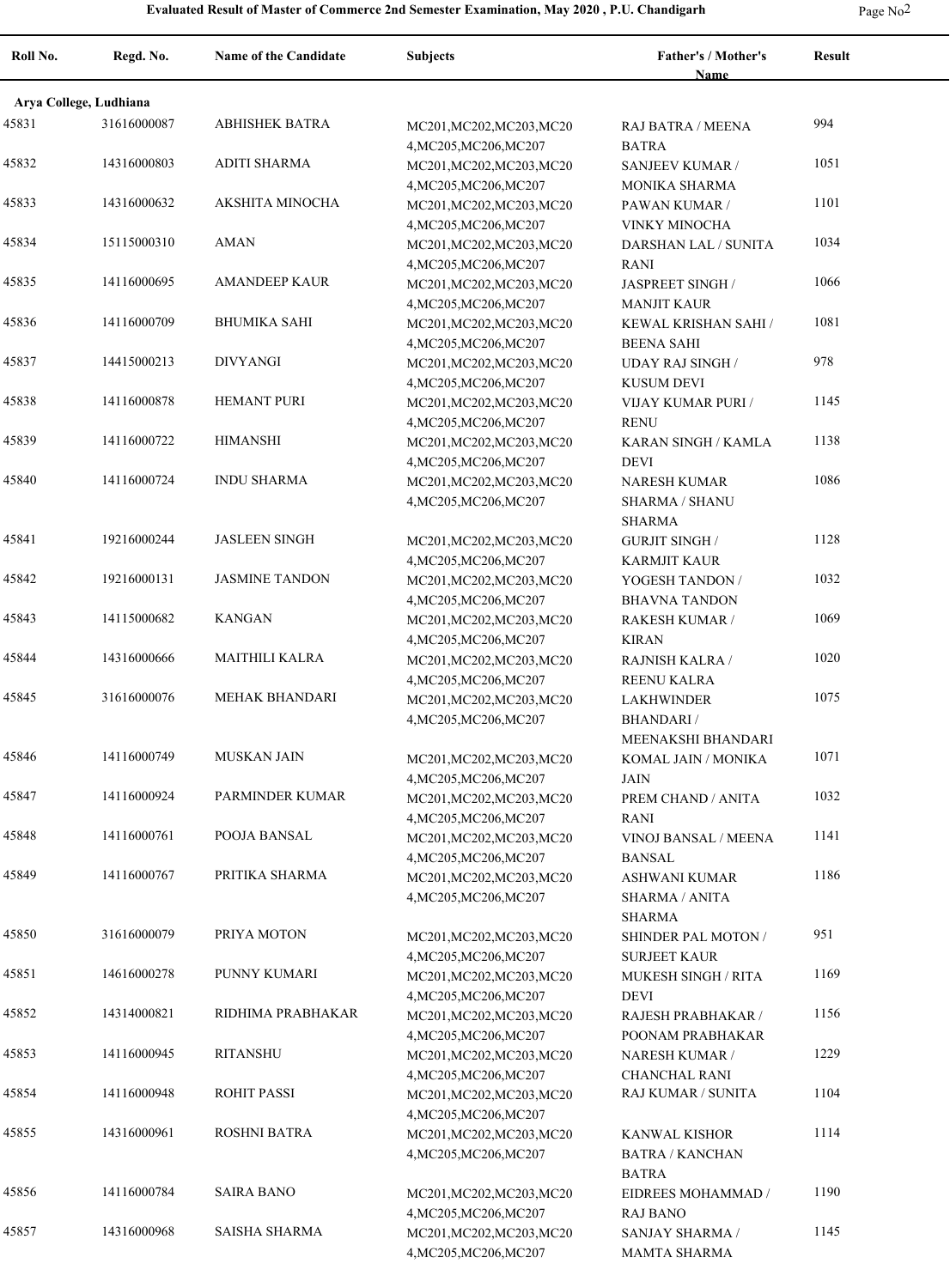| Roll No. | Regd. No.                                       | <b>Name of the Candidate</b> | Subjects                                                                      | Father's / Mother's<br><b>Name</b>                                | <b>Result</b> |
|----------|-------------------------------------------------|------------------------------|-------------------------------------------------------------------------------|-------------------------------------------------------------------|---------------|
|          | Arya College, Ludhiana                          |                              |                                                                               |                                                                   |               |
| 45858    | 14116000788                                     | <b>SAMRITI SHAH</b>          | MC201, MC202, MC203, MC20                                                     | <b>INDAL SHAH / SUNITA</b>                                        | 1070          |
| 45859    | 14116000589                                     | <b>SANCHIT MAHINDRU</b>      | 4, MC205, MC206, MC207<br>MC201, MC202, MC203, MC20                           | <b>DEVI</b><br>SANJEEV MAHINDRU /                                 | <b>RLL</b>    |
| 45860    | 14616000288                                     | <b>SANGEETA KUMARI</b>       | 4, MC205, MC206, MC207<br>MC201, MC202, MC203, MC20                           | RITU MAHINDRU<br><b>AVDHESH KUMAR /</b><br><b>SAVITA DEVI</b>     | 1141          |
| 45861    | 14316000699                                     | <b>SANJOLI SINGLA</b>        | 4, MC205, MC206, MC207<br>MC201, MC202, MC203, MC20<br>4, MC205, MC206, MC207 | <b>ARUN SINGLA / POOJA</b><br><b>SINGLA</b>                       | 1034          |
| 45862    | 14416000225                                     | SHEFALI BHARDWAJ             | MC201, MC202, MC203, MC20<br>4, MC205, MC206, MC207                           | MADAN LAL<br><b>BHARDWAJ / ARUNA</b>                              | 1012          |
| 45863    | 14315000919                                     | <b>SHIFALY</b>               | MC201, MC202, MC203, MC20<br>4, MC205, MC206, MC207                           | <b>BHARDWAJ</b><br><b>RAKESH TANDON /</b><br><b>USHA RANI</b>     | 1118          |
| 45864    | 14116000964                                     | <b>SHIVAM THAPAR</b>         | MC201, MC202, MC203, MC20<br>4, MC205, MC206, MC207                           | <b>SANJAY THAPAR/</b><br><b>PREETI</b>                            | 983           |
| 45865    | 14116000796                                     | <b>SHRUTI</b>                | MC201, MC202, MC203, MC20<br>4, MC205, MC206, MC207                           | <b>SUDHIR KUMAR /</b><br>KOMAL                                    | 990           |
| 45866    | 14116000971                                     | <b>SOURABH KUMAR</b>         | MC201, MC202, MC203, MC20<br>4, MC205, MC206, MC207                           | <b>SAGAR KUMAR / USHA</b><br>DEVI                                 | 1010          |
| 45867    | 19216000087                                     | <b>SURYA MEHNDHIRATTA</b>    | MC201, MC202, MC203, MC20<br>4, MC205, MC206, MC207                           | <b>JATINDER</b><br>MEHNDHIRATTA /<br><b>MADHU</b><br>MEHNDHIRATTA | Cancelled     |
| 45868    | 14716000532                                     | <b>SWATI CHADHA</b>          | MC201, MC202, MC203, MC20<br>4, MC205, MC206, MC207                           | NARINDER CHADHA /<br><b>NEHA</b>                                  | 995           |
| 45869    | 31616000084                                     | TANU BANSAL                  | MC201, MC202, MC203, MC20<br>4, MC205, MC206, MC207                           | <b>RAJINDER KUMAR /</b><br>MONIKA BANSAL                          | RLL           |
| 45870    | 14116000555                                     | TANYA MOHAN                  | MC201, MC202, MC203, MC20<br>4, MC205, MC206, MC207                           | <b>RAMESH KUMAR</b><br>MOHAN / RITA MOHAN                         | 999           |
| 45871    | 14116000808                                     | VARUNA GOYAL                 | MC201, MC202, MC203, MC20<br>4, MC205, MC206, MC207                           | ARUN GOYAL / SHARDA<br><b>GOYAL</b>                               | 951           |
| 45872    | 14316001019                                     | VIDUSHI JAIN                 | MC201, MC202, MC203, MC20<br>4, MC205, MC206, MC207                           | <b>SANJEEV JAIN / SONIA</b><br><b>JAIN</b>                        | 1109          |
|          | B.A.M. Khalsa College, Garhshankar (Hoshiarpur) |                              |                                                                               |                                                                   |               |
| 45881    | 11919000281                                     | <b>ALKA</b>                  | MC201, MC202, MC203, MC20<br>4, MC205, MC206, MC207                           | <b>SURINDER SINGH /</b><br><b>GEETA DEVI</b>                      | 1106          |
| 45882    | 11916000260                                     | <b>AMANDEEP SINGH</b>        | MC201, MC202, MC203, MC20<br>4, MC205, MC206, MC207                           | <b>BALKRISHAN / JASVIR</b><br><b>KAUR</b>                         | 934           |
| 45883    | 11916000224                                     | DEEKSHA HARISH               | MC201.MC202.MC203.MC20<br>4, MC205, MC206, MC207                              | JASPAL SINGH /<br><b>RAMANJOT</b>                                 | 973           |
| 45884    | 11916000267                                     | <b>DEVINDER PAL</b>          | MC201, MC202, MC203, MC20<br>4, MC205, MC206, MC207                           | <b>SUBHASH / SHINDO DEVI</b>                                      | RLL           |
| 45885    | 19016000084                                     | <b>DIKSHA</b>                | MC201, MC202, MC203, MC20<br>4, MC205, MC206, MC207                           | NARESH KUMAR / RAJ<br>RANI                                        | 985           |
| 45886    | 30916000353                                     | GAGANDEEP                    | MC201, MC202, MC203, MC20<br>4, MC205, MC206, MC207                           | RAJESH KUMAR / SITA                                               | RLL           |
| 45887    | 19016000086                                     | <b>GURPREET</b>              | MC201, MC202, MC203, MC20<br>4, MC205, MC206, MC207                           | PREM NATH / MANJEET<br><b>KAUR</b>                                | 1099          |
| 45888    | 11916000226                                     | <b>HARMANDEEP KAUR</b>       | MC201, MC202, MC203, MC20<br>4, MC205, MC206, MC207                           | JOGA SINGH / MANJIT<br><b>KAUR</b>                                | 1040          |
| 45889    | 19014000111                                     | <b>HARPEET KAUR</b>          | MC201, MC202, MC203, MC20<br>4, MC205, MC206, MC207                           | HARMESH LAL / VIDYA<br><b>DEVI</b>                                | 945           |
| 45890    | 11916000271                                     | <b>HARWINDER SINGH</b>       | MC201, MC202, MC203, MC20<br>4, MC205, MC206, MC207                           | HARBANS SINGH /<br><b>SUKHWINDER KAUR</b>                         | 987           |
| 45891    | 11916000227                                     | HIWANI KANOJIA               | MC201, MC202, MC203, MC20<br>4, MC205, MC206, MC207                           | RAJESH KUMAR / RITU                                               | 1086          |
| 45892    | 11919000282                                     | <b>JASNINDER KAUR</b>        | MC201, MC202, MC203, MC20<br>4, MC205, MC206, MC207                           | <b>JASVIR SINGH / SATVIR</b><br><b>KAUR</b>                       | 978           |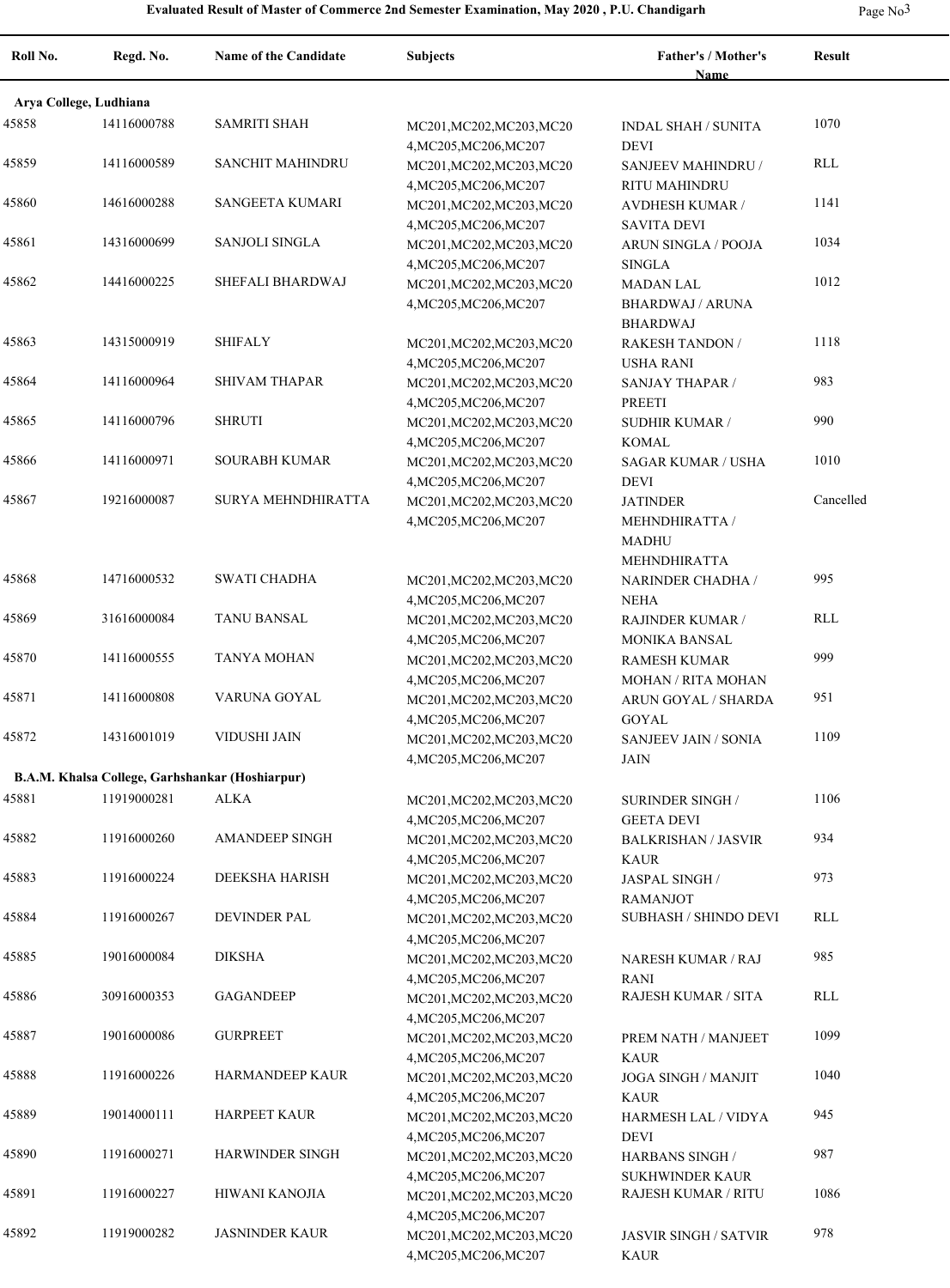| $\sim$ |  |
|--------|--|
|--------|--|

| Roll No. | Regd. No.                                       | <b>Name of the Candidate</b> | <b>Subjects</b>                                                               | <b>Father's / Mother's</b><br><b>Name</b>                        | <b>Result</b> |  |  |
|----------|-------------------------------------------------|------------------------------|-------------------------------------------------------------------------------|------------------------------------------------------------------|---------------|--|--|
|          | B.A.M. Khalsa College, Garhshankar (Hoshiarpur) |                              |                                                                               |                                                                  |               |  |  |
| 45893    | 11916000231                                     | <b>JASPREET KAUR</b>         | MC201, MC202, MC203, MC20                                                     | <b>SATNAM SINGH /</b>                                            | 1138          |  |  |
| 45894    | 19016000088                                     | <b>JYOTI</b>                 | 4, MC205, MC206, MC207<br>MC201, MC202, MC203, MC20<br>4, MC205, MC206, MC207 | <b>SUKHWINDER KAUR</b><br>LAL CHAND / SHINDO                     | 1064          |  |  |
| 45895    | 11916000233                                     | <b>JYOTI</b>                 | MC201, MC202, MC203, MC20                                                     | <b>VIJAY KUMAR /</b>                                             | 1000          |  |  |
| 45896    | 30916000366                                     | <b>MADHU BALA</b>            | 4, MC205, MC206, MC207<br>MC201, MC202, MC203, MC20<br>4, MC205, MC206, MC207 | <b>MOHINDER KAUR</b><br>MUKESH SINGH RANA /<br><b>MEENA RANI</b> | 1107          |  |  |
| 45897    | 19016000091                                     | <b>MANISHA MEELU</b>         | MC201, MC202, MC203, MC20<br>4, MC205, MC206, MC207                           | PREM LAL / SANTOSH<br><b>KUMARI</b>                              | 974           |  |  |
| 45898    | 11916000241                                     | MUSKAAN KHANNA               | MC201, MC202, MC203, MC20<br>4, MC205, MC206, MC207                           | RUPAK KHANNA /<br>RITIKA KHANNA                                  | RLL           |  |  |
| 45899    | 11916000281                                     | <b>NARINDER KUMAR</b>        | MC201, MC202, MC203, MC20<br>4, MC205, MC206, MC207                           | <b>HARINDER KUMAR /</b><br><b>BEENA KUMARI</b>                   | 1054          |  |  |
| 45900    | 15515000094                                     | PALAK BHANOT                 | MC201, MC202, MC203, MC20<br>4, MC205, MC206, MC207                           | VINOD KUMAR BHANOT<br>/ POONAM KUMARI<br><b>BHANOT</b>           | 1071          |  |  |
| 45901    | 11916000283                                     | PRATEEK CHECHI               | MC201, MC202, MC203, MC20<br>4, MC205, MC206, MC207                           | <b>BALWINDER SINGH/</b><br>PARAMJIT KAUR                         | 1027          |  |  |
| 45902    | 15516000074                                     | PREETI DEVI                  | MC201, MC202, MC203, MC20<br>4, MC205, MC206, MC207                           | ONKAR / NEELAM DEVI                                              | 981           |  |  |
| 45903    | 11916000243                                     | <b>PRIYANKA</b>              | MC201, MC202, MC203, MC20<br>4, MC205, MC206, MC207                           | <b>SURESH KUMAR /</b><br>MEENA KUMARI                            | 1055          |  |  |
| 45904    | 11915000301                                     | <b>RIMCY</b>                 | MC201, MC202, MC203, MC20<br>4, MC205, MC206, MC207                           | <b>SURJIT KUMAR /</b><br><b>DARSHNA DEVI</b>                     | 1010          |  |  |
| 45905    | 11916000249                                     | <b>SAKHSHI</b>               | MC201, MC202, MC203, MC20<br>4, MC205, MC206, MC207                           | HARJINDER KUMAR /<br><b>MAMTA</b>                                | 1014          |  |  |
| 45906    | 11916000252                                     | SHIVANI SHARMA               | MC201, MC202, MC203, MC20<br>4, MC205, MC206, MC207                           | PAWAN SHARMA / INDU<br><b>SHARMA</b>                             | 951           |  |  |
| 45907    | 19016000098                                     | <b>SULANI SOOD</b>           | MC201, MC202, MC203, MC20<br>4, MC205, MC206, MC207                           | <b>SHAM LAL / BAVY</b>                                           | 1071          |  |  |
| 45908    | 30916000392                                     | <b>VISHALI</b>               | MC201, MC202, MC203, MC20<br>4, MC205, MC206, MC207                           | <b>RATTAN CHAND /</b><br><b>MINDO</b>                            | Pass But RLL  |  |  |
| 45909    | 15516000081                                     | VISHAV DEEP KAUR             | MC201, MC202, MC203, MC20<br>4, MC205, MC206, MC207                           | <b>SURJIT SINGH/</b><br>PARAMJIT KAUR                            | 1160          |  |  |
|          | D.A.V. College, Hoshiarpur                      |                              |                                                                               |                                                                  |               |  |  |
| 45921    | 12816000382                                     | <b>ALISHA KUMRA</b>          | MC201, MC202, MC203, MC20<br>4, MC205, MC206, MC207                           | <b>RAJESH KUMRA / ALKA</b><br><b>KUMRA</b>                       | 899           |  |  |
| 45922    | 12816000385                                     | <b>AMANPREET KAUR</b>        | MC201, MC202, MC203, MC20<br>4, MC205, MC206, MC207                           | <b>MANJIT SINGH/</b><br><b>HARPREET KAUR</b>                     | 1173          |  |  |
| 45923    | 12715000182                                     | <b>CHETNA DWIVEDI</b>        | MC201, MC202, MC203, MC20<br>4, MC205, MC206, MC207                           | <b>AVINASH CHANDER /</b><br><b>ANUPAM DEVI</b>                   | 1156          |  |  |
| 45924    | 12818000567                                     | DEEPIKA                      | MC201, MC202, MC203, MC20<br>4, MC205, MC206, MC207                           | AMRIT LAL / MAMTA                                                | 999           |  |  |
| 45925    | 12816000392                                     | <b>GAGANDEEP KAUR</b>        | MC201, MC202, MC203, MC20<br>4, MC205, MC206, MC207                           | <b>NARINDER PAL/</b><br>PARMJIT KAUR                             | 1061          |  |  |
| 45926    | 12816000393                                     | <b>GEETA</b>                 | MC201, MC202, MC203, MC20<br>4, MC205, MC206, MC207                           | <b>AVNISH KUMAR / ASHA</b><br>RANI                               | 1022          |  |  |
| 45927    | 12715000189                                     | <b>GUNJAN</b>                | MC201, MC202, MC203, MC20<br>4, MC205, MC206, MC207                           | <b>SURESH KUMAR / SAROJ</b><br><b>KUMARI</b>                     | 909           |  |  |
| 45928    | 12816000399                                     | <b>JASWINDER KAUR</b>        | MC201, MC202, MC203, MC20<br>4, MC205, MC206, MC207                           | <b>RAVINDER SINGH/</b><br><b>SATWANT KAUR</b>                    | 1105          |  |  |
| 45929    | 12816000400                                     | <b>JYOTI</b>                 | MC201, MC202, MC203, MC20<br>4, MC205, MC206, MC207                           | <b>JOGINDER PAL / SHINDO</b>                                     | 1137          |  |  |
| 45930    | 12816000401                                     | KANCHAN THAKUR               | MC201, MC202, MC203, MC20<br>4, MC205, MC206, MC207                           | JASWINDER SINGH /<br><b>SANTOSH KUMARI</b>                       | 1077          |  |  |
| 45931    | 12716000156                                     | <b>KARAMJIT KAUR</b>         | MC201, MC202, MC203, MC20<br>4, MC205, MC206, MC207                           | <b>SATNAM SINGH /</b><br><b>SARBJIT KAUR</b>                     | RLL           |  |  |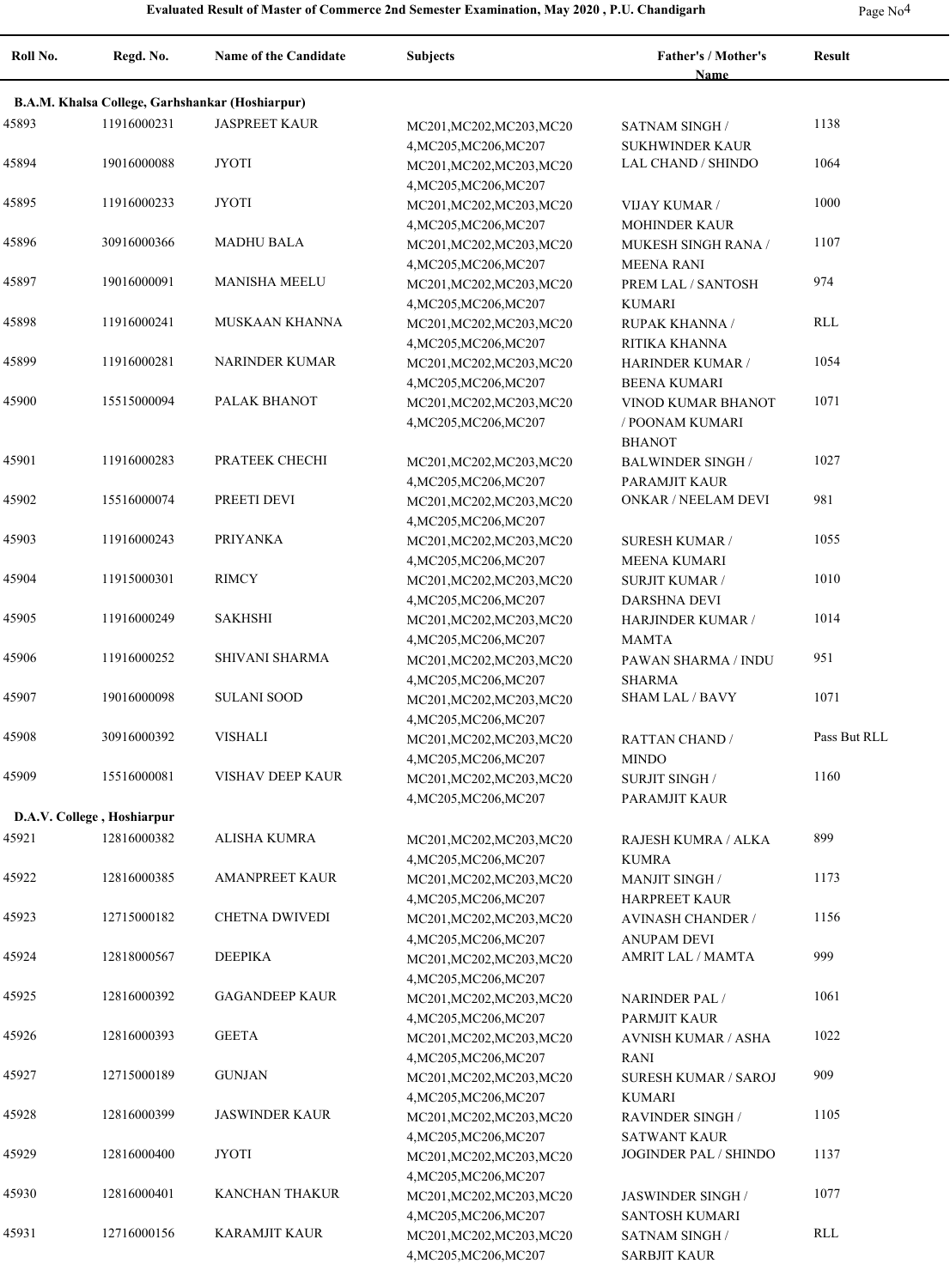|--|--|

| Roll No. | Regd. No.                          | <b>Name of the Candidate</b> | <b>Subjects</b>                                     | Father's / Mother's                              | <b>Result</b> |  |  |
|----------|------------------------------------|------------------------------|-----------------------------------------------------|--------------------------------------------------|---------------|--|--|
|          | Name<br>D.A.V. College, Hoshiarpur |                              |                                                     |                                                  |               |  |  |
| 45932    | 12816000411                        | <b>MEGHNA</b>                | MC201, MC202, MC203, MC20                           | <b>SATNAM / KIRAN LATA</b>                       | 980           |  |  |
| 45933    | 12816000415                        | NAINA JAIN                   | 4, MC205, MC206, MC207<br>MC201, MC202, MC203, MC20 | <b>RAJESH JAIN / PUNEET</b>                      | 1187          |  |  |
| 45934    | 12816000494                        | <b>NAVDEEP SINGH</b>         | 4, MC205, MC206, MC207<br>MC201, MC202, MC203, MC20 | <b>JAIN</b><br>PARMJIT SINGH /                   | 1116          |  |  |
| 45935    | 12816000417                        | <b>NAVNEET</b>               | 4, MC205, MC206, MC207<br>MC201, MC202, MC203, MC20 | <b>BHUPINDER KAUR</b><br>HARMINDER SINGH /       | 1099          |  |  |
| 45936    | 12815000382                        | <b>PALVI</b>                 | 4, MC205, MC206, MC207<br>MC201, MC202, MC203, MC20 | <b>RUPINDER KAUR</b><br><b>CHARANJIT SINGH /</b> | 1067          |  |  |
| 45937    | 12816000498                        | PARDEEP KUMAR                | 4, MC205, MC206, MC207<br>MC201, MC202, MC203, MC20 | <b>MEENU</b><br>PARMOD KUMAR /                   | 908           |  |  |
| 45938    | 12816000425                        | POOJA                        | 4, MC205, MC206, MC207<br>MC201, MC202, MC203, MC20 | <b>MANJU</b><br><b>SURINDER PAL/</b>             | 1034          |  |  |
| 45939    | 10915000383                        | PRABHJOT SINGH               | 4, MC205, MC206, MC207<br>MC201, MC202, MC203, MC20 | <b>KANCHAN RANI</b><br>PARMINDER SINGH /         | 990           |  |  |
| 45940    | 18515000151                        | <b>RAMANJOT KAUR</b>         | 4, MC205, MC206, MC207<br>MC201, MC202, MC203, MC20 | <b>PARMJIT KAUR</b><br><b>SUKHPAL SINGH /</b>    | 1021          |  |  |
| 45941    | 30916000445                        | <b>SANTOKH SINGH</b>         | 4, MC205, MC206, MC207<br>MC201, MC202, MC203, MC20 | PARMINDER JEET KAUR<br><b>IQBAL SINGH /</b>      | 898           |  |  |
| 45942    | 12411000195                        | <b>SHAMA</b>                 | 4, MC205, MC206, MC207<br>MC201, MC202, MC203, MC20 | <b>RAJWINDER KAUR</b><br>OM PARKASH / ASHA       | 1006          |  |  |
| 45943    | 12816000435                        | <b>SHAYANA REHIL</b>         | 4, MC205, MC206, MC207<br>MC201, MC202, MC203, MC20 | RANI<br>RAJIV KUMAR /                            | 962           |  |  |
| 45944    | 12816000513                        | <b>SIMRAN</b>                | 4, MC205, MC206, MC207<br>MC201, MC202, MC203, MC20 | <b>SUKHWINDER KAUR</b><br><b>AMRIK SINGH /</b>   | 1058          |  |  |
| 45945    | 12816000442                        | <b>SIMRANJIT KAUR</b>        | 4, MC205, MC206, MC207<br>MC201, MC202, MC203, MC20 | <b>DAVINDER KAUR</b><br><b>CHARANJIT SINGH /</b> | 1027          |  |  |
| 45946    | 17315000569                        | <b>SUMIT KUMAR</b>           | 4, MC205, MC206, MC207<br>MC201, MC202, MC203, MC20 | <b>SURINDER KAUR</b><br>DEV RAJ / SAPNA DEVI     | 898           |  |  |
| 45947    | 12816000517                        | <b>TANUJ PRASHAR</b>         | 4, MC205, MC206, MC207<br>MC201, MC202, MC203, MC20 | SANTOSH KUMAR /                                  | 859           |  |  |
| 45948    | 12816000524                        | <b>XAVIER SURIN</b>          | 4, MC205, MC206, MC207<br>MC201, MC202, MC203, MC20 | <b>JEEVAN KUMARI</b><br>HERMAN SURIN /           | 852           |  |  |
|          | D.A.V. College, Abohar             |                              | 4, MC205, MC206, MC207                              | VICTORIA SURIN                                   |               |  |  |
| 45961    | 17516001751                        | <b>ALISHA</b>                | MC201, MC202, MC203, MC20<br>4, MC205, MC206, MC207 | PAWAN BABBER /<br><b>SHARDA BABBER</b>           | 1162          |  |  |
| 45962    | 10119001594                        | ANIRUDH BHARDWAJ             | MC201, MC202, MC203, MC20<br>4, MC205, MC206, MC207 | PARDUMAN BHARDWAJ<br>/ SANGITA BHARDWAJ          | 948           |  |  |
| 45963    | 10116000875                        | <b>DIVYA</b>                 | MC201, MC202, MC203, MC20<br>4, MC205, MC206, MC207 | <b>MADAN LAL / SANTOSH</b>                       | 1176          |  |  |
| 45964    | 10119001591                        | <b>GURLEEN KAUR</b>          | MC201, MC202, MC203, MC20<br>4, MC205, MC206, MC207 | <b>BHUPENDER SINGH/</b><br><b>JASMEET KAUR</b>   | RLL           |  |  |
| 45965    | 30616000117                        | <b>ISHA</b>                  | MC201, MC202, MC203, MC20<br>4, MC205, MC206, MC207 | <b>BALJINDER KUMAR /</b><br><b>VANITA</b>        | 962           |  |  |
| 45966    | 10116000965                        | <b>JATINDER KUMAR</b>        | MC201, MC202, MC203, MC20<br>4, MC205, MC206, MC207 | LABH CHAND / BABLI<br>RANI                       | 1065          |  |  |
| 45967    | 31516000161                        | JYOTI MITTAL                 | MC201, MC202, MC203, MC20<br>4, MC205, MC206, MC207 | RAJESH KUMAR /<br><b>MEENAKSHI</b>               | 1043          |  |  |
| 45968    | 10116000883                        | <b>KAJAL GIRDHAR</b>         | MC201, MC202, MC203, MC20<br>4, MC205, MC206, MC207 | KEWAL KRISHAN /<br>SHENAZ GIRDHAR                | 1023          |  |  |
| 45969    | 10116000885                        | <b>KANIKA ARORA</b>          | MC201, MC202, MC203, MC20<br>4, MC205, MC206, MC207 | <b>VIJAY RATTAN/</b><br>VANITA RANI              | 1055          |  |  |
| 45970    | 10119001592                        | KANWALPREET KAUR             | MC201, MC202, MC203, MC20<br>4, MC205, MC206, MC207 | <b>SATNAM SINGH /</b><br><b>TAJINDER KAUR</b>    | 1070          |  |  |
| 45971    | 10116000887                        | KAREENA MITTAL               | MC201, MC202, MC203, MC20<br>4, MC205, MC206, MC207 | <b>SUMAN KUMAR</b><br>MITTAL / KANTA<br>MITTAL   | 1141          |  |  |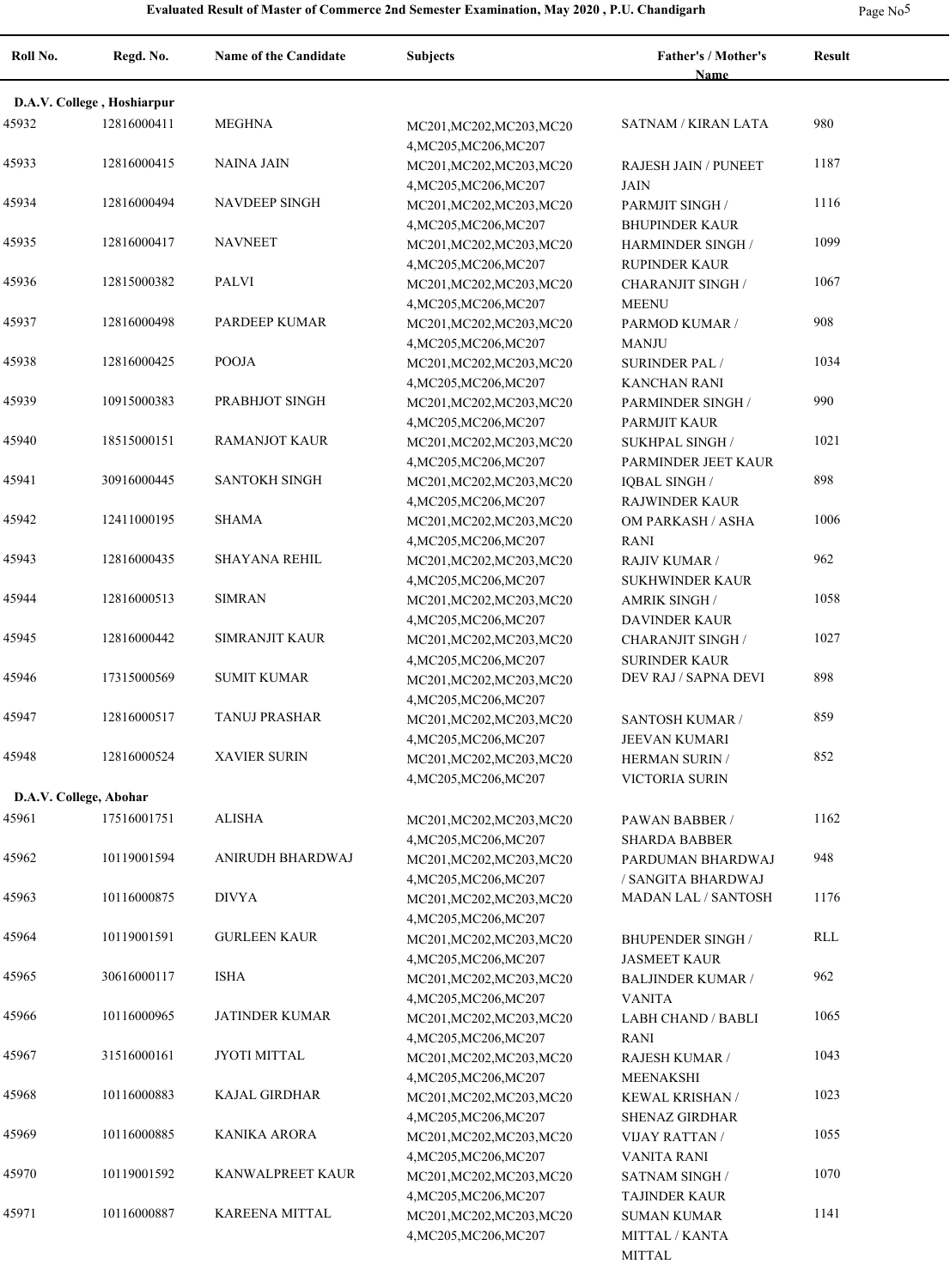| ۰. |  |
|----|--|
|----|--|

| Roll No.               | Regd. No.   | Name of the Candidate                               | <b>Subjects</b>                                     | Father's / Mother's<br><b>Name</b>               | <b>Result</b> |
|------------------------|-------------|-----------------------------------------------------|-----------------------------------------------------|--------------------------------------------------|---------------|
|                        |             |                                                     |                                                     |                                                  |               |
| D.A.V. College, Abohar |             |                                                     |                                                     |                                                  |               |
| 45972                  | 10116000889 | <b>KHUSHBOO</b>                                     | MC201, MC202, MC203, MC20<br>4, MC205, MC206, MC207 | <b>ASHOK DHAMIJA /</b><br>REKHA DHAMIJA          | 1014          |
| 45973                  | 10116000731 | <b>MANMEET KAUR</b>                                 | MC201, MC202, MC203, MC20<br>4, MC205, MC206, MC207 | <b>LAKHWINDER SINGH /</b><br><b>DALJEET KAUR</b> | 1013          |
| 45974                  | 10116000894 | <b>MONIKA SONI</b>                                  | MC201, MC202, MC203, MC20<br>4, MC205, MC206, MC207 | SANJAY SONI / SANJU<br><b>SONI</b>               | 1091          |
| 45975                  | 10116000895 | <b>MUSKAN</b>                                       | MC201, MC202, MC203, MC20                           | <b>DEEPAK SETIA /</b>                            | 1172          |
| 45976                  | 10116000899 | <b>MUSKAN SODHI</b>                                 | 4, MC205, MC206, MC207<br>MC201, MC202, MC203, MC20 | SONIKA SETIA<br>RADHE SHAM / MEENU               | RLL           |
| 45977                  | 10116000732 | <b>NANCY DODA</b>                                   | 4, MC205, MC206, MC207<br>MC201, MC202, MC203, MC20 | <b>SURINDER KUMAR /</b>                          | 1074          |
|                        |             |                                                     | 4, MC205, MC206, MC207                              | <b>ALKA DODA</b>                                 |               |
| 45978                  | 10116000902 | <b>NIFASHA</b>                                      | MC201, MC202, MC203, MC20<br>4, MC205, MC206, MC207 | NARESH KUMAR /<br><b>MAHESH RANI</b>             | 1059          |
| 45979                  | 15316000385 | <b>NIMRATA</b>                                      | MC201, MC202, MC203, MC20<br>4, MC205, MC206, MC207 | <b>GURDIAL SINGH/</b><br><b>GULSHAN RANI</b>     | 1033          |
| 45980                  | 10116000904 | <b>POONAM</b>                                       | MC201, MC202, MC203, MC20                           | RAM CHAND / KRISHNA                              | 970           |
| 45981                  | 10116000905 | PRIYA BANSAL                                        | 4, MC205, MC206, MC207                              | <b>RANI</b>                                      | 1128          |
|                        |             |                                                     | MC201, MC202, MC203, MC20<br>4, MC205, MC206, MC207 | <b>SUSHIL BANSAL /</b><br><b>MANJU BANSAL</b>    |               |
| 45982                  | 10316000417 | <b>RABIA MITTAL</b>                                 | MC201, MC202, MC203, MC20                           | JEEVAN MITTAL /                                  | RLL           |
| 45983                  | 10116000908 | <b>RIDHIMA</b>                                      | 4, MC205, MC206, MC207<br>MC201, MC202, MC203, MC20 | <b>SUMAN</b><br>SUSHIL KHURANA /                 | 1134          |
| 45984                  | 10116000909 | RIMPLE RANI                                         | 4, MC205, MC206, MC207<br>MC201, MC202, MC203, MC20 | <b>ANJU</b><br>AMAR LAL / SARINA                 | 1060          |
| 45985                  | 10116000910 | <b>RIYA</b>                                         | 4, MC205, MC206, MC207<br>MC201, MC202, MC203, MC20 | <b>RANI</b><br>NARESH KUMAR / RAJNI              | 1187          |
|                        |             |                                                     | 4, MC205, MC206, MC207                              | <b>BALA</b>                                      |               |
| 45986                  | 10116000913 | <b>RUCHIKA</b>                                      | MC201, MC202, MC203, MC20<br>4, MC205, MC206, MC207 | MANISH JAIN / KOMAL<br><b>JAIN</b>               | 1200          |
| 45987                  | 10116000917 | SANJANA WADHWA                                      | MC201, MC202, MC203, MC20                           | SANDEEP WADHWA /                                 | 1007          |
| 45988                  | 10116000918 | <b>SAVI</b>                                         | 4, MC205, MC206, MC207<br>MC201, MC202, MC203, MC20 | NEENA WADHWA<br><b>GOPAL KRISHAN/</b>            | 1114          |
|                        |             |                                                     | 4, MC205, MC206, MC207                              | <b>MADHU RANI</b>                                |               |
| 45989                  | 15316000392 | <b>SHABNAM</b>                                      | MC201, MC202, MC203, MC20<br>4, MC205, MC206, MC207 | <b>MANGA ARORA / BABLI</b>                       | 986           |
| 45990                  | 10116001007 | <b>SHIVAM ARORA</b>                                 | MC201, MC202, MC203, MC20                           | RAJESH ARORA / SAROJ                             | 1133          |
| 45991                  | 18716000419 | <b>SHIVANI AHUJA</b>                                | 4, MC205, MC206, MC207<br>MC201, MC202, MC203, MC20 | <b>ARORA</b><br>NARINDER KUMAR /                 | 973           |
|                        |             | <b>SIMRAN KUKKAR</b>                                | 4, MC205, MC206, MC207                              | <b>SEEMA RANI</b>                                |               |
| 45992                  | 10116000924 |                                                     | MC201, MC202, MC203, MC20<br>4, MC205, MC206, MC207 | SANDEEP KUMAR /<br><b>ANITA KUKKAR</b>           | 1139          |
| 45993                  | 10116000929 | SUSHMA RANI                                         | MC201, MC202, MC203, MC20<br>4, MC205, MC206, MC207 | RAM KUMAR / SAROJ<br>RANI                        | 1163          |
| 45994                  | 10116000931 | <b>TAMANNA</b>                                      | MC201, MC202, MC203, MC20                           | VARINDER KUMAR /                                 | 1074          |
| 45995                  | 18716000423 | <b>USHA RANI</b>                                    | 4, MC205, MC206, MC207<br>MC201, MC202, MC203, MC20 | <b>PRIYA</b><br><b>DULI CHAND / MAYA</b>         | 1063          |
| 45996                  | 10116000933 | VANDANA JAIN                                        | 4, MC205, MC206, MC207<br>MC201, MC202, MC203, MC20 | <b>DEVI</b><br>SANJAY JAIN / SUMAN               | 1216          |
| 45997                  | 10116000934 | <b>VASUDHA</b>                                      | 4, MC205, MC206, MC207<br>MC201, MC202, MC203, MC20 | <b>JAIN</b><br>ANIL KUMAR / RAJNI                | 1159          |
| 45998                  | 10116000936 | VISHAKHA KAMBOJ                                     | 4, MC205, MC206, MC207<br>MC201, MC202, MC203, MC20 | <b>BALA</b><br><b>SATNAM DASS /</b>              | 1093          |
|                        |             |                                                     | 4, MC205, MC206, MC207                              | <b>BHUPINDER KAUR</b>                            |               |
| 45999                  | 10116000937 | YASHI GARG                                          | MC201, MC202, MC203, MC20<br>4, MC205, MC206, MC207 | RAM GOPAL GARG /<br><b>DIVYA GARG</b>            | 1205          |
|                        |             | D.A.V. Post Graduate College, Sector-10, Chandigarh |                                                     |                                                  |               |
| 46011                  | 17519004049 | AAKARSHAN BATISH                                    | MC201, MC202, MC203, MC20<br>4, MC205, MC206, MC207 | MUNISH CHANDER /<br>PARMJIT KAUR                 | 1059          |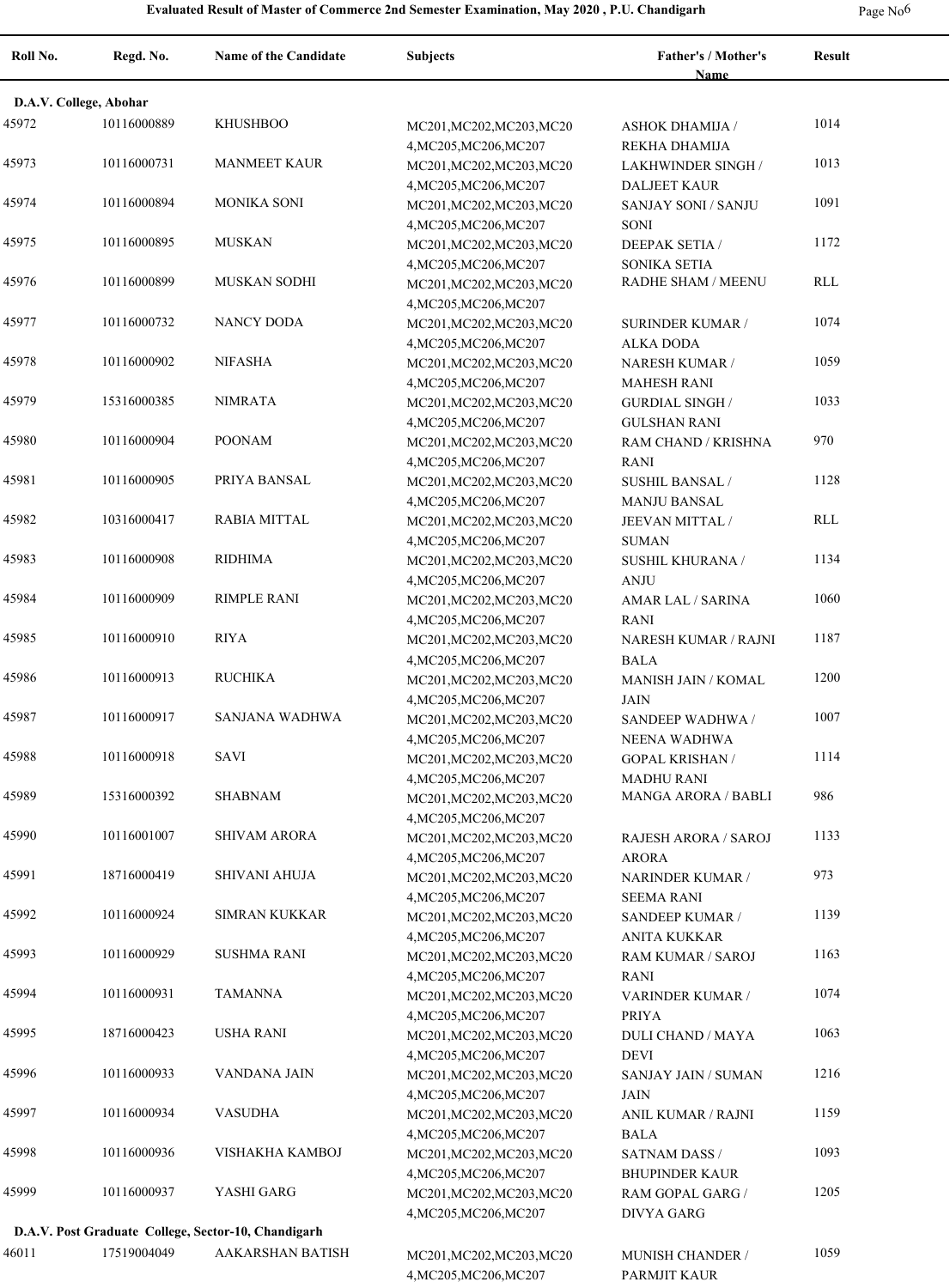**Roll No. Regd. No. Name of the Candidate Subjects Father's / Mother's Name Result D.A.V. Post Graduate College, Sector-10, Chandigarh** 46012 17716000884 AARTI MC201,MC202,MC203,MC20 RAMESH KUMAR / 1167 4,MC205,MC206,MC207 RAMESH KUMAR / SHAKUNTLA DEVI 46013 17519004031 AARZOO MC201,MC202,MC203,MC20 BALWANT SINGH 1083 4,MC205,MC206,MC207 BALWANT SINGH / KANTA RANI 46014 18016001365 AASHINA GARG MC201, MC202, MC203, MC20 MARESH GARG / ASHU 1091 4,MC205,MC206,MC207 NARESH GARG / ASHU GARG 46015 18015001323 ABHISHEK VERMA MC201,MC202,MC203,MC20 MANMOHAN / Cancelled 4,MC205,MC206,MC207 MANMOHAN / SANDHYA 46016 18216000831 ADITI JOSHI MC201,MC202,MC203,MC20 ARJIV KUMAR / ANJU 1072 4,MC205,MC206,MC207 ARJIV KUMAR / ANJU WALA 46017 17519004032 ANISHA ARORA MC201, MC202, MC203, MC20 RAJESH BHUTNA / 975 4,MC205,MC206,MC207 RAJESH BHUTNA / CHARIKA BHUTNA 46018 ANJALI MC201,MC202,MC203,MC20 17815001534 Cancelled 4,MC205,MC206,MC207 SAJIV KUMAR / ANITA SHARMA 46019 17815001534 ANJALI MC201,MC202,MC203,MC20 SANJIV KUMAR / ANITA 1087 4,MC205,MC206,MC207 SANJIV KUMAR / ANITA SHARMA 46020 17716000892 ANJALI PATHAK MC201, MC202, MC203, MC20 RISHI PATHAK / REENA 1169 4,MC205,MC206,MC207 RISHI PATHAK / REENA PATHAK 46021 17516001868 ANMOL KUMAR SHARMA MC201, MC202, MC203, MC20 PREM CHAND SHARMA / 910 4,MC205,MC206,MC207 PREM CHAND SHARMA / SHYAMA KUMARI SHARMA 46022 18116001099 ANNIE MITTAL MC201, MC202, MC203, MC20 VINAY KUMAR MITTAL 1031 4,MC205,MC206,MC207 VINAY KUMAR MITTAL / RIMPLE MITTAL 46023 19415000356 ANSH GARG MC201, MC201, MC202, MC203, MC20 RAJ KUMAR GARG / 972 4,MC205,MC206,MC207 RAJ KUMAR GARG / ASHA RANI 46024 17519004033 AYUSHI DHOUNDIYAL MC201,MC202,MC203,MC20 DILAMBER PRASAD 1020 4,MC205,MC206,MC207 DILAMBER PRASAD / SUMAN JOSHI 46025 BALDEEP KAUR MC201,MC202,MC203,MC20 17516001755 896 4,MC205,MC206,MC207 HUKAM CHAND / KAMALJEET KAUR 46026 17519004034 BANUPREET KAUR MC201, MC202, MC203, MC20 JASVEER SINGH 994 4,MC205,MC206,MC207 JASVEER SINGH / PARVINDER KAUR 46027 18116001116 BHAVNA CHOUDHARY MC201, MC202, MC203, MC20 MANOJ KUMAR / 1031 4,MC205,MC206,MC207 MANOJ KUMAR / SUNITA CHOUDHARY 46028 17716000910 BHAWNA MC201,MC202,MC203,MC20 RAJINDER KUMAR / 1058 4,MC205,MC206,MC207 RAJINDER KUMAR / MANJU 46029 17615000811 CHIRANJEEV KASHYAP MC201, MC202, MC203, MC20 ASHOK KASHYAP 876 4,MC205,MC206,MC207 ASHOK KASHYAP / DAVINDER KASHYAP 46030 17515002892 DEEPAK MC201, MC201, MC202, MC203, MC20 DEVINDER PUNDIR / 890 4,MC205,MC206,MC207 DEVINDER PUNDIR / SARLA 46031 DIXITA MC201,MC202,MC203,MC20 17519004035 1143 4,MC205,MC206,MC207 GULSHAN KUMAR AJROT / SIMI AJROT 46032 GUNJAN MC201,MC202,MC203,MC20 17519004036 JUGAL KISHORE / RAJNI 1137 4,MC205,MC206,MC207 46033 GURWINDER KAUR MC201,MC202,MC203,MC20 17519004037 RLL 4,MC205,MC206,MC207 AVTAR SINGH / KULDEEP KAUR 46034 HIMANI SHARMA MC201,MC202,MC203,MC20 17519004038 RLL 4,MC205,MC206,MC207 LABH SINGH SHARMA / SUNITA SHARMA 46035 HIMANSHU BHARDWAJ MC201,MC202,MC203,MC20 17516001934 RLL 4,MC205,MC206,MC207 RAJ KISHAN / URMILA DEVI 46036 17519004039 JAGRITI MC201,MC202,MC203,MC20 ANIL / POOJA 1046 4,MC205,MC206,MC207 46037 JASLEEN KAUR MC201,MC202,MC203,MC20 4,MC205,MC206,MC207 BALJIT SINGH / BALJIT KAUR CS & RLL 46038 JYOTIKA MINOCHA MC201,MC202,MC203,MC20 17516001778 1142 4,MC205,MC206,MC207 RAJEEV MINOCHA / RITU MINOCHA 46039 18916000295 KANIKA MC201,MC202,MC203,MC20 JAIPAUL GARG / RAJNI 1142 4,MC205,MC206,MC207 JAIPAUL GARG / RAJNI GARG 46040 KRITIKA MC201,MC202,MC203,MC20 17516001784 ANIL DUA / ALKA DUA 9454,MC205,MC206,MC207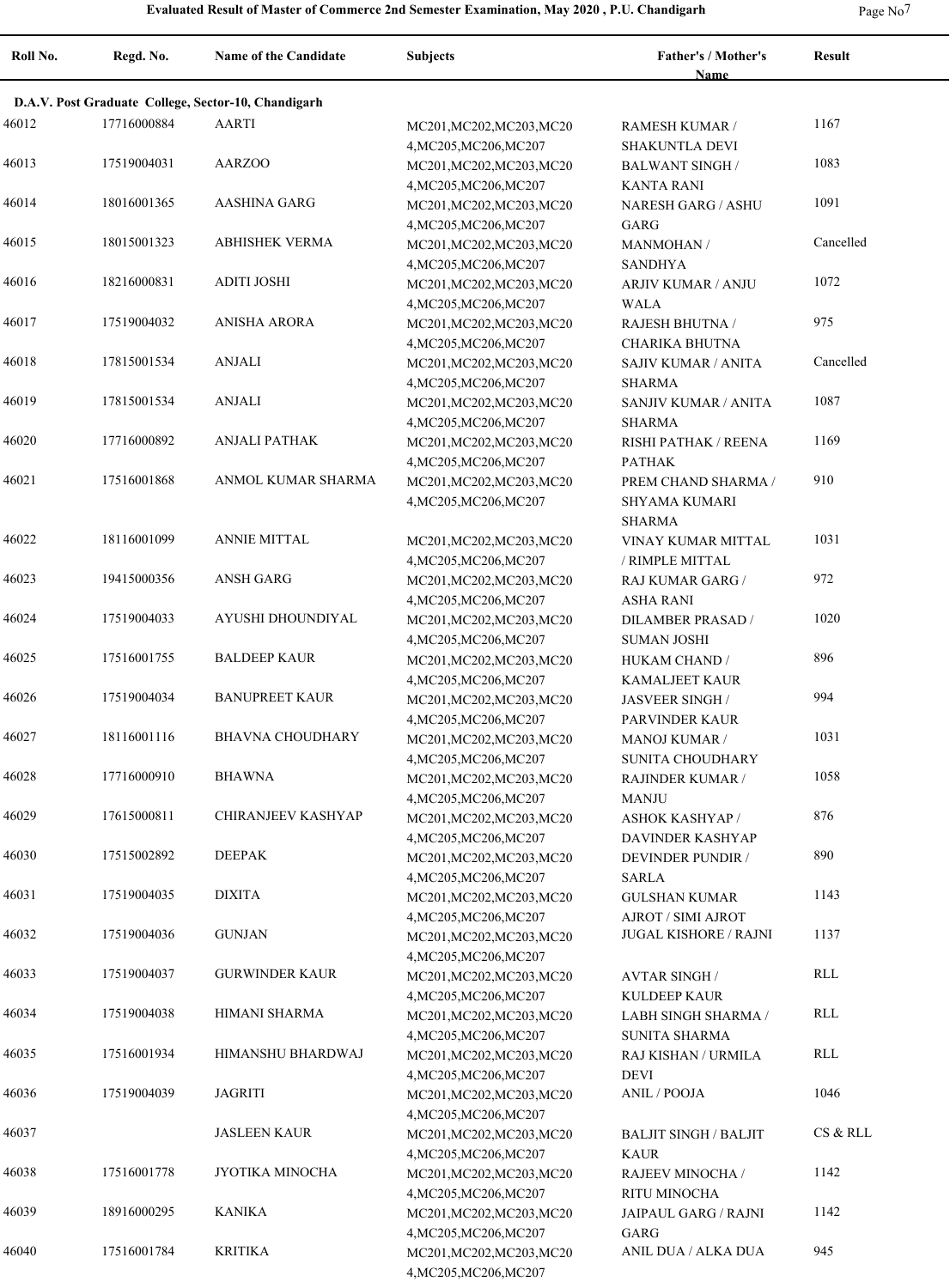**Roll No. Regd. No. Name of the Candidate Subjects Father's / Mother's Name Result D.A.V. Post Graduate College, Sector-10, Chandigarh** 46041 17519004041 KRITIKA KAUSHAL MC201, MC202, MC203, MC20 DEVENDER KAUSHAL / 1059 4,MC205,MC206,MC207 DEVENDER KAUSHAL / GEETA KAUSHAL 46042 LALREMMAWII MC201,MC202,MC203,MC20 17519004042 Cancelled 4,MC205,MC206,MC207 DR. H. VL RINGA / LALRINHLUI 46043 LALREMMAWII MC201,MC202,MC203,MC20 17519004042 Cancelled 4,MC205,MC206,MC207 DR. H. VL RINGA / LALRINHLUI 46044 17516001787 MAHIMA GUPTA MC201, MC202, MC203, MC20 VIMAL GUPTA 1077 4,MC205,MC206,MC207 VIMAL GUPTA / SANGEETA GUPTA 46045 41160004196 MANIK KOSHAL MC201, MC202, MC203, MC20 VARUN KOSHAL / 874 4,MC205,MC206,MC207 VARUN KOSHAL / SHUBHA KOSHAL 46046 18116001205 MANNAT SUKHIJA MC201, MC202, MC203, MC20 MR VIJAY SUKHIJA 839 4,MC205,MC206,MC207 MR VIJAY SUKHIJA / MRS VANDANA SUKHIJA 46047 17516001790 MANVI THAKUR MC201, MC202, MC203, MC20 KARAN THAKUR 207 4,MC205,MC206,MC207 KARAN THAKUR / NEESHU THAKUR 46048 MEGHA MAHAJAN MC201,MC202,MC203,MC20 17519004043 1098 4,MC205,MC206,MC207 RAJINDER KUMAR / BANDANA DEVI 46049 MEHAK GULATI MC201,MC202,MC203,MC20 18116001216 886 4,MC205,MC206,MC207 HARVINDER GULATI / NEHA GULATI 46050 MOHIT GUPTA MC201,MC202,MC203,MC20 17519004050 RLL 4,MC205,MC206,MC207 GIAN PARKASH GUPTA / MAMTA GUPTA 46051 17515002282 MRIDU TUTLANI MC201,MC202,MC203,MC20 BALWINDER KUMAR / 983 4,MC205,MC206,MC207 BALWINDER KUMAR / NEELAM 46052 MUSKAAN KAPOOR MC201,MC202,MC203,MC20 18116001219 RLL 4,MC205,MC206,MC207 SHIV KAPOOR / SHALLU KAPOOR 46053 17516001993 NIKHIL ANAND MC201, MC202, MC203, MC20 VISHAV NATH ANAND 1097 4,MC205,MC206,MC207 VISHAV NATH ANAND / REKHA ANAND 46054 17516001996 NIKHIL KANG MC201, MC202, MC203, MC20 PRITPAL SINGH (993 4,MC205,MC206,MC207 PRITPAL SINGH / SHARDA KANG 46055 17519004044 PALLAVI OBEROI MC201, MC202, MC203, MC20 SANJEEV OBEROI / 1051 4,MC205,MC206,MC207 SANJEEV OBEROI / KAJAL OBEROI 46056 PARUL FISHTA MC201,MC202,MC203,MC20 17519004045 RLL 4,MC205,MC206,MC207 AMRIT SINGH FISHTA / AMITA FSHTA 46057 PAYAL SHARMA MC201,MC202,MC203,MC20 17916000433 932 4,MC205,MC206,MC207 LT. VIJENDER KUMAR SHARMA / REKHA SHARMA 46058 17816001748 PRAGYA JAIN MC201, MC202, MC203, MC20 MOHIT JAIN / RITU JAIN RLL 4,MC205,MC206,MC207 46059 PRERNA ABROL MC201,MC202,MC203,MC20 17516001801 Cancelled 4,MC205,MC206,MC207 SAJINDER SINGH ABROL / INDERJEET ABROL 46060 17516002009 PRINCE MC201, MC201, MC202, MC203, MC20 DARSHAN KUMAR / 827 4,MC205,MC206,MC207 DARSHAN KUMAR / SHASHI 46061 PRIYA GUPTA MC201,MC202,MC203,MC20 17815001564 1008 4,MC205,MC206,MC207 SANT LAL / VIVEK LATA 46062 18116001264 PRIYANKA MC201,MC202,MC203,MC20 MR. DAYA NAND 964 4,MC205,MC206,MC207 MR. DAYA NAND RAHEJA / MRS. MAMTA RAHEJA 46063 16116000759 RACHIT TANEJA MC201, MC202, MC203, MC20 ASHOK KUMAR / 936 4,MC205,MC206,MC207 ASHOK KUMAR / VARSHA RANI 46064 17916000452 RAMANDEEP KAUR MC201, MC202, MC203, MC20 PAL SINGH / MANJIT 942 4,MC205,MC206,MC207 PAL SINGH / MANJIT KAUR 46065 17616001417 RANJIT SINGH MC201, MC202, MC203, MC20 JASWANT SINGH 903 4,MC205,MC206,MC207 JASWANT SINGH / BHUPINDER KAUR 46066 17816001941 RISHAB BARWAL MC201,MC202,MC203,MC20 RAJ KUMAR BARWAL 287 4,MC205,MC206,MC207 RAJ KUMAR BARWAL / NISHA DEVI 46067 17516002028 RITIK GUPTA MC201, MC201, MC203, MC20 RAJAN GUPTA / SUSHMA 963 4,MC205,MC206,MC207 RAJAN GUPTA / SUSHMA **GUPTA**  46068 SAGAR GUPTA MC201,MC202,MC203,MC20 18015001425 Cancelled4,MC205,MC206,MC207 ASHWANI GUPTA / BABY GUPTA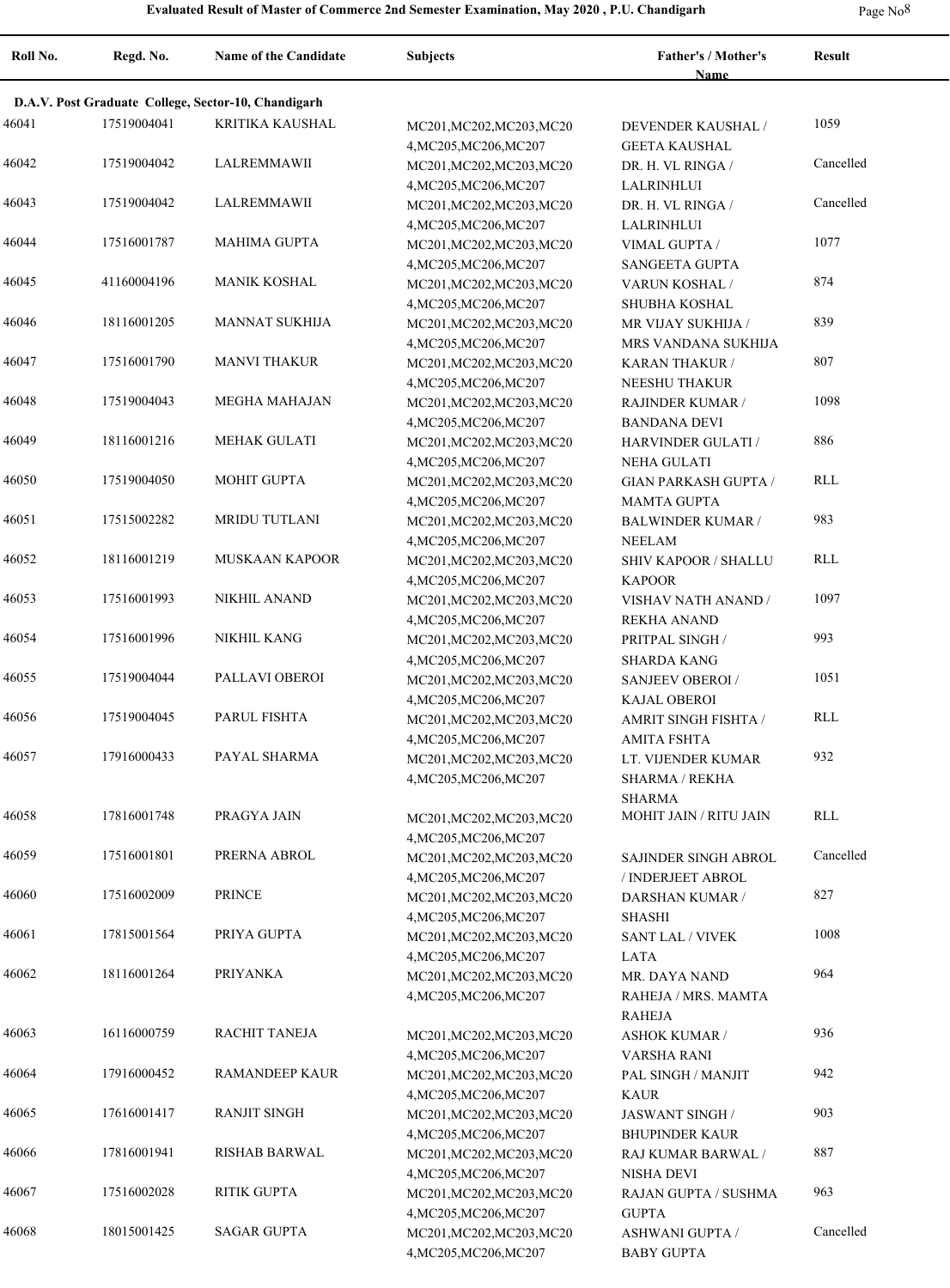$\overline{a}$ 

| $\sim$ | I |
|--------|---|
|--------|---|

| Roll No. | Regd. No.                                           | Name of the Candidate                                   | <b>Subjects</b>                                     | Father's / Mother's<br>Name          | <b>Result</b> |  |  |  |
|----------|-----------------------------------------------------|---------------------------------------------------------|-----------------------------------------------------|--------------------------------------|---------------|--|--|--|
|          | D.A.V. Post Graduate College, Sector-10, Chandigarh |                                                         |                                                     |                                      |               |  |  |  |
| 46069    | 17519004051                                         | <b>SANDEEP SINGH</b>                                    | MC201, MC202, MC203, MC20                           | PARAMJEET SINGH /                    | <b>RLL</b>    |  |  |  |
|          |                                                     |                                                         | 4, MC205, MC206, MC207                              | <b>MANPREET KAUR</b>                 |               |  |  |  |
| 46070    | 17615000891                                         | <b>SANJAY BHATT</b>                                     | MC201, MC202, MC203, MC20                           | JETHU RAM BHATT /                    | 952           |  |  |  |
|          |                                                     |                                                         | 4, MC205, MC206, MC207                              | <b>KALA DEVI</b>                     |               |  |  |  |
| 46071    | 19415000345                                         | <b>SHAGUN</b>                                           | MC201, MC202, MC203, MC20                           | SUNIL KUMAR / NIRMAL                 | 892           |  |  |  |
|          |                                                     |                                                         | 4, MC205, MC206, MC207                              | GARG                                 |               |  |  |  |
| 46072    | 17916000482                                         | <b>SHELLY RANA</b>                                      | MC201, MC202, MC203, MC20                           | KISHORI LAL / ASHA                   | 875           |  |  |  |
|          |                                                     |                                                         | 4, MC205, MC206, MC207                              | <b>DEVI</b>                          |               |  |  |  |
| 46073    | 17516001823                                         | <b>SHILPA SARSUT</b>                                    | MC201, MC202, MC203, MC20                           | <b>SULEKH CHAND /</b>                | 899           |  |  |  |
|          |                                                     |                                                         | 4, MC205, MC206, MC207                              | <b>SUNITA</b>                        |               |  |  |  |
| 46074    | 17519004052                                         | SHUBHAM GOYAL                                           | MC201, MC202, MC203, MC20                           | MANOJ KUMAR / RITU                   | RLL           |  |  |  |
|          |                                                     |                                                         | 4, MC205, MC206, MC207                              |                                      |               |  |  |  |
| 46075    | 18015001282                                         | <b>SIMARDEEP KAUR</b>                                   | MC201, MC202, MC203, MC20                           | HARVINDER SINGH /                    | 858           |  |  |  |
|          |                                                     |                                                         | 4, MC205, MC206, MC207                              | <b>GURMEET KAUR</b>                  |               |  |  |  |
| 46076    | 17516001829                                         | <b>SIMRAN KAUR</b>                                      | MC201, MC202, MC203, MC20                           | <b>GURDEEP SINGH/</b>                | 964           |  |  |  |
|          |                                                     |                                                         | 4, MC205, MC206, MC207                              | <b>HARMEET KAUR</b>                  |               |  |  |  |
| 46077    | 17519004046                                         | <b>SIMRAN KAUR</b>                                      | MC201, MC202, MC203, MC20                           | <b>DEVENDRA SINGH /</b>              | 830           |  |  |  |
|          |                                                     |                                                         | 4, MC205, MC206, MC207                              | <b>KALWANT KAUR</b>                  |               |  |  |  |
| 46078    | 17716001020                                         | <b>SIMRANJEET</b>                                       | MC201, MC202, MC203, MC20                           | <b>RANJIT SINGH/</b>                 | 1025          |  |  |  |
|          |                                                     |                                                         | 4, MC205, MC206, MC207                              | <b>KRISHNA KUMARI</b>                |               |  |  |  |
| 46079    | 18016001557                                         | <b>SONAMDEEP KAUR</b>                                   | MC201, MC202, MC203, MC20                           | <b>HARGURPREET SINGH/</b>            | 854           |  |  |  |
|          |                                                     |                                                         | 4, MC205, MC206, MC207                              | <b>KAMALPREET KAUR</b>               |               |  |  |  |
| 46080    | 17916000500                                         | <b>SONIA</b>                                            | MC201, MC202, MC203, MC20                           | <b>DINESH PANCHOLI</b> /             | 971           |  |  |  |
|          |                                                     |                                                         | 4, MC205, MC206, MC207                              | KAMLA PANCHOLI                       |               |  |  |  |
| 46081    | 18316000345                                         | <b>SRISHTI NEGI</b>                                     | MC201, MC202, MC203, MC20                           | <b>GIAL CHHAN DORJE</b>              | 1031          |  |  |  |
|          |                                                     |                                                         | 4, MC205, MC206, MC207                              | NEGI / KRISHNA NEGI                  |               |  |  |  |
| 46082    | 17716001027                                         | <b>SWATI</b>                                            | MC201, MC202, MC203, MC20                           | <b>MAHESH CHANDER /</b>              | 1069          |  |  |  |
|          |                                                     |                                                         | 4, MC205, MC206, MC207                              | <b>GEETA DEVI</b>                    |               |  |  |  |
| 46083    | 30216000126                                         | TANYA LEKHI                                             | MC201, MC202, MC203, MC20                           | RAVI KUMAR LEKHI /                   | 1039          |  |  |  |
|          |                                                     |                                                         | 4, MC205, MC206, MC207                              | <b>RAJNI LEKHI</b>                   |               |  |  |  |
| 46084    | 17516001836                                         | <b>UDITA SINGHAL</b>                                    | MC201, MC202, MC203, MC20                           | RAMAKANT SINGHAL /                   | 1101          |  |  |  |
|          |                                                     |                                                         | 4, MC205, MC206, MC207                              | <b>NEENA</b>                         |               |  |  |  |
| 46085    | 17519004047                                         | VARTIKA SHARMA                                          | MC201, MC202, MC203, MC20                           | <b>RAJINDER KUMAR /</b>              | 993           |  |  |  |
|          |                                                     |                                                         | 4, MC205, MC206, MC207                              | <b>ANITA SHARMA</b>                  |               |  |  |  |
| 46086    | 17519004053                                         | <b>VISHAV GARG</b>                                      | MC201, MC202, MC203, MC20                           | <b>SURESH KUMAR /</b>                | 768           |  |  |  |
|          |                                                     |                                                         | 4, MC205, MC206, MC207                              | <b>SUNITA</b>                        |               |  |  |  |
| 46087    | 17519004048                                         | <b>YASHU</b>                                            | MC201, MC202, MC203, MC20                           | ASHWANI KUMAR /                      | 1072          |  |  |  |
|          |                                                     |                                                         | 4, MC205, MC206, MC207                              | <b>SONIA</b>                         |               |  |  |  |
|          |                                                     | Dasmesh Girls College, Chak Alla Baksh, Mukerian, (Hsp) |                                                     |                                      |               |  |  |  |
| 46101    | 20016000279                                         | <b>AANCHAL</b>                                          | MC201, MC202, MC203, MC20                           | RAJ KUMAR / SUMAN                    | 1085          |  |  |  |
|          |                                                     |                                                         | 4, MC205, MC206, MC207                              | <b>KUMARI</b>                        |               |  |  |  |
| 46102    | 20016000280                                         | AARTI SHARMA                                            | MC201, MC202, MC203, MC20                           | SADANAND SHARMA /                    | 1033          |  |  |  |
|          |                                                     |                                                         | 4, MC205, MC206, MC207                              | <b>RAJNI SHARMA</b>                  |               |  |  |  |
| 46103    | 20016000281                                         | <b>ALKA THAKUR</b>                                      | MC201, MC202, MC203, MC20                           | RAJENDER SINGH /                     | 1057          |  |  |  |
|          |                                                     |                                                         | 4, MC205, MC206, MC207                              | HARDESH KUMARI                       |               |  |  |  |
| 46104    | 20016000282                                         | <b>AMANPREET KAUR</b>                                   | MC201, MC202, MC203, MC20                           | SATVINDER SINGH /                    | 1055          |  |  |  |
|          |                                                     |                                                         | 4, MC205, MC206, MC207                              | <b>JASVIR KAUR</b>                   |               |  |  |  |
| 46105    | 20016000284                                         | ANCHAL KUMARI                                           | MC201, MC202, MC203, MC20                           | JAGIR SINGH / NEELAM                 | 991           |  |  |  |
| 46106    |                                                     |                                                         | 4, MC205, MC206, MC207                              | <b>DEVI</b>                          |               |  |  |  |
|          | 20016000286                                         | <b>ANJALI</b>                                           | MC201, MC202, MC203, MC20                           | KARNAIL SINGH /                      | 1029          |  |  |  |
| 46107    | 20016000227                                         | <b>ARSHDEEP KAUR</b>                                    | 4, MC205, MC206, MC207                              | <b>MADHU BALA</b>                    | 929           |  |  |  |
|          |                                                     |                                                         | MC201, MC202, MC203, MC20                           | SHIVRAJ SINGH /                      |               |  |  |  |
| 46108    |                                                     |                                                         | 4, MC205, MC206, MC207                              | <b>SIMRANJOT</b>                     | 1021          |  |  |  |
|          | 20015000254                                         | <b>BALJEET KAUR</b>                                     | MC201, MC202, MC203, MC20                           | BHAGWAN SINGH /                      |               |  |  |  |
| 46109    | 20016000288                                         | <b>DALJIT KAUR</b>                                      | 4, MC205, MC206, MC207                              | <b>BAKSHO RANI</b>                   | 1059          |  |  |  |
|          |                                                     |                                                         | MC201, MC202, MC203, MC20<br>4, MC205, MC206, MC207 | PARTAP SINGH /<br><b>MANJIT KAUR</b> |               |  |  |  |
| 46110    | 20016000290                                         | DIKSHA THAKUR                                           | MC201, MC202, MC203, MC20                           | <b>SURESH KUMAR / NEHA</b>           | 1035          |  |  |  |
|          |                                                     |                                                         | 4, MC205, MC206, MC207                              |                                      |               |  |  |  |
|          |                                                     |                                                         |                                                     |                                      |               |  |  |  |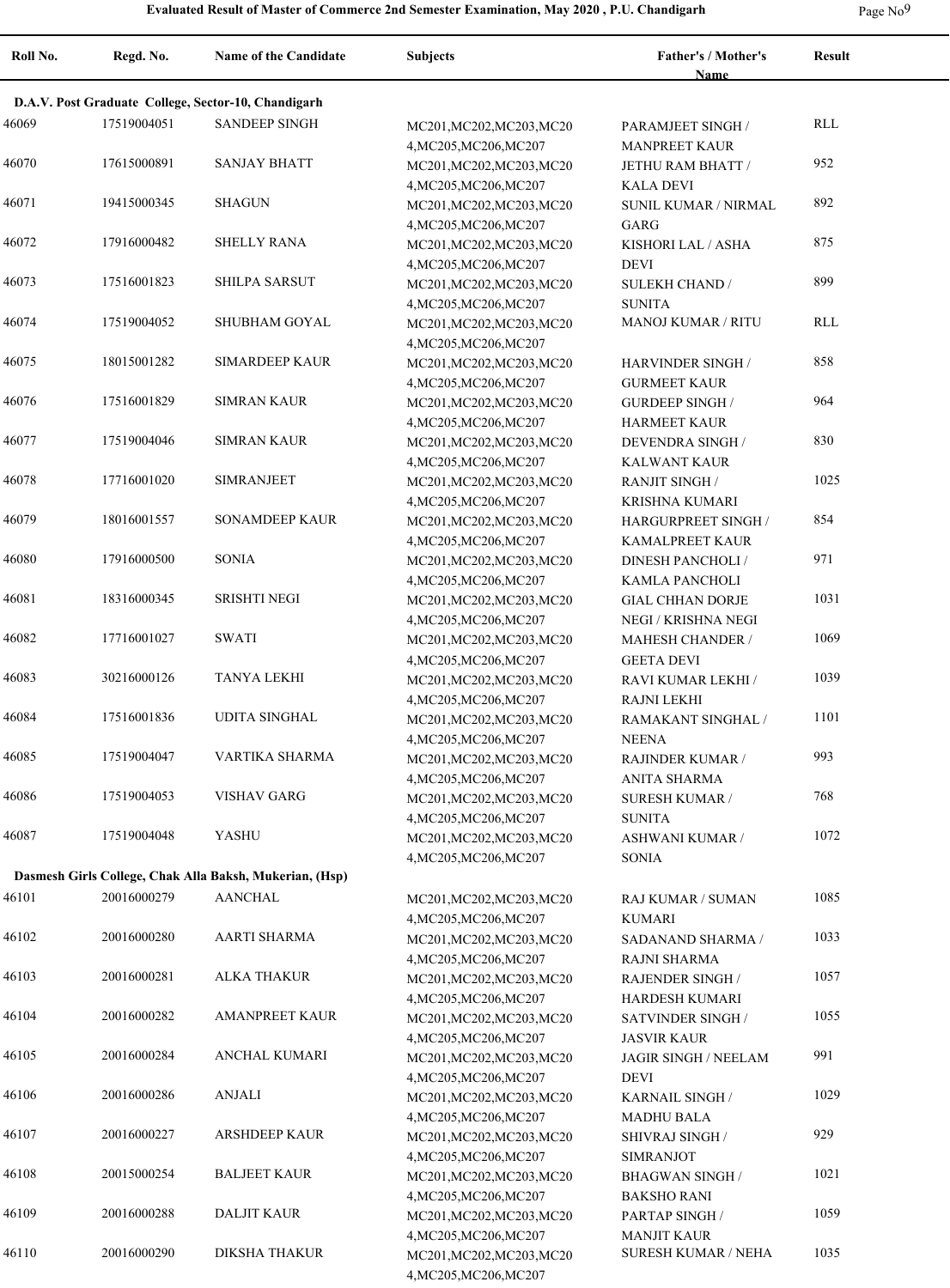| 10<br>Page No. |
|----------------|
|----------------|

| Roll No. | Regd. No.   | <b>Name of the Candidate</b>                            | <b>Subjects</b>                                                               | Father's / Mother's<br><b>Name</b>                            | <b>Result</b> |
|----------|-------------|---------------------------------------------------------|-------------------------------------------------------------------------------|---------------------------------------------------------------|---------------|
|          |             | Dasmesh Girls College, Chak Alla Baksh, Mukerian, (Hsp) |                                                                               |                                                               |               |
| 46111    | 20016000297 | <b>JYOTI RANI</b>                                       | MC201, MC202, MC203, MC20                                                     | <b>BALWINDER SINGH/</b>                                       | 1034          |
| 46112    | 20016000299 | <b>KALPANA DEVI</b>                                     | 4, MC205, MC206, MC207<br>MC201, MC202, MC203, MC20<br>4, MC205, MC206, MC207 | <b>SANTOSH KAUR</b><br>PARVEEN KUMAR /<br><b>VIJAY KUMARI</b> | 1011          |
| 46113    | 20016000301 | KAMINI KOUSHAL                                          | MC201, MC202, MC203, MC20<br>4, MC205, MC206, MC207                           | ANIL KUMAR / SARITA                                           | 1094          |
| 46114    | 20016000303 | <b>KIRTI</b>                                            | MC201, MC202, MC203, MC20<br>4, MC205, MC206, MC207                           | RAMESH LAL / ANJU<br><b>BALA</b>                              | 1058          |
| 46115    | 20016000305 | <b>KOMALPREET KAUR</b>                                  | MC201, MC202, MC203, MC20<br>4, MC205, MC206, MC207                           | <b>SAKATTAR SINGH /</b><br><b>RAJWINDER KAUR</b>              | 1070          |
| 46116    | 20016000230 | <b>LALITA RANI</b>                                      | MC201, MC202, MC203, MC20<br>4, MC205, MC206, MC207                           | SONI LAL / NISHA                                              | 1048          |
| 46117    | 20019000841 | <b>MAMTA DEVI</b>                                       | MC201, MC202, MC203, MC20<br>4, MC205, MC206, MC207                           | <b>NARIAN DASS / VEENA</b><br><b>DEVI</b>                     | 970           |
| 46118    | 20016000309 | <b>MANDEEP KAUR</b>                                     | MC201, MC202, MC203, MC20<br>4, MC205, MC206, MC207                           | TARSEM LAL / PARMJIT                                          | 1085          |
| 46119    | 11016000257 | <b>MANISHA</b>                                          | MC201, MC202, MC203, MC20                                                     | <b>KAUR</b><br><b>MALKIT SINGH/</b>                           | 1027          |
| 46120    | 20016000310 | <b>MANISHA KUMARI</b>                                   | 4, MC205, MC206, MC207<br>MC201, MC202, MC203, MC20<br>4, MC205, MC206, MC207 | <b>SUNITA RANI</b><br>HEM RAJ / PUSHPA DEVI                   | 1082          |
| 46121    | 20016000315 | <b>NARINDER KAUR</b>                                    | MC201, MC202, MC203, MC20<br>4, MC205, MC206, MC207                           | <b>ONKAR SINGH / JEEVAN</b><br><b>KAUR</b>                    | 1074          |
| 46122    | 20016000316 | <b>NAVDEEP KAUR</b>                                     | MC201, MC202, MC203, MC20<br>4, MC205, MC206, MC207                           | <b>BALBIR SINGH / JASVIR</b><br><b>KAUR</b>                   | 1037          |
| 46123    | 20016000319 | NIDHI THAKUR                                            | MC201, MC202, MC203, MC20<br>4, MC205, MC206, MC207                           | <b>SWARAN SINGH/</b><br><b>SHAKUNTLA RANI</b>                 | 1141          |
| 46124    | 17316000476 | <b>NIMMI</b>                                            | MC201, MC202, MC203, MC20<br>4, MC205, MC206, MC207                           | <b>DAVINDER SINGH/</b><br><b>GURBAX KAUR</b>                  | 1086          |
| 46125    | 20016000320 | <b>NISHA RANI</b>                                       | MC201, MC202, MC203, MC20<br>4, MC205, MC206, MC207                           | <b>VIJAY KUMAR /</b><br><b>DAVINDER KAUR</b>                  | 1015          |
| 46126    | 20016000321 | NISHA SAROCH                                            | MC201, MC202, MC203, MC20<br>4, MC205, MC206, MC207                           | <b>CHUR SINGH SAROCH /</b><br>NITU SAROCH                     | 1065          |
| 46127    | 20016000322 | POOJA                                                   | MC201, MC202, MC203, MC20                                                     | <b>KEWAL SINGH / SUNITA</b><br><b>DEVI</b>                    | 1079          |
| 46128    | 15616000073 | POOJA DEVI                                              | 4, MC205, MC206, MC207<br>MC201, MC202, MC203, MC20                           | DALJIT SINGH /                                                | 1063          |
| 46129    | 20016000327 | PRIYA DADWAL                                            | 4, MC205, MC206, MC207<br>MC201, MC202, MC203, MC20                           | <b>KAILASH DEVI</b><br><b>ASHWANI KUMAR</b>                   | 1076          |
| 46130    | 20019000842 | <b>PRIYANKA</b>                                         | 4, MC205, MC206, MC207                                                        | DADWAL / SANYOGITA<br>DEVI                                    | 1028          |
|          |             |                                                         | MC201, MC202, MC203, MC20<br>4, MC205, MC206, MC207                           | <b>BALAK RAJ / KAMLESH</b><br><b>RANI</b>                     |               |
| 46131    | 20016000329 | PRIYANKA                                                | MC201, MC202, MC203, MC20<br>4, MC205, MC206, MC207                           | <b>RAJINDER KUMAR /</b><br><b>HARDESH KUMARI</b>              | 1100          |
| 46132    | 20015000286 | <b>RANJANA DEVI</b>                                     | MC201, MC202, MC203, MC20<br>4, MC205, MC206, MC207                           | <b>JASPAL SINGH/</b><br><b>SANTOSH KUMARI</b>                 | 1073          |
| 46133    | 20016000333 | RITIKA                                                  | MC201, MC202, MC203, MC20<br>4, MC205, MC206, MC207                           | <b>ANIL KUMAR /</b><br>PARVEEN KUMARI                         | 1071          |
| 46134    | 20016000337 | SANDEEP KAUR                                            | MC201, MC202, MC203, MC20<br>4, MC205, MC206, MC207                           | SATNAM SINGH /                                                | 943           |
| 46135    | 20016000239 | SHIVANI CHAUDHARY                                       | MC201, MC202, MC203, MC20<br>4, MC205, MC206, MC207                           | PARAMJIT KAUR<br><b>SHAM LAL / NIRMLA</b><br><b>DEVI</b>      | 1130          |
| 46136    | 20016000342 | <b>SHWETA</b>                                           | MC201, MC202, MC203, MC20                                                     | <b>SATISH SINGH / ASHA</b>                                    | 1135          |
| 46137    | 20016000343 | SONIA                                                   | 4, MC205, MC206, MC207<br>MC201, MC202, MC203, MC20                           | RANI<br>TIKKA SAHIB SINGH /                                   | 1007          |
| 46138    | 20019000843 | <b>SONU BALA</b>                                        | 4, MC205, MC206, MC207<br>MC201, MC202, MC203, MC20                           | SHARDA DEVI<br>KULDEEP SINGH /                                | 1040          |
| 46139    | 20016000346 | <b>SURINDER KAUR</b>                                    | 4, MC205, MC206, MC207<br>MC201, MC202, MC203, MC20<br>4, MC205, MC206, MC207 | MAAN KAUR<br><b>AVTAR SINGH / TRIPTA</b><br>DEVI              | 1187          |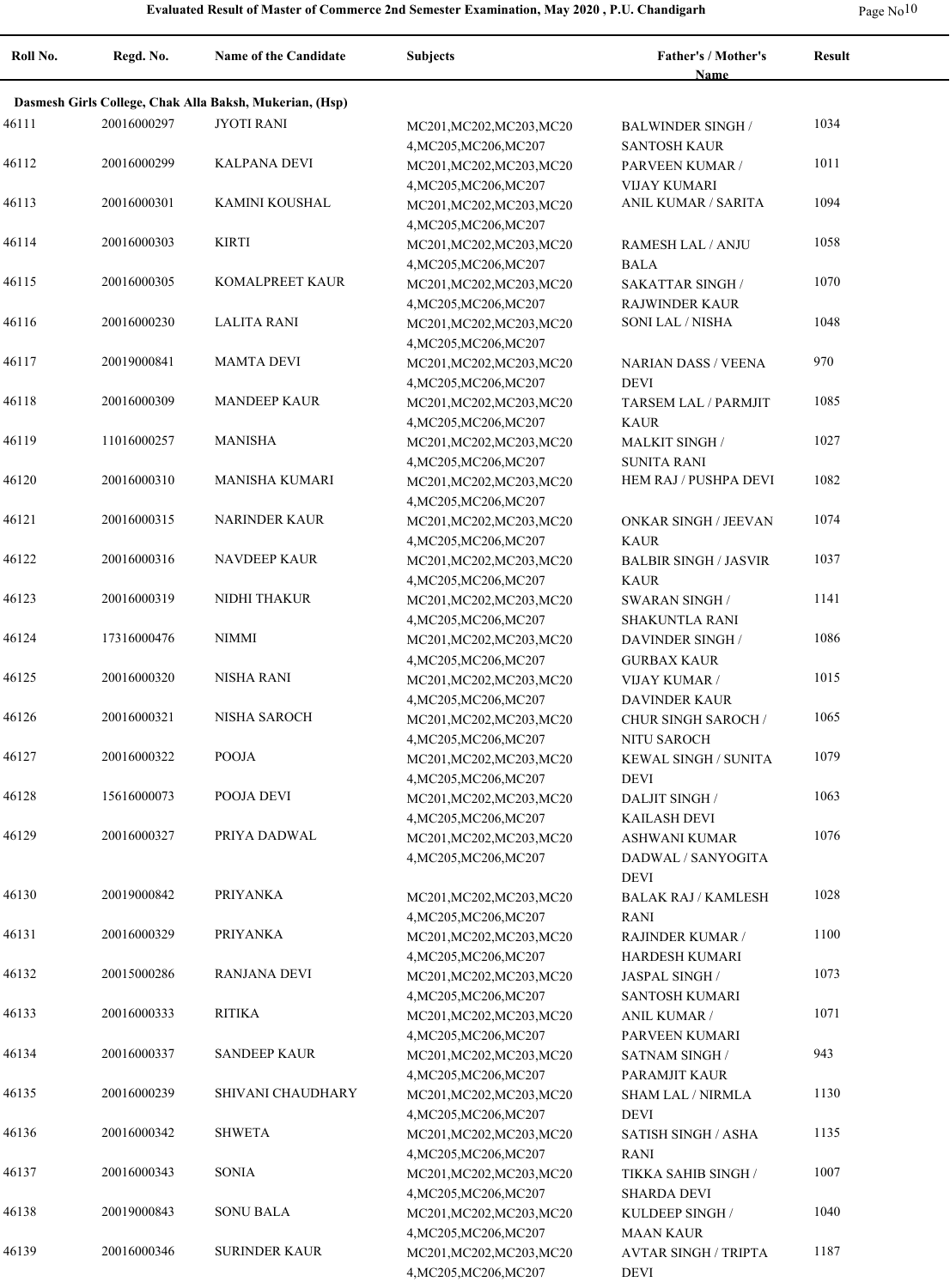| Roll No. | Regd. No.                                   | Name of the Candidate                                   | <b>Subjects</b>                                     | Father's / Mother's<br>Name                     | <b>Result</b> |
|----------|---------------------------------------------|---------------------------------------------------------|-----------------------------------------------------|-------------------------------------------------|---------------|
|          |                                             | Dasmesh Girls College, Chak Alla Baksh, Mukerian, (Hsp) |                                                     |                                                 |               |
| 46140    | 20016000347                                 | <b>SUSHMA DEVI</b>                                      | MC201, MC202, MC203, MC20                           | <b>SUBHASH CHANDER /</b>                        | 1219          |
|          |                                             |                                                         | 4, MC205, MC206, MC207                              | <b>VEENA DEVI</b>                               |               |
| 46141    | 20016000348                                 | <b>SWEETY DEVI</b>                                      | MC201, MC202, MC203, MC20                           | <b>SATPAL / RITA RANI</b>                       | 991           |
|          |                                             |                                                         | 4, MC205, MC206, MC207                              |                                                 |               |
| 46142    | 20016000351                                 | <b>TRIPTA DEVI</b>                                      | MC201, MC202, MC203, MC20                           | SATPALSINGH /                                   | 1082          |
|          |                                             |                                                         | 4, MC205, MC206, MC207                              | <b>SALOCHNA DEVI</b>                            |               |
|          | Dev Samaj College for Women, Ferozepur City |                                                         |                                                     |                                                 |               |
| 46151    | 11619000671                                 | <b>AMANDEEP KAUR</b>                                    | MC201, MC202, MC203, MC20                           | <b>AMRIK SINGH /</b>                            | <b>RLL</b>    |
|          |                                             |                                                         | 4, MC205, MC206, MC207                              | <b>NARINDER KAUR</b>                            |               |
| 46152    | 11619000672                                 | <b>AMANDEEP KAUR</b>                                    | MC201, MC202, MC203, MC20                           | <b>MALKEET SINGH/</b>                           | <b>RLL</b>    |
| 46153    | 11616000244                                 | <b>ARSHPREET</b>                                        | 4, MC205, MC206, MC207                              | <b>SIMARJIT KAUR</b>                            | 972           |
|          |                                             |                                                         | MC201, MC202, MC203, MC20<br>4, MC205, MC206, MC207 | <b>RAM KRISHAN /</b><br><b>SURINDER KAUR</b>    |               |
| 46154    | 11616000247                                 | <b>CHARANJEET KAUR</b>                                  | MC201, MC202, MC203, MC20                           | <b>JAGIR SINGH / SHIMLA</b>                     | 1013          |
|          |                                             |                                                         | 4, MC205, MC206, MC207                              |                                                 |               |
| 46155    | 11616000249                                 | <b>CHARANPREET KAUR</b>                                 | MC201, MC202, MC203, MC20                           | <b>GURSHARAN SINGH /</b>                        | 1036          |
|          |                                             |                                                         | 4, MC205, MC206, MC207                              | <b>GURVINDER KAUR</b>                           |               |
| 46156    | 11616000256                                 | <b>GURPREET KAUR</b>                                    | MC201, MC202, MC203, MC20                           | <b>LAKHVIR SINGH /</b>                          | <b>RLL</b>    |
|          |                                             |                                                         | 4, MC205, MC206, MC207                              | <b>INDERJIT KAUR</b>                            |               |
| 46157    | 11615000281                                 | <b>HARMANJEET KAUR</b>                                  | MC201, MC202, MC203, MC20                           | JASPAL SINGH /                                  | Cancelled     |
|          |                                             |                                                         | 4, MC205, MC206, MC207                              | <b>BALWINDER KAUR</b>                           |               |
| 46158    | 11616000265                                 | <b>JASPREET KAUR</b>                                    | MC201, MC202, MC203, MC20                           | PARAMPAL SINGH /                                | <b>RLL</b>    |
|          |                                             |                                                         | 4, MC205, MC206, MC207                              | <b>MANJEET KAUR</b>                             |               |
| 46159    | 11616000267                                 | JYOTI                                                   | MC201, MC202, MC203, MC20                           | <b>RAKESH / RUPALI</b>                          | 1052          |
|          |                                             |                                                         | 4, MC205, MC206, MC207                              |                                                 |               |
| 46160    | 11716000290                                 | <b>KIRANDEEP KAUR</b>                                   | MC201, MC202, MC203, MC20                           | JAGJIT SINGH /                                  | 1053          |
| 46161    | 11610000797                                 | <b>KIRANPREET KAUR</b>                                  | 4, MC205, MC206, MC207                              | SIMRANJEET KAUR                                 | 1013          |
|          |                                             |                                                         | MC201, MC202, MC203, MC20<br>4, MC205, MC206, MC207 | <b>SUKHCHAIN SINGH /</b><br><b>RAJWANT KAUR</b> |               |
| 46162    | 1161600027                                  | <b>KOMALDEEP KAUR</b>                                   | MC201, MC202, MC203, MC20                           | <b>BALWINDER SINGH/</b>                         | 977           |
|          |                                             |                                                         | 4, MC205, MC206, MC207                              | PARMINDER KAUR                                  |               |
| 46163    | 11616000278                                 | KOMALPREET KAUR                                         | MC201, MC202, MC203, MC20                           | <b>DAVINDER SINGH/</b>                          | 1023          |
|          |                                             |                                                         | 4, MC205, MC206, MC207                              | <b>SUKHWINDER KAUR</b>                          |               |
| 46164    | 11616000279                                 | <b>KULJEET KAUR</b>                                     | MC201, MC202, MC203, MC20                           | <b>SATNAM SINGH /</b>                           | 983           |
|          |                                             |                                                         | 4, MC205, MC206, MC207                              | <b>KARAMJEET KAUR</b>                           |               |
| 46165    | 11616000280                                 | <b>KULWANT KAUR</b>                                     | MC201, MC202, MC203, MC20                           | <b>HARBANS SINGH/</b>                           | 1001          |
|          |                                             |                                                         | 4, MC205, MC206, MC207                              | <b>AMARJEET KAUR</b>                            |               |
| 46166    | 11616000285                                 | <b>MALTI</b>                                            | MC201, MC202, MC203, MC20                           | <b>BALJINDER YADAV /</b>                        | 928           |
|          |                                             |                                                         | 4, MC205, MC206, MC207                              | <b>SHAKUNTLA DEVI</b>                           |               |
| 46167    | 11616000289                                 | MANMEET KAUR                                            | MC201, MC202, MC203, MC20                           | JASBIR SINGH /                                  | 956           |
| 46168    | 11616000297                                 | <b>NEHA</b>                                             | 4, MC205, MC206, MC207                              | <b>KULDEEP KAUR</b>                             | 1011          |
|          |                                             |                                                         | MC201, MC202, MC203, MC20                           | JASPAL GROVER /                                 |               |
| 46169    | 11616000304                                 | NITIKA                                                  | 4, MC205, MC206, MC207<br>MC201, MC202, MC203, MC20 | <b>SEEMA RANI</b><br>PARVEEN KUMAR /            | 1016          |
|          |                                             |                                                         | 4, MC205, MC206, MC207                              | REETA                                           |               |
| 46170    | 11616000314                                 | <b>PRIYA</b>                                            | MC201, MC202, MC203, MC20                           | KULDEEP CHAND                                   | 1010          |
|          |                                             |                                                         | 4, MC205, MC206, MC207                              | <b>JAISWAL / PINKY</b>                          |               |
| 46171    | 11616000316                                 | PRIYA BHOLEWASIA                                        | MC201, MC202, MC203, MC20                           | ANIL KUMAR / NEELAM                             | 1098          |
|          |                                             |                                                         | 4, MC205, MC206, MC207                              | RANI                                            |               |
| 46172    | 11619000673                                 | PUSHPINDER KAUR                                         | MC201, MC202, MC203, MC20                           | <b>GURJANT SINGH /</b>                          | RLL           |
|          |                                             |                                                         | 4, MC205, MC206, MC207                              | <b>GURPREET KAUR</b>                            |               |
| 46173    | 11616000318                                 | <b>RAJBEER KAUR</b>                                     | MC201, MC202, MC203, MC20                           | SUKHDARSHAN SINGH /                             | 1016          |
|          |                                             |                                                         | 4, MC205, MC206, MC207                              | <b>BALWINDER KAUR</b>                           |               |
| 46174    | 11616000322                                 | <b>RAVINDER KAUR</b>                                    | MC201, MC202, MC203, MC20                           | <b>LAKHVIR SINGH /</b>                          | 1047          |
|          |                                             |                                                         | 4, MC205, MC206, MC207                              | <b>JASWINDER KAUR</b>                           |               |
| 46175    | 11615000324                                 | RUBANLEEN KAUR                                          | MC201, MC202, MC203, MC20                           | <b>LAKHVEER SINGH/</b>                          | 1010          |
| 46176    | 11616000325                                 | <b>SAZIA</b>                                            | 4, MC205, MC206, MC207                              | <b>JASPINDER KAUR</b>                           | RLL           |
|          |                                             |                                                         | MC201, MC202, MC203, MC20                           | <b>BHIM RAJ / KANCHAN</b>                       |               |
|          |                                             |                                                         | 4, MC205, MC206, MC207                              | BALA                                            |               |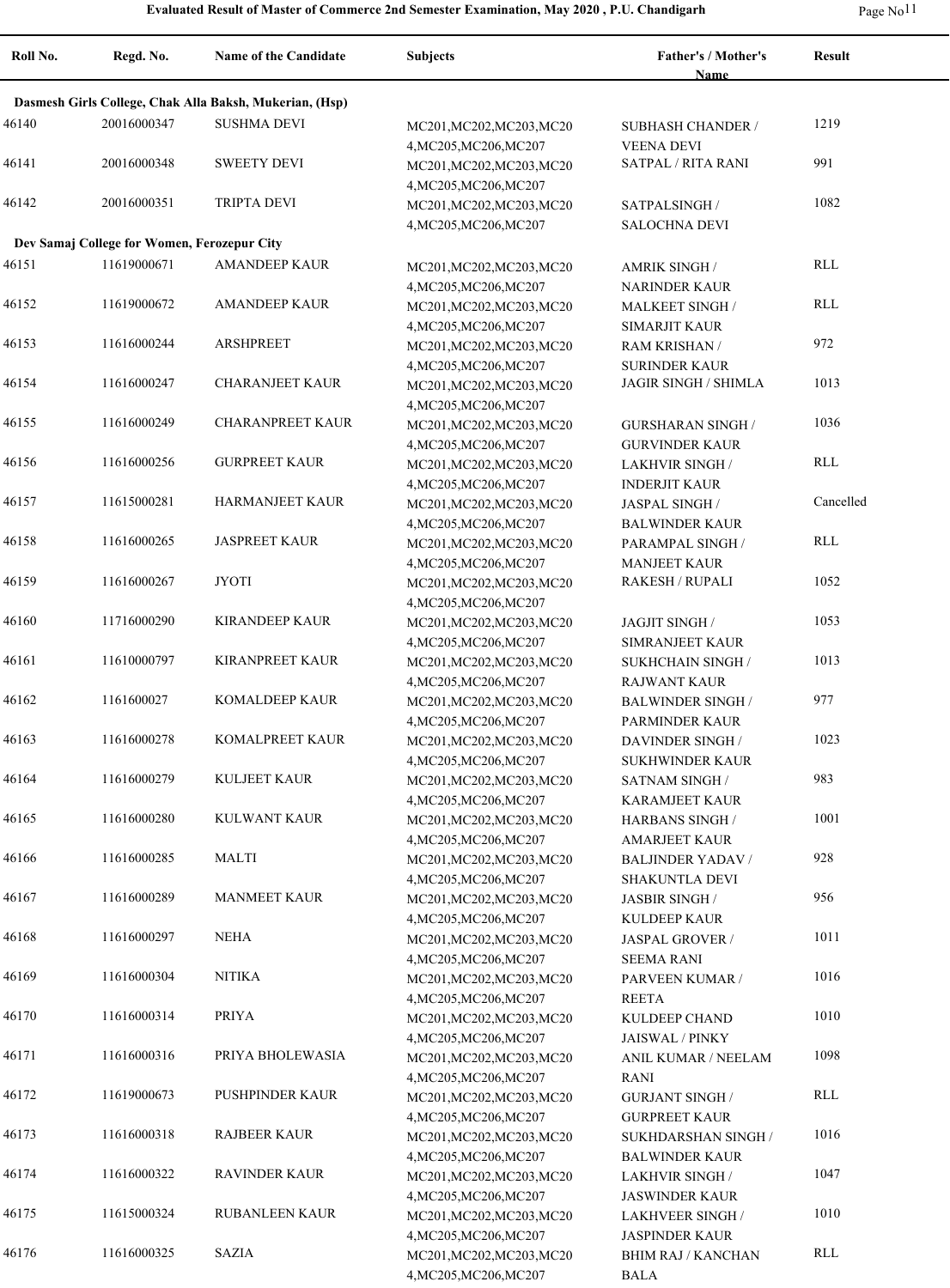| Page No |  |
|---------|--|
|---------|--|

| Roll No. | Regd. No.                                   | <b>Name of the Candidate</b>                       | <b>Subjects</b>                                     | Father's / Mother's                           | <b>Result</b> |
|----------|---------------------------------------------|----------------------------------------------------|-----------------------------------------------------|-----------------------------------------------|---------------|
|          | Dev Samaj College for Women, Ferozepur City |                                                    |                                                     | <b>Name</b>                                   |               |
| 46177    | 11615000337                                 | <b>SIMRANJEET KAUR</b>                             | MC201, MC202, MC203, MC20                           | <b>HARSHINDER SINGH/</b>                      | 1090          |
|          |                                             |                                                    | 4, MC205, MC206, MC207                              | <b>SURINDER KAUR</b>                          |               |
| 46178    | 11616000334                                 | <b>SUKHWINDER KAUR</b>                             | MC201, MC202, MC203, MC20                           | <b>SWARAN SINGH/</b>                          | 930           |
|          |                                             |                                                    | 4, MC205, MC206, MC207                              | <b>RESHMA RANI</b>                            |               |
| 46179    | 11616000336                                 | <b>TANIA DUGGAL</b>                                | MC201, MC202, MC203, MC20                           | <b>BALWINDER / SONIA</b>                      | 1023          |
|          |                                             |                                                    | 4, MC205, MC206, MC207                              |                                               |               |
| 46180    | 11714000270                                 | TANIYA KASHYAP                                     | MC201, MC202, MC203, MC20                           | <b>NARESH KUMAR /</b>                         | 991           |
|          |                                             |                                                    | 4, MC205, MC206, MC207                              | <b>SUNITA</b>                                 |               |
| 46181    | 11716000339                                 | <b>VEERPAL KAUR</b>                                | MC201, MC202, MC203, MC20                           | SUKHWINDER SINGH /                            | 1142          |
|          |                                             |                                                    | 4, MC205, MC206, MC207                              | <b>NAVINDER KAUR</b>                          |               |
|          |                                             | Dev Samaj College for Women, Sector-45, Chandigarh |                                                     |                                               |               |
| 46191    | 18316000208                                 | AKANKSHA AGGARWAL                                  | MC201, MC202, MC203, MC20                           | PREM CHAND                                    | 957           |
|          |                                             |                                                    | 4, MC205, MC206, MC207                              | <b>AGGERWAL / USHA</b><br><b>AGGERWAL</b>     |               |
| 46192    | 18316000209                                 | AKANKSHA BANYAL                                    | MC201, MC202, MC203, MC20                           | <b>KARNAIL SINGH/</b>                         | RLL           |
|          |                                             |                                                    | 4, MC205, MC206, MC207                              | <b>SATNAM KAUR</b>                            |               |
| 46193    | 18319000471                                 | <b>AMANDEEP</b>                                    | MC201, MC202, MC203, MC20                           | <b>SAROOP SINGH / REENA</b>                   | RLL           |
|          |                                             |                                                    | 4, MC205, MC206, MC207                              | <b>DEVI</b>                                   |               |
| 46194    | 18316000217                                 | <b>ANJALI</b>                                      | MC201, MC202, MC203, MC20                           | TOTA RAM / SHYAMA                             | RLL           |
|          |                                             |                                                    | 4, MC205, MC206, MC207                              |                                               |               |
| 46195    | 18316000224                                 | ARUSHI KAUSHAL                                     | MC201, MC202, MC203, MC20                           | <b>BERJESH KAUSHAL/</b>                       | RLL           |
|          |                                             |                                                    | 4, MC205, MC206, MC207                              | <b>RAMA KAUSHAL</b>                           |               |
| 46196    | 18319000472                                 | <b>CHETNA</b>                                      | MC201, MC202, MC203, MC20                           | LATE MR. LALIT                                | RLL           |
|          |                                             |                                                    | 4, MC205, MC206, MC207                              | KUMAR / MRS. RAJNI                            |               |
| 46197    | 18319000473                                 | <b>DAMINI PRAKASH</b>                              | MC201, MC202, MC203, MC20                           | <b>ARUN PRAKASH</b>                           | 972           |
|          |                                             | <b>CHAUHAN</b>                                     | 4, MC205, MC206, MC207                              | CHAUHAN / RACHNA                              |               |
| 46198    | 18316000237                                 | <b>DIKSHA</b>                                      |                                                     | PRAKASH CHAUHAN                               | 1002          |
|          |                                             |                                                    | MC201, MC202, MC203, MC20                           | <b>BALDEV SINGH / RAVI</b><br><b>BALA</b>     |               |
| 46199    | 18316000244                                 | <b>GAGANJOT KAUR</b>                               | 4, MC205, MC206, MC207<br>MC201, MC202, MC203, MC20 | <b>BALJINDER SINGH /</b>                      | 947           |
|          |                                             |                                                    | 4, MC205, MC206, MC207                              | <b>SATWINDER KAUR</b>                         |               |
| 46200    | 18316000246                                 | <b>GEETIKA</b>                                     | MC201, MC202, MC203, MC20                           | JATINDER JOHAR /                              | 1083          |
|          |                                             |                                                    | 4, MC205, MC206, MC207                              | <b>DIMPLE</b>                                 |               |
| 46201    | 41160003632                                 | <b>GURDEEP KAUR</b>                                | MC201, MC202, MC203, MC20                           | <b>AVTAR SINGH / JASVIR</b>                   | 1059          |
|          |                                             |                                                    | 4, MC205, MC206, MC207                              | <b>KAUR</b>                                   |               |
| 46202    | 18319000474                                 | <b>HARJOT KAUR</b>                                 | MC201, MC202, MC203, MC20                           | <b>HARINDER SINGH/</b>                        | <b>RLL</b>    |
|          |                                             |                                                    | 4, MC205, MC206, MC207                              | <b>GURDEEP KAUR</b>                           |               |
| 46203    | 18316000249                                 | HASNA JI                                           | MC201, MC202, MC203, MC20                           | MOHD SHER ANSARI /                            | 1089          |
|          |                                             |                                                    | 4, MC205, MC206, MC207                              | <b>NAZMA</b>                                  |               |
| 46204    |                                             | <b>JASPREET KAUR</b>                               | MC201, MC202, MC203, MC20                           | <b>GURMEET SINGH /</b>                        | CS & RLL      |
| 46205    | 18316000257                                 | <b>JYOTI SINGH</b>                                 | 4, MC205, MC206, MC207                              | KULWANT KAUR                                  | RLL           |
|          |                                             |                                                    | MC201, MC202, MC203, MC20<br>4, MC205, MC206, MC207 | AKSHAY KUMAR SINGH<br>/ MULEMA SINGH          |               |
| 46206    | 18316000260                                 | <b>KANCHAN</b>                                     | MC201, MC202, MC203, MC20                           | <b>BALWINDER SINGH/</b>                       | <b>RLL</b>    |
|          |                                             |                                                    | 4, MC205, MC206, MC207                              | <b>DIMPLE RANI</b>                            |               |
| 46207    | 18316000266                                 | <b>KIRANDEEP KAUR</b>                              | MC201, MC202, MC203, MC20                           | ANGREJ SINGH /                                | 1058          |
|          |                                             |                                                    | 4, MC205, MC206, MC207                              | <b>SARAVJEET KAUR</b>                         |               |
| 46208    | 18316000270                                 | KOMAL MITTAL                                       | MC201, MC202, MC203, MC20                           | VINOD MITTAL /                                | 897           |
|          |                                             |                                                    | 4, MC205, MC206, MC207                              | POONAM MITTAL                                 |               |
| 46209    | 18316000272                                 | KRITIKA OHRI                                       | MC201, MC202, MC203, MC20                           | <b>SUNIL OHRI / MEENA</b>                     | 978           |
|          |                                             |                                                    | 4, MC205, MC206, MC207                              | <b>OHRI</b>                                   |               |
| 46210    | 18316000277                                 | <b>MAMTA</b>                                       | MC201, MC202, MC203, MC20                           | SHIVJI YADAV /                                | 1055          |
|          |                                             |                                                    | 4, MC205, MC206, MC207                              | PARVATI DEVI                                  |               |
| 46211    | 18316000282                                 | <b>MEENOO</b>                                      | MC201, MC202, MC203, MC20                           | RAM KISHORE / SHUSILA                         | 1048          |
| 46212    | 41160003758                                 | PARMINDER KAUR                                     | 4, MC205, MC206, MC207                              | <b>DEVI</b>                                   | 984           |
|          |                                             |                                                    | MC201, MC202, MC203, MC20<br>4, MC205, MC206, MC207 | <b>RAJINDER SINGH/</b><br><b>RANDHIR KAUR</b> |               |
| 46213    | 18319000475                                 | PRIYA SAINI                                        | MC201, MC202, MC203, MC20                           | PREM CHAND SAINI /                            | 1087          |
|          |                                             |                                                    | 4, MC205, MC206, MC207                              | <b>RAJ RANI</b>                               |               |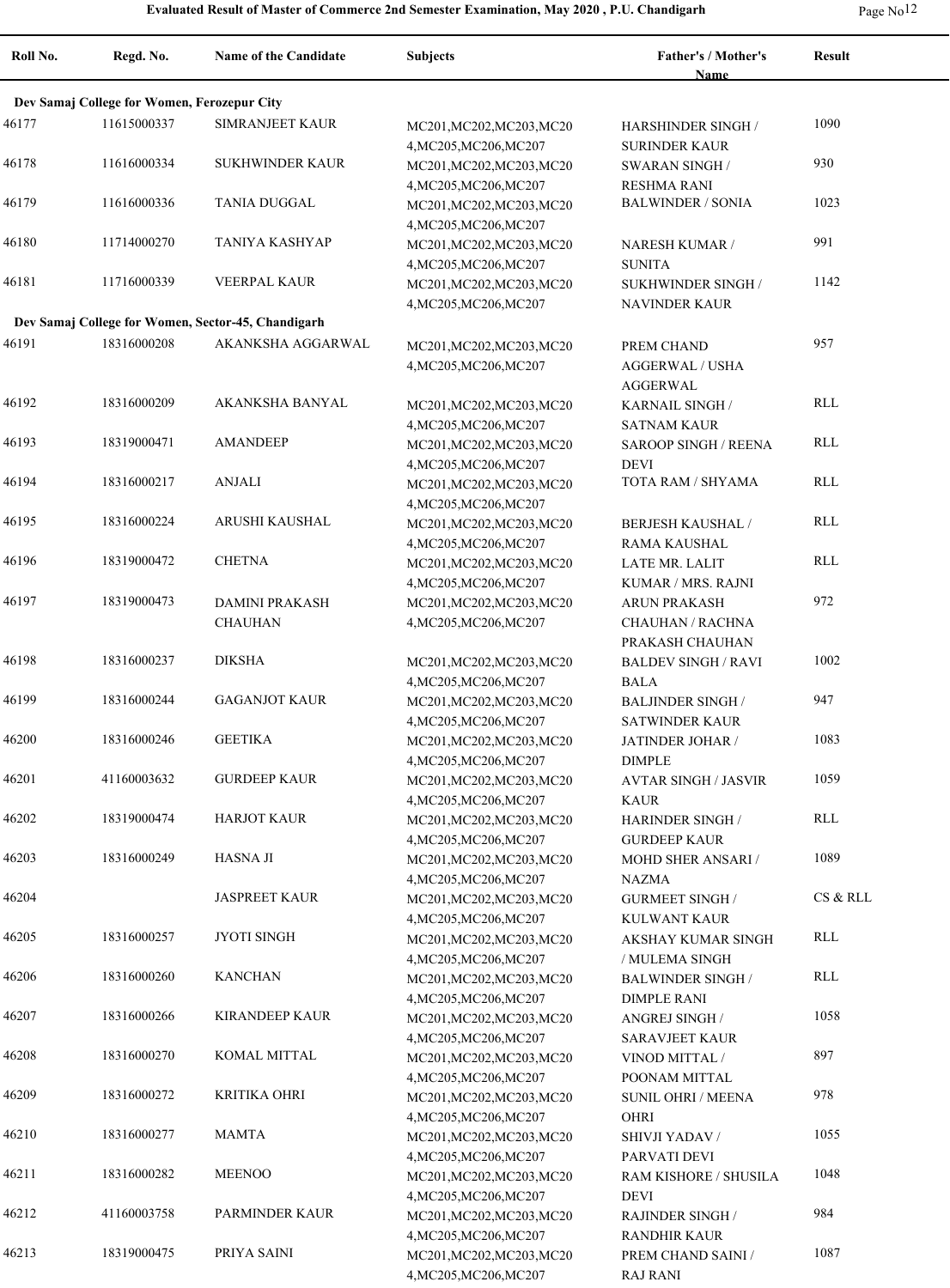**Roll No. Regd. No. Name of the Candidate Subjects Father's / Mother's Name Result Dev Samaj College for Women, Sector-45, Chandigarh** 46214 18316000317 RAMANJOT KAUR MC201, MC202, MC203, MC20 BALJINDER SINGH 894 4,MC205,MC206,MC207 BALJINDER SINGH / SATWINDER KAUR 46215 RAVINA KAUR MC201,MC202,MC203,MC20 18316000318 1068 4,MC205,MC206,MC207 NIRMAL SINGH / PARAMJEET KAUR 46216 RAVINDER KAUR MC201,MC202,MC203,MC20 18319000476 RLL 4,MC205,MC206,MC207 PARAMJIT SINGH / BALJINDER KAUR 46217 SARITA MC201,MC202,MC203,MC20 18315000345 JAGDISH / KAMLESH 917 4,MC205,MC206,MC207 46218 18315000359 SHREYA UPPAL MC201, MC202, MC203, MC20 SANDIP UPPAL / 998 4,MC205,MC206,MC207 SANDIP UPPAL / KANIKA UPPAL 46219 18316000337 SIMRAN SOHAL MC201, MC202, MC203, MC20 SITAL SOHAL / SANJANA 1099 4,MC205,MC206,MC207 SITAL SOHAL / SANJANA SOHAL 46220 18316000341 SIMRITI MC201,MC202,MC203,MC20 PARVEEN / ASHA 1044 4,MC205,MC206,MC207 46221 TAMANNA MC201,MC202,MC203,MC20 18319000477 KARTAR SINGH / INDIRA RLL 4,MC205,MC206,MC207 **Dev Samaj College for Women, Ferozepur City** 46231 PRIYA BHOLEWASIA MC201,MC202,MC203,MC20 11616000316 RLL 4,MC205,MC206,MC207 ANIL KUMAR / NEELAM RANI 46232 RAJBEER KAUR MC201,MC202,MC203,MC20 11616000318 RLL 4,MC205,MC206,MC207 SUKHDARSHAN SINGH / BALWINDER KAUR 46233 RAVINDER KAUR MC201,MC202,MC203,MC20 11616000322 RLL 4,MC205,MC206,MC207 LAKHVIR SINGH / JASWINDER KAUR **Devki Devi Jain Memorial College for Women, Ludhiana** 46241 14114000601 AISHWARYA KHURANA MC201,MC202,MC203,MC20 ASHWANI KHURANA / 1011 4,MC205,MC206,MC207 ASHWANI KHURANA / NISHA KHURANA 46242 14916000376 AMANPREET KAUR MC201, MC202, MC203, MC20 HARINDER PAL SINGH 1040 4,MC205,MC206,MC207 HARINDER PAL SINGH / DAVINDER KAUR 46243 14916000387 DEEKSHA SHARMA MC201, MC202, MC203, MC20 PARMOD SHARMA / 1056 4,MC205,MC206,MC207 PARMOD SHARMA / INDU SHARMA 46244 DOLLY KOHLI MC201,MC202,MC203,MC20 14916000254 1031 4,MC205,MC206,MC207 JAWAHARLAL KOHLI / SWARN KANTA 46245 GAGANPREET KAUR MC201,MC202,MC203,MC20 4,MC205,MC206,MC207 MANJINDER SINGH / KULWANT KAUR CS 46246 GINNI DHIR MC201,MC202,MC203,MC20 14916000396 RLL 4,MC205,MC206,MC207 SANJEEV KUMAR / MONIKA 46247 14916000397 GURLEEN KAUR MC201,MC202,MC203,MC20 MANMOHAN SINGH 980 4,MC205,MC206,MC207 MANMOHAN SINGH / MANVINDER KAUR 46248 GURPREET KAUR MC201,MC202,MC203,MC20 16615000092 RLL 4,MC205,MC206,MC207 HARPAL SINGH / TINDERJEET KAUR 46249 14916000405 HITANSHI JAIN MC201, MC202, MC203, MC20 CHANDER KANT JAIN 1043 4,MC205,MC206,MC207 CHANDER KANT JAIN / SEEMA JAIN 46250 JAISHRI MC201,MC202,MC203,MC20 14916000408 RLL 4,MC205,MC206,MC207 CHETAN LAL / SAROJ RANI 46251 14916000414 KANIKA JAIN MC201, MC202, MC203, MC203, MC20 SANDEEP JAIN / KAVITA 1119 4,MC205,MC206,MC207 SANDEEP JAIN / KAVITA JAIN 46252 16616000063 LAKHWINDER KAUR MC201,MC202,MC203,MC20 HARBANS SINGH 897 4,MC205,MC206,MC207 HARBANS SINGH / BALJEET KAUR 46253 14916000424 MAMTA YADAV MC201, MC202, MC203, MC203, MC20 SHIV LAL YADAV 1022 4,MC205,MC206,MC207 SHIV LAL YADAV / SEETA YADAV 46254 15010000667 MANSI DAWAR MC201, MC202, MC203, MC203, MC20 PAWAN DAWAR / 1092 4,MC205,MC206,MC207 PAWAN DAWAR / SHASHI DAWAR 46255 14916000428 MANSI PUNYANI MC201,MC202,MC203,MC20 JATINDER KUMAR / 1060 4,MC205,MC206,MC207 JATINDER KUMAR / SUMAN RANI 46256 14914000377 MEHAK JAIN MC201, MC201, MC203, MC203, MC20 KRISHAN KANT JAIN 1028 4,MC205,MC206,MC207 KRISHAN KANT JAIN / SIMMI JAIN 46257 MONIKA MC201,MC202,MC203,MC20 14315000834 LAL SINGH / SHEELA RLL

4,MC205,MC206,MC207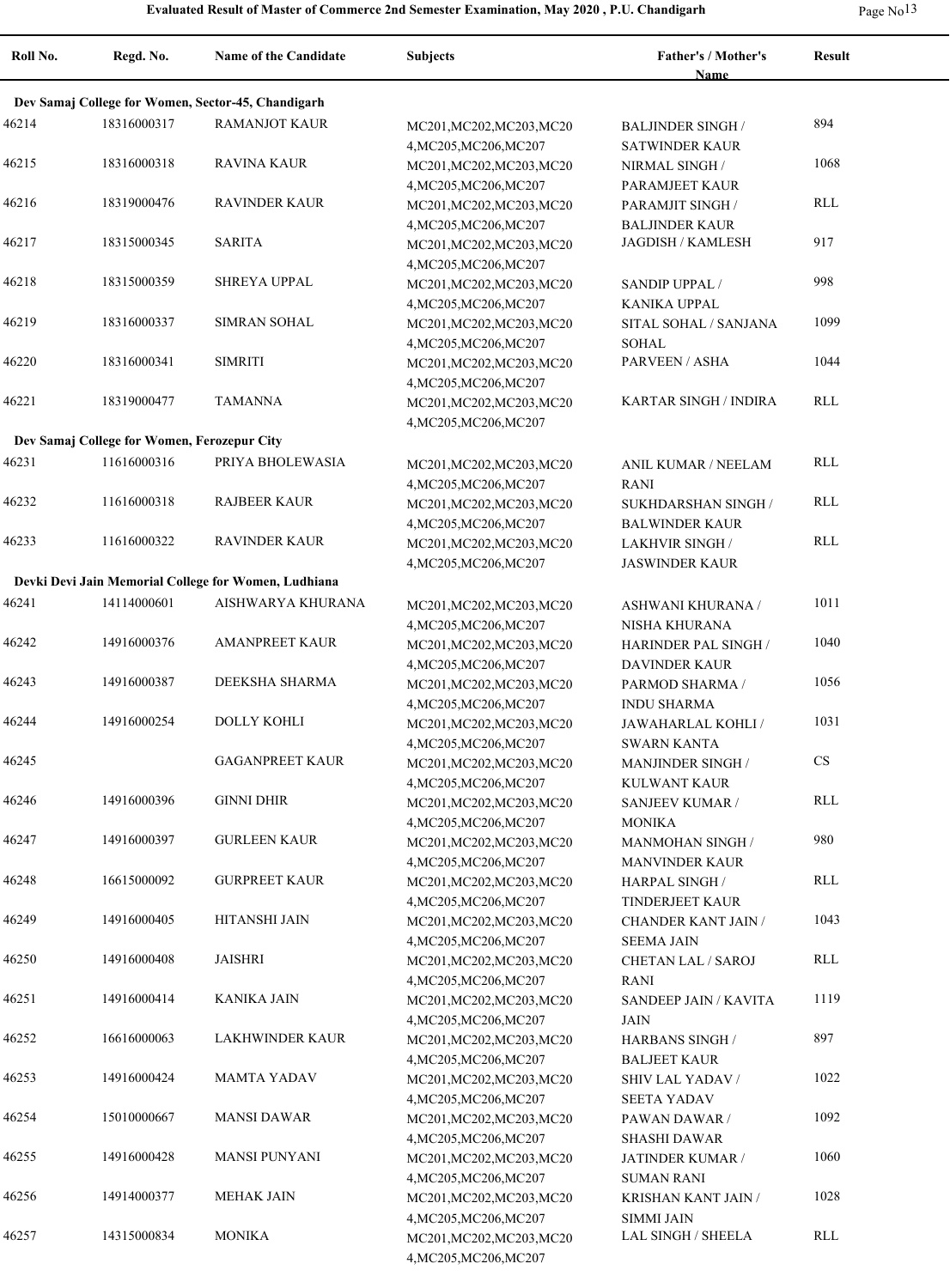| -<br>יי | u |
|---------|---|
|---------|---|

| Roll No. | Regd. No.                                 | <b>Name of the Candidate</b>                         | <b>Subjects</b>                                                               | <b>Father's / Mother's</b><br>Name                        | <b>Result</b> |
|----------|-------------------------------------------|------------------------------------------------------|-------------------------------------------------------------------------------|-----------------------------------------------------------|---------------|
|          |                                           | Devki Devi Jain Memorial College for Women, Ludhiana |                                                                               |                                                           |               |
| 46258    | 14916000440                               | <b>NEHA SARNA</b>                                    | MC201, MC202, MC203, MC20                                                     | JATINDER KUMAR /                                          | 1040          |
| 46259    | 16616000072                               | NIDHI PATIAL                                         | 4, MC205, MC206, MC207<br>MC201, MC202, MC203, MC20<br>4, MC205, MC206, MC207 | <b>JAMILA RANI</b><br><b>JANAK PATIAL / SEEMA</b><br>RANI | RLL           |
| 46260    | 14916000444                               | PALVI KAPOOR                                         | MC201, MC202, MC203, MC20<br>4, MC205, MC206, MC207                           | <b>SUNIL KAPOOR / RICHA</b><br><b>KAPOOR</b>              | 1120          |
| 46261    | 14916000447                               | PRABHJOT KAUR                                        | MC201, MC202, MC203, MC20                                                     | KAWALJIT SINGH /                                          | 1009          |
| 46262    | 14916000452                               | PRIYA ARORA                                          | 4, MC205, MC206, MC207<br>MC201, MC202, MC203, MC20<br>4, MC205, MC206, MC207 | PARMINDER KAUR<br>MR. AMARJEET K<br>ARORA / MRS. AARTI    | 1156          |
| 46263    | 14416000212                               | <b>REENA MISHRA</b>                                  | MC201, MC202, MC203, MC20                                                     | ARORA<br>MR. BHAGWAN MISHRA                               | 942           |
| 46264    | 15015000522                               | <b>REKHA RANI</b>                                    | 4, MC205, MC206, MC207<br>MC201, MC202, MC203, MC20                           | / MRS. NEELAM RANI<br><b>GURNAM SINGH / GEETA</b>         | 1058          |
| 46265    | 14916000278                               | RICHA CHADHA                                         | 4, MC205, MC206, MC207<br>MC201, MC202, MC203, MC20                           | <b>ASHOK CHADHA /</b>                                     | 1089          |
| 46266    | 14916000464                               | <b>ROZY</b>                                          | 4, MC205, MC206, MC207<br>MC201, MC202, MC203, MC20                           | <b>SUNITA CHADHA</b><br><b>DALIP KUMAR / RENU</b>         | 959           |
| 46267    | 14916000467                               | <b>SAKSHI KUMARI</b>                                 | 4, MC205, MC206, MC207<br>MC201, MC202, MC203, MC20                           | BALA<br>PAWAN KUMAR /                                     | 1079          |
| 46268    | 14916000468                               | <b>SAKSHI SOOD</b>                                   | 4, MC205, MC206, MC207<br>MC201, MC202, MC203, MC20                           | <b>GEETA JHA</b><br>VIKAS SOOD / RITA                     | 1085          |
| 46269    | 14916000475                               | <b>SAPNA GUPTA</b>                                   | 4, MC205, MC206, MC207<br>MC201, MC202, MC203, MC20                           | <b>SOOD</b><br>MR. GULSHAN KUMAR /                        | 1055          |
| 46270    | 14916000476                               | <b>SAPNA KAPOOR</b>                                  | 4, MC205, MC206, MC207<br>MC201, MC202, MC203, MC20                           | MRS. SANGEETA GOYAL<br>MR. VIJAY KAPOOR /                 | 1021          |
| 46271    | 16616000086                               | <b>SARITA KUMARI</b>                                 | 4, MC205, MC206, MC207<br>MC201, MC202, MC203, MC20                           | MRS. RAJNI BALA<br>RANG LAL / SONAMATI<br><b>DEVI</b>     | 1155          |
| 46273    | 14916000487                               | SHIVANI VATTA                                        | 4, MC205, MC206, MC207<br>MC201, MC202, MC203, MC20<br>4, MC205, MC206, MC207 | <b>GURMEET VATTA /</b><br>KAVITA RANI                     | 1152          |
| 46274    | 14916000490                               | <b>SHWETA SHARMA</b>                                 | MC201, MC202, MC203, MC20<br>4, MC205, MC206, MC207                           | SHRI SHIV DHYAN / SMT.<br><b>SHEELA</b>                   | 1135          |
| 46275    | 14915000472                               | <b>SIMRAN BAWEJA</b>                                 | MC201, MC202, MC203, MC20<br>4, MC205, MC206, MC207                           | RAKESH KUMAR /<br><b>SONAM BAWEJA</b>                     | RLL           |
| 46276    | 14916000495                               | <b>SIMRAN VERMA</b>                                  | MC201, MC202, MC203, MC20<br>4, MC205, MC206, MC207                           | <b>SANJEEV KUMAR /</b><br>KOMAL RANI                      | 1062          |
| 46277    | 14916000496                               | SIMRANJEET KAUR                                      | MC201, MC202, MC203, MC20<br>4, MC205, MC206, MC207                           | <b>MOHAN SINGH/</b><br><b>JASVEER KAUR</b>                | 1064          |
| 46278    | 14916000500                               | <b>SNEHA</b>                                         | MC201, MC202, MC203, MC20<br>4, MC205, MC206, MC207                           | RAJESH CHOUDHARY /<br>SHAKUNTLA DEVI                      | 1156          |
| 46279    | 14916000502                               | SONAM                                                | MC201, MC202, MC203, MC20<br>4, MC205, MC206, MC207                           | ANIL KUMAR / NEELAM                                       | 1106          |
| 46280    | 14915000474                               | <b>SONAM RANI</b>                                    | MC201, MC202, MC203, MC20<br>4, MC205, MC206, MC207                           | RAMESH KUMAR / RAJ<br><b>KUMARI</b>                       | 1072          |
| 46281    | 14916000508                               | <b>TANIA KHANNA</b>                                  | MC201, MC202, MC203, MC20<br>4, MC205, MC206, MC207                           | KOMAL KHANNA / RITU<br>KHANNA                             | 1052          |
| 46282    | 14916000514                               | UPASNA KAPOOR                                        | MC201, MC202, MC203, MC20<br>4, MC205, MC206, MC207                           | <b>RAJINDER KUMAR /</b><br>KAVITA RANI                    | 1098          |
| 46283    | 14715000517                               | VANSHIKA LUTHRA                                      | MC201, MC202, MC203, MC20<br>4, MC205, MC206, MC207                           | VIPAN LUTHRA /<br>NEERJA LUTHRA                           | 1137          |
|          | G.G.D.S.D. College, Sector-32, Chandigarh |                                                      |                                                                               |                                                           |               |
| 46291    | 18316000204                               | ABHEEKA BHARDWAJ                                     | MC201, MC202, MC203, MC20<br>4, MC205, MC206, MC207                           | RAKESH BHARDWAJ /<br>SUPRIYA BHARDWAJ                     | 1082          |
| 46292    | 17715000871                               | AMANDEEP KAUR                                        | MC201, MC202, MC203, MC20<br>4, MC205, MC206, MC207                           | <b>BAKSIS SINGH/</b><br><b>GURMEET KAUR</b>               | 1147          |
| 46293    | 18016001595                               | <b>AMANJOT SINGH</b>                                 | MC201, MC202, MC203, MC20<br>4, MC205, MC206, MC207                           | DARSHAN SINGH / RENU                                      | 980           |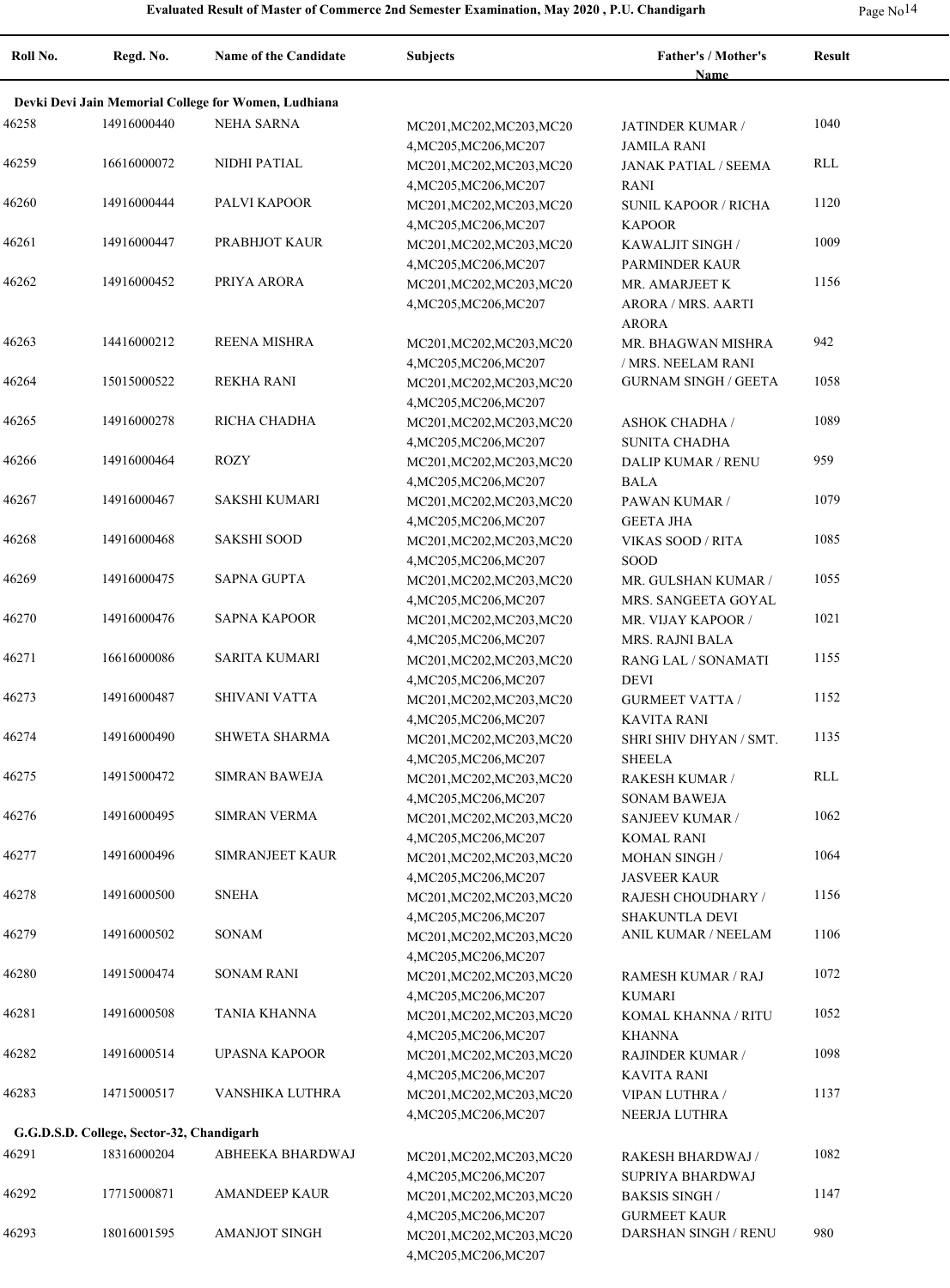|  | Page No <sup>15</sup> |
|--|-----------------------|
|--|-----------------------|

| Roll No. | Regd. No.                                 | <b>Name of the Candidate</b> | <b>Subjects</b>                                                               | Father's / Mother's<br>Name                                           | Result |
|----------|-------------------------------------------|------------------------------|-------------------------------------------------------------------------------|-----------------------------------------------------------------------|--------|
|          | G.G.D.S.D. College, Sector-32, Chandigarh |                              |                                                                               |                                                                       |        |
| 46294    | 18116001090                               | <b>ANAMIKA SARAO</b>         | MC201, MC202, MC203, MC20                                                     | <b>ASHOK KUMAR SARAO /</b>                                            | 1086   |
| 46295    | 18011000759                               | <b>ANCHAL SINGH</b>          | 4, MC205, MC206, MC207<br>MC201, MC202, MC203, MC20<br>4, MC205, MC206, MC207 | <b>NEELAM SARAO</b><br><b>LAKHVINDER SINGH /</b><br><b>BIMLA RANI</b> | 1126   |
| 46296    | 18016001378                               | ANKITA KATWAL                | MC201, MC202, MC203, MC20<br>4, MC205, MC206, MC207                           | YASHPAL SINGH<br>KATWAL / SURAKSHA                                    | RLL    |
| 46297    | 18016001379                               | <b>ANMOL</b>                 | MC201, MC202, MC203, MC20<br>4, MC205, MC206, MC207                           | <b>KATWAL</b><br><b>HARVINDER PAL /</b><br><b>HARJEET KAUR</b>        | 1173   |
| 46298    | 18019002421                               | <b>ANMOL GULATI</b>          | MC201, MC202, MC203, MC20<br>4, MC205, MC206, MC207                           | <b>SHYAM SUNDER</b><br><b>GULATI / MONA</b>                           | 1226   |
| 46299    | 19216000104                               | <b>APARNA</b>                | MC201, MC202, MC203, MC20<br>4, MC205, MC206, MC207                           | <b>GULATI</b><br><b>BHARAT BHUSHAN /</b><br><b>ANURADHA</b>           | 1131   |
| 46300    | 18016001387                               | <b>ARSHPREET KAILEY</b>      | MC201, MC202, MC203, MC20<br>4, MC205, MC206, MC207                           | <b>JASVIR SINGH / BALVIR</b><br><b>KAUR</b>                           | 1231   |
| 46301    | 18216000850                               | <b>ARSHPREET KAUR</b>        | MC201, MC202, MC203, MC20                                                     | <b>GURDEEP SINGH/</b>                                                 | 1159   |
| 46302    | 19216000107                               | <b>ATITHI BANSAL</b>         | 4, MC205, MC206, MC207<br>MC201, MC202, MC203, MC20<br>4, MC205, MC206, MC207 | RUPINDER KAUR<br><b>RAJEEV BANSAL/</b><br><b>DOLLY BANSAL</b>         | 1127   |
| 46303    | 18016001395                               | <b>BHAVNA</b>                | MC201, MC202, MC203, MC20<br>4, MC205, MC206, MC207                           | <b>RANJEET SINGH/</b><br><b>SULOCHANA DEVI</b>                        | 985    |
| 46304    | 17916000328                               | <b>BHUMIKA</b>               | MC201, MC202, MC203, MC20<br>4, MC205, MC206, MC207                           | TEJINDER KUMAR /<br><b>KIRAN BALA</b>                                 | 1086   |
| 46305    | 18015001143                               | <b>CHELSEA</b>               | MC201, MC202, MC203, MC20<br>4, MC205, MC206, MC207                           | <b>SURINDER ANAND /</b><br><b>SAPNA</b>                               | RLL    |
| 46306    | 18016001400                               | <b>DAMANDEEP KAUR</b>        | MC201, MC202, MC203, MC20<br>4, MC205, MC206, MC207                           | <b>TARJINDER SINGH /</b><br><b>MANJIT KAUR</b>                        | 1207   |
| 46307    | 17916000331                               | DHEERTI AGGARWAL             | MC201, MC202, MC203, MC20<br>4, MC205, MC206, MC207                           | <b>SUSHIL KUMAR / ANJU</b><br><b>BALA</b>                             | 1167   |
| 46308    | 18015001161                               | <b>GAYATRI KUMARAIAH</b>     | MC201, MC202, MC203, MC20<br>4, MC205, MC206, MC207                           | S KUMARAIAH / LEELA<br><b>KUMARAIAH</b>                               | RLL    |
| 46309    | 18019002433                               | <b>GOPAL GARG</b>            | MC201, MC202, MC203, MC20<br>4, MC205, MC206, MC207                           | RAMESH KUMAR / DEV<br><b>RANI</b>                                     | 992    |
| 46310    | 18216000874                               | <b>HEENA JAIN</b>            | MC201, MC202, MC203, MC20<br>4, MC205, MC206, MC207                           | SANDEEP JAIN / SAMTA<br>JAIN                                          | 1209   |
| 46311    | 18016001428                               | <b>ISHA PANWAR</b>           | MC201, MC202, MC203, MC20<br>4, MC205, MC206, MC207                           | PAWAN KUMAR<br>PANWAR / KAMLESH<br>PANWAR                             | 1188   |
| 46312    | 17716000939                               | <b>ISHU</b>                  | MC201, MC202, MC203, MC20<br>4, MC205, MC206, MC207                           | <b>SANJEEV KUMAR /</b><br><b>SONIA</b>                                | 1158   |
| 46313    | 17516001775                               | <b>JASHANPREETKAUR</b>       | MC201, MC202, MC203, MC20<br>4, MC205, MC206, MC207                           | TEJINDER PAL SINGH /<br><b>RAJINDER KAUR</b>                          | 1031   |
| 46314    | 18019002422                               | <b>JASPREET KAUR</b>         | MC201, MC202, MC203, MC20<br>4, MC205, MC206, MC207                           | <b>GURUPREET SINGH /</b><br><b>SATWANT KAUR</b>                       | 1097   |
| 46315    | 17916000355                               | <b>JYOTI MAAN</b>            | MC201, MC202, MC203, MC20<br>4, MC205, MC206, MC207                           | <b>UMED SINGH MAAN /</b><br><b>ANITA MAAN</b>                         | 1219   |
| 46316    | 18216000885                               | <b>JYOTI RANI</b>            | MC201, MC202, MC203, MC20<br>4, MC205, MC206, MC207                           | <b>AMAR SINGH / MEENA</b><br>DEVI                                     | 943    |
| 46317    | 18019002434                               | K. LALBIAKHLUA               | MC201, MC202, MC203, MC20<br>4, MC205, MC206, MC207                           | K. LALREMFELA (L) / C.<br>LALHMAHRUAII                                | RLL    |
| 46318    | 18016001441                               | <b>KANIKA</b>                | MC201, MC202, MC203, MC20<br>4, MC205, MC206, MC207                           | SANTOSH KUMAR /<br><b>SHARDA DEVI</b>                                 | 1172   |
| 46319    | 18016001443                               | KANIKA VIRMANI               | MC201, MC202, MC203, MC20<br>4, MC205, MC206, MC207                           | DALIP KUMAR VIRMANI<br>/ RANJANA VIRMANI                              | 1226   |
| 46320    | 31616000122                               | <b>KARANVEER SINGH</b>       | MC201, MC202, MC203, MC20<br>4, MC205, MC206, MC207                           | <b>GURVINDER SINGH /</b><br><b>SUKHBIR KAUR</b>                       | 992    |
| 46321    | 18116001188                               | <b>KIRTI</b>                 | MC201, MC202, MC203, MC20<br>4, MC205, MC206, MC207                           | TARANJIT / RENU<br>RAHEJA                                             | 1059   |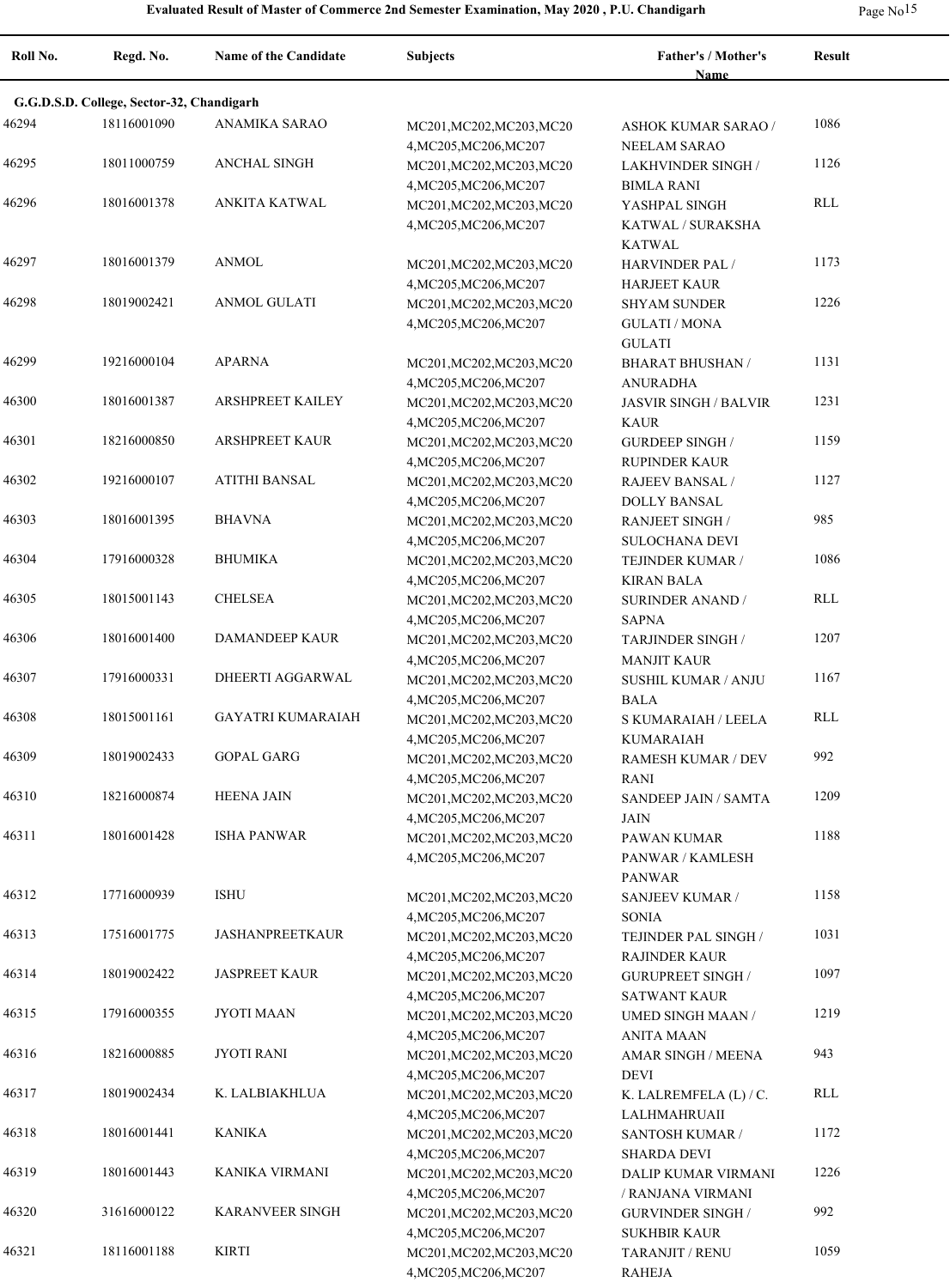| rage | NC |
|------|----|
|------|----|

÷

| Roll No. | Regd. No.                                 | <b>Name of the Candidate</b>    | Subjects                                                                      | <b>Father's / Mother's</b><br><b>Name</b>                         | Result     |
|----------|-------------------------------------------|---------------------------------|-------------------------------------------------------------------------------|-------------------------------------------------------------------|------------|
|          | G.G.D.S.D. College, Sector-32, Chandigarh |                                 |                                                                               |                                                                   |            |
| 46322    | 18015001188                               | <b>KRITI</b>                    | MC201, MC202, MC203, MC20<br>4, MC205, MC206, MC207                           | <b>SANDEEP KUMAR</b><br><b>SHARMA / MINAKSHI</b><br><b>SHARMA</b> | 1126       |
| 46323    | 18116001191                               | <b>KRITIKA BAJAJ</b>            | MC201, MC202, MC203, MC20<br>4, MC205, MC206, MC207                           | RAJESH BAJAJ / MONICA<br>BAJAJ                                    | 1074       |
| 46324    | 18019002423                               | <b>MAHIKA JAIN</b>              | MC201, MC202, MC203, MC20<br>4, MC205, MC206, MC207                           | <b>AKSHAY JAIN / INDU</b><br><b>JAIN</b>                          | 1157       |
| 46325    | 18016001457                               | <b>MANISHA BHARDWAJ</b>         | MC201, MC202, MC203, MC20<br>4, MC205, MC206, MC207                           | <b>SHER SINGH / BABLI</b><br><b>BHARDWAJ</b>                      | 1007       |
| 46326    | 18019002424                               | <b>MANNAT GAKHAR</b>            | MC201, MC202, MC203, MC20<br>4, MC205, MC206, MC207                           | <b>SANJEEV GAKHAR /</b><br>POONAM GAKHAR                          | 1001       |
| 46327    | 18316000284                               | <b>MEHAK</b>                    | MC201, MC202, MC203, MC20<br>4, MC205, MC206, MC207                           | <b>RAJESH KUMAR /</b><br>PARVESH RANI                             | 1154       |
| 46328    | 18016001158                               | MOHAMMAD FAHIM<br><b>DURANI</b> | MC201, MC202, MC203, MC20<br>4, MC205, MC206, MC207                           | MOHAMMAD HANIF<br><b>DURANI / BIBI PARI</b>                       | <b>RLL</b> |
| 46329    | 17916000405                               | <b>MUSKAN</b>                   | MC201, MC202, MC203, MC20<br>4, MC205, MC206, MC207                           | RAJEEV MEHTA /<br><b>NEELAM MEHTA</b>                             | RL         |
| 46330    | 18116001225                               | MUSKAN MIGLANI                  | MC201, MC202, MC203, MC20<br>4, MC205, MC206, MC207                           | <b>AJAY KUMAR / RACHNA</b><br><b>MIGLANI</b>                      | 1116       |
| 46331    | 18015001215                               | <b>NAVNEET KAUR</b>             | MC201, MC202, MC203, MC20<br>4, MC205, MC206, MC207                           | SIMERJIT SINGH /<br><b>BALJIT KAUR</b>                            | 1126       |
| 46332    | 18016001479                               | NIHARIKA SHARMA                 | MC201, MC202, MC203, MC20<br>4, MC205, MC206, MC207                           | <b>SANJEEV KUMAR</b><br>SHARMA / REKHA<br><b>SHARMA</b>           | 1070       |
| 46333    | 18016001643                               | NIKHIL SHARMA                   | MC201, MC202, MC203, MC20<br>4, MC205, MC206, MC207                           | RAJNISH SHARMA /<br>SANGEETA SHARMA                               | 1037       |
| 46334    | 18216000929                               | <b>NIKITA</b>                   | MC201, MC202, MC203, MC20<br>4, MC205, MC206, MC207                           | ANIL KUMAR /<br><b>KAMLESH</b>                                    | 999        |
| 46335    | 18016001481                               | NIKITA JAIN                     | MC201, MC202, MC203, MC20<br>4, MC205, MC206, MC207                           | SANJAY JAIN / KAVITA<br>JAIN                                      | 1118       |
| 46336    | 18016001081                               | NISHTHA NAYYAR                  | MC201, MC202, MC203, MC20<br>4, MC205, MC206, MC207                           | NEERAJ KUMAR<br>NAYYAR / RAMMA<br><b>NAYYAR</b>                   | 1157       |
| 46337    | 18016001648                               | <b>OSHEEN SACHDEVA</b>          | MC201, MC202, MC203, MC20<br>4, MC205, MC206, MC207                           | RAJESH SACHDEVA /<br><b>ASHA SACHDEVA</b>                         | 997        |
| 46338    | 18019002425                               | <b>PARUL</b>                    | MC201, MC202, MC203, MC20<br>4, MC205, MC206, MC207                           | SUNIL KUMAR / PINKI                                               | 1091       |
| 46339    | 17916000432                               | PARWINDER RANI                  | MC201, MC202, MC203, MC20<br>4, MC205, MC206, MC207                           | RAJPAL / DAYAWANTI                                                | 959        |
| 46340    | 18016001653                               | PAVIKA NANDA                    | MC201, MC202, MC203, MC20<br>4, MC205, MC206, MC207                           | RAJEEV NANDA / ANJU<br><b>NANDA</b>                               | 1068       |
| 46341    | 18016001493                               | PORUSHI GUPTA                   | MC201, MC202, MC203, MC20<br>4, MC205, MC206, MC207                           | MANOJ KUMAR / AMITA<br><b>GUPTA</b>                               | 1061       |
| 46342    | 18019002426                               | <b>PRANJAL</b>                  | MC201, MC202, MC203, MC20<br>4, MC205, MC206, MC207                           | JATINDERPAL / KIRAN                                               | 1115       |
| 46343    | 18019002428                               | <b>RAJNI BANSAL</b>             | MC201, MC202, MC203, MC20<br>4, MC205, MC206, MC207                           | <b>SURESH KUMAR</b><br><b>BANSAL / POONAM</b><br><b>BANSAL</b>    | 1068       |
| 46344    | 18013001144                               | <b>SAHIBA SINGH</b>             | MC201, MC202, MC203, MC20                                                     | MANPREET SINGH /                                                  | 1115       |
| 46345    | 18019002435                               | <b>SAHIL</b>                    | 4, MC205, MC206, MC207<br>MC201, MC202, MC203, MC20                           | <b>RAVINDER KAUR</b><br>YASHPAUL / SARISHTA                       | 945        |
| 46346    | 18016001522                               | SAKSHI AGGARWAL                 | 4, MC205, MC206, MC207<br>MC201, MC202, MC203, MC20                           | <b>DEVI</b><br>NARINDER AGGARWAL /                                | 1217       |
| 46347    | 17916000473                               | <b>SAKSHI RAHEJA</b>            | 4, MC205, MC206, MC207<br>MC201, MC202, MC203, MC20                           | VANDANA AGGARWAL<br>HARISH CHANDER                                | 962        |
| 46348    | 17716001004                               | <b>SAMRIDHI</b>                 | 4, MC205, MC206, MC207<br>MC201, MC202, MC203, MC20<br>4, MC205, MC206, MC207 | RAHEJA / SUMAN RANI<br>BHUSHAN KUMAR /<br>SANTOSH RANI            | 1113       |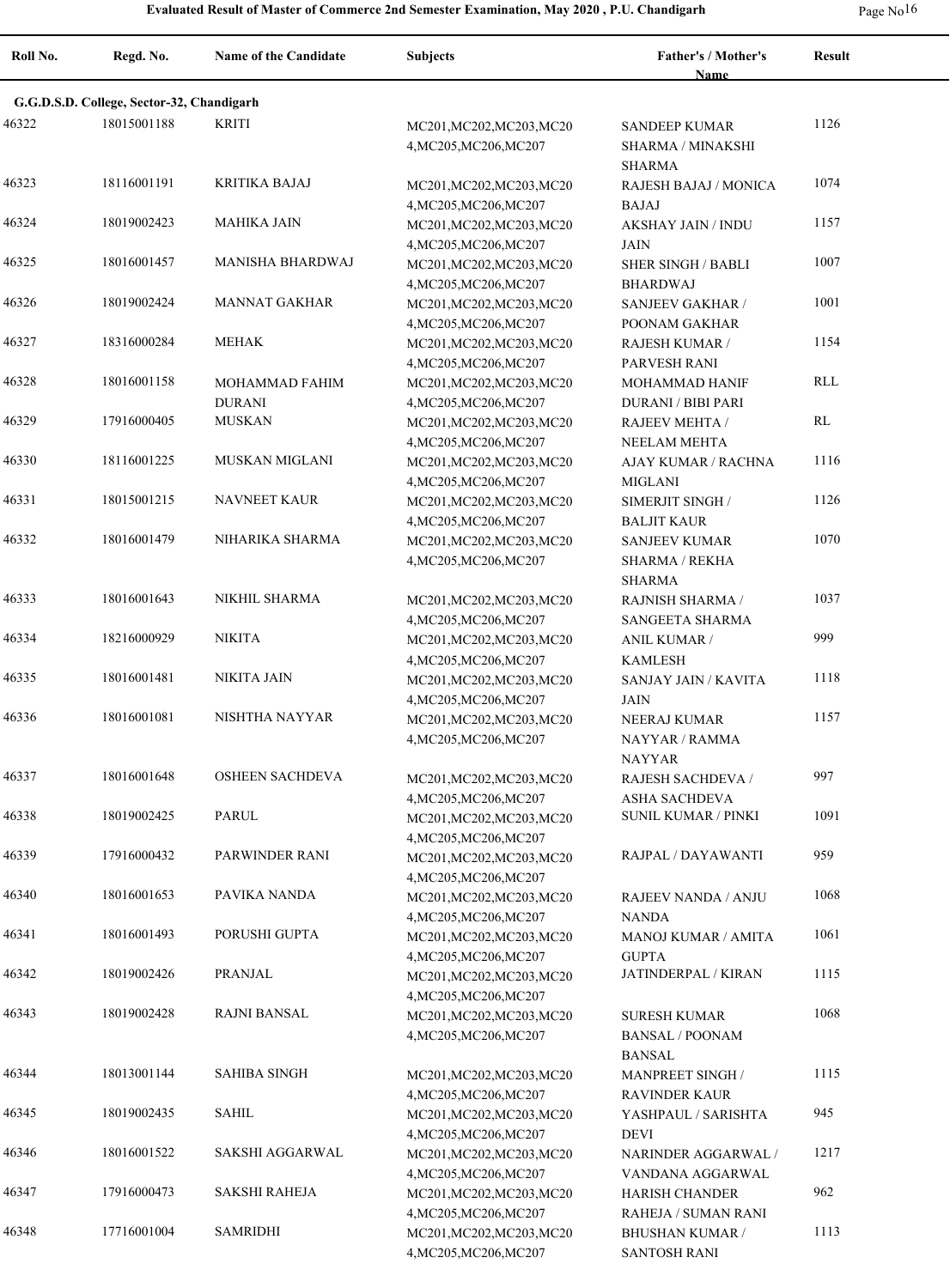|  | Page No <sup>17</sup> |
|--|-----------------------|
|--|-----------------------|

| Roll No. | Regd. No.                                 | <b>Name of the Candidate</b> | <b>Subjects</b>                                                               | <b>Father's / Mother's</b><br>Name                 | <b>Result</b> |
|----------|-------------------------------------------|------------------------------|-------------------------------------------------------------------------------|----------------------------------------------------|---------------|
|          | G.G.D.S.D. College, Sector-32, Chandigarh |                              |                                                                               |                                                    |               |
| 46349    | 30216000112                               | SAMRIDHI BHATTI              | MC201, MC202, MC203, MC20                                                     | LALIT KUMAR BHATTI                                 | 1154          |
| 46350    | 18016001535                               | SANYUKTA CHAUDHARY           | 4, MC205, MC206, MC207<br>MC201, MC202, MC203, MC20<br>4, MC205, MC206, MC207 | / REETA BHATTI<br><b>CHET RAM / ANJU</b>           | 1140          |
| 46351    | 18016001683                               | SARTHAK                      | MC201, MC202, MC203, MC20<br>4, MC205, MC206, MC207                           | SUSHIL KUMAR / SANJU<br><b>BALA</b>                | 1157          |
| 46352    | 17716001007                               | <b>SAVITA THAKUR</b>         | MC201, MC202, MC203, MC20<br>4, MC205, MC206, MC207                           | <b>SWARN SINGH / USHA</b><br><b>RANI</b>           | 1127          |
| 46353    | 11616000328                               | <b>SHAWETA NARANG</b>        | MC201, MC202, MC203, MC20                                                     | RAMESH CHANDER /                                   | 1164          |
| 46354    | 18316000331                               | SHILPI GUPTA                 | 4, MC205, MC206, MC207<br>MC201, MC202, MC203, MC20                           | SANTOSH RANI NARANG<br><b>RAJEEV GUPTA /</b>       | 1177          |
| 46355    | 18019002429                               | SHIPRA BANSAL                | 4, MC205, MC206, MC207<br>MC201, MC202, MC203, MC20                           | MINAKSHI GUPTA<br><b>SURINDER KUMAR /</b>          | 1062          |
| 46356    | 18016001541                               | <b>SHIVANI</b>               | 4, MC205, MC206, MC207<br>MC201, MC202, MC203, MC20                           | <b>RAJNI BANSAL</b><br>VIKRAM SINGH / REETA        | 1154          |
| 46357    | 18015001269                               | <b>SHIVANI</b>               | 4, MC205, MC206, MC207<br>MC201, MC202, MC203, MC20                           | ANIL KUMAR /                                       | 998           |
| 46358    | 18416001235                               | <b>SHUBHAM CHOUDHARY</b>     | 4, MC205, MC206, MC207<br>MC201, MC202, MC203, MC20                           | <b>SANGEETA RANI</b><br>SUBHASH CHOUDHARY /        | 1095          |
| 46359    | 18016001691                               | SHUBHAM KOHLI                | 4, MC205, MC206, MC207<br>MC201, MC202, MC203, MC20                           | RITA CHOUDHARY<br>PANKAJ KOHLI / SEEMA             | 990           |
| 46360    | 18016001549                               | SHUBHANGI GOEL               | 4, MC205, MC206, MC207<br>MC201, MC202, MC203, MC20                           | KOHLI<br>KISHOR GOEL / ALPANA                      | 1084          |
| 46361    | 18216000968                               | <b>SNEH LATA</b>             | 4, MC205, MC206, MC207<br>MC201, MC202, MC203, MC20                           | <b>GOEL</b><br>NIRMAL SINGH /                      | 1153          |
| 46362    | 18019002430                               | <b>SNEHA JAIN</b>            | 4, MC205, MC206, MC207<br>MC201, MC202, MC203, MC20                           | KULWINDER KAUR<br><b>SURINDER JAIN /</b>           | 1115          |
| 46363    | 18016001558                               | SONIA                        | 4, MC205, MC206, MC207<br>MC201, MC202, MC203, MC20                           | <b>SANTOSH JAIN</b><br><b>BALVIR SINGH / MEENA</b> | 1020          |
| 46364    | 18019002431                               | <b>SUKHMANI KAUR</b>         | 4, MC205, MC206, MC207<br>MC201, MC202, MC203, MC20                           | <b>KUMARI</b><br><b>AVTAR SINGH/</b>               | 966           |
| 46365    | 18116001350                               | <b>TANNU ARORA</b>           | 4, MC205, MC206, MC207<br>MC201, MC202, MC203, MC20                           | <b>INDERJEET KAUR</b><br><b>ASHWANI ARORA /</b>    | 1089          |
| 46366    | 18016001575                               | VAISHALI JINDAL              | 4, MC205, MC206, MC207<br>MC201, MC202, MC203, MC20                           | <b>JYOTI ARORA</b><br>SUNIL JINDAL / SUMAN         | 924           |
| 46367    | 18019002432                               | <b>VANSHIKA</b>              | 4, MC205, MC206, MC207<br>MC201, MC202, MC203, MC20                           | <b>JINDAL</b><br><b>VARINDER SINGLA /</b>          | 1118          |
| 46368    | 18016001713                               | VARUN DOGRA                  | 4, MC205, MC206, MC207<br>MC201, MC202, MC203, MC20                           | VANITA SINGLA<br><b>HARISH CHANDER</b>             | 955           |
| 46369    | 18016001104                               | VIPRA SINGLA                 | 4, MC205, MC206, MC207<br>MC201, MC202, MC203, MC20                           | DOGRA / REETA DOGRA<br>RAKESH SINGLA / MALA        | 1061          |
| 46370    | 18016001582                               | VISHAKHA RATHOUR             | 4, MC205, MC206, MC207<br>MC201, MC202, MC203, MC20                           | SINGLA<br>RAJEEV RATHOUR /                         | 1061          |
| 46371    | 18016001105                               | <b>VRINDA TREHAN</b>         | 4, MC205, MC206, MC207<br>MC201, MC202, MC203, MC20                           | <b>SHRUTI RATHOUR</b><br>RAJESH TREHAN /           | 1167          |
| 46372    | 18016001720                               | YOGESH SINGLA                | 4, MC205, MC206, MC207<br>MC201, MC202, MC203, MC20                           | <b>GEETA TREHAN</b><br>SATPAL SINGLA / RAJNI       | 1141          |
|          | G.G.N. Khalsa College, Ludhiana           |                              | 4, MC205, MC206, MC207                                                        | <b>SINGLA</b>                                      |               |
| 46381    | 14315000746                               | <b>AMANDEEP KAUR</b>         | MC201, MC202, MC203, MC20                                                     | PARMJEET SINGH /                                   | 957           |
| 46382    | 14016000666                               | AMANJOT SINGH                | 4, MC205, MC206, MC207<br>MC201, MC202, MC203, MC20                           | <b>JASWINDER KAUR</b><br><b>CHARANJEET SINGH /</b> | 1022          |
| 46383    | 15116000355                               | ANMOL SHARMA                 | 4, MC205, MC206, MC207<br>MC201, MC202, MC203, MC20                           | <b>GURDEEP KAUR</b><br>RAJEEV SHARMA /             | 975           |
| 46384    | 14-USOL-906                               | <b>ARSHDEEP KAUR</b>         | 4, MC205, MC206, MC207<br>MC201, MC202, MC203, MC20                           | <b>SUNITA RANI</b><br>SUKHWINDER SINGH /           | 951           |
| 46385    | 10816000068                               | <b>CHAHAT</b>                | 4, MC205, MC206, MC207<br>MC201, MC202, MC203, MC20                           | <b>SHAMINDER KAUR</b><br><b>VIPAN KHANNA /</b>     | 1066          |
|          |                                           |                              | 4, MC205, MC206, MC207                                                        | SHIKHA KHANNA                                      |               |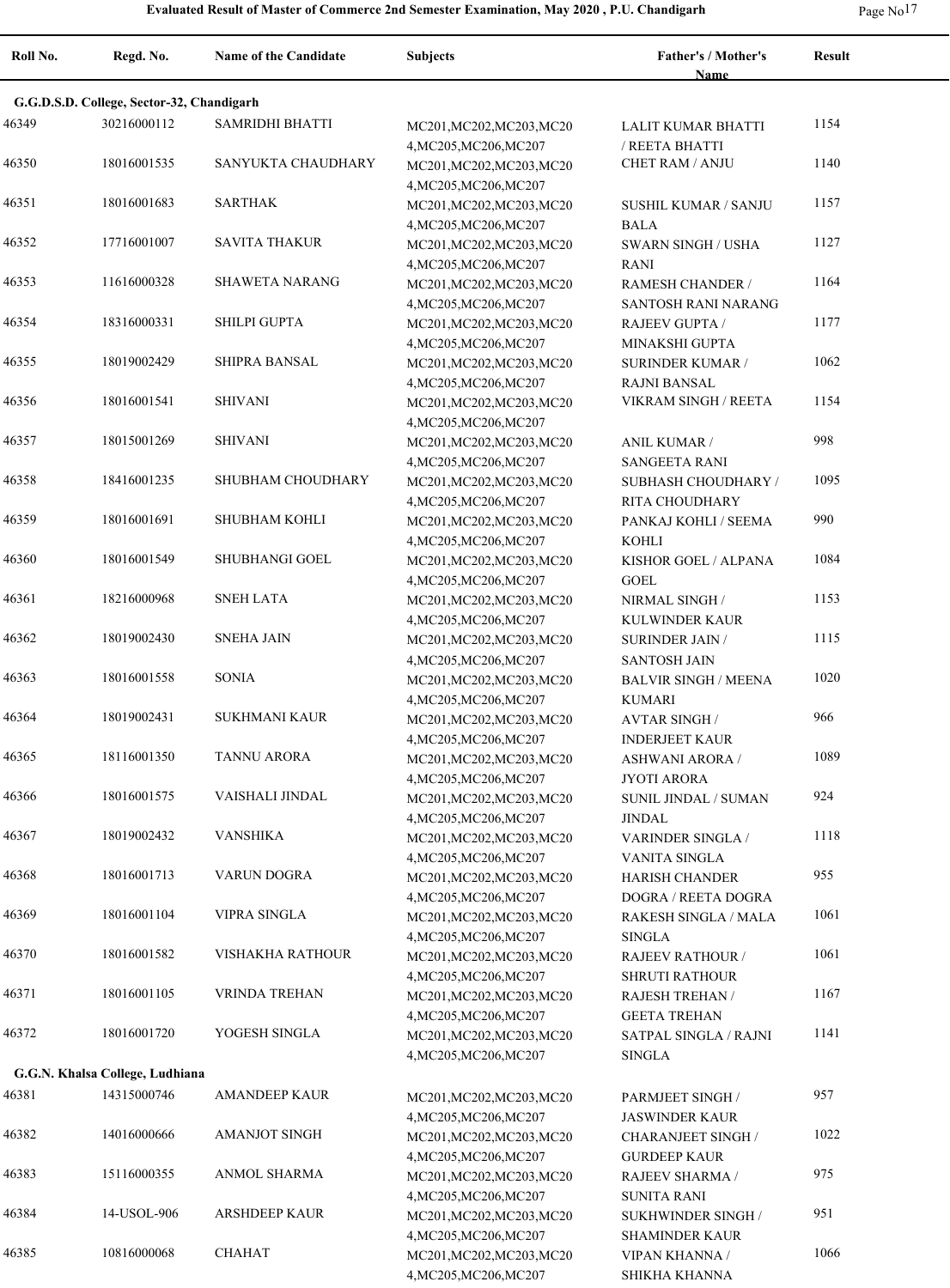|  | Page No <sup>18</sup> |
|--|-----------------------|
|--|-----------------------|

| Roll No. | Regd. No.                                | <b>Name of the Candidate</b> | <b>Subjects</b>                                     | Father's / Mother's<br><b>Name</b>              | <b>Result</b> |
|----------|------------------------------------------|------------------------------|-----------------------------------------------------|-------------------------------------------------|---------------|
|          | G.G.N. Khalsa College, Ludhiana          |                              |                                                     |                                                 |               |
| 46386    | 15014000665                              | <b>CHARANPREET KAUR</b>      | MC201, MC202, MC203, MC20                           | PARMINDER SINGH /                               | 1170          |
|          |                                          |                              | 4, MC205, MC206, MC207                              | <b>SATWANT KAUR</b>                             |               |
| 46387    | 30716000122                              | DEEPAK MISHRA                | MC201, MC202, MC203, MC20                           | RAM DHIRAJ MISHRA /                             | <b>RLL</b>    |
|          |                                          |                              | 4, MC205, MC206, MC207                              | <b>SARITA MISHRA</b>                            |               |
| 46388    | 16516000100                              | <b>DEEPIKA</b>               | MC201, MC202, MC203, MC20                           | RAJINDER KUMAR /                                | 1053          |
|          |                                          |                              | 4, MC205, MC206, MC207                              | RAJNI                                           |               |
| 46389    | 14016000684                              | <b>DILBAG SINGH</b>          | MC201, MC202, MC203, MC20                           | JAGTAR SINGH /                                  | 929           |
|          |                                          |                              | 4, MC205, MC206, MC207                              | <b>NAVNEET KAUR</b>                             |               |
| 46390    | 14015000684                              | <b>GAUTAM</b>                | MC201, MC202, MC203, MC20                           | VIKRAMJEET / KRISHNA                            | 951           |
|          |                                          |                              | 4, MC205, MC206, MC207                              |                                                 |               |
| 46391    | 14016000685                              | <b>GOURAV</b>                | MC201, MC202, MC203, MC20                           | <b>GANESH PARSAD /</b>                          | <b>RLL</b>    |
|          |                                          |                              | 4, MC205, MC206, MC207                              | <b>GEETA</b>                                    |               |
| 46392    | 14716000375                              | <b>HARLEEN KAUR</b>          | MC201, MC202, MC203, MC20                           | PARAMJIT SINGH /                                | <b>RLL</b>    |
|          |                                          |                              | 4, MC205, MC206, MC207                              | KAWALJIT KAUR                                   |               |
| 46393    | 14716000400                              | <b>JASLEEN KAUR VIRDI</b>    | MC201, MC202, MC203, MC20                           | <b>BHUPINDER SINGH /</b>                        | <b>RLL</b>    |
|          |                                          |                              | 4, MC205, MC206, MC207                              | <b>BALJEET KAUR</b>                             |               |
| 46394    | 30716000181                              | <b>KULDEEP</b>               | MC201, MC202, MC203, MC20                           | CHANDRIKA PRASAD /                              | <b>RLL</b>    |
| 46395    | 15816000460                              | MANPREET SINGH               | 4, MC205, MC206, MC207                              | <b>SHANTI DEVI</b>                              | 976           |
|          |                                          |                              | MC201, MC202, MC203, MC20                           | <b>GURNAM SINGH /</b>                           |               |
| 46396    | 16516000118                              | <b>MUSKAN JAIN</b>           | 4, MC205, MC206, MC207                              | <b>HARBANS KAUR</b><br>RISHI JAIN / SHELLY      | 1108          |
|          |                                          |                              | MC201, MC202, MC203, MC20<br>4, MC205, MC206, MC207 | <b>JAIN</b>                                     |               |
| 46397    | 14019000921                              | PRATIBHA SAHIL               | MC201, MC202, MC203, MC20                           | KAMAL SINGH RANA /                              | <b>RLL</b>    |
|          |                                          |                              | 4, MC205, MC206, MC207                              | <b>SAMITA RANA</b>                              |               |
| 46398    | 14019000922                              | PRIYA RANJAN JENA            | MC201, MC202, MC203, MC20                           | JAGANNATH JENA /                                | <b>RLL</b>    |
|          |                                          |                              | 4, MC205, MC206, MC207                              | ARCHANA JENA                                    |               |
| 46399    | 14716000480                              | <b>RASHMI</b>                | MC201, MC202, MC203, MC20                           | HITESH KUMAR /                                  | 1029          |
|          |                                          |                              | 4, MC205, MC206, MC207                              | <b>MONIKA</b>                                   |               |
| 46400    | 14016000767                              | <b>ROHIT KUMAR</b>           | MC201, MC202, MC203, MC20                           | <b>RATTAN CHAND /</b>                           | 1029          |
|          |                                          |                              | 4, MC205, MC206, MC207                              | SHAKUNTLA DEVI                                  |               |
| 46401    | 14016000770                              | <b>SACHIN GARG</b>           | MC201, MC202, MC203, MC20                           | SATISH KUMAR GARG /                             | <b>RLL</b>    |
|          |                                          |                              | 4, MC205, MC206, MC207                              | <b>RAJ RANI</b>                                 |               |
| 46402    | 143106000978                             | <b>SAPNA</b>                 | MC201, MC202, MC203, MC20                           | RAJESHWAR SHAH /                                | 1009          |
|          |                                          |                              | 4, MC205, MC206, MC207                              | <b>INDU DEVI</b>                                |               |
| 46403    | 14016000789                              | <b>TARANDEEP SINGH</b>       | MC201, MC202, MC203, MC20                           | <b>INDERJEET SINGH /</b>                        | 1017          |
|          |                                          |                              | 4, MC205, MC206, MC207                              | <b>MANJEET KAUR</b>                             |               |
| 46404    | 14016000790                              | <b>TARANJEET SINGH</b>       | MC201, MC202, MC203, MC20                           | TAJINDER SINGH /                                | 1100          |
|          |                                          |                              | 4, MC205, MC206, MC207                              | <b>JASPRIT KAUR</b>                             |               |
| 46405    | 11315000503                              | TEJINDER SINGH               | MC201, MC202, MC203, MC20                           | JASPAL SINGH /                                  | RLL           |
|          |                                          |                              | 4, MC205, MC206, MC207                              | DAVINDER KAUR                                   |               |
| 46406    | 30716000309                              | <b>VINAY BISHWAS</b>         | MC201, MC202, MC203, MC20                           | MURARI BISHWAS /                                | RLL           |
|          |                                          |                              | 4, MC205, MC206, MC207                              | <b>SAVITRI DEVI</b>                             |               |
| 46407    | 14019000923                              | YOVENPREET SINGH             | MC201, MC202, MC203, MC20                           | RAJPAL SINGH /                                  | RLL           |
|          |                                          |                              | 4, MC205, MC206, MC207                              | <b>MANPREET KAUR</b>                            |               |
|          | G.T.B. National College, Dakha(Ludhiana) |                              |                                                     |                                                 |               |
| 46411    | 10816000110                              | <b>GULSHAN RAI</b>           | MC201, MC202, MC203, MC20                           | DHANPAT RAI / RAJNI                             | 831           |
|          |                                          | <b>GURPREET SINGH</b>        | 4, MC205, MC206, MC207                              | RAI                                             |               |
| 46412    | 10816000115                              |                              | MC201, MC202, MC203, MC20                           | JASWINDER SINGH /                               | 949           |
| 46413    | 10816000121                              | <b>HARDEEP SINGH</b>         | 4, MC205, MC206, MC207                              | <b>BALBIR KAUR</b>                              | RLL           |
|          |                                          |                              | MC201, MC202, MC203, MC20<br>4, MC205, MC206, MC207 | <b>GURMEET SINGH /</b><br><b>HARVINDER KAUR</b> |               |
| 46414    | 31016000482                              | HARMANPREET SINGH            |                                                     |                                                 | <b>RLL</b>    |
|          |                                          |                              | MC201, MC202, MC203, MC20<br>4, MC205, MC206, MC207 | <b>SAROOP SINGH/</b><br><b>JASVEER KAUR</b>     |               |
| 46415    | 10816000078                              | <b>LOVEPREET KAUR</b>        | MC201, MC202, MC203, MC20                           | <b>HARJINDER SINGH /</b>                        | <b>RLL</b>    |
|          |                                          |                              | 4, MC205, MC206, MC207                              | <b>RAJWANT KAUR</b>                             |               |
| 46416    | 17015000187                              | <b>MAMTA RANI</b>            | MC201, MC202, MC203, MC20                           | ROOP LAL / BIMLA                                | 968           |
|          |                                          |                              | 4, MC205, MC206, MC207                              | <b>RANI</b>                                     |               |
| 46417    | 1215000429                               | <b>MANJEET KAUR</b>          | MC201, MC202, MC203, MC20                           | AJMER SINGH /                                   | 1090          |
|          |                                          |                              | 4, MC205, MC206, MC207                              | <b>MANDEEP KAUR</b>                             |               |
|          |                                          |                              |                                                     |                                                 |               |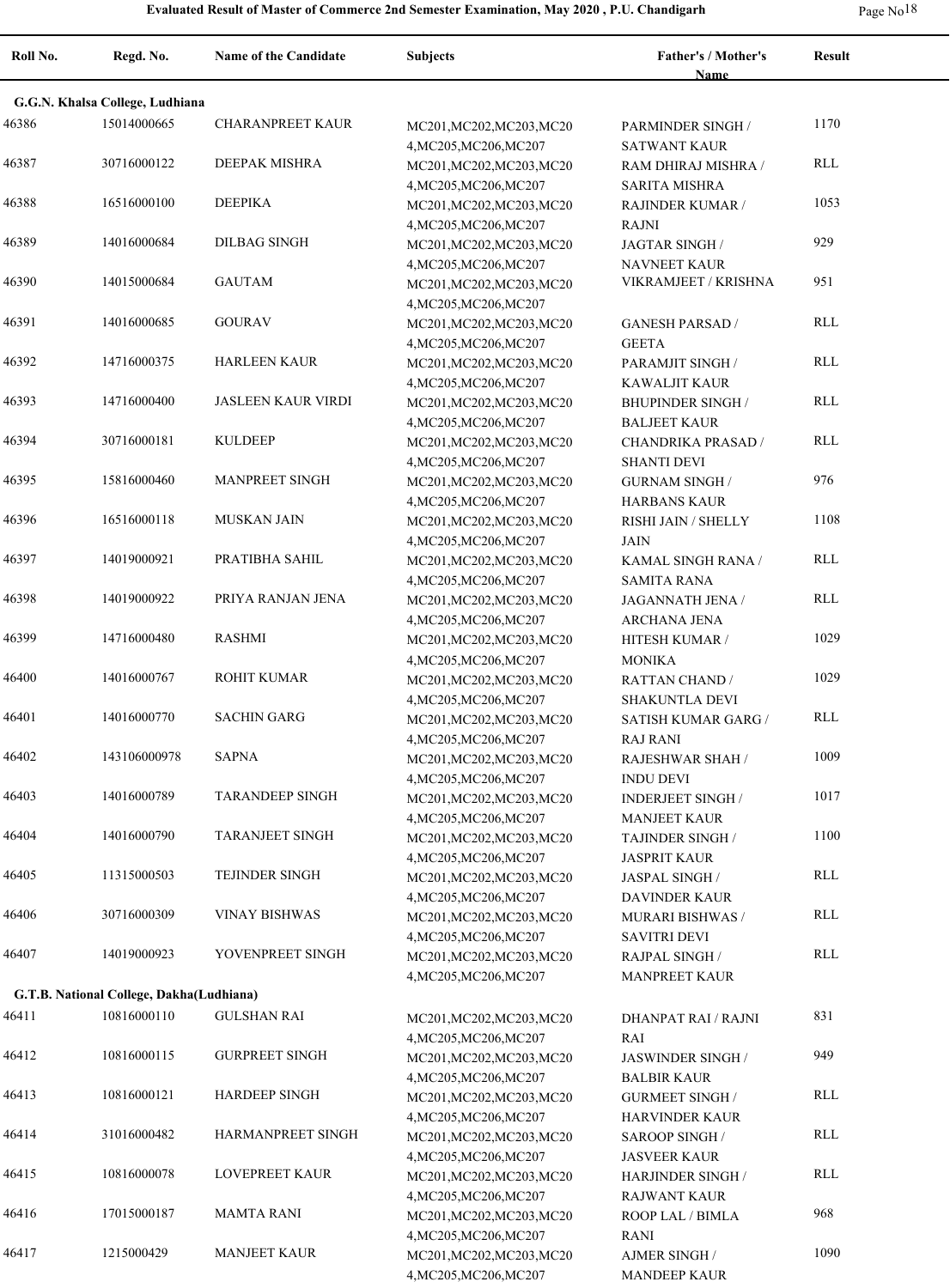|  | Page No <sup>19</sup> |
|--|-----------------------|
|--|-----------------------|

| Roll No. | Regd. No.                                | <b>Name of the Candidate</b>                  | <b>Subjects</b>                                                               | Father's / Mother's<br><b>Name</b>                                      | <b>Result</b> |
|----------|------------------------------------------|-----------------------------------------------|-------------------------------------------------------------------------------|-------------------------------------------------------------------------|---------------|
|          | G.T.B. National College, Dakha(Ludhiana) |                                               |                                                                               |                                                                         |               |
| 46418    | 10815000092                              | <b>MANPREET KAUR</b>                          | MC201, MC202, MC203, MC20<br>4, MC205, MC206, MC207                           | <b>BALDEV SINGH/</b><br><b>KULWINDER KAUR</b>                           | RLL           |
| 46419    | 10816000082                              | <b>MUSKAN</b>                                 | MC201, MC202, MC203, MC20<br>4, MC205, MC206, MC207                           | <b>RAJPAL / RITURAJ</b>                                                 | <b>RLL</b>    |
| 46420    | 10816000086                              | <b>NEHA KUMARI</b>                            | MC201, MC202, MC203, MC20                                                     | CHINT RAM / MAMTA<br><b>RANI</b>                                        | RLL           |
| 46421    | 10816000162                              | <b>RAHUL</b>                                  | 4, MC205, MC206, MC207<br>MC201, MC202, MC203, MC20<br>4, MC205, MC206, MC207 | KULWANT SINGH /<br><b>SATYA</b>                                         | <b>RLL</b>    |
| 46422    | 10815000098                              | <b>RAJPREET KAUR</b>                          | MC201, MC202, MC203, MC20<br>4, MC205, MC206, MC207                           | <b>DARSHAN SINGH /</b><br><b>BALWINDER KAUR</b>                         | <b>RLL</b>    |
| 46423    | 12216000466                              | <b>RUPALI</b>                                 | MC201, MC202, MC203, MC20<br>4, MC205, MC206, MC207                           | <b>BINDERPAL VERMA /</b>                                                | 1078          |
| 46424    | 10816000171                              | <b>SAHAJDEEP SINGH</b>                        | MC201, MC202, MC203, MC20<br>4, MC205, MC206, MC207                           | <b>RACHNA</b><br><b>JAGTAR SINGH/</b><br><b>BALWINDER KAUR</b>          | RLL           |
| 46425    | 14316000973                              | <b>SAMRITI GUPTA</b>                          | MC201, MC202, MC203, MC20                                                     | ANIL KUMAR / RENU                                                       | 1143          |
| 46426    | 10815000194                              | <b>SHUBAM VERMA</b>                           | 4, MC205, MC206, MC207<br>MC201, MC202, MC203, MC20                           | <b>MOHAN LAL / RITA</b><br><b>VERMA</b>                                 | 1058          |
|          |                                          | GHG Khalsa College, Gurusar Sadhar (Ludhiana) | 4, MC205, MC206, MC207                                                        |                                                                         |               |
| 46431    | 12216000420                              | <b>ANJALI</b>                                 | MC201, MC202, MC203, MC20<br>4, MC205, MC206, MC207                           | <b>BALWINDER KUMAR /</b><br><b>SHOBA RANI</b>                           | 1019          |
| 46432    | 12214000426                              | <b>ARASHDEEP KAUR</b>                         | MC201, MC202, MC203, MC20<br>4, MC205, MC206, MC207                           | NIRANJAN SINGH /<br><b>KAMALJIT KAUR</b>                                | 1017          |
| 46433    | 12215000472                              | <b>CHANPREET SINGH</b>                        | MC201, MC202, MC203, MC20<br>4, MC205, MC206, MC207                           | <b>HARMAIL SINGH/</b><br><b>HARPREET KAUR</b>                           | <b>RLL</b>    |
| 46434    | 12216000431                              | <b>GAGANDEEP KAUR</b>                         | MC201, MC202, MC203, MC20                                                     | <b>JASVIR SINGH/</b><br><b>MOHINDER KAUR</b>                            | <b>RLL</b>    |
| 46435    | 12216000505                              | <b>GURVEER KAUR</b>                           | 4, MC205, MC206, MC207<br>MC201, MC202, MC203, MC20<br>4, MC205, MC206, MC207 | <b>RANJODH SINGH /</b><br><b>KULWINDER KAUR</b>                         | 1003          |
| 46436    | 12213000506                              | <b>GURWINDER SINGH</b>                        | MC201, MC202, MC203, MC20                                                     | <b>MALKIT SINGH/</b><br><b>KARAMJEET KAUR</b>                           | 894           |
| 46437    | 31715000027                              | <b>HARDEEP KAUR</b>                           | 4, MC205, MC206, MC207<br>MC201, MC202, MC203, MC20<br>4, MC205, MC206, MC207 | <b>BALWINDER SINGH/</b><br><b>KARAMJEET KAUR</b>                        | 954           |
| 46438    | 12214000433                              | <b>HARDEEP KAUR</b>                           | MC201, MC202, MC203, MC20                                                     | <b>AVTAR SINGH/</b>                                                     | <b>RLL</b>    |
| 46439    | 12215000417                              | HARMANJEET KAUR                               | 4, MC205, MC206, MC207<br>MC201, MC202, MC203, MC20<br>4, MC205, MC206, MC207 | <b>KARAMJEET KAUR</b><br><b>INDERJIT SINGH/</b><br><b>MANMOHAN KAUR</b> | 1064          |
| 46440    | 12216000435                              | <b>HARMANJOT KAUR</b>                         | MC201, MC202, MC203, MC20<br>4, MC205, MC206, MC207                           | <b>GURMEET SINGH</b><br><b>GREWAL / GURMEET</b><br><b>KAUR GREWAL</b>   | 979           |
| 46441    | 16516000103                              | HARPAL KAUR                                   | MC201, MC202, MC203, MC20<br>4, MC205, MC206, MC207                           | <b>SWARN SINGH/</b><br><b>KARMJIT KAUR</b>                              | 1046          |
| 46442    | 12216000438                              | JASHANPREET KAUR                              | MC201, MC202, MC203, MC20<br>4, MC205, MC206, MC207                           | <b>HARPAL SINGH /</b>                                                   | 1002          |
| 46443    | 16515000152                              | <b>JASMEEN KAUR</b>                           | MC201, MC202, MC203, MC20<br>4, MC205, MC206, MC207                           | <b>SUKHVIR KAUR</b><br>RACHHPAL SINGH /<br><b>BALJIT KAUR</b>           | 991           |
| 46444    |                                          | KAMALPREET KAUR                               | MC201, MC202, MC203, MC20<br>4, MC205, MC206, MC207                           | <b>RAM SINGH/</b><br>SURINDERPAL KAUR                                   | <b>CS</b>     |
| 46445    | 12216000445                              | KARAMJEET KAUR                                | MC201, MC202, MC203, MC20                                                     | SURJEET SINGH / JASPAL                                                  | 939           |
| 46446    | 12216000523                              | KARAMJIT SINGH                                | 4, MC205, MC206, MC207<br>MC201, MC202, MC203, MC20                           | <b>KAUR</b><br>VISAKHA SINGH /                                          | 1023          |
| 46447    | 12216000450                              | <b>LOVEPREET KAUR</b>                         | 4, MC205, MC206, MC207<br>MC201, MC202, MC203, MC20                           | PARAMJIT KAUR<br><b>SWARN SINGH/</b>                                    | 983           |
| 46448    | 12219001702                              | MANAV MUDGAL                                  | 4, MC205, MC206, MC207<br>MC201, MC202, MC203, MC20                           | <b>CHARANJIT KAUR</b><br>SUDHIR MUDGAL /                                | RLL           |
| 46449    | 13316000096                              | <b>MANDEEP KAUR</b>                           | 4, MC205, MC206, MC207<br>MC201, MC202, MC203, MC20<br>4, MC205, MC206, MC207 | SANGEETA MUDGAL<br><b>SUKHDEV SINGH/</b><br><b>SUKHWINDER KAUR</b>      | 849           |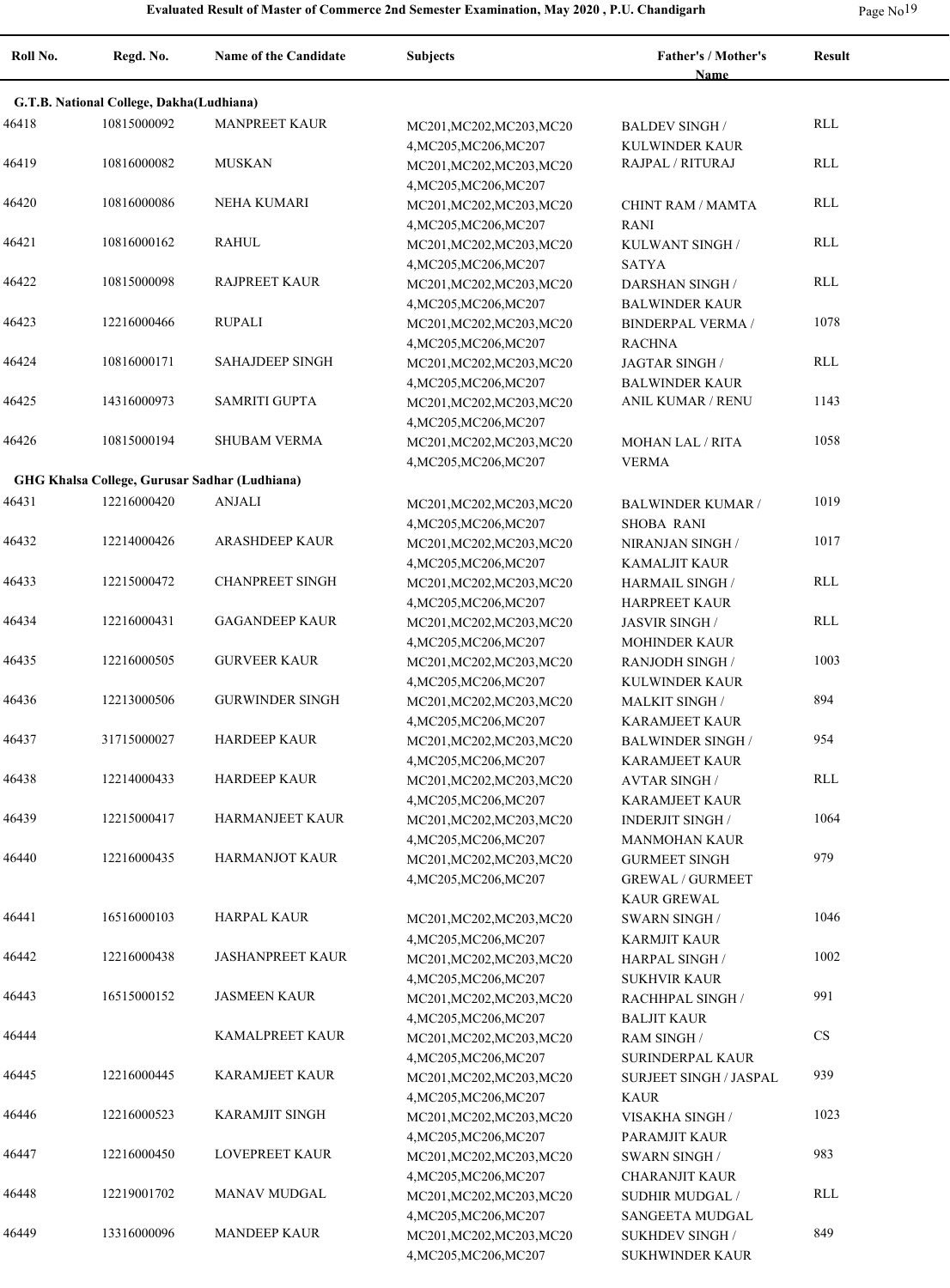|  | Page No <sup>20</sup> |
|--|-----------------------|
|--|-----------------------|

| Roll No. | Regd. No.                             | <b>Name of the Candidate</b>                  | <b>Subjects</b>                                     | <b>Father's / Mother's</b><br>Name        | <b>Result</b> |
|----------|---------------------------------------|-----------------------------------------------|-----------------------------------------------------|-------------------------------------------|---------------|
|          |                                       | GHG Khalsa College, Gurusar Sadhar (Ludhiana) |                                                     |                                           |               |
| 46450    | 12216000452                           | <b>MANIKA BANSAL</b>                          | MC201, MC202, MC203, MC20                           | <b>VIJAY KUMAR / SEEMA</b>                | 1035          |
|          |                                       |                                               | 4, MC205, MC206, MC207                              | AGGARWAL                                  |               |
| 46451    | 12216000535                           | MANPREET JOLLY                                | MC201, MC202, MC203, MC20                           | RAKESH KUMAR /                            | 954           |
|          |                                       |                                               | 4, MC205, MC206, MC207                              | URMILA DEVI                               |               |
| 46452    | 12215000432                           | <b>MANPREET KAUR</b>                          | MC201, MC202, MC203, MC20                           | <b>RAJINDER SINGH /</b>                   | 1038          |
|          |                                       |                                               | 4, MC205, MC206, MC207                              | <b>DALJIT KAUR</b>                        |               |
| 46453    | 12215000434                           | <b>NAVJIT KAUR</b>                            | MC201, MC202, MC203, MC20                           | <b>BALINDERPAL SINGH /</b>                | 996           |
|          |                                       |                                               | 4, MC205, MC206, MC207                              | <b>RAJWINDER KAUR</b>                     |               |
| 46454    | 12216000539                           | NAVKAMAL SINGH                                | MC201, MC202, MC203, MC20                           | KARAMJIT SINGH /                          | <b>RLL</b>    |
|          |                                       |                                               | 4, MC205, MC206, MC207                              | KAMALJIT KAUR                             |               |
| 46455    | 12214000458                           | PARMINDER KAUR                                | MC201, MC202, MC203, MC20                           | <b>SUDAGAR SINGH /</b>                    | 1005          |
|          |                                       |                                               | 4, MC205, MC206, MC207                              | PARAMJEET KAUR                            |               |
| 46456    | 12216000546                           | PARMVEER SINGH                                | MC201, MC202, MC203, MC20                           | DHARAMPAL SINGH /                         | 995           |
|          |                                       |                                               | 4, MC205, MC206, MC207                              | <b>SARBJIT KAUR</b>                       |               |
| 46457    | 12215000445                           | PRABHJOT KAUR                                 | MC201, MC202, MC203, MC20                           | KULVINDER SINGH /                         | <b>RLL</b>    |
|          |                                       |                                               | 4, MC205, MC206, MC207                              | NARINDERPAL KAUR                          |               |
| 46458    | 12214000344                           | PRABHJOT KAUR                                 | MC201, MC202, MC203, MC20                           | KARMJIT SINGH /                           | <b>RLL</b>    |
| 46459    | 12215000448                           | <b>RAJDEEP KAUR</b>                           | 4, MC205, MC206, MC207                              | <b>CHARNJIT KAUR</b>                      | RLL           |
|          |                                       |                                               | MC201, MC202, MC203, MC20                           | NAHAR SINGH / MANJIT                      |               |
| 46460    | 12215000539                           | <b>SANDEEP SINGH</b>                          | 4, MC205, MC206, MC207                              | <b>KAUR</b>                               | <b>RLL</b>    |
|          |                                       |                                               | MC201, MC202, MC203, MC20<br>4, MC205, MC206, MC207 | KULWANT SINGH /<br><b>KIRANDEEP KAUR</b>  |               |
| 46461    | 12216000559                           | <b>SHUBHAM GARG</b>                           | MC201, MC202, MC203, MC20                           | <b>BALKRISHAN GARG /</b>                  | <b>RLL</b>    |
|          |                                       |                                               | 4, MC205, MC206, MC207                              | <b>ANJU GARG</b>                          |               |
| 46462    | 16516000136                           | SONALI JAIN                                   | MC201, MC202, MC203, MC20                           | VINOD KUMAR JAIN /                        | 1105          |
|          |                                       |                                               | 4, MC205, MC206, MC207                              | <b>SHANU JAIN</b>                         |               |
| 46463    | 12215000457                           | <b>SUKHDEEP KAUR</b>                          | MC201, MC202, MC203, MC20                           | <b>RAGHVIR SINGH /</b>                    | 983           |
|          |                                       |                                               | 4, MC205, MC206, MC207                              | <b>SARABJIT KAUR</b>                      |               |
| 46464    | 12216000567                           | <b>TARANJOT SINGH DEOL</b>                    | MC201, MC202, MC203, MC20                           | SATVIR SINGH DEOL /                       | <b>RLL</b>    |
|          |                                       |                                               | 4, MC205, MC206, MC207                              | <b>BALJIT KAUR DEOL</b>                   |               |
| 46465    | 16515000168                           | PALJEET KAUR                                  | MC201, MC202, MC203, MC20                           | <b>MAJOR SINGH/</b>                       | 863           |
|          |                                       |                                               | 4, MC205, MC206, MC207                              | <b>HARJEET KAUR</b>                       |               |
|          | Gopichand Arya Mahila College, Abohar |                                               |                                                     |                                           |               |
| 46471    | 10115000886                           | <b>ALISHA</b>                                 | MC201, MC202, MC203, MC20                           | ANIL KUMAR GUPTA /                        | 1031          |
|          |                                       |                                               | 4, MC205, MC206, MC207                              | <b>RENU GUPTA</b>                         |               |
| 46472    | 18715000622                           | <b>AMANAT RANI</b>                            | MC201, MC202, MC203, MC20                           | KAMALDEEP / SUMAN                         | 1001          |
|          |                                       |                                               | 4, MC205, MC206, MC207                              |                                           |               |
| 46473    | 10311000340                           | <b>ANANTVEER KAUR</b>                         | MC201, MC202, MC203, MC20                           | <b>RAJINDER SINGH RAYIN</b>               | 967           |
|          |                                       |                                               | 4, MC205, MC206, MC207                              | / KOMAL PREET KAUR                        |               |
|          |                                       |                                               |                                                     | RAYIN                                     |               |
| 46474    | 17716000896                           | ANKITA                                        | MC201, MC202, MC203, MC20                           | JATINDER KUMAR /                          | 1137          |
|          |                                       |                                               | 4, MC205, MC206, MC207                              | <b>SEEMA RANI</b>                         |               |
| 46475    | 10316000390                           | ARCHANA KAMBOJ                                | MC201, MC202, MC203, MC20                           | VED PAL / KAILASH                         | RLL           |
|          |                                       |                                               | 4, MC205, MC206, MC207                              | RANI                                      |               |
| 46476    | 10316000393                           | <b>FARNEEK</b>                                | MC201, MC202, MC203, MC20                           | <b>IQBAL SINGH/</b>                       | 1098          |
|          |                                       |                                               | 4, MC205, MC206, MC207                              | <b>SUKHPREET KAUR</b>                     |               |
| 46477    | 18715000629                           | HARMANDEEP KAUR                               | MC201, MC202, MC203, MC20                           | <b>JASWINDER SINGH/</b>                   | 1020          |
|          | 10115000757                           | <b>HARPREET KAUR</b>                          | 4, MC205, MC206, MC207                              | RACHHPAL KAUR                             | 993           |
| 46478    |                                       |                                               | MC201, MC202, MC203, MC20                           | PARGAT SINGH /<br>PARAMJIT KAUR           |               |
| 46479    | 18716000390                           | <b>JYOTI KAMBOJ</b>                           | 4, MC205, MC206, MC207                              |                                           | 1047          |
|          |                                       |                                               | MC201, MC202, MC203, MC20                           | <b>SUBHASH CHANDER /</b>                  |               |
| 46480    | 10116000729                           | KARAMPREET KAUR                               | 4, MC205, MC206, MC207<br>MC201, MC202, MC203, MC20 | <b>BIMLA RANI</b><br>CHHINDER PAL SINGH / | RLL           |
|          |                                       |                                               | 4, MC205, MC206, MC207                              | <b>MANJEET KAUR</b>                       |               |
| 46481    | 10316000401                           | KIRANJEET KAUR                                | MC201, MC202, MC203, MC20                           | <b>SANTA SINGH / RAMESH</b>               | RLL           |
|          |                                       |                                               | 4, MC205, MC206, MC207                              | KAUR                                      |               |
| 46482    | 10316000404                           | MANISHA                                       | MC201, MC202, MC203, MC20                           | MUKESH KUMAR /                            | 1026          |
|          |                                       |                                               | 4, MC205, MC206, MC207                              | KAMLESH RANI                              |               |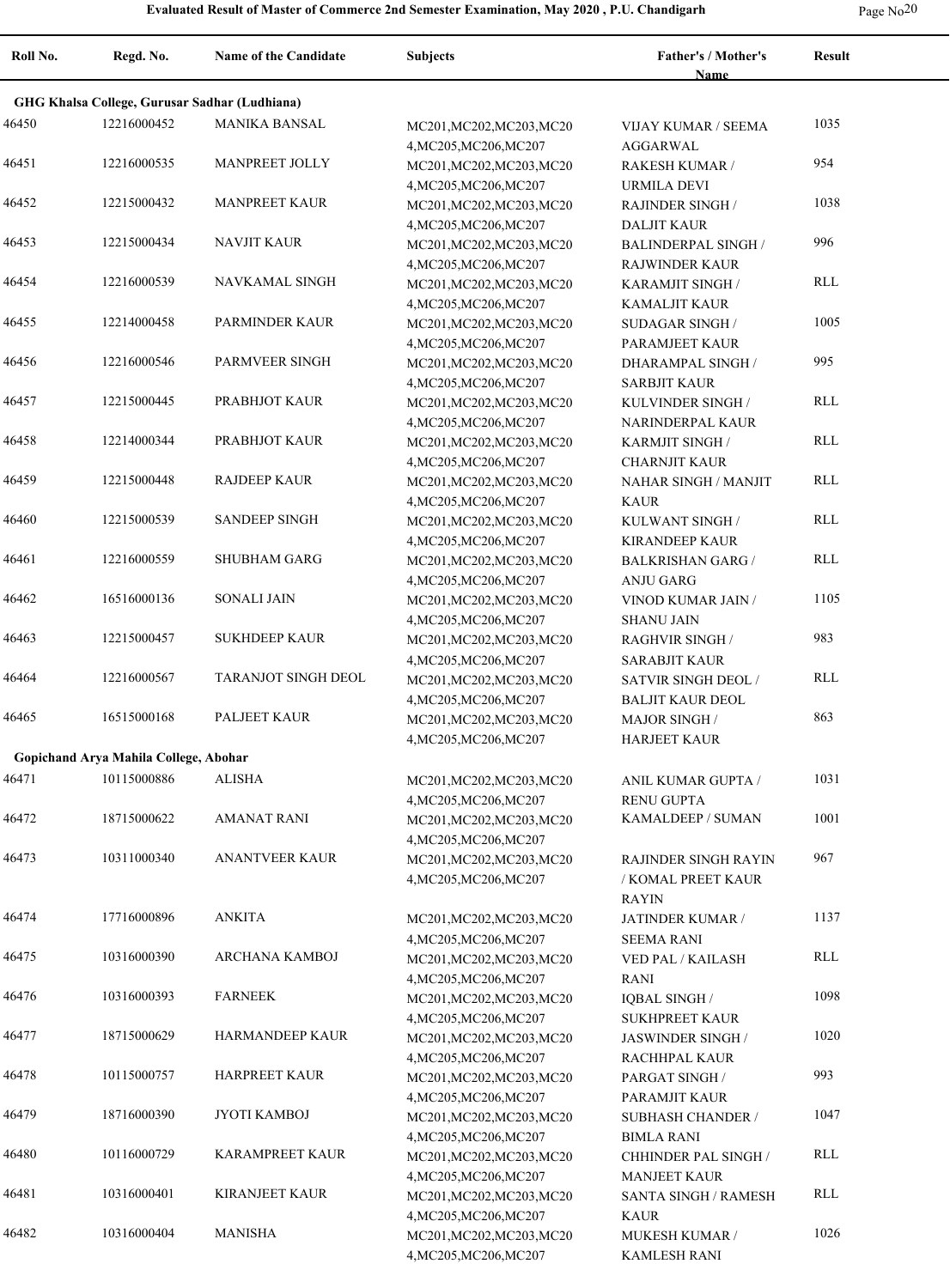**Roll No. Regd. No. Name of the Candidate Subjects Father's / Mother's** 

|       |                                       |                                                                                 |                           | Name                      |                      |
|-------|---------------------------------------|---------------------------------------------------------------------------------|---------------------------|---------------------------|----------------------|
|       | Gopichand Arya Mahila College, Abohar |                                                                                 |                           |                           |                      |
| 46483 | 10316000405                           | <b>MANISHA BHADU</b>                                                            | MC201, MC202, MC203, MC20 | ANIL KUMAR BHADU /        | 992                  |
|       |                                       |                                                                                 | 4, MC205, MC206, MC207    | PUSHPA RANI               |                      |
| 46484 | 16315000586                           | <b>MANPREET KAUR</b>                                                            | MC201, MC202, MC203, MC20 | SUDARSHAN KUMAR /         | 988                  |
|       |                                       |                                                                                 | 4, MC205, MC206, MC207    | <b>JASWINDER KAUR</b>     |                      |
| 46485 | 10316000409                           | <b>NIMRAT</b>                                                                   | MC201, MC202, MC203, MC20 | <b>BHALINDER SINGH /</b>  | 1063                 |
|       |                                       |                                                                                 |                           |                           |                      |
| 46486 | 10316000411                           | NOOR CHALLANA                                                                   | 4, MC205, MC206, MC207    | DEEPINDER KAUR            | 1086                 |
|       |                                       |                                                                                 | MC201, MC202, MC203, MC20 | HARISH CHALLANA /         |                      |
| 46487 | 10316000412                           | PARVEEN KAUR                                                                    | 4, MC205, MC206, MC207    | ANITA CHALLANA            | 1048                 |
|       |                                       |                                                                                 | MC201, MC202, MC203, MC20 | JILA SINGH / SUNITA       |                      |
|       |                                       |                                                                                 | 4, MC205, MC206, MC207    | RANI                      |                      |
| 46488 | 18716000405                           | POOJA                                                                           | MC201, MC202, MC203, MC20 | RAJINDER KUMAR /          | 1021                 |
|       |                                       |                                                                                 | 4, MC205, MC206, MC207    | <b>ANU</b>                |                      |
| 46489 | 18715000654                           | PRIYANKA SINGLA                                                                 | MC201, MC202, MC203, MC20 | <b>RAMESH SINGH /</b>     | 1004                 |
|       |                                       |                                                                                 | 4, MC205, MC206, MC207    | PARVESH SINGLA            |                      |
| 46490 | 18716000412                           | <b>RAJPREET KAUR</b>                                                            | MC201, MC202, MC203, MC20 | <b>RESHAM SINGH /</b>     | 1064                 |
|       |                                       |                                                                                 | 4, MC205, MC206, MC207    | KULWINDER KAUR            |                      |
| 46491 | 18716000413                           | <b>RAMAN</b>                                                                    | MC201, MC202, MC203, MC20 | NITESH KUMAR /            | 1091                 |
|       |                                       |                                                                                 | 4, MC205, MC206, MC207    | <b>SANTOSH RANI</b>       |                      |
| 46492 | 10316000420                           | <b>RITIKA</b>                                                                   | MC201, MC202, MC203, MC20 | HARIKISHAN / KARUNA       | <b>RLL</b>           |
|       |                                       |                                                                                 | 4, MC205, MC206, MC207    |                           |                      |
| 46493 | 10316000422                           | <b>SANJANA</b>                                                                  | MC201, MC202, MC203, MC20 | SOM PRAKASH / PUSHPA      | 1121                 |
|       |                                       |                                                                                 | 4, MC205, MC206, MC207    | RANI                      |                      |
| 46494 | 10316000423                           | <b>SEEMA</b>                                                                    | MC201, MC202, MC203, MC20 | LEKH RAJ / SHEELA         | 1019                 |
|       |                                       |                                                                                 | 4, MC205, MC206, MC207    | RANI                      |                      |
| 46495 | 18716000420                           | <b>SMILE</b>                                                                    | MC201, MC202, MC203, MC20 | <b>BALKARAN SINGH /</b>   | 1098                 |
|       |                                       |                                                                                 | 4, MC205, MC206, MC207    | <b>SIMRAN KAUR</b>        |                      |
| 46496 | 10116000925                           | <b>SONU ROHILLA</b>                                                             | MC201, MC202, MC203, MC20 | KAUSHAL KUMAR             | <b>RLL</b>           |
|       |                                       |                                                                                 | 4, MC205, MC206, MC207    | ROHILLA / PANKAJ          |                      |
|       |                                       |                                                                                 |                           | <b>ROHILLA</b>            |                      |
| 46497 | 18716000422                           | UNNTY BISHNOI                                                                   | MC201, MC202, MC203, MC20 | <b>UDAY PAL / SUNITA</b>  | 1109                 |
|       |                                       |                                                                                 | 4, MC205, MC206, MC207    |                           |                      |
|       |                                       | Government College of Commerce & Business Administration, Sector-50, Chandigarh |                           |                           |                      |
| 46501 | 18216000829                           | <b>AARTI DEV</b>                                                                | MC201, MC202, MC203, MC20 | <b>DINESH KUMAR DEV /</b> | RLL                  |
|       |                                       |                                                                                 | 4, MC205, MC206, MC207    | <b>MADHU DEV</b>          |                      |
| 46502 | 30216000056                           | <b>AMANDEEP KAUR</b>                                                            | MC201, MC202, MC203, MC20 | KARNAIL SINGH /           | 1038                 |
|       |                                       |                                                                                 | 4, MC205, MC206, MC207    | <b>BALWINDER KAUR</b>     |                      |
| 46503 | 30215000133                           | <b>AMIT SHARMA</b>                                                              | MC201, MC202, MC203, MC20 | <b>ASHWANI KUMAR /</b>    | 889                  |
|       |                                       |                                                                                 | 4, MC205, MC206, MC207    | POONAM SHARMA             |                      |
| 46504 | 30219000331                           | <b>ANANYA</b>                                                                   | MC201, MC202, MC203, MC20 | <b>ASHOK KUMAR /</b>      | 1063                 |
|       |                                       |                                                                                 | 4, MC205, MC206, MC207    | <b>MAMTA</b>              |                      |
| 46505 | 30219000332                           | <b>ANJALI</b>                                                                   | MC201, MC202, MC203, MC20 | RAM NIWAS CHOPRA /        | $\operatorname{RLL}$ |
|       |                                       |                                                                                 | 4, MC205, MC206, MC207    | <b>MANDEEP BALA</b>       |                      |
| 46506 | 30214000006                           | ARUSHI MALHOTRA                                                                 | MC201, MC202, MC203, MC20 | <b>SURESH MALHOTRA /</b>  | 1094                 |
|       |                                       |                                                                                 | 4, MC205, MC206, MC207    | RINA MALHOTRA             |                      |
| 46507 | 17616001300                           | AVNI SHARMA                                                                     | MC201, MC202, MC203, MC20 | ANIL SHARMA /             | 995                  |
|       |                                       |                                                                                 | 4, MC205, MC206, MC207    | SANDHYA SHARMA            |                      |
| 46508 | 30216000144                           | CYRIL RYAN VINCENT                                                              | MC201, MC202, MC203, MC20 | A. VINCENT SELVARAJ /     | 1006                 |
|       |                                       |                                                                                 | 4, MC205, MC206, MC207    |                           |                      |
| 46509 | 30219000336                           | DAMANDEEP SINGH                                                                 |                           | ROJA RANI VINCENT         | RLL                  |
|       |                                       |                                                                                 | MC201, MC202, MC203, MC20 | <b>GURMEET SINGH /</b>    |                      |
| 46510 | 30216000074                           | <b>GAGANPREET KAUR</b>                                                          | 4, MC205, MC206, MC207    | <b>SUMAN PRIT KAUR</b>    | 1001                 |
|       |                                       |                                                                                 | MC201, MC202, MC203, MC20 | JATINDER SINGH /          |                      |
|       |                                       |                                                                                 | 4, MC205, MC206, MC207    | <b>GURBAX KAUR</b>        |                      |
| 46511 | 30216000079                           | <b>HIMANI</b>                                                                   | MC201, MC202, MC203, MC20 | SAMNDER SINGH /           | 1158                 |
|       |                                       |                                                                                 | 4, MC205, MC206, MC207    | <b>SUSHILA DEVI</b>       |                      |
| 46512 | 18116001151                           | HITESHI JAIN                                                                    | MC201, MC202, MC203, MC20 | VIKAS JAIN / RUPA JAIN    | 946                  |
|       |                                       |                                                                                 | 4, MC205, MC206, MC207    |                           |                      |
| 46513 | 13616000390                           | JEEVANJOT SHARMA                                                                | MC201, MC202, MC203, MC20 | PAWAN KUMAR /             | 1165                 |
|       |                                       |                                                                                 | 4, MC205, MC206, MC207    | <b>NEELAM RANI</b>        |                      |

**Result**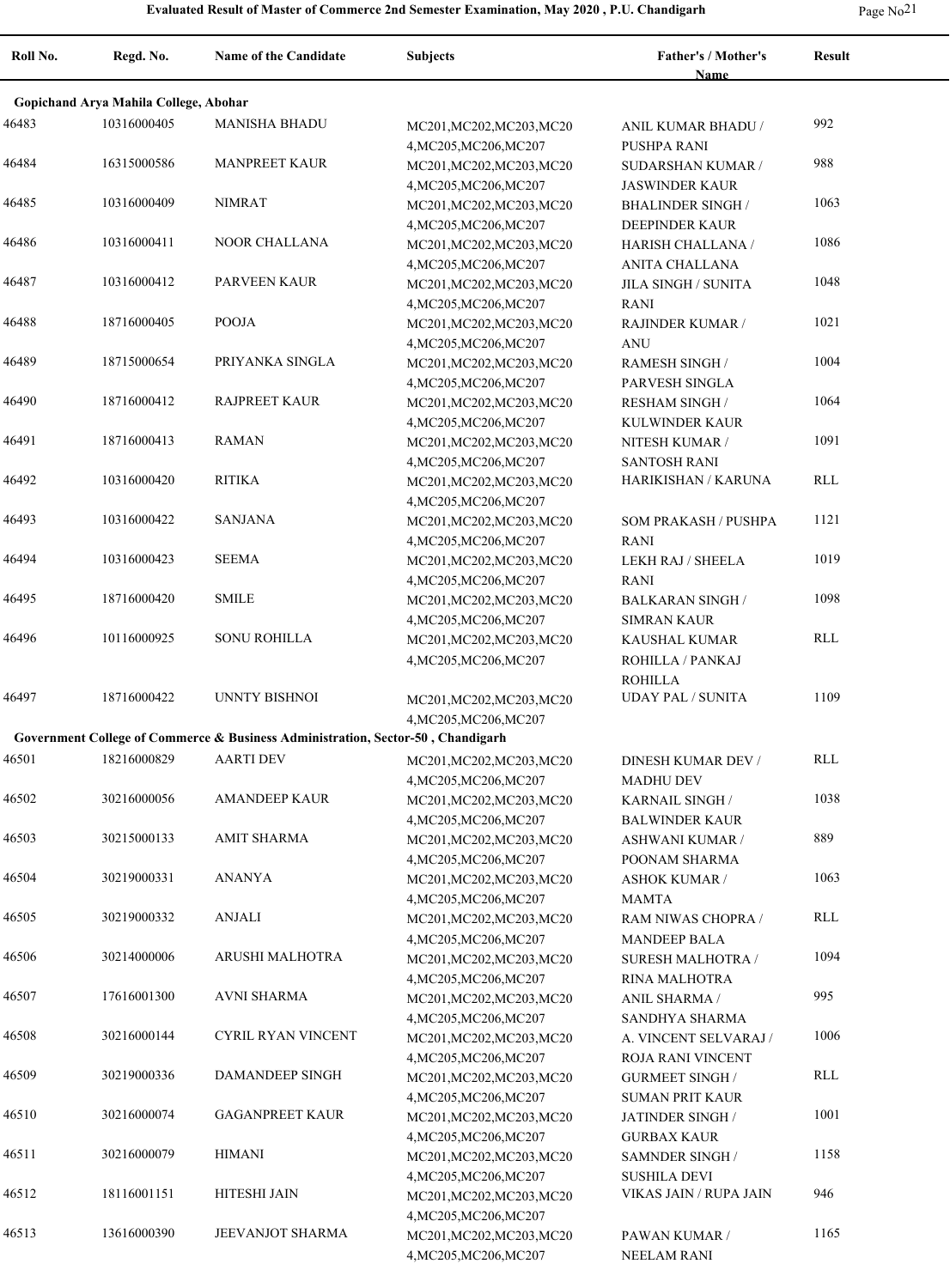| Roll No. | Regd. No.                         | Name of the Candidate                                                           | <b>Subjects</b>                                     | Father's / Mother's<br>Name                     | Result |
|----------|-----------------------------------|---------------------------------------------------------------------------------|-----------------------------------------------------|-------------------------------------------------|--------|
|          |                                   | Government College of Commerce & Business Administration, Sector-50, Chandigarh |                                                     |                                                 |        |
| 46514    | 18014001073                       | MANALI                                                                          | MC201, MC202, MC203, MC20                           | NIRBHAI KUMAR /                                 | 977    |
|          |                                   |                                                                                 | 4, MC205, MC206, MC207                              | <b>SUDESH DEVI</b>                              |        |
| 46515    | 17916000394                       | <b>MANROOP KAUR</b>                                                             | MC201, MC202, MC203, MC20                           | <b>JASVIR SINGH/</b>                            | 1054   |
|          |                                   |                                                                                 | 4, MC205, MC206, MC207                              | KULWINDER KAUR                                  |        |
| 46516    | 18116001213                       | <b>MEGHNA</b>                                                                   | MC201, MC202, MC203, MC20                           | DILBAGH SINGH /                                 | 942    |
|          |                                   |                                                                                 | 4, MC205, MC206, MC207                              | <b>NEELAM SINGH</b>                             |        |
| 46517    | 30216000095                       | <b>MUSKAAN SACHDEVA</b>                                                         | MC201, MC202, MC203, MC20                           | PAWAN SACHDEVA /                                | 1012   |
|          |                                   |                                                                                 | 4, MC205, MC206, MC207                              | EKTA SACHDEVA                                   |        |
| 46518    | 10916000331                       | <b>MUSKAN</b>                                                                   | MC201, MC202, MC203, MC20                           | <b>MANOJ KUMAR / ARTI</b>                       | 1068   |
|          |                                   |                                                                                 | 4, MC205, MC206, MC207                              |                                                 |        |
| 46519    | 30219000333                       | PALAK GREWAL                                                                    | MC201, MC202, MC203, MC20                           | NARESH GREWAL /                                 | 1045   |
|          |                                   | <b>PALLAVI</b>                                                                  | 4, MC205, MC206, MC207                              | <b>RAJRANI</b>                                  |        |
| 46520    | 17716000978                       |                                                                                 | MC201, MC202, MC203, MC20                           | PAWAN KUMAR / RUPA                              | 1065   |
| 46521    | 30216000101                       | PRABHJOT KAUR                                                                   | 4, MC205, MC206, MC207                              | <b>DEVI</b>                                     | 1020   |
|          |                                   |                                                                                 | MC201, MC202, MC203, MC20                           | <b>HARDEEP SINGH/</b>                           |        |
| 46522    | 18015001236                       | PRIYANKA                                                                        | 4, MC205, MC206, MC207                              | <b>AMARJIT KAUR</b><br>MAHABIR / OMWATI         | 878    |
|          |                                   |                                                                                 | MC201, MC202, MC203, MC20                           |                                                 |        |
| 46523    | 30219000334                       | PRIYANKA KASHYAP                                                                | 4, MC205, MC206, MC207<br>MC201, MC202, MC203, MC20 | TRILOK SINGH / MEENA                            | 1046   |
|          |                                   |                                                                                 | 4, MC205, MC206, MC207                              | <b>KASHYAP</b>                                  |        |
| 46524    | 41160003791                       | PRIYANKA TOMAR                                                                  | MC201, MC202, MC203, MC20                           | <b>GEETA RAM TOMAR /</b>                        | 910    |
|          |                                   |                                                                                 | 4, MC205, MC206, MC207                              | <b>USHA TOMAR</b>                               |        |
| 46525    | 17515002513                       | <b>RAJAN GOYAL</b>                                                              | MC201, MC202, MC203, MC20                           | JITENDAR GOYAL /                                | RLL    |
|          |                                   |                                                                                 | 4, MC205, MC206, MC207                              | <b>RENU GOYAL</b>                               |        |
| 46526    | 18315000199                       | <b>RIA GUPTA</b>                                                                | MC201, MC202, MC203, MC20                           | ANIL GUPTA / NEENA                              | 982    |
|          |                                   |                                                                                 | 4, MC205, MC206, MC207                              | <b>GUPTA</b>                                    |        |
| 46527    | 17716001003                       | SAKSHI DAHIYA                                                                   | MC201, MC202, MC203, MC20                           | <b>SANDEEP KUMAR</b>                            | 1072   |
|          |                                   |                                                                                 | 4, MC205, MC206, MC207                              | DAHIYA / SAROJ DEVI                             |        |
| 46528    | 41160004398                       | <b>SAURABH KUMAR</b>                                                            | MC201, MC202, MC203, MC20                           | <b>SURINDER KUMAR /</b>                         | 989    |
|          |                                   |                                                                                 | 4, MC205, MC206, MC207                              | <b>DIMPLE</b>                                   |        |
| 46529    | 30216000191                       | <b>SHIVAM ROHEWAL</b>                                                           | MC201, MC202, MC203, MC20                           | <b>MADAN GOPAL /</b>                            | RLL    |
|          |                                   |                                                                                 | 4, MC205, MC206, MC207                              | <b>RADHA RANI</b>                               |        |
| 46530    | 30216000116                       | SHIVANGI                                                                        | MC201, MC202, MC203, MC20                           | RAVINDER KUMAR /                                | 1092   |
|          |                                   |                                                                                 | 4, MC205, MC206, MC207                              | <b>NEELAM RANI</b>                              |        |
| 46531    | 17916000485                       | SHIVANGI SHARMA                                                                 | MC201, MC202, MC203, MC20                           | <b>GANGA RAM / UMA</b>                          | 1000   |
|          |                                   |                                                                                 | 4, MC205, MC206, MC207                              | <b>SHARMA</b>                                   |        |
| 46532    | 30219000335                       | <b>SHIVANI</b>                                                                  | MC201, MC202, MC203, MC20                           | JAI BHAGWAN GARG /                              | 1098   |
|          |                                   |                                                                                 | 4, MC205, MC206, MC207                              | LATE SMT. RAJ RANI                              |        |
| 46533    | 30216000118                       | <b>SHIVANI PANWAR</b>                                                           | MC201, MC202, MC203, MC20                           | <b>DASHRATH SINGH /</b>                         | 1111   |
|          |                                   |                                                                                 | 4, MC205, MC206, MC207                              | <b>SAROJNI</b>                                  |        |
| 46534    | 30216000124                       | <b>SRISHTI GARG</b>                                                             | MC201, MC202, MC203, MC20                           | VINOD KUMAR GUPTA /                             | 1071   |
|          |                                   |                                                                                 | 4, MC205, MC206, MC207                              | ASHA RANI GARG                                  |        |
| 46535    | 30216000048                       | <b>SUKHPREET SINGH</b>                                                          | MC201, MC202, MC203, MC20                           | KARNAIL SINGH /                                 | 1011   |
|          |                                   |                                                                                 | 4, MC205, MC206, MC207                              | <b>BALJEET KAUR</b>                             |        |
| 46536    | 18916000317                       | <b>SUSHMEET KAUR</b>                                                            | MC201, MC202, MC203, MC20                           | MANJINDER SINGH /                               | 1158   |
| 46537    | 30216000208                       | <b>VIKRAM</b>                                                                   | 4, MC205, MC206, MC207                              | <b>GURINDER KAUR</b><br><b>LALU RAM / GEETA</b> | 1038   |
|          |                                   |                                                                                 | MC201, MC202, MC203, MC20                           |                                                 |        |
|          | Govt. College for Girls, Ludhiana |                                                                                 | 4, MC205, MC206, MC207                              |                                                 |        |
| 46551    | 15016000627                       | AKANKSHI GOYAL                                                                  |                                                     |                                                 | 1126   |
|          |                                   |                                                                                 | MC201, MC202, MC203, MC20                           | PARVEEN GOYAL /                                 |        |
| 46552    | 19215000003                       | ALISHA KAPOOR                                                                   | 4, MC205, MC206, MC207<br>MC201, MC202, MC203, MC20 | SONIA GOYAL<br><b>BALRAJ KAPOOR /</b>           | 1207   |
|          |                                   |                                                                                 | 4, MC205, MC206, MC207                              | <b>MONIKA KAPOOR</b>                            |        |
| 46553    | 15016000629                       | <b>AMANDEEP KAUR</b>                                                            | MC201, MC202, MC203, MC20                           | <b>GURBINDER SINGH /</b>                        | 1185   |
|          |                                   |                                                                                 | 4, MC205, MC206, MC207                              | PARMJEET KAUR                                   |        |
| 46554    | 14316000808                       | <b>AMANJOT KAUR</b>                                                             | MC201, MC202, MC203, MC20                           | <b>JODHBIR SINGH / RAJVIR</b>                   | 1059   |
|          |                                   |                                                                                 | 4, MC205, MC206, MC207                              | <b>KAUR</b>                                     |        |
| 46555    | 15016000631                       | <b>AMANPREET KAUR</b>                                                           | MC201, MC202, MC203, MC20                           | JASPAL SINGH /                                  | 1077   |
|          |                                   |                                                                                 | 4, MC205, MC206, MC207                              | PALWINDER KAUR                                  |        |
|          |                                   |                                                                                 |                                                     |                                                 |        |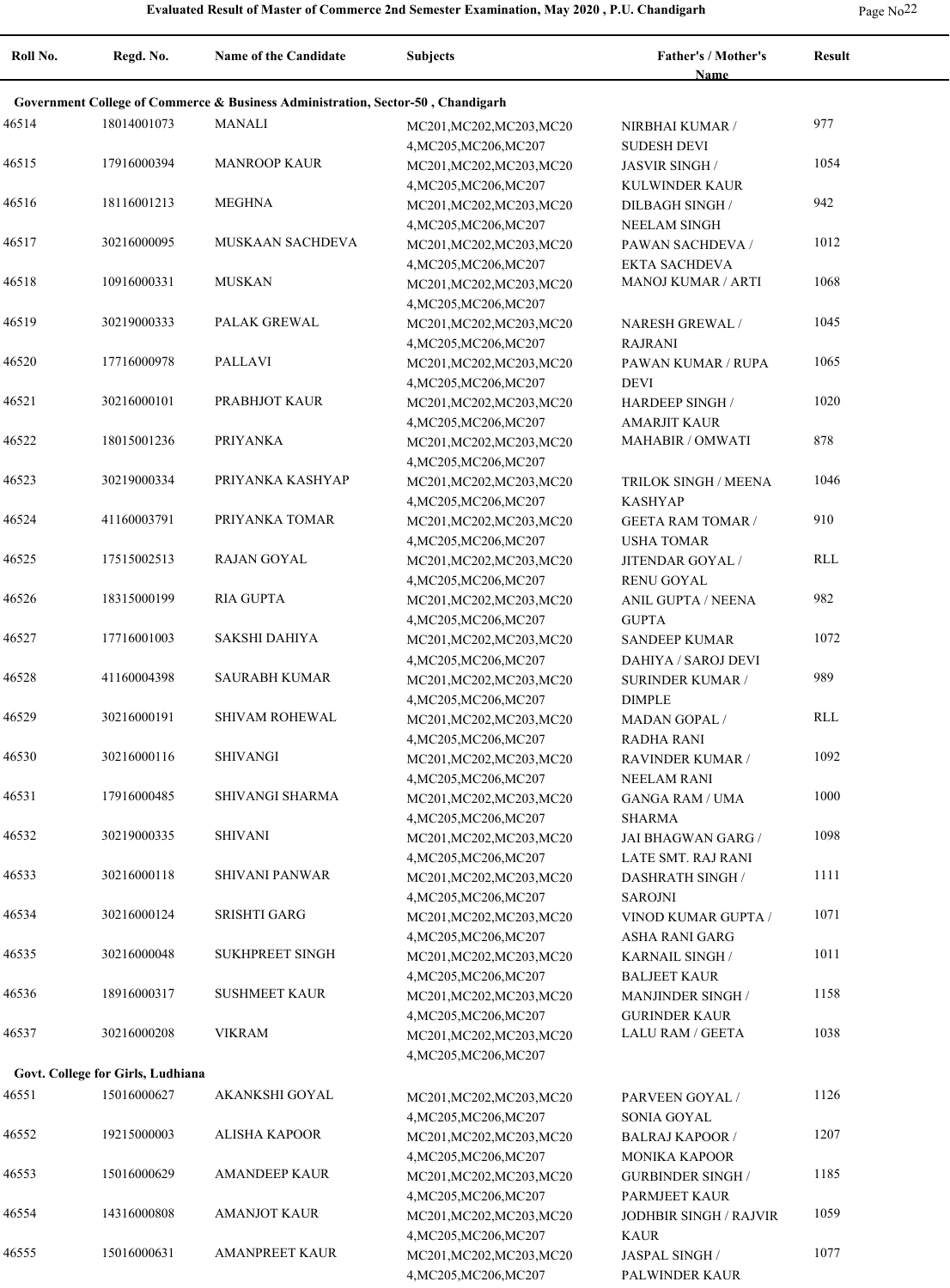| Roll No. | Regd. No.                         | <b>Name of the Candidate</b> | Subjects                                            | Father's / Mother's<br><b>Name</b>          | <b>Result</b> |
|----------|-----------------------------------|------------------------------|-----------------------------------------------------|---------------------------------------------|---------------|
|          | Govt. College for Girls, Ludhiana |                              |                                                     |                                             |               |
| 46556    | 15016000632                       | <b>AMRITAPREET KAUR</b>      | MC201, MC202, MC203, MC20                           | JAGDISH SINGH /                             | 1035          |
|          |                                   |                              | 4, MC205, MC206, MC207                              | PARAMJIT KAUR                               |               |
| 46557    | 18615000125                       | ANSHU KASHYAP                | MC201, MC202, MC203, MC20                           | SALIG RAM KASHYAP /                         | 932           |
|          |                                   |                              | 4, MC205, MC206, MC207                              | <b>GEETA KASHYAP</b>                        |               |
| 46558    | 14316000843                       | DIKSHA SACHDEVA              | MC201, MC202, MC203, MC20                           | <b>ANIL KUMAR</b>                           | 1200          |
|          |                                   |                              | 4, MC205, MC206, MC207                              | SACHDEVA / MONICA<br><b>SACHDEVA</b>        |               |
| 46559    | 19216000114                       | <b>DILPREET KAUR</b>         | MC201, MC202, MC203, MC20<br>4, MC205, MC206, MC207 | HARPAL SINGH /<br><b>JASPREET KAUR</b>      | 1222          |
| 46560    | 14616000196                       | <b>GURLEEN KAUR</b>          | MC201, MC202, MC203, MC20                           | <b>BALJIT SINGH / HARJIT</b>                | 1181          |
|          |                                   |                              | 4, MC205, MC206, MC207                              | <b>KAUR</b>                                 |               |
| 46561    | 15016000664                       | <b>ISHA JOHAR</b>            | MC201, MC202, MC203, MC20                           | <b>BHUPINDER SINGH /</b>                    | 1108          |
| 46562    | 14716000405                       | <b>JYOTI</b>                 | 4, MC205, MC206, MC207                              | <b>JASMEET KAUR</b>                         | 1046          |
|          |                                   |                              | MC201, MC202, MC203, MC20<br>4, MC205, MC206, MC207 | SANJEEV KUMAR /<br><b>REKHA</b>             |               |
| 46563    | 15016000677                       | JYOTI BANSAL                 | MC201, MC202, MC203, MC20                           | <b>MUKESH KUMAR</b>                         | 1205          |
|          |                                   |                              | 4, MC205, MC206, MC207                              | <b>BANSAL / SUNITA RANI</b>                 |               |
| 46564    | 14116000741                       | KULJIT KAUR                  | MC201, MC202, MC203, MC20                           | <b>MALKIT SINGH/</b>                        | 1144          |
|          |                                   |                              | 4, MC205, MC206, MC207                              | <b>SARABJIT KAUR</b>                        |               |
| 46565    | 11316000273                       | <b>LOVEPREET KAUR</b>        | MC201, MC202, MC203, MC20                           | <b>CHAMKAUR SINGH /</b>                     | 1064          |
|          |                                   |                              | 4, MC205, MC206, MC207                              | <b>HARDEEP KAUR</b>                         |               |
| 46566    | 14116000742                       | <b>MAHIMA KAPOOR</b>         | MC201, MC202, MC203, MC20                           | <b>SANJAY KAPOOR /</b>                      | 1209          |
|          |                                   |                              | 4, MC205, MC206, MC207                              | <b>SHELLY KAPOOR</b>                        |               |
| 46567    | 15016000691                       | <b>MANDEEP KAUR</b>          | MC201, MC202, MC203, MC20                           | <b>BALWINDER SINGH/</b>                     | 1160          |
|          |                                   |                              | 4, MC205, MC206, MC207                              | <b>KIRANDEEP KAUR</b>                       |               |
| 46568    | 15016000697                       | <b>MANISHA RANI</b>          | MC201, MC202, MC203, MC20                           | JATINDER KUMAR /                            | 1106          |
|          |                                   |                              | 4, MC205, MC206, MC207                              | <b>SUNITA RANI</b>                          |               |
| 46569    | 15016000700                       | <b>MANPREET KAUR</b>         | MC201, MC202, MC203, MC20                           | KULDEEP SINGH /                             | 1098          |
|          |                                   |                              | 4, MC205, MC206, MC207                              | <b>JASVIR KAUR</b>                          |               |
| 46570    | 14615000299                       | <b>MANPREET KAUR</b>         | MC201, MC202, MC203, MC20                           | <b>BALWINDER SINGH/</b>                     | 1020          |
| 46571    | 15016000711                       | NANDANI VARSHA               | 4, MC205, MC206, MC207<br>MC201, MC202, MC203, MC20 | <b>SUKHWINDER KAUR</b><br>SITA RAM SHARMA / | 1104          |
|          |                                   |                              | 4, MC205, MC206, MC207                              | <b>GUDDI SHARMA</b>                         |               |
| 46572    | 14716000442                       | <b>NAVNEET KAUR</b>          | MC201, MC202, MC203, MC20                           | <b>BHUPINDER SINGH /</b>                    | 1094          |
|          |                                   |                              | 4, MC205, MC206, MC207                              | <b>SUKHWINDER KAUR</b>                      |               |
| 46573    | 15012000744                       | <b>NEETU RANI</b>            | MC201, MC202, MC203, MC20                           | PRITHVI RAJ / RAJ                           | 1055          |
|          |                                   |                              | 4, MC205, MC206, MC207                              | <b>KUMARI</b>                               |               |
| 46574    | 14316000921                       | <b>NEHA MEHRA</b>            | MC201, MC202, MC203, MC20                           | <b>SHAM LAL / SEEMA</b>                     | 1095          |
|          |                                   |                              | 4, MC205, MC206, MC207                              | <b>RANI</b>                                 |               |
| 46575    | 15016000719                       | NISHA JOHAR                  | MC201, MC202, MC203, MC20                           | <b>BHUPINDER SINGH /</b>                    | 1094          |
|          |                                   |                              | 4, MC205, MC206, MC207                              | <b>JASMEET KAUR</b>                         |               |
| 46576    | 15016000721                       | ONKARJOT KAUR                | MC201, MC202, MC203, MC20                           | HAKAM SINGH /                               | 1086          |
|          |                                   |                              | 4, MC205, MC206, MC207                              | <b>HARJINDER KAUR</b>                       |               |
| 46577    | 19216000161                       | PARNEET KAUR                 | MC201, MC202, MC203, MC20                           | <b>GURBIR SINGH/</b>                        | 1201          |
| 46578    | 15019001101                       | PRABHJOT KAUR                | 4, MC205, MC206, MC207                              | <b>BALPREET KAUR</b>                        | 1034          |
|          |                                   |                              | MC201, MC202, MC203, MC20<br>4, MC205, MC206, MC207 | <b>SASPAL SINGH / JASVIR</b><br><b>KAUR</b> |               |
| 46579    | 19216000167                       | PRIYA SHARMA                 | MC201, MC202, MC203, MC20                           | <b>RAMESH KUMAR</b>                         | 1109          |
|          |                                   |                              | 4, MC205, MC206, MC207                              | SHARMA / ARCHANA                            |               |
|          |                                   |                              |                                                     | <b>SHARMA</b>                               |               |
| 46580    | 11316000296                       | <b>RAVNEET KAUR</b>          | MC201, MC202, MC203, MC20                           | <b>BOOTA SINGH / RANJIT</b>                 | 1033          |
|          |                                   |                              | 4, MC205, MC206, MC207                              | <b>KAUR</b>                                 |               |
| 46581    | 19216000181                       | SARUTI CHAUDHARY             | MC201, MC202, MC203, MC20                           | RAJIV KUMAR / USHA                          | 1122          |
|          |                                   |                              | 4, MC205, MC206, MC207                              | RANI                                        |               |
| 46582    | 15016000748                       | SHIWANI CHODHRI              | MC201, MC202, MC203, MC20                           | <b>SHAM LAL / NEELAM</b>                    | 1113          |
|          |                                   |                              | 4, MC205, MC206, MC207                              | <b>CHODHRI</b>                              |               |
| 46583    | 15019001102                       | <b>SHUBHAM JAIN</b>          | MC201, MC202, MC203, MC20                           | SOMNATH JINDAL /                            | 1102          |
|          |                                   |                              | 4, MC205, MC206, MC207                              | <b>BINU</b>                                 |               |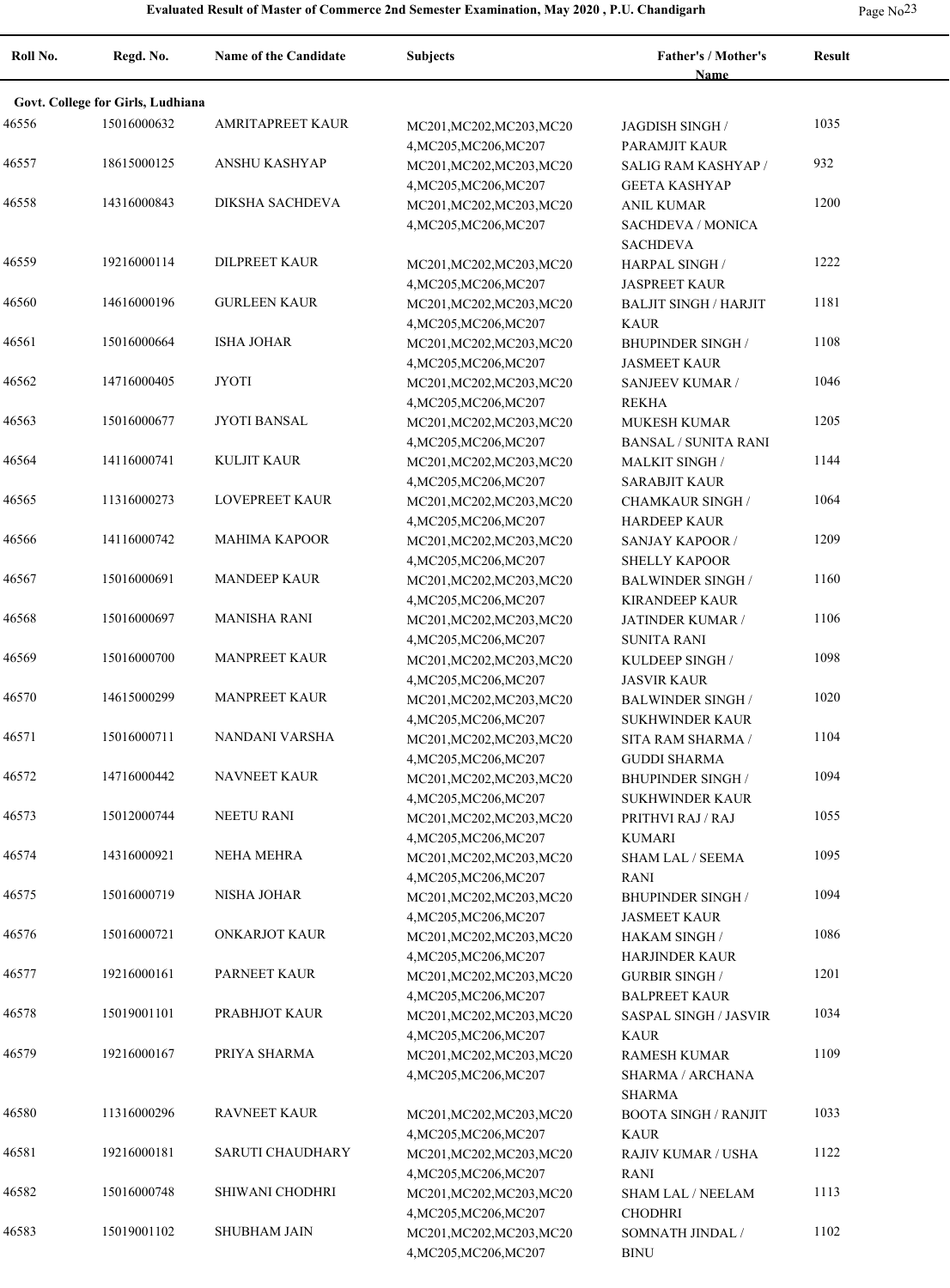$\overline{a}$ 

| ÷ | N |
|---|---|
|---|---|

| Roll No.                  | Regd. No.                         | <b>Name of the Candidate</b>                               | <b>Subjects</b>           | Father's / Mother's<br><b>Name</b> | <b>Result</b> |
|---------------------------|-----------------------------------|------------------------------------------------------------|---------------------------|------------------------------------|---------------|
|                           | Govt. College for Girls, Ludhiana |                                                            |                           |                                    |               |
| 46584                     | 14815000523                       | <b>SIMRAN KAUR</b>                                         | MC201, MC202, MC203, MC20 | PARSHOTAM LAL /                    | 1078          |
|                           |                                   |                                                            | 4, MC205, MC206, MC207    | <b>RANJIT KAUR</b>                 |               |
| 46585                     | 15016000757                       | <b>SIMRANJEET KAUR</b>                                     | MC201, MC202, MC203, MC20 | <b>HARDEEP SINGH/</b>              | 1101          |
|                           |                                   |                                                            | 4, MC205, MC206, MC207    | <b>BALJEET KAUR</b>                |               |
| 46586                     | 1451600661                        | <b>SUSHMITA</b>                                            | MC201, MC202, MC203, MC20 | MITHAIE LAL / AMRITA               | 1035          |
|                           |                                   |                                                            | 4, MC205, MC206, MC207    | <b>DEVI</b>                        |               |
| 46587                     | 14616000317                       | <b>TARAN SOKHI</b>                                         | MC201, MC202, MC203, MC20 | <b>INDERJEET SINGH /</b>           | 1153          |
|                           |                                   |                                                            | 4, MC205, MC206, MC207    | PARVINDER KAUR                     |               |
| 46588                     | 14716000539                       | VISHALI                                                    | MC201, MC202, MC203, MC20 | KRISHAN GOPAL /                    | 1100          |
|                           |                                   |                                                            | 4, MC205, MC206, MC207    | <b>SUNITA RANI</b>                 |               |
| 46589                     | 15016000779                       | YASHIKA THAKUR                                             | MC201, MC202, MC203, MC20 | <b>ASHOK KUMAR /</b>               | 1082          |
|                           |                                   |                                                            | 4, MC205, MC206, MC207    | <b>SUNITA</b>                      |               |
| Govt. College, Hoshiarpur |                                   |                                                            |                           |                                    |               |
| 46601                     | 12616000922                       | DIVYANSHINY KATNA                                          | MC201, MC202, MC203, MC20 | VINOD KUMAR KATNA /                | 1002          |
|                           |                                   |                                                            | 4, MC205, MC206, MC207    | <b>ANJU KATNA</b>                  |               |
| 46602                     | 12816000394                       | <b>GEETA PANDEY</b>                                        | MC201, MC202, MC203, MC20 | <b>MOHAN CHANDER</b>               | 1003          |
|                           |                                   |                                                            | 4, MC205, MC206, MC207    | PANDEY / PUSHPA DEVI               |               |
| 46603                     | 12616000923                       | HARMANPREET SAINI                                          | MC201, MC202, MC203, MC20 | DILBAG SINGH / KIRPAL              | 1031          |
|                           |                                   |                                                            | 4, MC205, MC206, MC207    | <b>KAUR</b>                        |               |
| 46604                     | 17316000467                       | JYOTI                                                      | MC201, MC202, MC203, MC20 | <b>BHAGAT RAM SHARMA /</b>         | 1149          |
|                           |                                   |                                                            | 4, MC205, MC206, MC207    | SUNITA SHARMA                      |               |
| 46605                     | 12616000932                       | <b>KRITIKA DOGRA</b>                                       | MC201, MC202, MC203, MC20 | <b>SANJEEV DOGRA/</b>              | 1059          |
|                           |                                   |                                                            | 4, MC205, MC206, MC207    | <b>SUNITA DOGRA</b>                |               |
| 46606                     | 18516000106                       | <b>KULJEET KAUR</b>                                        | MC201, MC202, MC203, MC20 | PARGAT SINGH /                     | 975           |
|                           |                                   |                                                            | 4, MC205, MC206, MC207    | <b>INDERJIT KAUR</b>               |               |
| 46607                     | 12616000933                       | <b>LOVEPREET</b>                                           | MC201, MC202, MC203, MC20 | RAM KISHAN / RAMAN                 | 1063          |
|                           |                                   |                                                            | 4, MC205, MC206, MC207    | RANI                               |               |
| 46608                     | 12616000936                       | <b>MEHAK NANDA</b>                                         | MC201, MC202, MC203, MC20 | VINOD NANDA / BINDU                | 1045          |
|                           |                                   |                                                            | 4, MC205, MC206, MC207    | NANDA                              |               |
| 46609                     | 12616000943                       | <b>PARVINDER</b>                                           | MC201, MC202, MC203, MC20 | <b>INDERJEET</b> /                 | 1086          |
|                           |                                   |                                                            | 4, MC205, MC206, MC207    | PARAMJEET KAUR                     |               |
| 46610                     | 12616000945                       | <b>PRIYA</b>                                               | MC201, MC202, MC203, MC20 | JAGMOHAN LAL /                     | 1125          |
|                           |                                   |                                                            | 4, MC205, MC206, MC207    | <b>SUMAN KUMARI</b>                |               |
| 46611                     | 12616000947                       | RADHIKA SHARMA                                             | MC201, MC202, MC203, MC20 | PREM LAL SHARMA /                  | 1161          |
|                           |                                   |                                                            | 4, MC205, MC206, MC207    | <b>BIMLA DEVI</b>                  |               |
| 46612                     | 12616000949                       | <b>RENUKA</b>                                              | MC201, MC202, MC203, MC20 | <b>SURINDER SINGH / ANJU</b>       | 1173          |
|                           |                                   |                                                            | 4, MC205, MC206, MC207    | <b>BALA</b>                        |               |
| 46613                     | 12716000196                       | <b>SHIKHA SOOD</b>                                         | MC201, MC202, MC203, MC20 | JAI GOPAL SOOD /                   | 1038          |
|                           |                                   |                                                            | 4, MC205, MC206, MC207    | VISHALI SOOD                       |               |
| 46614                     | 17316000486                       | <b>SHINE</b>                                               | MC201, MC202, MC203, MC20 | PARMINDER KUMAR /                  | 1117          |
|                           |                                   |                                                            | 4, MC205, MC206, MC207    | <b>SHIVANI</b>                     |               |
| 46615                     | 12616000958                       | SHIWANI JAGOTA                                             | MC201, MC202, MC203, MC20 | VIPAN KUMAR JAGOTA                 | 1143          |
|                           |                                   |                                                            | 4, MC205, MC206, MC207    | / RAJ KUMARI                       |               |
| 46616                     | 12616000963                       | <b>SIMRANPREET</b>                                         | MC201, MC202, MC203, MC20 | ROOP SINGH /                       | 1152          |
|                           |                                   |                                                            | 4, MC205, MC206, MC207    | <b>HARVINDER KAUR</b>              |               |
|                           |                                   | Guru Gobind Singh College for Women, Sector-26, Chandigarh |                           |                                    |               |
| 46621                     | 17916000303                       | <b>AARTI KUMARI</b>                                        | MC201, MC202, MC203, MC20 | RAMESH KUMAR /                     | 1014          |
|                           |                                   |                                                            | 4, MC205, MC206, MC207    | <b>MAYA DEVI</b>                   |               |
| 46622                     | 17916000304                       | <b>AARTI THAKUR</b>                                        | MC201, MC202, MC203, MC20 | <b>BALBHADAR SINGH /</b>           | 1046          |
|                           |                                   |                                                            | 4, MC205, MC206, MC207    | <b>SUMAN</b>                       |               |
| 46623                     | 17919000662                       | <b>AKANKSHA</b>                                            | MC201, MC202, MC203, MC20 | <b>ARVIND KR.SINHA /</b>           | 1092          |
|                           |                                   |                                                            | 4, MC205, MC206, MC207    | ALKA SINHA                         |               |
| 46624                     | 17916000309                       | <b>ALISHA</b>                                              | MC201, MC202, MC203, MC20 | <b>BHAG SINGH ARYA /</b>           | 1058          |
|                           |                                   |                                                            | 4, MC205, MC206, MC207    | <b>BABLI ARYA</b>                  |               |
| 46625                     | 17919000663                       | ANJALI                                                     | MC201, MC202, MC203, MC20 | <b>RAJEEV KUMAR / SAROJ</b>        | RLL           |
|                           |                                   |                                                            | 4, MC205, MC206, MC207    |                                    |               |
| 46626                     | 17916000319                       | ANJALI                                                     | MC201, MC202, MC203, MC20 | <b>AMARJEET YADAV /</b>            | 920           |
|                           |                                   |                                                            | 4, MC205, MC206, MC207    | <b>MAYA DEVI</b>                   |               |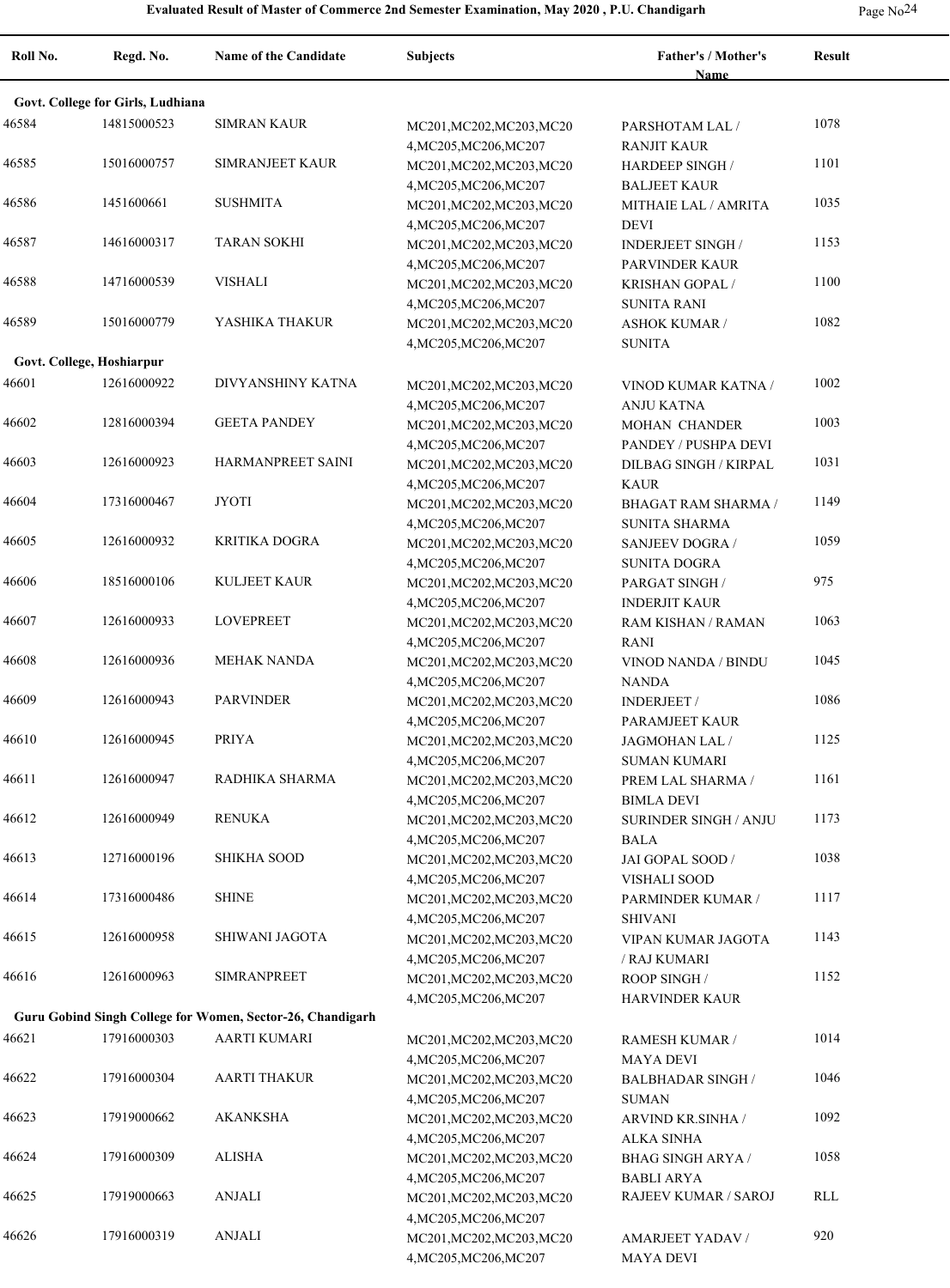| Roll No. | Regd. No.   | <b>Name of the Candidate</b>                               | <b>Subjects</b>                                     | Father's / Mother's              | <b>Result</b> |  |
|----------|-------------|------------------------------------------------------------|-----------------------------------------------------|----------------------------------|---------------|--|
|          |             |                                                            |                                                     | <b>Name</b>                      |               |  |
|          |             | Guru Gobind Singh College for Women, Sector-26, Chandigarh |                                                     |                                  |               |  |
| 46627    | 17915000344 | <b>ARSHDEEP KAUR</b>                                       | MC201, MC202, MC203, MC20                           | PARAMJEET SINGH /                | 852           |  |
|          |             |                                                            | 4, MC205, MC206, MC207                              | <b>REETA RANI</b>                |               |  |
| 46628    | 17919000664 | <b>ASHU KUMARI</b>                                         | MC201, MC202, MC203, MC20                           | <b>DADAN KUMAR /</b>             | 923           |  |
|          |             |                                                            | 4, MC205, MC206, MC207                              | PUNITA DEVI                      |               |  |
| 46629    | 17716000920 | DEEPIKA CHHOKRA                                            | MC201, MC202, MC203, MC20                           | AMIT KUMAR                       | 993           |  |
|          |             |                                                            | 4, MC205, MC206, MC207                              | <b>CHHOKRA / RITU</b>            |               |  |
|          |             |                                                            |                                                     | <b>CHHOKRA</b>                   |               |  |
| 46630    | 18316000241 | <b>DIVYA SHARMA</b>                                        | MC201, MC202, MC203, MC20                           | RAJESH SHARMA /                  | 1016          |  |
|          |             |                                                            | 4, MC205, MC206, MC207                              | ANURADHA SHARMA                  |               |  |
| 46631    | 17916000336 | <b>GEETIKA</b>                                             | MC201, MC202, MC203, MC20                           | MANMOHAN / ANITA                 | 1036          |  |
|          |             |                                                            | 4, MC205, MC206, MC207                              |                                  |               |  |
| 46632    | 14-USOL-594 | <b>HARDEEP KAUR</b>                                        | MC201, MC202, MC203, MC20                           | <b>BALWINDER SINGH/</b>          | 1057          |  |
|          |             |                                                            | 4, MC205, MC206, MC207                              | <b>KARAMJEET KAUR</b>            |               |  |
| 46633    | 17916000343 | <b>HARPREET KAUR</b>                                       | MC201, MC202, MC203, MC20                           | <b>SURINDER SINGH /</b>          | 926           |  |
|          |             |                                                            | 4, MC205, MC206, MC207                              | SUKHWINDER KAUR                  |               |  |
| 46634    | 17919000665 | <b>KARISHMA YADAV</b>                                      | MC201, MC202, MC203, MC20                           | <b>SURESH KUMAR /</b>            | 981           |  |
|          |             |                                                            | 4, MC205, MC206, MC207                              | <b>SUMAN DEVI</b>                |               |  |
| 46635    | 17916000370 | <b>KHUSHMAN KAUR</b>                                       | MC201, MC202, MC203, MC20                           | <b>AZAD SINGH /</b>              | <b>RLL</b>    |  |
|          |             | <b>PANDHER</b>                                             | 4, MC205, MC206, MC207                              | MOHANJEET KAUR                   |               |  |
| 46636    | 17916000375 | <b>KIRTI SHARMA</b>                                        | MC201, MC202, MC203, MC20                           | <b>MAHABIR SHARMA /</b>          | 1063          |  |
|          |             |                                                            | 4, MC205, MC206, MC207                              | <b>BIMLA RANI</b>                |               |  |
| 46637    | 41160003689 | <b>KOMAL DEVI</b>                                          | MC201, MC202, MC203, MC20                           | PAWAN KUMAR /                    | RLL           |  |
|          |             |                                                            | 4, MC205, MC206, MC207                              | <b>MAMTA DEVI</b>                |               |  |
| 46638    | 18316000280 | <b>MANSEE SHARMA</b>                                       | MC201, MC202, MC203, MC20                           | RAJESH SHARMA /                  | 980           |  |
|          |             |                                                            | 4, MC205, MC206, MC207                              | ANURADHA SHARMA                  |               |  |
| 46639    | 17916000395 | <b>MANSI</b>                                               | MC201, MC202, MC203, MC20                           | MAMCHAND / POONAM                | 897           |  |
|          |             |                                                            | 4, MC205, MC206, MC207                              | <b>SHARMA</b>                    |               |  |
| 46640    | 17919000666 | <b>MANSI SINGLA</b>                                        | MC201, MC202, MC203, MC20                           | SAJJAN KUMAR / NISHA             | 1157          |  |
|          |             |                                                            | 4, MC205, MC206, MC207                              | <b>SINGLA</b>                    |               |  |
| 46641    | 18314000284 | <b>MEHAK SHARMA</b>                                        | MC201, MC202, MC203, MC20                           | MANOJ SHARMA / RISHU             | 1027          |  |
|          |             |                                                            | 4, MC205, MC206, MC207                              | <b>SHARMA</b>                    |               |  |
| 46642    | 17919000667 | <b>NEHA BANSAL</b>                                         | MC201, MC202, MC203, MC20                           | JASWANT BANSAL /                 | 1065          |  |
|          |             |                                                            | 4, MC205, MC206, MC207                              | <b>SHASHI BALA</b>               |               |  |
| 46643    | 17915000448 | NIKITA AGGARWAL                                            | MC201, MC202, MC203, MC20                           | PAWAN AGGARWAL /                 | 921           |  |
|          |             |                                                            | 4, MC205, MC206, MC207                              | <b>MADHU RANI</b>                |               |  |
| 46644    | 17916000428 | PALLAVI THAKUR                                             | MC201, MC202, MC203, MC20                           | PIAR CHAND THAKUR /              | 1012          |  |
|          |             |                                                            | 4, MC205, MC206, MC207                              | <b>ASHA KUMARI</b>               |               |  |
| 46645    | 17916000442 | <b>PRIYA</b>                                               | MC201, MC202, MC203, MC20                           | <b>SANJEEV KUMAR / INDU</b>      | RLL           |  |
|          |             |                                                            | 4, MC205, MC206, MC207                              |                                  |               |  |
| 46646    | 17916000445 | PRIYANKA KUMARI                                            | MC201, MC202, MC203, MC20                           | KRISHAN KUMAR /                  | 992           |  |
|          |             |                                                            | 4, MC205, MC206, MC207                              | RAJBALA                          |               |  |
| 46647    | 17919000668 | PUNITA KASHYAP                                             | MC201, MC202, MC203, MC20                           | SHIV CHARAN / KAVITA             | RLL           |  |
|          |             |                                                            | 4, MC205, MC206, MC207                              | <b>KASHYAP</b>                   |               |  |
| 46648    | 17919000669 | <b>SALONI</b>                                              | MC201, MC202, MC203, MC20                           | <b>GAURAV SIKRI / REKHA</b>      | 1096          |  |
|          |             |                                                            | 4, MC205, MC206, MC207                              | SIKRI                            |               |  |
| 46649    | 41160003842 | <b>SARANJEET KAUR</b>                                      | MC201, MC202, MC203, MC20                           | <b>GURMAIL SINGH /</b>           | 1033          |  |
|          |             |                                                            | 4, MC205, MC206, MC207                              | <b>HARINDER KAUR</b>             | 989           |  |
| 46650    | 17916000479 | SARITA BHARDWAJ                                            | MC201, MC202, MC203, MC20                           | RAJARAM BHARDWAJ /               |               |  |
|          | 17919000670 | SIMRANJEET KAUR                                            | 4, MC205, MC206, MC207                              | NISHA BHARDWAJ                   | 925           |  |
| 46651    |             |                                                            | MC201, MC202, MC203, MC20                           | <b>BALJEET SINGH/</b>            |               |  |
| 46652    | 14-USOL-819 | <b>SIMRANJIT KAUR</b>                                      | 4, MC205, MC206, MC207                              | <b>GURDEEP KAUR</b>              | RLL           |  |
|          |             |                                                            | MC201, MC202, MC203, MC20                           | <b>DARSHAN SINGH /</b>           |               |  |
|          | 17916000498 | <b>SKALZANG LHAMO</b>                                      | 4, MC205, MC206, MC207                              | <b>HARBANS KAUR</b>              | 954           |  |
| 46653    |             |                                                            | MC201, MC202, MC203, MC20                           | NIMA NAMGIL / KUNZES             |               |  |
| 46654    | 17916000504 | <b>SUKHPREET KAUR</b>                                      | 4, MC205, MC206, MC207                              | <b>DOLMA</b>                     | 956           |  |
|          |             |                                                            | MC201, MC202, MC203, MC20                           | TIRLOCHAN SINGH /                |               |  |
| 46655    | 18216000974 | SURBHI SHARMA                                              | 4, MC205, MC206, MC207                              | <b>RANJIT KAUR</b>               | 1058          |  |
|          |             |                                                            | MC201, MC202, MC203, MC20<br>4, MC205, MC206, MC207 | PARMOD KUMAR /<br>VANDANA SHARMA |               |  |
|          |             |                                                            |                                                     |                                  |               |  |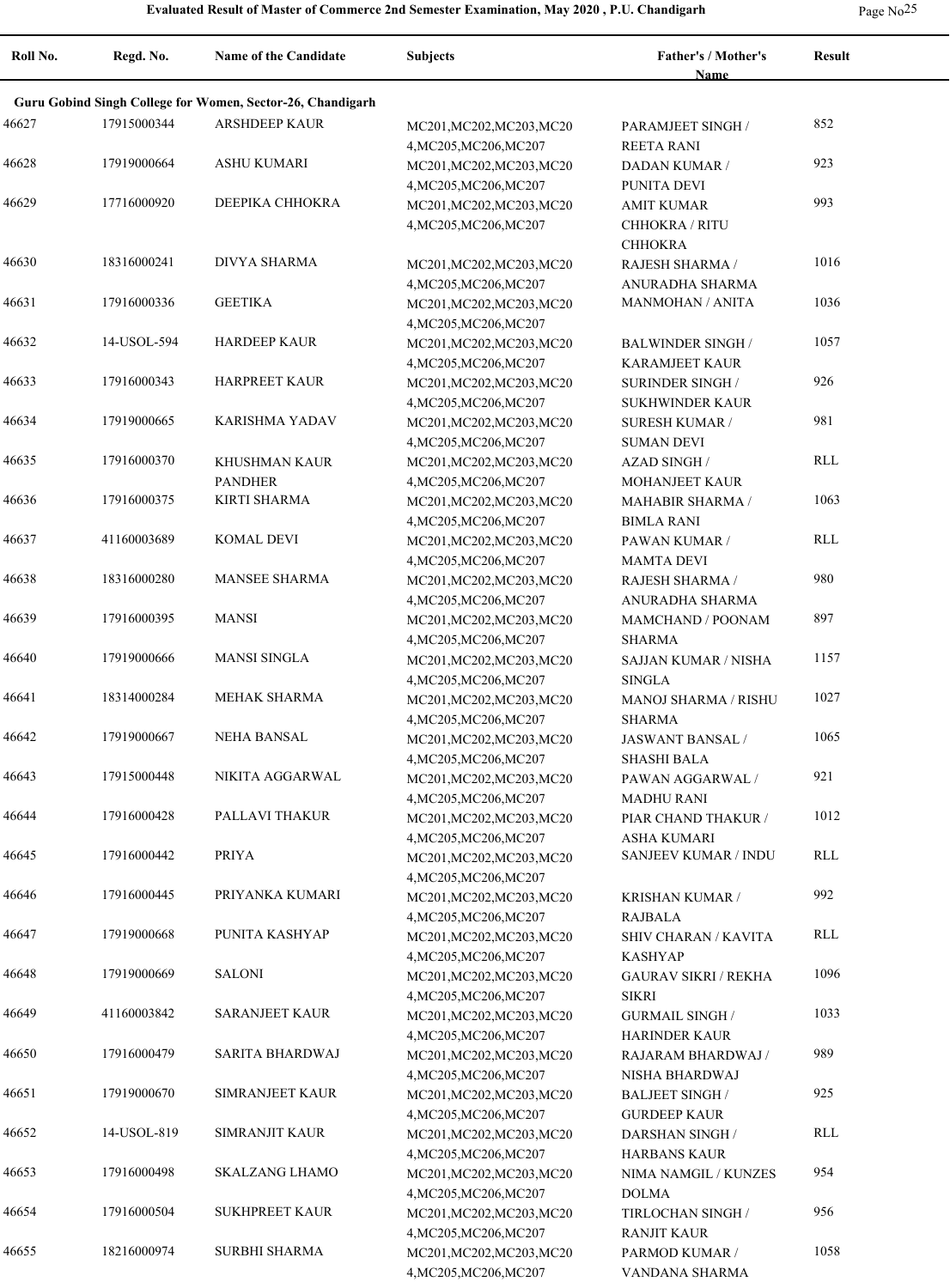| rage No |  |
|---------|--|
|---------|--|

| Roll No. | Regd. No.                                       | <b>Name of the Candidate</b>                               | <b>Subjects</b>                                     | Father's / Mother's<br>Name                   | <b>Result</b>  |
|----------|-------------------------------------------------|------------------------------------------------------------|-----------------------------------------------------|-----------------------------------------------|----------------|
|          |                                                 | Guru Gobind Singh College for Women, Sector-26, Chandigarh |                                                     |                                               |                |
| 46656    | 17919000671                                     | VIDUSHI MALIK                                              | MC201, MC202, MC203, MC20                           | <b>GAJRAJ SINGH MALIK /</b>                   | 1000           |
| 46657    | 17919000672                                     | <b>VNEET KAUR BRAR</b>                                     | 4, MC205, MC206, MC207<br>MC201, MC202, MC203, MC20 | ANJANA MALIK<br>TEJ SINGH BRAR /              | 1076           |
|          | Guru Nanak College for Girls, Sri Muktsar Sahib |                                                            | 4, MC205, MC206, MC207                              | <b>MANPREET KAUR</b>                          |                |
| 46671    | 16316000466                                     | <b>AKASHDEEP KAUR</b>                                      | MC201, MC202, MC203, MC20                           | <b>SUKHDEV SINGH/</b>                         | RLL            |
|          |                                                 |                                                            | 4, MC205, MC206, MC207                              | <b>MANPREET KAUR</b>                          |                |
| 46672    | 16316000469                                     | <b>AMANDEEP KAUR</b>                                       | MC201, MC202, MC203, MC20                           | JASWINDER SINGH /                             | RLL            |
|          |                                                 |                                                            | 4, MC205, MC206, MC207                              | <b>RAJWANT KUAR</b>                           |                |
| 46673    | 16316000470                                     | <b>AMANJEET KAUR</b>                                       | MC201, MC202, MC203, MC20                           | <b>LABH SINGH /</b>                           | 1141           |
|          |                                                 |                                                            | 4, MC205, MC206, MC207                              | <b>MANPREET KAUR</b>                          |                |
| 46674    | 30616000111                                     | <b>ANU</b>                                                 | MC201, MC202, MC203, MC20                           | RAJ KUMAR / GEETA                             | 968            |
|          |                                                 |                                                            | 4, MC205, MC206, MC207                              |                                               |                |
| 46675    | 16316000475                                     | <b>DEEPIKA</b>                                             | MC201, MC202, MC203, MC20                           | RAMESH KUMAR /                                | 1039           |
| 46676    | 16316000476                                     | DEEPIKA RANI                                               | 4, MC205, MC206, MC207<br>MC201, MC202, MC203, MC20 | <b>HEMLATA</b><br><b>SATPAL SINGH/</b>        | RLL            |
|          |                                                 |                                                            | 4, MC205, MC206, MC207                              | PARAMJEET KAUR                                |                |
| 46677    | 16319000391                                     | HARMANPREET KAUR                                           | MC201, MC202, MC203, MC20                           | <b>RASHPAL SINGH/</b>                         | RLL            |
|          |                                                 |                                                            | 4, MC205, MC206, MC207                              | PARAMJEET KAUR                                |                |
| 46678    | 16112000661                                     | KAJAL KATHURIA                                             | MC201, MC202, MC203, MC20                           | <b>SUBHASH CHANDER /</b>                      | 975            |
|          |                                                 |                                                            | 4, MC205, MC206, MC207                              | <b>KIRAN KATHURIA</b>                         |                |
| 46679    | 16316000494                                     | <b>MANDEEP KAUR</b>                                        | MC201, MC202, MC203, MC20                           | <b>CHARANJEET SINGH /</b>                     | <b>RLL</b>     |
|          |                                                 |                                                            | 4, MC205, MC206, MC207                              | <b>KARAMJEET KAUR</b>                         |                |
| 46680    | 16316000496                                     | <b>MANDEEP KAUR</b>                                        | MC201, MC202, MC203, MC20                           | <b>MALKIT SINGH/</b>                          | RLL            |
|          |                                                 |                                                            | 4, MC205, MC206, MC207                              | <b>JASVEER KAUR</b>                           |                |
| 46681    | 16316000503                                     | NAVJOT SHARMA                                              | MC201, MC202, MC203, MC20                           | SANJAY KUMAR /                                | 1045           |
| 46682    | 16319000392                                     | PARDEEP KAUR                                               | 4, MC205, MC206, MC207<br>MC201, MC202, MC203, MC20 | <b>DIMPLE RANI</b><br><b>GURSEWAK SINGH /</b> | 990            |
|          |                                                 |                                                            | 4, MC205, MC206, MC207                              | <b>SUKHJEET KAUR</b>                          |                |
| 46683    | 16316000511                                     | PRIYA GARG                                                 | MC201, MC202, MC203, MC20                           | <b>SURINDER KUMAR /</b>                       | 996            |
|          |                                                 |                                                            | 4, MC205, MC206, MC207                              | <b>MAMTA GARG</b>                             |                |
| 46684    | 16315000597                                     | <b>RAJDEEP KAUR</b>                                        | MC201, MC202, MC203, MC20                           | <b>SATPAL SINGH / JASWIR</b>                  | 1086           |
|          |                                                 |                                                            | 4, MC205, MC206, MC207                              | KAUR                                          |                |
| 46685    | 30615000241                                     | <b>RAMANDEEP KAUR</b>                                      | MC201, MC202, MC203, MC20                           | ANGREJ SINGH /                                | 952            |
|          |                                                 |                                                            | 4, MC205, MC206, MC207                              | <b>RUPINDER KAUR</b>                          |                |
| 46686    | 16316000514                                     | RAMANPREET KAUR                                            | MC201, MC202, MC203, MC20                           | <b>GURMEET SINGH/</b>                         | 1085           |
|          | 16316000520                                     | <b>SANDEEP KAUR</b>                                        | 4, MC205, MC206, MC207                              | <b>HARJEET KAUR</b>                           | 1077           |
| 46687    |                                                 |                                                            | MC201, MC202, MC203, MC20                           | <b>MANJEET SINGH/</b>                         |                |
| 46688    | 30616000124                                     | <b>SANDEEP KAUR</b>                                        | 4, MC205, MC206, MC207<br>MC201, MC202, MC203, MC20 | <b>CHARANJEET KAUR</b><br>ANGREJ SINGH /      | $\mathsf{RLL}$ |
|          |                                                 |                                                            | 4, MC205, MC206, MC207                              | <b>RUPINDER KAUR</b>                          |                |
| 46689    | 16316000529                                     | <b>TANIA</b>                                               | MC201, MC202, MC203, MC20                           | KULWINDER KUMAR /                             | <b>RLL</b>     |
|          |                                                 |                                                            | 4, MC205, MC206, MC207                              | ANITA RANI                                    |                |
| 46690    | 16319000393                                     | <b>VEERPAL KAUR</b>                                        | MC201, MC202, MC203, MC20                           | <b>GURMEET SINGH/</b>                         | RLL            |
|          |                                                 |                                                            | 4, MC205, MC206, MC207                              | PARAMJEET KAUR                                |                |
|          | Guru Nanak College, Ferozepur Cantt.            |                                                            |                                                     |                                               |                |
| 46701    | 11516000590                                     | <b>ABHI MONGA</b>                                          | MC201, MC202, MC203, MC20                           | <b>INDERJIT SINGH MONGA</b>                   | 912            |
|          |                                                 |                                                            | 4, MC205, MC206, MC207                              | / ANJU MONGA                                  |                |
| 46702    | 11816000740                                     | <b>AJAYDEEP SINGH</b>                                      | MC201, MC202, MC203, MC20                           | KULDEEP SINGH /                               | <b>RLL</b>     |
|          |                                                 |                                                            | 4, MC205, MC206, MC207                              | <b>KULDEEP KAUR</b>                           |                |
| 46703    | 11815001450                                     | AMANDEEP SHARMA                                            | MC201, MC202, MC203, MC20                           | MANOD KUMAR /                                 | RLL            |
| 46704    | 11815001451                                     | <b>AMANPREET SINGH</b>                                     | 4, MC205, MC206, MC207<br>MC201, MC202, MC203, MC20 | MADHU SHARMA<br>JOGINDER SINGH /              | RLL            |
|          |                                                 |                                                            | 4, MC205, MC206, MC207                              | SIMRANJEET KAUR                               |                |
| 46705    | 15816000442                                     | ARSHDEEP SINGH                                             | MC201, MC202, MC203, MC20                           | <b>JASWANT SINGH/</b>                         | RLL            |
|          |                                                 |                                                            | 4, MC205, MC206, MC207                              | <b>JASBIR KAUR</b>                            |                |
| 46706    | 11815001439                                     | <b>ARSHPREET KAUR</b>                                      | MC201, MC202, MC203, MC20                           | <b>RAJINDER SINGH/</b>                        | $\mathsf{RLL}$ |
|          |                                                 |                                                            | 4, MC205, MC206, MC207                              | RAMANDEEP KAUR                                |                |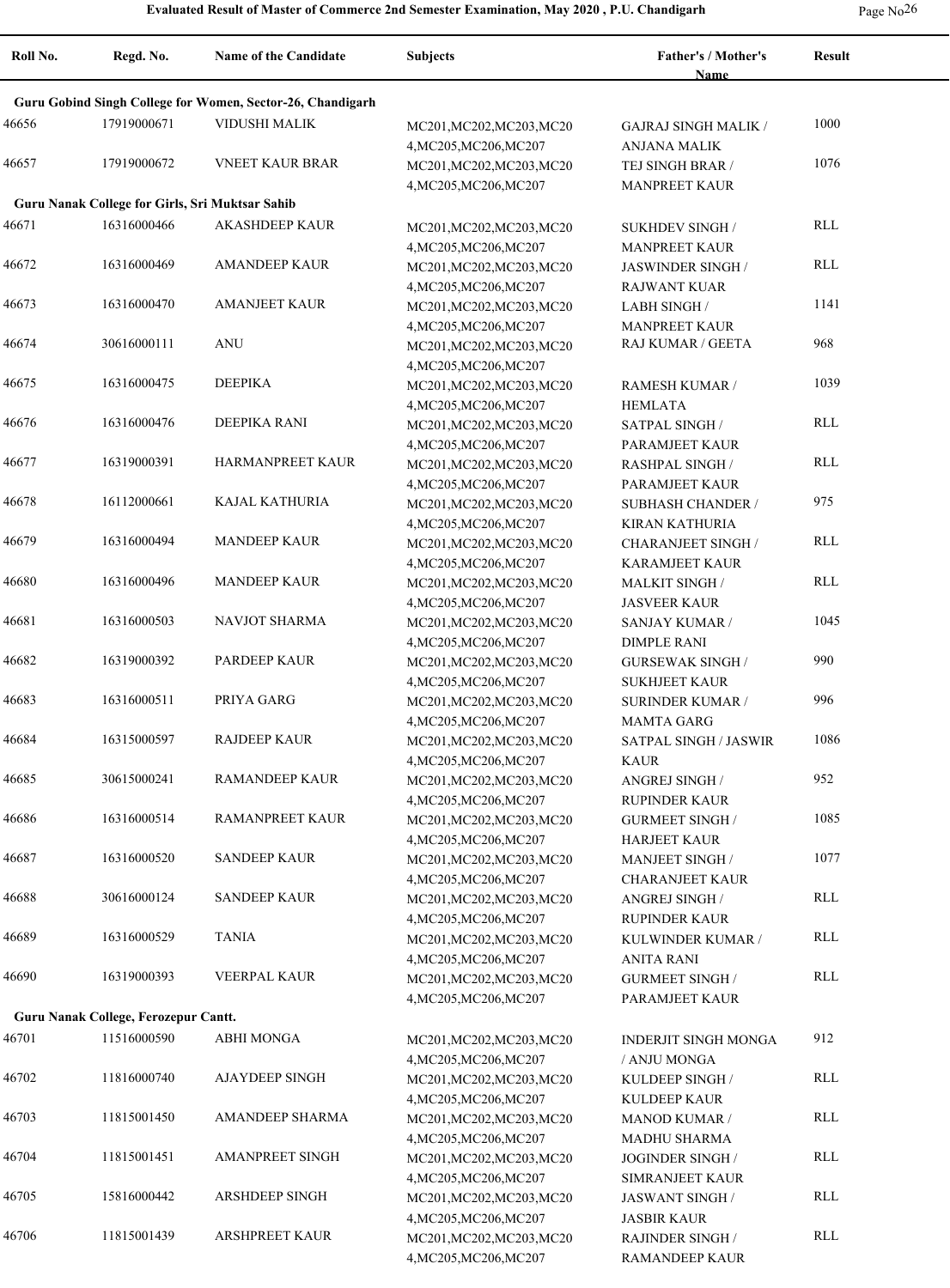| Roll No. | Regd. No.                            | <b>Name of the Candidate</b> | <b>Subjects</b>                                     | Father's / Mother's<br><b>Name</b>              | <b>Result</b> |
|----------|--------------------------------------|------------------------------|-----------------------------------------------------|-------------------------------------------------|---------------|
|          | Guru Nanak College, Ferozepur Cantt. |                              |                                                     |                                                 |               |
| 46707    | 10415000560                          | <b>CHANDER SHEKHAR</b>       | MC201, MC202, MC203, MC20<br>4, MC205, MC206, MC207 | <b>BISHAN CHAND / ASHA</b><br><b>RANI</b>       | 875           |
| 46708    | 11819002082                          | <b>GURBAJ SINGH</b>          | MC201, MC202, MC203, MC20<br>4, MC205, MC206, MC207 | <b>JAGSIR SINGH/</b><br><b>GURMEET KAUR</b>     | RLL           |
| 46709    | 15816000447                          | <b>GURPREET SINGH</b>        | MC201, MC202, MC203, MC20<br>4, MC205, MC206, MC207 | NISHAN SINGH /<br><b>GURJEET KAUR</b>           | Cancelled     |
| 46710    | 16315000570                          | <b>HARMANJOT KAUR</b>        | MC201, MC202, MC203, MC20<br>4, MC205, MC206, MC207 | <b>HARMEET SINGH/</b><br><b>MANDEEP KAUR</b>    | <b>RLL</b>    |
| 46711    | 11816000766                          | <b>JASPREET SINGH</b>        | MC201, MC202, MC203, MC20<br>4, MC205, MC206, MC207 | <b>HARPAL SINGH/</b><br><b>KULBIR KAUR</b>      | 832           |
| 46712    | 19915000966                          | <b>JYOTI</b>                 | MC201, MC202, MC203, MC20<br>4, MC205, MC206, MC207 | <b>INDERJEET KAPOOR /</b><br><b>KIRAN BALA</b>  | Cancelled     |
| 46713    | 11816000767                          | KAMAL SHARMA                 | MC201, MC202, MC203, MC20<br>4, MC205, MC206, MC207 | <b>CHAMKAUR SINGH /</b><br><b>MANJEET KAUR</b>  | RLL           |
| 46714    | 19715000417                          | <b>MANDEEP KAUR</b>          | MC201, MC202, MC203, MC20<br>4, MC205, MC206, MC207 | NIRMAL SINGH /<br><b>PARWINDER KAUR</b>         | 897           |
| 46715    | 11516000640                          | <b>MANI GUPTA</b>            | MC201, MC202, MC203, MC20<br>4, MC205, MC206, MC207 | ANIL GUPTA / PAYAL                              | Cancelled     |
| 46716    | 11819002081                          | <b>MEERA RANI</b>            | MC201, MC202, MC203, MC20<br>4, MC205, MC206, MC207 | <b>BALVIR CHAND /</b><br><b>LASHMI RANI</b>     | 927           |
| 46717    | 16315000587                          | <b>MEHAKPREET KAUR</b>       | MC201, MC202, MC203, MC20<br>4, MC205, MC206, MC207 | <b>LAKHVIR SINGH /</b><br><b>RAJWINDER KAUR</b> | RLL           |
| 46718    | 11815001478                          | <b>MOHIT ARORA</b>           | MC201, MC202, MC203, MC20<br>4, MC205, MC206, MC207 | <b>WAZIR CHAND / GEETA</b><br><b>RANI</b>       | RLL           |
| 46719    | 11516000570                          | <b>MUSKAN</b>                | MC201, MC202, MC203, MC20<br>4, MC205, MC206, MC207 | <b>RAJIV KUMAR / RENU</b>                       | Cancelled     |
| 46720    | 11816000775                          | NAMJOT SINGH                 | MC201, MC202, MC203, MC20<br>4, MC205, MC206, MC207 | <b>SUKHMANDER SINGH /</b><br>PARAMJEET KAUR     | RLL           |
| 46721    | 11616000295                          | <b>NAVNEET KAUR</b>          | MC201, MC202, MC203, MC20<br>4, MC205, MC206, MC207 | NISHAN SINGH /<br><b>SHARANJEET KAUR</b>        | 948           |
| 46722    | 11816000777                          | <b>NIKHIL SINGLA</b>         | MC201, MC202, MC203, MC20<br>4, MC205, MC206, MC207 | <b>SUSHIL KUMAR / ANJU</b><br><b>SINGLA</b>     | RLL           |
| 46723    | 11616000305                          | <b>NITIKA</b>                | MC201, MC202, MC203, MC20<br>4, MC205, MC206, MC207 | RAJINDER KUMAR /<br><b>VEENA RANI</b>           | 929           |
| 46724    | 11616000308                          | PAWANDEEP KAUR               | MC201, MC202, MC203, MC20<br>4, MC205, MC206, MC207 | JASWINDER SINGH /<br><b>SUKHPREET KAUR</b>      | Cancelled     |
| 46725    | 11716000312                          | POOJA                        | MC201, MC202, MC203, MC20<br>4, MC205, MC206, MC207 | RAM SURAT / GEETA<br><b>DEVI</b>                | 936           |
| 46726    | 12916000240                          | PRABHJOT KAUR                | MC201,MC202,MC203,MC20<br>4, MC205, MC206, MC207    | <b>SURJEET SINGH/</b><br><b>SARBJEET KAUR</b>   | RL            |
| 46727    | 19716000578                          | PRIYA                        | MC201, MC202, MC203, MC20<br>4, MC205, MC206, MC207 | KASHMIR CHAND /<br>NIRMAL RANI                  | 902           |
| 46728    | 11816000785                          | RAJKARAN SINGH               | MC201, MC202, MC203, MC20<br>4, MC205, MC206, MC207 | KULDEEP SINGH /<br>PARAMJEET KAUR               | 855           |
| 46729    | 11716000326                          | RUSHALI AGGARWAL             | MC201, MC202, MC203, MC20<br>4, MC205, MC206, MC207 | <b>VIJAY AGGARWAL /</b><br><b>RENU GARG</b>     | 992           |
| 46730    | 11815001496                          | <b>SANDEEP SINGH</b>         | MC201, MC202, MC203, MC20<br>4, MC205, MC206, MC207 | <b>SWARAN SINGH/</b><br><b>GURMEET KAUR</b>     | Cancelled     |
| 46731    | 11516000670                          | <b>SANJEEV KUMAR</b>         | MC201, MC202, MC203, MC20<br>4, MC205, MC206, MC207 | JATINDER KUMAR /<br><b>GULSHAN RANI</b>         | Cancelled     |
| 46732    | 11514000648                          | SAVISHA GALHOTRA             | MC201, MC202, MC203, MC20<br>4, MC205, MC206, MC207 | RAKESH KUMAR /<br>NEENA GALHOTRA                | 919           |
| 46733    | 11514000654                          | <b>SHIWANI</b>               | MC201, MC202, MC203, MC20<br>4, MC205, MC206, MC207 | NIKKU RAM / BEENA                               | 925           |
| 46734    | 11616000330                          | SONALI SETHI                 | MC201, MC202, MC203, MC20<br>4, MC205, MC206, MC207 | SUBASH SETHI / KAVITA<br><b>SETHI</b>           | 1010          |
| 46735    | 11516000681                          | <b>SUKHDEEP SINGH</b>        | MC201, MC202, MC203, MC20<br>4, MC205, MC206, MC207 | <b>SWARAN SINGH/</b><br><b>BALVEER KAUR</b>     | 859           |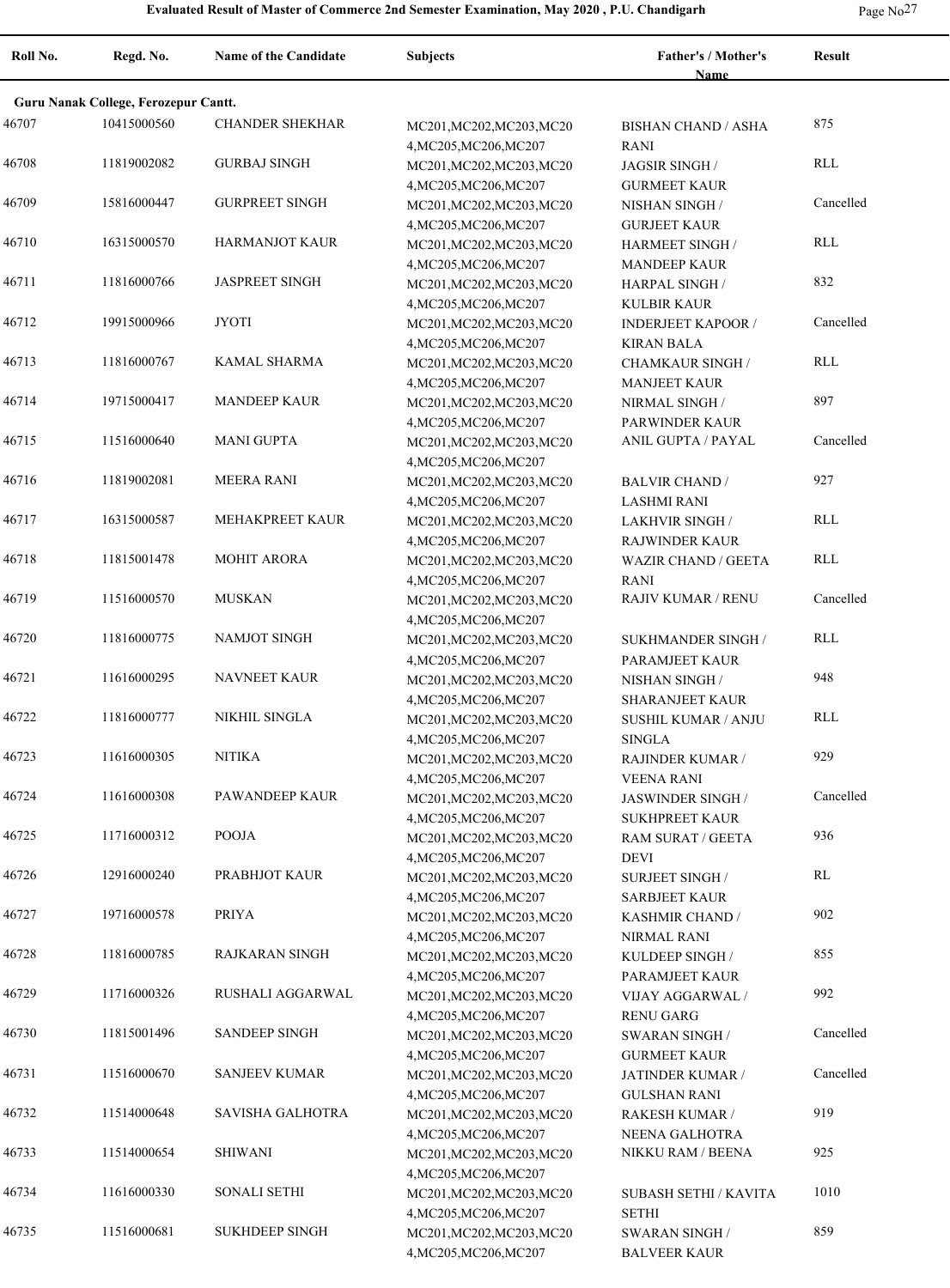| Page Ne |  |
|---------|--|
|---------|--|

| Roll No. | Regd. No.                            | <b>Name of the Candidate</b>                       | <b>Subjects</b>                                     | Father's / Mother's                             | <b>Result</b> |
|----------|--------------------------------------|----------------------------------------------------|-----------------------------------------------------|-------------------------------------------------|---------------|
|          | Guru Nanak College, Ferozepur Cantt. |                                                    |                                                     | <b>Name</b>                                     |               |
| 46736    | 11516000585                          | <b>SUKHMAN KAUR</b>                                | MC201, MC202, MC203, MC20                           | <b>UPKAR SINGH /</b>                            | 930           |
| 46737    | 11516000683                          | <b>SUMIT CHOPRA</b>                                | 4, MC205, MC206, MC207<br>MC201, MC202, MC203, MC20 | <b>HARVINDER KAUR</b><br><b>SANDEEP KUMAR /</b> | 956           |
| 46738    | 11816000794                          | <b>SUNNY</b>                                       | 4, MC205, MC206, MC207<br>MC201, MC202, MC203, MC20 | <b>SAVITA</b><br><b>BANSI LAL / POONAM</b>      | 947           |
| 46739    | 11815001506                          | <b>SUNNY</b>                                       | 4, MC205, MC206, MC207<br>MC201, MC202, MC203, MC20 | RAMESH KUMAR /                                  | 923           |
| 46740    | 11816000802                          | <b>VISHNU</b>                                      | 4, MC205, MC206, MC207<br>MC201, MC202, MC203, MC20 | <b>SANGEETA</b><br><b>SIYA RAM / BIMLESH</b>    | 881           |
|          |                                      |                                                    | 4, MC205, MC206, MC207                              | RANI                                            |               |
|          |                                      | Guru Nanak College, Killianwali, Sri Muktsar Sahib |                                                     |                                                 |               |
| 46751    | 15416000189                          | <b>CHARU</b>                                       | MC201, MC202, MC203, MC20<br>4, MC205, MC206, MC207 | <b>NARESH KUMAR /</b><br><b>SUNITA RANI</b>     | 1041          |
| 46752    | 15419000191                          | <b>CHARU</b>                                       | MC201, MC202, MC203, MC20<br>4, MC205, MC206, MC207 | SANJAY GOYAL / RAJNI<br><b>BALA</b>             | RLL           |
| 46753    | 15416000190                          | <b>DIMPLE</b>                                      | MC201, MC202, MC203, MC20                           | AMRIT PAL / SHASHI                              | RLL           |
|          |                                      |                                                    | 4, MC205, MC206, MC207                              | <b>BALA</b>                                     |               |
| 46754    | 15416000214                          | <b>GAGANDEEP GOYAL</b>                             | MC201, MC202, MC203, MC20                           | <b>DARSHAN KUMAR /</b>                          | RLL           |
|          |                                      |                                                    | 4, MC205, MC206, MC207                              | <b>SUNITA RANI</b>                              |               |
| 46755    | 15416000191                          | <b>HARMINDER KAUR</b>                              | MC201, MC202, MC203, MC20                           | <b>GURMAIL SINGH /</b>                          | 1005          |
|          |                                      |                                                    | 4, MC205, MC206, MC207                              | <b>MANJEET KAUR</b>                             |               |
| 46756    | 11616000262                          | <b>JASHANDEEP KAUR</b>                             | MC201, MC202, MC203, MC20                           | KULWINDER SINGH /                               | 1142          |
|          |                                      |                                                    | 4, MC205, MC206, MC207                              | PARMJEET KAUR                                   |               |
| 46757    | 15416000225                          | NEERAJ KUMAR                                       | MC201, MC202, MC203, MC20                           | RANDHIR KUMAR /                                 | 1159          |
|          |                                      |                                                    | 4, MC205, MC206, MC207                              | <b>SURESH RANI</b>                              |               |
| 46758    | 15416000196                          | PALLAVI RANI                                       | MC201, MC202, MC203, MC20                           | <b>BHUSHAN KUMAR /</b>                          | 1109          |
|          |                                      |                                                    | 4, MC205, MC206, MC207                              | <b>MANJU BALA</b>                               |               |
| 46759    | 15419000193                          | <b>PARAS</b>                                       | MC201, MC202, MC203, MC20                           | <b>RAVINDER KUMAR /</b>                         | RLL           |
| 46760    | 15416000197                          | <b>PARVAZ</b>                                      | 4, MC205, MC206, MC207                              | PARVEEN GARG                                    | RLL           |
|          |                                      |                                                    | MC201, MC202, MC203, MC20<br>4, MC205, MC206, MC207 | <b>BHUPINDER SINGH /</b><br><b>GOLDI</b>        |               |
| 46761    | 10116000903                          | POOJA GARG                                         | MC201, MC202, MC203, MC20                           | RAKESH KUMAR /                                  | RLL           |
|          |                                      |                                                    | 4, MC205, MC206, MC207                              | <b>KANTA DEVI</b>                               |               |
| 46762    | 15415000193                          | PRERNA GARG                                        | MC201, MC202, MC203, MC20                           | <b>HARJINDER PAL / NISHA</b>                    | 1143          |
|          |                                      |                                                    | 4, MC205, MC206, MC207                              | RANI                                            |               |
| 46763    | 15416000199                          | <b>RASHI</b>                                       | MC201, MC202, MC203, MC20                           | <b>NARESH BANSAL /</b>                          | 1134          |
|          |                                      |                                                    | 4, MC205, MC206, MC207                              | <b>SUMAN</b>                                    |               |
|          |                                      | Guru Nanak Girls College, Model Town, Ludhiana     |                                                     |                                                 |               |
| 46771    | 16416000146                          | ALIZA KUMARI                                       | MC201, MC202, MC203, MC20                           | <b>HARISH KUMAR /</b>                           | 992           |
|          |                                      |                                                    | 4, MC205, MC206, MC207                              | <b>JEEVAN BALA</b>                              |               |
| 46772    | 14715000304                          | <b>AMANDEEP KAUR</b>                               | MC201, MC202, MC203, MC20                           | DARSHAN SINGH /                                 | 997           |
|          |                                      |                                                    | 4, MC205, MC206, MC207                              | <b>CHARANJEET KAUR</b>                          |               |
| 46773    | 2182016323                           | <b>AMANJOT KAUR</b>                                | MC201, MC202, MC203, MC20                           | <b>GURMANGAL SINGH /</b>                        | 997           |
|          |                                      |                                                    | 4, MC205, MC206, MC207                              | <b>HARVINDER KAUR</b>                           |               |
| 46774    | 15016000634                          | <b>ANCHAL</b>                                      | MC201, MC202, MC203, MC20                           | RAJIV KUMAR / SWATI                             | 971           |
|          | 14819000631                          |                                                    | 4, MC205, MC206, MC207                              | <b>MAKKAR</b>                                   | 958           |
| 46775    |                                      | <b>ARSHDEEP KAUR</b>                               | MC201, MC202, MC203, MC20<br>4, MC205, MC206, MC207 | <b>BHUPINDER SINGH /</b>                        |               |
| 46776    | 14816000376                          | <b>ARSHPREET KAUR</b>                              | MC201, MC202, MC203, MC20                           | <b>MANDEEP KAUR</b><br>SUKHWINDER SINGH /       | 980           |
|          |                                      |                                                    | 4, MC205, MC206, MC207                              | <b>HARVINDER KAUR</b>                           |               |
| 46777    | 14716000363                          | <b>GUNDEEP KAUR</b>                                | MC201, MC202, MC203, MC20                           | <b>AVTAR SINGH / HARJIT</b>                     | 928           |
|          |                                      |                                                    | 4, MC205, MC206, MC207                              | <b>KAUR</b>                                     |               |
| 46778    | 14316000859                          | <b>GUNJAN SHARMA</b>                               | MC201, MC202, MC203, MC20                           | RAJ KUMAR / SEEMA                               | 1159          |
|          |                                      |                                                    | 4, MC205, MC206, MC207                              |                                                 |               |
| 46779    | 14715000350                          | <b>GURPREET KAUR</b>                               | MC201, MC202, MC203, MC20                           | <b>BHUPINDER SINGH /</b>                        | 953           |
|          |                                      |                                                    | 4, MC205, MC206, MC207                              | SUKHWINDER KAUR                                 |               |
| 46780    | 14816000403                          | <b>HARLEEN KAUR</b>                                | MC201, MC202, MC203, MC20                           | AMARJIT SINGH /                                 | 989           |
|          |                                      |                                                    | 4, MC205, MC206, MC207                              | <b>KIRANDEEP KAUR</b>                           |               |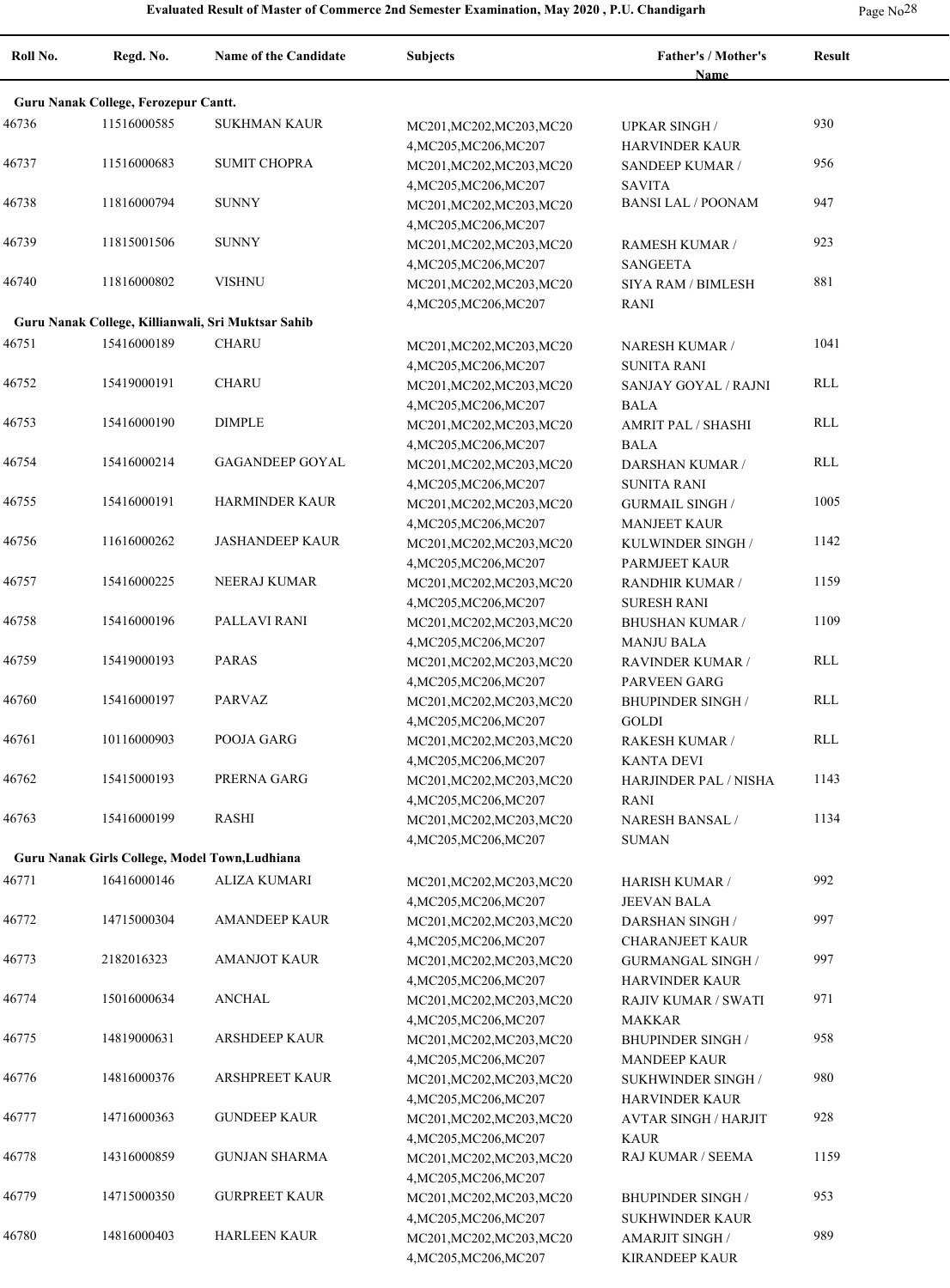**Roll No. Regd. No. Name of the Candidate Subjects Father's / Mother's Name Result Guru Nanak Girls College, Model Town,Ludhiana** 46781 14815000432 HARPREET KAUR MC201, MC202, MC203, MC20 GURDEEP SINGH 1013 4,MC205,MC206,MC207 GURDEEP SINGH MATHAROO / SURINDER KAUR MATHAROO 46782 14716000392 HEMSHIKHA MC201, MC202, MC203, MC20 SHYAM SUNDER / 999 4,MC205,MC206,MC207 SHYAM SUNDER / SARITA 46783 14816000411 INDERJEET KAUR MC201, MC202, MC203, MC20 GURSHARAN SINGH 1078 4,MC205,MC206,MC207 GURSHARAN SINGH / JASBIR KAUR 46784 18715000631 JASHANPREET KAUR MC201, MC202, MC203, MC20 JAGJIT SINGH 997 4,MC205,MC206,MC207 JAGJIT SINGH / SARABJIT KAUR 46785 JASPREET KAUR MC201,MC202,MC203,MC20 14816000419 1019 4,MC205,MC206,MC207 AMARJIT SINGH / HARJIT KAUR 46786 14616000218 KAJAL MC201,MC202,MC203,MC20 SUBHASH MINHAS / 1057 4,MC205,MC206,MC207 SUBHASH MINHAS / SARITA MINHAS 46787 LOVELEEN KAUR MC201,MC202,MC203,MC20 14816000431 1102 4,MC205,MC206,MC207 MALKIT SINGH / PARAMJEET KAUR 46788 MUSKAAN MITTAL MC201,MC202,MC203,MC20 14816000443 1094 4,MC205,MC206,MC207 KULPARDEEP KUMAR / RITIKA MITTAL 46789 14819000632 NAVNEET KAUR MC201, MC202, MC203, MC20 BHUPINDER JIT SINGH RLL 4,MC205,MC206,MC207 BHUPINDER JIT SINGH / SARBJEET KAUR 46790 NAVROOP KAUR MC201,MC202,MC203,MC20 14816000449 1061 4,MC205,MC206,MC207 MAJOR SINGH / LAKHWINDER KAUR 46791 41160003770 POOJA SINGLA MC201, MC202, MC203, MC20 PARSHOTAM DASS 1041 4,MC205,MC206,MC207 PARSHOTAM DASS SINGLA / KANTA RANI 46792 14816000471 PRIYANKA RANI MC201,MC202,MC203,MC20 SHRI KRISHAN / KAMLA 1099 4,MC205,MC206,MC207 SHRI KRISHAN / KAMLA DEVI 46793 PURNIKA MC201,MC202,MC203,MC20 14815000493 1055 4,MC205,MC206,MC207 RAKESH KUMAR / SWEETY MEHTA 46794 14816000477 RAVNEET KAUR MC201, MC202, MC203, MC20 KULWANT SINGH 1018 4,MC205,MC206,MC207 KULWANT SINGH / GURJEET KAUR 46795 14816000484 RITU SHARMA MC201, MC202, MC203, MC20 BALRAJ SHARMA 1117 4,MC205,MC206,MC207 BALRAJ SHARMA / SAROJ SHARMA 46796 RUCHI SHARMA MC201,MC202,MC203,MC20 14816000486 1031 4,MC205,MC206,MC207 RAJESH SHARMA / SHAKUNTLA SHARMA 46797 14316000971 SAKSHI SHARMA MC201, MC202, MC203, MC20 AMIT KUMAR SHARMA / 968 4,MC205,MC206,MC207 AMIT KUMAR SHARMA / ANJALI SHARMA 46798 SALONI DAWAR MC201,MC202,MC203,MC20 4,MC205,MC206,MC207 HARISH DAWAR / ANJU 14816000488 1150 DAWAR 46799 15016000742 SARBPREET KAUR MC201, MC202, MC203, MC20 JASPAL SINGH 1033 4,MC205,MC206,MC207 JASPAL SINGH / ARVINDER KAUR 46800 14415000302 SHIANA DHANDA MC201,MC202,MC203,MC20 RAJAN DHANDA 1064 4,MC205,MC206,MC207 RAJAN DHANDA / REKHA DHANDA 46801 14716000511 SHIVANI MC201,MC202,MC203,MC20 PREM KUMAR / 1083 4,MC205,MC206,MC207 PREM KUMAR / CHANCHAL 46802 14314000847 SHREYA BERI MC201, MC202, MC203, MC20 SHIV KUMAR BERI / 954 4,MC205,MC206,MC207 SHIV KUMAR BERI / POONAM BERI 46803 SHWETA BHATIA MC201,MC202,MC203,MC20 14816000493 1152 4,MC205,MC206,MC207 VANEET BHATIA / KAVITA BHATIA 46804 11316000301 SIMRAN BHATIA MC201,MC202,MC203,MC20 RAMAN KUMAR / 1062 4,MC205,MC206,MC207 RAMAN KUMAR / POONAM BHATIA 46805 15016000753 SIMRAN SINGH MC201, MC202, MC203, MC20 SUDHIR SINGH / REKHA 1067 4,MC205,MC206,MC207 SUDHIR SINGH / REKHA SINGH 46806 14816000496 SIMRANDEEP KAUR MC201, MC202, MC203, MC20 SUKHMINDER SINGH 1061 4,MC205,MC206,MC207 SUKHMINDER SINGH / PARAMJIT KAUR 46807 14816000498 SIMRANJIT KAUR MC201, MC202, MC203, MC20 BHUPINDER SINGH 1108 4,MC205,MC206,MC207 BHUPINDER SINGH / RAMANDEEP KAUR 46808 41160003883 SNEH LATA MC201,MC202,MC203,MC20 BHIM SAIN / SINGARI 1043 4,MC205,MC206,MC207 BHIM SAIN / SINGARI DEVI 46809 17116000134 VISHALI RANI MC201, MC202, MC203, MC20 RAKESH KUMAR / 991 4,MC205,MC206,MC207 RAKESH KUMAR / SEEMA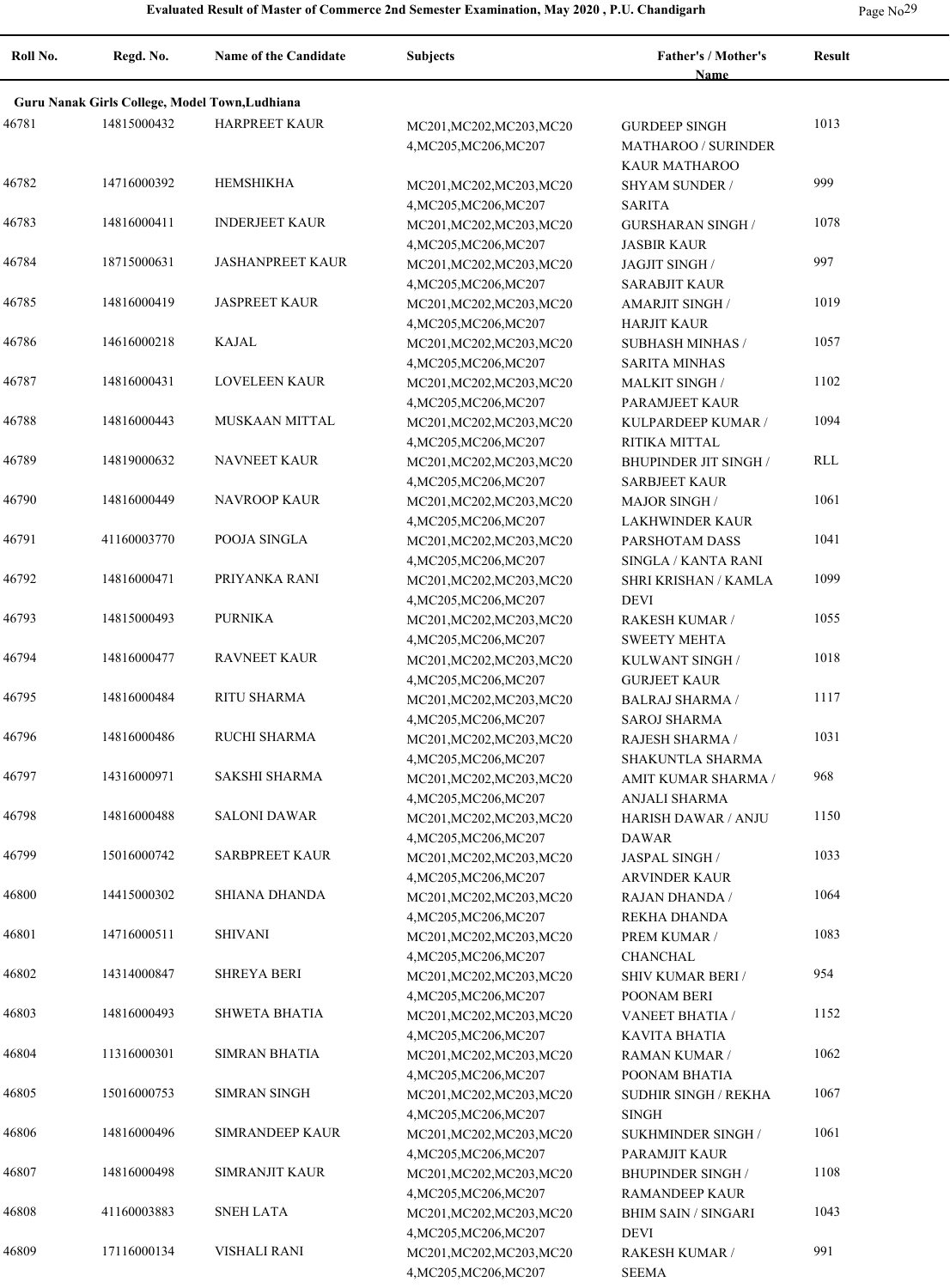|  | Page $No30$ |
|--|-------------|
|--|-------------|

| Roll No. | Regd. No.   | <b>Name of the Candidate</b>                              | <b>Subjects</b>                                                               | Father's / Mother's<br><b>Name</b>                                      | <b>Result</b> |
|----------|-------------|-----------------------------------------------------------|-------------------------------------------------------------------------------|-------------------------------------------------------------------------|---------------|
|          |             | Guru Nanak Khalsa College for Women, Model Town, Ludhiana |                                                                               |                                                                         |               |
| 46821    | 14716000324 | <b>ANAHAT JINDAL</b>                                      | MC201, MC202, MC203, MC20                                                     | SANDEEP KUMAR /                                                         | 1065          |
| 46822    | 14716000328 | ANJALI SHARMA                                             | 4, MC205, MC206, MC207<br>MC201, MC202, MC203, MC20<br>4, MC205, MC206, MC207 | <b>RENU JINDAL</b><br><b>SUBHASH CHANDER /</b><br><b>MADHU</b>          | 1183          |
| 46823    | 14716000332 | ANSHU CHOPRA                                              | MC201, MC202, MC203, MC20<br>4, MC205, MC206, MC207                           | VIPIN CHOPRA / MADHU<br><b>CHOPRA</b>                                   | 1166          |
| 46824    | 14716000353 | <b>DILPREET KAUR</b>                                      | MC201, MC202, MC203, MC20<br>4, MC205, MC206, MC207                           | KANWALJIT SINGH /<br><b>RANDEEP KAUR</b>                                | 1095          |
| 46825    | 14716000360 | <b>ESHA ARORA</b>                                         | MC201, MC202, MC203, MC20<br>4, MC205, MC206, MC207                           | <b>NARINDER KUMAR /</b><br><b>SONIA</b>                                 | 1018          |
| 46826    | 14716000371 | <b>GURSIMRAN KAUR</b>                                     | MC201, MC202, MC203, MC20<br>4, MC205, MC206, MC207                           | HARPREET SINGH /<br>PARMINDER KAUR                                      | 1046          |
| 46827    | 14716000372 | <b>GURSIRAT KAUR</b>                                      | MC201, MC202, MC203, MC20<br>4, MC205, MC206, MC207                           | JATINDER SINGH /<br><b>GURDEEP KAUR</b>                                 | 976           |
| 46828    | 14716000386 | <b>HARPREET KAUR</b>                                      | MC201, MC202, MC203, MC20<br>4, MC205, MC206, MC207                           | <b>SATPAL SINGH / BALVIR</b><br><b>KAUR</b>                             | 1167          |
| 46829    | 14816000413 | <b>ISHPREET KAUR</b>                                      | MC201, MC202, MC203, MC20<br>4, MC205, MC206, MC207                           | TAJINDER SINGH /<br><b>DAVINDER KAUR</b>                                | 962           |
| 46830    | 14716000403 | <b>JASWINDER KAUR</b>                                     | MC201, MC202, MC203, MC20<br>4, MC205, MC206, MC207                           | <b>JAGTAR SINGH/</b><br>PARMJIT KAUR                                    | 1183          |
| 46831    | 14716000404 | <b>JEENIA SETIA</b>                                       | MC201, MC202, MC203, MC20<br>4, MC205, MC206, MC207                           | VIJAY KUMAR / REKHA                                                     | 1182          |
| 46832    | 14716000406 | <b>KAJAL RANI</b>                                         | MC201, MC202, MC203, MC20<br>4, MC205, MC206, MC207                           | JAGDISH KUMAR /<br><b>DULARI RANI</b>                                   | 1119          |
| 46833    | 14916000416 | KANWALPREET KAUR                                          | MC201, MC202, MC203, MC20<br>4, MC205, MC206, MC207                           | JASPAL SINGH /<br><b>SUKHVINDER KAUR</b>                                | 976           |
| 46834    | 14716000412 | KOMAL SEHGAL                                              | MC201, MC202, MC203, MC20<br>4, MC205, MC206, MC207                           | ANIL KUMAR SEHGAL /<br>MINAKSHI SEHGAL                                  | 1100          |
| 46835    | 14716000414 | KOMALPREET KAUR                                           | MC201, MC202, MC203, MC20<br>4, MC205, MC206, MC207                           | <b>RAJINDER SINGH /</b><br><b>BALJINDER KAUR</b>                        | 1092          |
| 46836    | 14314000554 | NAVPREET KAUR BAJWA                                       | MC201, MC202, MC203, MC20<br>4, MC205, MC206, MC207                           | <b>GURVINDER SINGH</b><br><b>BAJWA / RAJVINDER</b><br><b>KAUR BAJWA</b> | 984           |
| 46837    | 14716000447 | <b>NIDHI</b>                                              | MC201, MC202, MC203, MC20<br>4, MC205, MC206, MC207                           | <b>DAVINDER SINGH/</b><br><b>VEENA RANI</b>                             | 1174          |
| 46838    | 14716000450 | NIKITA PRAJAPATI                                          | MC201, MC202, MC203, MC20<br>4, MC205, MC206, MC207                           | <b>ROOPCHAND</b><br>PRAJAPATI / SARITA<br>PRAJAPATI                     | 1093          |
| 46839    | 14716000463 | PRABHLEEN KAUR                                            | MC201, MC202, MC203, MC20<br>4, MC205, MC206, MC207                           | <b>GURMEET SINGH/</b><br><b>INDERPAL KAUR</b>                           | 1153          |
| 46840    | 14716000464 | PRABHNEET KAUR                                            | MC201, MC202, MC203, MC20<br>4, MC205, MC206, MC207                           | RAJINDERPAL SINGH /<br><b>MANPREET KAUR</b>                             | 1133          |
| 46841    | 14716000468 | PRIYA BANSAL                                              | MC201, MC202, MC203, MC20<br>4, MC205, MC206, MC207                           | RAJESH BANSAL /<br>MEENAKSHI BANSAL                                     | 986           |
| 46842    | 14716000474 | <b>RADHIKA</b>                                            | MC201, MC202, MC203, MC20<br>4, MC205, MC206, MC207                           | <b>RAJINDER KUMAR /</b><br><b>GEETA KUMARI</b>                          | 915           |
| 46843    | 14716000483 | RICHA SOOD                                                | MC201, MC202, MC203, MC20<br>4, MC205, MC206, MC207                           | ASHWANI SOOD / MANU<br>SOOD                                             | 996           |
| 46844    | 14716000486 | RITANJALI MEHRA                                           | MC201, MC202, MC203, MC20<br>4, MC205, MC206, MC207                           | SANDEEP MEHRA /<br><b>BABITA MEHRA</b>                                  | 1029          |
| 46845    | 14716000487 | RITIKA SACHDEVA                                           | MC201, MC202, MC203, MC20<br>4, MC205, MC206, MC207                           | AMAR SACHDEVA /<br><b>GEETA SACHDEVA</b>                                | RLL           |
| 46846    | 14716000489 | ROZENDEEP KAUR                                            | MC201, MC202, MC203, MC20<br>4, MC205, MC206, MC207                           | JATINDERPAL SINGH /<br><b>JASWINDER KAUR</b>                            | RLL           |
| 46847    | 19216000180 | SANCHITA THAPAR                                           | MC201, MC202, MC203, MC20<br>4, MC205, MC206, MC207                           | <b>MANIL THAPAR / SONIA</b><br>THAPAR                                   | 956           |
| 46848    | 14716000496 | SANIDHYA SHARMA                                           | MC201, MC202, MC203, MC20<br>4, MC205, MC206, MC207                           | <b>SANJEEV KUMAR</b><br><b>SHARMA / SUMAN</b><br>SHARMA                 | 869           |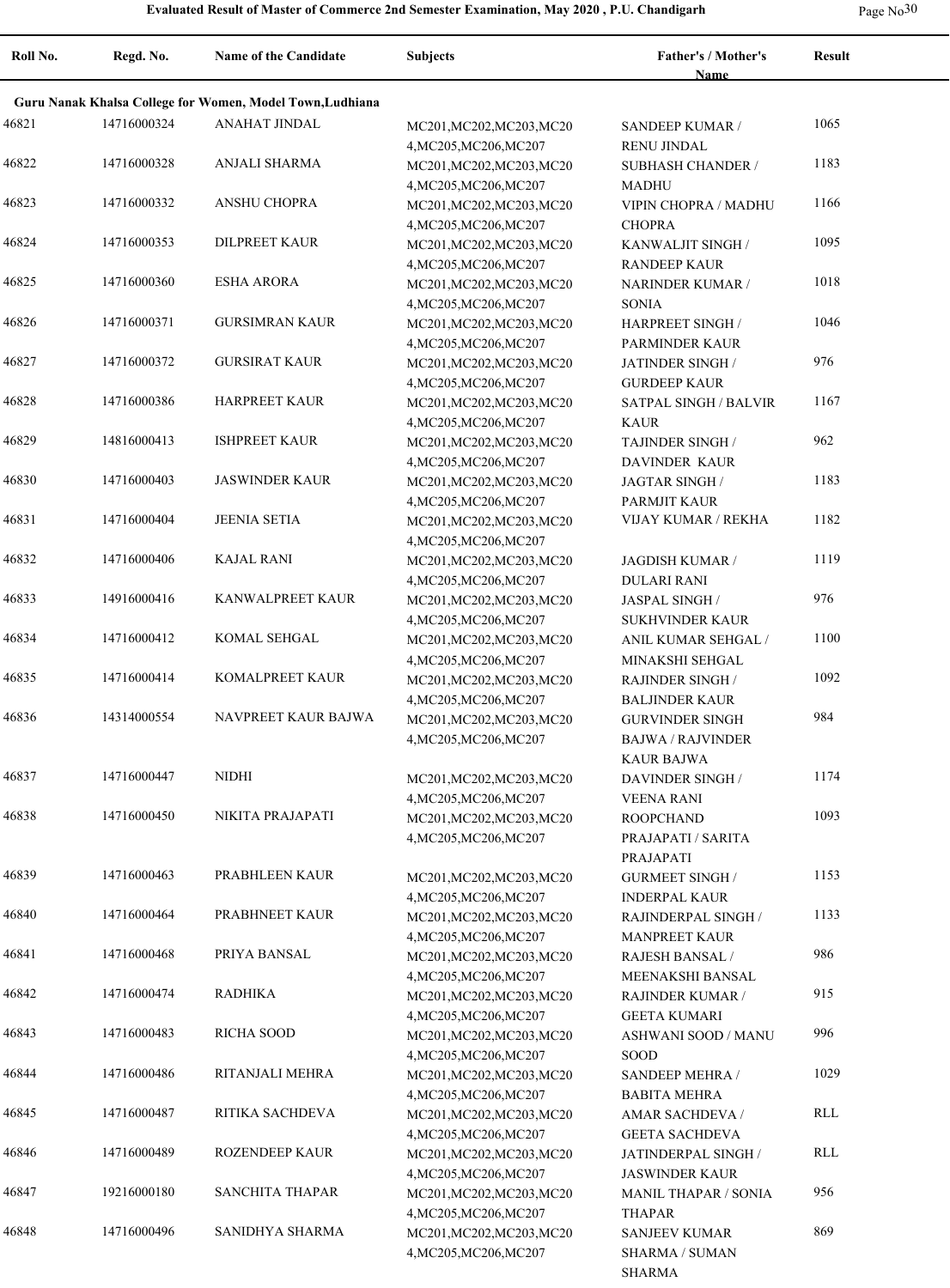| Roll No. | Regd. No.                         | <b>Name of the Candidate</b>                              | <b>Subjects</b>                                     | <b>Father's / Mother's</b><br>Name             | <b>Result</b> |
|----------|-----------------------------------|-----------------------------------------------------------|-----------------------------------------------------|------------------------------------------------|---------------|
|          |                                   |                                                           |                                                     |                                                |               |
|          |                                   | Guru Nanak Khalsa College for Women, Model Town, Ludhiana |                                                     |                                                |               |
| 46849    | 14716000500                       | <b>SHAINA BINDRA</b>                                      | MC201, MC202, MC203, MC20                           | <b>SURINDER BINDRA /</b>                       | 1044          |
|          |                                   |                                                           | 4, MC205, MC206, MC207                              | <b>INDU BINDRA</b>                             |               |
| 46850    | 14716000509                       | <b>SHIVANI</b>                                            | MC201, MC202, MC203, MC20                           | ARVIND KUMAR /                                 | 1091          |
|          |                                   |                                                           | 4, MC205, MC206, MC207                              | <b>SUKHWINDER KAUR</b>                         |               |
| 46851    | 14716000518                       | <b>SIMRAN KAUR</b>                                        | MC201, MC202, MC203, MC20                           | <b>HARDEEP SINGH/</b>                          | 1088          |
| 46852    | 14716000522                       | SIMRANJEET KAUR                                           | 4, MC205, MC206, MC207                              | <b>BALBIR KAUR</b>                             | 1116          |
|          |                                   |                                                           | MC201, MC202, MC203, MC20<br>4, MC205, MC206, MC207 | <b>MANJEET SINGH/</b><br><b>BALWINDER KAUR</b> |               |
| 46853    | 15615000092                       | <b>SIMRANJIT KAUR</b>                                     | MC201, MC202, MC203, MC20                           | <b>RESHAM SINGH /</b>                          | 1199          |
|          |                                   |                                                           | 4, MC205, MC206, MC207                              | PALWINDER KAUR                                 |               |
| 46854    | 14716000523                       | SIMRANPREET KAUR                                          | MC201, MC202, MC203, MC20                           | <b>CHARANJEET SINGH/</b>                       | 951           |
|          |                                   |                                                           | 4, MC205, MC206, MC207                              | <b>KIRANDEEP KAUR</b>                          |               |
| 46855    | 14716000526                       | SONALI GOYAL                                              | MC201, MC202, MC203, MC20                           | JAGDISH KUMAR /                                | 1124          |
|          |                                   |                                                           | 4, MC205, MC206, MC207                              | PARVEEN GOYAL                                  |               |
|          | Guru Nanak Khalsa College, Abohar |                                                           |                                                     |                                                |               |
| 46861    | 10116000938                       | <b>ADITYA</b>                                             | MC201, MC202, MC203, MC20                           | PARVEEN KUMAR                                  | 1024          |
|          |                                   |                                                           | 4, MC205, MC206, MC207                              | <b>DUDEJA / MAMTA RANI</b>                     |               |
|          |                                   |                                                           |                                                     | <b>DUDEJA</b>                                  |               |
| 46862    | 10416000505                       | <b>AMRITPAL KAUR</b>                                      | MC201, MC202, MC203, MC20                           | <b>BALWANT SINGH /</b>                         | <b>RLL</b>    |
|          |                                   |                                                           | 4, MC205, MC206, MC207                              | <b>KASHMIR KAUR</b>                            |               |
| 46863    | 10416000521                       | <b>ANIKET CHHABRA</b>                                     | MC201, MC202, MC203, MC20                           | <b>NARSH KUMAR</b>                             | 972           |
|          |                                   |                                                           | 4, MC205, MC206, MC207                              | CHHABRA / DIMPLE                               |               |
|          |                                   |                                                           |                                                     | <b>CHHABRA</b>                                 |               |
| 46864    | 18716000382                       | <b>ANUREET KAUR</b>                                       | MC201, MC202, MC203, MC20                           | <b>BALWINDER SINGH/</b>                        | 995           |
|          |                                   |                                                           | 4, MC205, MC206, MC207                              | KHUSHWINDER KAUR                               |               |
| 46865    | 10419001141                       | <b>ARSHDEEP KAUR</b>                                      | MC201, MC202, MC203, MC20                           | JEET SINGH /                                   | RL            |
|          |                                   |                                                           | 4, MC205, MC206, MC207                              | PARAMJEET KAUR                                 |               |
| 46866    | 19516000306                       | <b>ATUL NARANG</b>                                        | MC201, MC202, MC203, MC20                           | <b>SATISH KUMAR /</b>                          | 962           |
|          |                                   |                                                           | 4, MC205, MC206, MC207                              | <b>SWEETY</b>                                  |               |
| 46867    | 18716000384                       | <b>BABANPREET KAUR</b>                                    | MC201, MC202, MC203, MC20                           | <b>HARJINDER SINGH/</b>                        | 942           |
| 46868    | 10115000975                       | <b>DAVINDER PAL</b>                                       | 4, MC205, MC206, MC207                              | <b>MANJINDER KAUR</b>                          | 982           |
|          |                                   |                                                           | MC201, MC202, MC203, MC20                           | <b>SATNAM DASS /</b>                           |               |
| 46869    | 10416000507                       | <b>DEEPIKA</b>                                            | 4, MC205, MC206, MC207<br>MC201, MC202, MC203, MC20 | <b>BHUPINDER KAUR</b><br><b>SUDHIR KUMAR /</b> | 996           |
|          |                                   |                                                           | 4, MC205, MC206, MC207                              | <b>MADHU BALA</b>                              |               |
| 46870    | 10116000956                       | DEVYANSHU GARG                                            | MC201, MC202, MC203, MC20                           | <b>DINESH GARG / MONIKA</b>                    | 1096          |
|          |                                   |                                                           | 4, MC205, MC206, MC207                              |                                                |               |
| 46871    | 18716000386                       | <b>GAGANDEEP KAUR</b>                                     | MC201, MC202, MC203, MC20                           | <b>SURJEET SINGH / JASPAL</b>                  | 1042          |
|          |                                   |                                                           | 4, MC205, MC206, MC207                              | <b>KAUR</b>                                    |               |
| 46872    | 10419001142                       | <b>GAGANDEEP KAUR</b>                                     | MC201, MC202, MC203, MC20                           | JOGINDER SINGH /                               | 1004          |
|          |                                   |                                                           | 4, MC205, MC206, MC207                              | VEERPAL KAUR                                   |               |
| 46873    | 10419001147                       | <b>INDERPREET SINGH</b>                                   | MC201, MC202, MC203, MC20                           | <b>LAKHWINDER SINGH /</b>                      | 985           |
|          |                                   |                                                           | 4, MC205, MC206, MC207                              | <b>NAVDEEP KAUR</b>                            |               |
| 46874    | 10419001143                       | <b>KAMALJEET KAUR</b>                                     | MC201, MC202, MC203, MC20                           | <b>LAKHWINDER SINGH /</b>                      | RLL           |
|          |                                   |                                                           | 4, MC205, MC206, MC207                              | <b>BALWINDER KAUR</b>                          |               |
| 46875    | 10315000450                       | <b>KAVITA RANI</b>                                        | MC201, MC202, MC203, MC20                           | VASHISHT PARSHAD /                             | 986           |
|          |                                   |                                                           | 4, MC205, MC206, MC207                              | <b>MALA DEVI</b>                               |               |
| 46876    | 18716000394                       | <b>KULJEET KAUR</b>                                       | MC201, MC202, MC203, MC20                           | <b>GURMEET SINGH/</b>                          | 1086          |
|          |                                   |                                                           | 4, MC205, MC206, MC207                              | PARAMJEET KAUR                                 |               |
| 46877    |                                   | <b>MANJEET KAUR</b>                                       | MC201, MC202, MC203, MC20                           | <b>KASHMIR SINGH /</b>                         | <b>CS</b>     |
|          |                                   |                                                           | 4, MC205, MC206, MC207                              | <b>SIMERJEET KAUR</b>                          |               |
| 46878    | 10416000552                       | <b>MRIDUL WATTS</b>                                       | MC201, MC202, MC203, MC20                           | PARVEEN KUMAR                                  | 1032          |
|          |                                   |                                                           | 4, MC205, MC206, MC207                              | <b>WATTS / KANCHAN</b>                         |               |
|          |                                   |                                                           |                                                     | <b>WATTS</b>                                   |               |
| 46879    | 10116000898                       | MUSKAN PUNCHHI                                            | MC201, MC202, MC203, MC20                           | PARDEEP KUMAR                                  | 1074          |
|          |                                   |                                                           | 4, MC205, MC206, MC207                              | PUNCHHI / POOJA                                |               |
| 46880    | 10416000508                       | <b>NANDINI</b>                                            |                                                     | <b>PUNCHHI</b>                                 | 937           |
|          |                                   |                                                           | MC201, MC202, MC203, MC20<br>4, MC205, MC206, MC207 | VINOD SIDANA / MEENU<br><b>SIDANA</b>          |               |
|          |                                   |                                                           |                                                     |                                                |               |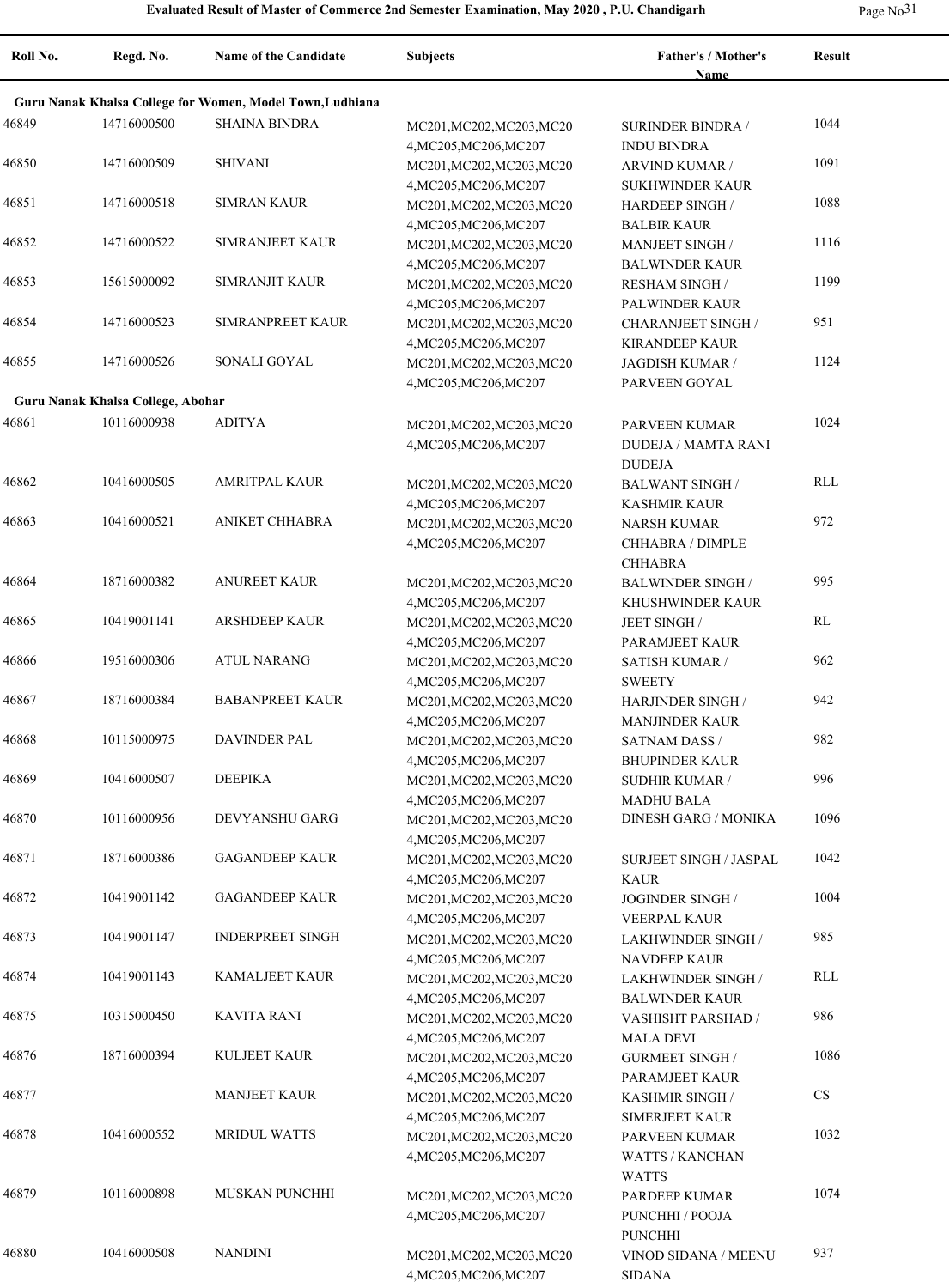| Roll No. | Regd. No.                                      | Name of the Candidate      | <b>Subjects</b>                                     | Father's / Mother's<br>Name                       | <b>Result</b> |
|----------|------------------------------------------------|----------------------------|-----------------------------------------------------|---------------------------------------------------|---------------|
|          | Guru Nanak Khalsa College, Abohar              |                            |                                                     |                                                   |               |
| 46881    | 10419001145                                    | <b>NAVDEEP KAUR</b>        | MC201, MC202, MC203, MC20                           | ANGREJ SINGH /                                    | 1025          |
|          |                                                |                            | 4, MC205, MC206, MC207                              | <b>SUKHJEET KAUR</b>                              |               |
| 46882    | 16116000714                                    | <b>NAZIA</b>               | MC201, MC202, MC203, MC20                           | <b>ASHOK KUMAR / SEEMA</b>                        | 1129          |
|          |                                                |                            | 4, MC205, MC206, MC207                              | RANI                                              |               |
| 46883    | 18716000399                                    | <b>NEETU RANI</b>          | MC201, MC202, MC203, MC20                           | RAJ KUMAR / ANGOORI                               | 1032          |
|          |                                                |                            | 4, MC205, MC206, MC207                              | <b>DEVI</b>                                       |               |
| 46884    | 17616001316                                    | <b>PALAK</b>               | MC201, MC202, MC203, MC20                           | <b>SURINDER KUMAR</b>                             | 1104          |
|          |                                                |                            | 4, MC205, MC206, MC207                              | <b>SETHI / BABITA RANI</b>                        |               |
| 46885    | 10315000464                                    | RADHA RANI                 | MC201, MC202, MC203, MC20                           | <b>BAG CHAND / ASHA</b>                           | 1027          |
|          |                                                |                            | 4, MC205, MC206, MC207                              | RANI                                              |               |
| 46886    | 10419001148                                    | <b>RAHUL</b>               | MC201, MC202, MC203, MC20                           | SAHIB RAM / SALOCHNA                              | 924           |
| 46887    | 10414000870                                    | <b>RAHUL</b>               | 4, MC205, MC206, MC207                              | <b>DEVI</b>                                       | RLL           |
|          |                                                |                            | MC201, MC202, MC203, MC20<br>4, MC205, MC206, MC207 | <b>ASHWANI KUMAR /</b><br><b>SHEENAM RANI</b>     |               |
| 46888    | 15316000389                                    | <b>RIYA</b>                | MC201, MC202, MC203, MC20                           | SANJEEV KUMAR /                                   | 965           |
|          |                                                |                            | 4, MC205, MC206, MC207                              | <b>KANCHAN</b>                                    |               |
| 46889    | 31115000173                                    | <b>RUPINDER SINGH</b>      | MC201, MC202, MC203, MC20                           | RAM LAL / BIMLA DEVI                              | RLL           |
|          |                                                |                            | 4, MC205, MC206, MC207                              |                                                   |               |
| 46890    | 10115001017                                    | <b>SAJAN</b>               | MC201, MC202, MC203, MC20                           | RAJ KUMAR / PUSHPA                                | 970           |
|          |                                                |                            | 4, MC205, MC206, MC207                              | RANI                                              |               |
| 46891    | 10419001146                                    | <b>SHILPA</b>              | MC201, MC202, MC203, MC20                           | VIJAY KUMAR / SEEMA                               | 1030          |
|          |                                                |                            | 4, MC205, MC206, MC207                              | RANI                                              |               |
| 46892    | 10115001020                                    | <b>SHIVAM</b>              | MC201, MC202, MC203, MC20                           | PARDEEP KUMAR /                                   | 1065          |
|          |                                                |                            | 4, MC205, MC206, MC207                              | <b>RENU</b>                                       |               |
| 46893    | 10412000980                                    | SHIVAM CHAWLA              | MC201, MC202, MC203, MC20                           | <b>SUBHASH CHANDER /</b>                          | 988           |
|          |                                                |                            | 4, MC205, MC206, MC207                              | PROMILA RANI                                      |               |
| 46894    | 10115001022                                    | <b>SHREY PERIWAL</b>       | MC201, MC202, MC203, MC20                           | <b>DUSHYANT KUMAR /</b>                           | 1018          |
|          |                                                |                            | 4, MC205, MC206, MC207                              | <b>MANISHA</b>                                    |               |
| 46895    | 10116000927                                    | <b>SUKHMAN</b>             | MC201, MC202, MC203, MC20                           | <b>GOBINDER PAL SINGH /</b>                       | 1055          |
|          | 10116001018                                    |                            | 4, MC205, MC206, MC207                              | <b>SUKHJEET KAUR</b>                              | RLL           |
| 46896    |                                                | <b>UDIT DUDEJA</b>         | MC201, MC202, MC203, MC20                           | VIJAY DUDEJA / RAJNI                              |               |
| 46897    | 14116000985                                    | YASHVI ARORA               | 4, MC205, MC206, MC207<br>MC201, MC202, MC203, MC20 | <b>DUDEJA</b><br>ANGREZ SINGH / UMA               | 969           |
|          |                                                |                            | 4, MC205, MC206, MC207                              | <b>BALA</b>                                       |               |
|          | Guru Nanak National College, Doraha (Ludhiana) |                            |                                                     |                                                   |               |
| 46911    | 11316000246                                    | <b>AMANJOT KAUR</b>        | MC201, MC202, MC203, MC20                           | <b>RAJINDER SINGH /</b>                           | 1068          |
|          |                                                |                            | 4, MC205, MC206, MC207                              | <b>KULWANT KAUR</b>                               |               |
| 46912    | 11315000449                                    | <b>DINESH KUMAR BHALLA</b> | MC201, MC202, MC203, MC20                           | ASHNI KUMAR BHALLA                                | <b>RLL</b>    |
|          |                                                |                            | 4, MC205, MC206, MC207                              | / ARUNA RANI                                      |               |
| 46913    | 11316000259                                    | <b>HARWINDER KAUR</b>      | MC201, MC202, MC203, MC20                           | <b>BEANT SINGH /</b>                              | 1181          |
|          |                                                |                            | 4, MC205, MC206, MC207                              | PARMINDER KAUR                                    |               |
| 46914    | 11316000267                                    | <b>KAJAL SHUKLA</b>        | MC201, MC202, MC203, MC20                           | <b>KRISHAN KUMAR</b>                              | 1046          |
|          |                                                |                            | 4, MC205, MC206, MC207                              | <b>SHUKLA / SEEMA</b>                             |               |
|          |                                                |                            |                                                     | SHUKLA                                            |               |
| 46915    | 13815000135                                    | KAMALDEEP KAUR             | MC201, MC202, MC203, MC20                           | NARINDER SINGH /                                  | 1056          |
|          |                                                |                            | 4, MC205, MC206, MC207                              | <b>BALJINDER KAUR</b>                             |               |
| 46916    | 13816000128                                    | <b>MANPREET KAUR</b>       | MC201, MC202, MC203, MC20                           | <b>SHAMSHER SINGH /</b>                           | Cancelled     |
|          |                                                |                            | 4, MC205, MC206, MC207                              | <b>JASPAL KAUR</b>                                |               |
| 46917    | 14411000189                                    | <b>MEHAK</b>               | MC201, MC202, MC203, MC20                           | KEWAL KRISHAN /                                   | 1031          |
|          |                                                |                            | 4, MC205, MC206, MC207                              | <b>SUMAN</b>                                      |               |
| 46918    | 11316000280                                    | <b>NANCY</b>               | MC201, MC202, MC203, MC20                           | PARAS RAM /                                       | 1002          |
| 46919    | 11316000281                                    | NAVKIRAN KAUR              | 4, MC205, MC206, MC207                              | <b>INDERJEET KAUR</b><br><b>GURCHARAN SINGH /</b> | 984           |
|          |                                                |                            | MC201, MC202, MC203, MC20<br>4, MC205, MC206, MC207 | <b>JASBIR KAUR</b>                                |               |
| 46920    | 11316000284                                    | PARDEEP KAUR               | MC201, MC202, MC203, MC20                           | PARAMJEET SINGH /                                 | 1103          |
|          |                                                |                            | 4, MC205, MC206, MC207                              | <b>GURDEEP KAUR</b>                               |               |
| 46921    | 11316000292                                    | PUKISH KAPILA              | MC201, MC202, MC203, MC20                           | <b>SURESH KAPILA /</b>                            | 1142          |
|          |                                                |                            | 4, MC205, MC206, MC207                              | RESHMA KAPILA                                     |               |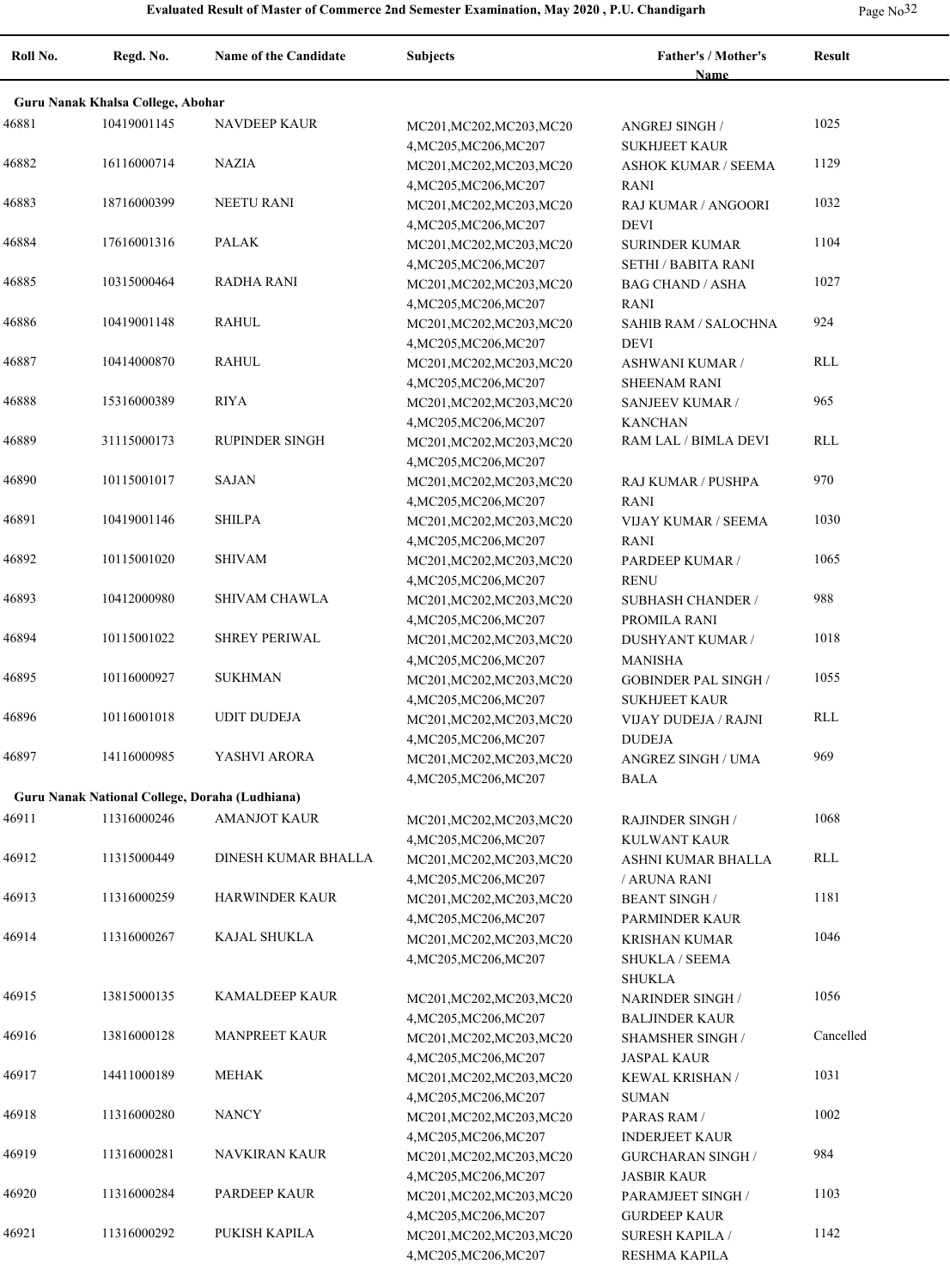| `<br>- |  |
|--------|--|
|--------|--|

| Roll No. | Regd. No.                                       | <b>Name of the Candidate</b>                   | <b>Subjects</b>           | Father's / Mother's        | Result     |
|----------|-------------------------------------------------|------------------------------------------------|---------------------------|----------------------------|------------|
|          |                                                 | Guru Nanak National College, Doraha (Ludhiana) |                           | <b>Name</b>                |            |
| 46922    | 16916000318                                     | <b>SIMRANDEEP SINGH</b>                        | MC201, MC202, MC203, MC20 | <b>RAGHVIR SINGH /</b>     | RLL        |
|          |                                                 |                                                | 4, MC205, MC206, MC207    | <b>GURMEET KAUR</b>        |            |
| 46923    | 18616000160                                     | <b>SUMANPREET KAUR</b>                         | MC201, MC202, MC203, MC20 | HARBHAJAN SINGH /          | RLL        |
|          |                                                 |                                                | 4, MC205, MC206, MC207    | <b>INDERJIT KAUR</b>       |            |
| 46924    | 11316000419                                     | <b>VISHAL SHARMA</b>                           | MC201, MC202, MC203, MC20 | <b>NANDU SHARMA /</b>      | <b>RLL</b> |
|          |                                                 |                                                | 4, MC205, MC206, MC207    | REKHA SHARMA               |            |
|          | Kamla Lohtia SD College, Ludhiana               |                                                |                           |                            |            |
| 46931    | 16416000165                                     | <b>ANOOP SINGH</b>                             | MC201, MC202, MC203, MC20 | <b>MANJIT SINGH /</b>      | 972        |
|          |                                                 |                                                | 4, MC205, MC206, MC207    | <b>GURWANT KAUR</b>        |            |
| 46932    | 15116000301                                     | <b>AVNEET KAUR</b>                             | MC201, MC202, MC203, MC20 | <b>ARVINDER SINGH/</b>     | 1108       |
|          |                                                 |                                                | 4, MC205, MC206, MC207    | <b>JASWINDER KAUR</b>      |            |
| 46933    | 15116000366                                     | <b>BHARAT</b>                                  | MC201, MC202, MC203, MC20 | <b>RAJINDER KUMAR /</b>    | 1049       |
|          |                                                 |                                                | 4, MC205, MC206, MC207    | <b>KOMAL BEHRI</b>         |            |
| 46934    | 15116000393                                     | <b>GAURAV DHINGRA</b>                          | MC201, MC202, MC203, MC20 | <b>BHARAT BHUSHAN</b>      | 1109       |
|          |                                                 |                                                | 4, MC205, MC206, MC207    | <b>DHINGRA / RAMA</b>      |            |
|          |                                                 |                                                |                           | <b>DHINGRA</b>             |            |
| 46935    | 16416000174                                     | <b>GURJIT SINGH</b>                            | MC201, MC202, MC203, MC20 | <b>GURLABH SINGH /</b>     | 999        |
|          |                                                 |                                                | 4, MC205, MC206, MC207    | <b>BALJINDER KAUR</b>      |            |
| 46936    | 15116000407                                     | <b>HARDEEP SINGH</b>                           | MC201, MC202, MC203, MC20 | <b>AVTAR SINGH/</b>        | 1219       |
|          |                                                 |                                                | 4, MC205, MC206, MC207    | <b>SUKHWINDER</b>          |            |
| 46937    | 14316000873                                     | <b>JAPNEET KAUR</b>                            | MC201, MC202, MC203, MC20 | <b>HARJIT SINGH/</b>       | 1141       |
|          |                                                 |                                                | 4, MC205, MC206, MC207    | PARMINDER KAUR             |            |
| 46938    | 14916000411                                     | <b>KAJAL ARORA</b>                             | MC201, MC202, MC203, MC20 | <b>ANIL KUMAR / SUMAN</b>  | 1174       |
|          |                                                 |                                                | 4, MC205, MC206, MC207    | <b>BALA</b>                |            |
| 46939    | 15116000304                                     | <b>KARANPREET KAUR</b>                         | MC201, MC202, MC203, MC20 | <b>MITTER SINGH/</b>       | 1126       |
|          |                                                 |                                                | 4, MC205, MC206, MC207    | <b>SUKHWINDER KAUR</b>     |            |
| 46940    | 15115000398                                     | KRISHAN KANT TIWARI                            | MC201, MC202, MC203, MC20 | <b>CHANDRA KISHORE</b>     | <b>RLL</b> |
|          |                                                 |                                                | 4, MC205, MC206, MC207    | TIWARI / SINDHU            |            |
|          |                                                 |                                                |                           | <b>TIWARI</b>              |            |
| 46941    | 14416000177                                     | <b>MANDEEP KAUR</b>                            | MC201, MC202, MC203, MC20 | <b>MANMOHAN SINGH /</b>    | 1008       |
|          |                                                 |                                                | 4, MC205, MC206, MC207    | <b>KARAMJIT KAUR</b>       |            |
| 46942    | 15119000951                                     | <b>MANISH MAHEY</b>                            | MC201, MC202, MC203, MC20 | <b>BODH RAJ / KASHMIR</b>  | CS & RLL   |
|          |                                                 |                                                | 4, MC205, MC206, MC207    | <b>KAUR</b>                |            |
| 46943    | 15116000308                                     | PALAK JAIN                                     | MC201, MC202, MC203, MC20 | SURINDER KUMAR JAIN        | 1123       |
|          |                                                 |                                                | 4, MC205, MC206, MC207    | / TARUNA JAIN              |            |
| 46944    | 15116000482                                     | PARUSH GUPTA                                   | MC201, MC202, MC203, MC20 | PARVEEN KUMAR              | 1133       |
|          |                                                 |                                                | 4, MC205, MC206, MC207    | <b>GUPTA / ANJALI</b>      |            |
| 46945    | 15116000310                                     | PAYAL GUPTA                                    | MC201, MC202, MC203, MC20 | <b>BIMLESH KUMAR</b>       | 1248       |
|          |                                                 |                                                | 4, MC205, MC206, MC207    | <b>GUPTA / NEETU GUPTA</b> |            |
| 46946    | 41160004352                                     | ROHIT KUMAR                                    | MC201, MC202, MC203, MC20 | PREM KUMAR / RAJNI         | 989        |
|          |                                                 |                                                | 4, MC205, MC206, MC207    |                            |            |
| 46947    | 15116000525                                     | SAHIL SHARMA                                   | MC201, MC202, MC203, MC20 | <b>ASHOK KUMAR / RANI</b>  | 954        |
|          |                                                 |                                                | 4, MC205, MC206, MC207    |                            |            |
| 46948    | 14916000473                                     | <b>SANIYA</b>                                  | MC201, MC202, MC203, MC20 | ASHWANI KUMAR /            | 1151       |
|          |                                                 |                                                | 4, MC205, MC206, MC207    | RAMA                       |            |
| 46949    | 15116000314                                     | <b>SARBJEET KAUR</b>                           | MC201, MC202, MC203, MC20 | JASPAL SINGH /             | 993        |
|          |                                                 |                                                | 4, MC205, MC206, MC207    | <b>KULDEEP KAUR</b>        |            |
| 46950    | 30716000292                                     | <b>SURAJ BAHADUR</b>                           | MC201, MC202, MC203, MC20 | <b>UMESH BAHADUR /</b>     | 950        |
|          |                                                 |                                                | 4, MC205, MC206, MC207    | NIRMALA DEVI               |            |
| 46951    | 15116000315                                     | <b>TAMANNA</b>                                 | MC201, MC202, MC203, MC20 | AJAY KUMAR /               | 1117       |
|          |                                                 |                                                | 4, MC205, MC206, MC207    | <b>POONAM</b>              |            |
|          | Khalsa College for Women, Civil Lines, Ludhiana |                                                |                           |                            |            |
| 46961    | 14316000804                                     | AGRIMA SANGAR                                  | MC201, MC202, MC203, MC20 | TEJBIR SANGAR / ANITA      | 994        |
|          |                                                 |                                                | 4, MC205, MC206, MC207    | <b>SANGAR</b>              |            |
| 46962    | 19216000099                                     | AKANKSHA MALIK                                 | MC201, MC202, MC203, MC20 | SANJAY MALIK / REEMA       | 1137       |
|          |                                                 |                                                | 4, MC205, MC206, MC207    | <b>MALIK</b>               |            |
| 46963    | 19216000100                                     | AKSHITA DHAWAN                                 | MC201, MC202, MC203, MC20 | SANDEEP DHAWAN /           | 1117       |
|          |                                                 |                                                | 4, MC205, MC206, MC207    | JYOTI DHAWAN               |            |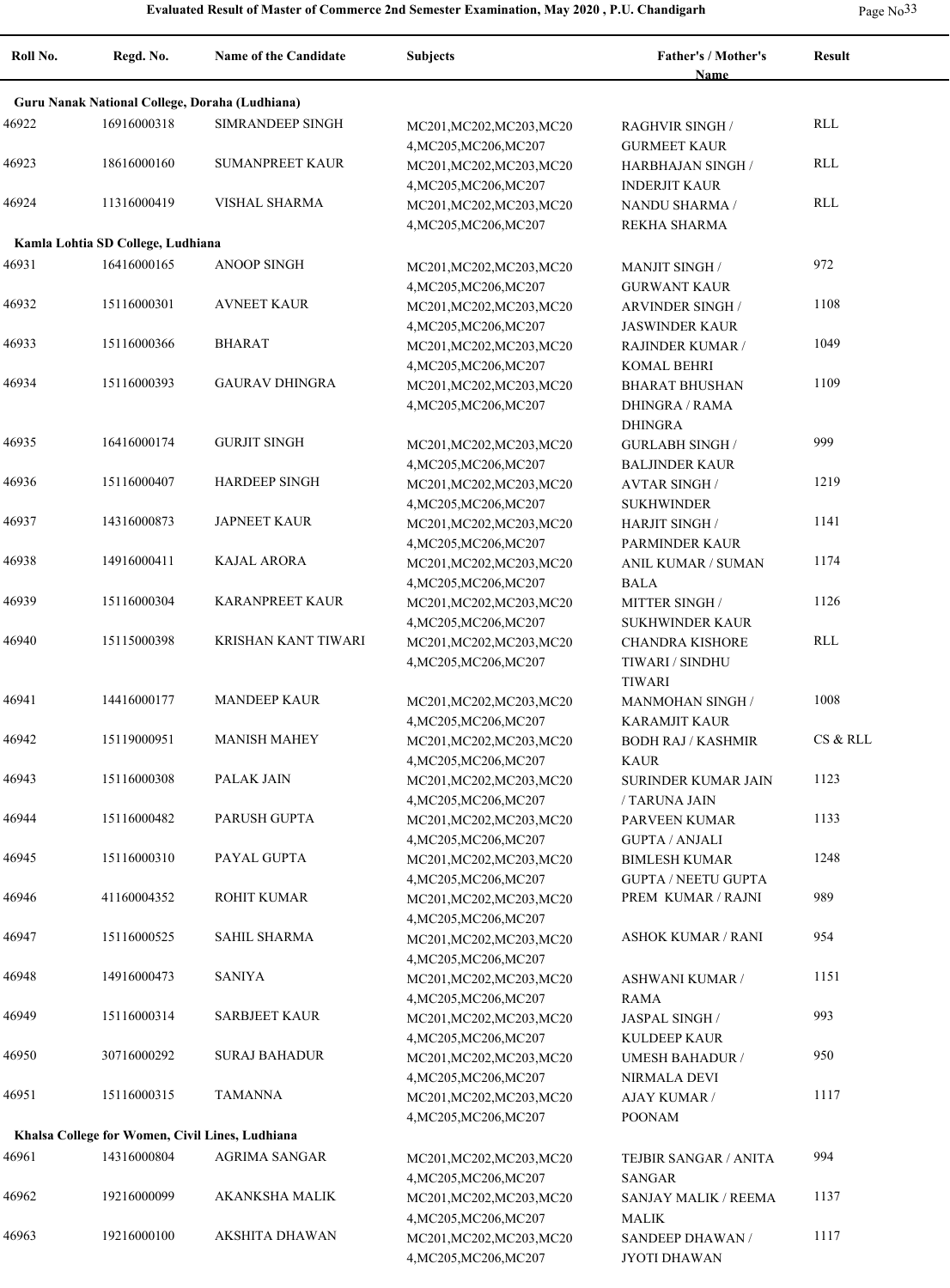| Page No <sup>3</sup> |  |
|----------------------|--|
|----------------------|--|

| Roll No. | Regd. No.                                       | <b>Name of the Candidate</b> | Subjects                                            | Father's / Mother's<br><b>Name</b>                                     | <b>Result</b> |
|----------|-------------------------------------------------|------------------------------|-----------------------------------------------------|------------------------------------------------------------------------|---------------|
|          | Khalsa College for Women, Civil Lines, Ludhiana |                              |                                                     |                                                                        |               |
| 46964    | 14316000817                                     | ANSHITA DHAND                | MC201, MC202, MC203, MC20<br>4, MC205, MC206, MC207 | <b>SANJAY DHAND / RAZY</b><br><b>DHAND</b>                             | 1048          |
| 46965    | 14316000822                                     | <b>ASHITA GUMBER</b>         | MC201, MC202, MC203, MC20<br>4, MC205, MC206, MC207 | DEEPAK KUMAR / RENU<br><b>BALA</b>                                     | 1070          |
| 46966    | 14316000825                                     | <b>BARBIE GABA</b>           | MC201, MC202, MC203, MC20<br>4, MC205, MC206, MC207 | <b>DAVINDER KUMAR</b><br><b>GABA / POOJA GABA</b>                      | 1005          |
| 46967    | 14316000826                                     | <b>BHAVIKA</b>               | MC201, MC202, MC203, MC20<br>4, MC205, MC206, MC207 | <b>SUNIL DUA / POOJA</b><br><b>DUA</b>                                 | 1061          |
| 46968    | 19216000109                                     | <b>BHAVYA JAIN</b>           | MC201, MC202, MC203, MC20<br>4, MC205, MC206, MC207 | <b>DINESH KUMAR /</b><br><b>MONIKA JAIN</b>                            | 1068          |
| 46969    | 14319001711                                     | <b>CHAKSHU SAINI</b>         | MC201, MC202, MC203, MC20<br>4, MC205, MC206, MC207 | ROHIT SAINI / ANITA<br><b>SAINI</b>                                    | 1038          |
| 46970    | 14316000844                                     | <b>DIKSHA SEKHRI</b>         | MC201, MC202, MC203, MC20<br>4, MC205, MC206, MC207 | RAJINDER SEKHRI /<br>CHANCHAL SEKHRI                                   | 1110          |
| 46971    | 19216000115                                     | <b>DILPREET KAUR</b>         | MC201, MC202, MC203, MC20<br>4, MC205, MC206, MC207 | KULWINDER SINGH /<br><b>SARANJEET KAUR</b>                             | 1101          |
| 46972    | 14316000858                                     | <b>GUNEET KAUR</b>           | MC201, MC202, MC203, MC20<br>4, MC205, MC206, MC207 | <b>CHARANPAL SINGH /</b><br><b>NAVDEEP KAUR</b>                        | 1142          |
| 46973    | 14816000404                                     | <b>HARMANDEEP KAUR</b>       | MC201, MC202, MC203, MC20<br>4, MC205, MC206, MC207 | MUKHTAR SINGH /<br><b>RAJWINDER KAUR</b>                               | 1143          |
| 46974    | 19216000126                                     | <b>ISHIKA MALHOTRA</b>       | MC201, MC202, MC203, MC20<br>4, MC205, MC206, MC207 | RAKESH MALHOTRA /<br>SHRADHA MALHOTRA                                  | RL [Internal] |
| 46975    | 19216000129                                     | <b>JANVI AHUJA</b>           | MC201, MC202, MC203, MC20<br>4, MC205, MC206, MC207 | RAJPAUL AHUJA /<br><b>SIMMI AHUJA</b>                                  | 1056          |
| 46976    | 15016000673                                     | <b>JASPREET KAUR</b>         | MC201, MC202, MC203, MC20<br>4, MC205, MC206, MC207 | <b>GURVINDER SINGH /</b><br><b>AMANDEEP KAUR</b>                       | 1097          |
| 46977    | 19216000134                                     | KASHISH JAIN                 | MC201, MC202, MC203, MC20<br>4, MC205, MC206, MC207 | PANKAJ JAIN / NEELU<br><b>JAIN</b>                                     | 1146          |
| 46978    | 14319001712                                     | <b>MEHAK BAJAJ</b>           | MC201, MC202, MC203, MC20<br>4, MC205, MC206, MC207 | <b>GURBAKASH SINGH</b><br><b>BAJAJ / RAJINDER KAUR</b><br><b>BAJAJ</b> | 1100          |
| 46979    | 14716000437                                     | <b>MUSKAN VERMA</b>          | MC201, MC202, MC203, MC20<br>4, MC205, MC206, MC207 | KIRAN KUMAR VERMA /<br>PARVEEN VERMA                                   | 949           |
| 46980    | 14715000441                                     | PALAK CHHABRA                | MC201, MC202, MC203, MC20<br>4, MC205, MC206, MC207 | <b>VIJAY KUMAR</b><br>CHHABRA / JYOTI<br><b>CHHABRA</b>                | 983           |
| 46981    | 14316000931                                     | PALAK MANOCHA                | MC201, MC202, MC203, MC20<br>4, MC205, MC206, MC207 | ROSHAN LAL MANOCHA<br>/ SHIVANI MANOCHA                                | 1132          |
| 46982    | 12215000446                                     | PRABHPREET KAUR              | MC201, MC202, MC203, MC20<br>4, MC205, MC206, MC207 | $\ensuremath{\mathsf{DIDAR}}$ SINGH /<br><b>JATINDER KAUR</b>          | 1029          |
| 46983    | 19216000166                                     | PREETI KALRA                 | MC201, MC202, MC203, MC20<br>4, MC205, MC206, MC207 | PARDEEP KUMAR<br>KALRA / JYOTI KALRA                                   | 1046          |
| 46984    | 14316000950                                     | <b>RADHIKA</b>               | MC201, MC202, MC203, MC20<br>4, MC205, MC206, MC207 | RAMPATI / SUBHAWATI                                                    | 983           |
| 46985    | 14716000482                                     | <b>RAVNEET KAUR</b>          | MC201, MC202, MC203, MC20<br>4, MC205, MC206, MC207 | <b>AMRIK SINGH /</b><br>RUPINDER KAUR                                  | 1102          |
| 46986    | 14316000966                                     | SAAVI BHAGAT                 | MC201, MC202, MC203, MC20<br>4, MC205, MC206, MC207 | RAJINDER KUMAR<br><b>BHAGAT / MANI BALA</b>                            | 1126          |
| 46987    | 14316000980                                     | <b>SARISHTY SHARMA</b>       | MC201, MC202, MC203, MC20<br>4, MC205, MC206, MC207 | DEEPANKAR SHARMA /<br>NISHA SHARMA                                     | 1045          |
| 46988    | 14316000981                                     | <b>SAVI BANGA</b>            | MC201, MC202, MC203, MC20<br>4, MC205, MC206, MC207 | MUNISH BANGA /<br>NEELAM KUMARI                                        | 1049          |
| 46989    | 19216000186                                     | <b>SHAINA PAL</b>            | MC201, MC202, MC203, MC20<br>4, MC205, MC206, MC207 | PAPINDAR SINGH /<br><b>SANTOSH PAL</b>                                 | 1013          |
| 46990    | 14316000991                                     | <b>SHIVANI</b>               | MC201, MC202, MC203, MC20<br>4, MC205, MC206, MC207 | KARAM SINGH / RAJNI<br><b>NEGI</b>                                     | 1152          |
| 46991    | 14316000994                                     | <b>SHREYA GUPTA</b>          | MC201, MC202, MC203, MC20<br>4, MC205, MC206, MC207 | ANIL KUMAR GUPTA /<br>ASHA GUPTA                                       | 1260          |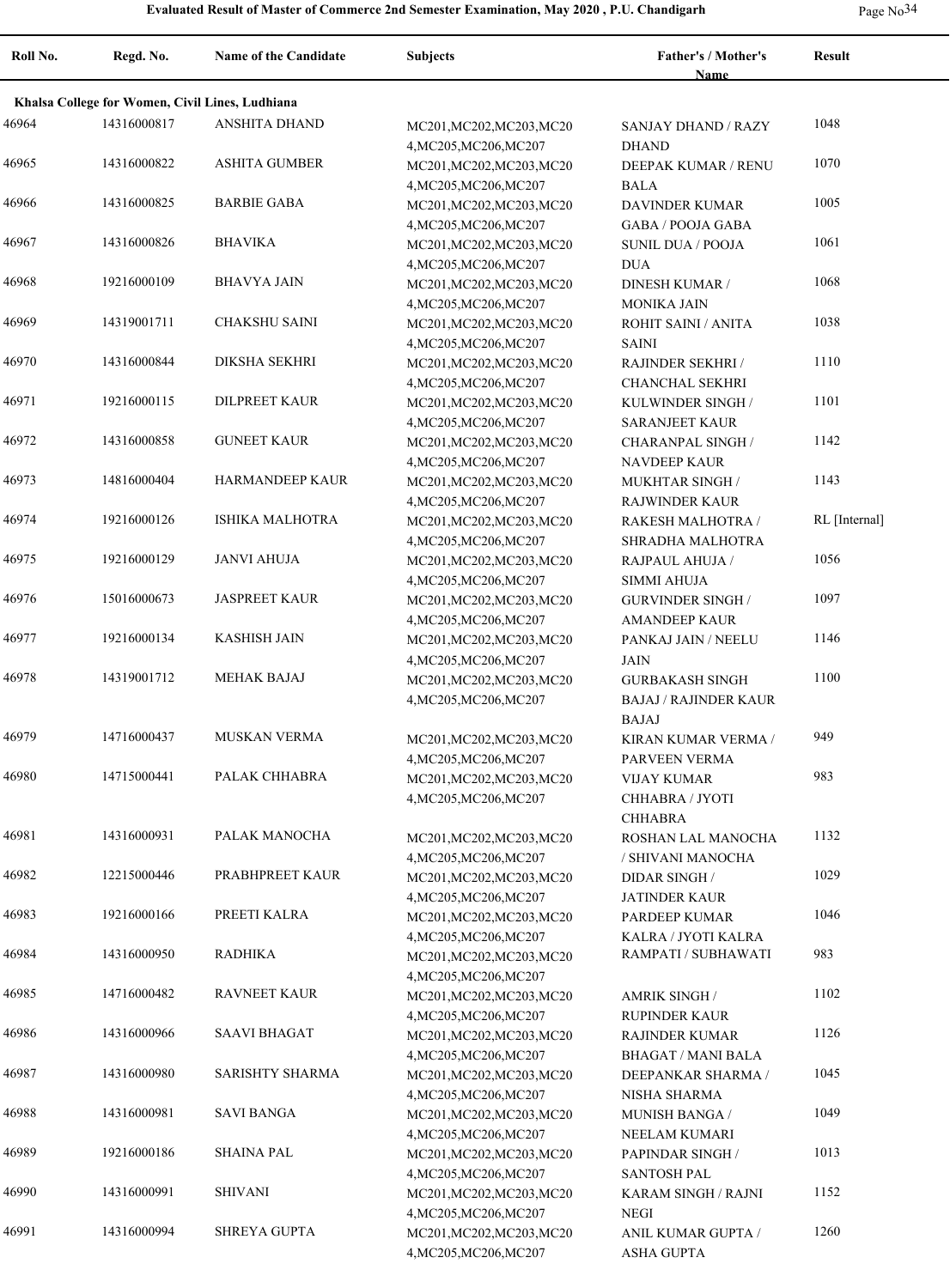|  | Page No <sup>55</sup> |
|--|-----------------------|
|--|-----------------------|

| Roll No. | Regd. No.                               | <b>Name of the Candidate</b>                       | <b>Subjects</b>                                                               | Father's / Mother's<br><b>Name</b>                       | <b>Result</b>        |
|----------|-----------------------------------------|----------------------------------------------------|-------------------------------------------------------------------------------|----------------------------------------------------------|----------------------|
|          |                                         | Khalsa College for Women, Civil Lines, Ludhiana    |                                                                               |                                                          |                      |
| 46992    | 14316001000                             | <b>SIMRANJEET</b>                                  | MC201, MC202, MC203, MC20<br>4, MC205, MC206, MC207                           | <b>RAJINDER KUMAR /</b><br><b>MEENA DEVI</b>             | 1020                 |
| 46993    | 14319001713                             | <b>SONAL JAIN</b>                                  | MC201, MC202, MC203, MC20<br>4, MC205, MC206, MC207                           | RAJESH JAIN / AMAN<br>JAIN                               | 1133                 |
| 46994    | 14614000419                             | <b>SONALI</b>                                      | MC201, MC202, MC203, MC20<br>4, MC205, MC206, MC207                           | JATINDER KUMAR /<br>POONAM SEHGAL                        | 1193                 |
| 46995    | 19216000200                             | SUNAKSHI MATTA                                     | MC201, MC202, MC203, MC20<br>4, MC205, MC206, MC207                           | <b>SURAJ MATTA / PARUL</b><br><b>MATTA</b>               | 1162                 |
| 46996    | 14316001013                             | <b>TANIA LAKHA</b>                                 | MC201, MC202, MC203, MC20<br>4, MC205, MC206, MC207                           | <b>BANARSI DASS LAKHA /</b><br>RACHHPAL KAUR             | 1059                 |
| 46997    | 19216000031                             | <b>TAVLEEN GROVER</b>                              | MC201, MC202, MC203, MC20                                                     | HARMOHINDER SINGH /                                      | 1067                 |
| 46998    | 14516000669                             | <b>UPNEET KAUR</b>                                 | 4, MC205, MC206, MC207<br>MC201, MC202, MC203, MC20                           | <b>INDERPAL KAUR</b><br><b>GURDEV SINGH / RANI</b>       | 1113                 |
| 46999    | 14016000656                             | VAISHALI                                           | 4, MC205, MC206, MC207<br>MC201, MC202, MC203, MC20                           | NARINDER PAL /                                           | 1107                 |
| 47000    | 14316000721                             | <b>VANSHIKA GARG</b>                               | 4, MC205, MC206, MC207<br>MC201, MC202, MC203, MC20                           | CHANCHAL<br><b>RAJESH KUMAR /</b>                        | 1105                 |
| 47001    | 14316000722                             | VIDHANJALI JAIN                                    | 4, MC205, MC206, MC207<br>MC201, MC202, MC203, MC20<br>4, MC205, MC206, MC207 | <b>MOHINI GARG</b><br><b>RAJEEV JAIN / SONIA</b><br>JAIN | 1153                 |
|          |                                         | Khalsa College for Women, Sidhwan Khurd (Ludhiana) |                                                                               |                                                          |                      |
| 47011    | 17016000116                             | <b>ARSHDEEP KAUR</b>                               | MC201, MC202, MC203, MC20<br>4, MC205, MC206, MC207                           | <b>SWARAN SINGH/</b><br><b>HARJIT KAUR</b>               | 960                  |
| 47012    | 17016000120                             | <b>HAR KAUR</b>                                    | MC201, MC202, MC203, MC20<br>4, MC205, MC206, MC207                           | <b>JASMINDER SINGH/</b><br><b>SURINDER KAUR</b>          | 1125                 |
| 47013    | 17019000131                             | <b>JASPREET KAUR</b>                               | MC201, MC202, MC203, MC20<br>4, MC205, MC206, MC207                           | PARKASH SINGH /<br><b>RANJIT KAUR</b>                    | 1053                 |
| 47014    | 17016000136                             | <b>KIRANJOT KAUR</b>                               | MC201, MC202, MC203, MC20<br>4, MC205, MC206, MC207                           | <b>JOGINDER SINGH /</b><br><b>MANJIT KAUR</b>            | 996                  |
| 47015    | 17016000143                             | <b>NAVDEEP KAUR</b>                                | MC201, MC202, MC203, MC20<br>4, MC205, MC206, MC207                           | <b>BALVIR SINGH/</b><br><b>SHINDERPAL KAUR</b>           | 1016                 |
| 47016    | 17015000205                             | <b>SATVEER KAUR</b>                                | MC201, MC202, MC203, MC20<br>4, MC205, MC206, MC207                           | <b>DEVENDER SINGH</b><br><b>MANN / RANDEEP KAUR</b>      | 1160                 |
|          | Khalsa College, Garhdiwala (Hoshiarpur) |                                                    |                                                                               |                                                          |                      |
| 47021    | 12416000245                             | <b>AMIT KUMAR NAR</b>                              | MC201, MC202, MC203, MC20                                                     | SURINDER KUMAR NAR<br>/ RAJINDER KAUR                    | 899                  |
| 47022    | 12415000320                             | <b>ANITA RANI</b>                                  | 4, MC205, MC206, MC207<br>MC201, MC202, MC203, MC20                           | <b>BALWINDER SINGH/</b>                                  | 967                  |
| 47023    | 12416000236                             | <b>DEEKSHA</b>                                     | 4, MC205, MC206, MC207<br>MC201, MC202, MC203, MC20                           | <b>CHANDER WATI</b><br>NAND LAL / SAROJ                  | $\operatorname{RLL}$ |
| 47024    | 10913000341                             | <b>JASPREET KAUR</b>                               | 4, MC205, MC206, MC207<br>MC201, MC202, MC203, MC20                           | <b>KUMARI</b><br>SUKHWINDER SINGH /                      | 1081                 |
| 47025    | 12416000239                             | <b>MAMTA RANI</b>                                  | 4, MC205, MC206, MC207<br>MC201, MC202, MC203, MC20                           | PARAMJIT KAUR<br><b>SEWA SINGH / HARJEET</b>             | 981                  |
| 47026    | 11016000269                             | NEHA SHARMA                                        | 4, MC205, MC206, MC207<br>MC201, MC202, MC203, MC20                           | <b>KAUR</b><br><b>ASHWINI KUMAR /</b>                    | 1003                 |
| 47027    | 11016000274                             | PARVINDER KAUR                                     | 4, MC205, MC206, MC207<br>MC201, MC202, MC203, MC20                           | UPDESH KUMARI<br>SATPAL / SANTOSH                        | 1100                 |
| 47028    | 11016000222                             | PRIYA CHAUDHARY                                    | 4, MC205, MC206, MC207<br>MC201, MC202, MC203, MC20                           | <b>KUMARI</b><br>NAM DEV / ASHA DEVI                     | 1078                 |
| 47029    | 12413000400                             | PRIYANKA GUPTA                                     | 4, MC205, MC206, MC207<br>MC201, MC202, MC203, MC20                           | OM PARKASH GUPTA /                                       | 923                  |
| 47030    | 12416000241                             | RENUKA SHARMA                                      | 4, MC205, MC206, MC207<br>MC201, MC202, MC203, MC20                           | <b>SHASHI BALA</b><br>MOHAN LAL / APNITA                 | 1071                 |
| 47031    | 12414000295                             | <b>SHAMLI DEVI</b>                                 | 4, MC205, MC206, MC207<br>MC201, MC202, MC203, MC20<br>4, MC205, MC206, MC207 | <b>SHARMA</b><br>PARAMVIR SINGH /<br>ANJNA DEVI          | 1008                 |

**L.R.D.A.V. College, Jagraon (Ludhiana)**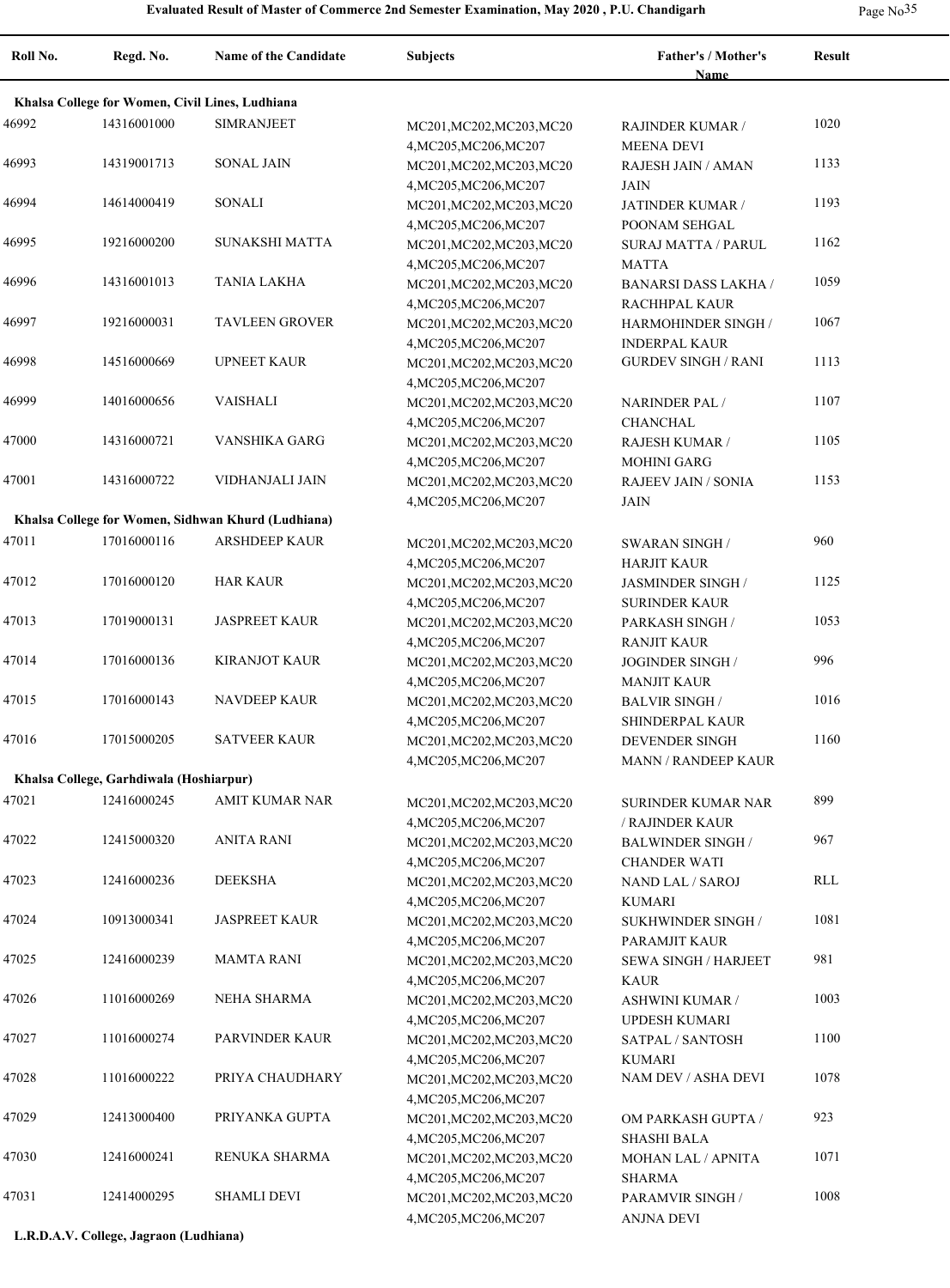**Roll No. Regd. No. Name of the Candidate Subjects Father's / Mother's Name Result L.R.D.A.V. College, Jagraon (Ludhiana)** 47041 12916000250 ANKUR JUNEJA MC201,MC202,MC203,MC20 PARSHOTAM LAL 990 4,MC205,MC206,MC207 PARSHOTAM LAL JUNEJA / GEETA JUNEJA 47042 15715000218 ARUSHI GOYAL MC201, MC202, MC203, MC20 MEERAJ GOYAL 1016 4,MC205,MC206,MC207 NEERAJ GOYAL / SHAVETA GOYAL 47043 13316000082 BHUPINDER KAUR MC201, MC202, MC203, MC20 NIRMAL SINGH (990 4,MC205,MC206,MC207 NIRMAL SINGH / SUKHWINDER KAUR 47044 31616000073 DIKSHA BANSAL MC201, MC202, MC203, MC20 SANJEEV KUMAR / 973 4,MC205,MC206,MC207 SANJEEV KUMAR / NIDHI BANSAL 47045 DOLLY BANSAL MC201,MC202,MC203,MC20 12916000218 RAJIV KUMAR / RENU 926 4,MC205,MC206,MC207 47046 15815000223 GURWINDER SINGH MC201, MC202, MC203, MC20 SULAKHAN SINGH 925 4,MC205,MC206,MC207 SULAKHAN SINGH / JASVEER KAUR 47047 13316000087 HARMANPREET KAUR MC201, MC202, MC203, MC20 BALJIT SINGH / BEANT 936 4,MC205,MC206,MC207 BALJIT SINGH / BEANT KAUR 47048 INDERPAL SINGH MC201,MC202,MC203,MC20 12916000261 RLL 4,MC205,MC206,MC207 HARPAL SINGH SIDHU / AMARJIT KAUR 47049 15716000203 JASPREET SINGH MC201, MC202, MC203, MC20 HARMINDER SINGH 1112 4,MC205,MC206,MC207 HARMINDER SINGH / JASWANT KAUR 47050 MEGHA CHOPRA MC201,MC202,MC203,MC20 12916000232 RLL 4,MC205,MC206,MC207 SURINDER CHOPRA / SAVITA CHOPRA 47051 NAVDEEP KAUR MC201,MC202,MC203,MC20 12216000455 RLL 4,MC205,MC206,MC207 SWARN SINGH / PARMJIT KAUR 47052 NEELIMA GHAI MC201,MC202,MC203,MC20 12916000239 RLL 4,MC205,MC206,MC207 NARESH KUMAR / KAMLESH RANI 47053 NEHA GABA MC201,MC202,MC203,MC20 15716000174 1082 4,MC205,MC206,MC207 DEVI DITTA GABA / NEELAM GABA 47054 **41160004280** PARYAG GARG MC201, MC202, MC203, MC20 VANEET KUMAR / 945 4,MC205,MC206,MC207 VANEET KUMAR / NEERU GUPTA 47055 POOJA RANI MC201,MC202,MC203,MC20 15716000178 1126 4,MC205,MC206,MC207 KEWAL KRISHAN / REENA RANI 47056 PRABHDEEP SINGH MC201,MC202,MC203,MC20 15716000215 1123 4,MC205,MC206,MC207 GURMAIL SINGH / DALJIT KAUR 47057 12915000238 RADHIKA MC201,MC202,MC203,MC20 MOHINDER KUMAR / 1101 4,MC205,MC206,MC207 MOHINDER KUMAR / SEEMA RANI 47058 12916000277 ROHIT KUMAR MC201, MC202, MC203, MC20 SANJEEV KUMAR / 1079 4,MC205,MC206,MC207 SANJEEV KUMAR / SEEMA RANI 47059 SACHIN MC201,MC202,MC203,MC20 12916000278 922 4,MC205,MC206,MC207 ANIL KUMAR / PARVEEN 47060 SAHIL MALHOTRA MC201,MC202,MC203,MC20 12916000281 886 4,MC205,MC206,MC207 SANJEEV KUMAR MALHOTRA / REENA MALHOTRA 47061 SAKSHI BANSAL MC201,MC202,MC203,MC20 31616000080 928 4,MC205,MC206,MC207 MUNISH KUMAR / RAJNI BANSAL 47062 SANDEEP KUMAR MC201,MC202,MC203,MC20 12916000282 857 4,MC205,MC206,MC207 ARUN KUMAR / VEENA RANI 47063 13916000093 SUMANDEEP KAUR MC201, MC202, MC203, MC20 NIRMOH SINGH / 902 4,MC205,MC206,MC207 NIRMOH SINGH / SARABJEET KAUR 47064 17016000156 TARANPREET KAUR MC201, MC202, MC203, MC20 GURMIT SINGH 1001 4,MC205,MC206,MC207 GURMIT SINGH / SWARANJEET KAUR **Mata Ganga Khalsa College , G.T. Road, Kottan(Ludhiana)** 47071 13816000108 ARSHPREET KAUR MC201, MC202, MC203, MC20 AMANDEEP SINGH 1082 4,MC205,MC206,MC207 AMANDEEP SINGH / KULJIT KAUR 47072 13816000109 BABY MC201, MC201, MC202, MC203, MC20 BHUPINDER SINGH 1075 4,MC205,MC206,MC207 BHUPINDER SINGH / TEJINDER KAUR 47073 13819000141 DEEPIKA MC201,MC202,MC203,MC20 AVTAR SINGH 950 4,MC205,MC206,MC207 AVTAR SINGH / HARJEET KAUR 47074 GULAB KAUR MC201,MC202,MC203,MC20 13816000110 9944,MC205,MC206,MC207 GURDEEP SINGH / GURPREET KAUR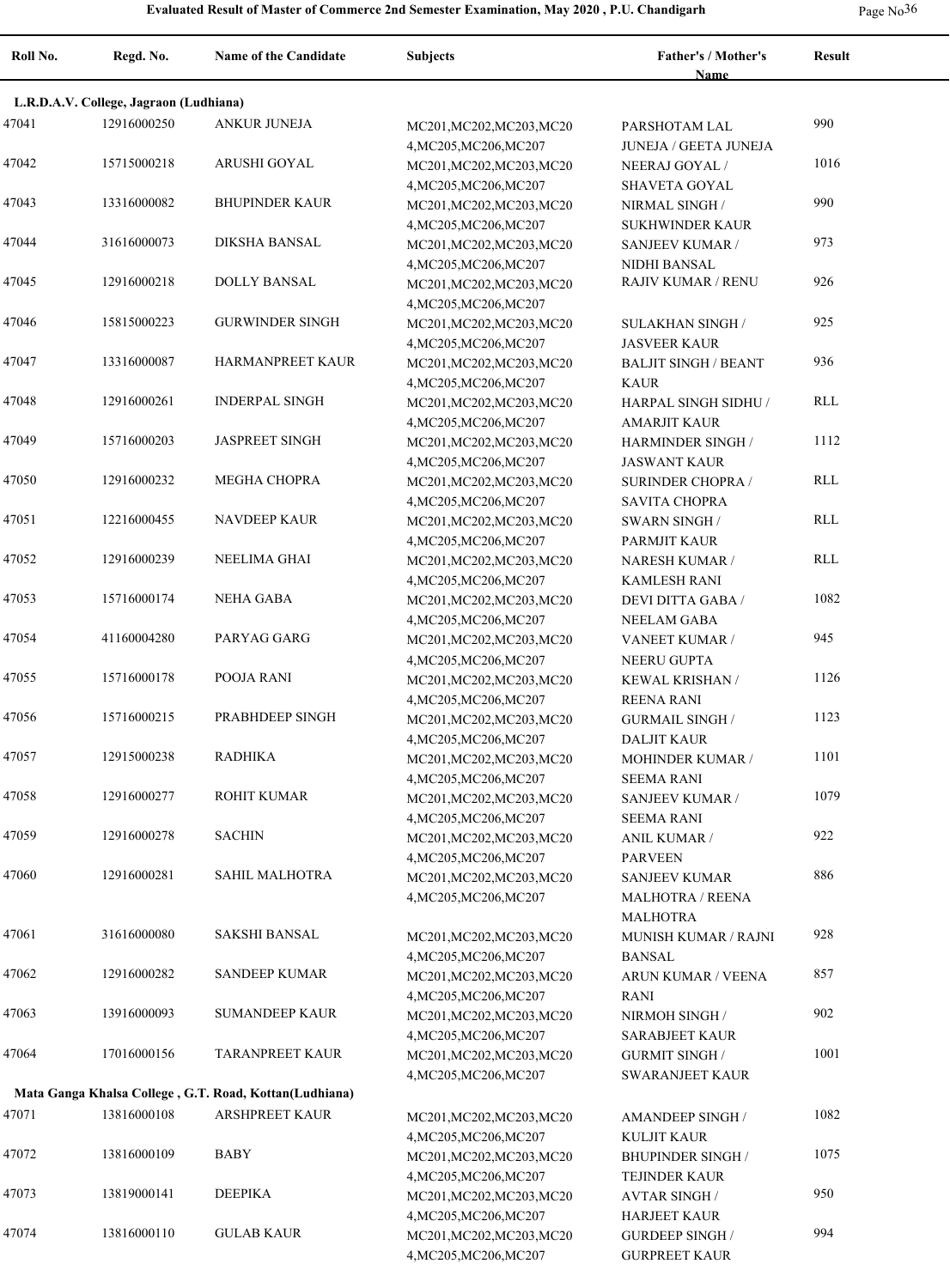| Page No <sup>3</sup> |  |
|----------------------|--|
|----------------------|--|

| Roll No. | Regd. No.   | Name of the Candidate                                  | <b>Subjects</b>                                                               | Father's / Mother's<br>Name                                   | <b>Result</b> |
|----------|-------------|--------------------------------------------------------|-------------------------------------------------------------------------------|---------------------------------------------------------------|---------------|
|          |             | Mata Ganga Khalsa College, G.T. Road, Kottan(Ludhiana) |                                                                               |                                                               |               |
| 47075    | 13819000142 | <b>GURTEJ SINGH</b>                                    | MC201, MC202, MC203, MC20<br>4, MC205, MC206, MC207                           | SUKHWINDER SINGH<br><b>DHILLON / DALJIT</b><br><b>KAUR</b>    | 947           |
| 47076    | 13816000120 | <b>JASVIR KAUR</b>                                     | MC201, MC202, MC203, MC20                                                     | <b>CHARNJEET SINGH /</b>                                      | 953           |
| 47077    | 13816000124 | <b>LOVELEEN KAUR</b>                                   | 4, MC205, MC206, MC207<br>MC201, MC202, MC203, MC20<br>4, MC205, MC206, MC207 | KULWINDER KAUR<br><b>INDERJIT SINGH/</b><br><b>BEANT KAUR</b> | 1049          |
| 47078    | 13215000161 | PRABHDEEP KAUR                                         | MC201, MC202, MC203, MC20<br>4, MC205, MC206, MC207                           | SUKHVINDER SINGH /<br><b>DALJIT KAUR</b>                      | 995           |
| 47079    | 13216000187 | <b>RAMANJOT KAUR</b><br><b>SOMAL</b>                   | MC201, MC202, MC203, MC20<br>4, MC205, MC206, MC207                           | <b>DALBIR SINGH/</b><br><b>JASWINDER KAUR</b>                 | 1078          |
|          |             | MCM DAV College for Women, Sector-36, Chandigarh       |                                                                               |                                                               |               |
| 47091    | 18119002231 | ALISHA JOLLY                                           | MC201, MC202, MC203, MC20<br>4, MC205, MC206, MC207                           | SANJEEV JOLLY /<br>ARCHANA JOLLY                              | 989           |
| 47092    | 18116001063 | <b>ANISHA CHANDOK</b>                                  | MC201, MC202, MC203, MC20<br>4, MC205, MC206, MC207                           | KAMAL CHANDOK /<br>RIMPI CHANDOK                              | 1003          |
| 47093    | 18119002232 | <b>ARUZA THAKUR</b>                                    | MC201, MC202, MC203, MC20<br>4, MC205, MC206, MC207                           | PARAMJIT THAKUR /<br><b>SHARMILA THAKUR</b>                   | 1067          |
| 47094    | 18119002233 | <b>AYUSHI SAINI</b>                                    | MC201, MC202, MC203, MC20<br>4, MC205, MC206, MC207                           | S C SAINI / URMILA<br><b>SAINI</b>                            | 995           |
| 47095    | 18116001123 | CHETNA GUDWAL                                          | MC201, MC202, MC203, MC20<br>4, MC205, MC206, MC207                           | <b>BALWANT SINGH /</b><br><b>SAROJ DEVI</b>                   | RLL           |
| 47096    | 18119002234 | <b>DHARNI JAIN</b>                                     | MC201, MC202, MC203, MC20<br>4, MC205, MC206, MC207                           | RAJESHWAR JAIN /<br><b>REENU JAIN</b>                         | 1013          |
| 47097    | 18119002235 | DIVYA SHARMA                                           | MC201, MC202, MC203, MC20<br>4, MC205, MC206, MC207                           | PRADEEP SHARMA /<br><b>SERVESH SHARMA</b>                     | 1045          |
| 47098    | 18216000867 | <b>GURLEEN KAUR</b>                                    | MC201, MC202, MC203, MC20<br>4, MC205, MC206, MC207                           | <b>AVTAR SINGH / MANJIT</b><br>KAUR                           | 989           |
| 47099    | 18114001114 | <b>JASPREET KAUR</b>                                   | MC201, MC202, MC203, MC20<br>4, MC205, MC206, MC207                           | <b>HARNEK SINGH /</b><br><b>BALVIR KAUR</b>                   | RLL           |
| 47100    | 18116001169 | <b>JOVANPREET KAUR</b>                                 | MC201, MC202, MC203, MC20<br>4, MC205, MC206, MC207                           | <b>BALDEV SINGH / GURDIP</b><br><b>KAUR</b>                   | <b>RLL</b>    |
| 47101    | 18119002236 | JYOTI GOYAL                                            | MC201, MC202, MC203, MC20<br>4, MC205, MC206, MC207                           | <b>SUDHIR KUMAR /</b><br>PARVEEN RANI                         | 1125          |
| 47102    | 10316000402 | <b>KOMAL BAJAJ</b>                                     | MC201, MC202, MC203, MC20<br>4, MC205, MC206, MC207                           | <b>JOGINDER PAUL / RAJ</b><br>RANI                            | 959           |
| 47103    | 18116001195 | <b>KULJEET KAUR</b>                                    | MC201, MC202, MC203, MC20<br>4, MC205, MC206, MC207                           | <b>GULBAG SINGH /</b><br>PARAMJIT KAUR                        | 975           |
| 47104    | 17516001788 | <b>MANNAT BAINS</b>                                    | MC201, MC202, MC203, MC20<br>4, MC205, MC206, MC207                           | PREMDEEP SINGH<br><b>BAINS / RAJNEEL BAINS</b>                | 962           |
| 47105    | 18116001211 | <b>MEENU MALIK</b>                                     | MC201, MC202, MC203, MC20<br>4, MC205, MC206, MC207                           | <b>NARINDER SINGH/</b><br><b>SARLA DEVI</b>                   | RLL           |
| 47106    | 18315000299 | <b>MOREN</b>                                           | MC201, MC202, MC203, MC20<br>4, MC205, MC206, MC207                           | <b>GULSHAN KUMAR /</b><br>PALKA                               | <b>RLL</b>    |
| 47107    | 18116001222 | <b>MUSKAN AHUJA</b>                                    | MC201, MC202, MC203, MC20<br>4, MC205, MC206, MC207                           | UMESH AHUJA / SHASHI<br>AHUJA                                 | 973           |
| 47108    | 18119002237 | <b>MUSKAN GOEL</b>                                     | MC201, MC202, MC203, MC20<br>4, MC205, MC206, MC207                           | VINOD GOEL / ANU<br>GOEL                                      | 1050          |
| 47109    | 18115001114 | MUSKAN GUPTA                                           | MC201, MC202, MC203, MC20<br>4, MC205, MC206, MC207                           | RAJESH GUPTA / KITTY<br><b>GUPTA</b>                          | 807           |
| 47110    | 18116001228 | NAMRITA DUTTA                                          | MC201, MC202, MC203, MC20<br>4, MC205, MC206, MC207                           | ROOPAK DUTTA /<br>ARCHANA DUTTA                               | 915           |
| 47111    | 18119002238 | NANCY DHULL                                            | MC201, MC202, MC203, MC20<br>4, MC205, MC206, MC207                           | JOGENDER SINGH /<br><b>GEETA DHULL</b>                        | 1022          |
| 47112    | 18119002239 | <b>NAVJOT KAUR</b>                                     | MC201, MC202, MC203, MC20<br>4, MC205, MC206, MC207                           | <b>SUCHA SINGH /</b><br><b>GURVINDER KAUR</b>                 | 1124          |
| 47113    | 18116001229 | <b>NAVNEET KAUR</b>                                    | MC201, MC202, MC203, MC20<br>4, MC205, MC206, MC207                           | <b>MANGA SINGH/</b><br><b>GURPINDER KAUR</b>                  | 1073          |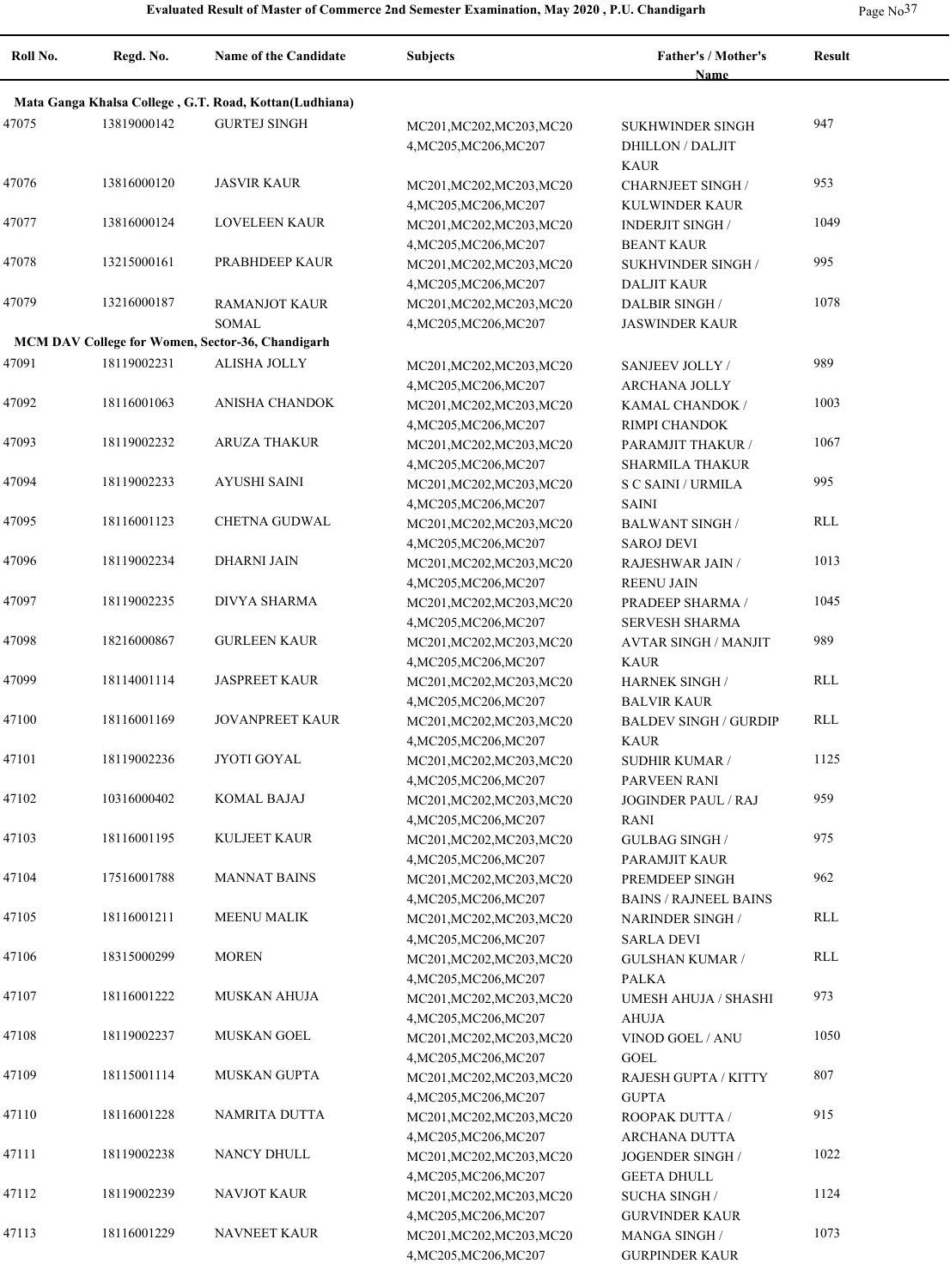**Roll No. Regd. No. Name of the Candidate Subjects Father's / Mother's Name Result MCM DAV College for Women, Sector-36, Chandigarh** 47114 18119002240 NEEVIA THALYARI MC201, MC202, MC203, MC20 NITESH THALYARI 1051 4,MC205,MC206,MC207 NITESH THALYARI / MADHU THALYARI 47115 18116001248 PARNEET KAUR MC201, MC202, MC203, MC20 4,MC205,MC206,MC207 18116001248 PARNEET KAUR MC201,MC202,MC203,MC20 JASVINDER PAL SINGH / RLL MANDEEP KAUR 47116 18119002241 PEEYUSHI GROVER MC201, MC202, MC203, MC20 GIRISH GROVER 862 4,MC205,MC206,MC207 GIRISH GROVER / SANGEETA GROVER 47117 18119002242 PRETTY MC201,MC202,MC203,MC20 RAJ KUMAR / SONIKA 987 4,MC205,MC206,MC207 47118 18016001502 PRIYA MC201, MC201, MC202, MC203, MC20 PREM LAL / NIRMAL 860 4,MC205,MC206,MC207 PREM LAL / NIRMAL KAUR 47119 RAASHI VERMA MC201,MC202,MC203,MC20 18316000313 948 4,MC205,MC206,MC207 RAJEEV KUMAR / AARTI VERMA 47120 18116001277 RITIKA DHIMAN MC201,MC202,MC203,MC20 VIJAY DHIMAN / ANJU 986 4,MC205,MC206,MC207 VIJAY DHIMAN / ANJU RANI 47121 18117001965 SAMRITI MC201, MC201, MC202, MC203, MC20 PARVEEN GARG / SEEMA 987 4,MC205,MC206,MC207 PARVEEN GARG / SEEMA GARG 17122 18116000998 SANDEEP KAUR MC201, MC202, MC203, MC20 BALTEJ SINGH / HARJIT 921 4,MC205,MC206,MC207 BALTEJ SINGH / HARJIT KAUR 47123 19215000030 SEJAL KATARIA MC201,MC202,MC203,MC20 SARJOO KATARIA 1008 4,MC205,MC206,MC207 SARJOO KATARIA / BABITA KATARIA 47124 SHIKHA MC201,MC202,MC203,MC20 18116001297 KAMAL RAJU / SUSHMA 1153 4,MC205,MC206,MC207 47125 SHIVANI MC201,MC202,MC203,MC20 17616001332 1061 4,MC205,MC206,MC207 CHARAN SINGH / MANISHA 47126 18116001302 SHIVANI MC201,MC202,MC203,MC20 PARKASH LAL 1022 4,MC205,MC206,MC207 PARKASH LAL / MANJEET KUMARI 47127 SIMRAN BEV,MC202,MC203,MC204, MC205,MC206,MC207 AMICHAND / SUNITA DEVI Cancelled 47128 SIMRAN MC201,MC202,MC203,MC20 18119002243 RLL 4,MC205,MC206,MC207 AMI CHAND / SUNITA DEVI 47129 SIMRAN BANSAL MC201,MC202,MC203,MC20 18119002244 878 4,MC205,MC206,MC207 DAVINDER BANSAL / SUMAN BANSAL 47130 SONALI MC201,MC202,MC203,MC20 18119002245 SANJAY KUMAR / RAMA 1068 4,MC205,MC206,MC207 47131 18116001348 TANIA MALHOTRA MC201, MC202, MC203, MC20 SURESH MALHOTRA 1984 4,MC205,MC206,MC207 SURESH MALHOTRA / SATNAM 47132 18216000978 TANVI NEGI MC201, MC202, MC203, MC20 RAMESH SINGH NEGI 903 4,MC205,MC206,MC207 RAMESH SINGH NEGI / SUMAN NEGI **MTS Memorial College for Women, Ludhiana** 47141 14516000520 AANCHAL MC201,MC202,MC203,MC20 CHARANJEET / SEEMA 1033 4,MC205,MC206,MC207 47142 ARPREET KAUR MC201,MC202,MC203,MC20 15015000493 885 4,MC205,MC206,MC207 JAGTAR SINGH / KAMALJEET KAUR 47143 14516000538 BHAVNEET KAUR MC201, MC202, MC203, MC20 HARPREET SINGH 1156 4,MC205,MC206,MC207 HARPREET SINGH / RAJINDER KAUR 47144 14516000543 DHANPREET KAUR MC201, MC202, MC203, MC20 DAVINDER SINGH 1073 4,MC205,MC206,MC207 DAVINDER SINGH CHAWLA / HARVINDER KAUR CHAWLA 47145 14316000845 DILPRIYA KAUR MC201, MC202, MC203, MC20 JAGTAR SINGH / DALJIT 1059 4,MC205,MC206,MC207 JAGTAR SINGH / DALJIT KAUR 47146 14316000862 GURSIMRAN KAUR MC201,MC202,MC203,MC20 GURCHARAN SINGH 957 4,MC205,MC206,MC207 GURCHARAN SINGH / BALJIT KAUR 47147 14516000552 GURSIMRAN KAUR MC201, MC202, MC203, MC20 DAVINDER SINGH 1238 4,MC205,MC206,MC207 DAVINDER SINGH / JASWANT KAUR 47148 14515000586 HARLEEN KAUR MC201,MC202,MC203,MC20 ATAMJEET SINGH 961 4,MC205,MC206,MC207 ATAMJEET SINGH / SATPAL KAUR 47149 14516000558 INDERPREET KAUR MC201, MC202, MC203, MC20 GURVINDER PAL SINGH 1203 4,MC205,MC206,MC207 GURVINDER PAL SINGH / KULWINDER KAUR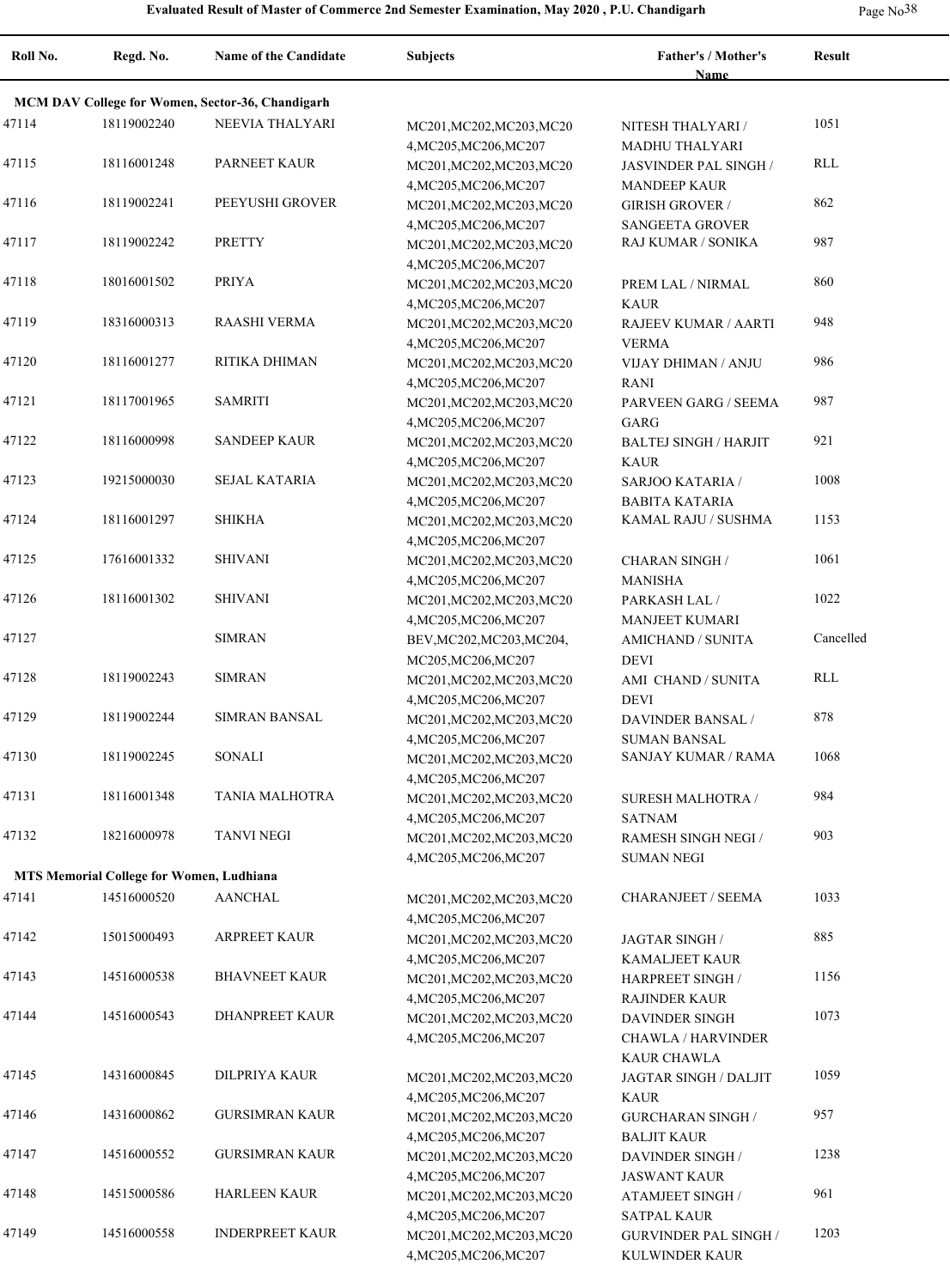|  | Page $No39$ |
|--|-------------|
|--|-------------|

| Roll No. | Regd. No.                                       | <b>Name of the Candidate</b>                                 | <b>Subjects</b>                                                               | Father's / Mother's                                     | <b>Result</b> |
|----------|-------------------------------------------------|--------------------------------------------------------------|-------------------------------------------------------------------------------|---------------------------------------------------------|---------------|
|          |                                                 |                                                              |                                                                               | <b>Name</b>                                             |               |
|          | <b>MTS Memorial College for Women, Ludhiana</b> |                                                              |                                                                               |                                                         |               |
| 47150    | 14516000564                                     | <b>JYOTI DEVI</b>                                            | MC201, MC202, MC203, MC20<br>4, MC205, MC206, MC207                           | <b>RAJESH / SUMAN</b>                                   | 994           |
| 47151    | 14416000160                                     | <b>KANNU</b>                                                 | MC201, MC202, MC203, MC20<br>4, MC205, MC206, MC207                           | <b>KRISHAN LAL/</b><br><b>DARSHANA</b>                  | 1064          |
| 47152    | 14519000541                                     | KANWAL PREET KAUR                                            | MC201, MC202, MC203, MC20<br>4, MC205, MC206, MC207                           | JITENDER PAL SINGH /<br><b>GURPREET KAUR</b>            | 1010          |
| 47153    | 14516000572                                     | <b>KHUSHBOO</b>                                              | MC201, MC202, MC203, MC20<br>4, MC205, MC206, MC207                           | SHRINATH YADAV /<br><b>SHEELA DEVI</b>                  | 1015          |
| 47154    | 14516000583                                     | <b>MAMTA RANI</b>                                            | MC201, MC202, MC203, MC20<br>4, MC205, MC206, MC207                           | <b>BALVIR SINGH / SONA</b><br><b>DEVI</b>               | 1010          |
| 47155    | 14516000616                                     | POOJA KUMARI                                                 | MC201, MC202, MC203, MC20<br>4, MC205, MC206, MC207                           | <b>ROHIT PRASAD /</b><br><b>SUMITRA DEVI</b>            | 1053          |
| 47156    | 14516000623                                     | PREETI CHOUDHARY                                             | MC201, MC202, MC203, MC20                                                     | PYARE LAL / JYOTI                                       | 1015          |
| 47157    | 14515000661                                     | PRIYA DIXIT                                                  | 4, MC205, MC206, MC207<br>MC201, MC202, MC203, MC20                           | RADHA RAMAN / RANI                                      | 1124          |
| 47158    | 14516000631                                     | <b>RAJINDER KAUR</b>                                         | 4, MC205, MC206, MC207<br>MC201, MC202, MC203, MC20                           | <b>DIXIT</b><br>AMIT BHAI / KALPANA                     | 1180          |
| 47159    | 12-USOL-1185                                    | <b>ROHINI</b>                                                | 4, MC205, MC206, MC207<br>MC201, MC202, MC203, MC20                           | <b>DEVI</b><br>DAYANAND / SHARDA                        | 897           |
| 47160    | 14515000682                                     | <b>SALONI</b>                                                | 4, MC205, MC206, MC207<br>MC201, MC202, MC203, MC20                           | <b>RANI</b><br>RAM SINGH CHAUHAN /                      | 1012          |
| 47161    | 14516000654                                     | SIMRANJEET KAUR                                              | 4, MC205, MC206, MC207<br>MC201, MC202, MC203, MC20                           | <b>BIMLA</b><br><b>SARBJIT SINGH / BEANT</b>            | 994           |
| 47162    | 14516000657                                     | <b>SONIA</b>                                                 | 4, MC205, MC206, MC207<br>MC201, MC202, MC203, MC20                           | <b>KAUR</b><br><b>HARISH CHANDER /</b>                  | 982           |
| 47163    | 14516000663                                     | <b>SWATI SHARMA</b>                                          | 4, MC205, MC206, MC207<br>MC201, MC202, MC203, MC20                           | <b>RAJNI</b><br><b>SHAM SUNDER / SUNITA</b>             | 1174          |
| 47164    | 14516000666                                     | <b>TARANJEET KAUR</b>                                        | 4, MC205, MC206, MC207<br>MC201, MC202, MC203, MC20                           | <b>SHARMA</b><br><b>BALBIR SINGH/</b>                   | 1072          |
| 47165    | 14516000668                                     | <b>UPASNA</b>                                                | 4, MC205, MC206, MC207<br>MC201, MC202, MC203, MC20                           | PARAMJEET KAUR<br>RAKESH KUMAR / UMA                    | 1030          |
| 47166    | 14416000245                                     | USHA RANI                                                    | 4, MC205, MC206, MC207<br>MC201, MC202, MC203, MC20                           | <b>KUMARI</b><br>KRISHAN KUMAR /                        | 943           |
| 47167    | 14516000671                                     | VARSHA GAKHAR                                                | 4, MC205, MC206, MC207<br>MC201, MC202, MC203, MC20<br>4, MC205, MC206, MC207 | NIRMLA DEVI<br><b>RAKESH GAKHAR /</b>                   | 1008          |
|          |                                                 | Post Graduate Govt. College for Girls, Sector-11, Chandigarh |                                                                               | <b>RINKY GAKHAR</b>                                     |               |
| 47171    | 17196000312                                     | <b>AMANDEEP KAUR</b>                                         | MC201, MC202, MC203, MC20                                                     | <b>MUKHTIAR SINGH /</b>                                 | 1044          |
| 47172    | 19416000344                                     | <b>ANJALI SINGLA</b>                                         | 4, MC205, MC206, MC207<br>MC201, MC202, MC203, MC20                           | <b>LAKHBIR KAUR</b><br><b>VIJAY SINGLA / REENA</b>      | 1030          |
| 47173    | 17716000907                                     | <b>BABLI</b>                                                 | 4, MC205, MC206, MC207<br>MC201, MC202, MC203, MC20                           | <b>SINGLA</b><br>ROOP RAJ / SAROJANI                    | 1012          |
| 47174    | 19416000345                                     | CHESHTHA RAJDEV                                              | 4, MC205, MC206, MC207<br>MC201, MC202, MC203, MC20                           | <b>DEVI</b><br>PREM KUMAR / ANJANA                      | 1145          |
| 47175    | 17719001431                                     | <b>HARPREET KAUR</b>                                         | 4, MC205, MC206, MC207<br>MC201, MC202, MC203, MC20                           | <b>GURNAIB SINGH /</b>                                  | 1177          |
| 47176    | 17916000361                                     | <b>KAJAL DEVI</b>                                            | 4, MC205, MC206, MC207<br>MC201, MC202, MC203, MC20                           | <b>KARAM KAUR</b><br><b>BHAG CHAND / MAMTA</b>          | 1084          |
| 47177    | 18416001114                                     | <b>KIRAN DHASMANA</b>                                        | 4, MC205, MC206, MC207<br>MC201, MC202, MC203, MC20                           | <b>DEVI</b><br><b>BISHAMBHAR DUTT /</b>                 | 1093          |
| 47178    | 18216000892                                     | KIRANDEEP KAUR                                               | 4, MC205, MC206, MC207<br>MC201, MC202, MC203, MC20                           | ANITA DHASMANA<br><b>BALKAR SINGH /</b>                 | 1135          |
| 47179    | 17916000374                                     | KIRANPREET KAUR                                              | 4, MC205, MC206, MC207<br>MC201, MC202, MC203, MC20                           | PARAMJIT KAUR<br><b>RANDHIR SINGH /</b>                 | 1147          |
| 47180    | 41160003710                                     | <b>MANPREET KAUR</b>                                         | 4, MC205, MC206, MC207<br>MC201, MC202, MC203, MC20                           | KAMALJIT KAUR<br>KARAMJIT SINGH /                       | 1056          |
| 47181    | 17719001432                                     | MEENAKSHI                                                    | 4, MC205, MC206, MC207<br>MC201, MC202, MC203, MC20<br>4, MC205, MC206, MC207 | <b>MANJIT KAUR</b><br><b>INDER SINGH / BIRO</b><br>DEVI | RLL           |
|          |                                                 |                                                              |                                                                               |                                                         |               |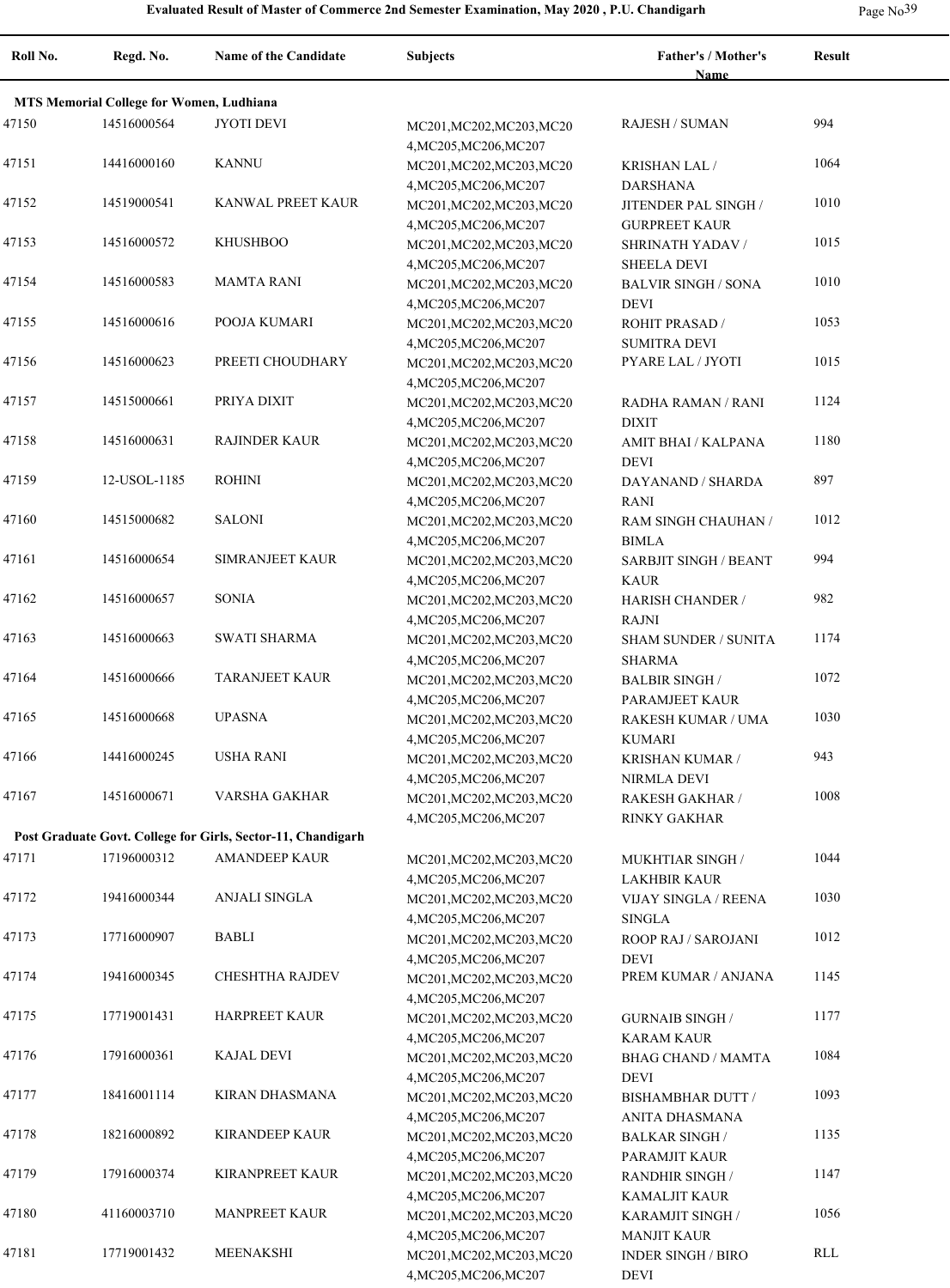|  | Page $No40$ |
|--|-------------|
|--|-------------|

| Roll No. | Regd. No.   | <b>Name of the Candidate</b>                                 | <b>Subjects</b>                                     | Father's / Mother's<br><b>Name</b>           | <b>Result</b> |
|----------|-------------|--------------------------------------------------------------|-----------------------------------------------------|----------------------------------------------|---------------|
|          |             | Post Graduate Govt. College for Girls, Sector-11, Chandigarh |                                                     |                                              |               |
| 47182    | 17719001433 | <b>MEENAKSHI</b>                                             |                                                     | <b>MAHIPAL SINGH /</b>                       | RLL           |
|          |             |                                                              | MC201, MC202, MC203, MC20<br>4, MC205, MC206, MC207 | <b>SUMILA NEGI</b>                           |               |
| 47183    | 17716000962 | MEENAKSHI SHARMA                                             | MC201, MC202, MC203, MC20                           | HEMANT PRAKASH                               | 1137          |
|          |             |                                                              | 4, MC205, MC206, MC207                              | <b>SHARMA / RITA RANI</b>                    |               |
| 47184    | 17916000399 | MEGHNA BHARDWAJ                                              |                                                     | VIPAN BHARDWAJ /                             | 1084          |
|          |             |                                                              | MC201, MC202, MC203, MC20<br>4, MC205, MC206, MC207 | ANITA BHARDWAJ                               |               |
| 47185    | 17719001434 | <b>MEHAK SINGLA</b>                                          | MC201, MC202, MC203, MC20                           | RAKESH KUMAR / ASHA                          | 1036          |
|          |             |                                                              |                                                     |                                              |               |
| 47186    | 18916000302 | NAMARATA GOEL                                                | 4, MC205, MC206, MC207                              |                                              | RLL           |
|          |             |                                                              | MC201, MC202, MC203, MC20<br>4, MC205, MC206, MC207 | <b>RAJINDER GOEL /</b><br><b>SUSHMA GOEL</b> |               |
| 47187    | 17719001435 | <b>NANCY</b>                                                 |                                                     | RAJESH KUMAR / NEHA                          | 1143          |
|          |             |                                                              | MC201, MC202, MC203, MC20<br>4, MC205, MC206, MC207 |                                              |               |
| 47188    | 17916000418 | <b>NEHA RANI</b>                                             |                                                     |                                              | 998           |
|          |             |                                                              | MC201, MC202, MC203, MC20                           | RAJ KUMAR / SAROJ                            |               |
| 47189    | 17716000971 | NISHA                                                        | 4, MC205, MC206, MC207                              | <b>KUMARI</b>                                | 1128          |
|          |             |                                                              | MC201, MC202, MC203, MC20                           | ROHTASH SINGH /                              |               |
| 47190    | 17719001436 | <b>PARMINDER KAUR</b>                                        | 4, MC205, MC206, MC207                              | PROMILA DEVI                                 | 1138          |
|          |             |                                                              | MC201, MC202, MC203, MC20                           | KARAMJIT SINGH /                             |               |
|          | 17716000981 |                                                              | 4, MC205, MC206, MC207                              | <b>KULWANT KAUR</b>                          |               |
| 47191    |             | POOJA                                                        | MC201, MC202, MC203, MC20                           | JASPAL SINGH / SUSHMA                        | 1189          |
|          |             |                                                              | 4, MC205, MC206, MC207                              | <b>DEVI</b>                                  |               |
| 47192    | 17719001437 | POOJA RAVISH                                                 | MC201, MC202, MC203, MC20                           | SATYAWAN RAVISH /                            | RLL           |
|          |             |                                                              | 4, MC205, MC206, MC207                              | <b>SANTOSH</b>                               |               |
| 47193    | 17916000439 | PRAGATI SHARMA                                               | MC201, MC202, MC203, MC20                           | RAJESH SHARMA /                              | 1077          |
|          |             |                                                              | 4, MC205, MC206, MC207                              | SAVITRI SHARMA                               |               |
| 47194    | 17716000984 | PRAGYA                                                       | MC201, MC202, MC203, MC20                           | <b>KULBHUSHAN</b>                            | RLL           |
|          |             |                                                              | 4, MC205, MC206, MC207                              | CHAUDHARY / SUNITA                           |               |
| 47195    | 17719001438 | PREKSHA SHARMA                                               | MC201, MC202, MC203, MC20                           | VINOD KUMAR / ASHA                           | 1093          |
|          |             |                                                              | 4, MC205, MC206, MC207                              | <b>SHARMA</b>                                |               |
| 47196    | 19416000360 | <b>PRIYA</b>                                                 | MC201, MC202, MC203, MC20                           | <b>SUBHASH KUMAR /</b>                       | 1134          |
|          |             |                                                              | 4, MC205, MC206, MC207                              | <b>SANTOSH RANI</b>                          |               |
| 47197    | 17719001439 | <b>PRIYA</b>                                                 | MC201, MC202, MC203, MC20                           | <b>SHAMSHER SINGH /</b>                      | 1056          |
|          |             |                                                              | 4, MC205, MC206, MC207                              | <b>SUREKHA</b>                               |               |
| 47198    | 18416001128 | <b>RASHMI</b>                                                | MC201, MC202, MC203, MC20                           | <b>RANJIT SINGH /</b>                        | 1089          |
|          |             |                                                              | 4, MC205, MC206, MC207                              | MANORAMA DEVI                                |               |
| 47199    | 17716000997 | <b>REENA BEGUM</b>                                           | MC201, MC202, MC203, MC20                           | <b>ROSHAN ALI / RANI</b>                     | 1216          |
|          |             |                                                              | 4, MC205, MC206, MC207                              | <b>BEGUM</b>                                 |               |
| 47200    | 18416001131 | RITIKA CHAUHAN                                               | MC201, MC202, MC203, MC20                           | <b>RAJINDER SINGH /</b>                      | 1158          |
|          |             |                                                              | 4, MC205, MC206, MC207                              | <b>CHANDER KALA</b>                          |               |
| 47201    | 17716001001 | RIYA GAMBHIR                                                 | MC201, MC202, MC203, MC20                           | HARISH KUMAR /                               | 1218          |
|          |             |                                                              | 4, MC205, MC206, MC207                              | <b>REKHA</b>                                 |               |
| 47202    | 18216000946 | RUSHALI MALHOTRA                                             | MC201, MC202, MC203, MC20                           | PAWAN MALHOTRA /                             | 1271          |
|          |             |                                                              | 4, MC205, MC206, MC207                              | VIJAY MALHOTRA                               |               |
| 47203    | 17719001440 | <b>SANDEEP KAUR</b>                                          | MC201, MC202, MC203, MC20                           | <b>JAGTAR SINGH/</b>                         | 1093          |
|          |             |                                                              | 4, MC205, MC206, MC207                              | <b>MANJEET KAUR</b>                          |               |
| 47204    | 17916000476 | SANYA                                                        | MC201, MC202, MC203, MC20                           | <b>SUNIL KUMAR / SEEMA</b>                   | 1053          |
|          |             |                                                              | 4, MC205, MC206, MC207                              | RANI                                         |               |
| 47205    | 17916000481 | <b>SHALU</b>                                                 | MC201, MC202, MC203, MC20                           | <b>DHARMINDER / SUNITA</b>                   | 913           |
|          |             |                                                              | 4, MC205, MC206, MC207                              |                                              |               |
| 47206    | 17716001012 | SHUBHANGI MAKKAR                                             | MC201, MC202, MC203, MC20                           | SANJEEV K MAKKAR /                           | 1009          |
|          |             |                                                              | 4, MC205, MC206, MC207                              | <b>REENA</b>                                 |               |
| 47207    | 17719001597 | STANZIN ANGMO                                                | MC201, MC202, MC203, MC20                           | <b>TSERING SONAM /</b>                       | RLL           |
|          |             |                                                              | 4, MC205, MC206, MC207                              | RIGZEN DOLMA                                 |               |
| 47208    | 17916000506 | SUMANPREET KAUR                                              | MC201, MC202, MC203, MC20                           | <b>HARBANSH SINGH /</b>                      | 1150          |
|          |             |                                                              | 4, MC205, MC206, MC207                              | <b>AMARJEET KAUR</b>                         |               |
| 47209    | 17719001442 | <b>VIDHI ARORA</b>                                           | MC201, MC202, MC203, MC20                           | MUKESH KUMAR /                               | RLL           |
|          |             |                                                              | 4, MC205, MC206, MC207                              | ANSHU ARORA                                  |               |
|          |             | Post Graduate Govt. College for Girls, Sector-42, Chandigarh |                                                     |                                              |               |
| 47221    | 18216000833 | <b>ADITI SINGH</b>                                           | MC201, MC202, MC203, MC20                           | SANJAY KUMAR SINGH /                         | 1053          |
|          |             |                                                              | 4, MC205, MC206, MC207                              | <b>REENA SINGH</b>                           |               |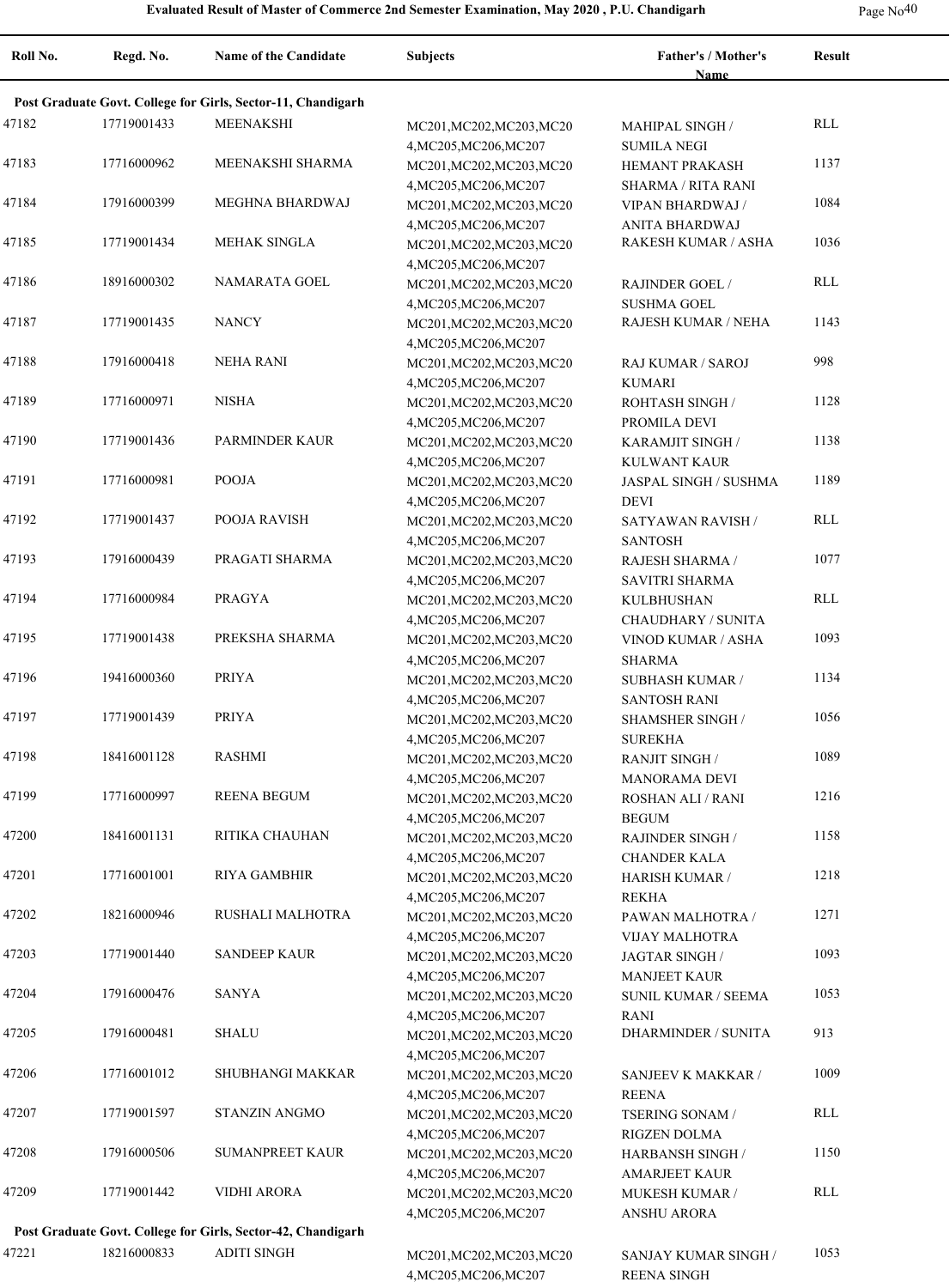**Roll No. Regd. No. Name of the Candidate Subjects Father's / Mother's Name Result Post Graduate Govt. College for Girls, Sector-42, Chandigarh** 47222 18219002171 AMANDEEP KAUR MC201, MC202, MC203, MC20 AVTAR SINGH / 989 4,MC205,MC206,MC207 AVTAR SINGH / RAJINDER KAUR 47223 18316000219 ANKITA SHARMA MC201,MC202,MC203,MC20 RAJESH SHARMA / 1084 4,MC205,MC206,MC207 RAJESH SHARMA / POONAM SHARMA 47224 18216000842 ANUPRIYA MC201, MC201, MC202, MC203, MC20 RAJINDER KUMAR / 878 4,MC205,MC206,MC207 RAJINDER KUMAR / SUNITA RANI 47225 18216000855 CHAHAT GUPTA MC201, MC202, MC203, MC20 MOHIT GUPTA / KOMAL 980 4,MC205,MC206,MC207 MOHIT GUPTA / KOMAL **GUPTA** 47226 18219002172 DEEPALI MC201,MC202,MC203,MC20 OM PARKASH / MAMTA 962 4,MC205,MC206,MC207 47227 17915000358 DIKSHA MONGA MC201,MC202,MC203,MC20 DAVINDER KUMAR 1083 4,MC205,MC206,MC207 DAVINDER KUMAR MONGA / MADHU BALA 47228 DISHA JASSAL MC201,MC202,MC203,MC20 18216000863 1018 4,MC205,MC206,MC207 RAJINDER KUMAR / SURJIT KAUR 47229 18219002173 GURJINDER KAUR MC201, MC202, MC203, MC20 KULWANT SINGH 1022 4,MC205,MC206,MC207 KULWANT SINGH / MANJIT KAUR 47230 JASKIRAT KAUR MC201,MC202,MC203,MC20 18216000881 1103 4,MC205,MC206,MC207 DILBAR SINGH / MANJEET KAUR 47231 18316000259 KAJAL RATHORE MC201, MC202, MC203, MC20 SATISH PAL RATHORE 1024 4,MC205,MC206,MC207 SATISH PAL RATHORE / SUNITA DEVI 47232 18216000889 KAMALJIT KAUR MC201,MC202,MC203,MC20 SARB DYAL SINGH 1106 4,MC205,MC206,MC207 SARB DYAL SINGH / PARMINDER KAUR 47233 18216000894 KIRANDEEP RATHOUR MC201, MC202, MC203, MC20 GAJENDER SINGH 1146 4,MC205,MC206,MC207 GAJENDER SINGH RATHOUR / NISHA **RATHOUR** 47234 18219002174 MANIKA SHARMA MC201, MC202, MC203, MC20 RAJESHWAR BHARDWAJ 974 4,MC205,MC206,MC207 RAJESHWAR BHARDWAJ / URMIL 47235 18219002175 MANINDER KAUR MC201, MC202, MC203, MC20 SUKHWANT SINGH 980 4,MC205,MC206,MC207 SUKHWANT SINGH / BALJINDER KAUR 47236 18216000911 MANPREET KAUR MC201, MC202, MC203, MC20 HARBHANT SINGH 1051 4,MC205,MC206,MC207 HARBHANT SINGH / JAGWINDER KAUR 47237 MANPREET KAUR MC201,MC202,MC203,MC20 18216000909 RLL 4,MC205,MC206,MC207 DAVINDER SINGH / JASWINDER KAUR 47238 MUSKAN MC201,MC202,MC203,MC20 18216000916 JAI DARSHAN / ANITA 902 4,MC205,MC206,MC207 47239 MUSKAN MC201,MC202,MC203,MC20 18216000917 1095 4,MC205,MC206,MC207 SANJEEV KUMAR / KANTA NAVPREET KAUR SEKHON 47240 18216000920 NAVPREET KAUR MC201, MC202, MC203, MC20 PARMINDER SINGH 969 4,MC205,MC206,MC207 PARMINDER SINGH SEKHON / BALJIT KAUR SEKHON 47241 18216000923 NEHA MC201,MC202,MC203,MC20 MOHAN LAL / USHA 1013 4,MC205,MC206,MC207 MOHAN LAL / USHA RANI 47242 18216000927 NIHARIKA TIWARI MC201,MC202,MC203,MC20 ASHOK KUMAR TIWARI 1104 4,MC205,MC206,MC207 ASHOK KUMAR TIWARI / SUMAN TIWARI 47243 17915000468 PRIYA RANA MC201, MC202, MC203, MC20 KAMAR PAL SINGH 946 4,MC205,MC206,MC207 KAMAR PAL SINGH / **SALINDER** 47244 18219002176 PRIYA RANI MC201, MC202, MC203, MC20 RAJ KUMAR / SEEMA 981 4,MC205,MC206,MC207 RAJ KUMAR / SEEMA RANI 47245 18219002177 RAMANJIT MC201,MC202,MC203,MC20 KARAN SINGH 1013 4,MC205,MC206,MC207 KARAN SINGH / KAMLESH 47246 18216000944 RIYA MC201,MC202,MC203,MC20 RUPENDER SINGH 1091 4,MC205,MC206,MC207 RUPENDER SINGH / **RENU** 47247 471160003822 ROOPAM BANSAL MC201, MC202, MC203, MC20 PAWAN KUMAR / 1022 4,MC205,MC206,MC207 PAWAN KUMAR / SUNITA RANI 47248 SAMTA DORA MC201,MC202,MC203,MC20 18216000948 932 4,MC205,MC206,MC207 SURESH KUMAR / SUNITA RANI 47249 18216000950 SANDEEP KAUR MC201, MC202, MC203, MC20 MARINDER SINGH 1122 4,MC205,MC206,MC207 NARINDER SINGH / KARAMJIT KAUR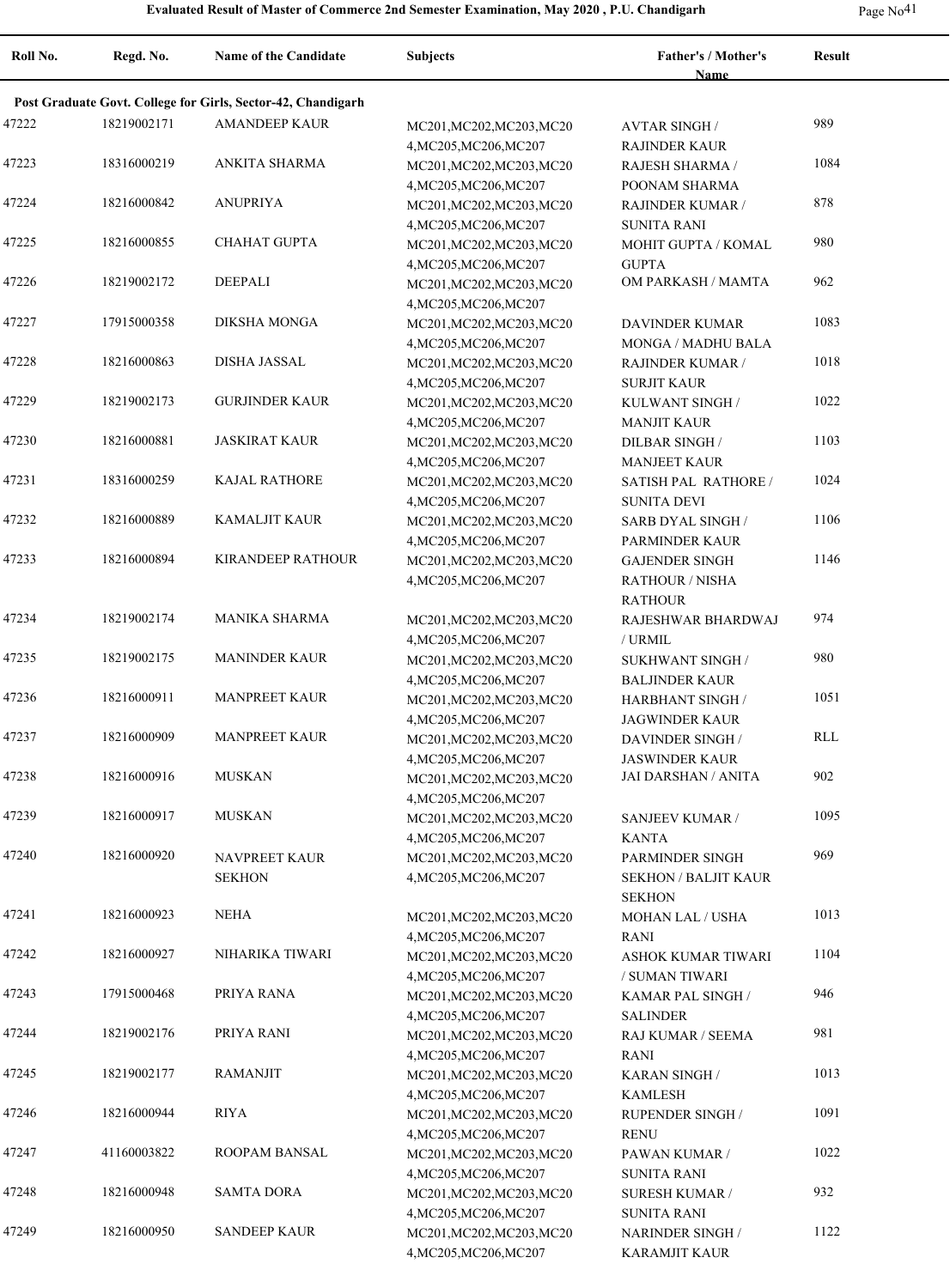| Roll No. | Regd. No.   | Name of the Candidate                                                | Subjects                                            | Father's / Mother's<br><b>Name</b>             | <b>Result</b> |
|----------|-------------|----------------------------------------------------------------------|-----------------------------------------------------|------------------------------------------------|---------------|
|          |             |                                                                      |                                                     |                                                |               |
|          |             | Post Graduate Govt. College for Girls, Sector-42, Chandigarh         |                                                     |                                                |               |
| 47250    | 18216000952 | <b>SAVITRI</b>                                                       | MC201, MC202, MC203, MC20<br>4, MC205, MC206, MC207 | RAM PARVESH / SHANTI<br><b>DEVI</b>            | 1024          |
| 47251    | 18216000967 | SIMRANPREET KAUR                                                     | MC201, MC202, MC203, MC20<br>4, MC205, MC206, MC207 | SURINDER SINGH /<br><b>MANJIT KAUR</b>         | 1133          |
| 47252    | 18219002178 | <b>TAMANNA</b>                                                       | MC201, MC202, MC203, MC20<br>4, MC205, MC206, MC207 | KULDEEP KUMAR /<br><b>SAVITA</b>               | <b>RLL</b>    |
| 47253    | 18219002179 | VAISHALI MALIK                                                       | MC201, MC202, MC203, MC20                           | KARAMSINGH /                                   | RLL           |
| 47254    | 18216000982 | <b>VASUNDHRA</b>                                                     | 4, MC205, MC206, MC207<br>MC201, MC202, MC203, MC20 | <b>DARSHANA</b><br><b>SURINDER KUMAR /</b>     | RLL           |
|          |             |                                                                      | 4, MC205, MC206, MC207                              | <b>RADHA RANI</b>                              |               |
| 47261    | 17616001343 | Post Graduate Govt. College, Sector-11, Chandigarh<br>AADITYA DHIMAN |                                                     |                                                | 903           |
|          |             |                                                                      | MC201, MC202, MC203, MC20<br>4, MC205, MC206, MC207 | AVINASH DHIMAN /<br><b>BIMLA DHIMAN</b>        |               |
| 47262    | 17716000882 | <b>AANCHAL</b>                                                       | MC201, MC202, MC203, MC20                           | RAKESH KUMAR /                                 | 1110          |
| 47263    | 18216000830 | <b>AARTI RAWAT</b>                                                   | 4, MC205, MC206, MC207                              | RAKHI                                          | 1030          |
|          |             |                                                                      | MC201, MC202, MC203, MC20<br>4, MC205, MC206, MC207 | YASHPAL RAWAT /<br><b>KAMLA DEVI</b>           |               |
| 47264    | 18216000836 | <b>AKSHITA SHARMA</b>                                                | MC201, MC202, MC203, MC20                           | <b>RAVINDER KUMAR</b>                          | 934           |
|          |             |                                                                      | 4, MC205, MC206, MC207                              | SHARMA / SHASHI<br><b>SHARMA</b>               |               |
| 47265    | 17916000313 | <b>AMANDEEP KAUR</b>                                                 | MC201, MC202, MC203, MC20                           | PARGAT SINGH /                                 | 1050          |
|          |             |                                                                      | 4, MC205, MC206, MC207                              | <b>BALWINDER KAUR</b>                          |               |
| 47266    | 17716000893 | ANJALI SHARMA                                                        | MC201, MC202, MC203, MC20                           | DHANI RAM SHARMA /                             | 1073          |
|          |             |                                                                      | 4, MC205, MC206, MC207                              | NIRMALA SHARMA                                 |               |
| 47267    | 18016001600 | <b>ANMOL SAINI</b>                                                   | MC201, MC202, MC203, MC20                           | ANIL SAINI / POONAM                            | RLL           |
|          |             |                                                                      | 4, MC205, MC206, MC207                              | <b>SAINI</b>                                   |               |
| 47268    | 17716000906 | <b>BABITA NIRMAL</b>                                                 | MC201, MC202, MC203, MC20                           | RAM JIWAN / USHA                               | 1105          |
|          |             |                                                                      | 4, MC205, MC206, MC207                              |                                                |               |
| 47269    | 17616001301 | <b>BHAVNA</b>                                                        | MC201, MC202, MC203, MC20                           | <b>ASHOK KUMAR /</b>                           | 1169          |
|          |             |                                                                      | 4, MC205, MC206, MC207                              | TRIPTA KOHLI                                   |               |
| 47270    | 17616001366 | DHEERAJ SIWACH                                                       | MC201, MC202, MC203, MC20<br>4, MC205, MC206, MC207 | VIRENDER KUMAR /<br><b>VINOD SIWACH</b>        | 849           |
| 47271    | 17619002011 | <b>HARSHITA JAIN</b>                                                 | MC201, MC202, MC203, MC20                           | KAMAL JAIN / PUNITA                            | 1029          |
|          |             |                                                                      | 4, MC205, MC206, MC207                              | <b>JAIN</b>                                    |               |
| 47272    | 17716000948 | <b>KHUSHPREET</b>                                                    | MC201, MC202, MC203, MC20                           | <b>BHAJAN SINGH/</b>                           | 1009          |
|          |             |                                                                      | 4, MC205, MC206, MC207                              | PARAMJEET KAUR                                 |               |
| 47273    | 17619002012 | <b>KOMAL CHIB</b>                                                    | MC201, MC202, MC203, MC20                           | <b>SUBHASH SINGH CHIB /</b>                    | 1044          |
| 47274    | 30215000011 | <b>KUSHPREET KOUR</b>                                                | 4, MC205, MC206, MC207                              | NEELAM KUMARI                                  | RLL           |
|          |             |                                                                      | MC201, MC202, MC203, MC20<br>4, MC205, MC206, MC207 | <b>BAINT SINGH / SURJEET</b><br><b>KOUR</b>    |               |
| 47275    | 17619002014 | <b>MANALI THAKUR</b>                                                 | MC201, MC202, MC203, MC20                           | SURENDER KUMAR /                               | RLL           |
|          |             |                                                                      | 4, MC205, MC206, MC207                              | REKHA DEVI                                     |               |
| 47276    | 1769002019  | <b>MANDEEP KUMAR</b>                                                 | MC201, MC202, MC203, MC20                           | PAWAN KUMAR /                                  | 999           |
|          |             |                                                                      | 4, MC205, MC206, MC207                              | <b>RAMESH RANI</b>                             |               |
| 47277    | 18316000278 | MANISHA                                                              | MC201, MC202, MC203, MC20                           | <b>SURVIR SINGH / USHA</b>                     | 973           |
|          |             |                                                                      | 4, MC205, MC206, MC207                              |                                                |               |
| 47278    | 17616001310 | MANISHA SHARMA                                                       | MC201, MC202, MC203, MC20<br>4, MC205, MC206, MC207 | <b>DHARAMVEER SINGH/</b><br><b>SHARDA RANI</b> | 1169          |
| 47279    | 17916000398 | <b>MEGHA</b>                                                         | MC201, MC202, MC203, MC20<br>4, MC205, MC206, MC207 | <b>AJAY KUMAR /</b><br><b>ANURADHA</b>         | 1037          |
| 47280    | 17616001136 | NANCY THAKUR                                                         | MC201, MC202, MC203, MC20                           | <b>HAKAM CHAND</b>                             | 1134          |
|          |             |                                                                      | 4, MC205, MC206, MC207                              | THAKUR / NEELAM<br><b>THAKUR</b>               |               |
| 47281    | 41160003733 | NEELAM KUMARI                                                        | MC201, MC202, MC203, MC20                           | ROOP LAL / ANJANA                              | 1110          |
|          |             |                                                                      | 4, MC205, MC206, MC207                              | <b>DEVI</b>                                    |               |
| 47282    | 17915000458 | PAWANDEEP KAUR                                                       | MC201, MC202, MC203, MC20                           | BALDEV SINGH /                                 | 1092          |
|          |             |                                                                      | 4, MC205, MC206, MC207                              | <b>JASWANT KAUR</b>                            |               |
| 47283    | 18216000931 | PINKY                                                                | MC201, MC202, MC203, MC20                           | <b>MADAN SINGH BISHT /</b>                     | 1022          |
|          |             |                                                                      | 4, MC205, MC206, MC207                              | <b>SAROJANI DEVI</b>                           |               |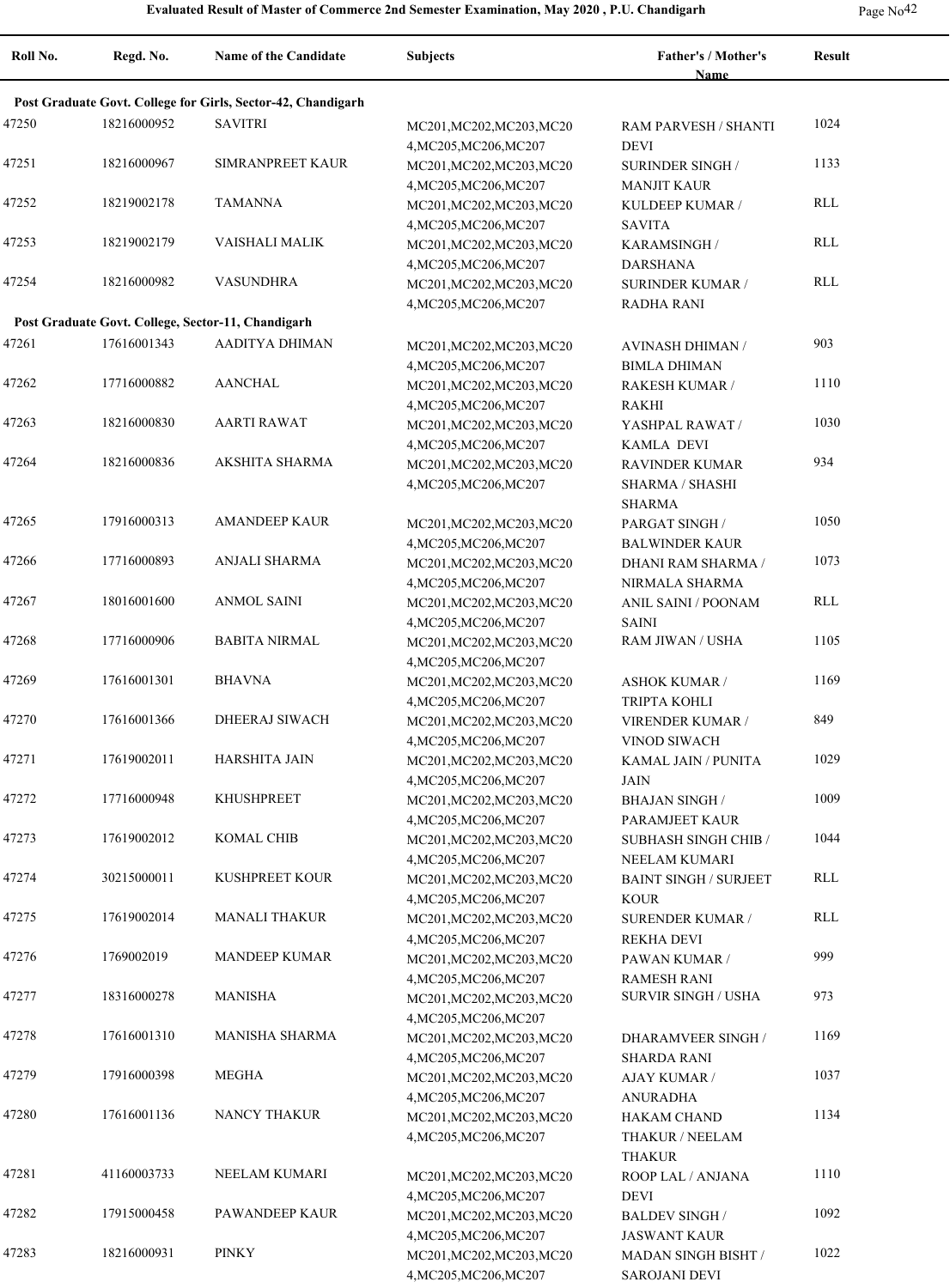| Roll No. | Regd. No.   | Name of the Candidate                              | <b>Subjects</b>                                     | Father's / Mother's<br>Name                   | <b>Result</b> |  |
|----------|-------------|----------------------------------------------------|-----------------------------------------------------|-----------------------------------------------|---------------|--|
|          |             | Post Graduate Govt. College, Sector-11, Chandigarh |                                                     |                                               |               |  |
| 47284    | 17619002015 | <b>PREETI</b>                                      | MC201, MC202, MC203, MC20                           | RAJPAL / MANJEET                              | 985           |  |
|          |             |                                                    | 4, MC205, MC206, MC207                              | <b>KAUR</b>                                   |               |  |
| 47285    | 18316000311 | PRIYANKA RAWAT                                     | MC201, MC202, MC203, MC20                           | <b>LATE BISHAN SINGH</b>                      | 1053          |  |
|          |             |                                                    | 4, MC205, MC206, MC207                              | RAWAT / RATNA DEVI                            |               |  |
| 47286    | 17616001319 | <b>RAGINI</b>                                      | MC201, MC202, MC203, MC20                           | PREM KUMAR / SUNITA                           | 1091          |  |
| 47287    | 17616001320 | <b>RAJNI DEVI</b>                                  | 4, MC205, MC206, MC207                              | <b>RANI</b>                                   | 1083          |  |
|          |             |                                                    | MC201, MC202, MC203, MC20<br>4, MC205, MC206, MC207 | SANTOSH KUMAR /<br><b>CHANDNA DEVI</b>        |               |  |
| 47288    | 18216000941 | <b>RASHMI SINGH</b>                                | MC201, MC202, MC203, MC20                           | SACHIDANAND SINGH /                           | 1070          |  |
|          |             |                                                    | 4, MC205, MC206, MC207                              | <b>SAVITA SINGH</b>                           |               |  |
| 47289    | 17616001322 | <b>RAVNEET KAUR</b>                                | MC201, MC202, MC203, MC20                           | <b>BHUPINDER SINGH /</b>                      | 977           |  |
|          |             |                                                    | 4, MC205, MC206, MC207                              | KULWINDER KAUR                                |               |  |
| 47290    | 17616001424 | <b>SAHIL</b>                                       | MC201, MC202, MC203, MC20                           | <b>BALWAN SINGH/</b>                          | 1023          |  |
|          |             |                                                    | 4, MC205, MC206, MC207                              | MEENA KUMARI                                  |               |  |
| 47291    | 17619002016 | <b>SANDEEP KAUR</b>                                | MC201, MC202, MC203, MC20                           | <b>AMARJEET SINGH /</b>                       | 1045          |  |
| 47292    | 19416000367 | <b>SHIPRA</b>                                      | 4, MC205, MC206, MC207                              | <b>HARPREET KAUR</b>                          | 1122          |  |
|          |             |                                                    | MC201, MC202, MC203, MC20<br>4, MC205, MC206, MC207 | LEKH RAJ JUNEJA /<br><b>RAJNI JUNEJA</b>      |               |  |
| 47293    | 18216000964 | <b>SIMRAN ARORA</b>                                | MC201, MC202, MC203, MC20                           | <b>SURINDER KUMAR /</b>                       | 1092          |  |
|          |             |                                                    | 4, MC205, MC206, MC207                              | <b>SUNITA RANI</b>                            |               |  |
| 47294    | 17616001334 | SONAL BAMOLA                                       | MC201, MC202, MC203, MC20                           | ANIL BAMOLA /                                 | 1093          |  |
|          |             |                                                    | 4, MC205, MC206, MC207                              | <b>SUSHMA BAMOLA</b>                          |               |  |
| 47295    | 18016001560 | <b>SURBHI DHIMAN</b>                               | MC201, MC202, MC203, MC20                           | <b>KAMESHWAR KUMAR</b>                        | 1011          |  |
|          |             |                                                    | 4, MC205, MC206, MC207                              | <b>DHIMAN / TARA</b>                          |               |  |
|          |             |                                                    |                                                     | <b>DHIMAN</b>                                 |               |  |
| 47296    | 17616001335 | <b>SUSHMITA DEVI</b>                               | MC201, MC202, MC203, MC20                           | SANJEEV KUMAR /                               | RLL           |  |
| 47297    | 19416000369 | <b>TANYA</b>                                       | 4, MC205, MC206, MC207                              | <b>SANTOSH DEVI</b>                           | 1176          |  |
|          |             |                                                    | MC201, MC202, MC203, MC20<br>4, MC205, MC206, MC207 | KANWAL SHARMA /<br><b>SITA SHARMA</b>         |               |  |
| 47298    | 17616001338 | TANYA TANEJA                                       | MC201, MC202, MC203, MC20                           | RAJINDER TANEJA /                             | 1086          |  |
|          |             |                                                    | 4, MC205, MC206, MC207                              | <b>KUSUM TANEJA</b>                           |               |  |
| 47299    | 17619002017 | TEEKSHAN KUMARI                                    | MC201, MC202, MC203, MC20                           | <b>MOHAN KUMAR /</b>                          | 1196          |  |
|          |             |                                                    | 4, MC205, MC206, MC207                              | VARINDER KUMARI                               |               |  |
| 47300    | 19416000370 | <b>TWINKLE</b>                                     | MC201, MC202, MC203, MC20                           | <b>ASHOK KUMAR / ASHA</b>                     | 1152          |  |
|          |             |                                                    | 4, MC205, MC206, MC207                              | RANI                                          |               |  |
| 47301    | 17616001448 | <b>VARINDER SINGH</b>                              | MC201, MC202, MC203, MC20                           | <b>SUMINDER KUMAR /</b>                       | 994           |  |
| 47302    | 17619002018 | <b>VEENU</b>                                       | 4, MC205, MC206, MC207                              | <b>SANTOSH KUMARI</b><br>JAIVIR SINGH / SAROJ | 987           |  |
|          |             |                                                    | MC201, MC202, MC203, MC20<br>4, MC205, MC206, MC207 |                                               |               |  |
| 47303    | 17616001450 | <b>VIKAS KUMAR</b>                                 | MC201,MC202,MC203,MC20                              | <b>CHANDI RAM /</b>                           | 1022          |  |
|          |             |                                                    | 4, MC205, MC206, MC207                              | DAYAWANTI                                     |               |  |
| 47304    | 17616001454 | YOGESH CHAUDHARY                                   | MC201, MC202, MC203, MC20                           | DHARAMPAL                                     | 857           |  |
|          |             |                                                    | 4, MC205, MC206, MC207                              | CHAUDHARY / SUMAN                             |               |  |
|          |             |                                                    |                                                     | <b>BALA</b>                                   |               |  |
|          |             | Post Graduate Govt. College, Sector-46, Chandigarh |                                                     |                                               |               |  |
| 47311    | 17916000302 | AANCHAL                                            | MC201, MC202, MC203, MC20                           | <b>MOHAN LAL / RASHU</b>                      | 925           |  |
|          |             |                                                    | 4, MC205, MC206, MC207                              | <b>KUMARI</b>                                 |               |  |
| 47312    | 18316000210 | <b>AMANPREET KAUR</b>                              | MC201, MC202, MC203, MC20                           | <b>SURINDER SINGH/</b>                        | 884           |  |
| 47313    | 18419001904 | ANIL KUMAR                                         | 4, MC205, MC206, MC207<br>MC201, MC202, MC203, MC20 | <b>AMARJEET KAUR</b><br>PALA RAM / RAJPATI    | RLL           |  |
|          |             |                                                    | 4, MC205, MC206, MC207                              |                                               |               |  |
| 47314    | 14116000700 | ANNPURNA DEVI                                      | MC201, MC202, MC203, MC20                           | SHIV RAM KRISHAN /                            | 1038          |  |
|          |             |                                                    | 4, MC205, MC206, MC207                              | <b>KALYANI DEVI</b>                           |               |  |
| 47315    | 18416001162 | ASHU SHARMA                                        | MC201, MC202, MC203, MC20                           | TARSEM CHAND /                                | 939           |  |
|          |             |                                                    | 4, MC205, MC206, MC207                              | NEERAJ SHARMA                                 |               |  |
| 47316    | 12616000974 | <b>CHANDANDEEP SINGH</b>                           | MC201, MC202, MC203, MC20                           | SANTOKH SINGH /                               | 1007          |  |
|          |             |                                                    | 4, MC205, MC206, MC207                              | PARAMJEET KAUR                                |               |  |
| 47317    | 18115001037 | EKTA                                               | MC201, MC202, MC203, MC20                           | RAJ KUMAR / KAMLESH                           | 884           |  |
|          |             |                                                    | 4, MC205, MC206, MC207                              | <b>KUMARI</b>                                 |               |  |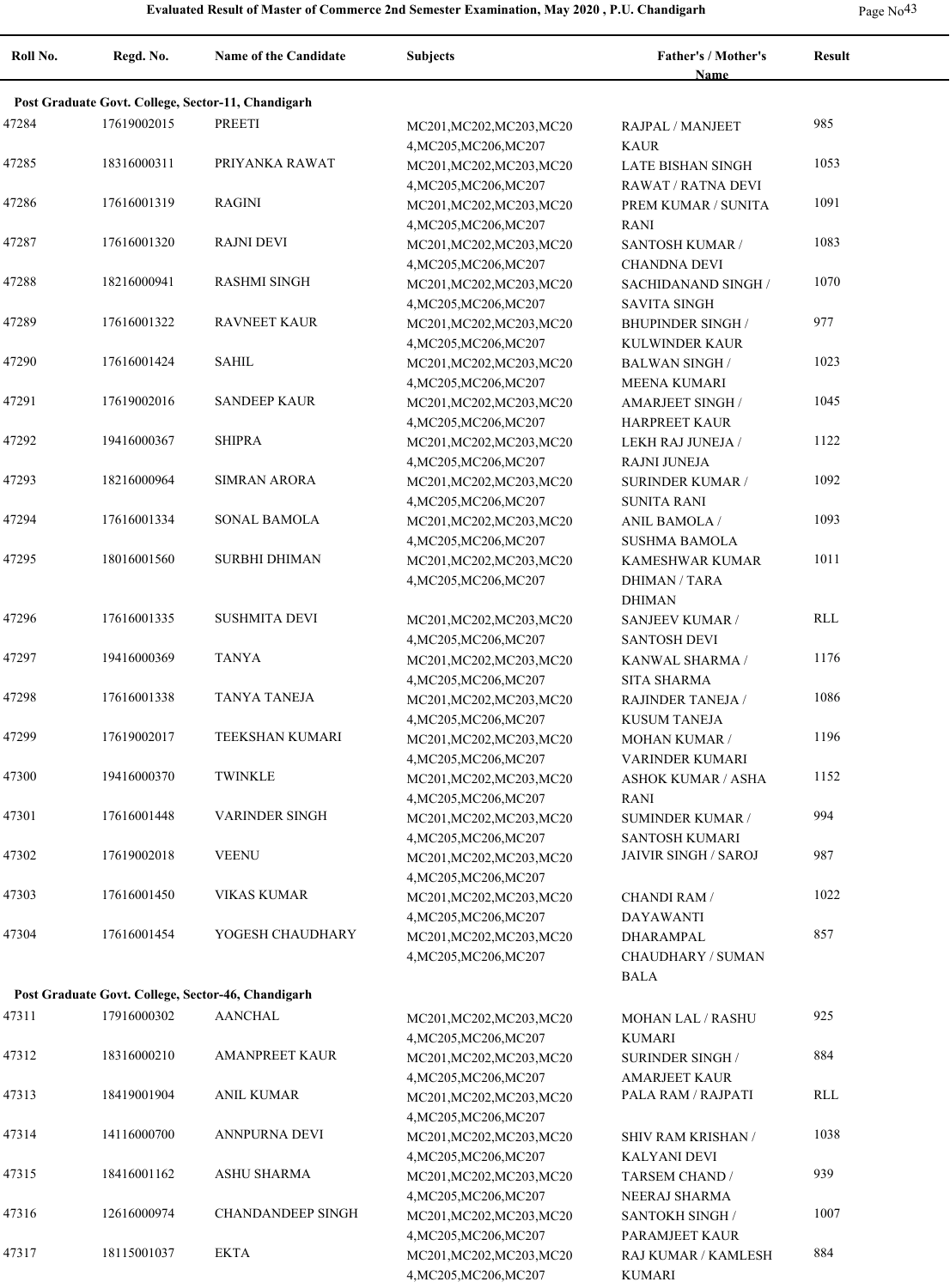| Roll No. | Regd. No.                      | Name of the Candidate                              | <b>Subjects</b>                                     | Father's / Mother's                       | Result |  |
|----------|--------------------------------|----------------------------------------------------|-----------------------------------------------------|-------------------------------------------|--------|--|
|          |                                |                                                    |                                                     | <b>Name</b>                               |        |  |
|          |                                | Post Graduate Govt. College, Sector-46, Chandigarh |                                                     |                                           |        |  |
| 47318    | 18419001905                    | <b>GURWINDER SINGH</b>                             | MC201, MC202, MC203, MC20                           | KULWANT SINGH /                           | RLL    |  |
|          |                                |                                                    | 4, MC205, MC206, MC207                              | <b>JASPAL KAUR</b>                        |        |  |
| 47319    | 14216000645                    | HARMANPREET SINGH                                  | MC201, MC202, MC203, MC20                           | <b>MANJIT SINGH /</b>                     | 948    |  |
| 47320    | 18415000620                    | <b>HARPREET KAUR</b>                               | 4, MC205, MC206, MC207                              | <b>GURDEEP KAUR</b>                       | 1216   |  |
|          |                                |                                                    | MC201, MC202, MC203, MC20                           | <b>LABH SINGH / JASBIR</b><br><b>KAUR</b> |        |  |
| 47321    | 18419001906                    | <b>HARPREET SINGH</b>                              | 4, MC205, MC206, MC207<br>MC201, MC202, MC203, MC20 | <b>GAJJAN SINGH /</b>                     | 1036   |  |
|          |                                |                                                    | 4, MC205, MC206, MC207                              | <b>JASWINDER KAUR</b>                     |        |  |
| 47322    | 18419001901                    | <b>JASMEEN MANN</b>                                | MC201, MC202, MC203, MC20                           | ANGREJ SINGH /                            | 1095   |  |
|          |                                |                                                    | 4, MC205, MC206, MC207                              | <b>KIRANPAL KAUR</b>                      |        |  |
| 47323    | 18316000256                    | <b>JYOTI</b>                                       | MC201, MC202, MC203, MC20                           | <b>SHAM LAL / RAJNI</b>                   | 1062   |  |
|          |                                |                                                    | 4, MC205, MC206, MC207                              |                                           |        |  |
| 47324    | 18419001902                    | KHUSHPREET KAUR                                    | MC201, MC202, MC203, MC20                           | <b>GURJEET SINGH/</b>                     | 1019   |  |
|          |                                |                                                    | 4, MC205, MC206, MC207                              | <b>SARBJEET KAUR</b>                      |        |  |
| 47325    | 17515002462                    | <b>KUNAL BANSAL</b>                                | MC201, MC202, MC203, MC20                           | <b>SURINDER KUMAR</b>                     | 1038   |  |
|          |                                |                                                    | 4, MC205, MC206, MC207                              | <b>BANSAL / SUNITA</b>                    |        |  |
|          |                                |                                                    |                                                     | <b>BANSAL</b>                             |        |  |
| 47326    | 18419001907                    | NITIN VERMA                                        | MC201, MC202, MC203, MC20                           | <b>CHIRANJEEV LAL</b>                     | 875    |  |
|          |                                |                                                    | 4, MC205, MC206, MC207                              | <b>VERMA / KALA VERMA</b>                 |        |  |
| 47327    | 18419001903                    | PALAK WADHWA                                       | MC201, MC202, MC203, MC20                           | SATENDER WADHWA /                         | 1055   |  |
|          |                                |                                                    | 4, MC205, MC206, MC207                              | KAJAL RANI WADHWA                         |        |  |
| 47328    | 41160003772                    | POONAM DHIMAN                                      | MC201, MC202, MC203, MC20                           | SURJIT SINGH / NEELAM                     | 954    |  |
|          |                                |                                                    | 4, MC205, MC206, MC207                              |                                           |        |  |
| 47329    | 18419001908                    | <b>RAHUL PRASHER</b>                               | MC201, MC202, MC203, MC20                           | <b>JAGDISH PRASHER /</b>                  | 1003   |  |
|          |                                | <b>RITWIK VYAS</b>                                 | 4, MC205, MC206, MC207                              | <b>ANJANA DEVI</b>                        | 1021   |  |
| 47330    | 18416001224                    |                                                    | MC201, MC202, MC203, MC20                           | <b>ASHUTOSH VYAS /</b>                    |        |  |
| 47331    | 18419001909                    | <b>SATISH KUMAR</b>                                | 4, MC205, MC206, MC207                              | PUNAM VYAS                                | 1099   |  |
|          |                                |                                                    | MC201, MC202, MC203, MC20<br>4, MC205, MC206, MC207 | <b>MEHAR CHAND /</b><br>MUKHTYARI DEVI    |        |  |
| 47332    | 18316000334                    | <b>SHIVANI THAKUR</b>                              | MC201, MC202, MC203, MC20                           | BEAS DEV / REKHA DEVI                     | 1103   |  |
|          |                                |                                                    | 4, MC205, MC206, MC207                              |                                           |        |  |
| 47333    | 18316000348                    | <b>SUNITA</b>                                      | MC201, MC202, MC203, MC20                           | AMAR SINGH / KAMLA                        | 987    |  |
|          |                                |                                                    | 4, MC205, MC206, MC207                              | <b>DEVI</b>                               |        |  |
| 47334    | 17716001028                    | <b>TAMANNA</b>                                     | MC201, MC202, MC203, MC20                           | RAJESH SINGH / REENA                      | 1137   |  |
|          |                                |                                                    | 4, MC205, MC206, MC207                              |                                           |        |  |
| 47335    | 17716001029                    | <b>TANIYA</b>                                      | MC201, MC202, MC203, MC20                           | <b>RAJESH SINGH / REENA</b>               | 1160   |  |
|          |                                |                                                    | 4, MC205, MC206, MC207                              |                                           |        |  |
| 47336    | 18416001249                    | <b>VIKAS GOEL</b>                                  | MC201, MC202, MC203, MC20                           | <b>MAHAVIR GOEL / ANITA</b>               | 1162   |  |
|          |                                |                                                    | 4, MC205, MC206, MC207                              | <b>DEVI</b>                               |        |  |
|          | R.S.D. College, Ferozepur City |                                                    |                                                     |                                           |        |  |
| 47341    | 11716000267                    | AAYUSHI MITTAL                                     | MC201, MC202, MC203, MC20                           | AJAY MITTAL / SHELLY                      | 1105   |  |
|          |                                |                                                    | 4, MC205, MC206, MC207                              | <b>MITTAL</b>                             |        |  |
| 47342    | 15-USOL-6540                   | AJAY                                               | MC201, MC202, MC203, MC20                           | JOGINDER LAL / USHA                       | 970    |  |
|          |                                |                                                    | 4, MC205, MC206, MC207                              | RANI                                      |        |  |
| 47343    | 11716000268                    | <b>ALISHA</b>                                      | MC201, MC202, MC203, MC20                           | <b>BALDEV / USHA</b>                      | RLL    |  |
|          |                                | DEEPAK KUMAR                                       | 4, MC205, MC206, MC207                              |                                           | 941    |  |
| 47344    | 11516000614                    |                                                    | MC201, MC202, MC203, MC20                           | <b>SATISH KUMAR / RINKU</b>               |        |  |
| 47345    | 11716000279                    | DIKSHA JAISWAL                                     | 4, MC205, MC206, MC207<br>MC201, MC202, MC203, MC20 | DEVI                                      | 1065   |  |
|          |                                |                                                    | 4, MC205, MC206, MC207                              | SITA RAM JAISWAL /<br><b>SUNITA</b>       |        |  |
| 47346    | 11716000280                    | <b>GEETA RANI</b>                                  | MC201, MC202, MC203, MC20                           | KAILASH CHANDER                           | 1088   |  |
|          |                                |                                                    | 4, MC205, MC206, MC207                              | <b>GUPTA / MANJU GUPTA</b>                |        |  |
| 47347    | 11515000495                    | <b>HIMANI</b>                                      | MC201, MC202, MC203, MC20                           | VINAY DHAWAN /                            | 1055   |  |
|          |                                |                                                    | 4, MC205, MC206, MC207                              | POOJA DHAWAN                              |        |  |
| 47348    | 11516000561                    | HIMANSHI GROVER                                    | MC201, MC202, MC203, MC20                           | SUNIL KUMAR GROVER /                      | 1110   |  |
|          |                                |                                                    | 4, MC205, MC206, MC207                              | <b>SHWETA GROVER</b>                      |        |  |
| 47349    | 11516000562                    | KAJAL                                              | MC201, MC202, MC203, MC20                           | RAMESH KUMAR /                            | 984    |  |
|          |                                |                                                    | 4, MC205, MC206, MC207                              | NEELAM                                    |        |  |
|          |                                |                                                    |                                                     |                                           |        |  |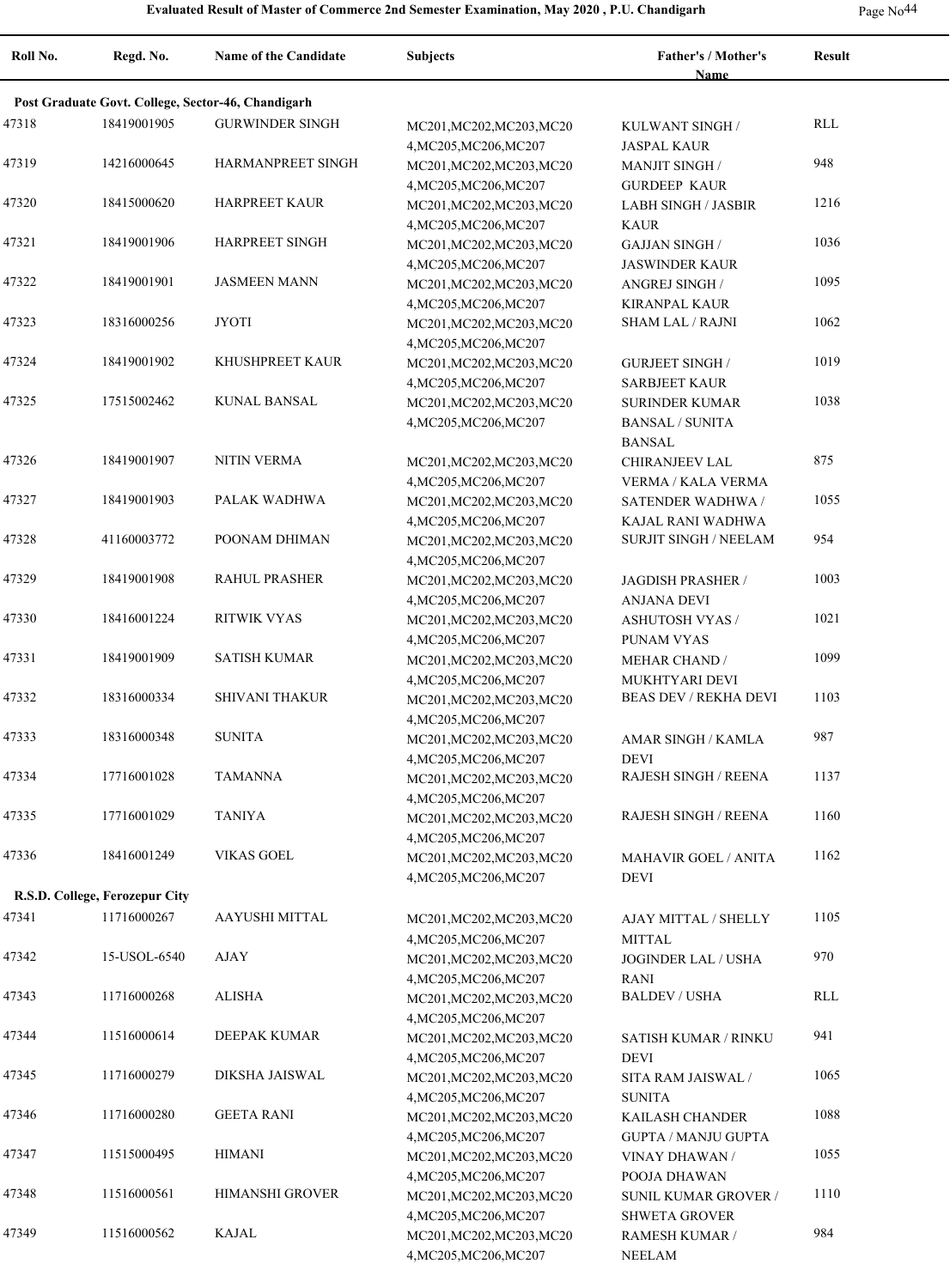| Roll No. | Regd. No.                                      | Name of the Candidate                   | <b>Subjects</b>                                                               | Father's / Mother's<br><b>Name</b>                               | <b>Result</b> |
|----------|------------------------------------------------|-----------------------------------------|-------------------------------------------------------------------------------|------------------------------------------------------------------|---------------|
|          | R.S.D. College, Ferozepur City                 |                                         |                                                                               |                                                                  |               |
| 47350    | 16316000489                                    | KHANAK DAWAR                            | MC201, MC202, MC203, MC20                                                     | RAJIV KUMAR / NEERU                                              | 1052          |
| 47351    | 11616000275                                    | KOMAL                                   | 4, MC205, MC206, MC207<br>MC201, MC202, MC203, MC20                           | <b>BALA</b><br>RAJ KUMAR SACHDEVA                                | 1106          |
| 47352    | 11716000291                                    | <b>KOMAL</b>                            | 4, MC205, MC206, MC207<br>MC201, MC202, MC203, MC20                           | / SURINDER RANI<br>RAMESH KUMAR /                                | 1041          |
| 47353    | 11516000565                                    | <b>KOMAL ARORA</b>                      | 4, MC205, MC206, MC207<br>MC201, MC202, MC203, MC20                           | <b>SHALLU</b><br><b>ASHWANI ARORA /</b>                          | 985           |
| 47354    | 11716000298                                    | <b>MANISHA</b>                          | 4, MC205, MC206, MC207<br>MC201, MC202, MC203, MC20                           | <b>RANJANA</b><br>DARSHAN LAL / SHEELA                           | 1036          |
| 47355    | 11516000643                                    | <b>MEHAKDEEP SINGH</b><br><b>BHATIA</b> | 4, MC205, MC206, MC207<br>MC201, MC202, MC203, MC20<br>4, MC205, MC206, MC207 | <b>INDERJIT SINGH</b><br><b>BHATIA / TAJINDER</b>                | 1135          |
| 47356    | 11716000304                                    | <b>NAINA</b>                            | MC201, MC202, MC203, MC20<br>4, MC205, MC206, MC207                           | <b>KAUR BHATIA</b><br><b>BALDEV RAJ / SHIVA</b>                  | 1037          |
| 47357    | 11716000305                                    | <b>NAINIKA</b>                          | MC201, MC202, MC203, MC20<br>4, MC205, MC206, MC207                           | <b>SUBHASH CHANDER /</b><br><b>BIMLA</b>                         | 1017          |
| 47358    | 11515000512                                    | NISHA                                   | MC201, MC202, MC203, MC20<br>4, MC205, MC206, MC207                           | <b>ASHOK KUMAR PASSI /</b><br><b>NEETI PASSI</b>                 | 1075          |
| 47359    | 15715000229                                    | PRIYA                                   | MC201, MC202, MC203, MC20<br>4, MC205, MC206, MC207                           | <b>SURJEET KUMAR</b><br><b>GROVER / LALITA</b><br><b>GROVER</b>  | 1084          |
| 47360    | 117140000242                                   | <b>PRIYANKA</b>                         | MC201, MC202, MC203, MC20<br>4, MC205, MC206, MC207                           | PARMOD KUMAR /<br><b>USHA</b>                                    | 1083          |
| 47361    | 11516000658                                    | <b>RAJAN</b>                            | MC201, MC202, MC203, MC20                                                     | SANJEEV KUMAR /<br><b>KIRAN</b>                                  | RLL           |
| 47362    | 11516000660                                    | <b>RAJAN</b>                            | 4, MC205, MC206, MC207<br>MC201, MC202, MC203, MC20<br>4, MC205, MC206, MC207 | <b>SWARN KUMAR /</b><br><b>KAMAL RANI</b>                        | 936           |
| 47363    | 11516000577                                    | <b>RAVNEET KAUR</b>                     | MC201, MC202, MC203, MC20<br>4, MC205, MC206, MC207                           | <b>SEWAK SINGH/</b><br>KULWINDERJEET KAUR                        | 1001          |
| 47364    | 11519000651                                    | RIDHAM CHAWLA                           | MC201, MC202, MC203, MC20<br>4, MC205, MC206, MC207                           | RAKESH CHAWLA /<br>RITU CHAWLA                                   | 1045          |
| 47365    | 11516000667                                    | ROHIT WAHI                              | MC201, MC202, MC203, MC20<br>4, MC205, MC206, MC207                           | <b>MOHAN LAL / SAPNA</b>                                         | 1052          |
| 47366    | 11716000328                                    | <b>SAKSHI</b>                           | MC201, MC202, MC203, MC20<br>4, MC205, MC206, MC207                           | HEERA LAL / BABITA                                               | 1103          |
| 47367    | 11516000584                                    | <b>SRISHTI SETIA</b>                    | MC201, MC202, MC203, MC20<br>4, MC205, MC206, MC207                           | <b>RAJIV SETIA / INDU</b>                                        | 995           |
| 47368    | 11516000680                                    | SUHAIL MAINI                            | MC201, MC202, MC203, MC20<br>4, MC205, MC206, MC207                           | SUNIL MAINI / ANJU<br><b>MAINI</b>                               | 987           |
| 47369    | 11816000797                                    | <b>TARUN</b>                            | MC201, MC202, MC203, MC20<br>4, MC205, MC206, MC207                           | VISHAL KUMAR / REETA<br><b>JAISWAL</b>                           | <b>RLL</b>    |
| 47370    | 30816000077                                    | <b>VICKY</b>                            | MC201, MC202, MC203, MC20<br>4, MC205, MC206, MC207                           | <b>SUDESH KUMAR /</b><br>SUNITA RANI                             | 944           |
| 47371    | 11516000689                                    | YADWINDER SINGH                         | MC201, MC202, MC203, MC20<br>4, MC205, MC206, MC207                           | KULDEEP SINGH /<br><b>KULWINDER KAUR</b>                         | RLL           |
|          | Ramgarhia Girls College, Miller Ganj, Ludhiana |                                         |                                                                               |                                                                  |               |
| 47381    | 41160003564                                    | <b>AARTI KUMARI</b>                     | MC201, MC202, MC203, MC20                                                     | RAM BALAK /                                                      | 994           |
| 47382    | 14-USOL-1147                                   | <b>AMANPREET KAUR</b>                   | 4, MC205, MC206, MC207<br>MC201, MC202, MC203, MC20                           | MITHLESH DEVI<br><b>HARJIT SINGH/</b>                            | 1016          |
| 47383    | 14616000178                                    | ARSHDEEP                                | 4, MC205, MC206, MC207<br>MC201, MC202, MC203, MC20                           | KAWALJEET KAUR<br><b>GURPAL SINGH /</b>                          | RLL           |
| 47384    | 14616000181                                    | <b>BALDEEP KAUR</b>                     | 4, MC205, MC206, MC207<br>MC201, MC202, MC203, MC20                           | <b>BALJINDER KAUR</b><br><b>HARDEEP SINGH/</b>                   | 1044          |
| 47385    | 14616000182                                    | <b>BALWINDER KAUR</b>                   | 4, MC205, MC206, MC207<br>MC201, MC202, MC203, MC20                           | KAMALJEET KAUR<br><b>MANJEET SINGH/</b>                          | 998           |
| 47386    | 14616000185                                    | DAMANPREET KAUR                         | 4, MC205, MC206, MC207<br>MC201, MC202, MC203, MC20<br>4, MC205, MC206, MC207 | <b>AMARJEET KAUR</b><br><b>DAVINDER SINGH/</b><br>RAMANJEET KAUR | 1002          |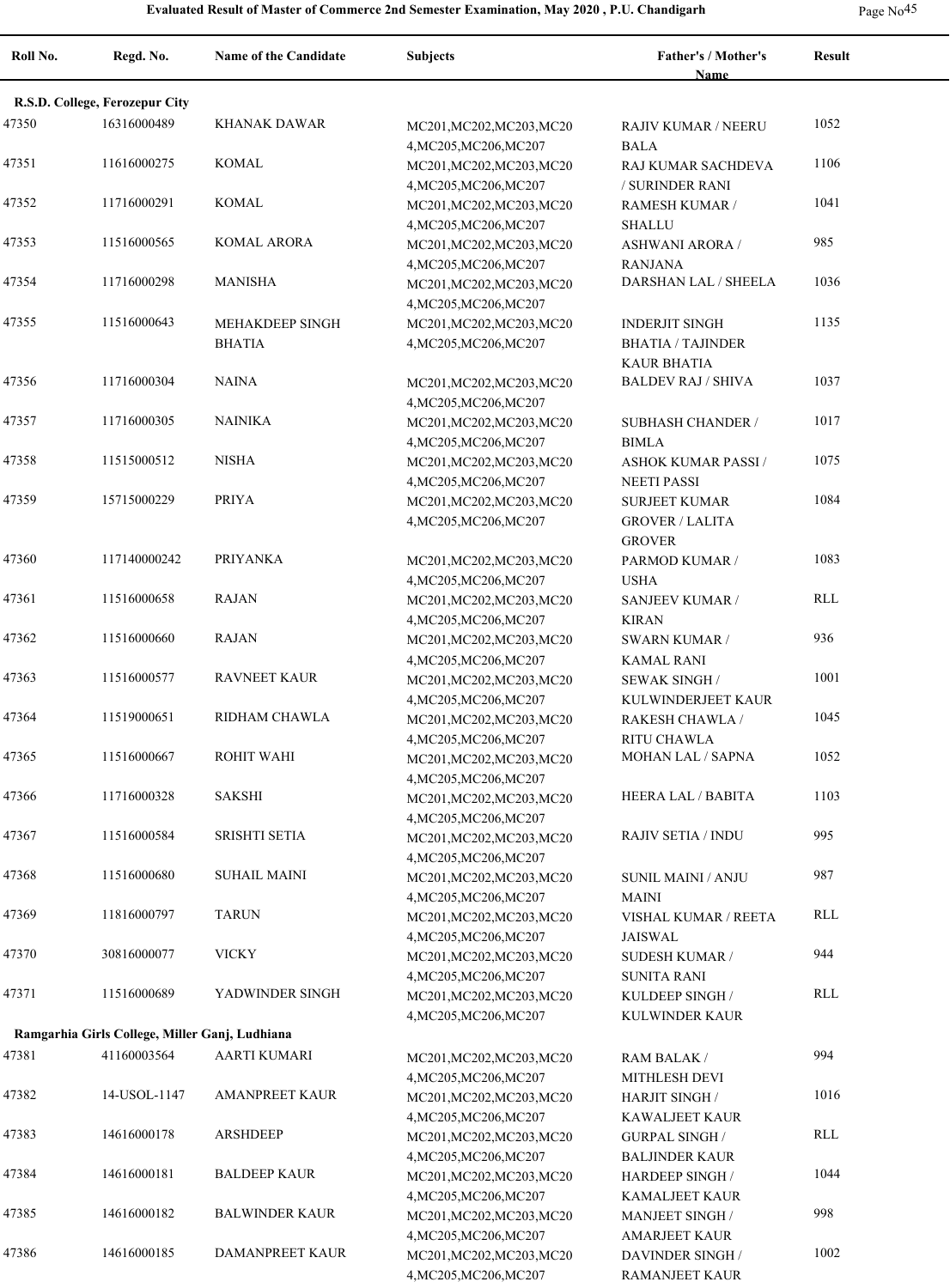| Roll No. | Regd. No.                                      | Name of the Candidate  | <b>Subjects</b>                                     | Father's / Mother's<br><b>Name</b>              | <b>Result</b> |
|----------|------------------------------------------------|------------------------|-----------------------------------------------------|-------------------------------------------------|---------------|
|          | Ramgarhia Girls College, Miller Ganj, Ludhiana |                        |                                                     |                                                 |               |
| 47387    | 14616000186                                    | <b>DEEPTI</b>          |                                                     |                                                 | 960           |
|          |                                                |                        | MC201, MC202, MC203, MC20<br>4, MC205, MC206, MC207 | SHRI RAKESH KAPOOR /<br><b>SMT. SASHI</b>       |               |
| 47388    | 14616000189                                    | <b>DIKSHA</b>          | MC201, MC202, MC203, MC20<br>4, MC205, MC206, MC207 | <b>UDAYVEER SINGH/</b><br><b>SHEELA PAL</b>     | 1149          |
| 47389    | 14616000191                                    | <b>DILPREET KAUR</b>   | MC201, MC202, MC203, MC20<br>4, MC205, MC206, MC207 | HARWINDER SINGH /<br><b>HARJIT KAUR</b>         | 921           |
| 47390    | 41160003617                                    | <b>DIMPLE AGGARWAL</b> | MC201, MC202, MC203, MC20                           | VIKRAM KUMAR                                    | Cancelled     |
|          |                                                |                        | 4, MC205, MC206, MC207                              | AGGARWAL / MEENA<br><b>RANI</b>                 |               |
| 47391    | 14716000355                                    | <b>DIVYA</b>           | MC201, MC202, MC203, MC20                           | <b>BALWANT RAI/</b>                             | 1040          |
| 47392    | 14616000198                                    | <b>GURSIMRAN KAUR</b>  | 4, MC205, MC206, MC207<br>MC201, MC202, MC203, MC20 | <b>NEELAM</b><br><b>BALJEET SINGH /</b>         | 1019          |
| 47393    | 14616000199                                    | <b>GURSIMRAN KAUR</b>  | 4, MC205, MC206, MC207<br>MC201, MC202, MC203, MC20 | <b>JASWINDER KAUR</b><br><b>HARPREET SINGH/</b> | 1038          |
|          |                                                |                        | 4, MC205, MC206, MC207                              | <b>HARJIT KAUR</b>                              |               |
| 47394    | 14615000269                                    | <b>INDERPREET KAUR</b> | MC201, MC202, MC203, MC20                           | <b>SURAINDER PAL SINGH/</b>                     | 985           |
|          |                                                |                        | 4, MC205, MC206, MC207                              | <b>RAJINDER KAUR</b>                            |               |
| 47395    | 14616000211                                    | <b>JASDEEP KAUR</b>    | MC201, MC202, MC203, MC20                           | PRITPAL SINGH /                                 | 965           |
| 47396    | 14316000877                                    | <b>JASMEET KAUR</b>    | 4, MC205, MC206, MC207<br>MC201, MC202, MC203, MC20 | <b>BALBIR KAUR</b><br><b>DAVINDER SINGH/</b>    | RLL           |
|          |                                                |                        | 4, MC205, MC206, MC207                              | <b>KAMALJEET KAUR</b>                           |               |
| 47397    | 14616000213                                    | <b>JASPREET KAUR</b>   | MC201, MC202, MC203, MC20                           | KULDEEP SINGH /                                 | 1062          |
|          |                                                |                        | 4, MC205, MC206, MC207                              | <b>KULDEEP KAUR</b>                             |               |
| 47398    | 14616000237                                    | <b>MANDEEP KAUR</b>    | MC201, MC202, MC203, MC20                           | <b>LAKHBIR SINGH /</b>                          | 938           |
| 47399    | 14-USOL-1054                                   | <b>MANSIMRAN KAUR</b>  | 4, MC205, MC206, MC207                              | <b>TAJINDER KAUR</b>                            | 1151          |
|          |                                                |                        | MC201, MC202, MC203, MC20<br>4, MC205, MC206, MC207 | HARJINDERPAL SINGH /<br><b>RAJINDER KAUR</b>    |               |
| 47400    | 14616000245                                    | <b>MASOOM JAHAN</b>    | MC201, MC202, MC203, MC20                           | MD MAINUL HAQUE /                               | 947           |
|          |                                                |                        | 4, MC205, MC206, MC207                              | ZAIDA KHATTOON                                  |               |
| 47401    | 14616000246                                    | <b>MINTU DEVI</b>      | MC201, MC202, MC203, MC20                           | OM PARKASH / SHANTI                             | RLL           |
|          |                                                |                        | 4, MC205, MC206, MC207                              | <b>DEVI</b>                                     |               |
| 47402    | 14616000255                                    | PALLAVI SOHI           | MC201, MC202, MC203, MC20                           | <b>MANJIT KUMAR /</b>                           | 1113          |
| 47403    | 12-USOL-1321                                   | PARVINDER KAUR         | 4, MC205, MC206, MC207<br>MC201, MC202, MC203, MC20 | <b>REETA SOHI</b><br>TARSEM SINGH /             | RLL           |
|          |                                                |                        | 4, MC205, MC206, MC207                              | <b>SANTOSH RANI</b>                             |               |
| 47404    | 14616000267                                    | POOJA RAI              | MC201, MC202, MC203, MC20                           | RAMU RAI / RAJNI RAI                            | RLL           |
|          |                                                |                        | 4, MC205, MC206, MC207                              |                                                 |               |
| 47405    | 14616000269                                    | PRABHJOT KAUR          | MC201, MC202, MC203, MC20                           | SUKHDARSHAN SINGH /                             | <b>RLL</b>    |
|          |                                                |                        | 4, MC205, MC206, MC207                              | PARMJIT KAUR                                    |               |
| 47406    | 14616000270                                    | PRABHSIMRAN KAUR       | MC201, MC202, MC203, MC20<br>4, MC205, MC206, MC207 | <b>RAVINDER SINGH/</b><br><b>BALWINDER KAUR</b> | 1053          |
| 47407    | 14-USOL-998                                    | PRAMJEET KAUR          | MC201, MC202, MC203, MC20                           | KULVINDER SINGH /                               | 1085          |
|          |                                                |                        | 4, MC205, MC206, MC207                              | <b>KAMALJEET KAUR</b>                           |               |
| 47408    | 14616000272                                    | <b>PRERNA</b>          | MC201, MC202, MC203, MC20<br>4, MC205, MC206, MC207 | RAJ KUMAR / SEEMA                               | RLL           |
| 47409    | 16616000080                                    | RAMANDEEP KAUR         | MC201, MC202, MC203, MC20                           | JAGDEEP SINGH /                                 | RLL           |
|          |                                                |                        | 4, MC205, MC206, MC207                              | <b>RAJPREET KAUR</b>                            |               |
| 47410    | 1461600284                                     | RENU BHARDWAJ          | MC201, MC202, MC203, MC20                           | MUNI KUMAR SHARMA /                             | 1135          |
|          |                                                |                        | 4, MC205, MC206, MC207                              | <b>SUNITA SHARMA</b>                            |               |
| 47411    | 14616000287                                    | <b>SANDEEP KAUR</b>    | MC201, MC202, MC203, MC20<br>4, MC205, MC206, MC207 | RAJESH KUMAR /<br><b>HARPREET KAUR</b>          | 1017          |
| 47412    | 14616000289                                    | SARITA KUMARI          | MC201, MC202, MC203, MC20                           | ANGAD YADAV / BINDU                             | 1034          |
|          |                                                |                        | 4, MC205, MC206, MC207                              | DEVI                                            |               |
| 47413    | 15-USOL-7336                                   | SHILPA CHAUDHARY       | MC201, MC202, MC203, MC20                           | SHRI CHAMKAR SINGH /                            | RLL           |
|          |                                                |                        | 4, MC205, MC206, MC207                              | SMT. USHA DEVI                                  |               |
| 47414    | 14616000299                                    | <b>SHIVANI</b>         | MC201, MC202, MC203, MC20                           | RAJ KUMAR / KUSAM                               | Cancelled     |
| 47415    | 14616000311                                    | <b>SUKHNANDAN KAUR</b> | 4, MC205, MC206, MC207                              |                                                 | 1071          |
|          |                                                |                        | MC201, MC202, MC203, MC20<br>4, MC205, MC206, MC207 | <b>GURDEEP SINGH/</b><br><b>LAKHWINDER KAUR</b> |               |
|          |                                                |                        |                                                     |                                                 |               |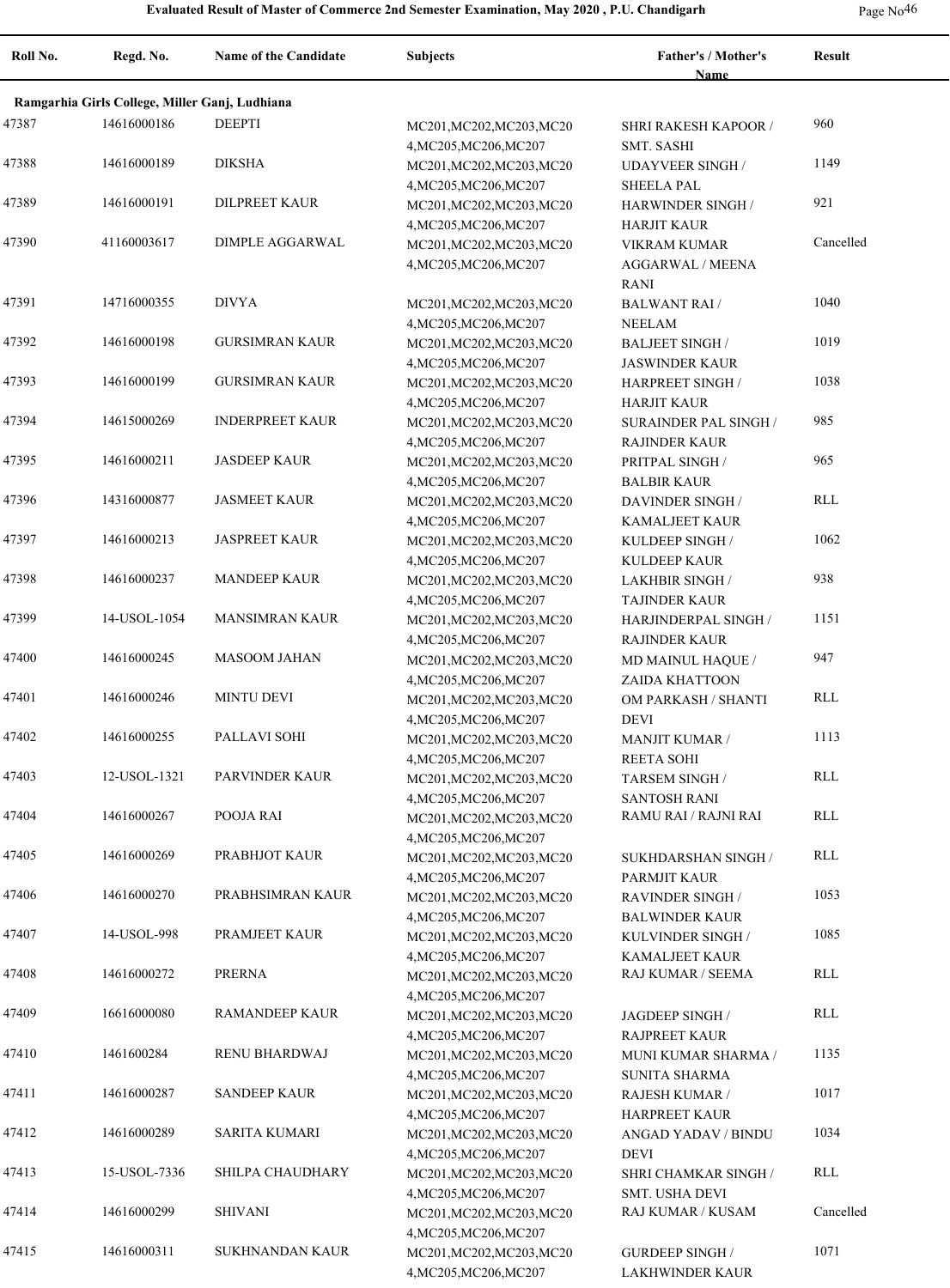| Roll No. | Regd. No.                                      | Name of the Candidate | <b>Subjects</b>                                     | Father's / Mother's<br>Name                  | Result |
|----------|------------------------------------------------|-----------------------|-----------------------------------------------------|----------------------------------------------|--------|
|          | Ramgarhia Girls College, Miller Ganj, Ludhiana |                       |                                                     |                                              |        |
| 47416    | 14916000506                                    | <b>SUNAINA</b>        | MC201, MC202, MC203, MC20                           | VIJAY KUMAR / LATA                           | 1132   |
|          |                                                |                       | 4, MC205, MC206, MC207                              | NAGPAL                                       |        |
| 47417    | 14616000313                                    | <b>SUNITA KUMARI</b>  | MC201, MC202, MC203, MC20                           | HANS RAJ / MAYA PURI                         | 1159   |
|          |                                                |                       | 4, MC205, MC206, MC207                              |                                              |        |
| 47418    | 14616000316                                    | <b>TARA SHARMA</b>    | MC201, MC202, MC203, MC20                           | KAMAL KUMAR                                  | RLL    |
|          |                                                |                       | 4, MC205, MC206, MC207                              | <b>SHARMA / RAM SWARI</b>                    |        |
| 47419    | 14616000323                                    | VANDNA BHALLA         | MC201, MC202, MC203, MC20                           | CHANDER SAIN BHALLA                          | 1016   |
|          | S.C.D. Govt. College, Ludhiana                 |                       | 4, MC205, MC206, MC207                              | / MEGHA BHALLA                               |        |
| 47431    | 19216000097                                    | <b>ABHEETI</b>        |                                                     |                                              | 1172   |
|          |                                                |                       | MC201, MC202, MC203, MC20<br>4, MC205, MC206, MC207 | AMAN KUMAR<br>KOCHHAR / MAMTA                |        |
|          |                                                |                       |                                                     | <b>KOCHHAR</b>                               |        |
| 47432    | 14219001101                                    | <b>ASHDEEP KAUR</b>   | MC201, MC202, MC203, MC20                           | <b>LAKHVIR SINGH /</b>                       | 1013   |
|          |                                                |                       | 4, MC205, MC206, MC207                              | <b>BALJEET KAUR</b>                          |        |
| 47433    | 15016000640                                    | <b>BHAWNA</b>         | MC201, MC202, MC203, MC20                           | <b>MOHINDER SINGH /</b>                      | 1105   |
|          |                                                |                       | 4, MC205, MC206, MC207                              | <b>DEEPIKA</b>                               |        |
| 47434    | 19216000110                                    | <b>CHAHAT KAPOOR</b>  | MC201, MC202, MC203, MC20                           | <b>SALIL KAPOOR / POOJA</b>                  | RLL    |
|          |                                                |                       | 4, MC205, MC206, MC207                              | <b>KAPOOR</b>                                |        |
| 47435    | 14219001102                                    | <b>DISHA</b>          | MC201, MC202, MC203, MC20                           | <b>JASPAL SINGH/</b>                         | 1140   |
|          |                                                |                       | 4, MC205, MC206, MC207                              | POONAM SHARMA                                |        |
| 47436    | 14716000359                                    | <b>ENAM</b>           | MC201, MC202, MC203, MC20                           | SATPAL TAGRA /                               | 1135   |
| 47437    | 14316000860                                    | <b>GURDEEP KAUR</b>   | 4, MC205, MC206, MC207                              | <b>MANJU TAGRA</b>                           | 1082   |
|          |                                                |                       | MC201, MC202, MC203, MC20<br>4, MC205, MC206, MC207 | TEHAL SINGH /<br><b>KARAMJIT KAUR</b>        |        |
| 47438    | 15016000656                                    | <b>GURPREET KAUR</b>  | MC201, MC202, MC203, MC20                           | <b>SUKHDEV SINGH/</b>                        | 1107   |
|          |                                                |                       | 4, MC205, MC206, MC207                              | <b>TAJINDER KAUR</b>                         |        |
| 47439    | 13616000379                                    | <b>HARSHDEEP KAUR</b> | MC201, MC202, MC203, MC20                           | PRITPAL SINGH /                              | 1139   |
|          |                                                |                       | 4, MC205, MC206, MC207                              | <b>BALJINDER KAUR</b>                        |        |
| 47440    | 14716000391                                    | HARSIMRAN KAUR        | MC201, MC202, MC203, MC20                           | <b>MANPREET SINGH/</b>                       | 1096   |
|          |                                                |                       | 4, MC205, MC206, MC207                              | <b>SANJEET KAUR</b>                          |        |
| 47441    | 15016000662                                    | HIMANI                | MC201, MC202, MC203, MC20                           | KAMAL KUMAR /                                | 1164   |
|          |                                                |                       | 4, MC205, MC206, MC207                              | <b>SAVITA</b>                                |        |
| 47442    | 19216000132                                    | <b>JASPREET KAUR</b>  | MC201, MC202, MC203, MC20                           | <b>RAVINDER SINGH/</b>                       | 1106   |
|          |                                                |                       | 4, MC205, MC206, MC207                              | <b>BHUPINDER KAUR</b>                        |        |
| 47443    | 19216000138                                    | <b>KRITI TANDON</b>   | MC201, MC202, MC203, MC20                           | VIKAS KUMAR TANDON                           | 1149   |
| 47444    | 14516000579                                    | <b>LAVEENA</b>        | 4, MC205, MC206, MC207<br>MC201, MC202, MC203, MC20 | / NEERU TANDON<br><b>SHASHI KUMAR / RAMA</b> | 1151   |
|          |                                                |                       | 4, MC205, MC206, MC207                              | <b>KUMARI</b>                                |        |
| 47445    | 14216000676                                    | <b>MUKESH KUMAR</b>   | MC201, MC202, MC203, MC20                           | <b>ACCHE LAL / USHA</b>                      | 1035   |
|          |                                                |                       | 4, MC205, MC206, MC207                              | <b>RANI</b>                                  |        |
| 47446    | 15016000707                                    | MUSKAN DHAMIJA        | MC201, MC202, MC203, MC20                           | <b>BHUSHAN KUMAR</b>                         | 1125   |
|          |                                                |                       | 4, MC205, MC206, MC207                              | DHAMIJA / RACHNA                             |        |
|          |                                                |                       |                                                     | <b>DHAMIJA</b>                               |        |
| 47447    | 14116000757                                    | PALAK                 | MC201, MC202, MC203, MC20                           | RAMESH KUMAR / RAJ                           | 1079   |
|          |                                                |                       | 4, MC205, MC206, MC207                              | RANI                                         |        |
| 47448    | 15016000723                                    | PALLVI KALYAN         | MC201, MC202, MC203, MC20                           | HALVINDER KUMAR /                            | 1041   |
| 47449    | 14316000935                                    | PANKHURI KHURANA      | 4, MC205, MC206, MC207                              | <b>RENU KALYAN</b>                           | 1163   |
|          |                                                |                       | MC201, MC202, MC203, MC20<br>4, MC205, MC206, MC207 | <b>SUNIL KHURANA / ROSY</b>                  |        |
| 47450    | 30716000056                                    | PARUL JAIN            | MC201, MC202, MC203, MC20                           | <b>KHURANA</b><br>PARVEEN JAIN / NEHA        | 1030   |
|          |                                                |                       | 4, MC205, MC206, MC207                              | JAIN                                         |        |
| 47451    | 14716000457                                    | PAVNEET KAUR          | MC201, MC202, MC203, MC20                           | JASWINDER SINGH /                            | 1027   |
|          |                                                |                       | 4, MC205, MC206, MC207                              | <b>HARVINDER KAUR</b>                        |        |
| 47452    | 10816000159                                    | PAWANPREET SINGH      | MC201, MC202, MC203, MC20                           | JAGJIT SINGH /                               | 1015   |
|          |                                                |                       | 4, MC205, MC206, MC207                              | <b>AMRITPAL KAUR</b>                         |        |
| 47453    | 10816000089                                    | PRABHJOT KAUR         | MC201, MC202, MC203, MC20                           | KANWARDEEP SINGH /                           | 1120   |
|          |                                                |                       | 4, MC205, MC206, MC207                              | <b>JAGDEEP KAUR</b>                          |        |
| 47454    | 14316000945                                    | PRIYANKA              | MC201, MC202, MC203, MC20                           | <b>KRISHAN KUMAR /</b>                       | 1088   |
|          |                                                |                       | 4, MC205, MC206, MC207                              | <b>BIMLA</b>                                 |        |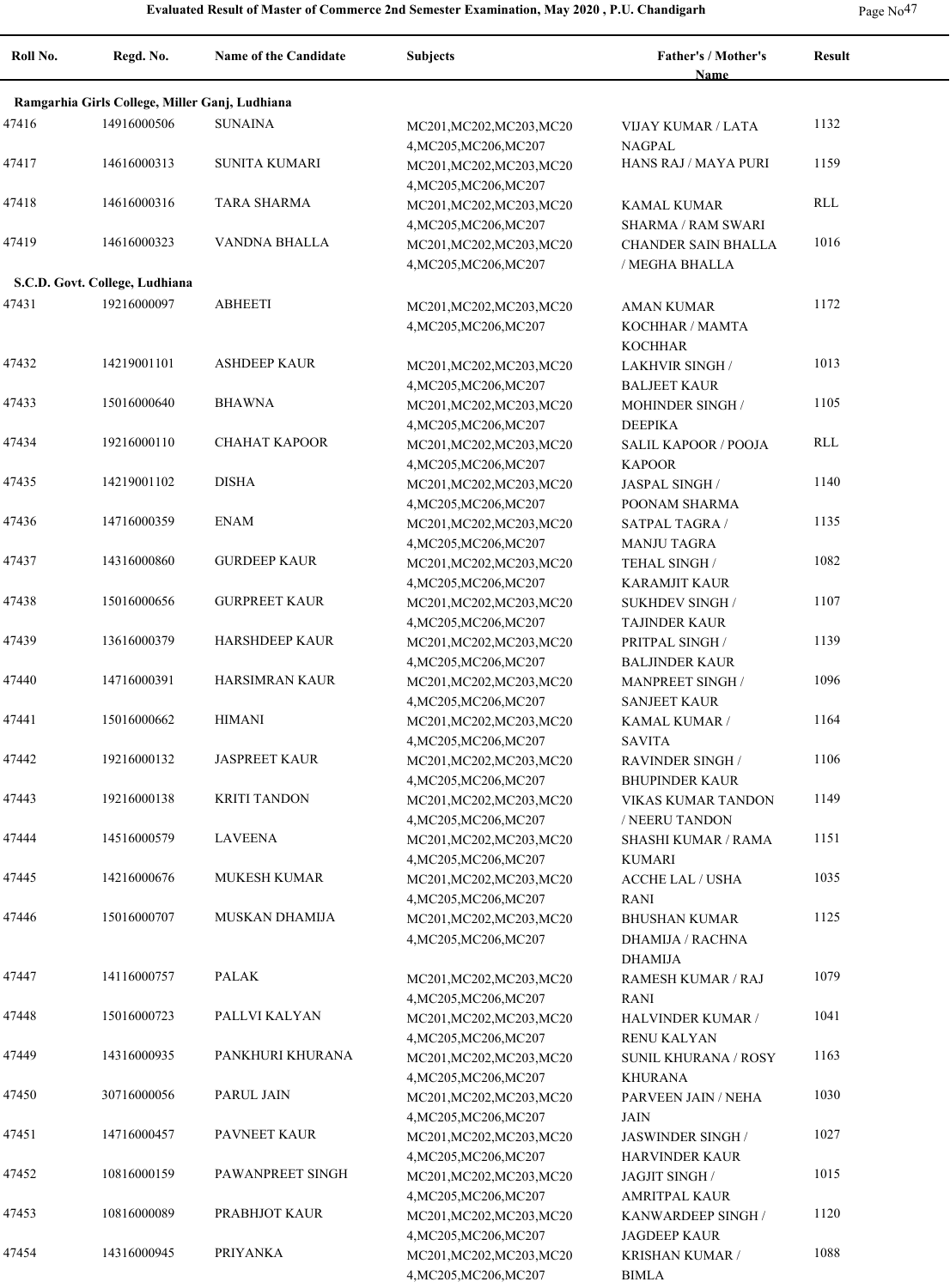| Roll No. | Regd. No.                      | <b>Name of the Candidate</b>      | <b>Subjects</b>                                                               | Father's / Mother's<br><b>Name</b>                                        | <b>Result</b> |
|----------|--------------------------------|-----------------------------------|-------------------------------------------------------------------------------|---------------------------------------------------------------------------|---------------|
|          | S.C.D. Govt. College, Ludhiana |                                   |                                                                               |                                                                           |               |
| 47455    | 15016000732                    | <b>RAVNEET KAUR</b>               | MC201, MC202, MC203, MC20                                                     | SUKHWANT SINGH /                                                          | 1166          |
| 47456    | 1341600257                     | RAZIA                             | 4, MC205, MC206, MC207<br>MC201, MC202, MC203, MC20                           | <b>RUPINDER KAUR</b><br><b>GAMA SINGH / SANDEEP</b><br><b>KAUR</b>        | 1007          |
| 47457    | 14316000957                    | REKHA                             | 4, MC205, MC206, MC207<br>MC201, MC202, MC203, MC20<br>4, MC205, MC206, MC207 | RAM LAKHAN /<br><b>AMRAWATI</b>                                           | 1136          |
| 47458    | 14816000485                    | <b>RUCHI GARG</b>                 | MC201, MC202, MC203, MC20<br>4, MC205, MC206, MC207                           | <b>ASHOK KUMAR /</b><br><b>KAVITA RANI</b>                                | 1129          |
| 47459    | 14316000912                    | <b>SHEHNAZ</b>                    | MC201, MC202, MC203, MC20<br>4, MC205, MC206, MC207                           | NISAR AHMED / ROSHAN<br>JAHAN                                             | 1057          |
| 47460    | 15016000743                    | <b>SHIKHA</b>                     | MC201, MC202, MC203, MC20<br>4, MC205, MC206, MC207                           | <b>SURINDER PAL / VEENA</b><br><b>RANI</b>                                | 1111          |
| 47461    | 15016000747                    | <b>SHIVANI</b>                    | MC201, MC202, MC203, MC20<br>4, MC205, MC206, MC207                           | KAMAL KUMAR /<br><b>SAVITA</b>                                            | 1204          |
| 47462    | 15016000751                    | SIMRAN KAUR                       | MC201, MC202, MC203, MC20<br>4, MC205, MC206, MC207                           | <b>BHUPINDER SINGH /</b><br>PARMJIT KAUR                                  | 1133          |
| 47463    | 15016000756                    | SIMRANJEET KAUR                   | MC201, MC202, MC203, MC20<br>4, MC205, MC206, MC207                           | <b>BALWINDER SINGH/</b><br><b>KULDEEP KAUR</b>                            | 1158          |
| 47464    | 19216000194                    | SIMRANJEET KAUR<br><b>PANDHER</b> | MC201, MC202, MC203, MC20<br>4, MC205, MC206, MC207                           | <b>BALWINDER SINGH</b><br><b>PANDHER / HARDEEP</b><br><b>KAUR PANDHER</b> | 1128          |
| 47465    | 19216000197                    | SONAKSHI KALRA                    | MC201, MC202, MC203, MC20<br>4, MC205, MC206, MC207                           | <b>RAMAN KISHORE /</b><br><b>ANITA KALRA</b>                              | 1214          |
| 47466    | 14216000741                    | <b>TARUN SONI</b>                 | MC201, MC202, MC203, MC20<br>4, MC205, MC206, MC207                           | RAJESH SONI / VIMMI<br><b>SONI</b>                                        | RLL           |
| 47467    | 30716000068                    | <b>TULIKA JAIN</b>                | MC201, MC202, MC203, MC20<br>4, MC205, MC206, MC207                           | RAKESH JAIN / MONIKA<br>JAIN                                              | 1135          |
| 47468    | 19216000207                    | URVASHI SAGAR                     | MC201, MC202, MC203, MC20<br>4, MC205, MC206, MC207                           | OM PARKASH SAGAR /<br><b>LALITA SAGAR</b>                                 | 1108          |
|          | S.D. College for Women, Moga   |                                   |                                                                               |                                                                           |               |
| 47481    | 15916000144                    | <b>AARTI</b>                      | MC201, MC202, MC203, MC20<br>4, MC205, MC206, MC207                           | RAJ KUMAR / RAJ BALA                                                      | RLL           |
| 47482    | 15916000145                    | <b>ANCHAL</b>                     | MC201, MC202, MC203, MC20<br>4, MC205, MC206, MC207                           | PARDEEP KUMAR /<br><b>ASHA RANI</b>                                       | 1066          |
| 47483    | 15916000146                    | <b>ANJALI</b>                     | MC201, MC202, MC203, MC20<br>4, MC205, MC206, MC207                           | ASHWANI KUMAR /<br><b>PUSHPA</b>                                          | 1124          |
| 47484    | 15916000150                    | <b>ANU</b>                        | MC201, MC202, MC203, MC20<br>4, MC205, MC206, MC207                           | DHARMPAL / ASHA<br>RANI                                                   | 1150          |
| 47485    | 15916000158                    | <b>GAGANJEET KAUR</b>             | MC201, MC202, MC203, MC20<br>4, MC205, MC206, MC207                           | SURINDER PAL SINGH /<br><b>JASWINDER KAUR</b>                             | 1196          |
| 47486    | 16309000418                    | <b>LAKHWINDER KAUR</b>            | MC201, MC202, MC203, MC20<br>4, MC205, MC206, MC207                           | PARGAT SINGH /<br><b>AMARJEET KAUR</b>                                    | 1024          |
| 47487    | 15915000189                    | <b>MANDEEP KAUR</b>               | MC201, MC202, MC203, MC20<br>4, MC205, MC206, MC207                           | <b>BHUPINDER SINGH /</b><br><b>BALJINDER KAUR</b>                         | 1182          |
| 47488    | 15916000166                    | MANISHA KUMARI                    | MC201, MC202, MC203, MC20<br>4, MC205, MC206, MC207                           | ANIL KUMAR PANDAY /<br><b>SHEELA</b>                                      | 1149          |
| 47489    | 15916000169                    | MEGHA BAJAJ                       | MC201, MC202, MC203, MC20<br>4, MC205, MC206, MC207                           | TARSEM LAL BAJAJ /<br><b>SEEMA BAJAJ</b>                                  | 1115          |
| 47490    | 15716000175                    | NIHARIKA                          | MC201, MC202, MC203, MC20<br>4, MC205, MC206, MC207                           | SANJEEV KALRA /<br><b>KIRAN KALRA</b>                                     | 1109          |
| 47491    | 15916000190                    | PRINKA RANI                       | MC201, MC202, MC203, MC20<br>4, MC205, MC206, MC207                           | VAZIR CHAND / KUSAM<br><b>RANI</b>                                        | 1164          |
| 47492    | 15916000193                    | RAMANDEEP KAUR                    | MC201, MC202, MC203, MC20<br>4, MC205, MC206, MC207                           | JASVEER SINGH /<br><b>KULDEEP KAUR</b>                                    | 1116          |
| 47493    | 15816000433                    | RAMANDEEP KAUR                    | MC201, MC202, MC203, MC20<br>4, MC205, MC206, MC207                           | <b>SURJIT SINGH / SUKHJIT</b><br><b>KAUR</b>                              | RLL           |
| 47494    | 15915000219                    | <b>SACHI TIWARI</b>               | MC201, MC202, MC203, MC20<br>4, MC205, MC206, MC207                           | <b>AVINASH TIWARI /</b><br><b>SUNITA TIWARI</b>                           | 1124          |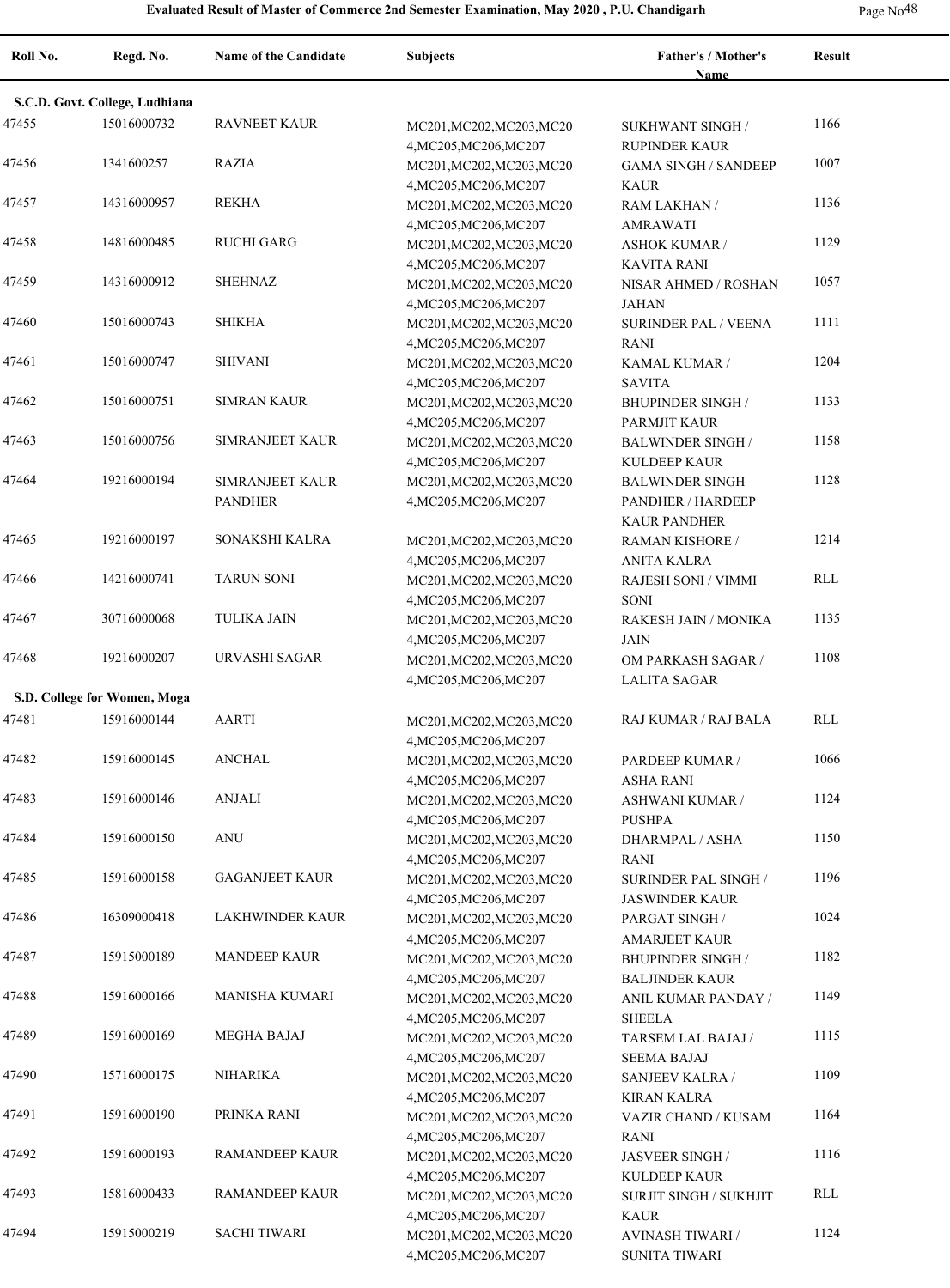| ря ор | ۷c |
|-------|----|
|-------|----|

| Roll No. | Regd. No.                          | <b>Name of the Candidate</b> | <b>Subjects</b>                                     | Father's / Mother's               | <b>Result</b> |
|----------|------------------------------------|------------------------------|-----------------------------------------------------|-----------------------------------|---------------|
|          | S.D. College for Women, Moga       |                              |                                                     | <b>Name</b>                       |               |
| 47495    | 15916000202                        | <b>SANPREET KAUR</b>         | MC201, MC202, MC203, MC20                           | NIRBHAI SINGH GILL /              | 1128          |
|          |                                    |                              | 4, MC205, MC206, MC207                              | SWARANJIT KAUR GILL               |               |
| 47496    | 16-DEL-03                          | <b>SHAZIA SURINDER</b>       | MC201, MC202, MC203, MC20                           | SURINDER MASIH /                  | 982           |
|          |                                    | <b>MASIH</b>                 | 4, MC205, MC206, MC207                              | <b>VEERPAL KAUR</b>               |               |
| 47497    | 15916000205                        | SHIMONA MITTAL               | MC201, MC202, MC203, MC20                           | SANJAY MITTAL / ANJU              | 1059          |
|          |                                    |                              | 4, MC205, MC206, MC207                              | <b>MITTAL</b>                     |               |
| 47498    | 15916000208                        | <b>SIMRAN</b>                | MC201, MC202, MC203, MC20                           | HARPREET SINGH /                  | 1176          |
|          |                                    |                              | 4, MC205, MC206, MC207                              | <b>INDERJEET KAUR</b>             |               |
| 47499    | 15914000251                        | <b>SNEH CHHABRA</b>          | MC201, MC202, MC203, MC20                           | <b>SURINDER KUMAR</b>             | 1030          |
|          |                                    |                              | 4, MC205, MC206, MC207                              | CHHABRA / SONIA                   |               |
|          |                                    |                              |                                                     | <b>CHHABRA</b>                    |               |
| 47500    | 14315000942                        | <b>SUKHBIR KAUR</b>          | MC201, MC202, MC203, MC20                           | NIRMAL SINGH /                    | 1197          |
|          |                                    |                              | 4, MC205, MC206, MC207                              | PARAMJIT KAUR                     |               |
| 47501    | 15-USOL-8033                       | <b>SUNIDHI GUPTA</b>         | MC201, MC202, MC203, MC20                           | <b>DINESH KUMAR / SONIA</b>       | 1081          |
|          |                                    |                              | 4, MC205, MC206, MC207                              | <b>GUPTA</b>                      |               |
|          | S.D. College, Hoshiarpur           |                              |                                                     |                                   |               |
| 47511    | 12716000130                        | <b>AMANDEEP KAUR</b>         | MC201, MC202, MC203, MC20                           | JASWINDER LAL /                   | 1059          |
|          |                                    |                              | 4, MC205, MC206, MC207                              | <b>KAMALJIT</b>                   |               |
| 47512    | 12716000138                        | <b>DEEPIKA</b>               | MC201, MC202, MC203, MC20                           | <b>ANAND SWAROOP/</b>             | 1085          |
|          | 18516000091                        |                              | 4, MC205, MC206, MC207                              | <b>NEELAM</b>                     |               |
| 47513    |                                    | <b>GURPREET KAUR</b>         | MC201, MC202, MC203, MC20                           | <b>HARVINDER SINGH /</b>          | 1032          |
|          | 12716000144                        | <b>GURPREET KAUR</b>         | 4, MC205, MC206, MC207                              | <b>KULJINDER KAUR</b>             | 1079          |
| 47514    |                                    |                              | MC201, MC202, MC203, MC20                           | <b>AVTAR SINGH/</b>               |               |
| 47515    | 18516000090                        | <b>GURPREET KAUR</b>         | 4, MC205, MC206, MC207                              | NIRMALJEET KAUR                   | 1145          |
|          |                                    |                              | MC201, MC202, MC203, MC20                           | AJIT SINGH / JASPAL               |               |
| 47516    | 12716000146                        | <b>HARJIT JYOTI</b>          | 4, MC205, MC206, MC207                              | <b>KAUR</b>                       | 1010          |
|          |                                    |                              | MC201, MC202, MC203, MC20                           | NIRMAL RAM / BIMLA<br><b>DEVI</b> |               |
| 47517    | 12716000157                        | KHUSHI AGGARWAL              | 4, MC205, MC206, MC207<br>MC201, MC202, MC203, MC20 | VIKAS AGGARWAL /                  | 1117          |
|          |                                    |                              | 4, MC205, MC206, MC207                              | PREETI AGGARWAL                   |               |
| 47518    | 12716000717                        | NAVLEEN KAUR                 | MC201, MC202, MC203, MC20                           | <b>HARPAL SINGH /</b>             | 1105          |
|          |                                    |                              | 4, MC205, MC206, MC207                              | <b>RAJWINDER KAUR</b>             |               |
| 47519    | 12616000939                        | NAVNEET KAUR                 | MC201, MC202, MC203, MC20                           | RAJ KUMAR /                       | 1158          |
|          |                                    |                              | 4, MC205, MC206, MC207                              | <b>SUKHWINDER KAUR</b>            |               |
| 47520    | 12715000209                        | PALAK SHARMA                 | MC201, MC202, MC203, MC20                           | AJAY KUMAR SHARMA /               | 1013          |
|          |                                    |                              | 4, MC205, MC206, MC207                              | MONIKA SHARMA                     |               |
| 47521    | 12716000179                        | <b>PRIYANKA</b>              | MC201, MC202, MC203, MC20                           | <b>GURJIT SINGH / NEENA</b>       | 1074          |
|          |                                    |                              | 4, MC205, MC206, MC207                              | <b>RANI</b>                       |               |
| 47522    | 12814000593                        | RAJAT SHARMA                 | MC201, MC202, MC203, MC20                           | NARINDER SHARMA /                 | 1080          |
|          |                                    |                              | 4, MC205, MC206, MC207                              | ANJU BALA                         |               |
| 47523    | 12716000181                        | RANJU                        | MC201, MC202, MC203, MC20                           | DHUN MUN /                        | 1025          |
|          |                                    |                              | 4, MC205, MC206, MC207                              | KULWANTI DEVI                     |               |
| 47524    | 12716000183                        | RAVINDER KAUR                | MC201, MC202, MC203, MC20                           | <b>MALKIT SINGH/</b>              | 1022          |
|          |                                    |                              | 4, MC205, MC206, MC207                              | <b>KAMALJIT KAUR</b>              |               |
| 47525    | 12716000186                        | <b>ROSHNI</b>                | MC201, MC202, MC203, MC20                           | <b>SUBHASH CHANDER</b>            | 1037          |
|          |                                    |                              | 4, MC205, MC206, MC207                              | <b>BEDI / DIMPLE BEDI</b>         |               |
| 47526    | 12716000194                        | <b>SHAMLI</b>                | MC201, MC202, MC203, MC20                           | <b>ARUN SHARMA /</b>              | 1084          |
|          |                                    |                              | 4, MC205, MC206, MC207                              | SHOBHA                            |               |
| 47527    | 12716000198                        | SHIVANI VERMA                | MC201, MC202, MC203, MC20                           | <b>RAKESH KUMAR /</b>             | 1136          |
|          |                                    |                              | 4, MC205, MC206, MC207                              | <b>SUNITA VERMA</b>               |               |
| 47528    | 12716000281                        | SIDHARATH VASHISHT           | MC201, MC202, MC203, MC20                           | SANJIV VASHISHT /                 | 1077          |
|          |                                    |                              | 4, MC205, MC206, MC207                              | RAJESH VASHISHT                   |               |
| 47529    | 12716000200                        | SONAL                        | MC201, MC202, MC203, MC20                           | <b>SANJEEV KUMAR</b>              | 1085          |
|          |                                    |                              | 4, MC205, MC206, MC207                              | <b>SHARMA / RIPNA</b>             |               |
| 47530    | 12716000206                        | VARINDER KAUR                | MC201, MC202, MC203, MC20                           | <b>BALWINDER SINGH/</b>           | 1078          |
|          |                                    |                              | 4, MC205, MC206, MC207                              | <b>JASVIR KAUR</b>                |               |
|          | S.D.P. College for Women, Ludhiana |                              |                                                     |                                   |               |
| 47541    | 14416000115                        | AMANDEEP KAUR                | MC201, MC202, MC203, MC20                           | <b>BALWINDER SINGH/</b>           | 1019          |
|          |                                    |                              | 4, MC205, MC206, MC207                              | KULWANT KAUR                      |               |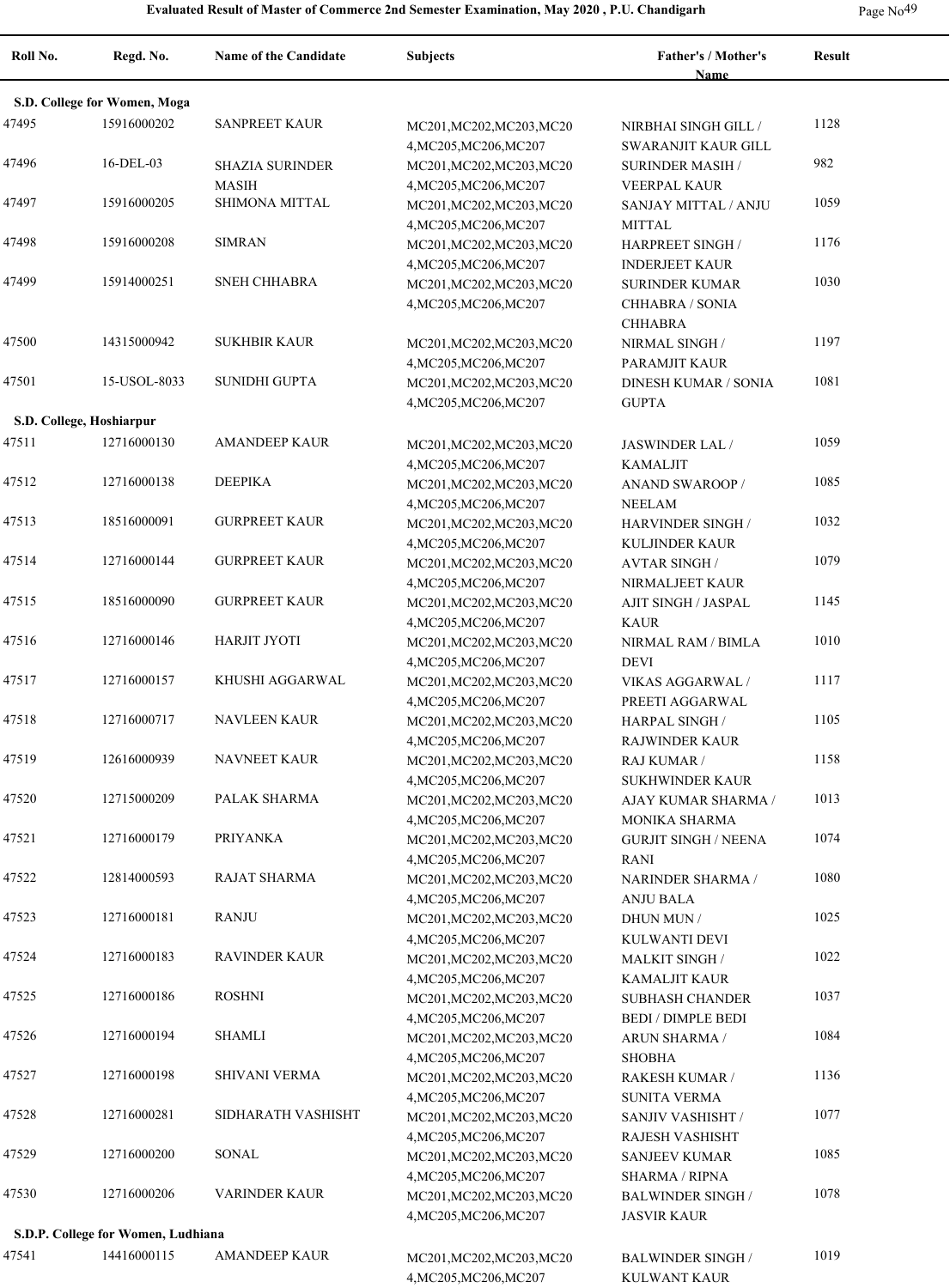| Page $No50$ |  |
|-------------|--|
|-------------|--|

| Roll No. | Regd. No.                                 | <b>Name of the Candidate</b> | <b>Subjects</b>                                     | Father's / Mother's<br><b>Name</b>                                | <b>Result</b> |
|----------|-------------------------------------------|------------------------------|-----------------------------------------------------|-------------------------------------------------------------------|---------------|
|          | S.D.P. College for Women, Ludhiana        |                              |                                                     |                                                                   |               |
| 47542    | 14416000120                               | <b>ANJALI</b>                | MC201, MC202, MC203, MC20<br>4, MC205, MC206, MC207 | <b>SUNIL KUMAR / RIMPY</b>                                        | 1045          |
| 47543    | 14416000122                               | <b>ARCHANA YADAV</b>         | MC201, MC202, MC203, MC20<br>4, MC205, MC206, MC207 | <b>SHAM NARAYAN</b><br>YADAV / MANBHAVTI<br>YADAV                 | 956           |
| 47544    | 14416000132                               | CHARU TIWARI                 | MC201, MC202, MC203, MC20<br>4, MC205, MC206, MC207 | <b>SANJAY TIWARI / RENU</b><br><b>DEVI</b>                        | RLL           |
| 47545    | 14416000134                               | <b>CHAYA</b>                 | MC201, MC202, MC203, MC20<br>4, MC205, MC206, MC207 | SATWINDER KUMAR /<br><b>MANU SHARMA</b>                           | <b>RLL</b>    |
| 47546    | 14416000137                               | <b>DIVYA</b>                 | MC201, MC202, MC203, MC20<br>4, MC205, MC206, MC207 | JEEWAN SINGH /<br>PUSHPA DEVI                                     | <b>RLL</b>    |
| 47547    | 14416000146                               | <b>HARSIMRAN KAUR</b>        | MC201, MC202, MC203, MC20<br>4, MC205, MC206, MC207 | <b>MAGHER SINGH/</b><br><b>AMARJEET KAUR</b>                      | <b>RLL</b>    |
| 47548    | 14416000151                               | <b>JASLEEN KAUR</b>          | MC201, MC202, MC203, MC20<br>4, MC205, MC206, MC207 | HARVINDER PAL SINGH<br>/ HARPREET KAUR                            | <b>RLL</b>    |
| 47549    | 14416000167                               | <b>KRITIKA</b>               | MC201, MC202, MC203, MC20<br>4, MC205, MC206, MC207 | VARINDER KUMAR /<br><b>MADHU</b>                                  | <b>RLL</b>    |
| 47550    | 14416000182                               | <b>MANSI</b>                 | MC201, MC202, MC203, MC20<br>4, MC205, MC206, MC207 | <b>BHUPINDER SINGH /</b><br><b>KAMLESH RANI</b>                   | <b>RLL</b>    |
| 47551    | 14416000194                               | <b>NEHA PRASHAR</b>          | MC201, MC202, MC203, MC20<br>4, MC205, MC206, MC207 | KAMAL PRASHAR /<br><b>MEENA PRASHAR</b>                           | <b>RLL</b>    |
| 47552    | 14416000199                               | PALLVI                       | MC201, MC202, MC203, MC20<br>4, MC205, MC206, MC207 | VIKRAM CHAND /<br><b>SHAKUNTLA</b>                                | <b>RLL</b>    |
| 47553    | 14414000280                               | PRETTY RANI                  | MC201, MC202, MC203, MC20<br>4, MC205, MC206, MC207 | RAMESH KUMAR /<br><b>NIRMALA RANI</b>                             | <b>RLL</b>    |
| 47554    | 41160003788                               | PRIYANKA GULATI              | MC201, MC202, MC203, MC20<br>4, MC205, MC206, MC207 | <b>HARISH GULATI /</b><br><b>ANUPAMA</b>                          | <b>RLL</b>    |
| 47555    | 14416000218                               | <b>ROOTH</b>                 | MC201, MC202, MC203, MC20<br>4, MC205, MC206, MC207 | <b>BALWINDER SINGH/</b><br><b>ASHA RANI</b>                       | <b>RLL</b>    |
| 47556    | 14416000228                               | <b>SHWETA</b>                | MC201, MC202, MC203, MC20<br>4, MC205, MC206, MC207 | NARESH KUMAR /<br><b>SHASHI BALA</b>                              | 1004          |
| 47557    | 14514000416                               | <b>SUMAN</b>                 | MC201, MC202, MC203, MC20<br>4, MC205, MC206, MC207 | <b>ASHOK JAIN / MADHU</b><br>JAIN                                 | <b>RLL</b>    |
| 47558    | 1415000328                                | <b>TARANJEET KAUR</b>        | MC201, MC202, MC203, MC20<br>4, MC205, MC206, MC207 | <b>SURJIT SINGH /</b><br><b>JASWINDER KAUR</b>                    | <b>RLL</b>    |
| 47559    | 14415000332                               | <b>VIJAY LAXMI</b>           | MC201, MC202, MC203, MC20<br>4, MC205, MC206, MC207 | <b>UDAY CHANDER /</b><br><b>NISHA</b>                             | 1006          |
| 47560    | 14416000249                               | <b>YOGITA</b>                | MC201, MC202, MC203, MC20<br>4, MC205, MC206, MC207 | KUSHAL THAKUR /<br>REEMA THAKUR                                   | 1064          |
|          | S.G.G.J. Girls College, Raikot (Ludhiana) |                              |                                                     |                                                                   |               |
| 47571    | 16516000093                               | AARTI MALHOTRA               | MC201, MC202, MC203, MC20<br>4, MC205, MC206, MC207 | <b>RAJESH KUMAR</b><br><b>MALHOTRA / SEEMA</b><br><b>MALHOTRA</b> | 1136          |
| 47572    | 16516000096                               | <b>AMANPREET KAUR</b>        | MC201, MC202, MC203, MC20<br>4, MC205, MC206, MC207 | <b>CHAMKAUR SINGH /</b><br><b>BALJINDER KAUR</b>                  | 1216          |
| 47573    | 16516000098                               | <b>BALRAJ KAUR</b>           | MC201, MC202, MC203, MC20<br>4, MC205, MC206, MC207 | <b>DARSHAN SINGH/</b><br><b>CHARANJIT KAUR</b>                    | Cancelled     |
| 47574    | 16516000106                               | <b>JASPREET KAUR</b>         | MC201, MC202, MC203, MC20<br>4, MC205, MC206, MC207 | <b>BALWINDER SINGH/</b><br>KULWINDER KAUR                         | 1005          |
| 47575    | 16516000120                               | NEHA CHANANA                 | MC201, MC202, MC203, MC20<br>4, MC205, MC206, MC207 | <b>BHUPINDER KUMAR /</b><br>AMANPREET                             | 1238          |
| 47576    | 16516000126                               | RAKSHA                       | MC201, MC202, MC203, MC20<br>4, MC205, MC206, MC207 | <b>CHARANJIT KUMAR /</b><br>ANITA RANI                            | 1085          |
| 47577    | 16514000217                               | <b>SARBJIT KAUR</b>          | MC201, MC202, MC203, MC20<br>4, MC205, MC206, MC207 | <b>BALDEV SINGH /</b><br>HARWINDER KAUR                           | 1022          |
| 47578    | 16516000134                               | SIMRANDEEP KAUR              | MC201, MC202, MC203, MC20<br>4, MC205, MC206, MC207 | <b>INDERJIT SINGH/</b><br>KARMJIT KAUR                            | 1143          |

**S.G.G.S. College, Sector-26, Chandigarh**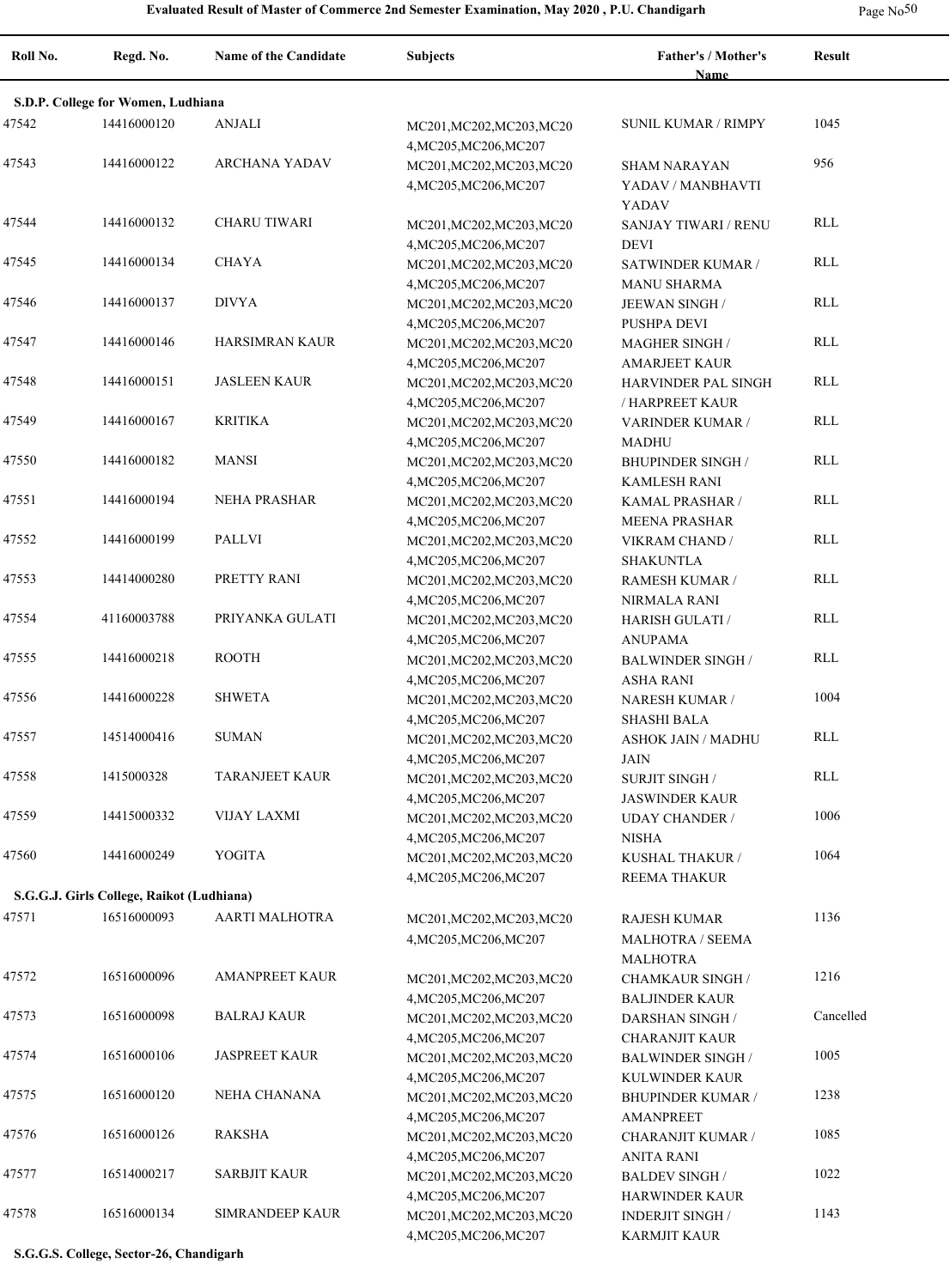|  | Page No <sup>51</sup> |
|--|-----------------------|
|--|-----------------------|

| Roll No. | Regd. No.                               | <b>Name of the Candidate</b>           | <b>Subjects</b>                                                               | <b>Father's / Mother's</b><br><b>Name</b>                          | <b>Result</b> |
|----------|-----------------------------------------|----------------------------------------|-------------------------------------------------------------------------------|--------------------------------------------------------------------|---------------|
|          | S.G.G.S. College, Sector-26, Chandigarh |                                        |                                                                               |                                                                    |               |
| 47591    | 17819003031                             | <b>ABHISHEK MEHRA</b>                  | MC201, MC202, MC203, MC20<br>4, MC205, MC206, MC207                           | MEHAR CHAND MEHRA<br>/ NISHA MEHRA                                 | <b>RLL</b>    |
| 47592    | 17516001843                             | <b>ABHISHEK SHARMA</b>                 | MC201, MC202, MC203, MC20<br>4, MC205, MC206, MC207                           | AJAY KUMAR SHARMA /<br><b>NEENA SHARMA</b>                         | RLL           |
| 47593    | 17819002771                             | <b>ANJALI</b>                          | MC201, MC202, MC203, MC20<br>4, MC205, MC206, MC207                           | JIWAN SINGH RAWAT /<br><b>GEETA RAWAT</b>                          | RLL           |
| 47594    | 17819002772                             | <b>ANJU UPRETI</b>                     | MC201, MC202, MC203, MC20<br>4, MC205, MC206, MC207                           | <b>BHUWAN CHANDRA</b><br><b>UPRETI / BHAGWATI</b><br><b>UPRETI</b> | 964           |
| 47595    | 41160003981                             | <b>ANKIT KUMAR</b>                     | MC201, MC202, MC203, MC20<br>4, MC205, MC206, MC207                           | <b>SARVJEET SINGH/</b><br><b>SARLA DEVI</b>                        | 925           |
| 47596    | 17816001800                             | <b>ARCHIT GUPTA</b>                    | MC201, MC202, MC203, MC20<br>4, MC205, MC206, MC207                           | <b>LALIT GUPTA / ASHA</b><br><b>GUPTA</b>                          | 912           |
| 47597    | 17819002786                             | <b>BALJINDER SINGH</b>                 | MC201, MC202, MC203, MC20<br>4, MC205, MC206, MC207                           | <b>SURJEET SINGH/</b><br><b>NEELAM RANI</b>                        | <b>RLL</b>    |
| 47598    | 17819002787                             | <b>DAVINDER KUMAR</b>                  | MC201, MC202, MC203, MC20<br>4, MC205, MC206, MC207                           | MOTI RAM / RACHNA<br><b>DEVI</b>                                   | 1006          |
| 47599    | 17516001758                             | DEEPIKA BHATIA                         | MC201, MC202, MC203, MC20<br>4, MC205, MC206, MC207                           | <b>SUDARSHAN KUMAR /</b><br><b>KIRAN BALA</b>                      | 976           |
| 47600    | 18216000859                             | <b>DHEERJA SHARMA</b>                  | MC201, MC202, MC203, MC20<br>4, MC205, MC206, MC207                           | DEV PRAKASH SHARMA<br>/ RENU SHARMA                                | RLL           |
| 47601    | 17816001819                             | <b>DIBYOJYOTI</b><br><b>CHATTERJEE</b> | MC201, MC202, MC203, MC20<br>4, MC205, MC206, MC207                           | <b>BASUDEV CHATTERJEE</b><br>/ CHHANDA                             | <b>RLL</b>    |
| 47602    | 17819002773                             | <b>GARIMA GOYAL</b>                    | MC201, MC202, MC203, MC20                                                     | <b>CHATTERJEE</b><br><b>SURESH KUMAR / KIRNA</b>                   | <b>RLL</b>    |
| 47603    | 17816001828                             | <b>GAURAV KUMAR</b>                    | 4, MC205, MC206, MC207<br>MC201, MC202, MC203, MC20                           | <b>RANI</b><br>JAGDISH KUMAR /                                     | <b>RLL</b>    |
| 47604    | 17819002788                             | <b>GOURAV SINGH</b>                    | 4, MC205, MC206, MC207<br>MC201, MC202, MC203, MC20                           | <b>SULINDER KAUR</b><br>KAILASH SINGH / BIMLA                      | <b>RLL</b>    |
| 47605    | 17816001727                             | <b>GURLEEN KAUR</b>                    | 4, MC205, MC206, MC207<br>MC201, MC202, MC203, MC20                           | <b>DEVI</b><br><b>GURPREET SINGH / RITU</b>                        | <b>RLL</b>    |
| 47606    | 17816001841                             | HARMANPREET SINGH                      | 4, MC205, MC206, MC207<br>MC201, MC202, MC203, MC20                           | <b>RANI</b><br><b>HARVINDER SINGH /</b>                            | <b>RLL</b>    |
| 47607    | 17816001842                             | <b>HARNAM SINGH</b>                    | 4, MC205, MC206, MC207<br>MC201, MC202, MC203, MC20                           | <b>JAGDEEP KAUR</b><br>HIRA SINGH /                                | <b>RLL</b>    |
| 47608    | 41160003652                             | <b>ISHANI PANDEY</b>                   | 4, MC205, MC206, MC207<br>MC201, MC202, MC203, MC20                           | <b>HARWINDER KAUR</b><br><b>MANOJ PANDEY /</b>                     | <b>RLL</b>    |
| 47609    | 17816001731                             | <b>ISHU SHARMA</b>                     | 4, MC205, MC206, MC207<br>MC201, MC202, MC203, MC20<br>4, MC205, MC206, MC207 | <b>SANDHYA PANDEY</b><br>RAJINDER KUMAR /<br>PARVEEN SHARMA        | <b>RLL</b>    |
| 47610    | 18116001157                             | <b>JAANVI</b>                          | MC201, MC202, MC203, MC20<br>4, MC205, MC206, MC207                           | NEERAJ MANTRO /<br>MONIKA MANTRO                                   | <b>RLL</b>    |
| 47611    | 17819002789                             | JASHAN BARHAMI                         | MC201, MC202, MC203, MC20<br>4, MC205, MC206, MC207                           | <b>RAVI KANT /</b><br>DARSHANA DEVI                                | 953           |
| 47612    | 17916000384                             | <b>LOVEPREET KAUR</b>                  | MC201, MC202, MC203, MC20<br>4, MC205, MC206, MC207                           | <b>JASBIR SINGH /</b><br><b>BALJINDER KAUR</b>                     | 944           |
| 47613    | 30216000161                             | <b>MANIK GUPTA</b>                     | MC201, MC202, MC203, MC20<br>4, MC205, MC206, MC207                           | DINESH KUMAR GUPTA<br>/ ANURADHA GUPTA                             | 1040          |
| 47614    | 17516001971                             | <b>MANJOT SINGH</b>                    | MC201, MC202, MC203, MC20<br>4, MC205, MC206, MC207                           | JAYUN SINGH / DALBIR<br><b>KAUR</b>                                | RLL           |
| 47615    | 17819002774                             | <b>MANPREET KAUR</b>                   | MC201, MC202, MC203, MC20<br>4, MC205, MC206, MC207                           | DAVINDER SINGH /<br><b>JASBIR KAUR</b>                             | <b>RLL</b>    |
| 47616    | 18116001206                             | <b>MANSHI YADAV</b>                    | MC201, MC202, MC203, MC20<br>4, MC205, MC206, MC207                           | MANGE RAM / KUSUM<br>LATA                                          | <b>RLL</b>    |
| 47617    | 17816001737                             | MEHAK SHARMA                           | MC201, MC202, MC203, MC20<br>4, MC205, MC206, MC207                           | LEKH RAM SHARMA /<br>REENA SHARMA                                  | 864           |
| 47618    | 17916000406                             | <b>MUSKAN</b>                          | MC201, MC202, MC203, MC20<br>4, MC205, MC206, MC207                           | <b>RATAN SINGH BEDI /</b><br><b>USHA BEDI</b>                      | 919           |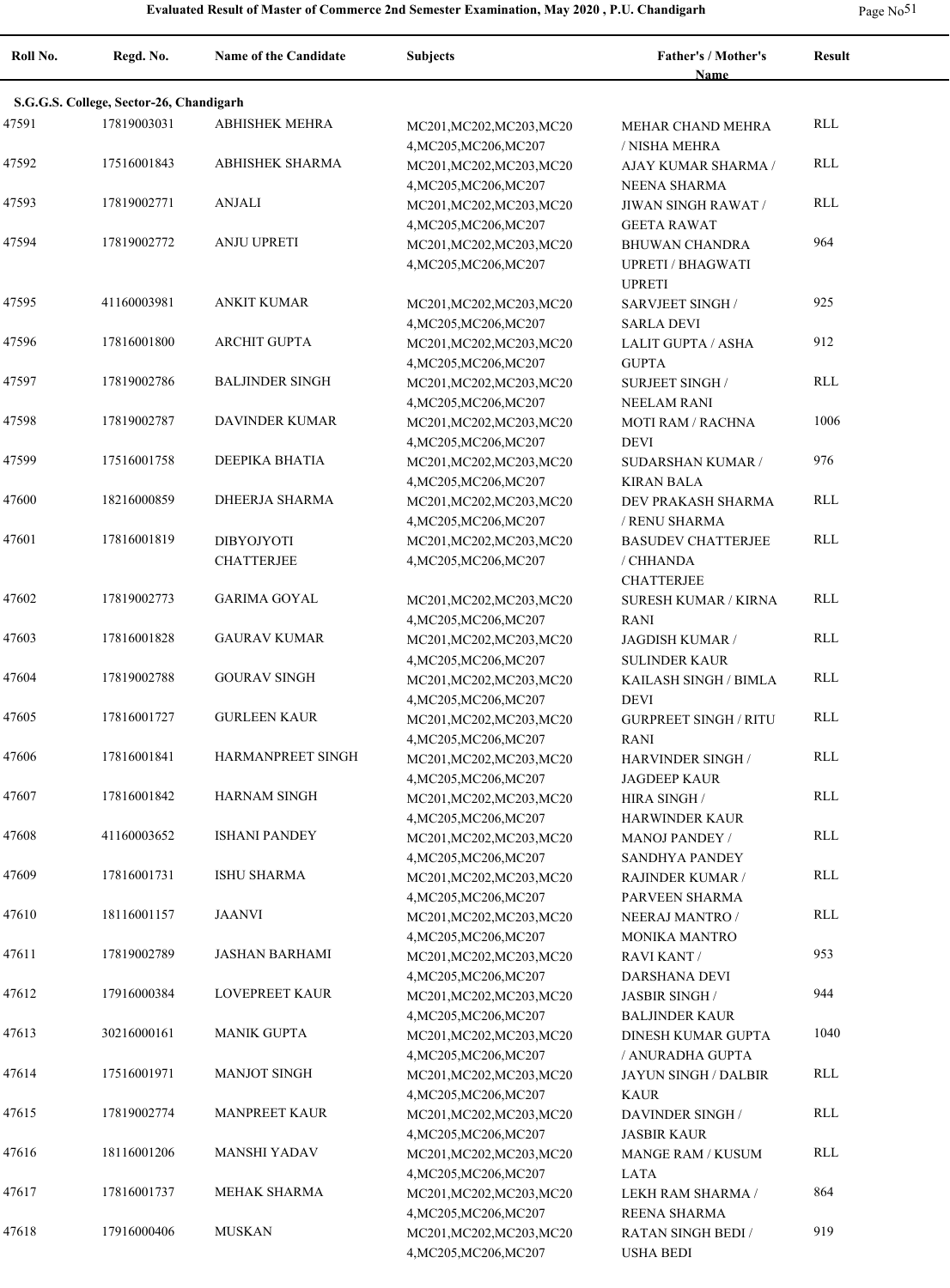| $\sim$ | I |
|--------|---|
|--------|---|

| Roll No. | Regd. No.                               | <b>Name of the Candidate</b> | <b>Subjects</b>                                                               | Father's / Mother's<br><b>Name</b>                                     | <b>Result</b> |
|----------|-----------------------------------------|------------------------------|-------------------------------------------------------------------------------|------------------------------------------------------------------------|---------------|
|          | S.G.G.S. College, Sector-26, Chandigarh |                              |                                                                               |                                                                        |               |
| 47619    | 17816001743                             | <b>NEHA</b>                  | MC201, MC202, MC203, MC20                                                     | DEVI DUTT /                                                            | 1014          |
| 47620    | 17819002775                             | NEHA GULERIA                 | 4, MC205, MC206, MC207<br>MC201, MC202, MC203, MC20                           | RAMESHWARI DEVI<br><b>SUDHIR GULERIA /</b>                             | 941           |
| 47621    | 17819002777                             | NIDHI BHANDARI               | 4, MC205, MC206, MC207<br>MC201, MC202, MC203, MC20<br>4, MC205, MC206, MC207 | <b>SARISHTA DEVI</b><br><b>SUSHIL KUMAR</b><br><b>BHANDARI / REENA</b> | RLL           |
| 47622    | 17816001905                             | <b>NIRAJ</b>                 | MC201, MC202, MC203, MC20<br>4, MC205, MC206, MC207                           | DEVI<br><b>MURTI SINGH/</b><br>POONAM DEVI                             | 857           |
| 47623    | 17816001912                             | PANKAJ SEMWAL                | MC201, MC202, MC203, MC20<br>4, MC205, MC206, MC207                           | <b>SURINDER DUTT</b><br><b>SEMWAL / ANANDI</b><br><b>DEVI SEMWAL</b>   | 776           |
| 47624    | 17914000452                             | PINKEE RAWAT                 | MC201, MC202, MC203, MC20<br>4, MC205, MC206, MC207                           | <b>BIRENDRA SINGH</b><br>RAWAT / BASU RAWAT                            | 987           |
| 47625    | 17716000988                             | PREETI RAWAT                 | MC201, MC202, MC203, MC20<br>4, MC205, MC206, MC207                           | <b>BIRENDRA SINGH</b><br>RAWAT / BASU RAWAT                            | 968           |
| 47626    | 17716000993                             | PRIYANKA DHAMU               | MC201, MC202, MC203, MC20<br>4, MC205, MC206, MC207                           | HEMANT DHAMU /<br><b>MANJU</b>                                         | 936           |
| 47627    | 17813001225                             | <b>RAJAT MEENA</b>           | MC201, MC202, MC203, MC20<br>4, MC205, MC206, MC207                           | BRIJ MOHAN MEENA /<br><b>VIDYA DEVI</b>                                | RLL           |
| 47628    | 17912000321                             | RASHIKA                      | MC201, MC202, MC203, MC20<br>4, MC205, MC206, MC207                           | <b>ASHOK KUMAR / RITA</b>                                              | 1044          |
| 47629    | 17819002778                             | <b>RASHMI MEHTA</b>          | MC201, MC202, MC203, MC20<br>4, MC205, MC206, MC207                           | RAJESH MEHTA / GEETA<br><b>MEHTA</b>                                   | 1016          |
| 47630    | 15-USOL-6318                            | <b>RAVINDER SINGH</b>        | MC201, MC202, MC203, MC20<br>4, MC205, MC206, MC207                           | NIRMAL SINGH /<br>PARMINDER KAUR                                       | 854           |
| 47631    | 18116001284                             | SAGRIKA GOYAL                | MC201, MC202, MC203, MC20<br>4, MC205, MC206, MC207                           | PREM KUMAR GOYAL /<br>LALITA GOYAL                                     | 891           |
| 47632    | 17616001427                             | SAHIL GOYAL                  | MC201, MC202, MC203, MC20<br>4, MC205, MC206, MC207                           | SANT LAL GOYAL /<br>LAJWANTI GOYAL                                     | 1009          |
| 47633    | 17819002779                             | SAKSHI SHARMA                | MC201, MC202, MC203, MC20<br>4, MC205, MC206, MC207                           | KAMLESH SHARMA /<br><b>ANU SHARMA</b>                                  | RLL           |
| 47634    | 17816001973                             | SHUBHAM PALIWAL              | MC201, MC202, MC203, MC20<br>4, MC205, MC206, MC207                           | LAXMI NARAYAN /<br>VIJAY LAXMI                                         | 1027          |
| 47635    | 17819002780                             | <b>SIMRAN NAGPAL</b>         | MC201, MC202, MC203, MC20<br>4, MC205, MC206, MC207                           | <b>NARESH NAGPAL /</b><br><b>NEHA NAGPAL</b>                           | 1053          |
| 47636    | 41160003891                             | <b>SUKHVIR KAUR</b>          | MC201, MC202, MC203, MC20<br>4, MC205, MC206, MC207                           | <b>GURDARSHAN SINGH /</b><br><b>GURJIT KAUR</b>                        | 882           |
| 47637    | 17819002781                             | SUNIDHI GARG                 | MC201, MC202, MC203, MC20<br>4, MC205, MC206, MC207                           | SANJEEV GARG / NISHA<br>GARG                                           | 872           |
| 47638    | 17819002782                             | <b>TALWINDER KAUR</b>        | MC201, MC202, MC203, MC20<br>4, MC205, MC206, MC207                           | SASPAL SINGH / DALJIT<br>KAUR                                          | 998           |
| 47639    | 17915000528                             | TANU SHARMA                  | MC201, MC202, MC203, MC20<br>4, MC205, MC206, MC207                           | SURESH KUMAR /<br>JEEVAN ASHA                                          | 971           |
| 47640    | 41160004454                             | TANUJ GOPAL                  | MC201, MC202, MC203, MC20<br>4, MC205, MC206, MC207                           | <b>NARESH GOPAL/</b><br>RACHNA SHARMA                                  | RLL           |
| 47641    | 18212001031                             | <b>URVASHI</b>               | MC201, MC202, MC203, MC20<br>4, MC205, MC206, MC207                           | <b>MADAN LAL / SUDESH</b><br>KUMARI                                    | RLL           |
| 47642    | 17816001761                             | VAIBHAVI KHARBANDA           | MC201, MC202, MC203, MC20<br>4, MC205, MC206, MC207                           | JAGDISH LAL<br>KHARBANDA / JYOTI<br>KHARBANDA                          | 1030          |
| 47643    | 17816001762                             | VAISHALI                     | MC201, MC202, MC203, MC20<br>4, MC205, MC206, MC207                           | PARAMJIT SINGH /<br>ANITA                                              | 1013          |
| 47644    | 17819002783                             | VANDANA YADAV                | MC201, MC202, MC203, MC20<br>4, MC205, MC206, MC207                           | <b>MUDRIKA YADAV/</b><br>HOSHILA YADAV                                 | 1025          |
| 47645    | 17819002784                             | <b>VANI</b>                  | MC201, MC202, MC203, MC20<br>4, MC205, MC206, MC207                           | VIVEK / KUSUM                                                          | 873           |
| 47646    | 17516001837                             | <b>VARSHA</b>                | MC201, MC202, MC203, MC20<br>4, MC205, MC206, MC207                           | JAGDISH PARSAD /<br>SUMAN LATA                                         | 947           |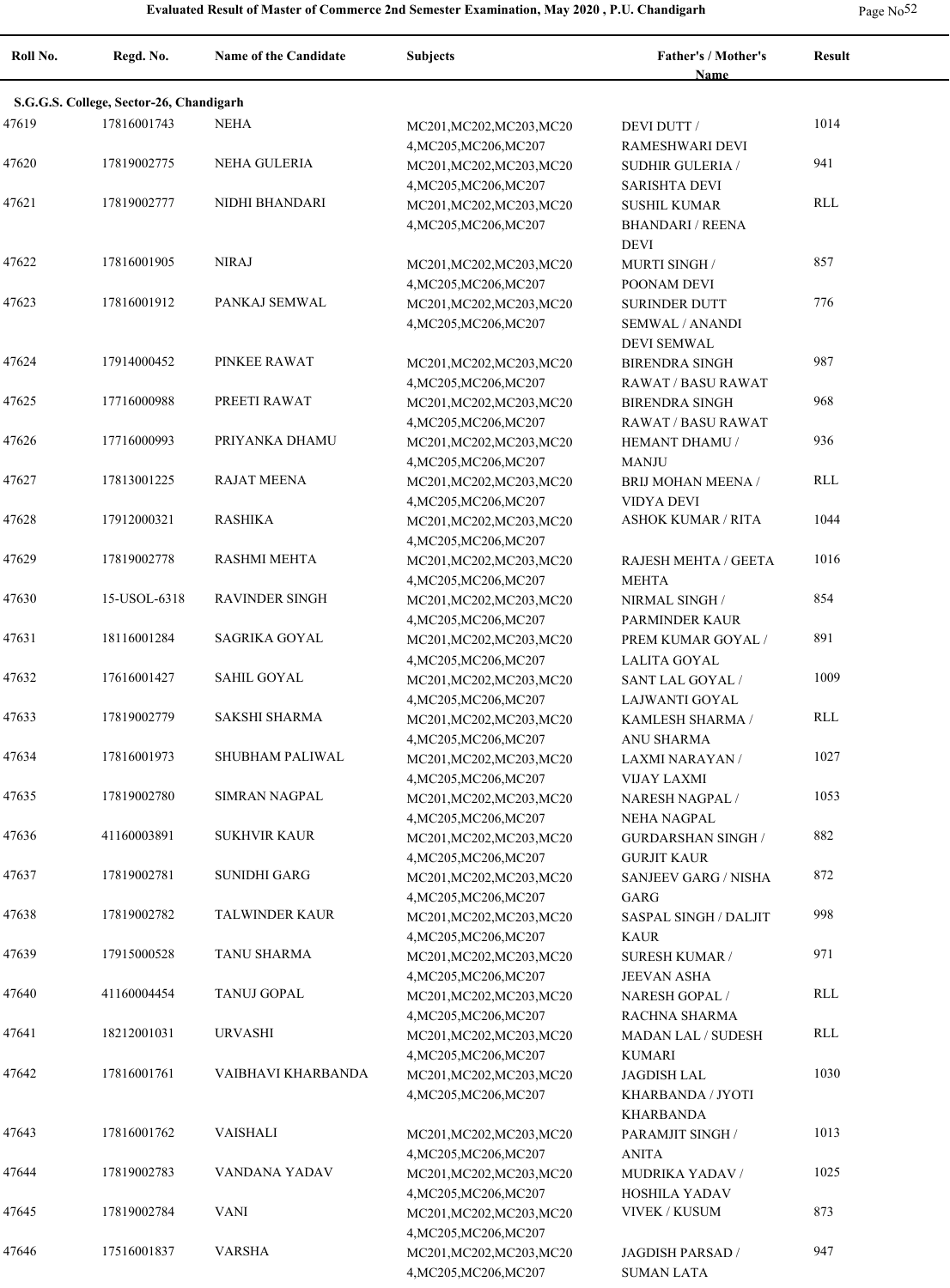| $\sim$ |  |
|--------|--|
|--------|--|

-

| Roll No. | Regd. No.                                      | <b>Name of the Candidate</b>                         | <b>Subjects</b>                                                               | Father's / Mother's<br><b>Name</b>                                  | <b>Result</b> |
|----------|------------------------------------------------|------------------------------------------------------|-------------------------------------------------------------------------------|---------------------------------------------------------------------|---------------|
|          | S.G.G.S. Khalsa College, Mahilpur (Hoshiarpur) |                                                      |                                                                               |                                                                     |               |
| 47651    | 15516000065                                    | <b>AMAN DEVI</b>                                     | MC201, MC202, MC203, MC20                                                     | SHRI BALWANT SINGH /                                                | 973           |
| 47652    | 30316000045                                    | <b>AMANDEEP KAUR</b>                                 | 4, MC205, MC206, MC207<br>MC201, MC202, MC203, MC20<br>4, MC205, MC206, MC207 | <b>SMT SHINDO</b><br><b>SUKHDEV SINGH/</b><br><b>BALWINDER KAUR</b> | 982           |
| 47653    | 15219001091                                    | <b>AMNEET KAUR</b>                                   | MC201, MC202, MC203, MC20<br>4, MC205, MC206, MC207                           | <b>HARNEK SINGH/</b><br><b>PUSHWINDER KAUR</b>                      | 1095          |
| 47654    | 15216000352                                    | <b>ANJALI</b>                                        | MC201, MC202, MC203, MC20<br>4, MC205, MC206, MC207                           | YUDHVIR / SUNITA                                                    | 1089          |
| 47655    | 30915000346                                    | <b>BANDANA</b>                                       | MC201, MC202, MC203, MC20<br>4, MC205, MC206, MC207                           | NARESH KUMAR / JYOTI<br><b>BALA</b>                                 | 1132          |
| 47656    | 30916000357                                    | <b>GURPREET KAUR</b>                                 | MC201, MC202, MC203, MC20<br>4, MC205, MC206, MC207                           | PARAMJIT SINGH /<br><b>SURJIT KAUR</b>                              | 919           |
| 47657    |                                                | <b>GURPREET KAUR</b>                                 | MC201, MC202, MC203, MC20<br>4, MC205, MC206, MC207                           | <b>DARSHAN SINGH/</b><br><b>RAJWINDER KAUR</b>                      | CS & RLL      |
| 47658    | 30313000083                                    | <b>GURPREET KAUR</b>                                 | MC201, MC202, MC203, MC20<br>4, MC205, MC206, MC207                           | <b>CHARANJIT SINGH /</b><br><b>JASWINDER KAUR</b>                   | 957           |
| 47659    | 15215000398                                    | <b>GURWINDER KAUR</b>                                | MC201, MC202, MC203, MC20<br>4, MC205, MC206, MC207                           | JAGDISH RAJ / RACHNA<br><b>DEVI</b>                                 | 956           |
| 47660    | 15219001031                                    | <b>HARDEEP KAUR</b>                                  | MC201, MC202, MC203, MC20<br>4, MC205, MC206, MC207                           | SOHAN LAL /<br>KULWINDER KAUR                                       | 1030          |
| 47661    | 15215000478                                    | <b>INDERJIT SINGH</b>                                | MC201, MC202, MC203, MC20<br>4, MC205, MC206, MC207                           | <b>AMRIK SINGH / DALJIT</b><br><b>KAUR</b>                          | RLL           |
| 47662    | 15216000370                                    | <b>JATINDER KAUR</b>                                 | MC201, MC202, MC203, MC20<br>4, MC205, MC206, MC207                           | <b>AVTAR SINGH / NIRMAL</b><br><b>KAUR</b>                          | 1024          |
| 47663    | 309160000363                                   | <b>KAMALJEET KAUR</b>                                | MC201, MC202, MC203, MC20<br>4, MC205, MC206, MC207                           | <b>GURNAM SINGH /</b><br><b>MANJIT KAUR</b>                         | 1108          |
| 47664    | 30316000049                                    | <b>KIRANDEEP KAUR</b>                                | MC201, MC202, MC203, MC20<br>4, MC205, MC206, MC207                           | JASWINDER SINGH /<br><b>BALWINDER KAUR</b>                          | 1100          |
| 47665    | 15216000378                                    | <b>LOVEPREET KAUR</b>                                | MC201, MC202, MC203, MC20<br>4, MC205, MC206, MC207                           | RAKESH KUMAR /<br><b>KAMALJIT KAUR</b>                              | 969           |
| 47666    | 30316000050                                    | <b>MANDEEP KAUR</b>                                  | MC201, MC202, MC203, MC20<br>4, MC205, MC206, MC207                           | KIRPAL SINGH /<br><b>HARJINDER KAUR</b>                             | 1063          |
| 47667    | 15219001094                                    | <b>MANDEEP SINGH</b>                                 | MC201, MC202, MC203, MC20<br>4, MC205, MC206, MC207                           | HARJINDER SINGH /<br><b>JASVIR KAUR</b>                             | <b>RLL</b>    |
| 47668    | 15216000382                                    | <b>MANJINDER KAUR</b>                                | MC201, MC202, MC203, MC20<br>4, MC205, MC206, MC207                           | SHRI HARJINDER SINGH /<br><b>SMT AMARJEET KAUR</b>                  | 978           |
| 47669    | 15216000384                                    | <b>MANJIT DEVI</b>                                   | MC201, MC202, MC203, MC20<br>4, MC205, MC206, MC207                           | KISHOR CHAND /<br><b>SANTOSH DEVI</b>                               | RLL           |
| 47670    | 30315000097                                    | MANPREET KAUR                                        | MC201, MC202, MC203, MC20<br>4, MC205, MC206, MC207                           | <b>SARABJIT SINGH/</b><br>KULWINDER KAUR                            | 1050          |
| 47671    | 15216000456                                    | <b>PALWINDER SINGH</b>                               | MC201, MC202, MC203, MC20<br>4, MC205, MC206, MC207                           | <b>SURJIT SINGH / SARBJIT</b><br><b>KAUR</b>                        | 1045          |
| 47672    | 30915000369                                    | PARVINDER KAUR<br><b>BHATIA</b>                      | MC201, MC202, MC203, MC20<br>4, MC205, MC206, MC207                           | DES RAJ / NIRMAL KAUR                                               | 967           |
| 47673    | 30316000052                                    | <b>PRIYANKA</b>                                      | MC201, MC202, MC203, MC20<br>4, MC205, MC206, MC207                           | TARLOCHAN SINGH /<br><b>JASWINDER KAUR</b>                          | 1147          |
| 47674    | 15216000405                                    | <b>RAVINDER KAUR</b>                                 | MC201, MC202, MC203, MC20<br>4, MC205, MC206, MC207                           | <b>SURJIT SINGH / TIRTH</b><br><b>KAUR</b>                          | 1048          |
| 47675    | 15216000411                                    | SAKSHI KUMARI                                        | MC201, MC202, MC203, MC20<br>4, MC205, MC206, MC207                           | <b>INDERJIT PAL / SUDESH</b><br><b>KUMARI</b>                       | 1093          |
| 47676    | 15215000505                                    | <b>SHUBHAM KUMAR</b>                                 | MC201, MC202, MC203, MC20<br>4, MC205, MC206, MC207                           | LEHAMBER RAM /<br>KANTA RANI                                        | <b>RLL</b>    |
| 47677    | 15216000418                                    | SOMIN                                                | MC201, MC202, MC203, MC20<br>4, MC205, MC206, MC207                           | SURJIT SINGH /<br>PARWINDER KAUR                                    | 948           |
|          |                                                | S.G.H.R S. College for Women, Chabbewal (Hoshiarpur) |                                                                               |                                                                     |               |
| 47681    | 18516000097                                    | <b>HARPREET KAUR</b>                                 | MC201, MC202, MC203, MC20<br>4, MC205, MC206, MC207                           | SARBJIT SINGH / MANJIT<br><b>KAUR</b>                               | 1171          |
| 47682    | 18516000108                                    | KULWINDER KAUR                                       | MC201, MC202, MC203, MC20<br>4, MC205, MC206, MC207                           | KULDEEP SINGH /<br><b>NEELAM</b>                                    | 1085          |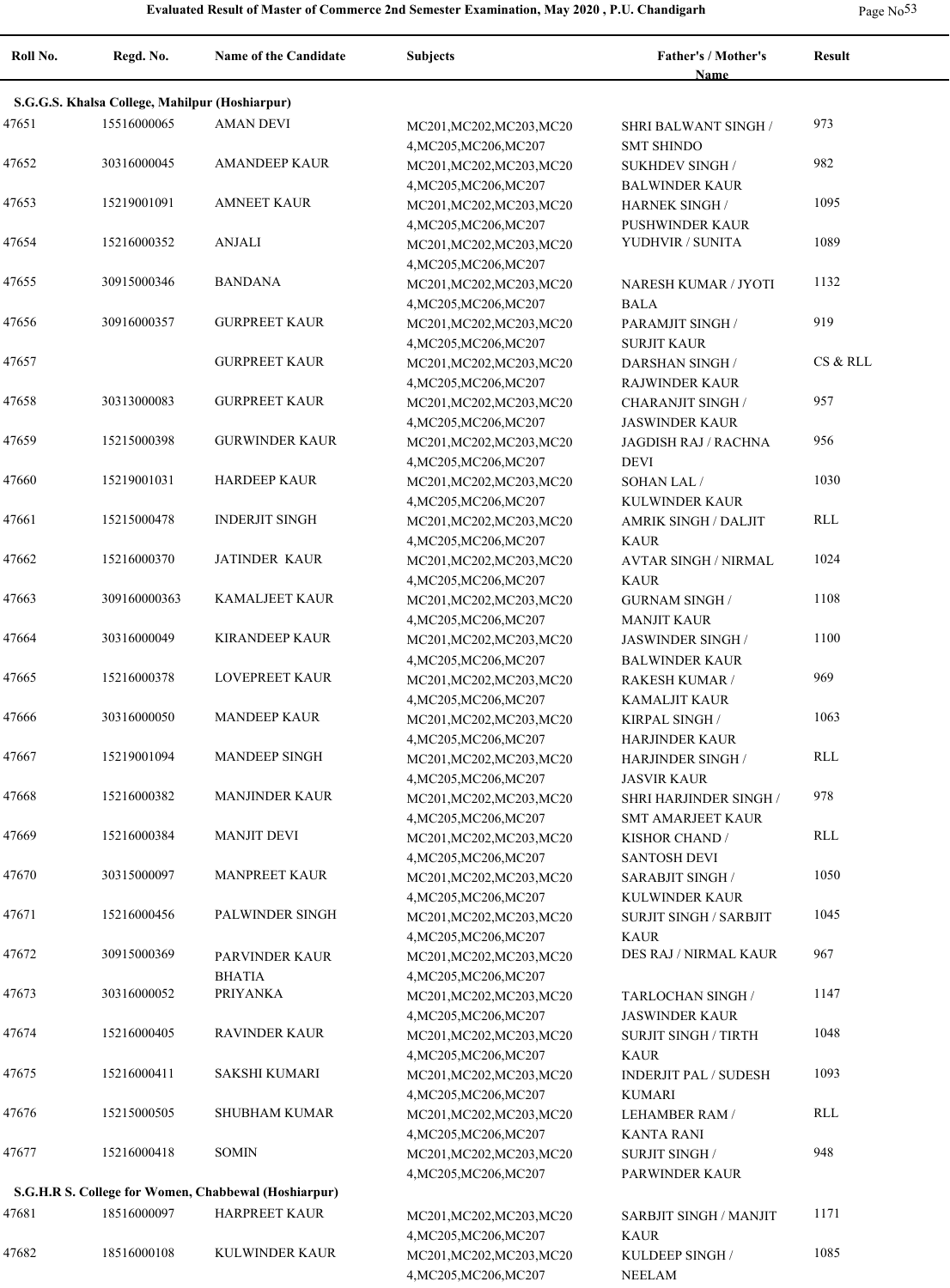| Page No <sup>54</sup> |  |
|-----------------------|--|
|-----------------------|--|

| Roll No. | Regd. No.   | <b>Name of the Candidate</b>                              | Subjects                                                                      | Father's / Mother's<br>Name                      | <b>Result</b> |
|----------|-------------|-----------------------------------------------------------|-------------------------------------------------------------------------------|--------------------------------------------------|---------------|
|          |             | S.G.H.R S. College for Women, Chabbewal (Hoshiarpur)      |                                                                               |                                                  |               |
| 47683    | 30916000365 | <b>LOVI PUAR</b>                                          | MC201, MC202, MC203, MC20                                                     | PREM CHAND / BALJIT                              | 1098          |
| 47684    | 15215000415 | <b>MANDEEP KAUR</b>                                       | 4, MC205, MC206, MC207<br>MC201, MC202, MC203, MC20                           | <b>KAUR</b><br><b>BALWINDER SINGH/</b>           | 1074          |
| 47685    | 18516000109 | <b>MANDEEP KAUR</b>                                       | 4, MC205, MC206, MC207<br>MC201, MC202, MC203, MC20                           | <b>DARSHAN KAUR</b><br>PALWINDER KUMAR /         | 1121          |
|          |             |                                                           | 4, MC205, MC206, MC207                                                        | <b>RAJ KUMARI</b>                                |               |
| 47686    | 18516000112 | <b>MANPREET KAUR</b>                                      | MC201, MC202, MC203, MC20<br>4, MC205, MC206, MC207                           | DAVINDER SINGH /<br>PARMINDER KAUR               | 1132          |
| 47687    | 18514000156 | <b>SHABNAM SAINI</b>                                      | MC201, MC202, MC203, MC20<br>4, MC205, MC206, MC207                           | <b>NARINDER SINGH / HEM</b><br>LATA              | 920           |
|          |             | Sant Baba Bhag Singh Mem. Girls College, Sukhanand (Moga) |                                                                               |                                                  |               |
| 47691    | 17114000258 | <b>AMANPREET KAUR</b>                                     | MC201, MC202, MC203, MC20                                                     | <b>BALVEER SINGH/</b>                            | 989           |
|          |             |                                                           | 4, MC205, MC206, MC207                                                        | <b>BALJEET KAUR</b>                              |               |
| 47692    | 17116000116 | <b>BANITA RANI</b>                                        | MC201, MC202, MC203, MC20                                                     | KEWAL KRISHAN /                                  | 1021          |
|          |             |                                                           | 4, MC205, MC206, MC207                                                        | <b>USHA RANI</b>                                 |               |
| 47693    | 17116000091 | <b>CHARNJEET KAUR</b>                                     | MC201, MC202, MC203, MC20                                                     | <b>JASSA SINGH / VEERPAL</b>                     | 986           |
|          |             |                                                           | 4, MC205, MC206, MC207                                                        | <b>KAUR</b>                                      |               |
| 47694    | 17116000118 | <b>HASANPREET KAUR</b>                                    | MC201, MC202, MC203, MC20                                                     | JAGSEER SINGH /                                  | 1009          |
|          |             |                                                           | 4, MC205, MC206, MC207                                                        | <b>GURMEET KAUR</b>                              |               |
| 47695    | 17115000181 | <b>KHUSHVEER KAUR</b>                                     | MC201, MC202, MC203, MC20                                                     | <b>RESHAM SINGH /</b>                            | 1029          |
|          |             |                                                           | 4, MC205, MC206, MC207                                                        | <b>CHARNJEET KAUR</b>                            |               |
| 47696    | 17116000127 | PARAMJEET KAUR                                            | MC201, MC202, MC203, MC20                                                     | NIRMAL SINGH /                                   | 1042          |
|          |             |                                                           | 4, MC205, MC206, MC207                                                        | <b>GURJEET KAUR</b>                              |               |
| 47697    | 17116000126 | PRABHJOT KAUR                                             | MC201, MC202, MC203, MC20                                                     | <b>GURMAIL SINGH /</b>                           | 1001          |
|          |             |                                                           | 4, MC205, MC206, MC207                                                        | RAMANDEEP KAUR                                   |               |
|          |             | Shree Atam Vallabh Jain College Hussainpura, Ludhiana     |                                                                               |                                                  |               |
| 47701    | 14516000523 | <b>AARTI BISHT</b>                                        | MC201, MC202, MC203, MC20                                                     | <b>DALIP SINGH / DEEPA</b>                       | 1149          |
|          |             |                                                           | 4, MC205, MC206, MC207                                                        | <b>BISHT</b>                                     |               |
| 47702    | 30716000070 | <b>ABHISHEK</b>                                           | MC201, MC202, MC203, MC20<br>4, MC205, MC206, MC207                           | <b>MAHAVIR SHARMA /</b><br><b>BABLI SHARMA</b>   | RLL           |
| 47703    | 30716000086 | AMIT KUMAR                                                | MC201, MC202, MC203, MC20                                                     | <b>VARINDER NATH /</b>                           | 969           |
|          |             |                                                           | 4, MC205, MC206, MC207                                                        | <b>KANTA DEVI</b>                                |               |
| 47704    | 14816000368 | <b>ANJALI SETIA</b>                                       | MC201, MC202, MC203, MC20<br>4, MC205, MC206, MC207                           | VIPAN KUMAR SETIA /<br><b>JYOTI SETIA</b>        | 1142          |
| 47705    | 14116000847 | <b>CHANDAN KUMAR</b>                                      | MC201, MC202, MC203, MC20                                                     | <b>BUNDI LAL CHAUHAN /</b>                       | 1057          |
|          |             |                                                           | 4, MC205, MC206, MC207                                                        | <b>SUSHAMA DEVI</b>                              |               |
| 47706    | 30716000135 | <b>GOURAV</b>                                             | MC201, MC202, MC203, MC20                                                     | RAJESH KUMAR /                                   | 1009          |
|          |             |                                                           | 4, MC205, MC206, MC207                                                        | SALOCHANA                                        |               |
| 47707    | 30716000138 | <b>GURASIS SINGH</b>                                      | MC201, MC202, MC203, MC20                                                     | NARINDER PAL SINGH $\prime$                      | 1103          |
|          |             |                                                           | 4, MC205, MC206, MC207                                                        | <b>SUKHWINDER KAUR</b>                           |               |
| 47708    | 30715000141 | <b>GURINDER SINGH</b>                                     | MC201, MC202, MC203, MC20                                                     | HARINDERPAL SINGH /                              | 1049          |
|          |             |                                                           | 4, MC205, MC206, MC207                                                        | JAGROOP KAUR                                     |               |
| 47709    | 41160003634 | <b>GURLEEN KAUR</b>                                       | MC201, MC202, MC203, MC20                                                     | <b>LAKHWINDER SINGH /</b>                        | 1107          |
| 47710    |             |                                                           | 4, MC205, MC206, MC207                                                        | <b>JASWINDER KAUR</b>                            |               |
|          | 30716000143 | <b>GURTEJ SINGH GHUMAN</b>                                | MC201, MC202, MC203, MC20                                                     | <b>BHUPINDER SINGH /</b>                         | 946           |
| 47711    | 14816000406 | <b>HARPREET KAUR</b>                                      | 4, MC205, MC206, MC207<br>MC201, MC202, MC203, MC20                           | <b>RAJINDER KAUR</b><br><b>CHARANJIT SINGH /</b> | 1031          |
|          |             |                                                           | 4, MC205, MC206, MC207                                                        | <b>SATVEER KAUR</b>                              |               |
| 47712    | 14516000562 | JYOTI                                                     | MC201, MC202, MC203, MC20<br>4, MC205, MC206, MC207                           | SANJAY / SONIA                                   | 1239          |
| 47713    | 14516000570 | <b>KANIKA</b>                                             | MC201, MC202, MC203, MC20<br>4, MC205, MC206, MC207                           | <b>JOGINDER PAL / PRIYA</b>                      | 1182          |
| 47714    | 30716000021 | KARTIK SHARMA                                             | MC201, MC202, MC203, MC20                                                     | SANJAY SHARMA / ANJU                             | 1199          |
| 47715    | 30716000180 | <b>KULDEEP</b>                                            | 4, MC205, MC206, MC207<br>MC201, MC202, MC203, MC20                           | SHARMA<br><b>BINDA PARSAD /</b>                  | RLL           |
| 47716    | 14416000175 | <b>MAMTA</b>                                              | 4, MC205, MC206, MC207<br>MC201, MC202, MC203, MC20<br>4, MC205, MC206, MC207 | NIRMALA DEVI<br>VICKY KUMAR / GEETA              | RLL           |
|          |             |                                                           |                                                                               |                                                  |               |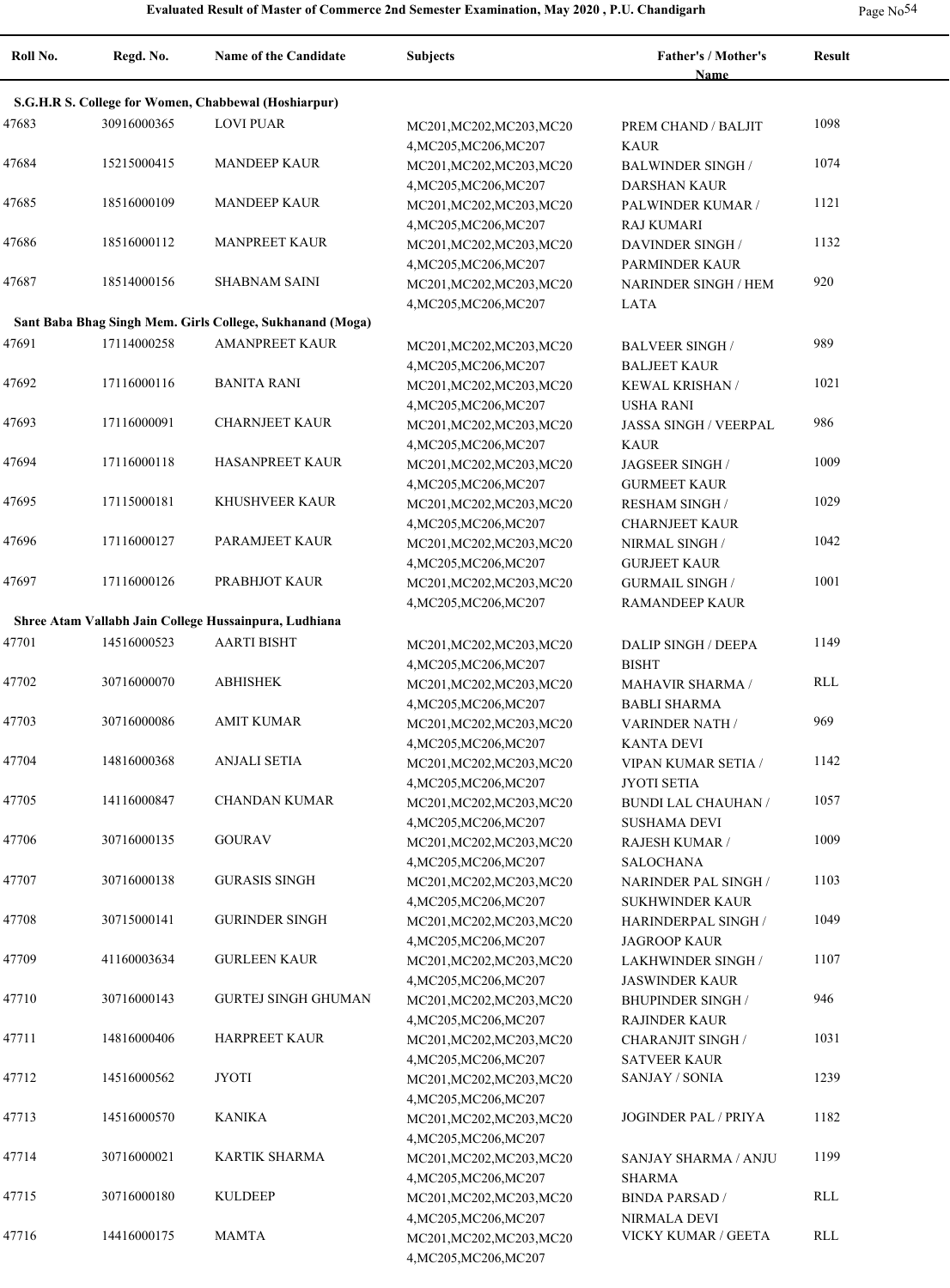| Roll No. | Regd. No.   | <b>Name of the Candidate</b>                          | <b>Subjects</b>                                                               | Father's / Mother's<br>Name                    | Result        |
|----------|-------------|-------------------------------------------------------|-------------------------------------------------------------------------------|------------------------------------------------|---------------|
|          |             | Shree Atam Vallabh Jain College Hussainpura, Ludhiana |                                                                               |                                                |               |
|          | 30714000156 | <b>MANAK PRABHAKAR</b>                                |                                                                               |                                                | 1095          |
| 47717    |             |                                                       | MC201, MC202, MC203, MC20<br>4, MC205, MC206, MC207                           | MANMOHAN<br>PRABHAKAR / PAYAL<br>PRABHAKAR     |               |
| 47718    | 30716000195 | <b>MANJOT SINGH</b>                                   | MC201, MC202, MC203, MC20<br>4, MC205, MC206, MC207                           | <b>INDERPAL SINGH/</b><br><b>LAKHVIR KAUR</b>  | 1063          |
| 47719    | 30716000050 | <b>MAYANKA ARORA</b>                                  | MC201, MC202, MC203, MC20<br>4, MC205, MC206, MC207                           | VINOD ARORA / MEENU<br><b>ARORA</b>            | 1118          |
| 47720    | 30716000200 | <b>MD AJAD</b>                                        | MC201, MC202, MC203, MC20<br>4, MC205, MC206, MC207                           | MD SHAHEED / SHAIRA<br><b>BANO</b>             | 1017          |
| 47721    | 30716000051 | <b>MEENU RANI</b>                                     | MC201, MC202, MC203, MC20<br>4, MC205, MC206, MC207                           | <b>BABU RAM / SITA DEVI</b>                    | 1130          |
| 47722    | 14416000184 | <b>NANDINI</b>                                        | MC201, MC202, MC203, MC20<br>4, MC205, MC206, MC207                           | ROOPKANT JHA /<br><b>GAYATRI DEVI JHA</b>      | 1068          |
| 47723    | 14516000604 | <b>NAZNEEN KHATOON</b>                                | MC201, MC202, MC203, MC20                                                     | NIAZ AKTER / HASEEN                            | 1121          |
| 47724    | 30716000216 | NITINDEEP SINGH                                       | 4, MC205, MC206, MC207<br>MC201, MC202, MC203, MC20                           | <b>BEGUM</b><br><b>HARDEEP SINGH/</b>          | <b>RLL</b>    |
| 47725    | 30716000222 | <b>PARAS SHAH</b>                                     | 4, MC205, MC206, MC207<br>MC201, MC202, MC203, MC20<br>4, MC205, MC206, MC207 | <b>HARWINDER KAUR</b><br>RAJESH PAL / SARIKA   | <b>RLL</b>    |
| 47726    | 30716000223 | <b>PARDEEP</b>                                        | MC201, MC202, MC203, MC20<br>4, MC205, MC206, MC207                           | <b>MOTI CHAND /</b><br><b>SUMITRA DEVI</b>     | 996           |
| 47727    | 30716000060 | PRIYA SHAH                                            | MC201, MC202, MC203, MC20<br>4, MC205, MC206, MC207                           | SANT LAL SHAH /<br><b>MAIYA DEVI</b>           | 1096          |
| 47728    | 30715000233 | <b>RAHUL</b>                                          | MC201, MC202, MC203, MC20<br>4, MC205, MC206, MC207                           | RAMESH CHANDER /<br><b>SHEELA DEVI</b>         | <b>RLL</b>    |
| 47729    | 30715000240 | RAHUL TRIPATHI                                        | MC201, MC202, MC203, MC20<br>4, MC205, MC206, MC207                           | ARUN KUMAR / SEEMA                             | <b>RLL</b>    |
| 47730    | 14115000894 | RISHABH GAMBHIR                                       | MC201, MC202, MC203, MC20<br>4, MC205, MC206, MC207                           | RAKESH GAMBHIR /<br><b>ANU GAMBHIR</b>         | RLL           |
| 47731    | 30716000063 | <b>RUBBY</b>                                          | MC201, MC202, MC203, MC20<br>4, MC205, MC206, MC207                           | SHAM LAL / VIJAY RANI                          | 1107          |
| 47732    | 30715000061 | <b>RUSHIBA BABBAR</b>                                 | MC201, MC202, MC203, MC20<br>4, MC205, MC206, MC207                           | <b>RAKESH BABBAR /</b><br><b>SAKSHI BABBAR</b> | <b>RLL</b>    |
| 47733    | 30716000273 | <b>SHASHI</b>                                         | MC201, MC202, MC203, MC20<br>4, MC205, MC206, MC207                           | <b>VIJAY KUMAR /</b><br>LEELAWATI              | 987           |
| 47734    | 19214000181 | <b>SHIVANI DAWAR</b>                                  | MC201, MC202, MC203, MC20<br>4, MC205, MC206, MC207                           | <b>RAVINDER DAWAR /</b><br>NEELAM DAWAR        | 1097          |
| 47735    | 30716000294 | <b>SUSHIL</b>                                         | MC201, MC202, MC203, MC20<br>4, MC205, MC206, MC207                           | PURSHOTAM / ANARA                              | 985           |
| 47736    | 14516000662 | <b>SWARN KAUR</b>                                     | MC201, MC202, MC203, MC20<br>4, MC205, MC206, MC207                           | <b>SAROOP SINGH / RANJIT</b><br>KAUR           | 1103          |
|          |             | Swami Premanand Mahavidyalaya, Mukerian (Hsp)         |                                                                               |                                                |               |
| 47741    | 10915000335 | <b>GREESHA</b>                                        | MC201, MC202, MC203, MC20<br>4, MC205, MC206, MC207                           | PARMOD SHARMA /<br><b>KIRAN</b>                | Cancelled     |
| 47742    | 16019000516 | <b>GURINDER SINGH</b>                                 | MC201, MC202, MC203, MC20<br>4, MC205, MC206, MC207                           | CHARAN DASS / ASHA<br><b>RANI</b>              | RLL           |
| 47743    | 16016000251 | <b>GURPREET SINGH</b>                                 | MC201, MC202, MC203, MC20<br>4, MC205, MC206, MC207                           | NISHAN SINGH /<br><b>KAMALJIT KAUR</b>         | <b>RLL</b>    |
| 47744    | 10916000272 | <b>JASHANDEEP KAUR</b>                                | MC201, MC202, MC203, MC20<br>4, MC205, MC206, MC207                           | <b>BIKRAM SINGH /</b><br>SATINDERJIT KAUR      | RL [Internal] |
| 47745    | 20016000298 | KAJAL                                                 | MC201, MC202, MC203, MC20<br>4, MC205, MC206, MC207                           | DAVINDER KUMAR /<br>ANITA RANI                 | 1014          |
| 47746    | 10916000276 | KAVITA RUKWAL                                         | MC201, MC202, MC203, MC20<br>4, MC205, MC206, MC207                           | PARSHOTAM SINGH /<br><b>PINKY</b>              | 1115          |
| 47747    | 16015000341 | <b>MADHU BALA</b>                                     | MC201, MC202, MC203, MC20<br>4, MC205, MC206, MC207                           | <b>GURDIAL SINGH /</b><br><b>MAMTA RANI</b>    | 970           |
| 47748    | 16016000215 | <b>MAMTA</b>                                          | MC201, MC202, MC203, MC20<br>4, MC205, MC206, MC207                           | <b>CHANDER BAHADUR /</b><br><b>SUKHI</b>       | RLL           |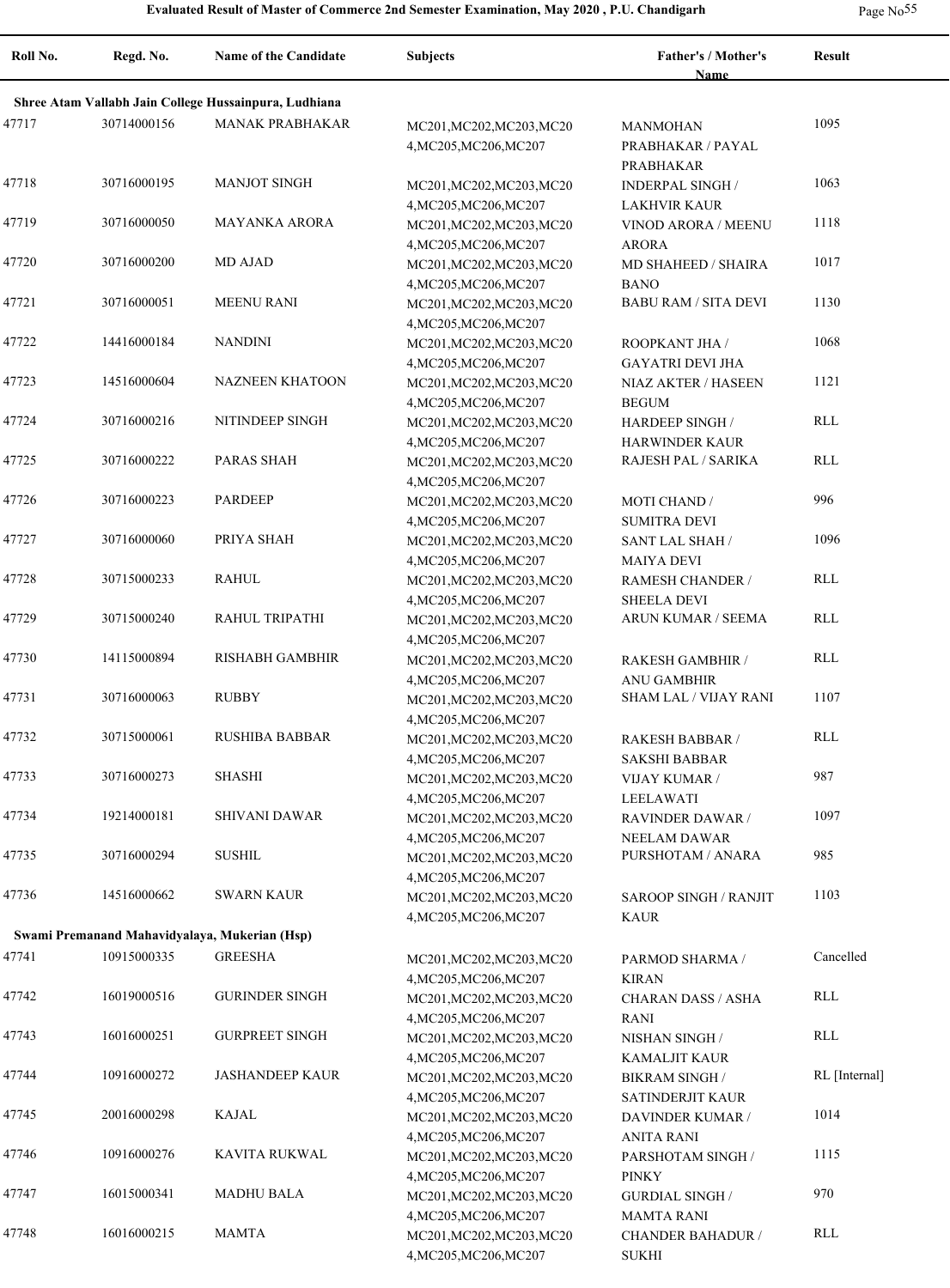| Roll No. | Regd. No.   | Name of the Candidate                         | <b>Subjects</b>                                     | Father's / Mother's<br>Name                | <b>Result</b> |
|----------|-------------|-----------------------------------------------|-----------------------------------------------------|--------------------------------------------|---------------|
|          |             | Swami Premanand Mahavidyalaya, Mukerian (Hsp) |                                                     |                                            |               |
| 47749    | 16019000481 | <b>MANISHA</b>                                | MC201, MC202, MC203, MC20                           | <b>SANTOKH KUMAR /</b>                     | 1029          |
|          |             |                                               | 4, MC205, MC206, MC207                              | <b>SHASHI BALA</b>                         |               |
| 47750    | 16019000482 | <b>MANISHA DEVI</b>                           | MC201, MC202, MC203, MC20                           | KULWINDER SINGH /                          | 1114          |
|          |             |                                               | 4, MC205, MC206, MC207                              | <b>SULAKSHNA DEVI</b>                      |               |
| 47751    | 17216000429 | <b>MANSI</b>                                  | MC201, MC202, MC203, MC20                           | SANTOKH SINGH /                            | RLL           |
|          |             |                                               | 4, MC205, MC206, MC207                              | <b>GURMEET KAUR</b>                        |               |
| 47752    | 17216000436 | <b>NITIKA</b>                                 | MC201, MC202, MC203, MC20                           | RAJESH KUMAR /                             | 1011          |
|          |             |                                               | 4, MC205, MC206, MC207                              | <b>CHETNA</b>                              |               |
| 47753    | 16019000515 | NITIN CHOUDHARY                               | MC201, MC202, MC203, MC20                           | <b>JAIMAL SINGH / SUNITA</b>               | 1077          |
| 47754    | 10915000345 | PALVI                                         | 4, MC205, MC206, MC207                              | <b>KUMARI</b>                              | 1135          |
|          |             |                                               | MC201, MC202, MC203, MC20<br>4, MC205, MC206, MC207 | <b>MANOHAR LAL / ANU</b><br><b>BALA</b>    |               |
| 47755    | 10916000289 | PARDEEP KAUR                                  | MC201, MC202, MC203, MC20                           | SATPAL SINGH /                             | Cancelled     |
|          |             |                                               | 4, MC205, MC206, MC207                              | <b>SURINDER KAUR</b>                       |               |
| 47756    | 20016000323 | POOJA RANI                                    | MC201, MC202, MC203, MC20                           | RAMESH CHANDER / RAJ                       | 1193          |
|          |             |                                               | 4, MC205, MC206, MC207                              | RANI                                       |               |
| 47757    | 17216000439 | <b>PREETI</b>                                 | MC201, MC202, MC203, MC20                           | <b>ASHOK KUMAR /</b>                       | 1018          |
|          |             |                                               | 4, MC205, MC206, MC207                              | <b>JOGINDER KAUR</b>                       |               |
| 47758    | 16016000222 | <b>PRINCY</b>                                 | MC201, MC202, MC203, MC20                           | <b>MAHINDER SINGH /</b>                    | 993           |
|          |             |                                               | 4, MC205, MC206, MC207                              | <b>JASVIR KAUR</b>                         |               |
| 47759    | 16015000352 | PRIYA PALYAL                                  | MC201, MC202, MC203, MC20                           | <b>BALKAR SINGH / PREM</b>                 | RLL           |
|          |             |                                               | 4, MC205, MC206, MC207                              | <b>KAUR</b>                                |               |
| 47760    | 16019000483 | <b>RENU</b>                                   | MC201, MC202, MC203, MC20                           | <b>HARVEER CHAND /</b>                     | 1093          |
|          |             |                                               | 4, MC205, MC206, MC207                              | <b>SANTOSH KUMARI</b>                      |               |
| 47761    | 17216000474 | ROHIT KUMAR KONDAL                            | MC201, MC202, MC203, MC20                           | <b>MANOHAR LAL/</b>                        | 1038          |
|          |             |                                               | 4, MC205, MC206, MC207                              | NEELAM KUMARI                              |               |
| 47762    | 11016000288 | <b>SAKSHI</b>                                 | MC201, MC202, MC203, MC20                           | PARVEEN KUMAR /                            | 1023          |
| 47763    | 16015000358 | <b>SANDEEP KAUR</b>                           | 4, MC205, MC206, MC207                              | <b>JEEWAN JYOTI</b><br>RAMPAL / KANTA DEVI | RLL           |
|          |             |                                               | MC201, MC202, MC203, MC20<br>4, MC205, MC206, MC207 |                                            |               |
| 47764    | 20014000333 | <b>SANDEEP KAUR</b>                           | MC201, MC202, MC203, MC20                           | SANTOKH SINGH /                            | Cancelled     |
|          |             |                                               | 4, MC205, MC206, MC207                              | <b>NARINDER KAUR</b>                       |               |
| 47765    | 17216000477 | <b>SANDEEP KUMAR</b>                          | MC201, MC202, MC203, MC20                           | <b>BAKSHI RAM / SANTOSH</b>                | 1011          |
|          |             |                                               | 4, MC205, MC206, MC207                              | <b>KUMARI</b>                              |               |
| 47766    | 20015000891 | <b>SATWINDER KAUR</b>                         | MC201, MC202, MC203, MC20                           | KASHMIR SINGH /                            | 1012          |
|          |             |                                               | 4, MC205, MC206, MC207                              | KAUSHALYA DEVI                             |               |
| 47767    | 16015000360 | <b>SAVITA RANI</b>                            | MC201, MC202, MC203, MC20                           | TILAK RAJ / KAMLA                          | 1010          |
|          |             |                                               | 4, MC205, MC206, MC207                              | <b>RANI</b>                                |               |
| 47768    | 17215000466 | <b>SHABNAM</b>                                | MC201, MC202, MC203, MC20                           | <b>SARDAR SINGH / RANI</b>                 | 974           |
|          |             |                                               | 4, MC205, MC206, MC207                              |                                            |               |
| 47769    | 16016000229 | <b>SHIVANGI DEOL</b>                          | MC201, MC202, MC203, MC20                           | NIRMAL SINGH /                             | 1108          |
|          |             |                                               | 4, MC205, MC206, MC207                              | <b>AMARJIT</b>                             |               |
| 47770    | 17216000453 | <b>SHWETA DEVI</b>                            | MC201, MC202, MC203, MC20<br>4, MC205, MC206, MC207 | <b>BHOPAL SINGH / SHAM</b>                 | RLL           |
| 47771    | 17216000454 | <b>SHWETA RANI</b>                            | MC201, MC202, MC203, MC20                           | LATA<br>KEWAL KRISHAN /                    | 953           |
|          |             |                                               | 4, MC205, MC206, MC207                              | NEELAM KUMARI                              |               |
| 47772    | 16016000232 | SIMRANJIT KAUR                                | MC201, MC202, MC203, MC20                           | <b>GURDEEP SINGH/</b>                      | 1047          |
|          |             |                                               | 4, MC205, MC206, MC207                              | <b>SUNITA</b>                              |               |
| 47773    | 16016000281 | <b>SOURAV MANHAS</b>                          | MC201, MC202, MC203, MC20                           | JOGINDER SINGH / ASHA                      | 1083          |
|          |             |                                               | 4, MC205, MC206, MC207                              | <b>RANI</b>                                |               |
| 47774    | 16015000365 | <b>SUMAN BALA</b>                             | MC201, MC202, MC203, MC20                           | MOHAN LAL /                                | 1035          |
|          |             |                                               | 4, MC205, MC206, MC207                              | <b>BALWINDER KAUR</b>                      |               |
| 47775    | 10915000398 | <b>SUNIL KUMAR</b>                            | MC201, MC202, MC203, MC20                           | SATPAL / SUNITA                            | 996           |
|          |             |                                               | 4, MC205, MC206, MC207                              |                                            |               |
| 47776    | 10915000402 | VISHAL KUMAR                                  | MC201, MC202, MC203, MC20                           | MULAKH RAJ / TRISHLA                       | 970           |
|          |             |                                               | 4, MC205, MC206, MC207                              | <b>DEVI</b>                                |               |
| 47777    | 17215000506 | <b>VISHAL SINGH</b>                           | MC201, MC202, MC203, MC20                           | MADAN LAL / NIRMAL                         | 1028          |
|          |             |                                               | 4, MC205, MC206, MC207                              | <b>KAUR</b>                                |               |

**Re-appear Candidate/s**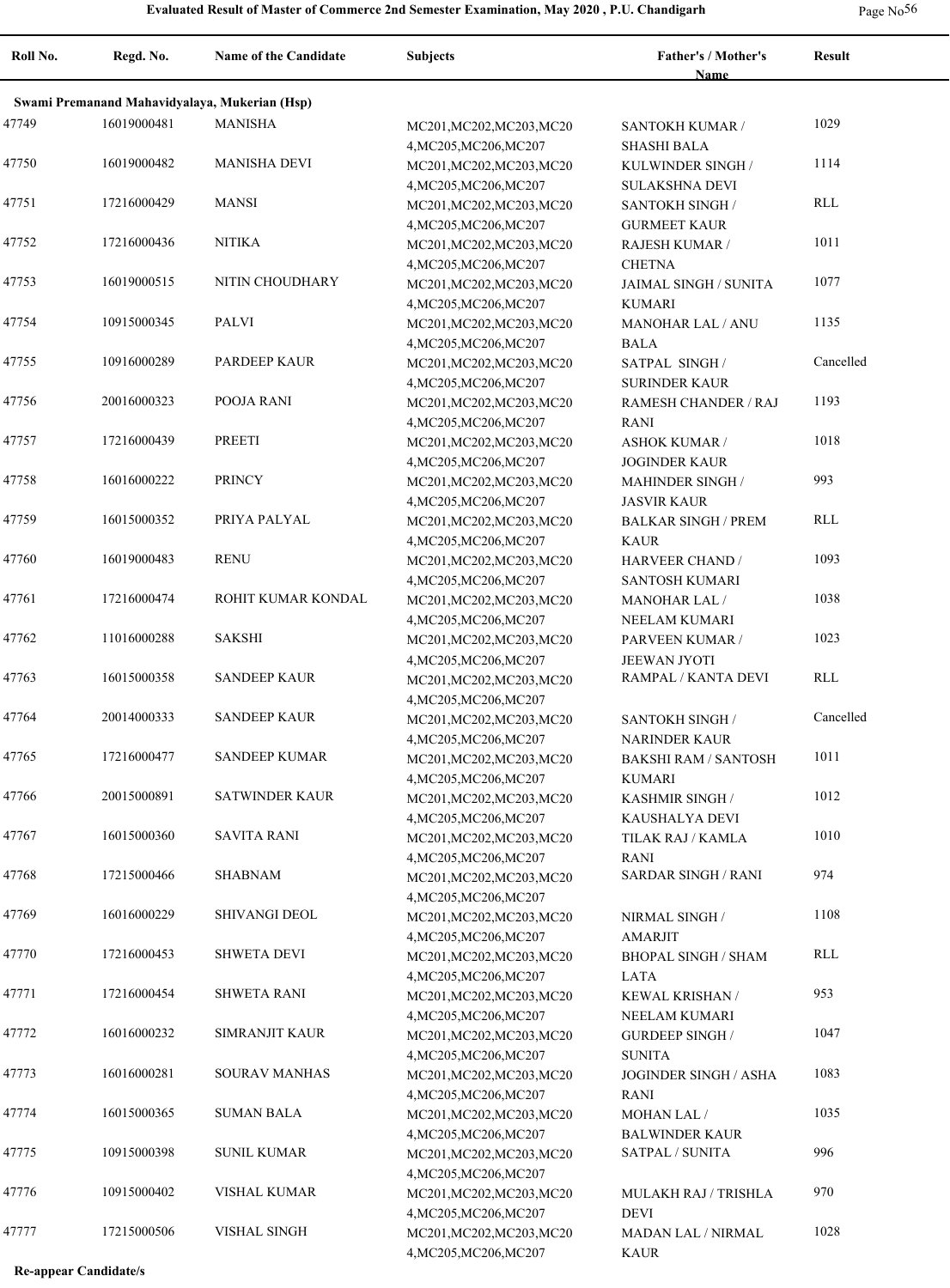| Roll No.                     | Regd. No.    | <b>Name of the Candidate</b> | <b>Subjects</b>                                     | Father's / Mother's<br>Name           | <b>Result</b> |
|------------------------------|--------------|------------------------------|-----------------------------------------------------|---------------------------------------|---------------|
| <b>Re-appear Candidate/s</b> |              |                              |                                                     |                                       |               |
| 53251                        | 10115000918  | PRANCHLLY                    | MC201, MC202, MC203, MC20                           | <b>SANDEEP KALRA / ANU</b>            | 1062          |
|                              |              |                              | 4, MC205, MC206, MC207                              | <b>KALRA</b>                          |               |
| 53252                        | 19715000421  | NEELAM RANI                  | MC201, MC202, MC203, MC20                           | <b>GURNAM SINGH /</b>                 | 904           |
|                              |              |                              | 4, MC205, MC206, MC207                              | NIHALO BAI                            |               |
| 53258                        | 15-USOL-6884 | PRACHI GUPTA                 | MC201, MC202, MC203, MC20                           | PAWAN GUPTA /                         | 919           |
|                              |              |                              | 4, MC205, MC206, MC207                              | PRABHA GUPTA                          |               |
| 53259                        | 17718001887  | KUMARI BHARTI                | MC201, MC202, MC203, MC20                           | <b>ASHOK KUMAR /</b>                  | 878           |
| 53260                        | 30218000775  | <b>DEEKSHA</b>               | 4, MC205, MC206, MC207<br>MC201, MC202, MC203, MC20 | PARVEEN DEVI                          | 886           |
|                              |              |                              |                                                     | <b>VIJAY KUMAR /</b><br><b>POONAM</b> |               |
| 53261                        | 17515002250  | ABHILASHA MITTAL             | 4, MC205, MC206, MC207<br>MC201, MC202, MC203, MC20 | JEET PAL MITTAL /                     | 1094          |
|                              |              |                              |                                                     | <b>KIRAN MITTAL</b>                   |               |
| 53262                        | 17918001122  | <b>KAJAL THAKUR</b>          | 4, MC205, MC206, MC207                              | VIRPAL THAKUR /                       | <b>RLA</b>    |
|                              |              |                              | MC201, MC202, MC203, MC20                           | <b>ANJANA THAKUR</b>                  |               |
| 53263                        | 17818003932  | <b>APURVA SHEORAN</b>        | 4, MC205, MC206, MC207                              |                                       | 822           |
|                              |              |                              | MC201, MC202, MC203, MC20                           | <b>ASHOK SHEORAN/</b>                 |               |
| 53264                        | 17918001126  | NEHA MEHTA                   | 4, MC205, MC206, MC207                              | SHARMILA SHEORAN                      | 854           |
|                              |              |                              | MC201, MC202, MC203, MC20                           | SATPAL MEHTA /                        |               |
|                              | 14-USOL-862  |                              | 4, MC205, MC206, MC207                              | <b>BIMLA MEHTA</b>                    | Pass But RLL  |
| 53265                        |              | POOJA MEHTA                  | MC201, MC202, MC203, MC20                           | <b>BHAGWAN MEHTA /</b>                |               |
|                              |              |                              | 4, MC205, MC206, MC207                              | MEENAKSHI DEVI                        |               |
| 53266                        | 18018009351  | <b>M SHIVANI</b>             | MC201, MC202, MC203, MC20                           | D MURGAN / M                          | Pass But RLL  |
|                              |              |                              | 4, MC205, MC206, MC207                              | <b>TAMILARASI</b>                     |               |
| 53267                        | 14513000640  | POOJA RANI                   | MC201, MC202, MC203, MC20                           | VARINDER KUMAR /                      | Pass But RLL  |
|                              |              |                              | 4, MC205, MC206, MC207                              | <b>ANITA RANI</b>                     |               |
| 53268                        | 11615000289  | <b>KAJAL SETHI</b>           | MC201, MC202, MC203, MC20                           | RAMAN KUMAR SETHI /                   | Pass But RLL  |
|                              |              |                              | 4, MC205, MC206, MC207                              | <b>SIMMI SETHI</b>                    |               |
| 53269                        | 13315000077  | <b>MANINDER KAUR</b>         | MC201, MC202, MC203, MC20                           | PAWANJIT SINGH /                      | 835           |
|                              |              |                              | 4, MC205, MC206, MC207                              | PARDEEP KAUR                          |               |
| 53270                        | 11918000801  | <b>AVNEET KAUR</b>           | MC201, MC202, MC203, MC20                           | SATNAM SINGH /                        | 912           |
|                              |              |                              | 4, MC205, MC206, MC207                              | PARDEEP KAUR                          |               |
| 53271                        | 13315000071  | <b>GURPREET KAUR</b>         | MC201, MC202, MC203, MC20                           | SUKHMANDER SINGH /                    | 915           |
|                              |              |                              | 4, MC205, MC206, MC207                              | <b>SWARNJEET KAUR</b>                 |               |
| 53272                        | 14-ACL-02    | <b>KAJAL GARG</b>            | MC201, MC202, MC203, MC20                           | JIWAN GARG / RACHNA                   | 931           |
|                              |              |                              | 4, MC205, MC206, MC207                              | GARG                                  |               |
| 53273                        | 13714000403  | SIMRANJEET KAUR              | MC201, MC202, MC203, MC20                           | <b>GURDEEP SINGH/</b>                 | Pass But RLL  |
|                              |              |                              | 4, MC205, MC206, MC207                              | <b>DAVINDER KAUR</b>                  |               |
| 53274                        | 14814000430  | <b>GURPREET KAUR</b>         | MC201, MC202, MC203, MC20                           | <b>GURMESH SINGH /</b>                | 863           |
|                              |              |                              | 4, MC205, MC206, MC207                              | <b>JASWANT KAUR</b>                   |               |
| 53275                        | 14915000276  | <b>AISHWARYA</b>             | MC201, MC202, MC203, MC20                           | <b>ASHWANI KAPOOR /</b>               | 879           |
|                              |              |                              | 4, MC205, MC206, MC207                              | <b>MANISHA KAPOOR</b>                 |               |
| 53276                        | 16615000112  | <b>NEHA RANI</b>             | MC201, MC202, MC203, MC20                           | KARNAIL SINGH / NISHA                 | Pass But RLL  |
|                              |              |                              | 4, MC205, MC206, MC207                              | <b>RANI</b>                           |               |
| 53277                        | 11615000287  | <b>JASPREET KAUR</b>         | MC201, MC202, MC203, MC20                           | <b>SEWAK SINGH/</b>                   | Pass But RLL  |
|                              |              |                              | 4, MC205, MC206, MC207                              | <b>SARABJIT KAUR</b>                  |               |
| 53278                        | 16018000861  | <b>SUKHPREET KAUR</b>        | MC201, MC202, MC203, MC20                           | SUCHA SINGH / NIRMAL                  | Pass But RLL  |
|                              |              |                              | 4, MC205, MC206, MC207                              | <b>KAUR</b>                           |               |
| 53279                        | 17115000178  | CHARANJIT KAUR               | MC201, MC202, MC203, MC20                           | <b>BOOTA SINGH / JASVIR</b>           | Pass But RLL  |
|                              |              |                              | 4, MC205, MC206, MC207                              | <b>KAUR</b>                           |               |
| 53280                        | 13915000098  | PARDEEP KAUR                 | MC201, MC202, MC203, MC20                           | <b>SEWAK SINGH/</b>                   | 939           |
|                              |              |                              | 4, MC205, MC206, MC207                              | <b>KAMALJEET KAUR</b>                 |               |
| 53281                        | 15215000392  | <b>BHAVNEET KAUR</b>         | MC201, MC202, MC203, MC20                           | <b>MANJINDER SINGH /</b>              | 796           |
|                              |              |                              | 4, MC205, MC206, MC207                              | PARAMJEET KAUR                        |               |
| 53351                        | 10415000603  | SAHIL NARULA                 | MC201, MC202, MC203, MC20                           | PREM KUMAR NARULA                     | Pass But RLL  |
|                              |              |                              | 4, MC205, MC206, MC207                              | / USHA RANI                           |               |
| 53352                        | 17815001682  | <b>ISAAR KASHYAP</b>         | MC201, MC202, MC203, MC20                           | AMAN KUMAR /                          | Pass But RLL  |
|                              |              |                              | 4, MC205, MC206, MC207                              | NAMRTA KUMARI                         |               |
| 53353                        | 17518003607  | KARANBIR SINGH SIDHU         | MC201, MC202, MC203, MC20                           | RAJBIR SINGH SIDHU /                  | Cancelled     |
|                              |              |                              | 4, MC205, MC206, MC207                              | RUPINDER KAUR SIDHU                   |               |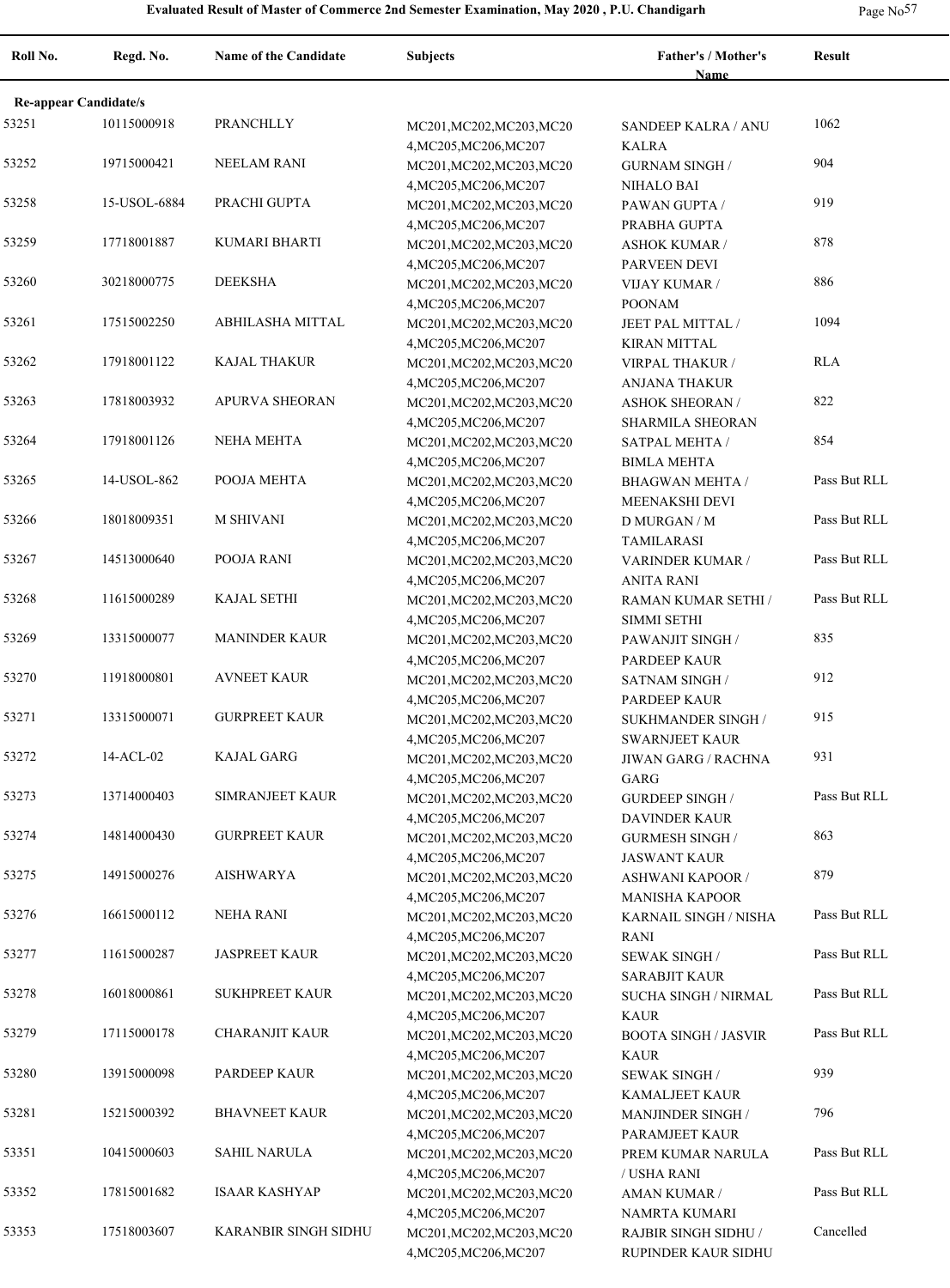| Page $No58$ |  |
|-------------|--|
|-------------|--|

| Roll No.                     | Regd. No.    | Name of the Candidate                                | <b>Subjects</b>                                                               | Father's / Mother's<br>Name                              | <b>Result</b> |
|------------------------------|--------------|------------------------------------------------------|-------------------------------------------------------------------------------|----------------------------------------------------------|---------------|
| <b>Re-appear Candidate/s</b> |              |                                                      |                                                                               |                                                          |               |
| 53354                        | 17518003609  | <b>SUNNY THAKUR</b>                                  | MC201, MC202, MC203, MC20                                                     | <b>SARWAN THAKUR /</b>                                   | Pass But RLL  |
| 53355                        | 17814001545  | SONPREET SINGH                                       | 4, MC205, MC206, MC207<br>MC201, MC202, MC203, MC20                           | <b>SANDHYA THAKUR</b><br>KAMAL SINGH / MANJIT            | Pass But RLL  |
| 53356                        | 10818000641  | <b>SHIVAM SHAHI</b>                                  | 4, MC205, MC206, MC207<br>MC201, MC202, MC203, MC20<br>4, MC205, MC206, MC207 | <b>KAUR</b><br>VIJAY KUMAR SHAHI /<br><b>RAJNI SHAHI</b> | 849           |
| 53357                        | 10815000141  | <b>JASKARAN SINGH</b>                                | MC201, MC202, MC203, MC20<br>4, MC205, MC206, MC207                           | <b>HARJINDER SINGH /</b><br><b>RAJDEEP KAUR</b>          | Pass But RLL  |
| 53358                        | 10815000110  | <b>AKASHDEEP SINGH</b>                               | MC201, MC202, MC203, MC20<br>4, MC205, MC206, MC207                           | RACHPAL SINGH /<br><b>KULVIR KAUR</b>                    | 1034          |
| 53359                        | 10815000145  | <b>JASWINDER SINGH</b>                               | MC201, MC202, MC203, MC20<br>4, MC205, MC206, MC207                           | <b>DARSHAN SINGH /</b><br><b>BALJINDER KAUR</b>          | 885           |
| 53360                        | 10814000228  | <b>MANJINDER SINGH</b>                               | MC201, MC202, MC203, MC20<br>4, MC205, MC206, MC207                           | TARLOCHAN SINGH /<br><b>JASVIR KAUR</b>                  | 865           |
| 53361                        | 10815000149  | <b>JEEVAN KUMAR</b>                                  | MC201, MC202, MC203, MC20<br>4, MC205, MC206, MC207                           | RISHI KUMAR / SARITA                                     | 974           |
| 53362                        | 10815000153  | <b>KESAR SINGH</b>                                   | MC201, MC202, MC203, MC20<br>4, MC205, MC206, MC207                           | <b>JODH SINGH / GURDEEP</b><br><b>KAUR</b>               | 811           |
| 53363                        | 11315000499  | <b>SUKHVEER SINGH</b>                                | MC201, MC202, MC203, MC20<br>4, MC205, MC206, MC207                           | <b>RAJINDER SINGH /</b><br><b>SARBJEET KAUR</b>          | Pass But RLL  |
| 53364                        | 11315000480  | <b>RANJOT SINGH</b>                                  | MC201, MC202, MC203, MC20<br>4, MC205, MC206, MC207                           | <b>RANBIR SINGH / RANJIT</b><br><b>KAUR</b>              | Pass But RLL  |
| 53365                        | 11814001462  | <b>SACHIN ARORA</b>                                  | MC201, MC202, MC203, MC20<br>4, MC205, MC206, MC207                           | PAWAN KUMAR /<br><b>SHASHI BALA</b>                      | 803           |
| 53366                        | 11813001074  | <b>GURNAM SINGH</b>                                  | MC201, MC202, MC203, MC20<br>4, MC205, MC206, MC207                           | <b>BALDEV SINGH /</b><br><b>LAKHVEER KAUR</b>            | 789           |
| 53367                        | 15815000241  | <b>MANPREET SINGH</b><br><b>DHALIWAL</b>             | MC201, MC202, MC203, MC20<br>4, MC205, MC206, MC207                           | <b>JAGTAR SINGH</b><br><b>DHALIWAL / HARJIVEN</b>        | 892           |
| 53368                        | 30712000030  | <b>SAHIL PATHAK</b>                                  | MC201, MC202, MC203, MC20                                                     | KAUR DHALIWAL<br><b>SANJAY PATHAK /</b>                  | 827           |
| 53369                        | 15-USOL-8392 | <b>SUKHDEV SINGH</b>                                 | 4, MC205, MC206, MC207<br>MC201, MC202, MC203, MC20                           | <b>MANJU PATHAK</b><br><b>SURJEET SINGH /</b>            | <b>RLA</b>    |
| 53370                        | 14215000725  | <b>RISHABH DUA</b>                                   | 4, MC205, MC206, MC207<br>MC201, MC202, MC203, MC20                           | <b>KAMAL</b><br>HARBHAJAN LAL DUA /                      | 813           |
| 53401                        | 12214000474  | <b>VISHU ARORA</b>                                   | 4, MC205, MC206, MC207<br>MC201, MC202, MC203, MC20                           | <b>SEEMA DUA</b><br>PAWAN KUMAR ARORA                    | 899           |
| 53402                        | 11513000799  | <b>GAURAV</b>                                        | 4, MC205, MC206, MC207<br>MC201, MC202, MC203, MC20                           | / DEEPAK MALA<br><b>SUBHASH CHANDER</b>                  | 913           |
| 53403                        | 17209000402  | <b>HARJINDER SINGH</b>                               | 4, MC205, MC206, MC207<br>MC201, MC202, MC203, MC20                           | SEHGAL / AARTI<br>KEWAL SINGH /                          | Pass But RLL  |
| 53404                        | 16514000182  | HARPREET KAUR                                        | 4, MC205, MC206, MC207<br>MC201, MC202, MC203, MC20                           | SUKHWINDER KAUR<br><b>MOHAN SINGH/</b>                   | Pass But RLL  |
| 53405                        | 11814001421  | AJAY KUMAR                                           | 4, MC205, MC206, MC207<br>MC201, MC202, MC203, MC20                           | <b>JASWINDERDEEP KAUR</b><br><b>DALIP SINGH / VEENA</b>  | 881           |
| 53407                        | 11817001032  | <b>SUSHEELA</b>                                      | 4, MC205, MC206, MC207<br>MC201, MC202, MC203, MC20                           | RANI<br><b>JORA SINGH / KAMLA</b>                        | 896           |
|                              |              | University School of Open Learning, P.U., Chandigarh | 4, MC205, MC206, MC207                                                        | DEVI                                                     |               |
| 53501                        | 15-USOL-7084 | SONU                                                 | MC201, MC202, MC203, MC20<br>4, MC205, MC206, MC207A                          | <b>SUBHASH KUMAR /</b><br><b>NEERU RANI</b>              | 432           |
| 53502                        | 41180005108  | TRIPTI BIRLA                                         | MC201, MC202, MC203, MC20<br>4, MC205, MC206, MC207B                          | ASHOK KUMAR BIRLA /<br>SUDARSHNA BIRLA                   | 363           |
| 53503                        | 14604000059  | ANSHU AGGARWAL                                       | MC201, MC202, MC203, MC20<br>4, MC205, MC206, MC207A                          | NARESH AGGARWAL /<br>ASHA AGGARWAL                       | 512           |
| 53504                        | 17915000427  | <b>MEENU</b>                                         | MC201, MC202, MC203, MC20<br>4, MC205, MC206, MC207A                          | MAHESHA NAND /<br><b>MADHU DEVI</b>                      | 407           |
| 53505                        | 18214000880  | <b>HIMANI</b>                                        | MC201, MC202, MC203, MC20<br>4, MC205, MC206, MC207A                          | <b>GURMEET SINGH / RAJNI</b><br>RANI                     | 366           |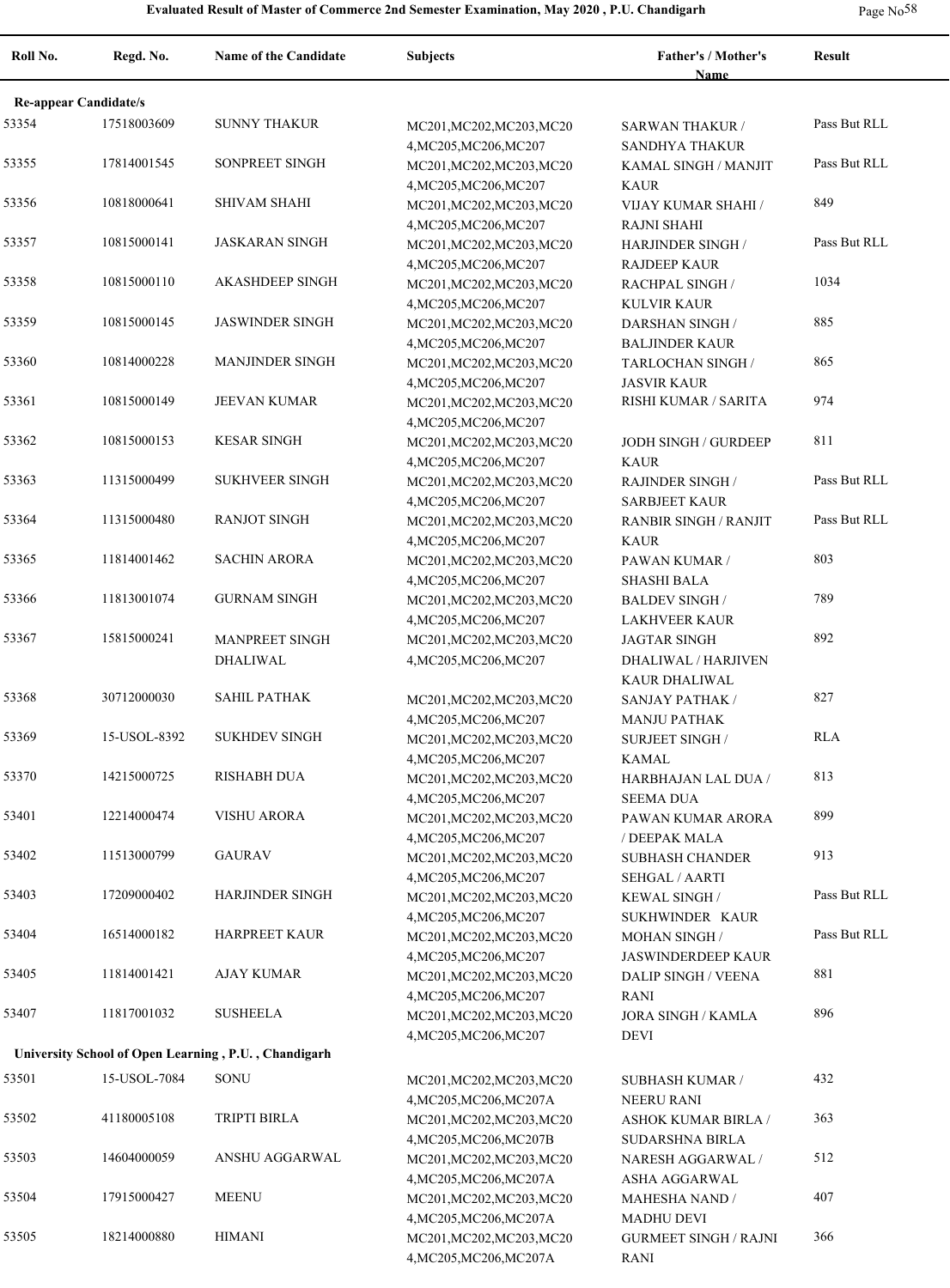|  | Page $No59$ |
|--|-------------|
|--|-------------|

| Roll No.                              | Regd. No.    | <b>Name of the Candidate</b> | <b>Subjects</b>                                      | Father's / Mother's                    | <b>Result</b> |
|---------------------------------------|--------------|------------------------------|------------------------------------------------------|----------------------------------------|---------------|
|                                       |              |                              |                                                      | <b>Name</b>                            |               |
| <b>Re-appear Candidate/s</b><br>53506 | 41180005029  | <b>JIGYASA AHUJA</b>         |                                                      |                                        | 431           |
|                                       |              |                              | MC201, MC202, MC203, MC20<br>4, MC205, MC206, MC207B | VED AHUJA / KANCHAN<br><b>AHUJA</b>    |               |
| 53507                                 | 15-USOL-7050 | <b>VAISHALI</b>              | MC201, MC202, MC203, MC20                            | SUNIL DUTT / SANDHYA                   | 416           |
|                                       |              |                              | 4, MC205, MC206, MC207A                              | <b>SAKLANI</b>                         |               |
| 53508                                 | 41180005042  | <b>MANPREET KAUR</b>         | MC201, MC202, MC203, MC20                            | TEJINDER SINGH /                       | Cancelled     |
|                                       |              |                              | 4, MC205, MC206, MC207A                              | <b>MEENA DEVI</b>                      |               |
| 53509                                 | 41180005048  | <b>MINAKSHI KATOCH</b>       | MC201, MC202, MC203, MC20                            | <b>SUDHIR KATOCH /</b>                 | 368           |
|                                       |              |                              | 4, MC205, MC206, MC207B                              | <b>SURESH KATOCH</b>                   |               |
| 53510                                 | 41180005043  | <b>MANSI</b>                 | MC201, MC202, MC203, MC20                            | PARVINDER SINGH /                      | 397           |
|                                       |              |                              | 4, MC205, MC206, MC207B                              | <b>BHARTI</b>                          |               |
| 53511                                 | 18115000982  | <b>ANJALI BHATT</b>          | MC201, MC202, MC203, MC20                            | PAPPU BHATT /                          | 457           |
|                                       |              |                              | 4, MC205, MC206, MC207A                              | <b>BHUVNESHWARI</b>                    |               |
|                                       |              |                              |                                                      | <b>BHATT</b>                           |               |
| 53512                                 | 17914000390  | <b>KAJAL</b>                 | MC201, MC202, MC203, MC20                            | <b>CHANDER SHEKHAR /</b>               | 350           |
|                                       |              |                              | 4, MC205, MC206, MC207A                              | <b>SUMITRA DEVI</b>                    |               |
| 53513                                 | 41180005015  | <b>BHAWNA</b>                | MC201, MC202, MC203, MC20                            | HIMMAT SINGH / SOMA                    | 436           |
|                                       |              |                              | 4, MC205, MC206, MC207A                              | <b>DEVI</b>                            |               |
| 53514                                 | 17514001974  | NIKITA BARJATYA              | MC201, MC202, MC203, MC20                            | <b>NARESH KUMAR</b>                    | 372           |
|                                       |              |                              | 4, MC205, MC206, MC207A                              | <b>BARJATYA / SHALINI</b>              |               |
| 53515                                 | 17515002279  | <b>MEGHNA MITTAL</b>         | MC201, MC202, MC203, MC20                            | DIN DAYAL MITTAL /                     | 373           |
|                                       |              |                              | 4, MC205, MC206, MC207B                              | <b>SUNITA MITTAL</b>                   |               |
| 53516                                 | 17515002259  | <b>BABITA</b>                | MC201, MC202, MC203, MC20                            | PUSHKAR SINGH /                        | 373           |
|                                       |              |                              | 4, MC205, MC206, MC207B                              | HARIPRIYA DEVI                         |               |
| 53517                                 | 18115001156  | PRERNA ARORA                 | MC201, MC202, MC203, MC20                            | <b>HARISH ARORA /</b>                  | 410           |
|                                       |              |                              | 4, MC205, MC206, MC207A                              | <b>MEENU ARORA</b>                     |               |
| 53518                                 | 18115001104  | <b>MANPREET KAUR</b>         | MC201, MC202, MC203, MC20                            | HARPREET SINGH /                       | 455           |
|                                       |              |                              | 4, MC205, MC206, MC207A                              | <b>SURJEET KAUR</b>                    |               |
| 53519                                 | 18114001271  | <b>SONAM</b>                 | MC201, MC202, MC203, MC20                            | PARAMJIT SINGH / ASHA                  | 388           |
| 53520                                 | 10314000390  | <b>AYUSHI TAYAL</b>          | 4, MC205, MC206, MC207A                              | <b>RANI</b>                            | Cancelled     |
|                                       |              |                              | MC201, MC202, MC203, MC20                            | <b>SANJEEV TAYAL/</b>                  |               |
| 53521                                 | 17914000513  | SIMRANJEET KAUR              | 4, MC205, MC206, MC207B                              | <b>ANITA TAYAL</b>                     | 381           |
|                                       |              |                              | MC201, MC202, MC203, MC20<br>4, MC205, MC206, MC207A | DHARAM SINGH /<br><b>NARINDER KAUR</b> |               |
| 53522                                 | 41180005013  | <b>BALWINDER KAUR</b>        | MC201, MC202, MC203, MC20                            | <b>BALJIT SINGH /</b>                  | 356           |
|                                       |              |                              | 4, MC205, MC206, MC207A                              | <b>HARWINDER KAUR</b>                  |               |
| 53523                                 | 18314000276  | <b>MANIOSHA CHAUHAN</b>      | MC201, MC202, MC203, MC20                            | PRATAP SIONGH /                        | 350           |
|                                       |              |                              | 4, MC205, MC206, MC207A                              | <b>BAMO DEVI</b>                       |               |
| 53524                                 | 41180005065  | <b>POONAM</b>                | MC201, MC202, MC203, MC20                            | <b>BAL KISHAN / SUMAN</b>              | Cancelled     |
|                                       |              |                              | 4, MC205, MC206, MC207A                              |                                        |               |
| 53525                                 | 18215000958  | <b>RIYA</b>                  | MC201, MC202, MC203, MC20                            | RAM PAL / SANTOSH                      | 426           |
|                                       |              |                              | 4, MC205, MC206, MC207B                              |                                        |               |
| 53526                                 | 17514001960  | ISHIKA CHANDNA               | MC201, MC202, MC203, MC20                            | SANJAY CHANDNA /                       | Cancelled     |
|                                       |              |                              | 4, MC205, MC206, MC207A                              | <b>USHA CHANDNA</b>                    |               |
| 53527                                 | 30214000063  | DIVYA YADAV                  | MC201, MC202, MC203, MC20                            | <b>DEVENDER SINGH /</b>                | 389           |
|                                       |              |                              | 4, MC205, MC206, MC207B                              | <b>UGANTA</b>                          |               |
| 53528                                 | 18314000257  | <b>JASPREET KAUR</b>         | MC201, MC202, MC203, MC20                            | ARVIND SINGH /                         | 358           |
|                                       |              |                              | 4, MC205, MC206, MC207B                              | <b>CHARANJIT KAUR</b>                  |               |
| 53529                                 | 11314000346  | <b>GURDEEP KAUR</b>          | MC201, MC202, MC203, MC20                            | JAGTAR SINGH /                         | 444           |
|                                       |              |                              | 4, MC205, MC206, MC207B                              | <b>MANJEET KAUR</b>                    |               |
| 53530                                 | 16913000414  | <b>RAJNI</b>                 | MC201, MC202, MC203, MC20                            | NIRMAL SINGH /                         | 391           |
|                                       |              |                              | 4, MC205, MC206, MC207B                              | PARMJEET KAUR                          |               |
| 53531                                 | 18115000997  | ARUSHI SINGLA                | MC201, MC202, MC203, MC20                            | <b>AVINASH KUMAR /</b>                 | 457           |
|                                       |              |                              | 4, MC205, MC206, MC207A                              | <b>SEEMA SINGLA</b>                    |               |
| 53532                                 | 13711000313  | PARMINDER KAUR               | MC201, MC202, MC203, MC20                            | SOHAN SINGH /                          | 424           |
|                                       |              |                              | 4, MC205, MC206, MC207A                              | KIRANJIT KAUR                          |               |
| 53533                                 | 41180005057  | <b>NEHA VERMA</b>            | MC201, MC202, MC203, MC20                            | JAGTAR SINGH /                         | 375           |
| 53534                                 | 16615000105  | <b>KUSUM DHALL</b>           | 4, MC205, MC206, MC207A                              | RAVEENA VERMA                          | 402           |
|                                       |              |                              | MC201, MC202, MC203, MC20                            | <b>GULSHAN DHALL /</b>                 |               |
|                                       |              |                              | 4, MC205, MC206, MC207B                              | KIRAN                                  |               |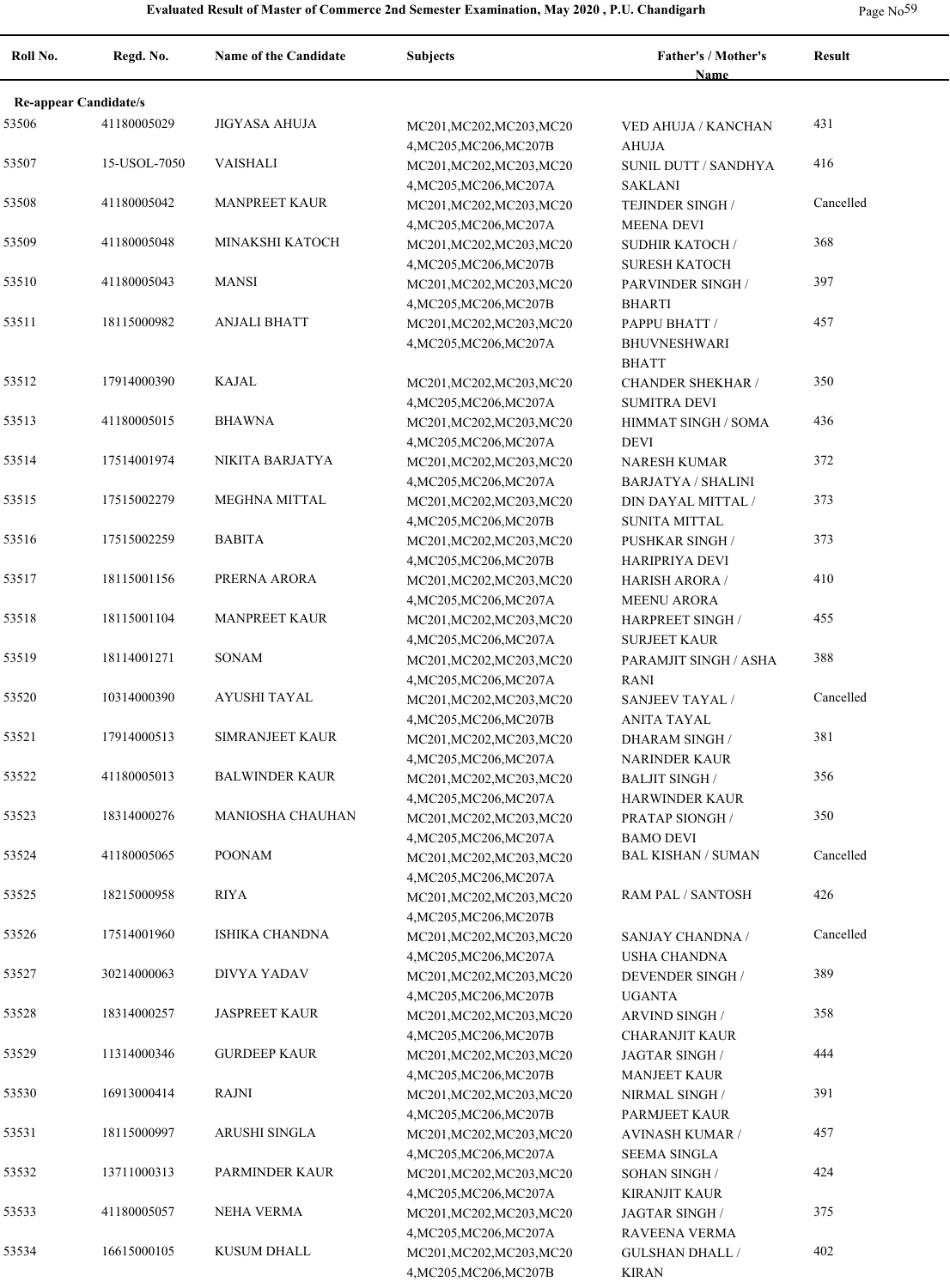**Re-appear Candidate/s**

**Roll No. Regd. No. Name of the Candidate Subjects Father's / Mother's Name Result** 53535 14-USOL-585 AANCHAL BHARDWAJ MC201,MC202,MC203,MC20 AJAY BHARDWAJ 367 4,MC205,MC206,MC207B AJAY BHARDWAJ / SUMAN BHARDWAJ MOHINDER PAL SINGH /

| 53536                 | 15-USOL-7457                      | KHUSHLEEN KAUR                                       | MC201, MC202, MC203, MC20 | MOHINDER PAL SINGH /       | 450        |
|-----------------------|-----------------------------------|------------------------------------------------------|---------------------------|----------------------------|------------|
|                       |                                   |                                                      | 4, MC205, MC206, MC207B   | <b>HARJIT KAUR</b>         |            |
| 53537                 | 14913000416                       | <b>ANJALI</b>                                        | MC201, MC202, MC203, MC20 | <b>ANUSUYA PARSAD /</b>    | 366        |
|                       |                                   |                                                      | 4, MC205, MC206, MC207A   | <b>VIJAY LAKSHMI</b>       |            |
| 53538                 | 14-USOL-985                       | <b>BABLI</b>                                         | MC201, MC202, MC203, MC20 | <b>GIAN SINGH / KAMLA</b>  | 366        |
|                       |                                   |                                                      | 4, MC205, MC206, MC207B   | <b>RANI</b>                |            |
| 53539                 | 17214000461                       | <b>PRIYA</b>                                         | MC201, MC202, MC203, MC20 | SATPAL SHARMA /            | 444        |
|                       |                                   |                                                      | 4, MC205, MC206, MC207A   | <b>ANITA KUMARI</b>        |            |
| 53540                 | 30613000279                       | <b>JASPREET KAUR</b>                                 | MC201, MC202, MC203, MC20 | <b>BALWINDER SINGH/</b>    | 446        |
|                       |                                   |                                                      | 4, MC205, MC206, MC207B   | <b>KARAMJIT KAUR</b>       | Cancelled  |
| 53541                 | 16113000714                       | PARAMPREET KAUR                                      | MC201, MC202, MC203, MC20 | DARSHAN SINGH /            |            |
| <b>Full Subject/s</b> |                                   |                                                      | 4, MC205, MC206, MC207B   | <b>VANEET KAUR</b>         |            |
| 53542                 |                                   | <b>RAMIA</b>                                         |                           |                            | <b>RLL</b> |
|                       | 17715000970                       |                                                      | MC201, MC202, MC203, MC20 | PARVEEN KUMAR /            |            |
|                       |                                   |                                                      | 4, MC205, MC206, MC207B   | <b>ANITA RANI</b>          |            |
|                       | <b>Re-appear Candidate/s</b>      |                                                      |                           |                            |            |
|                       |                                   | University School of Open Learning, P.U., Chandigarh |                           |                            |            |
| 53551                 | 17814001308                       | <b>NEHA SHARMA</b>                                   | MC201, MC202, MC203, MC20 | TARSEM LAL / SUNITA        | Cancelled  |
|                       |                                   |                                                      | 4, MC205, MC206, MC207B   |                            |            |
| 53552                 | 41170004617                       | <b>JAGDEEP KAUR</b>                                  | MC201, MC202, MC203, MC20 | JAGIR SINGH /              | Cancelled  |
|                       |                                   |                                                      | 4, MC205, MC206, MC207A   | <b>BALWINDER KAUR</b>      |            |
| 53553                 | 17813001051                       | <b>SAPNA</b>                                         | MC201, MC202, MC203, MC20 | <b>GOPAL SINGH / SURAJ</b> | Cancelled  |
|                       |                                   |                                                      | 4, MC205, MC206, MC207A   | <b>KUMARI</b>              |            |
| 53554                 | 18214000963                       | <b>RIGZEN ANGMO</b>                                  | MC201, MC202, MC203, MC20 | TSEWANG DORJEY /           | Cancelled  |
|                       |                                   |                                                      | 4, MC205, MC206, MC207A   | <b>RIGZEN ANGMO</b>        |            |
| 53555                 | 18214000851                       | <b>AARTI KUMARI</b>                                  | MC201, MC202, MC203, MC20 | RAJ KUMAR / ANITA          | Cancelled  |
|                       |                                   |                                                      | 4, MC205, MC206, MC207B   |                            |            |
| 53556                 | 13-USOL-7390                      | <b>GUNJAN BALI</b>                                   | MC201, MC202, MC203, MC20 | <b>MANOJ BALI / ANJU</b>   | Cancelled  |
|                       |                                   |                                                      | 4, MC205, MC206, MC207A   | <b>BALI</b>                |            |
| 53701                 | 31115000161                       | <b>AMAN KUMAR</b>                                    | MC201, MC202, MC203, MC20 | KUNDAN LAL / KIRAN         | 352        |
|                       |                                   |                                                      | 4, MC205, MC206, MC207B   | <b>BALA</b>                |            |
|                       | <b>Improvement of Performance</b> |                                                      |                           |                            |            |
| 53702                 | 41180005132                       | <b>JASHANDEEP SINGH SOHI</b>                         | MC201, MMG, MC203, MC204  | <b>RANJIT SINGH /</b>      | Cancelled  |
|                       |                                   |                                                      |                           | HARBHAJAN KAUR             |            |
| 53703                 | 41180005164                       | SHUBHAM PANWAR                                       | MC204, MC206              | <b>AZAD SINGH / RANU</b>   | Cancelled  |
|                       |                                   |                                                      |                           | <b>DEVI</b>                |            |
|                       | <b>Re-appear Candidate/s</b>      |                                                      |                           |                            |            |
|                       |                                   | University School of Open Learning, P.U., Chandigarh |                           |                            |            |
| 53704                 | 17615000815                       | DEEPAK KUMAR                                         | MC201, MC202, MC203, MC20 | HARMESH / SUKH DEVI        | 506        |
|                       |                                   |                                                      | 4, MC205, MC206, MC207B   |                            |            |
| 53705                 | 41180005162                       | <b>SHUBHAM</b>                                       | MC201, MC202, MC203, MC20 | <b>LAL CHAND / RAMESH</b>  | 404        |
|                       |                                   |                                                      | 4, MC205, MC206, MC207A   | RANI                       |            |
| 53706                 | 18415000680                       | <b>ASHWANI KUMAR</b>                                 | MC201, MC202, MC203, MC20 | PIARA LAL / KRISHNA        | 480        |
|                       |                                   |                                                      | 4, MC205, MC206, MC207B   | DEVI                       |            |
| 53707                 | 41180005139                       | NIPUN AHUJA                                          | MC201, MC202, MC203, MC20 | VED PRAKASH AHUJA /        | 359        |
|                       |                                   |                                                      | 4, MC205, MC206, MC207B   | KANCHAN AHUJA              |            |
| 53708                 | 41180005131                       | <b>JASBIR SINGH</b>                                  | MC201, MC202, MC203, MC20 | RAJINDER SINGH /           | Cancelled  |
|                       |                                   |                                                      | 4, MC205, MC206, MC207B   | <b>MANJEET KAUR</b>        |            |
| 53709                 | 17615000872                       | PRABHJOT SINGH                                       | MC201, MC202, MC203, MC20 | RAJINDERPAL SINGH /        | 385        |
|                       |                                   |                                                      | 4, MC205, MC206, MC207B   | SIMRANJIT KAUR             |            |
| 53710                 | 17515002463                       | <b>KUNAL BHATIA</b>                                  | MC201, MC202, MC203, MC20 | VISHAL BHATIA /            | 364        |
|                       |                                   |                                                      | 4, MC205, MC206, MC207A   | DEEPIKA BHATIA             |            |
| 53711                 | 41180005122                       | <b>ASHU GUPTA</b>                                    | MC201, MC202, MC203, MC20 | RAMESH KUMAR / ROZY        | 407        |
|                       |                                   |                                                      | 4, MC205, MC206, MC207B   | <b>GUPTA</b>               |            |
| 53712                 | 15-USOL-6267                      | ANIL KUMAR                                           | MC201, MC202, MC203, MC20 | RAM BALI / BADAMA          | 446        |
|                       |                                   |                                                      | 4, MC205, MC206, MC207A   | DEVI                       |            |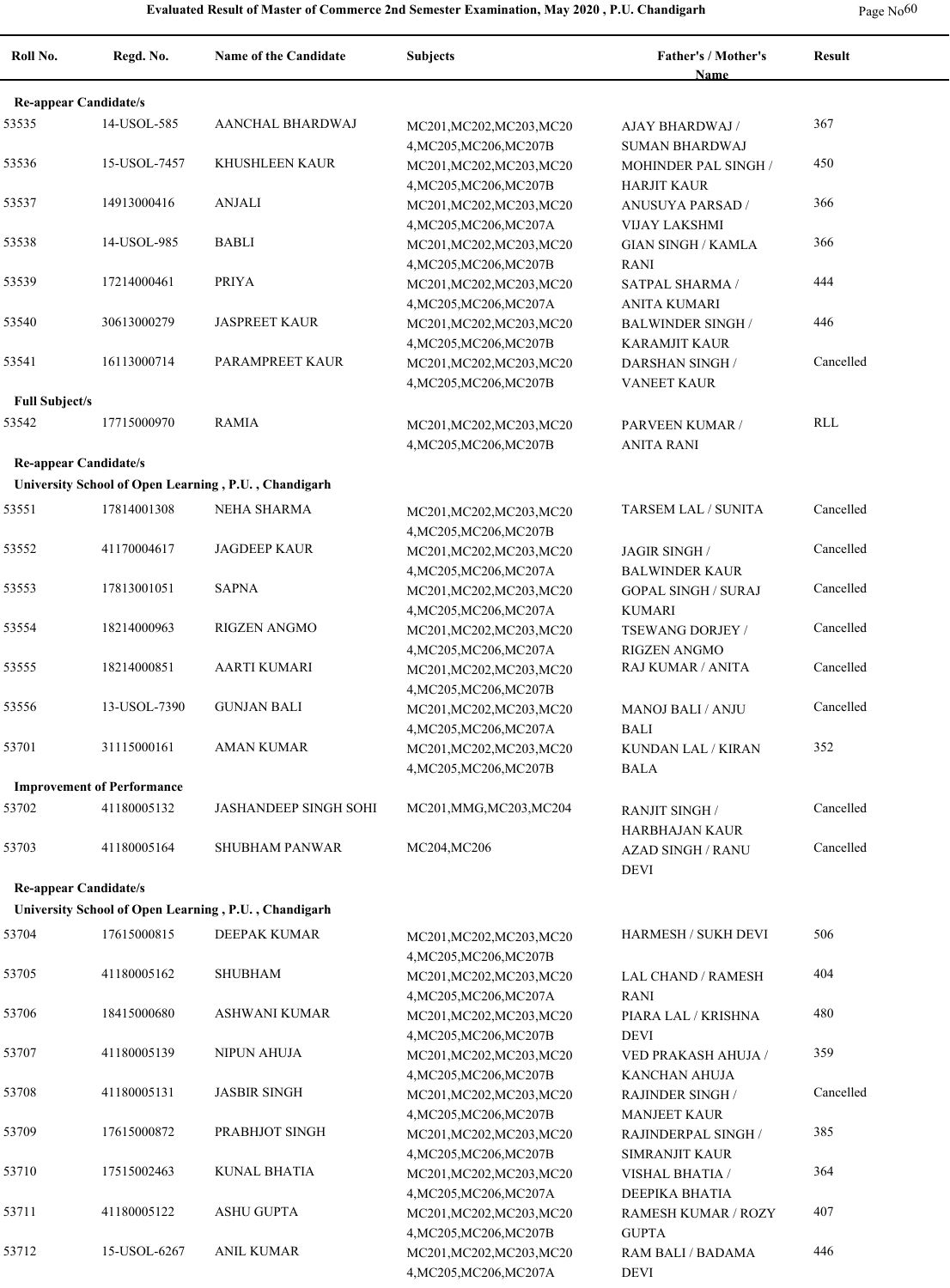**Roll No. Regd. No. Name of the Candidate Subjects Father's / Mother's** 

**Name Re-appear Candidate/s** 53713 41180005167 SURJIT KHAN MC201,MC202,MC203,MC20 AVTAR SINGH Cancelled 4,MC205,MC206,MC207A AVTAR SINGH / SURINDERPAL KAUR 53714 15-USOL-6464 RAHUL PAL MC201,MC202,MC203,MC20 YAMUNA PARSHAD / Cancelled 4,MC205,MC206,MC207A YAMUNA PARSHAD / DURGAWATI DEVI 53715 17815001721 NUPINDER SINGH MC201, MC202, MC203, MC20 AMAR SINGH 386 4,MC205,MC206,MC207A AMAR SINGH / SURINDER KAUR 53716 41180005166 SUKHWINDER SINGH MC201, MC202, MC203, MC20 GURMUKH SINGH 373 4,MC205,MC206,MC207B GURMUKH SINGH / HARPAL KAUR 53717 41180005141 NITIN MC201,MC202,MC203,MC20 RAKESH / ANITA 366 4,MC205,MC206,MC207B VIKRAM JEET SINGH PAUL 53718 41180005173 VIKRAM JEET SINGH MC201, MC202, MC203, MC20 KARAN JEET SINGH 365 4,MC205,MC206,MC207B KARAN JEET SINGH PAUL / KAWAL JEET KAUR PAUL 53719 18015001354 DIMED KUNJANG NEGI MC201,MC202,MC203,MC20 BHAG DEV RATHAUR / Cancelled 4,MC205,MC206,MC207A BHAG DEV RATHAUR / KESAR DEVI 53720 17615000808 BHAWANDEEP SINGH MC201, MC202, MC203, MC20 MANVINDER SINGH 400 4,MC205,MC206,MC207A MANVINDER SINGH / BABALJEET KAUR 53721 19414000389 PHUNCHOK NAMGAIL MC201,MC202,MC203,MC20 SONAM DAWA / TASHI Cancelled 4,MC205,MC206,MC207B SONAM DAWA / TASHI YANGSKIT 53722 41180005133 MANISH KUMAR MC201, MC202, MC203, MC20 SHAM LAL / KANTA 356 4,MC205,MC206,MC207B SHAM LAL / KANTA DEVI 53723 41180005169 UMESH KUMAR MC201,MC202,MC203,MC20 MAAN SINGH / SITA Cancelled 4,MC205,MC206,MC207B MAAN SINGH / SITA DEVI 53724 14-USOL-275 CHIRAG MC201,MC202,MC203,MC20 ASHOK DUTT / POOJA 367 4,MC205,MC206,MC207B 53725 17615000914 YOGENDER MC201,MC202,MC203,MC20 RAVI DATT / RAMA Cancelled 4,MC205,MC206,MC207B 53726 VINEET KUMAR MC201,MC202,MC203,MC20 41170005290 Cancelled 4,MC205,MC206,MC207B BASANT KUMAR / GEETA RANI 53727 14-USOL-5 SHUBHNEET MAHAJAN MC201,MC202,MC203,MC20 JATINDER KUMAR Cancelled 4,MC205,MC206,MC207A JATINDER KUMAR MAHAJAN / PARMOD MAHAJAN 53728 13-USOL-6667 JASHANDEEP SINGH MC201, MC202, MC203, MC20 DEVINDER SINGH 435 4,MC205,MC206,MC207B DEVINDER SINGH / RAMINDER KAUR 53729 SUKHMEET SINGH MC201,MC202,MC203,MC20 12914000352 Cancelled 4,MC205,MC206,MC207B KAMALJIT SINGH / KARAMJIT KAUR 53730 15115000503 SHAMEEM MC201, MC202, MC203, MC20 MOHAMMAD YAMEEN 441 4,MC205,MC206,MC207B MOHAMMAD YAMEEN / SHAKILA 53731 30715000209 NAVEEN GUPTA MC201, MC202, MC203, MC20 VISHAV BHUSHAN 418 4,MC205,MC206,MC207A VISHAV BHUSHAN GUPTA / RICHA GUPTA 53732 41170005180 MALKIT SINGH MC201, MC202, MC203, MC20 MEWA SINGH 351 4,MC205,MC206,MC207B MEWA SINGH / SURINDER KAUR 53733 41180005140 NIRMAL SINGH MC201, MC202, MC203, MC20 JOGINDER SINGH 363 4,MC205,MC206,MC207A JOGINDER SINGH / PARMJEET KAUR 53734 41180005115 ABHIRAAG SOOD MC201, MC202, MC203, MC20 AJAY SOOD / NISHI 365 4,MC205,MC206,MC207A AJAY SOOD / NISHI SOOD 53741 14114000880 VIKAS KUMAR MC201,MC202,MC203,MC20 SURINDER KUMAR / Cancelled 4,MC205,MC206,MC207B SURINDER KUMAR / SUNITA RANI 53742 13614000635 UMANG VIRMANI MC201,MC202,MC203,MC20 MADAN LAL / BHAWNA Cancelled 4,MC205,MC206,MC207A MADAN LAL / BHAWNA VIRANI 53743 GURINDER SINGH MC201,MC202,MC203,MC20 41170005142 Cancelled 4,MC205,MC206,MC207B DHANNA SINGH / SUKHVINDER KAUR 53744 41170005108 AMANDEEP SINGH MC201,MC202,MC203,MC20 BALBIR SINGH / LAXMI Cancelled 4,MC205,MC206,MC207A 53745 19712000348 ROHIT KUMAR MC201,MC202,MC203,MC20 RAJ KUMAR / RADHA Cancelled 4,MC205,MC206,MC207A RAJ KUMAR / RADHA RANI 53746 PRAVEEN KUMAR MC201,MC202,MC203,MC20 13-USOL-6364 Cancelled 4,MC205,MC206,MC207B PARAS NATH SINGH / MEERA DEVI

**University School of Open Learning , P.U. , Chandigarh**

**Result**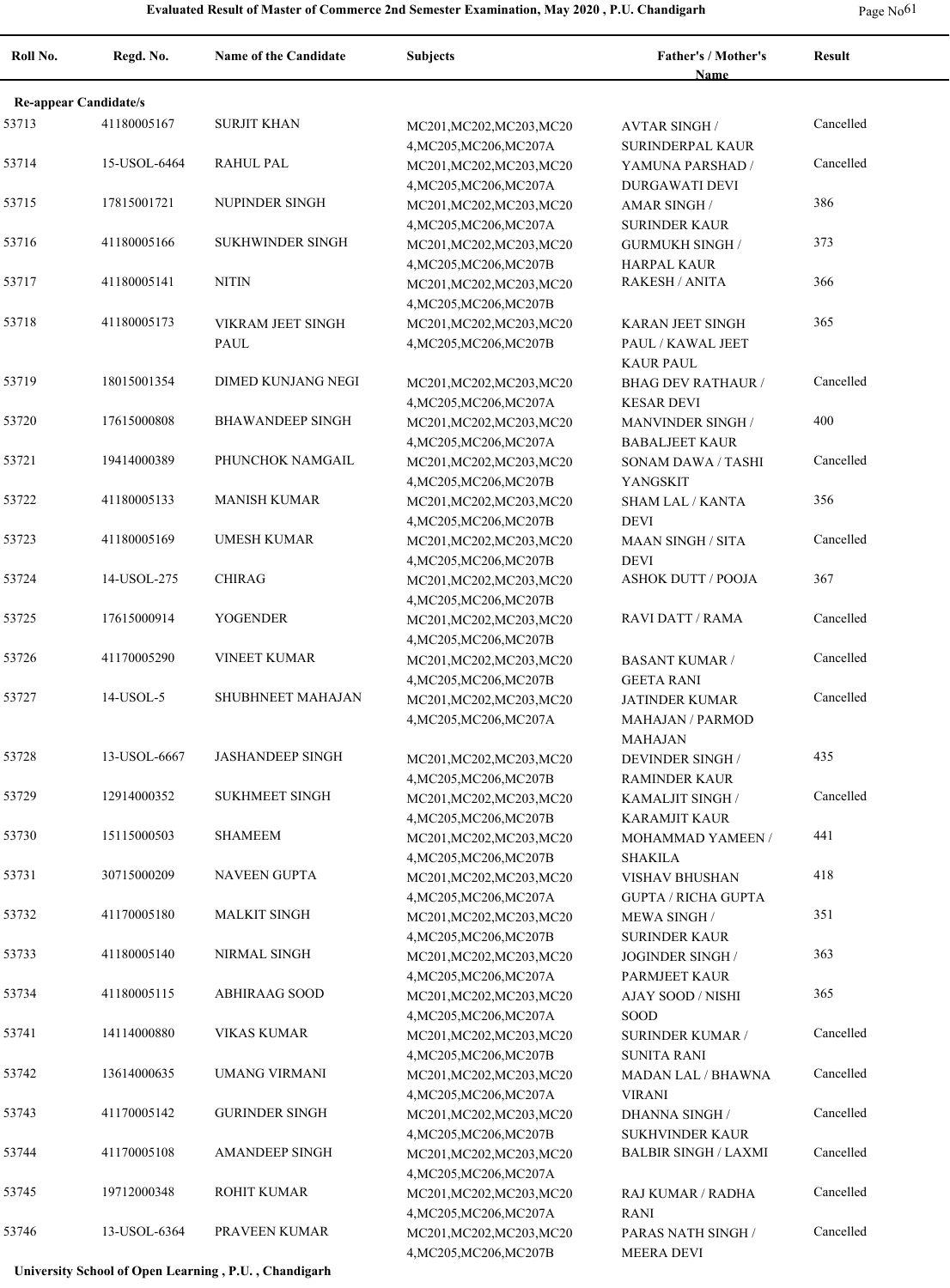**Roll No. Regd. No. Name of the Candidate Subjects Father's / Mother's Name Result University School of Open Learning , P.U. , Chandigarh** 57791 12-USOL-674 POOJA YADAV MC201, MC201, MC202, MC203, MC20 PANCH NARAYAN 501 4,MC205,MC206,MC207A PANCH NARAYAN YADAV / MALTI DEVI 57792 13615000479 KHUSHBOO GOYAL MC201,MC202,MC203,MC20 SUNIL KUMAR / KAJAL RLF Rs.2900.00 4,MC205,MC206,MC207A SUNIL KUMAR / KAJAL GOYAL 57793 41190005189 UDAY SHARMA MC201, MC202, MC203, MC203, MC20 PANKAJ SHARMA / RLL & RLF 4,MC205,MC206,MC207A PANKAJ SHARMA / VEENA SHARMA Rs.2900.00 57794 10116000900 NATASHA MC201,MC202,MC203,MC20 ARVIND KUMAR / 520 4,MC205,MC206,MC207B ARVIND KUMAR / PREMLATA 57797 18216000938 RADHIKA BANSAL MC201, MC202, MC203, MC20 MANOJ KUMAR / RENU 531 4,MC205,MC206,MC207A MANOJ KUMAR / RENU BANSAL 57800 18115000995 ARSHNOOR MC201,MC202,MC203,MC20 BHUPINDER SINGH RLL 4,MC205,MC206,MC207B BHUPINDER SINGH / SIMMI CHUGH 57801 18413000763 DIKSHA SHARMA MC201,MC202,MC203,MC20 VINOD KUMAR SHARMA RLL 4,MC205,MC206,MC207B VINOD KUMAR SHARMA / KRISHNA DEVI 57802 41190005062 MEENU RANI MC201, MC202, MC203, MC20 BHUSHAN KUMAR / 476 4,MC205,MC206,MC207B BHUSHAN KUMAR / ANGURI DEVI 57803 41190005072 NEHA MC201, MC201, MC202, MC203, MC20 AALIM MIRZA / HEENA 494 4,MC205,MC206,MC207A AALIM MIRZA / HEENA BIBI 57804 17916000322 ANKITA MC201, MC201, MC203, MC203 MAHENDER PAL / 468 4,MC205,MC206,MC207A MAHENDER PAL / SUNITA MANGLA 57805 18316000213 ANCHAL MC201,MC202,MC203,MC20 RAM KUMAR / SUNITA 448 4,MC205,MC206,MC207B 57806 41190005113 SHIKHA RANI MC201, MC202, MC203, MC20 MAJOR SINGH / REKHA 472 4,MC205,MC206,MC207A MAJOR SINGH / REKHA RANI 57807 17916000371 KIRAN MC201,MC202,MC203,MC20 RAJ KUMAR / RANI 534 4,MC205,MC206,MC207A RAJ KUMAR / RANI MEHRA 57808 41190005096 RISHIKA MITTAL MC201, MC202, MC203, MC20 AMRIT LAL MITTAL / 487 4,MC205,MC206,MC207A AMRIT LAL MITTAL / SUNITA MITTAL 57809 41190005034 GARIMA GOYEL MC201, MC202, MC203, MC20 PRAMOD KUMAR / ANU 464 4,MC205,MC206,MC207A PRAMOD KUMAR / ANU GOYAL 57810 41190005058 MANJU KUMARI MC201,MC202,MC203,MC20 ROSHAN LAL / 435 4,MC205,MC206,MC207A ROSHAN LAL / SATVINDER KAUR 57811 DRISHTI MC201,MC202,MC203,MC20 10114000843 YOGESH / BHARTI RLL 4,MC205,MC206,MC207A 57812 18116001300 SHIVALI GAUTAM MC201, MC202, MC203, MC20 AJAY GAUTAM / 450 4,MC205,MC206,MC207B AJAY GAUTAM / ROCHNA GAUTAM 57813 18114001060 DAMANPREET KAUR MC201,MC202,MC203,MC20 INDERJIT SINGH RL [Internal] 4,MC205,MC206,MC207B INDERJIT SINGH / HARPAL KAUR 57814 17616001303 DEEPALI MC201, MC202, MC203, MC20 MANMOHAN KUMAR / 491 4,MC205,MC206,MC207B MANMOHAN KUMAR / YASH BALA 57815 17715001020 VIPANDEEP KAUR MC201,MC202,MC203,MC20 NARINDER SINGH RLL 4,MC205,MC206,MC207B NARINDER SINGH / BARINDER KAUR 57816 41190005125 SONIA KUMARI MC201, MC202, MC203, MC20 BARAF SINGH 480 4,MC205,MC206,MC207A BARAF SINGH / GODAMBARI 57817 41190005005 AMANJOT KAUR MC201, MC202, MC203, MC20 JASVIR SINGH / HARJIT RLL 4,MC205,MC206,MC207A JASVIR SINGH / HARJIT KAUR 57818 17916000310 ALISHA MC201,MC202,MC203,MC20 MOHD TOFEK RLL 4,MC205,MC206,MC207B MOHD TOFEK / NURSHUBAH 57819 18015001150 DIKSHA JAIN MC201, MC202, MC203, MC20 MADHAV MOHAN JAIN 567 4,MC205,MC206,MC207B MADHAV MOHAN JAIN / MANJU JAIN 57820 41190005085 PREETI GARG MC201, MC202, MC203, MC20 DAVINDER PAL GUPTA / 480 4,MC205,MC206,MC207B DAVINDER PAL GUPTA / SOMA RANI 57821 17916000456 REECHA NARANG MC201, MC202, MC203, MC20 JAGMOHAN NARANG RLL 4,MC205,MC206,MC207A JAGMOHAN NARANG / ANJU NARANG 57822 18116001074 AANCHAL MC201,MC202,MC203,MC20 PARYAG RAJ / SAROJ 547 4,MC205,MC206,MC207B 57823 MEHAK NEGI MC201,MC202,MC203,MC20 18015001203 RLL4,MC205,MC206,MC207A VIRENDER KUMAR / SURAJ REKHA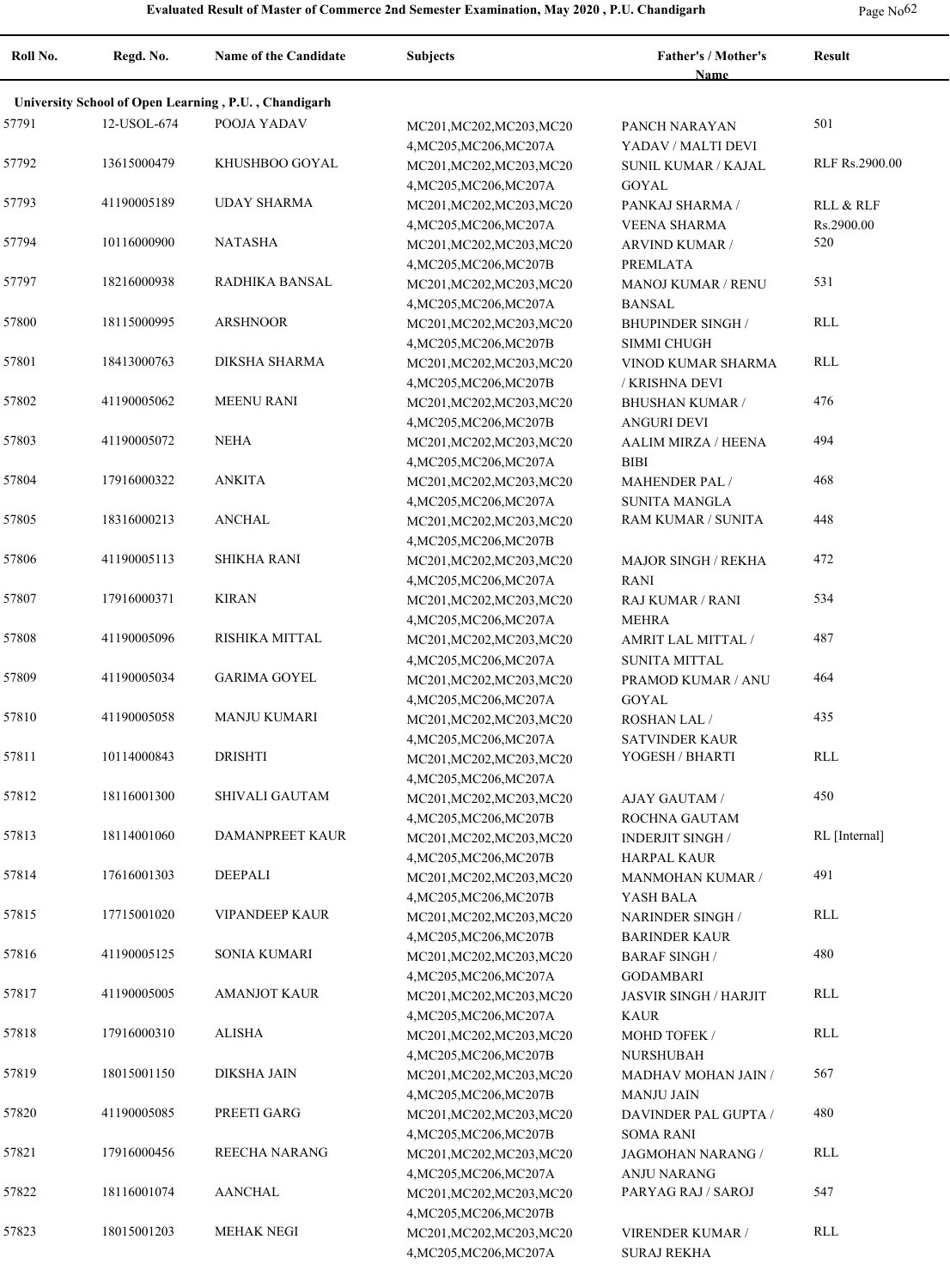| Roll No. | Regd. No.   | <b>Name of the Candidate</b>                         | <b>Subjects</b>                                                                 | Father's / Mother's<br>Name                                          | <b>Result</b>  |
|----------|-------------|------------------------------------------------------|---------------------------------------------------------------------------------|----------------------------------------------------------------------|----------------|
|          |             | University School of Open Learning, P.U., Chandigarh |                                                                                 |                                                                      |                |
| 57824    | 17916000517 | <b>VANSHIKA</b>                                      | MC201, MC202, MC203, MC20                                                       | LAKHBIR KUMAR /                                                      | 505            |
| 57825    | 14-USOL-504 | POOJA YADAV                                          | 4, MC205, MC206, MC207B<br>MC201, MC202, MC203, MC20                            | <b>RACHNA</b><br>RAMOAD / RAJ MATI                                   | RLF Rs.2900.00 |
| 57826    | 17916000455 | RAVLEEN RANDHAWA                                     | 4, MC205, MC206, MC207B<br>MC201, MC202, MC203, MC20                            | <b>SUKHDEV SINGH/</b>                                                | <b>RLL</b>     |
| 57827    | 17716001005 | <b>SARITA</b>                                        | 4, MC205, MC206, MC207A<br>MC201, MC202, MC203, MC20                            | <b>BALBIR KAUR</b><br><b>RAMESH KUMAR /</b>                          | 469            |
| 57828    | 41190005070 | NAINIKA                                              | 4, MC205, MC206, MC207A<br>MC201, MC202, MC203, MC20                            | <b>REVATI</b><br>YASHPAL KHANNA /                                    | 482            |
| 57829    | 17916000376 | <b>KOMAL</b>                                         | 4, MC205, MC206, MC207B<br>MC201, MC202, MC203, MC20                            | POONAM KHANNA<br><b>BALBIR SINGH / BIMLA</b>                         | 479            |
| 57830    | 18415000732 | <b>SEEMA NEGI</b>                                    | 4, MC205, MC206, MC207B<br>MC201, MC202, MC203, MC20                            | <b>DEVI</b><br>ANAND SINGH NEGI /                                    | 425            |
| 57831    | 18415000653 | <b>SHIKHA ATTRI</b>                                  | 4, MC205, MC206, MC207A<br>MC201, MC202, MC203, MC20                            | <b>DARSHNI NEGI</b><br><b>JASBIR SINGH / SHOBHA</b>                  | 436            |
| 57832    | 14-USOL-905 | <b>KIRANJEET KAUR</b>                                | 4, MC205, MC206, MC207A<br>MC201, MC202, MC203, MC20                            | <b>CHARANJEET SINGH /</b>                                            | 467            |
| 57833    | 18016001454 | <b>KUSHNEET KAUR</b><br><b>BHATIA</b>                | 4, MC205, MC206, MC207B<br>MC201, MC202, MC203, MC20<br>4, MC205, MC206, MC207A | <b>DALJEET KAUR</b><br><b>JAGDEEP SINGH BHATIA</b><br>/ HARLEEN KAUR | 495            |
| 57834    | 18216000961 | SHREYA SHARMA                                        | MC201, MC202, MC203, MC20                                                       | <b>BHATIA</b><br><b>RAKESH SHARMA / RITU</b>                         | 560            |
| 57835    | 17914000516 | SNEHA KASHYAP                                        | 4, MC205, MC206, MC207A<br>MC201, MC202, MC203, MC20                            | <b>SHARMA</b><br>RAMPAL KASHYAP /                                    | <b>RLL</b>     |
| 57836    | 41190005115 | <b>SHIVI BANSAL</b>                                  | 4, MC205, MC206, MC207B<br>MC201, MC202, MC203, MC20                            | <b>BALA RANI</b><br><b>RAVINDER BANSAL /</b>                         | RLL            |
| 57837    | 18016001469 | <b>NANCY</b>                                         | 4, MC205, MC206, MC207A<br>MC201, MC202, MC203, MC20<br>4, MC205, MC206, MC207A | <b>SUSHMA BANSAL</b><br><b>MAHESH KUMAR</b><br><b>MAKHIJA / ROMA</b> | 521            |
| 57838    | 18016001433 | <b>JANNAT PREET LAMBA</b>                            | MC201, MC202, MC203, MC20                                                       | <b>MAKHIJA</b><br><b>MANJIT SINGH/</b>                               | 548            |
| 57839    | 41190005068 | <b>NAINA ARORA</b>                                   | 4, MC205, MC206, MC207A<br>MC201, MC202, MC203, MC20                            | <b>JASKIRAT KAUR</b><br>SHAM LAL ARORA /                             | 480            |
| 57840    | 18015001393 | <b>NANCY</b>                                         | 4, MC205, MC206, MC207B<br>MC201, MC202, MC203, MC20                            | <b>GEETA ARORA</b><br><b>SUSHIL BANSAL /</b>                         | 564            |
| 57841    | 41190005116 | <b>SHOBHA</b>                                        | 4, MC205, MC206, MC207B<br>MC201, MC202, MC203, MC20                            | SHIROMANI DEVI<br><b>RAJ SINGH / SUNITA</b>                          | 440            |
| 57842    | 41190005037 | GURDEEP KAUR                                         | 4, MC205, MC206, MC207A<br>MC201, MC202, MC203, MC20                            | <b>RANA</b><br><b>SUKHBIR SINGH/</b>                                 | 423            |
| 57843    | 41190005134 | <b>TANVI</b>                                         | 4, MC205, MC206, MC207B<br>MC201, MC202, MC203, MC20                            | <b>BALJINDER KAUR</b><br>RAKESH SUNEJA /                             | 451            |
| 57844    | 41190005114 | <b>SHIVANI</b>                                       | 4, MC205, MC206, MC207B<br>MC201, MC202, MC203, MC20<br>4, MC205, MC206, MC207A | <b>SWEETY</b><br>SHIV LAL / KUNTA DEVI                               | <b>RLL</b>     |
| 57845    | 17915000457 | PARAMPREET KAUR                                      | MC201, MC202, MC203, MC20<br>4, MC205, MC206, MC207B                            | KULDEEP SINGH /                                                      | 457            |
| 57846    | 18216000959 | <b>SHIVANI</b>                                       | MC201, MC202, MC203, MC20                                                       | <b>SARABJEET KAUR</b><br>PRADEEP KUMAR /<br><b>GITA TIWARI</b>       | 504            |
| 57847    | 17714000880 | <b>ANJU</b>                                          | 4, MC205, MC206, MC207B<br>MC201, MC202, MC203, MC20<br>4, MC205, MC206, MC207B | SATYAWAN / SANTRO<br><b>DEVI</b>                                     | 457            |
| 57848    | 11616000253 | <b>ERA</b>                                           | MC201, MC202, MC203, MC20<br>4, MC205, MC206, MC207A                            | <b>SANJEEV KUMAR</b><br>KATARIA / SAROJ BALA                         | RLL            |
| 57849    | 17916000497 | SIMRANPREET KAUR                                     | MC201, MC202, MC203, MC20<br>4, MC205, MC206, MC207A                            | <b>RANJIT SINGH /</b><br>PARMINDER KAUR                              | 486            |
| 57850    | 18216000907 | MANU KUMARI                                          | MC201, MC202, MC203, MC20<br>4, MC205, MC206, MC207B                            | SUNIL CHAUDHUR /<br><b>GAYATRI DEVI</b>                              | 496            |
| 57851    | 17716000909 | <b>BHAVNA</b>                                        | MC201, MC202, MC203, MC20<br>4, MC205, MC206, MC207A                            | SANT KUMAR / SURJEET<br><b>KAUR</b>                                  | 492            |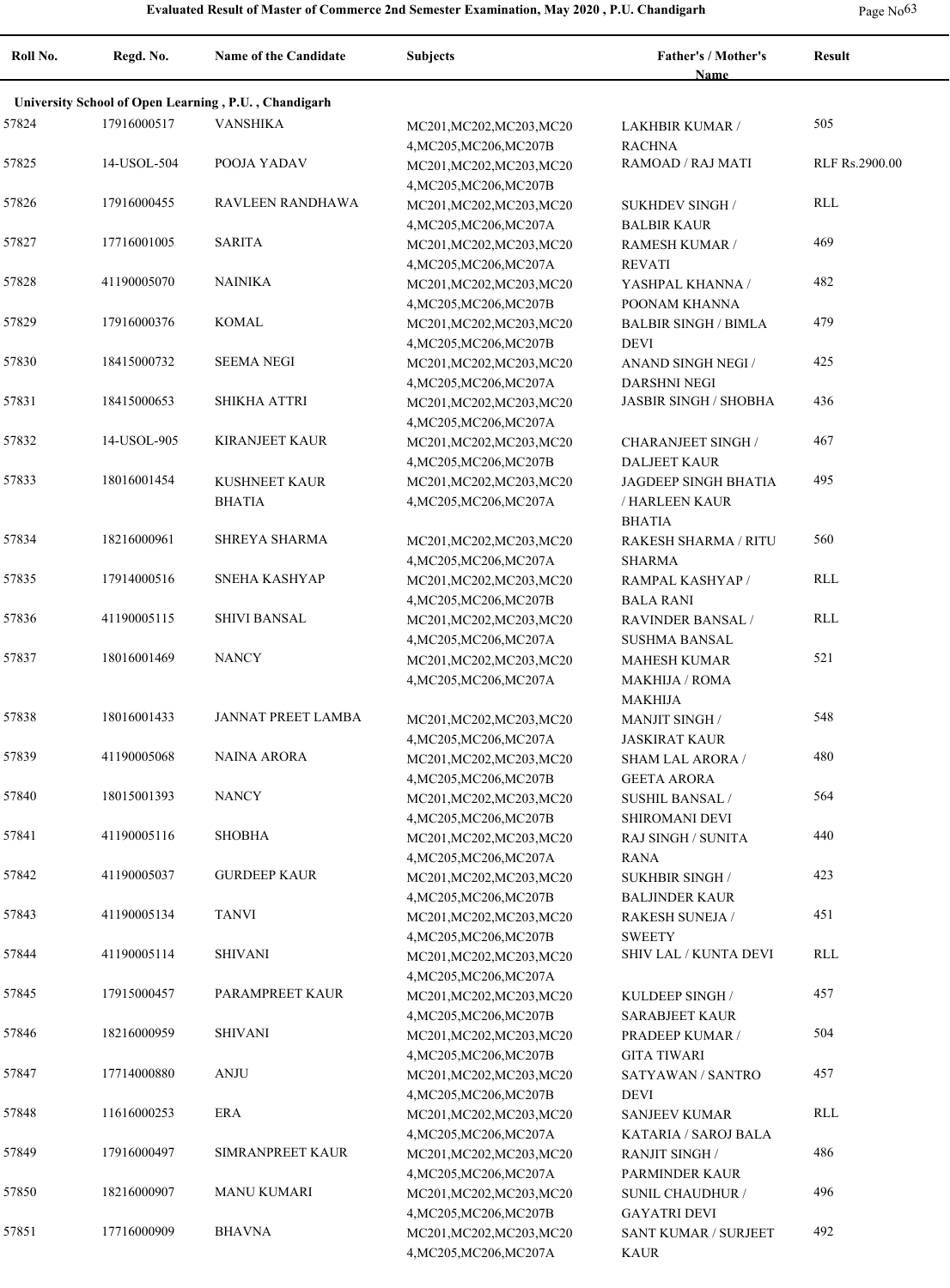| Roll No. | Regd. No.                                            | Name of the Candidate   | <b>Subjects</b>                                      | <b>Father's / Mother's</b><br><b>Name</b>     | <b>Result</b> |  |  |
|----------|------------------------------------------------------|-------------------------|------------------------------------------------------|-----------------------------------------------|---------------|--|--|
|          | University School of Open Learning, P.U., Chandigarh |                         |                                                      |                                               |               |  |  |
| 57852    | 41190005074                                          | NITIKA SHARMA           | MC201, MC202, MC203, MC20                            | PREM SHARMA / SHYAM                           | RLL           |  |  |
|          |                                                      |                         | 4, MC205, MC206, MC207B                              | <b>LATA SHARMA</b>                            |               |  |  |
| 57853    | 17716000940                                          | <b>JAGRITI</b>          | MC201, MC202, MC203, MC20                            | <b>BALBIR SINGH / SUNITA</b>                  | 507           |  |  |
|          |                                                      |                         | 4, MC205, MC206, MC207A                              | <b>RANI</b>                                   |               |  |  |
| 57854    | 18216000865                                          | <b>GOURI GUPTA</b>      | MC201, MC202, MC203, MC20                            | <b>LOKESH GUPTA /</b>                         | 484           |  |  |
|          |                                                      |                         | 4, MC205, MC206, MC207A                              | <b>SUNITA GUPTA</b>                           |               |  |  |
| 57855    | 18116001274                                          | <b>RIA SINGLA</b>       | MC201, MC202, MC203, MC20                            | <b>TIRATH BHAGWAN</b>                         | RLL           |  |  |
|          |                                                      |                         | 4, MC205, MC206, MC207B                              | SINGLA / MINAKSHI                             |               |  |  |
|          |                                                      |                         |                                                      | <b>SINGLA</b>                                 |               |  |  |
| 57856    | 41190005073                                          | NIKITA SHARMA           | MC201, MC202, MC203, MC20                            | RAMESH SHARMA /                               | 501           |  |  |
|          |                                                      |                         | 4, MC205, MC206, MC207B                              | SAVITA SHARMA                                 |               |  |  |
| 57857    | 17914000369                                          | <b>GULSHAN</b>          | MC201, MC202, MC203, MC20                            | <b>RAMESH KUMAR</b>                           | <b>RLL</b>    |  |  |
| 57858    | 18216000893                                          | <b>KIRANDEEP KAUR</b>   | 4, MC205, MC206, MC207B                              | SHARMA / LAXMI DEVI                           | <b>RLL</b>    |  |  |
|          |                                                      |                         | MC201, MC202, MC203, MC20                            | <b>MASTAN SINGH/</b>                          |               |  |  |
| 57859    | 17916000354                                          | JYOTI GUPTA             | 4, MC205, MC206, MC207B<br>MC201, MC202, MC203, MC20 | <b>BHUPINDER KAUR</b><br><b>KAMTA PRASHAD</b> | 456           |  |  |
|          |                                                      |                         | 4, MC205, MC206, MC207A                              | <b>GUPTA / MEERA</b>                          |               |  |  |
| 57860    | 41190005089                                          | <b>RACHNA</b>           | MC201, MC202, MC203, MC20                            | <b>ASHOK KUMAR / RAJ</b>                      | 463           |  |  |
|          |                                                      |                         | 4, MC205, MC206, MC207A                              | RANI                                          |               |  |  |
| 57861    | 18216000884                                          | <b>JULLIE</b>           | MC201, MC202, MC203, MC20                            | KRISHAN KUMAR /                               | 490           |  |  |
|          |                                                      |                         | 4, MC205, MC206, MC207B                              | <b>ANITA</b>                                  |               |  |  |
| 57862    | 30216000003                                          | <b>DIKSHA RANI</b>      | MC201, MC202, MC203, MC20                            | RAM KARAN /                                   | 506           |  |  |
|          |                                                      |                         | 4, MC205, MC206, MC207A                              | <b>KISHANWATI</b>                             |               |  |  |
| 57863    | 41190005055                                          | <b>MAMTA</b>            | MC201, MC202, MC203, MC20                            | JAI CHAND LADI /                              | RLL           |  |  |
|          |                                                      |                         | 4, MC205, MC206, MC207A                              | <b>NEELAM</b>                                 |               |  |  |
| 57864    | 41190005105                                          | SANDHYA LAMBA           | MC201, MC202, MC203, MC20                            | PRITPAL LAMBA / USHA                          | RLL           |  |  |
|          |                                                      |                         | 4, MC205, MC206, MC207A                              | <b>LAMBA</b>                                  |               |  |  |
| 57865    | 41190005014                                          | ARCHANA SHARMA          | MC201, MC202, MC203, MC20                            | <b>ASHOK KUMAR / ASHA</b>                     | 494           |  |  |
|          |                                                      |                         | 4, MC205, MC206, MC207A                              |                                               |               |  |  |
| 57866    | 41190005098                                          | RITIKA SHARMA           | MC201, MC202, MC203, MC20                            | RAJ BAHADUR SHARMA                            | 491           |  |  |
|          |                                                      |                         | 4, MC205, MC206, MC207A                              | / KAMLA SHARMA                                |               |  |  |
| 57867    | 18116001330                                          | <b>SIMRAN SHARMA</b>    | MC201, MC202, MC203, MC20                            | <b>DAMAN SHARMA /</b>                         | 498           |  |  |
| 57868    | 13716000236                                          | <b>DIKSHA RANI</b>      | 4, MC205, MC206, MC207B                              | SUNITA SHARMA<br>RAJ KUMAR / JASPREET         | 529           |  |  |
|          |                                                      |                         | MC201, MC202, MC203, MC20<br>4, MC205, MC206, MC207B | <b>KAUR</b>                                   |               |  |  |
| 57869    | 12-USOL-601                                          | <b>HARPREET KAUR</b>    | MC201, MC202, MC203, MC20                            | <b>SWARAN SINGH/</b>                          | RLL           |  |  |
|          |                                                      |                         | 4, MC205, MC206, MC207A                              | <b>HARDEEP KAUR</b>                           |               |  |  |
| 57870    | 14-USOL-572                                          | TANISHQUA RAI KAPIL     | MC201, MC202, MC203, MC20                            | RAKESH KUMAR KAPIL                            | 462           |  |  |
|          |                                                      |                         | 4, MC205, MC206, MC207A                              | / SHAILY KAPIL                                |               |  |  |
| 57871    | 18116001341                                          | SUNITA KUMARI           | MC201, MC202, MC203, MC20                            | SATYAWAN / SONA                               | 463           |  |  |
|          |                                                      |                         | 4, MC205, MC206, MC207B                              | <b>DEVI</b>                                   |               |  |  |
| 57872    | 41190005138                                          | <b>YASHNA</b>           | MC201, MC202, MC203, MC20                            | HARPAL SINGH / RITA                           | 503           |  |  |
|          |                                                      |                         | 4, MC205, MC206, MC207A                              |                                               |               |  |  |
| 57873    | 17916000337                                          | <b>GUNJAN CHAUDHARY</b> | MC201, MC202, MC203, MC20                            | <b>GULSHAN CHAUDHARY</b>                      | 474           |  |  |
|          |                                                      |                         | 4, MC205, MC206, MC207A                              | / PARVEEN                                     |               |  |  |
|          |                                                      |                         |                                                      | <b>CHAUDHARY</b>                              |               |  |  |
| 57874    | 41190005009                                          | <b>ANJALI</b>           | MC201, MC202, MC203, MC20                            | <b>SATPAL SINGH / RAJ</b>                     | 424           |  |  |
|          |                                                      |                         | 4, MC205, MC206, MC207B                              | <b>BALA</b>                                   |               |  |  |
| 57875    | 18316000264                                          | <b>KAVITA BHATT</b>     | MC201, MC202, MC203, MC20                            | <b>NAVEEN CHANDER</b>                         | <b>RLL</b>    |  |  |
|          |                                                      | <b>DIVYA RANA</b>       | 4, MC205, MC206, MC207B                              | <b>BHATT / JANKI DEVI</b>                     |               |  |  |
| 57876    | 18316000240                                          |                         | MC201, MC202, MC203, MC20                            | <b>JARNAIL SINGH / UMA</b>                    | 466           |  |  |
| 57877    | 17916000351                                          | <b>JASPREET KAUR</b>    | 4, MC205, MC206, MC207B<br>MC201, MC202, MC203, MC20 | <b>GURMEET SINGH /</b>                        | <b>RLL</b>    |  |  |
|          |                                                      |                         | 4, MC205, MC206, MC207A                              | <b>KAMLESH KAUR</b>                           |               |  |  |
| 57878    | 41160003582                                          | <b>ANCHAL</b>           | MC201, MC202, MC203, MC20                            | <b>ASHOK KUMAR /</b>                          | <b>RLL</b>    |  |  |
|          |                                                      |                         | 4, MC205, MC206, MC207B                              | <b>MANORMA DEVI</b>                           |               |  |  |
| 57879    | 18316000290                                          | <b>NAVDEEP KAUR</b>     | MC201, MC202, MC203, MC20                            | <b>GURMEET SINGH /</b>                        | 498           |  |  |
|          |                                                      |                         | 4, MC205, MC206, MC207B                              | <b>HARMEET KAUR</b>                           |               |  |  |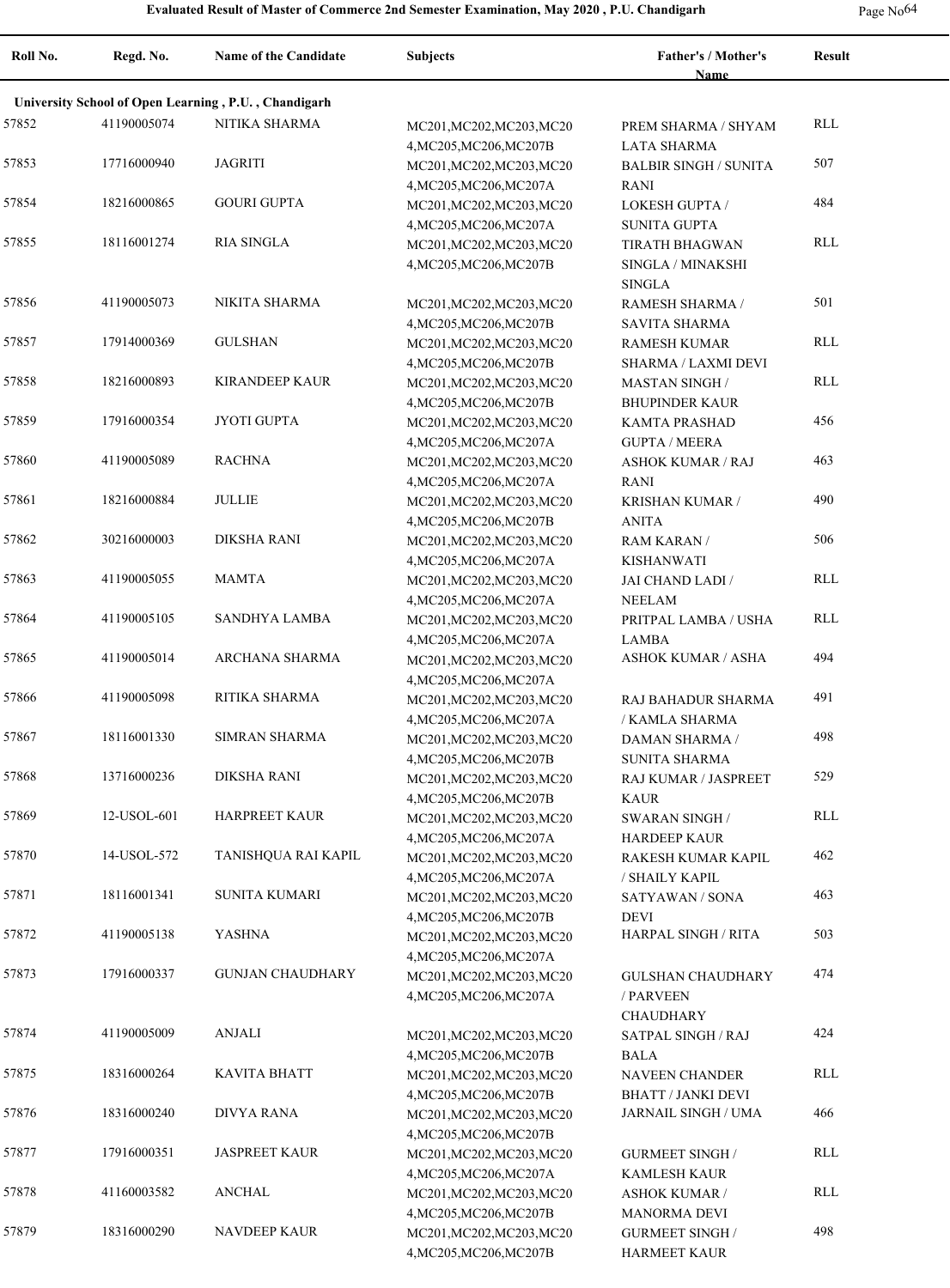l

|  | Page No <sup>65</sup> |
|--|-----------------------|
|--|-----------------------|

| Roll No. | Regd. No.   | <b>Name of the Candidate</b>                         | <b>Subjects</b>           | Father's / Mother's<br>Name | <b>Result</b> |
|----------|-------------|------------------------------------------------------|---------------------------|-----------------------------|---------------|
|          |             | University School of Open Learning, P.U., Chandigarh |                           |                             |               |
| 57880    | 17816001749 | <b>PREETI</b>                                        | MC201, MC202, MC203, MC20 | <b>SUBHASH CHANDER /</b>    | RLL           |
|          |             |                                                      | 4, MC205, MC206, MC207B   | <b>MURTI DEVI</b>           |               |
| 57881    | 18316000332 | <b>SHIVANI</b>                                       | MC201, MC202, MC203, MC20 | JARNAIL SINGH /             | 474           |
|          |             |                                                      | 4, MC205, MC206, MC207B   | KARMJIT KAUR                |               |
| 57882    | 17716000992 | PRIYANKA CHAUHAN                                     | MC201, MC202, MC203, MC20 | <b>GOBIND SINGH</b>         | 512           |
|          |             |                                                      | 4, MC205, MC206, MC207B   | CHAUHAN / PUSHPA            |               |
|          |             |                                                      |                           | <b>CHAUHAN</b>              |               |
| 57883    | 18216000921 | <b>NAZMEEN ANSARI</b>                                | MC201, MC202, MC203, MC20 | SALIM MOHAMMAD /            | 429           |
|          |             |                                                      | 4, MC205, MC206, MC207B   | <b>TAJAN BEGUM</b>          |               |
| 57884    | 18214000914 | <b>MANPREET KAUR</b>                                 | MC201, MC202, MC203, MC20 | <b>HOSHIAR SINGH /</b>      | RLL           |
|          |             |                                                      | 4, MC205, MC206, MC207B   | <b>MANJEET KAUR</b>         |               |
| 57885    | 41190005057 | <b>MANISHA</b>                                       | MC201, MC202, MC203, MC20 | <b>RAMESH / SANTOSH</b>     | RLL           |
|          |             |                                                      | 4, MC205, MC206, MC207B   |                             |               |
| 57886    | 18015001102 | <b>AKSHITA KAPUR</b>                                 | MC201, MC202, MC203, MC20 | <b>VIVEK KAPOOR /</b>       | 491           |
|          |             |                                                      | 4, MC205, MC206, MC207B   | PALLAVI KAPOOR              |               |
| 57887    | 17916000352 | <b>JASWANT KAUR</b>                                  | MC201, MC202, MC203, MC20 | NIRMAL SINGH /              | 499           |
|          |             |                                                      | 4, MC205, MC206, MC207A   | <b>HARVINDER KAUR</b>       |               |
| 57888    | 41190005108 | <b>SAPNA DEVI</b>                                    | MC201, MC202, MC203, MC20 | <b>SADA RAM / NIRMLA</b>    | RLL           |
|          |             |                                                      | 4, MC205, MC206, MC207B   | <b>DEVI</b>                 |               |
| 57889    | 41190005045 | <b>JYOTI KUMARI</b>                                  | MC201, MC202, MC203, MC20 | <b>KRISHAN KUMAR</b>        | 473           |
|          |             |                                                      | 4, MC205, MC206, MC207B   | CHOUDHARY / SHYAMA          |               |
|          |             |                                                      |                           | <b>DEVI</b>                 |               |
| 57890    | 17716001006 | <b>SARYU THAKUR</b>                                  | MC201, MC202, MC203, MC20 | <b>NAVAL KISHORE</b>        | 486           |
|          |             |                                                      | 4, MC205, MC206, MC207A   | THAKUR / SITA DEVI          |               |
| 57891    | 41190005092 | RAKSHANDHA RAWAT                                     | MC201, MC202, MC203, MC20 | VIKRAM SINGH / NEEMA        | RLL           |
|          |             |                                                      | 4, MC205, MC206, MC207A   | <b>RAWAT</b>                |               |
| 57892    | 17916000469 | <b>RUCHI BALA</b>                                    | MC201, MC202, MC203, MC20 | SANDEEP KUMAR /             | 460           |
|          |             |                                                      | 4, MC205, MC206, MC207A   | <b>BINA RANI</b>            |               |
| 57893    | 17716000974 | NISHU GUPTA                                          | MC201, MC202, MC203, MC20 | <b>SATPAL GUPTA / RITU</b>  | 470           |
|          |             |                                                      | 4, MC205, MC206, MC207B   | <b>GUPTA</b>                |               |
| 57894    | 17516001802 | PRERNA CHHABRA                                       | MC201, MC202, MC203, MC20 | RAJINDER KUMAR /            | 465           |
|          |             |                                                      | 4, MC205, MC206, MC207B   | SEEMA CHHABRA               |               |
| 57895    | 17616001329 | SAKSHI SAMIYAL                                       | MC201, MC202, MC203, MC20 | KULBIR SINGH / VEENA        | 376           |
|          |             |                                                      | 4, MC205, MC206, MC207B   | <b>KUMARI</b>               |               |
| 57896    | 18216000876 | <b>HIMANSHI RANA</b>                                 | MC201, MC202, MC203, MC20 | JAI SINGH RANA /            | 508           |
|          |             |                                                      | 4, MC205, MC206, MC207A   | <b>DEEPTI RANA</b>          |               |
| 57897    | 17916000379 | <b>KRITI</b>                                         | MC201, MC202, MC203, MC20 | ARUN KUMAR / SUMAN          | 512           |
|          |             |                                                      | 4, MC205, MC206, MC207B   |                             |               |
| 57898    | 18015001220 | <b>PARIKA</b>                                        | MC201, MC202, MC203, MC20 | <b>MANOJ CHHABRA /</b>      | 467           |
|          |             |                                                      | 4, MC205, MC206, MC207B   | NEETU CHHABRA               |               |
| 57899    | 17716000912 | <b>BHAWNA JOSHI</b>                                  | MC201, MC202, MC203, MC20 | MAHESH JOSHI / LATA         | 518           |
|          |             |                                                      | 4, MC205, MC206, MC207B   | JOSHI                       |               |
| 57900    | 17916000470 | RUSHAL SABHARWAL                                     | MC201, MC202, MC203, MC20 | HARISH SABHARWAL /          | 508           |
|          |             |                                                      | 4, MC205, MC206, MC207A   | POOJA SABHARWAL             |               |
| 57901    | 18016001524 | <b>SAKSHI MITTAL</b>                                 | MC201, MC202, MC203, MC20 | <b>MOHAN LAL / SWEETY</b>   | 468           |
|          |             |                                                      | 4, MC205, MC206, MC207A   | MITTAL                      |               |
| 57902    | 17915000475 | PRIYANKA SHARMA                                      | MC201, MC202, MC203, MC20 | RAJESH SHARMA / RENU        | 453           |
|          |             |                                                      | 4, MC205, MC206, MC207A   | SHARMA                      |               |
| 57903    | 18216000861 | <b>DIKSHA KAURA</b>                                  | MC201, MC202, MC203, MC20 | RAKESH KAURA /              | 491           |
|          |             |                                                      | 4, MC205, MC206, MC207B   | MANJU KAURA                 |               |
| 57904    | 41190005093 | <b>RANDEEP KAUR</b>                                  | MC201, MC202, MC203, MC20 | BALDEV SINGH /              | 421           |
|          |             |                                                      | 4, MC205, MC206, MC207A   | KULDEEP KAUR                |               |
| 57905    | 41190005019 | <b>BABITA</b>                                        | MC201, MC202, MC203, MC20 | DHARAMVIR / KULJIT          | 420           |
|          |             |                                                      | 4, MC205, MC206, MC207A   | <b>KAUR</b>                 |               |
| 57906    | 41190005126 | SUJATA RAI                                           | MC201, MC202, MC203, MC20 | PADAM RAI / MAYA RAI        | 478           |
|          |             |                                                      | 4, MC205, MC206, MC207A   |                             |               |
| 57907    | 41190005049 | <b>KAVITA</b>                                        | MC201, MC202, MC203, MC20 | <b>BHARAT PAL / SONA</b>    | 448           |
|          |             |                                                      | 4, MC205, MC206, MC207A   | <b>DEVI</b>                 |               |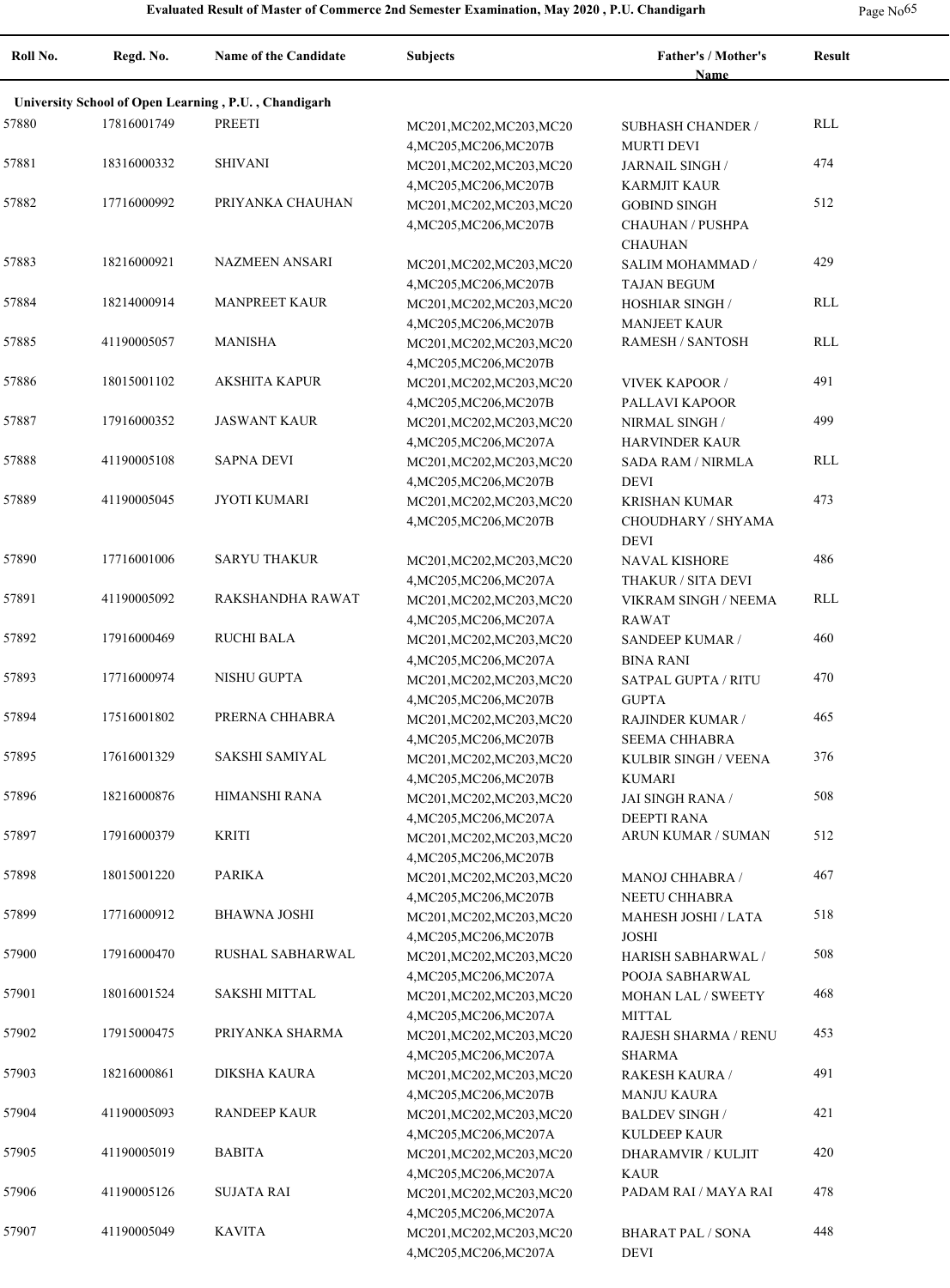|  | Page No <sup>66</sup> |
|--|-----------------------|
|--|-----------------------|

| Roll No. | Regd. No.    | <b>Name of the Candidate</b>                         | <b>Subjects</b>                                      | Father's / Mother's<br><b>Name</b>              | <b>Result</b> |
|----------|--------------|------------------------------------------------------|------------------------------------------------------|-------------------------------------------------|---------------|
|          |              | University School of Open Learning, P.U., Chandigarh |                                                      |                                                 |               |
| 57908    | 17916000317  | ANCHAL CHANDLA                                       | MC201, MC202, MC203, MC20<br>4, MC205, MC206, MC207A | DAVINDER KUMAR /<br><b>MEENU DEVI</b>           | 474           |
| 57909    | 17916000414  | NEHA                                                 | MC201, MC202, MC203, MC20<br>4, MC205, MC206, MC207A | KULBHUSHAN BHATIA /<br><b>SUNITA RANI</b>       | RLL           |
| 57910    | 41190005023  | <b>CHANDA RANI</b>                                   | MC201, MC202, MC203, MC20<br>4, MC205, MC206, MC207A | <b>SATNAM SINGH / HEENA</b><br><b>RANI</b>      | 470           |
| 57911    | 41190005117  | <b>SHREYA GABA</b>                                   | MC201, MC202, MC203, MC20<br>4, MC205, MC206, MC207A | ANIL KUMAR GABA /<br><b>SHALINI GABA</b>        | 467           |
| 57912    | 18216000954  | <b>SHAISTA PARWEEN</b>                               | MC201, MC202, MC203, MC20<br>4, MC205, MC206, MC207B | MD SOAEEB / SANJIDA<br><b>KHATUN</b>            | 440           |
| 57913    | 18215000872  | <b>CHANDNI</b>                                       | MC201, MC202, MC203, MC20<br>4, MC205, MC206, MC207B | <b>SHIV NARAYAN /</b><br><b>MEENA</b>           | 514           |
| 57914    | 18215000881  | <b>DIVYA</b>                                         | MC201, MC202, MC203, MC20<br>4, MC205, MC206, MC207B | KAMAL SINGH /<br><b>JAGWATI</b>                 | 502           |
| 57915    | 18316000202  | ANCHAL NARULA                                        | MC201, MC202, MC203, MC20<br>4, MC205, MC206, MC207A | <b>GULSHAN KUMAR /</b><br><b>MAMTA NARULA</b>   | 508           |
| 57916    | 17915000505  | <b>SHIVANI DIMRI</b>                                 | MC201, MC202, MC203, MC20<br>4, MC205, MC206, MC207B | <b>GURUPARSAD DIMRI /</b><br><b>MEERA DIMRI</b> | 448           |
| 57917    | 18216000962  | <b>SHWETA RANA</b>                                   | MC201, MC202, MC203, MC20<br>4, MC205, MC206, MC207B | <b>MANOJ KUMAR /</b><br>PARVEEN KUMARI          | 500           |
| 57918    | 30214000084  | <b>NEHA</b>                                          | MC201, MC202, MC203, MC20<br>4, MC205, MC206, MC207B | PURAN CHAND / ANJNA<br><b>KUMARI</b>            | 423           |
| 57919    | 17616001336  | <b>TAMANNA</b>                                       | MC201, MC202, MC203, MC20<br>4, MC205, MC206, MC207B | JOGINDER SINGH /<br><b>JASBEER KAUR</b>         | 464           |
| 57920    | 18414000773  | <b>GAGANDEEP KAUR</b>                                | MC201, MC202, MC203, MC20<br>4, MC205, MC206, MC207B | <b>SARBJIT SINGH/</b><br><b>JASWINDER KAUR</b>  | 423           |
| 57921    | 17715000992  | <b>SHOA FATIMA</b>                                   | MC201, MC202, MC203, MC20<br>4, MC205, MC206, MC207B | MOHAMMAD RABBAN<br>ALAM / FARAH DEEBA           | RLL           |
| 57922    | 18216000919  | <b>NAVDEEP KAUR</b>                                  | MC201, MC202, MC203, MC20<br>4, MC205, MC206, MC207A | <b>BALJIT SINGH /</b><br><b>HARVINDER KAUR</b>  | 488           |
| 57923    | 17915000480  | <b>RADHA</b>                                         | MC201, MC202, MC203, MC20<br>4, MC205, MC206, MC207A | <b>SATISH KUMAR / USHA</b><br><b>RANI</b>       | 547           |
| 57924    | 41190005101  | RUBINA JEHANGIRI                                     | MC201, MC202, MC203, MC20<br>4, MC205, MC206, MC207A | SALEEM JEHANGIRI /<br>SHEHNAZ JEHANGIRI         | RLL           |
| 57925    | 41160003800  | RAMANDEEP KAUR                                       | MC201, MC202, MC203, MC20<br>4, MC205, MC206, MC207A | KULVIR SINGH /<br><b>MANJEET KAUR</b>           | 490           |
| 57926    | 18116001296  | <b>SHALIKA GOEL</b>                                  | MC201, MC202, MC203, MC20<br>4, MC205, MC206, MC207A | SANJEEV KUMAR /<br><b>RAJANI GOEL</b>           | 525           |
| 57927    | 41190005017  | ASHIMA SHARMA                                        | MC201, MC202, MC203, MC20<br>4, MC205, MC206, MC207B | NARESH SHARMA / HEM<br><b>LATA SHARMA</b>       | RLL           |
| 57928    | 18315000328  | RAMANDEEP KAUR                                       | MC201, MC202, MC203, MC20<br>4, MC205, MC206, MC207A | <b>BALWINDER SINGH/</b><br><b>SARVJIT KAUR</b>  | 445           |
| 57929    | 17916000457  | <b>REESHU</b>                                        | MC201, MC202, MC203, MC20<br>4, MC205, MC206, MC207A | <b>GURCHARAN SINGH /</b><br><b>MANJEET KAUR</b> | 500           |
| 57930    | 17716001022  | SONALI GARG                                          | MC201, MC202, MC203, MC20<br>4, MC205, MC206, MC207B | <b>SANJAY / REKHA</b>                           | 510           |
| 57931    | 18316000288  | <b>NAMITA BHATT</b>                                  | MC201, MC202, MC203, MC20<br>4, MC205, MC206, MC207B | <b>SANJAY BHATT / ASHA</b><br><b>BHATT</b>      | 451           |
| 57932    | 17716000913  | <b>BHAWNA KAUR</b>                                   | MC201, MC202, MC203, MC20<br>4, MC205, MC206, MC207B | KAMLESH KUMAR /<br><b>VEENA DEVI</b>            | 471           |
| 57933    | 18316000291  | NEHA                                                 | MC201, MC202, MC203, MC20<br>4, MC205, MC206, MC207B | <b>BRIJ MOHAN / PARVATI</b>                     | 478           |
| 57934    | 17816001758  | SUPEREYA BISHT                                       | MC201, MC202, MC203, MC20<br>4, MC205, MC206, MC207B | SATYENDRA SINGH /<br><b>SAROJ BISHT</b>         | 492           |
| 57935    | 15-USOL-6893 | SHIVANI RANA                                         | MC201, MC202, MC203, MC20<br>4, MC205, MC206, MC207A | RAJIV RANA / SUNITA<br><b>RANA</b>              | RLL           |
| 57936    | 30215000085  | PARWINDER KAUR                                       | MC201, MC202, MC203, MC20<br>4, MC205, MC206, MC207B | <b>GURMIT SINGH/</b><br>TEJINDER KAUR           | RLL           |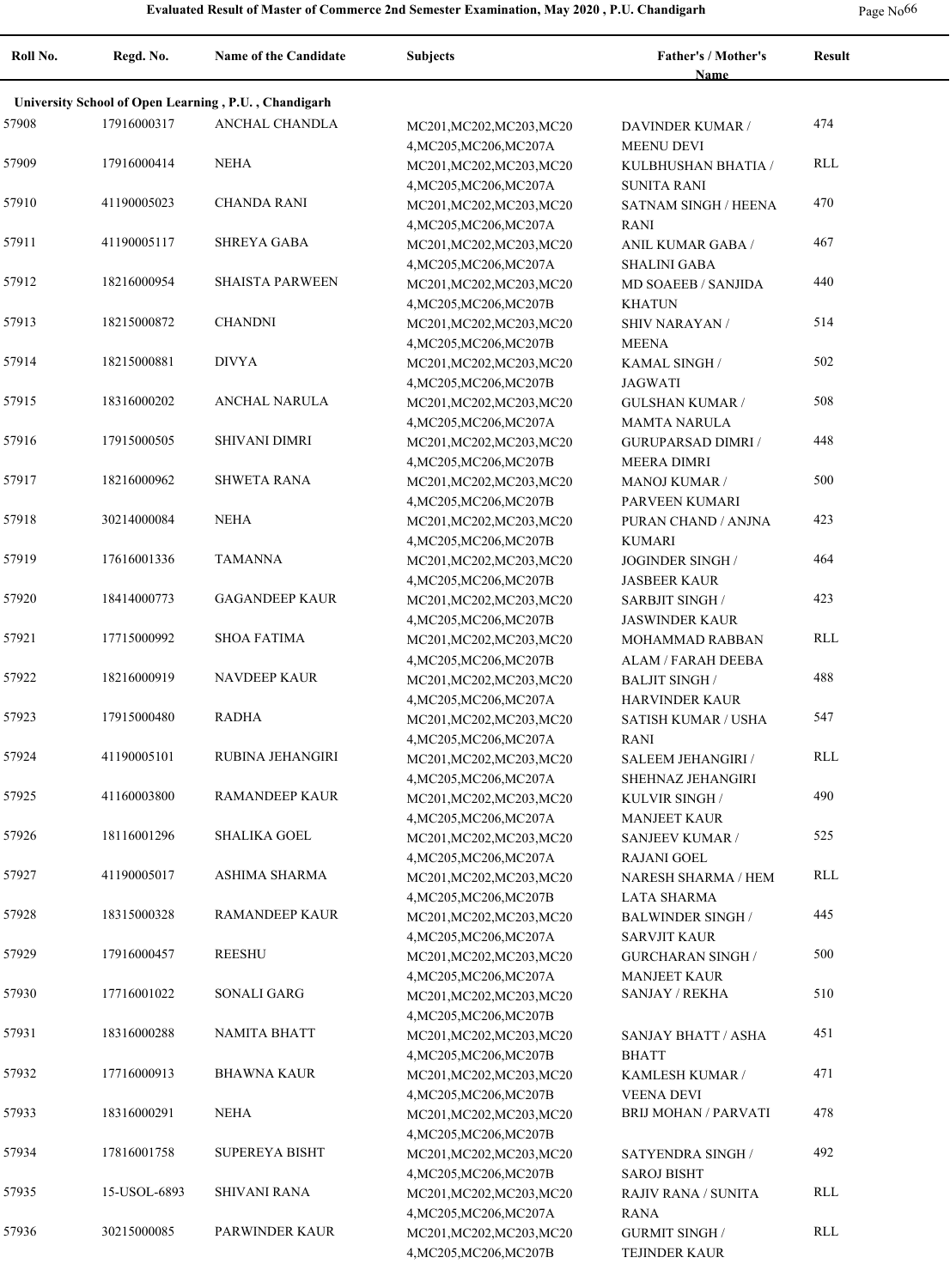| Roll No. | Regd. No.   | <b>Name of the Candidate</b>                         | <b>Subjects</b>                                      | Father's / Mother's<br><b>Name</b> | <b>Result</b> |
|----------|-------------|------------------------------------------------------|------------------------------------------------------|------------------------------------|---------------|
|          |             | University School of Open Learning, P.U., Chandigarh |                                                      |                                    |               |
| 57937    | 17516001753 | ANMOL CHHABRA                                        |                                                      |                                    | 491           |
|          |             |                                                      | MC201, MC202, MC203, MC20<br>4, MC205, MC206, MC207B | RAKESH CHHABRA /                   |               |
| 57938    | 17915000481 | <b>RAJ KUMARI</b>                                    |                                                      | MAMTA CHHABRA                      | 489           |
|          |             |                                                      | MC201, MC202, MC203, MC20                            | <b>SALLIK RAM / SHEELA</b>         |               |
| 57939    | 17915000518 | <b>SONALI</b>                                        | 4, MC205, MC206, MC207A                              | DEVI                               | 514           |
|          |             |                                                      | MC201, MC202, MC203, MC20                            | <b>ASHOK KUMAR /</b>               |               |
| 57940    | 30211000076 | NEELAM CHAUHAN                                       | 4, MC205, MC206, MC207A                              | <b>NEELAM</b>                      | 462           |
|          |             |                                                      | MC201, MC202, MC203, MC20                            | <b>BIKRAM SINGH</b>                |               |
|          |             |                                                      | 4, MC205, MC206, MC207B                              | <b>CHAUHAN / PREMA</b>             |               |
| 57941    |             | <b>KAVITA CHAUHAN</b>                                |                                                      | <b>DEVI</b>                        | RLL           |
|          | 18310000287 |                                                      | MC201, MC202, MC203, MC20                            | <b>BIKRAM SINGH</b>                |               |
|          |             |                                                      | 4, MC205, MC206, MC207B                              | CHAUHAN / PREMA                    |               |
|          |             |                                                      |                                                      | DEVI                               |               |
| 57942    | 17516001762 | <b>EKTA</b>                                          | MC201, MC202, MC203, MC20                            | NAVDEEP SINGH /                    | 431           |
|          |             |                                                      | 4, MC205, MC206, MC207A                              | <b>TRIPTA DEVI</b>                 |               |
| 57943    | 41190005030 | <b>DIVYA</b>                                         | MC201, MC202, MC203, MC20                            | <b>SUNIL KUMAR /</b>               | 520           |
|          |             |                                                      | 4, MC205, MC206, MC207A                              | <b>SURJEET KUMARI</b>              |               |
| 57944    | 17709001008 | <b>NEHA TOSHAM</b>                                   | MC201, MC202, MC203, MC20                            | RAJ KUMAR TOSHAM /                 | 403           |
|          |             |                                                      | 4, MC205, MC206, MC207A                              | <b>KIRAN BALA</b>                  |               |
| 57945    | 41190005043 | <b>JAPDEESH KAUR</b>                                 | MC201, MC202, MC203, MC20                            | SATWANT SINGH /                    | RLL           |
|          |             |                                                      | 4, MC205, MC206, MC207A                              | <b>KIRANDEEP KAUR</b>              |               |
| 57946    | 41160003665 | JYOTI THAKUR                                         | MC201, MC202, MC203, MC20                            | ANANGPAL SINGH /                   | <b>RLL</b>    |
|          |             |                                                      | 4, MC205, MC206, MC207A                              | <b>SANTOSH RANI</b>                |               |
| 57947    | 18316000336 | <b>SIMRAN</b>                                        | MC201, MC202, MC203, MC20                            | RAJ KUMAR / KIRAN                  | 436           |
|          |             |                                                      | 4, MC205, MC206, MC207B                              | <b>BALA</b>                        |               |
| 57948    | 18416001113 | <b>KHUSHBOO</b>                                      | MC201, MC202, MC203, MC20                            | ANIL KUMAR / SHASHI                | 474           |
|          |             |                                                      | 4, MC205, MC206, MC207B                              |                                    |               |
| 57949    | 41190005067 | <b>MUSKAN MANGLA</b>                                 | MC201, MC202, MC203, MC20                            | VINOD MANGLA / RENU                | 431           |
|          |             |                                                      | 4, MC205, MC206, MC207A                              | MANGLA                             |               |
| 57950    | 17516001773 | <b>HIMANSHI PURI</b>                                 | MC201, MC202, MC203, MC20                            | <b>SANJEEV PURI /</b>              | 490           |
|          |             |                                                      | 4, MC205, MC206, MC207A                              | PROMILA PURI                       |               |
| 57951    | 41190005119 | <b>SIMRANJEET KAUR</b>                               | MC201, MC202, MC203, MC20                            | SUKHWINDER SINGH /                 | 491           |
|          |             |                                                      | 4, MC205, MC206, MC207B                              | <b>CHARNJEET KAUR</b>              |               |
| 57952    | 18216000838 | AMANDEEP KAUSHAL                                     | MC201, MC202, MC203, MC20                            | KULDIP SINGH /                     | RLL           |
|          |             |                                                      | 4, MC205, MC206, MC207B                              | <b>SUSHMA</b>                      |               |
| 57953    | 18116001141 | <b>HARLEEN KAUR</b>                                  | MC201, MC202, MC203, MC20                            | <b>AMRIK SINGH /</b>               | 518           |
|          |             |                                                      | 4, MC205, MC206, MC207B                              | <b>SUKHMINDER KAUR</b>             |               |
| 57954    | 17916000413 | <b>NEHA</b>                                          | MC201, MC202, MC203, MC20                            | <b>BIJENDAR PRASHAD /</b>          | 480           |
|          |             |                                                      | 4, MC205, MC206, MC207B                              | <b>RAJNI DEVI</b>                  |               |
| 57955    | 18416001117 | <b>MANSI KOUNDAL</b>                                 |                                                      |                                    | 478           |
|          |             |                                                      | MC201, MC202, MC203, MC20                            | RAVI KUMAR / POOJA                 |               |
| 57956    | 41170004909 | <b>REECHIKA</b>                                      | 4, MC205, MC206, MC207A                              | DEVI<br>SATISH KUMAR / MANJU       | 516           |
|          |             |                                                      | MC201, MC202, MC203, MC20                            |                                    |               |
| 57957    |             | <b>ANITA KUMARI</b>                                  | 4, MC205, MC206, MC207A                              |                                    | 508           |
|          | 18015001110 |                                                      | MC201, MC202, MC203, MC20                            | OM PARKASH / KAMLA                 |               |
|          |             |                                                      | 4, MC205, MC206, MC207B                              | DEVI                               |               |
| 57958    | 18216000975 | TABBU RANDHAWA                                       | MC201, MC202, MC203, MC20                            | <b>RANJEET SINGH</b>               | 512           |
|          |             |                                                      | 4, MC205, MC206, MC207A                              | RANDHAWA / NISHA                   |               |
|          |             |                                                      |                                                      | RANDHAWA                           |               |
| 57959    | 17716000995 | <b>RASHMI</b>                                        | MC201, MC202, MC203, MC20                            | RAM NIWAS JAIN /                   | 452           |
|          |             |                                                      | 4, MC205, MC206, MC207B                              | <b>SUNITA JAIN</b>                 |               |
| 57960    | 18316000303 | POOJA KUMARI                                         | MC201, MC202, MC203, MC20                            | LATE RAM BAHADUR /                 | 478           |
|          |             |                                                      | 4, MC205, MC206, MC207A                              | <b>SHANTI DEVI</b>                 |               |
| 57961    | 41160003826 | <b>RUCHI</b>                                         | MC201, MC202, MC203, MC20                            | RAMESH CHANDER /                   | 420           |
|          |             |                                                      | 4, MC205, MC206, MC207B                              | <b>ANJU DEVI</b>                   |               |
| 57962    | 17716000973 | NISHU DEVI                                           | MC201, MC202, MC203, MC20                            | RAMPAL / REKHA RANI                | 439           |
|          |             |                                                      | 4, MC205, MC206, MC207B                              |                                    |               |
| 57963    | 17815001544 | <b>HEMA</b>                                          | MC201, MC202, MC203, MC20                            | HARGOBIND BALLABH                  | 459           |
|          |             |                                                      | 4, MC205, MC206, MC207B                              | JOSHI / KAMLA JOSHI                |               |
| 57964    | 18216000854 | <b>BHAWNA</b>                                        | MC201, MC202, MC203, MC20                            | <b>SATISH KUMR /</b>               | 539           |
|          |             |                                                      | 4, MC205, MC206, MC207B                              | <b>SAMTESH RANI</b>                |               |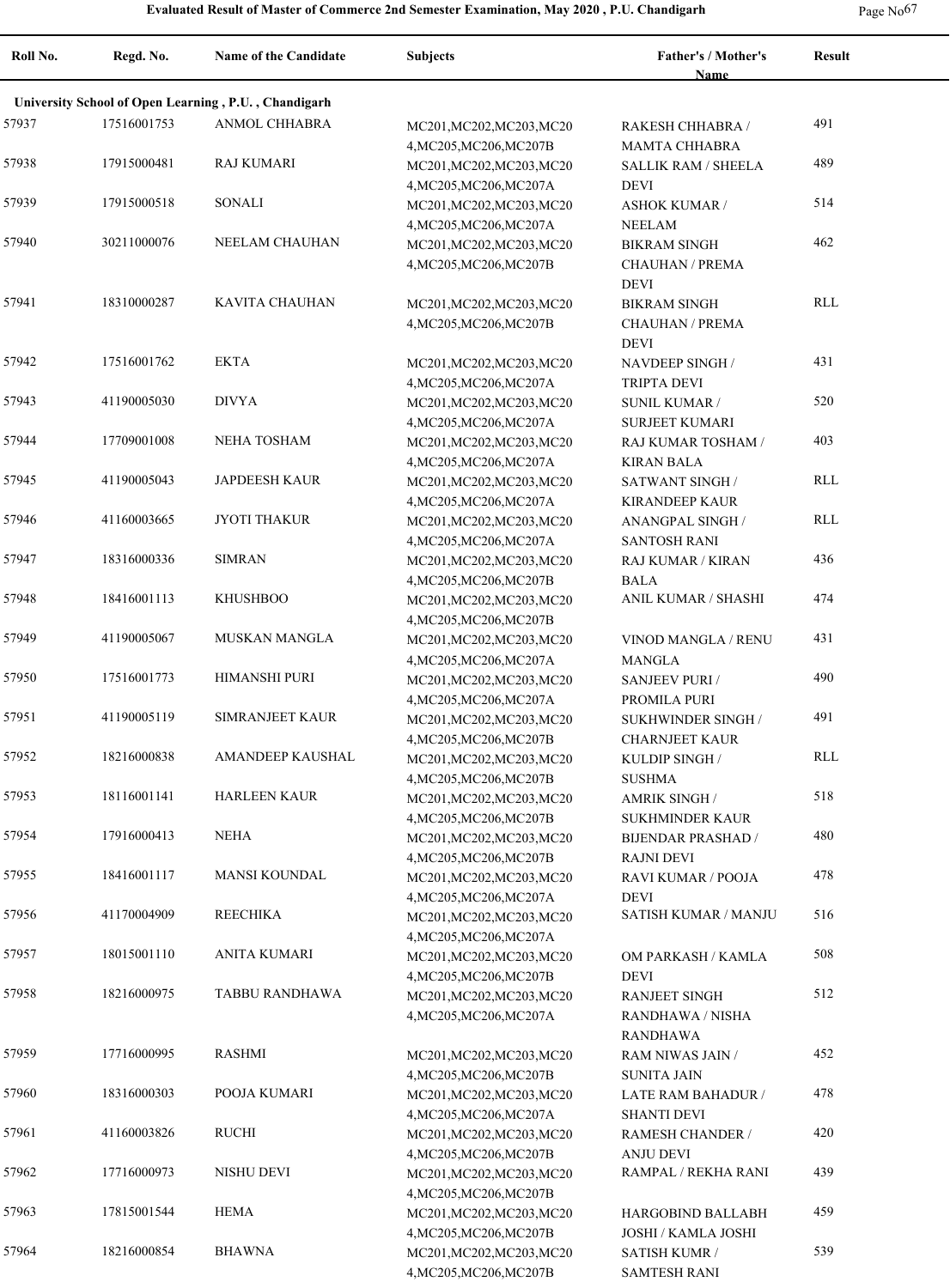**Roll No. Regd. No. Name of the Candidate Subjects Father's / Mother's Name Result University School of Open Learning , P.U. , Chandigarh** 57965 41160003690 KOMAL PREET KAUR MC201, MC202, MC203, MC20 GURVINDER SINGH 504 4,MC205,MC206,MC207B GURVINDER SINGH / DALJIT KAUR 57966 17816001733 KAJAL MC201,MC202,MC203,MC20 RAJESH KUMAR / 517 4,MC205,MC206,MC207B RAJESH KUMAR / JASWINDER KAUR 57967 CHARU SOBTI MC201,MC202,MC203,MC20 41190005024 RLL 4,MC205,MC206,MC207A VIKESH SOBTI / RENU SOBTI 57968 41160003803 RAMANPREET KAUR MC201, MC202, MC203, MC20 LAKHWINDER SINGH 459 4,MC205,MC206,MC207B LAKHWINDER SINGH / KULDEEP KAUR 57969 17715000936 NAVTINDER KAUR MC201, MC202, MC203, MC20 KULDIP SINGH 470 4,MC205,MC206,MC207B KULDIP SINGH / MANJEET KAUR 57970 17814001299 KRITIKA SHARMA MC201,MC202,MC203,MC20 DINESH SHARMA / RAJNI RLL 4,MC205,MC206,MC207A DINESH SHARMA / RAJNI SHARMA 57971 18115001144 PARUL SHARMA MC201,MC202,MC203,MC20 VINOD KAPILA / MEENA Cancelled 4,MC205,MC206,MC207A VINOD KAPILA / MEENA SHARMA 57972 18116001288 SAKSHI YADAV MC201, MC202, MC203, MC20 LALMAN YADAV 460 4,MC205,MC206,MC207B LALMAN YADAV / **PUSHPA** 57973 18216000970 SONIA BHANDARI MC201, MC202, MC203, MC20 MEGH RAJ BHANDARI 517 4,MC205,MC206,MC207B MEGH RAJ BHANDARI / TULASA BHANDARI 57974 17815001536 ANKITA SHARMA MC201, MC202, MC203, MC20 PARMOD KUMAR / 451 4,MC205,MC206,MC207B PARMOD KUMAR / KAMINI SHARMA 57975 MONIKA MC201,MC202,MC203,MC20 41190005064 JUNG BHADUR / PUSHPA RLL 4,MC205,MC206,MC207B 57976 17716000908 BABLI MC201, MC202, MC203, MC20 VIJAY KUMAR / VIJAY 492 4,MC205,MC206,MC207B VIJAY KUMAR / VIJAY KANTI 57977 17516001782 KOMAL SHARMA MC201, MC202, MC203, MC20 SURJA RAM SHARMA / 492 4,MC205,MC206,MC207B SURJA RAM SHARMA / MEENA SHARMA 57978 NIDHI BHAGAT MC201,MC202,MC203,MC20 41160003741 RLL 4,MC205,MC206,MC207A SURENDRA BHAGAT / KAMINI DEVI 57979 18416001143 VAISHALI REHAL MC201, MC202, MC203, MC20 ANIL KUMAR / SUNITA 434 4,MC205,MC206,MC207A 57980 SAKSHI CHAUHAN MC201,MC202,MC203,MC20 18315000338 RLL 4,MC205,MC206,MC207B NARENDER KUMAR CHAUHAN / SEEMA CHAUHAN 57981 18115000985 ANKITA SHARMA MC201, MC202, MC203, MC20 R K SHARMA / PRAVEEN RLL 4,MC205,MC206,MC207A R K SHARMA / PRAVEEN SHARMA 57982 17716000975 NISHU KUMARI MC201,MC202,MC203,MC20 BHAGWAN MISHRA / 401 4,MC205,MC206,MC207A BHAGWAN MISHRA / BIBHA DEVI 57983 RICHA MC201,MC202,MC203,MC20 12-USOL-717 RLL 4,MC205,MC206,MC207A DINESH KUMAR / MEENA KUMARI 57984 17916000332 DIKSHA BHANDARI MC201,MC202,MC203,MC20 DARWAN SINGH 458 4,MC205,MC206,MC207A DARWAN SINGH BHANDARI / MEENA BHANDARI 57985 GUNJAN ALAGH MC201,MC202,MC203,MC20 18116001137 498 4,MC205,MC206,MC207B HARDEEP ALAGH / KAVITA ALAGH 57986 10415000533 ISHRAT MC201, MC201, MC202, MC203, MC20 PRITPAL SINGH 511 4,MC205,MC206,MC207A PRITPAL SINGH / AMANDEEP KAUR 57987 SHIVANI MC201,MC202,MC203,MC20 18416001138 RLL 4,MC205,MC206,MC207B VINOD KUMAR / AJIT DUBEY 57988 18316000287 MONIKA MC201, MC201, MC202, MC203, MC20 MAHINDER PAL 504 4,MC205,MC206,MC207B MAHINDER PAL / PARAMJEET 57989 15USOL7086 NEETU DEVI MC201, MC202, MC203, MC20 TULSI RAM / ROSHANI RLL 4,MC205,MC206,MC207A TULSI RAM / ROSHANI DEVI 57990 41190005136 TUNIKA MC201,MC202,MC203,MC20 SANJAY KUMAR 434 4,MC205,MC206,MC207A SANJAY KUMAR / SANEH LATA 57991 18016001376 ANJALI MC201,MC202,MC203,MC20 GURDEV SINGH / NANHI 528 4,MC205,MC206,MC207A GURDEV SINGH / NANHI DEVI 57992 18215000994 VANDANA MC201,MC202,MC203,MC20 BHAGWAT DANGWAL 509 4,MC205,MC206,MC207B BHAGWAT DANGWAL / RAJNI DEVI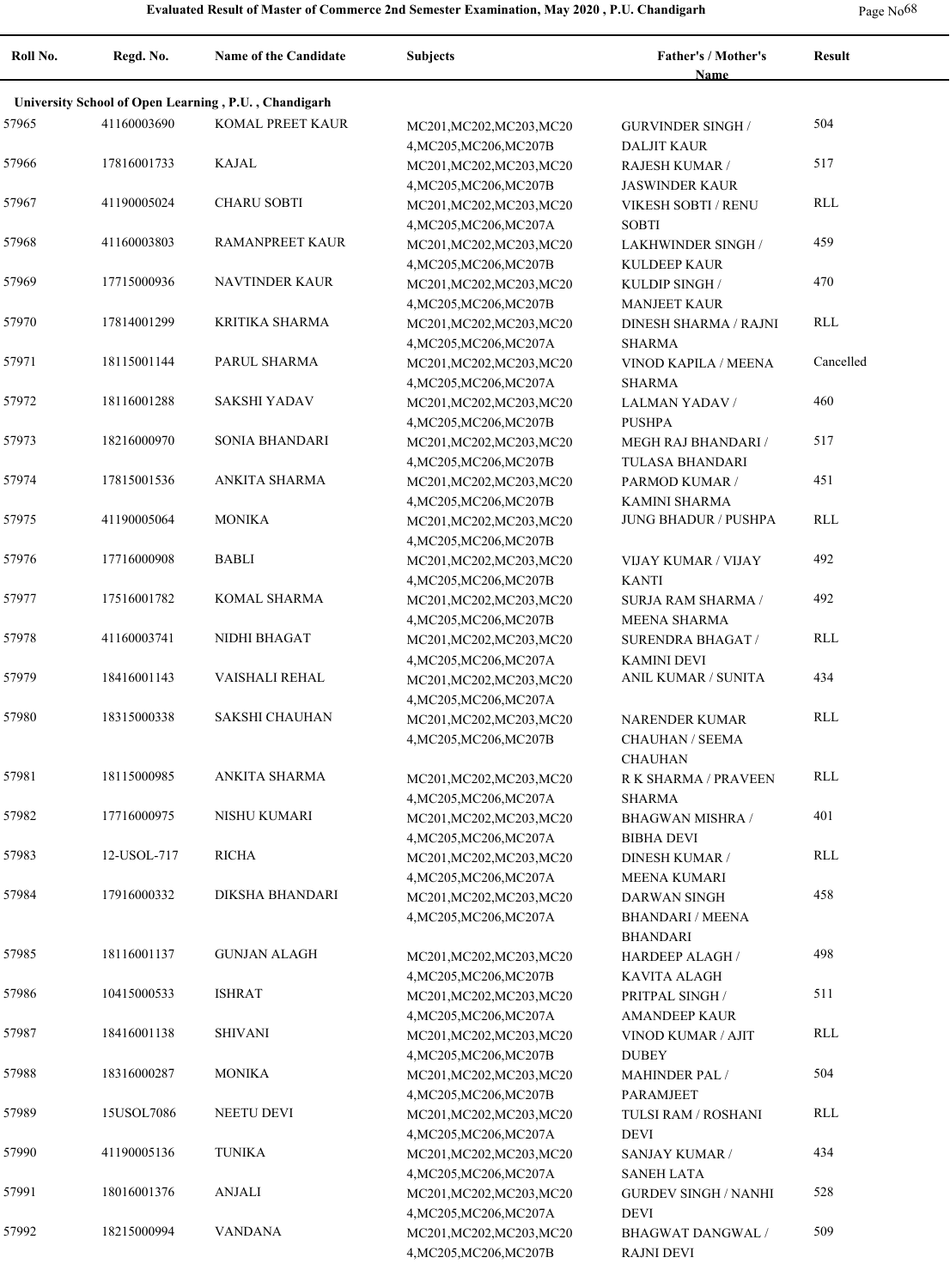| <b>Name</b><br>University School of Open Learning, P.U., Chandigarh<br>57993<br>17914000445<br>NIDHI<br>VINOD KUMAR / KIRAN<br>MC201, MC202, MC203, MC20<br>4, MC205, MC206, MC207A<br>18215000982<br><b>SIMRAN KAUR</b><br>57994<br>MC201, MC202, MC203, MC20<br><b>SURINDER SINGH/</b><br>4, MC205, MC206, MC207B<br><b>HARDEEP KAUR</b><br>57995<br>18315000318<br>PALLAVI RAWAT<br>MC201, MC202, MC203, MC20<br>DINESH SINGH RAWAT /<br>4, MC205, MC206, MC207B<br><b>ANITA RAWAT</b><br>57996<br><b>MONIKA SAINI</b><br>41190005065<br>MC201, MC202, MC203, MC20<br><b>ASHOK KUMAR /</b><br>4, MC205, MC206, MC207B<br>KAMLESH KUMARI<br>57997<br>41190005128<br><b>SUKHWINDER KAUR</b><br>MC201, MC202, MC203, MC20<br>JASVIR SINGH /<br>4, MC205, MC206, MC207B<br><b>GURDEEP KAUR</b><br>17911000167<br><b>ANUKRITI</b><br>57998<br>MC201, MC202, MC203, MC20<br><b>RAJEEV GAUR/</b><br>4, MC205, MC206, MC207B<br>POONAM GAUR<br>57999<br>18316000326<br>SAKSHI CHAWLA<br>MC201, MC202, MC203, MC20<br>PAWAN CHAWLA / | RLL<br>460<br>RLL<br>495<br>RLL |
|--------------------------------------------------------------------------------------------------------------------------------------------------------------------------------------------------------------------------------------------------------------------------------------------------------------------------------------------------------------------------------------------------------------------------------------------------------------------------------------------------------------------------------------------------------------------------------------------------------------------------------------------------------------------------------------------------------------------------------------------------------------------------------------------------------------------------------------------------------------------------------------------------------------------------------------------------------------------------------------------------------------------------------|---------------------------------|
|                                                                                                                                                                                                                                                                                                                                                                                                                                                                                                                                                                                                                                                                                                                                                                                                                                                                                                                                                                                                                                |                                 |
|                                                                                                                                                                                                                                                                                                                                                                                                                                                                                                                                                                                                                                                                                                                                                                                                                                                                                                                                                                                                                                |                                 |
|                                                                                                                                                                                                                                                                                                                                                                                                                                                                                                                                                                                                                                                                                                                                                                                                                                                                                                                                                                                                                                |                                 |
|                                                                                                                                                                                                                                                                                                                                                                                                                                                                                                                                                                                                                                                                                                                                                                                                                                                                                                                                                                                                                                |                                 |
|                                                                                                                                                                                                                                                                                                                                                                                                                                                                                                                                                                                                                                                                                                                                                                                                                                                                                                                                                                                                                                |                                 |
|                                                                                                                                                                                                                                                                                                                                                                                                                                                                                                                                                                                                                                                                                                                                                                                                                                                                                                                                                                                                                                |                                 |
|                                                                                                                                                                                                                                                                                                                                                                                                                                                                                                                                                                                                                                                                                                                                                                                                                                                                                                                                                                                                                                |                                 |
|                                                                                                                                                                                                                                                                                                                                                                                                                                                                                                                                                                                                                                                                                                                                                                                                                                                                                                                                                                                                                                |                                 |
|                                                                                                                                                                                                                                                                                                                                                                                                                                                                                                                                                                                                                                                                                                                                                                                                                                                                                                                                                                                                                                |                                 |
|                                                                                                                                                                                                                                                                                                                                                                                                                                                                                                                                                                                                                                                                                                                                                                                                                                                                                                                                                                                                                                |                                 |
|                                                                                                                                                                                                                                                                                                                                                                                                                                                                                                                                                                                                                                                                                                                                                                                                                                                                                                                                                                                                                                |                                 |
|                                                                                                                                                                                                                                                                                                                                                                                                                                                                                                                                                                                                                                                                                                                                                                                                                                                                                                                                                                                                                                | <b>RLL</b>                      |
|                                                                                                                                                                                                                                                                                                                                                                                                                                                                                                                                                                                                                                                                                                                                                                                                                                                                                                                                                                                                                                |                                 |
|                                                                                                                                                                                                                                                                                                                                                                                                                                                                                                                                                                                                                                                                                                                                                                                                                                                                                                                                                                                                                                | 421                             |
| 4, MC205, MC206, MC207B<br>RENU CHAWLA                                                                                                                                                                                                                                                                                                                                                                                                                                                                                                                                                                                                                                                                                                                                                                                                                                                                                                                                                                                         |                                 |
| 17915000336<br><b>ANKITA SAINI</b><br>58000<br>SATPAL SAINI /<br>MC201, MC202, MC203, MC20                                                                                                                                                                                                                                                                                                                                                                                                                                                                                                                                                                                                                                                                                                                                                                                                                                                                                                                                     | Cancelled                       |
| 4, MC205, MC206, MC207A<br><b>KARAMJIT KAUR</b>                                                                                                                                                                                                                                                                                                                                                                                                                                                                                                                                                                                                                                                                                                                                                                                                                                                                                                                                                                                |                                 |
| 58001<br>17916000323<br>ANKITA KARMAKAR<br>MC201, MC202, MC203, MC20<br><b>RAJIV KARMAKAR/</b>                                                                                                                                                                                                                                                                                                                                                                                                                                                                                                                                                                                                                                                                                                                                                                                                                                                                                                                                 | 519                             |
| 4, MC205, MC206, MC207A<br><b>MADHUMITA</b>                                                                                                                                                                                                                                                                                                                                                                                                                                                                                                                                                                                                                                                                                                                                                                                                                                                                                                                                                                                    |                                 |
| KARMAKAR                                                                                                                                                                                                                                                                                                                                                                                                                                                                                                                                                                                                                                                                                                                                                                                                                                                                                                                                                                                                                       |                                 |
| 18416001139<br><b>SMRITI SINGH</b><br>58002<br>MC201, MC202, MC203, MC20<br>LATE. GURJEET SINGH /                                                                                                                                                                                                                                                                                                                                                                                                                                                                                                                                                                                                                                                                                                                                                                                                                                                                                                                              | 522                             |
| 4, MC205, MC206, MC207A<br><b>DALJEET KAUR</b>                                                                                                                                                                                                                                                                                                                                                                                                                                                                                                                                                                                                                                                                                                                                                                                                                                                                                                                                                                                 |                                 |
| 18216000843<br><b>ANKITA THAKUR</b><br>58003<br>MC201, MC202, MC203, MC20<br><b>SUBHASH CHAND /</b>                                                                                                                                                                                                                                                                                                                                                                                                                                                                                                                                                                                                                                                                                                                                                                                                                                                                                                                            | 478                             |
| 4, MC205, MC206, MC207A<br><b>NEELAM</b>                                                                                                                                                                                                                                                                                                                                                                                                                                                                                                                                                                                                                                                                                                                                                                                                                                                                                                                                                                                       |                                 |
| 30214000076<br><b>MANDEEP KAUR</b><br>58004<br>MC201, MC202, MC203, MC20<br><b>SUKHJIT SINGH /</b>                                                                                                                                                                                                                                                                                                                                                                                                                                                                                                                                                                                                                                                                                                                                                                                                                                                                                                                             | <b>RLL</b>                      |
| 4, MC205, MC206, MC207B<br><b>RAVINDER KAUR</b><br>18216000888<br><b>KAJAL KUMARI</b><br>58005                                                                                                                                                                                                                                                                                                                                                                                                                                                                                                                                                                                                                                                                                                                                                                                                                                                                                                                                 | 422                             |
| MC201, MC202, MC203, MC20<br>S.K CHOUDHARY /                                                                                                                                                                                                                                                                                                                                                                                                                                                                                                                                                                                                                                                                                                                                                                                                                                                                                                                                                                                   |                                 |
| 4, MC205, MC206, MC207A<br><b>RANJU DEVI</b><br>41160003882<br><b>SIMRAT SAINI</b><br>58006<br>MC201, MC202, MC203, MC20<br><b>RAVINDER SINGH/</b>                                                                                                                                                                                                                                                                                                                                                                                                                                                                                                                                                                                                                                                                                                                                                                                                                                                                             | 482                             |
| 4, MC205, MC206, MC207A<br><b>MANJEET KAUR</b>                                                                                                                                                                                                                                                                                                                                                                                                                                                                                                                                                                                                                                                                                                                                                                                                                                                                                                                                                                                 |                                 |
| 18415000610<br><b>CHAHAT VERMA</b><br>VIJAY KUMAR / RAJNI<br>58007<br>MC201, MC202, MC203, MC20                                                                                                                                                                                                                                                                                                                                                                                                                                                                                                                                                                                                                                                                                                                                                                                                                                                                                                                                | 508                             |
| 4, MC205, MC206, MC207A                                                                                                                                                                                                                                                                                                                                                                                                                                                                                                                                                                                                                                                                                                                                                                                                                                                                                                                                                                                                        |                                 |
| 18315000373<br><b>TANYA</b><br>OM PARKASH / JYOTI<br>58008<br>MC201, MC202, MC203, MC20                                                                                                                                                                                                                                                                                                                                                                                                                                                                                                                                                                                                                                                                                                                                                                                                                                                                                                                                        | 481                             |
| 4, MC205, MC206, MC207B                                                                                                                                                                                                                                                                                                                                                                                                                                                                                                                                                                                                                                                                                                                                                                                                                                                                                                                                                                                                        |                                 |
| 1831500340<br><b>SAKSHI UNIYAL</b><br>58009<br>MC201, MC202, MC203, MC20<br>NITYANAND UNIYAL /                                                                                                                                                                                                                                                                                                                                                                                                                                                                                                                                                                                                                                                                                                                                                                                                                                                                                                                                 | 472                             |
| 4, MC205, MC206, MC207B<br>PRAMILA UNIYAL                                                                                                                                                                                                                                                                                                                                                                                                                                                                                                                                                                                                                                                                                                                                                                                                                                                                                                                                                                                      |                                 |
| 58010<br>19416000366<br>SHIKHA KUMARI<br>MC201, MC202, MC203, MC20<br>SHANGARA SINGH /                                                                                                                                                                                                                                                                                                                                                                                                                                                                                                                                                                                                                                                                                                                                                                                                                                                                                                                                         | 514                             |
| KAMLESH KUMARI<br>4, MC205, MC206, MC207B                                                                                                                                                                                                                                                                                                                                                                                                                                                                                                                                                                                                                                                                                                                                                                                                                                                                                                                                                                                      |                                 |
| 41160003700<br><b>MANDALSA KAUSHIK</b><br>58011<br>MC201, MC202, MC203, MC20<br>SANJAY KUMAR /                                                                                                                                                                                                                                                                                                                                                                                                                                                                                                                                                                                                                                                                                                                                                                                                                                                                                                                                 | <b>RLL</b>                      |
| 4, MC205, MC206, MC207B<br>SARIKA SHARMA                                                                                                                                                                                                                                                                                                                                                                                                                                                                                                                                                                                                                                                                                                                                                                                                                                                                                                                                                                                       |                                 |
| 58012<br>41190005106<br><b>SAPNA</b><br>MC201, MC202, MC203, MC20<br><b>HARIKESH</b>                                                                                                                                                                                                                                                                                                                                                                                                                                                                                                                                                                                                                                                                                                                                                                                                                                                                                                                                           | 473                             |
| 4, MC205, MC206, MC207B<br>VISHWAKARMA /                                                                                                                                                                                                                                                                                                                                                                                                                                                                                                                                                                                                                                                                                                                                                                                                                                                                                                                                                                                       |                                 |
| <b>MEERA DEVI</b>                                                                                                                                                                                                                                                                                                                                                                                                                                                                                                                                                                                                                                                                                                                                                                                                                                                                                                                                                                                                              |                                 |
| 41190005028<br><b>DIKSHA</b><br>58013<br>MC201, MC202, MC203, MC20<br><b>AMRIK SINGH /</b>                                                                                                                                                                                                                                                                                                                                                                                                                                                                                                                                                                                                                                                                                                                                                                                                                                                                                                                                     | CS & RLL                        |
| 4, MC205, MC206, MC207B<br>PARVEEN KUMARI                                                                                                                                                                                                                                                                                                                                                                                                                                                                                                                                                                                                                                                                                                                                                                                                                                                                                                                                                                                      |                                 |
| 58014<br>18315000360<br><b>SHEWTA</b><br>MC201, MC202, MC203, MC20                                                                                                                                                                                                                                                                                                                                                                                                                                                                                                                                                                                                                                                                                                                                                                                                                                                                                                                                                             | 479                             |
| <b>MOHINDER KUMAR /</b>                                                                                                                                                                                                                                                                                                                                                                                                                                                                                                                                                                                                                                                                                                                                                                                                                                                                                                                                                                                                        |                                 |
| 4, MC205, MC206, MC207B<br><b>SANTOSH</b>                                                                                                                                                                                                                                                                                                                                                                                                                                                                                                                                                                                                                                                                                                                                                                                                                                                                                                                                                                                      | 535                             |
| 58015<br>17715000870<br><b>AARTI VERMA</b><br>MC201, MC202, MC203, MC20<br>HARDAVINDER SINGH                                                                                                                                                                                                                                                                                                                                                                                                                                                                                                                                                                                                                                                                                                                                                                                                                                                                                                                                   |                                 |
| 4, MC205, MC206, MC207A<br><b>VERMA / MUNINDER</b>                                                                                                                                                                                                                                                                                                                                                                                                                                                                                                                                                                                                                                                                                                                                                                                                                                                                                                                                                                             |                                 |
| <b>VERMA</b>                                                                                                                                                                                                                                                                                                                                                                                                                                                                                                                                                                                                                                                                                                                                                                                                                                                                                                                                                                                                                   |                                 |
| 58016<br>41190005061<br><b>MEENAKSHI NEGI</b><br>MC201, MC202, MC203, MC20<br><b>DARBAN SINGH /</b>                                                                                                                                                                                                                                                                                                                                                                                                                                                                                                                                                                                                                                                                                                                                                                                                                                                                                                                            | 473                             |
| 4, MC205, MC206, MC207A<br>LAKSHMI DEVI                                                                                                                                                                                                                                                                                                                                                                                                                                                                                                                                                                                                                                                                                                                                                                                                                                                                                                                                                                                        |                                 |
| 58017<br>18216000955<br><b>SHALU DEVI</b><br>MC201, MC202, MC203, MC20<br>JAI KUMAR / HAWA                                                                                                                                                                                                                                                                                                                                                                                                                                                                                                                                                                                                                                                                                                                                                                                                                                                                                                                                     | 467                             |
| 4, MC205, MC206, MC207A<br><b>KAUR</b>                                                                                                                                                                                                                                                                                                                                                                                                                                                                                                                                                                                                                                                                                                                                                                                                                                                                                                                                                                                         |                                 |
| 41190005041<br><b>HIMANI</b><br>58018<br>MC201, MC202, MC203, MC20<br><b>SOMNATH / KIRAN</b>                                                                                                                                                                                                                                                                                                                                                                                                                                                                                                                                                                                                                                                                                                                                                                                                                                                                                                                                   | RLL                             |
| 4, MC205, MC206, MC207A<br>GARG                                                                                                                                                                                                                                                                                                                                                                                                                                                                                                                                                                                                                                                                                                                                                                                                                                                                                                                                                                                                |                                 |
| 58019<br>41190005035<br><b>GEETA GUPTA</b><br>MC201, MC202, MC203, MC20<br>RAM TAPESHWAR /                                                                                                                                                                                                                                                                                                                                                                                                                                                                                                                                                                                                                                                                                                                                                                                                                                                                                                                                     | 515                             |
| 4, MC205, MC206, MC207A<br><b>INDU</b><br>58020<br><b>CHETANYA SHREE</b><br>15-USOL-7041<br>MC201, MC202, MC203, MC20<br><b>NARINDER KUMAR /</b>                                                                                                                                                                                                                                                                                                                                                                                                                                                                                                                                                                                                                                                                                                                                                                                                                                                                               | 493                             |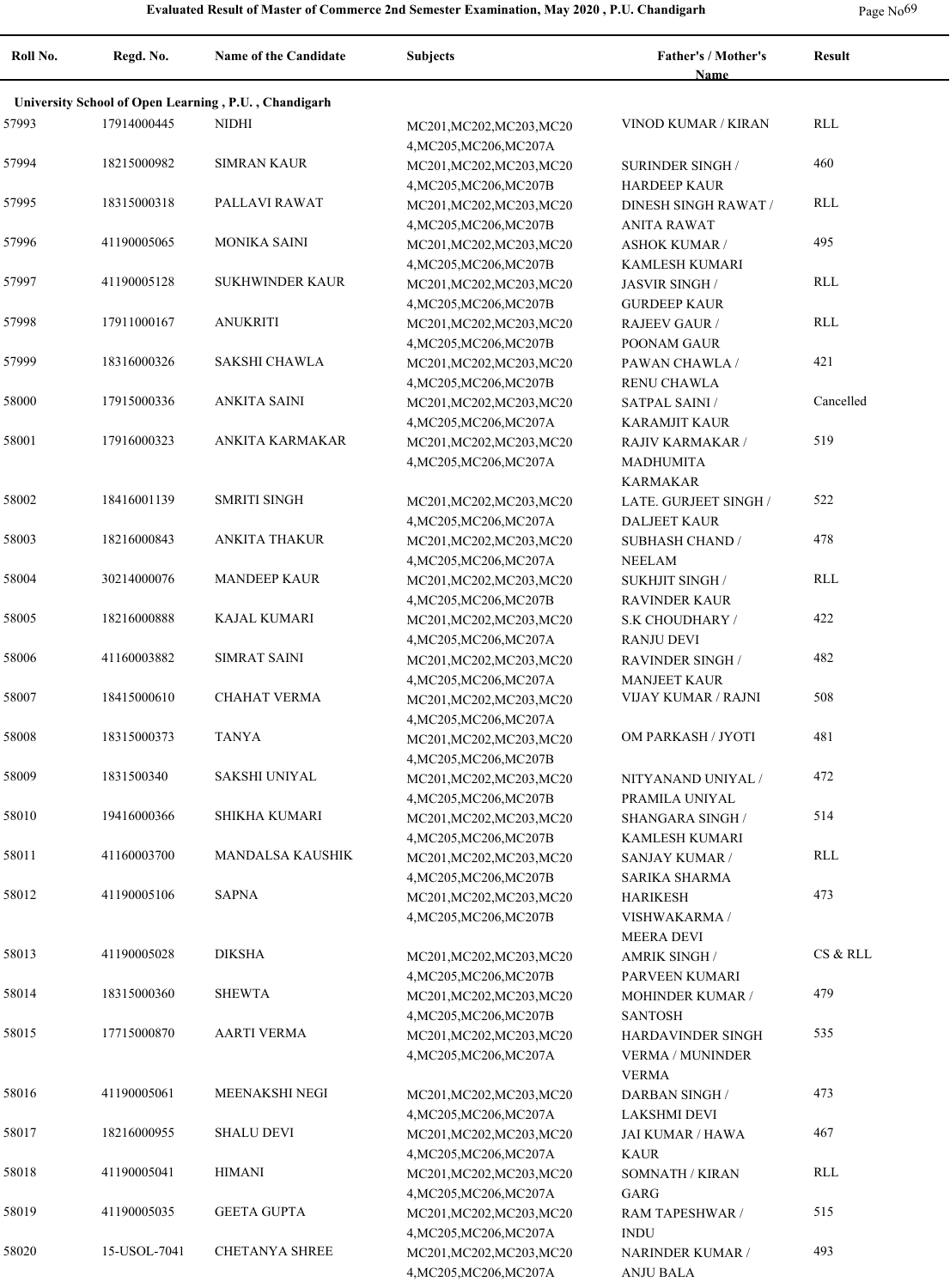|  | Page $No70$ |
|--|-------------|
|--|-------------|

| Roll No. | Regd. No.                                            | <b>Name of the Candidate</b> | <b>Subjects</b>                                      | Father's / Mother's<br>Name            | <b>Result</b> |  |
|----------|------------------------------------------------------|------------------------------|------------------------------------------------------|----------------------------------------|---------------|--|
|          | University School of Open Learning, P.U., Chandigarh |                              |                                                      |                                        |               |  |
| 58021    | 18016001370                                          | <b>ADITI SHARMA</b>          | MC201, MC202, MC203, MC20                            | RAJ KUMAR SHARMA /                     | 351           |  |
|          |                                                      |                              | 4, MC205, MC206, MC207A                              | RAJNI SHARMA                           |               |  |
| 58022    | 41190005033                                          | <b>GAGANDEEP MEHTA</b>       | MC201, MC202, MC203, MC20                            | <b>DHARMINDER MEHTA /</b>              | 551           |  |
|          |                                                      |                              | 4, MC205, MC206, MC207B                              | HARMESH MEHTA                          |               |  |
| 58023    | 41190005040                                          | <b>HARDEEP KAUR</b>          | MC201, MC202, MC203, MC20                            | <b>SURESH KUMAR / RAMA</b>             | <b>RLL</b>    |  |
|          |                                                      |                              | 4, MC205, MC206, MC207B                              | <b>RANI</b>                            |               |  |
| 58024    | 17816001753                                          | <b>SARUCHI</b>               | MC201, MC202, MC203, MC20                            | LALIT KUMAR / DURGA                    | 459           |  |
|          |                                                      |                              | 4, MC205, MC206, MC207B                              |                                        |               |  |
| 58025    | 18313000308                                          | PAYAL GUPTA                  | MC201, MC202, MC203, MC20                            | LAL CHAND GUPTA /                      | 462           |  |
|          |                                                      |                              | 4, MC205, MC206, MC207A                              | <b>BABITA GUPTA</b>                    |               |  |
| 58026    | 17616001323                                          | <b>REKHA</b>                 | MC201, MC202, MC203, MC20                            | VIRENDER SINGH /                       | 538           |  |
|          |                                                      |                              | 4, MC205, MC206, MC207B                              | <b>MEMO DEVI</b>                       |               |  |
| 58027    | 41190005110                                          | <b>SHAHMEEN KAUR</b>         | MC201, MC202, MC203, MC20                            | HARJINDER SINGH /                      | RLL           |  |
|          |                                                      |                              | 4, MC205, MC206, MC207A                              | YASMEEN KAUR                           |               |  |
| 58028    | 41190005059                                          | <b>MANSI GAUTAM</b>          | MC201, MC202, MC203, MC20                            | <b>HARISH KUMAR /</b>                  | 458           |  |
|          | 41190005001                                          | AAKANKSHA JOSHI              | 4, MC205, MC206, MC207B                              | <b>RAKSHA DEVI</b>                     | 441           |  |
| 58029    |                                                      |                              | MC201, MC202, MC203, MC20                            | DEEP CHANDRA JOSHI /                   |               |  |
|          | 17915000479                                          | <b>RADHA</b>                 | 4, MC205, MC206, MC207B                              | <b>KALPANA JOSHI</b>                   | 473           |  |
| 58030    |                                                      |                              | MC201, MC202, MC203, MC20                            | NAND KISHOR / DEEPA                    |               |  |
| 58031    | 41160003731                                          | <b>NAVJOT KAUR</b>           | 4, MC205, MC206, MC207B                              | <b>SHARMA</b>                          | RLL           |  |
|          |                                                      |                              | MC201, MC202, MC203, MC20                            | <b>RANDHIR SINGH /</b>                 |               |  |
| 58032    | 41190005099                                          | RIYA ARORA                   | 4, MC205, MC206, MC207B                              | <b>SUKHWINDER KAUR</b>                 | RLL           |  |
|          |                                                      |                              | MC201, MC202, MC203, MC20                            | SANDEEP ARORA /<br><b>NEETU ARORA</b>  |               |  |
| 58033    | 18016001447                                          | KHUSHBOO GARG                | 4, MC205, MC206, MC207B<br>MC201, MC202, MC203, MC20 | RAM NIWAS GARG /                       | RLL           |  |
|          |                                                      |                              | 4, MC205, MC206, MC207B                              | <b>ANITA GARG</b>                      |               |  |
| 58034    | 18016001402                                          | DEEPALI                      | MC201, MC202, MC203, MC20                            | DHARAM VIR / SEEMA                     | 491           |  |
|          |                                                      |                              | 4, MC205, MC206, MC207A                              |                                        |               |  |
| 58035    | 41160003902                                          | TANYA MANCHANDA              | MC201, MC202, MC203, MC20                            | RAVI MANCHANDA /                       | RLL           |  |
|          |                                                      |                              | 4, MC205, MC206, MC207B                              | <b>CHANCHAL</b>                        |               |  |
|          |                                                      |                              |                                                      | MANCHANDA                              |               |  |
| 58036    | 41190005071                                          | <b>NAVNEET KAUR</b>          | MC201, MC202, MC203, MC20                            | <b>RAVINDER SINGH/</b>                 | RLL           |  |
|          |                                                      |                              | 4, MC205, MC206, MC207A                              | <b>RAGHBIR KAUR</b>                    |               |  |
| 58037    | 15-USOL-6945                                         | <b>ARIFA ZIYA</b>            | MC201, MC202, MC203, MC20                            | ATEEQ AHMAD /                          | 507           |  |
|          |                                                      |                              | 4, MC205, MC206, MC207B                              | <b>SHAKEELA</b>                        |               |  |
| 58038    | 18215000852                                          | <b>ANJALI</b>                | MC201, MC202, MC203, MC20                            | <b>DEVI PRASAD / BIMLA</b>             | 496           |  |
|          |                                                      |                              | 4, MC205, MC206, MC207B                              | <b>DEVI</b>                            |               |  |
| 58039    | 17915000378                                          | <b>HEMA RAWAT</b>            | MC201, MC202, MC203, MC20                            | KHUSHAL SINGH                          | 482           |  |
|          |                                                      |                              | 4, MC205, MC206, MC207B                              | RAWAT / MUNNI                          |               |  |
|          |                                                      |                              |                                                      | RAWAT                                  |               |  |
| 58040    | 17516001811                                          | <b>RIDHIMA</b>               | MC201, MC202, MC203, MC20                            | AJAY KUMAR / KUSUM                     | 498           |  |
|          |                                                      |                              | 4, MC205, MC206, MC207B                              | <b>SHARMA</b>                          |               |  |
| 58041    | 18410000717                                          | SHIVALI MAURYA               | MC201, MC202, MC203, MC20                            | SURESH MAURYA /                        | 534           |  |
|          |                                                      |                              | 4, MC205, MC206, MC207A                              | <b>KEWAL DEVI</b>                      |               |  |
| 58042    | 19416000356                                          | NIKITA KUMARI                | MC201, MC202, MC203, MC20                            | <b>RAMESH KUMAR /</b>                  | Cancelled     |  |
|          |                                                      |                              | 4, MC205, MC206, MC207B                              | <b>MAYA DEVI</b>                       |               |  |
| 58043    | 41160003856                                          | <b>SHIVANI GARG</b>          | MC201, MC202, MC203, MC20                            | JAGAN NATH / GEETA                     | 450           |  |
|          |                                                      |                              | 4, MC205, MC206, MC207B                              | RANI                                   |               |  |
| 58044    | 18215000892                                          | <b>ISHIKA TALISH</b>         | MC201, MC202, MC203, MC20                            | <b>MAHESH GUPTA /</b>                  | RLL           |  |
|          |                                                      |                              | 4, MC205, MC206, MC207B                              | KIRAN GUPTA                            |               |  |
| 58045    | 18116001146                                          | HARSHPREET KAUR              | MC201, MC202, MC203, MC20                            | <b>BALVINDER SINGH/</b>                | 523           |  |
|          |                                                      |                              | 4, MC205, MC206, MC207A                              | KULVINDER KAUR                         |               |  |
| 58046    | 18216000926                                          | NIDHI KUMARI                 | MC201, MC202, MC203, MC20                            | <b>LAXMAN PATHAK /</b>                 | 470           |  |
|          |                                                      |                              | 4, MC205, MC206, MC207B                              | <b>SAROJ DEVI</b>                      |               |  |
| 58047    | 18015001170                                          | HARSHITA GOYAL               | MC201, MC202, MC203, MC20                            | JATINDER KUMAR /                       | 480           |  |
| 58048    | 41190005011                                          | ANJALI SHARMA                | 4, MC205, MC206, MC207B                              | NEENA GOYAL                            | RLL           |  |
|          |                                                      |                              | MC201, MC202, MC203, MC20                            | <b>GIRISH CHANDRA</b>                  |               |  |
|          |                                                      |                              | 4, MC205, MC206, MC207B                              | <b>SHARMA / GUDDI</b><br><b>SHARMA</b> |               |  |
|          |                                                      |                              |                                                      |                                        |               |  |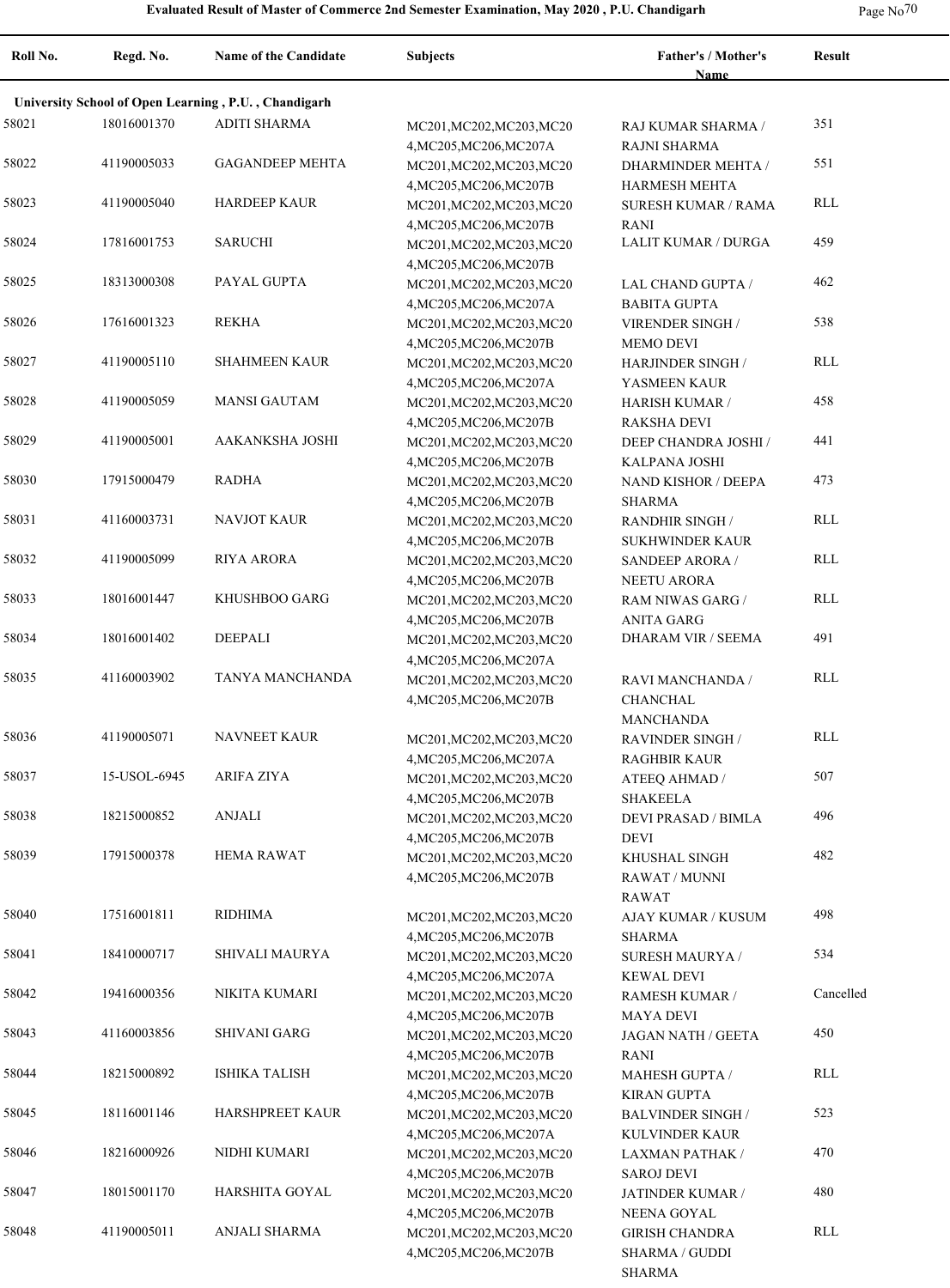| Roll No. | Regd. No.    | <b>Name of the Candidate</b>                         | <b>Subjects</b>                                                                 | Father's / Mother's<br><b>Name</b>                                 | <b>Result</b> |
|----------|--------------|------------------------------------------------------|---------------------------------------------------------------------------------|--------------------------------------------------------------------|---------------|
|          |              | University School of Open Learning, P.U., Chandigarh |                                                                                 |                                                                    |               |
| 58049    | 17216000417  | ANJNA KUMARI                                         | MC201, MC202, MC203, MC20                                                       | <b>JOGINDER SINGH /</b>                                            | 494           |
| 58050    | 18314000237  | <b>CHAKSHU</b>                                       | 4, MC205, MC206, MC207B<br>MC201, MC202, MC203, MC20<br>4, MC205, MC206, MC207B | <b>URMLA DEVI</b><br><b>BHIM SEN / RENU BALA</b>                   | 496           |
| 58051    | 13-USOL-7274 | <b>SANIA KHATOON</b>                                 | MC201, MC202, MC203, MC20<br>4, MC205, MC206, MC207B                            | MOHMAD ISHAK /<br><b>NEERS KHATOON</b>                             | 455           |
| 58052    | 18016001413  | <b>FULPREET KAUR</b>                                 | MC201, MC202, MC203, MC20<br>4, MC205, MC206, MC207B                            | <b>MANJEET SINGH /</b><br><b>BHUPINDER KAUR</b>                    | 499           |
| 58053    | 18316000255  | <b>JYOTI</b>                                         | MC201, MC202, MC203, MC20<br>4, MC205, MC206, MC207B                            | RAM SAGAR / KANTA                                                  | 448           |
| 58054    | 41190005038  | <b>GURWINDER KAUR</b>                                | MC201, MC202, MC203, MC20<br>4, MC205, MC206, MC207A                            | <b>GURMEET SINGH/</b><br><b>KIRANJEET KAUR</b>                     | RLL           |
| 58055    | 18416001120  | <b>NAVNEET KAUR</b>                                  | MC201, MC202, MC203, MC20<br>4, MC205, MC206, MC207A                            | <b>NARINDER SINGH/</b><br><b>GURMEET KAUR</b>                      | 534           |
| 58056    | 18116001322  | <b>SHWETA RANI</b>                                   | MC201, MC202, MC203, MC20<br>4, MC205, MC206, MC207B                            | <b>RAVINDER KUMAR /</b><br><b>ANJANA RANI</b>                      | 470           |
| 58057    | 18116001212  | MEGHA SHARMA                                         | MC201, MC202, MC203, MC20<br>4, MC205, MC206, MC207B                            | LAVKESH KUMAR /<br><b>SUNITA SHARMA</b>                            | RLL           |
| 58058    | 41190005086  | PREETPAL KAUR                                        | MC201, MC202, MC203, MC20<br>4, MC205, MC206, MC207B                            | <b>MOHAN SINGH/</b><br><b>SARABJEET KAUR</b>                       | 474           |
| 58059    | 41190005006  | <b>AMANJOT KAUR</b>                                  | MC201, MC202, MC203, MC20<br>4, MC205, MC206, MC207B                            | KARAMJIT SINGH /<br>PARAMJIT KAUR                                  | RLL           |
| 58060    | 17916000495  | <b>SIMRANJEET KAUR</b>                               | MC201, MC202, MC203, MC20<br>4, MC205, MC206, MC207A                            | <b>MANJIT SINGH/</b><br>PARMINDER KAUR                             | 377           |
| 58061    | 17916000474  | <b>SANDEEP KAUR</b>                                  | MC201, MC202, MC203, MC20<br>4, MC205, MC206, MC207A                            | <b>BIR SINGH / KAMALJEET</b><br><b>KAUR</b>                        | 383           |
| 58062    | 41190005053  | <b>KULDEEP KAUR</b>                                  | MC201, MC202, MC203, MC20<br>4, MC205, MC206, MC207B                            | HARCHAND SINGH /<br><b>BHUPINDER KAUR</b>                          | Cancelled     |
| 58063    | 15-USOL-7070 | AASHIYA RAI KESHAV                                   | MC201, MC202, MC203, MC20<br>4, MC205, MC206, MC207A                            | JASWANT RAI KESHAV /<br>PARAMJIT KAUR                              | 491           |
| 58064    | 41190005121  | <b>SIMRANJEET KAUR</b><br><b>CHEEMA</b>              | MC201, MC202, MC203, MC20<br>4, MC205, MC206, MC207A                            | <b>HARJINDER SINGH</b><br>CHEEMA / KARAMJEET<br><b>KAUR CHEEMA</b> | RLL           |
| 58065    | 14-US0L-1228 | PRIYA BHATT                                          | MC201, MC202, MC203, MC20<br>4, MC205, MC206, MC207B                            | RAM LAL BHATT /<br><b>DEEPA BHATT</b>                              | RLL           |
| 58066    | 15-USOL-6960 | <b>SONIA RANI</b>                                    | MC201, MC202, MC203, MC20<br>4, MC205, MC206, MC207A                            | KAWALJIT SINGH /<br><b>UTTRA RANI</b>                              | 529           |
| 58067    | 15-USOL-6951 | <b>JASPREET KAUR</b>                                 | MC201, MC202, MC203, MC20<br>4, MC205, MC206, MC207A                            | <b>RAVINDER SINGH/</b><br><b>SUKHJEET KAUR</b>                     | 461           |
| 58068    | 18216000903  | MANISHA                                              | MC201, MC202, MC203, MC20<br>4, MC205, MC206, MC207A                            | <b>AVTAR SINGH GIRI /</b><br>RANI                                  | RLL           |
| 58069    | 18316000271  | KOMALPREET KAUR                                      | MC201, MC202, MC203, MC20<br>4, MC205, MC206, MC207B                            | PRITPAL SINGH /<br><b>BHUPINDER KAUR</b>                           | 482           |
| 58070    | 17916000383  | LAVEENA PATHAK                                       | MC201, MC202, MC203, MC20<br>4, MC205, MC206, MC207A                            | <b>G N PATHAK / DEEPA</b><br><b>PATHAK</b>                         | 516           |
| 58071    | 18215000934  | NIRMAN KAUR                                          | MC201, MC202, MC203, MC20<br>4, MC205, MC206, MC207B                            | <b>RAJVINDER SINGH /</b><br><b>SARBJEET KAUR</b>                   | 421           |
| 58072    | 17916000472  | <b>SAKSHI BISHT</b>                                  | MC201, MC202, MC203, MC20<br>4, MC205, MC206, MC207A                            | RAJINDER SINGH BISHT /<br>RAJESHWARI BISHR                         | 515           |
| 58073    | 41190005079  | PINKI                                                | MC201, MC202, MC203, MC20<br>4, MC205, MC206, MC207B                            | SHIV CHARAN /<br><b>KARAMJEET KAUR</b>                             | RLL           |
| 58074    | 17916000385  | <b>MADHU</b>                                         | MC201, MC202, MC203, MC20<br>4, MC205, MC206, MC207A                            | RAM KUMAR / URMILA<br><b>DEVI</b>                                  | 494           |
| 58075    | 17716000951  | KOMAL                                                | MC201, MC202, MC203, MC20<br>4, MC205, MC206, MC207B                            | <b>BALJEET SINGH/</b><br><b>KANTA DEVI</b>                         | 473           |
| 58076    | 17916000321  | <b>ANJU</b>                                          | MC201, MC202, MC203, MC20<br>4, MC205, MC206, MC207A                            | TULSI RAM / RATI DEVI                                              | 487           |
| 58077    | 17913000422  | <b>SMRITI BAJAJ</b>                                  | MC201, MC202, MC203, MC20<br>4, MC205, MC206, MC207A                            | <b>JAGDISH CHANDER</b><br><b>BAJAJ / USHA BAJAJ</b>                | Cancelled     |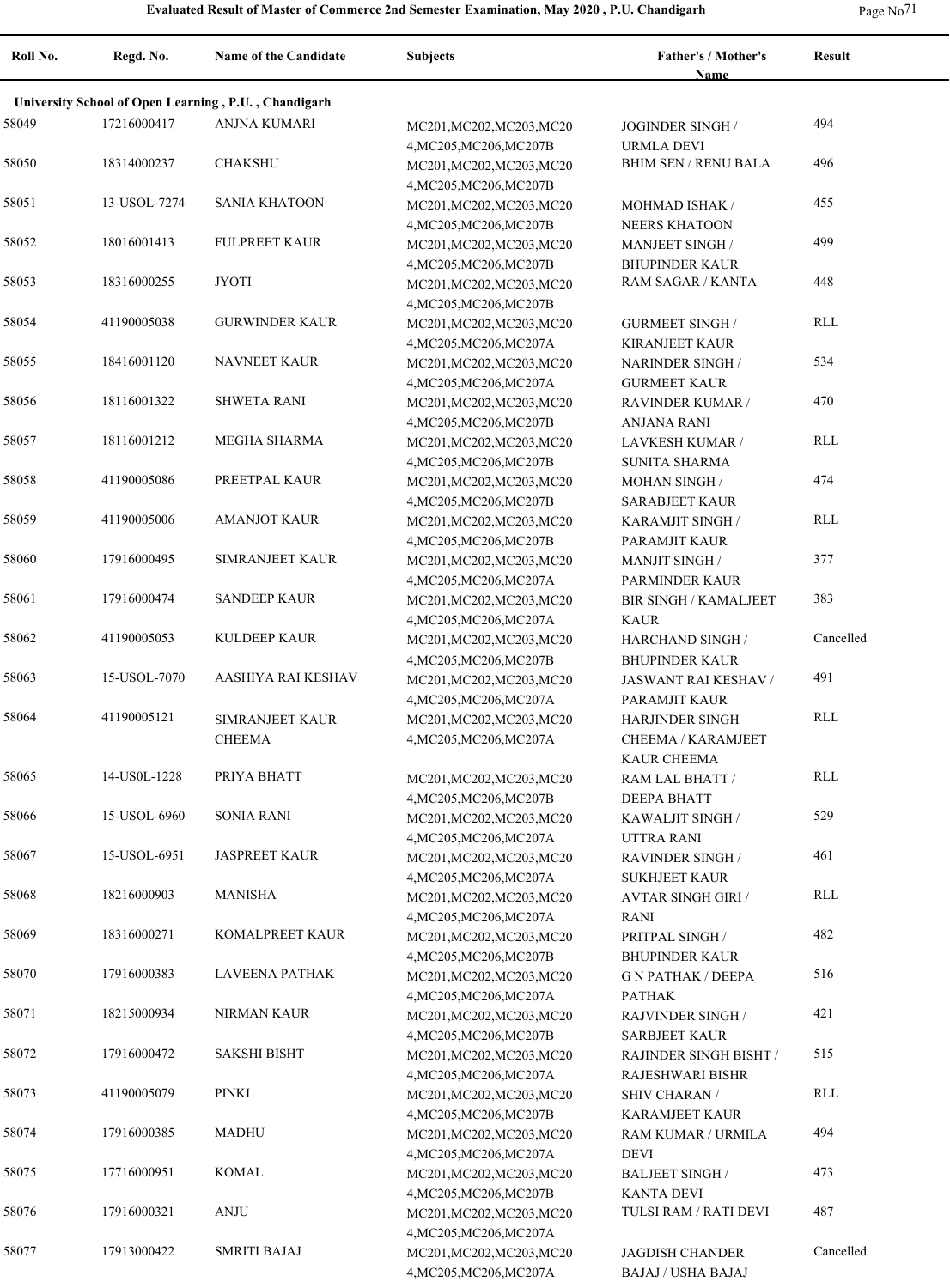| Page No |  |
|---------|--|
|---------|--|

| Roll No. | Regd. No.   | <b>Name of the Candidate</b>                         | <b>Subjects</b>                                                                 | Father's / Mother's<br><b>Name</b>             | <b>Result</b> |
|----------|-------------|------------------------------------------------------|---------------------------------------------------------------------------------|------------------------------------------------|---------------|
|          |             | University School of Open Learning, P.U., Chandigarh |                                                                                 |                                                |               |
| 58078    | 18316000214 | ANCHAL KALIA                                         | MC201, MC202, MC203, MC20<br>4, MC205, MC206, MC207B                            | ASHWANI KUMAR /<br><b>ANJANA DEVI</b>          | 482           |
| 58079    | 41160003742 | NIDHI RATHOUR                                        | MC201, MC202, MC203, MC20                                                       | <b>RANDEEP SINGH/</b>                          | 383           |
| 58080    | 17916000430 | PARAMPREET KAUR                                      | 4, MC205, MC206, MC207A<br>MC201, MC202, MC203, MC20                            | <b>MEENA</b><br><b>HARMINDER SINGH /</b>       | 485           |
| 58081    | 18016001368 | <b>AASTHA RANA</b>                                   | 4, MC205, MC206, MC207A<br>MC201, MC202, MC203, MC20                            | <b>GURINDER KAUR</b><br>AJAY KUMAR /           | 469           |
| 58082    | 18016001456 | MANISHA                                              | 4, MC205, MC206, MC207B<br>MC201, MC202, MC203, MC20                            | <b>KANCHAN</b><br><b>ANIL KUMAR /</b>          | RLL           |
| 58083    | 01-SDC-150  | <b>SHIVANI</b>                                       | 4, MC205, MC206, MC207B<br>MC201, MC202, MC203, MC20                            | <b>SANTOSH</b><br><b>ASHOK K. PASSI /</b>      | 476           |
| 58084    | 41190005015 | <b>ARPITA RANI</b>                                   | 4, MC205, MC206, MC207A<br>MC201, MC202, MC203, MC20                            | SHANKUNTLA PASSI<br>PRADEEP KUMAR /            | RLL           |
| 58085    | 17716000925 | <b>EKTA NEGI</b>                                     | 4, MC205, MC206, MC207A<br>MC201, MC202, MC203, MC20                            | <b>VIBHA RANI</b><br>SOBAN SINGH NEGI /        | 470           |
| 58086    | 41190005056 | MANISHA                                              | 4, MC205, MC206, MC207A<br>MC201, MC202, MC203, MC20                            | <b>MANJU NEGI</b><br>JASWINDER SINGH /         | 495           |
| 58087    | 17616001305 | <b>KHUSHBOO</b>                                      | 4, MC205, MC206, MC207B<br>MC201, MC202, MC203, MC20                            | <b>SHEELA</b><br>NARESH SHARMA / SNEH          | 461           |
| 58088    | 19416000364 | RASHMI BHATNAGAR                                     | 4, MC205, MC206, MC207A<br>MC201, MC202, MC203, MC20                            | LATA<br>ANIL BHATNAGAR /                       | 471           |
| 58089    | 19416000355 | <b>NEHA RANI</b>                                     | 4, MC205, MC206, MC207A<br>MC201, MC202, MC203, MC20                            | <b>ANURADHA</b><br>VINOD KUMAR / SHELJA        | 480           |
| 58090    | 18316000239 | <b>DISHA RANI</b>                                    | 4, MC205, MC206, MC207A<br>MC201, MC202, MC203, MC20                            | <b>MALAK RAM / REETA</b>                       | 445           |
| 58091    | 19416000351 | <b>JYOTI BALA</b>                                    | 4, MC205, MC206, MC207A<br>MC201, MC202, MC203, MC20                            | <b>RANI</b><br>SANJEEV KUMAR /                 | 482           |
| 58092    | 18011000760 | <b>ANKITA</b>                                        | 4, MC205, MC206, MC207A                                                         | <b>SIMMI RANI</b>                              | RLL           |
|          |             |                                                      | MC201, MC202, MC203, MC20<br>4, MC205, MC206, MC207A                            | PAWAN KUMAR<br><b>SHARMA / NEELAM</b>          | 481           |
| 58093    | 41190005087 | PRIYA TAYAL                                          | MC201, MC202, MC203, MC20<br>4, MC205, MC206, MC207A                            | PRAMOD TAYAL /<br><b>NEELAM</b>                |               |
| 58094    | 17916000373 | <b>KIRANDEEP KAUR</b>                                | MC201, MC202, MC203, MC20<br>4, MC205, MC206, MC207A                            | <b>SAJJAN SINGH/</b><br><b>AMANINDER KAUR</b>  | 474           |
| 58095    | 17916000443 | PRIYA                                                | MC201, MC202, MC203, MC20<br>4, MC205, MC206, MC207B                            | <b>SUBHASH CHAND</b><br><b>BANSAL / KUSUM</b>  | 407           |
| 58096    | 18310000330 | <b>PREETY</b>                                        | MC201, MC202, MC203, MC20<br>4, MC205, MC206, MC207A                            | CHAMAN LAL / KUSUM<br><b>KASHYAP</b>           | 461           |
| 58097    | 12-USOL-680 | ANESHA DHIMAN                                        | MC201, MC202, MC203, MC20<br>4, MC205, MC206, MC207A                            | <b>BHUPINDER SINGH/</b><br>NIRMAL              | 480           |
| 58098    | 18316000211 | AMISHA                                               | MC201, MC202, MC203, MC20<br>4, MC205, MC206, MC207A                            | SANDEEP KUMAR /<br><b>RAVINDER KAUR</b>        | RLL           |
| 58099    | 41190005133 | TANU GARG                                            | MC201, MC202, MC203, MC20<br>4, MC205, MC206, MC207A                            | OM PARKASH GARG /<br><b>NEELAM</b>             | 498           |
| 58100    | 41190005109 | <b>SATVIR KAUR</b>                                   | MC201, MC202, MC203, MC20<br>4, MC205, MC206, MC207B                            | <b>SUKHDEV SINGH/</b><br><b>HARDEEP KAUR</b>   | RLL           |
| 58101    | 41190005100 | RUBAL KAUSHAL                                        | MC201, MC202, MC203, MC20                                                       | PARWINDER KUMAR /                              | RLL           |
| 58102    | 18215000963 | SAKSHI                                               | 4, MC205, MC206, MC207A<br>MC201, MC202, MC203, MC20                            | <b>MANJU BALA</b><br>PUNEET KUMAR /            | 473           |
| 58103    | 41190005066 | MUSKAN CHAUHAN                                       | 4, MC205, MC206, MC207B<br>MC201, MC202, MC203, MC20                            | <b>MAMTA DEVI</b><br><b>GAJINDER CHAUHAN /</b> | 495           |
| 58104    | 41190005046 | KAMAL PREET KAUR                                     | 4, MC205, MC206, MC207A<br>MC201, MC202, MC203, MC20                            | <b>CHANDER KALA</b><br>RUPINDER PAL SINGH /    | 450           |
| 58105    | 17515002328 | SPARSHIKA SHARMA                                     | 4, MC205, MC206, MC207B<br>MC201, MC202, MC203, MC20                            | <b>JASPREET KAUR</b><br>DAVINDER SHARMA /      | 486           |
| 58106    | 41190005002 | AARTI                                                | 4, MC205, MC206, MC207B<br>MC201, MC202, MC203, MC20<br>4, MC205, MC206, MC207A | RITU SHARMA<br>NANKU / RAMA                    | 473           |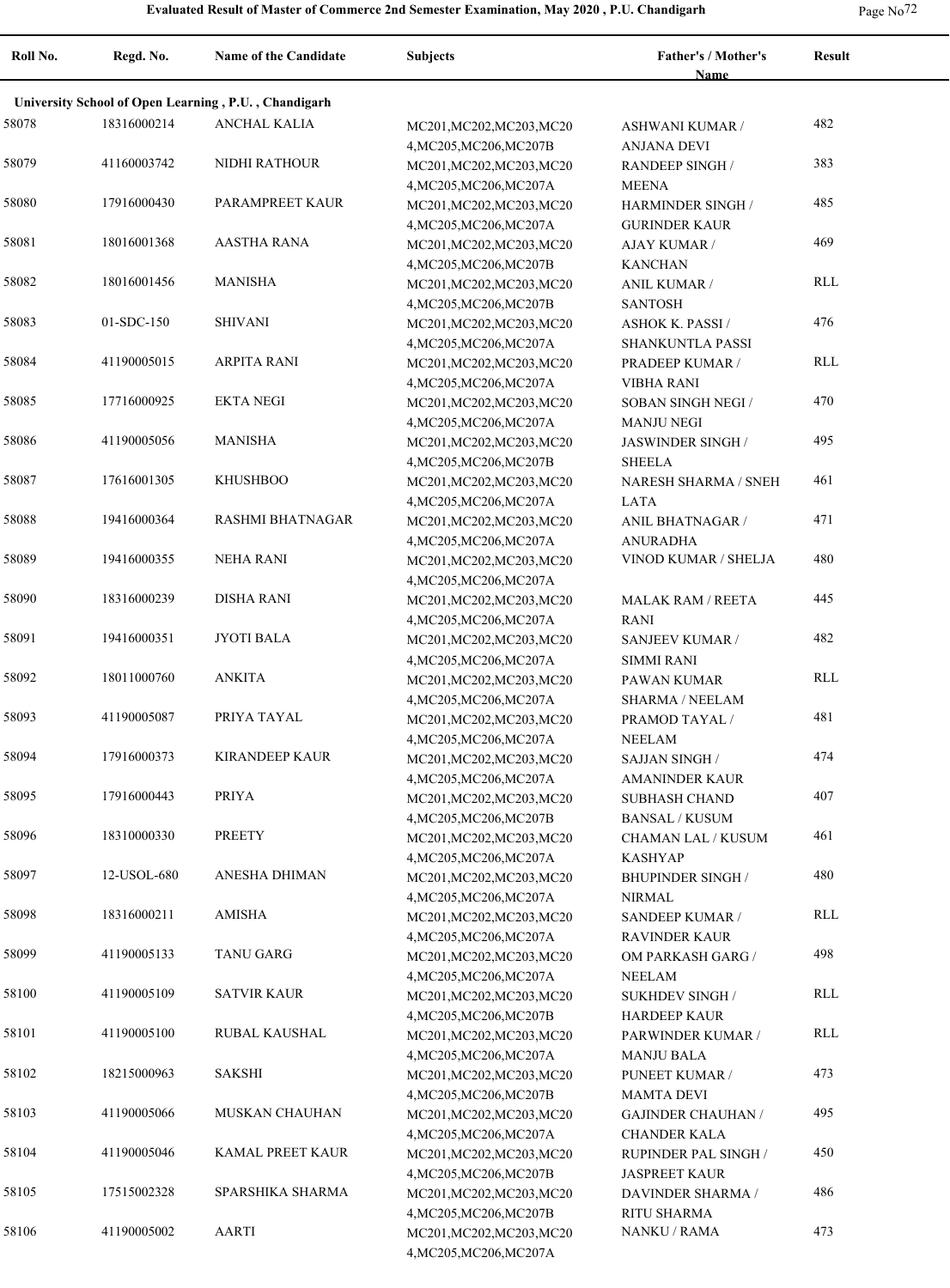| Roll No. | Regd. No.    | <b>Name of the Candidate</b>                         | <b>Subjects</b>                                                                 | Father's / Mother's<br><b>Name</b>                              | <b>Result</b> |
|----------|--------------|------------------------------------------------------|---------------------------------------------------------------------------------|-----------------------------------------------------------------|---------------|
|          |              | University School of Open Learning, P.U., Chandigarh |                                                                                 |                                                                 |               |
| 58107    | 18415000623  | <b>IKSHA SHARMA</b>                                  | MC201, MC202, MC203, MC20                                                       | RAJ KUMAR SHARMA /                                              | 419           |
| 58108    | 13-USOL-7549 | POOJA KUMARI                                         | 4, MC205, MC206, MC207B<br>MC201, MC202, MC203, MC20<br>4, MC205, MC206, MC207B | <b>ANITA SHARMA</b><br>RAJESH KUMAR / RANJU                     | Cancelled     |
| 58109    | 41190005069  | <b>NAINA SHARMA</b>                                  | MC201, MC202, MC203, MC20<br>4, MC205, MC206, MC207A                            | <b>DEVINDER KUMAR /</b><br>PAROMILA DEVI                        | RLL           |
| 58111    | 17915000374  | <b>HARNOOR KAUR</b>                                  | MC201, MC202, MC203, MC20<br>4, MC205, MC206, MC207A                            | <b>GULAB SINGH/</b><br><b>LOVELEEN KAUR</b>                     | <b>RLL</b>    |
| 58112    | 41190005027  | <b>DEEPIKA</b>                                       | MC201, MC202, MC203, MC20<br>4, MC205, MC206, MC207A                            | RAJESH KUMAR /<br><b>BHARTI</b>                                 | 459           |
| 58113    | 17816001897  | <b>NATASHA</b>                                       | MC201, MC202, MC203, MC20<br>4, MC205, MC206, MC207B                            | <b>SURINDER KUMAR /</b><br><b>SAVITA</b>                        | 455           |
| 58114    | 17916000521  | <b>VINPREET KAUR</b>                                 | MC201, MC202, MC203, MC20                                                       | <b>MAKHAN SINGH /</b>                                           | 477           |
| 58115    | 41160003839  | <b>SANJANA GUPTA</b>                                 | 4, MC205, MC206, MC207B<br>MC201, MC202, MC203, MC20                            | <b>KAMALJIT KAUR</b><br>RAKESH GUPTA / ANITA                    | 505           |
| 58116    | 17713000936  | KOMAL MOURYA                                         | 4, MC205, MC206, MC207B<br>MC201, MC202, MC203, MC20                            | <b>GUPTA</b><br><b>CHOTE LAL / TARA</b>                         | 507           |
| 58117    | 18213001011  | <b>SANJAM BHAYANA</b>                                | 4, MC205, MC206, MC207B<br>MC201, MC202, MC203, MC20<br>4, MC205, MC206, MC207A | <b>KRISHAN KUMAR</b><br><b>BHAYANA / SUSHMA</b><br>RANI BHAYANA | <b>RLL</b>    |
| 58118    | 17916000426  | <b>OMKAR KAUR</b>                                    | MC201, MC202, MC203, MC20<br>4, MC205, MC206, MC207B                            | <b>GURDEEP SINGH /</b><br><b>RAVINDER KAUR</b>                  | RLL           |
| 58119    | 18016001505  | PRIYA TALWAR                                         | MC201, MC202, MC203, MC20<br>4, MC205, MC206, MC207B                            | PANKAJ TALWAR /<br><b>TANUJA TALWAR</b>                         | 557           |
| 58120    | 17516001798  | <b>PARUL</b>                                         | MC201, MC202, MC203, MC20                                                       | MUNNA LAL /                                                     | <b>RLL</b>    |
| 58121    | 17915000431  | <b>MONIKA</b>                                        | 4, MC205, MC206, MC207A<br>MC201, MC202, MC203, MC20                            | <b>SUSHEELA DEVI</b><br>MR. PRAMOD KUMAR /                      | RLL           |
| 58122    | 41190005076  | PALLAVI                                              | 4, MC205, MC206, MC207B<br>MC201, MC202, MC203, MC20                            | MRS. SUMITRA DEVI<br>OMPRAKASH TIWARI /                         | 415           |
| 58123    | 41160003824  | <b>RUBINA BATTI</b>                                  | 4, MC205, MC206, MC207B<br>MC201, MC202, MC203, MC20                            | RATNA WATI TIWARI<br>KULDEEP KUMAR /                            | 447           |
| 58124    | 41190005088  | <b>PRIYANKA</b>                                      | 4, MC205, MC206, MC207A<br>MC201, MC202, MC203, MC20                            | <b>SUDESH RANI</b><br><b>MAHESH KUMAR /</b>                     | <b>RLL</b>    |
| 58125    | 17716000966  | <b>NEHA</b>                                          | 4, MC205, MC206, MC207A<br>MC201, MC202, MC203, MC20                            | <b>KULDEEP KAUR</b><br>RAJENDER KUMAR /                         | <b>RLL</b>    |
| 58126    | 18316000238  | <b>DIKSHA DHIMAN</b>                                 | 4, MC205, MC206, MC207B<br>MC201, MC202, MC203, MC20                            | <b>SEEMA</b><br><b>GURDEEP CHAND /</b>                          | 493           |
| 58127    | 41190005047  | <b>KAMAL SETH</b>                                    | 4, MC205, MC206, MC207B<br>MC201, MC202, MC203, MC20                            | <b>BIMLA KUMARI</b><br><b>RAVINDER SETH /</b>                   | 511           |
| 58128    | 41190005081  | <b>POOJA</b>                                         | 4, MC205, MC206, MC207A<br>MC201, MC202, MC203, MC20                            | <b>NEERJA SETH</b><br>ANIL KUMAR / RANI                         | 493           |
| 58129    | 41190005039  | HARBHUPINDER KAUR                                    | 4, MC205, MC206, MC207A<br>MC201, MC202, MC203, MC20                            | <b>AVTAR SINGH/</b>                                             | 481           |
| 58130    | 41160003612  | DEEPALI                                              | 4, MC205, MC206, MC207A<br>MC201, MC202, MC203, MC20                            | <b>HARPREET KAUR</b><br>JAGDISH KUMAR / RAJNI                   | 469           |
| 58131    | 41190005103  | SAKSHI YADAV                                         | 4, MC205, MC206, MC207A<br>MC201, MC202, MC203, MC20                            | <b>BALA</b><br>RAMJI SINGH YADAV /                              | 477           |
| 58132    | 18015001277  | <b>SIMRAN</b>                                        | 4, MC205, MC206, MC207B<br>MC201, MC202, MC203, MC20                            | <b>MANJU YADAV</b><br>JASPAL SINGH /                            | 488           |
| 58133    | 30216000129  | YOGITA                                               | 4, MC205, MC206, MC207B<br>MC201, MC202, MC203, MC20                            | <b>KULDEEP KAUR</b><br><b>SANJAY KUMAR /</b>                    | 432           |
| 58134    | 41190005075  | PALAK KAMBOJ                                         | 4, MC205, MC206, MC207B<br>MC201, MC202, MC203, MC20                            | <b>MEENU</b><br>PARVINDER KUMAR /                               | RLL           |
| 58135    | 18216000856  | <b>CHARU</b>                                         | 4, MC205, MC206, MC207A<br>MC201, MC202, MC203, MC20                            | <b>SANTOSH RANI</b><br><b>BACHITTER SINGH/</b>                  | RLL           |
| 58136    | 18215000849  | <b>AMANPREET KAUR</b>                                | 4, MC205, MC206, MC207B<br>MC201, MC202, MC203, MC20<br>4, MC205, MC206, MC207B | KAMLESH KUMARI<br><b>BALJIT SINGH/</b><br>PARMJIT KAUR          | 490           |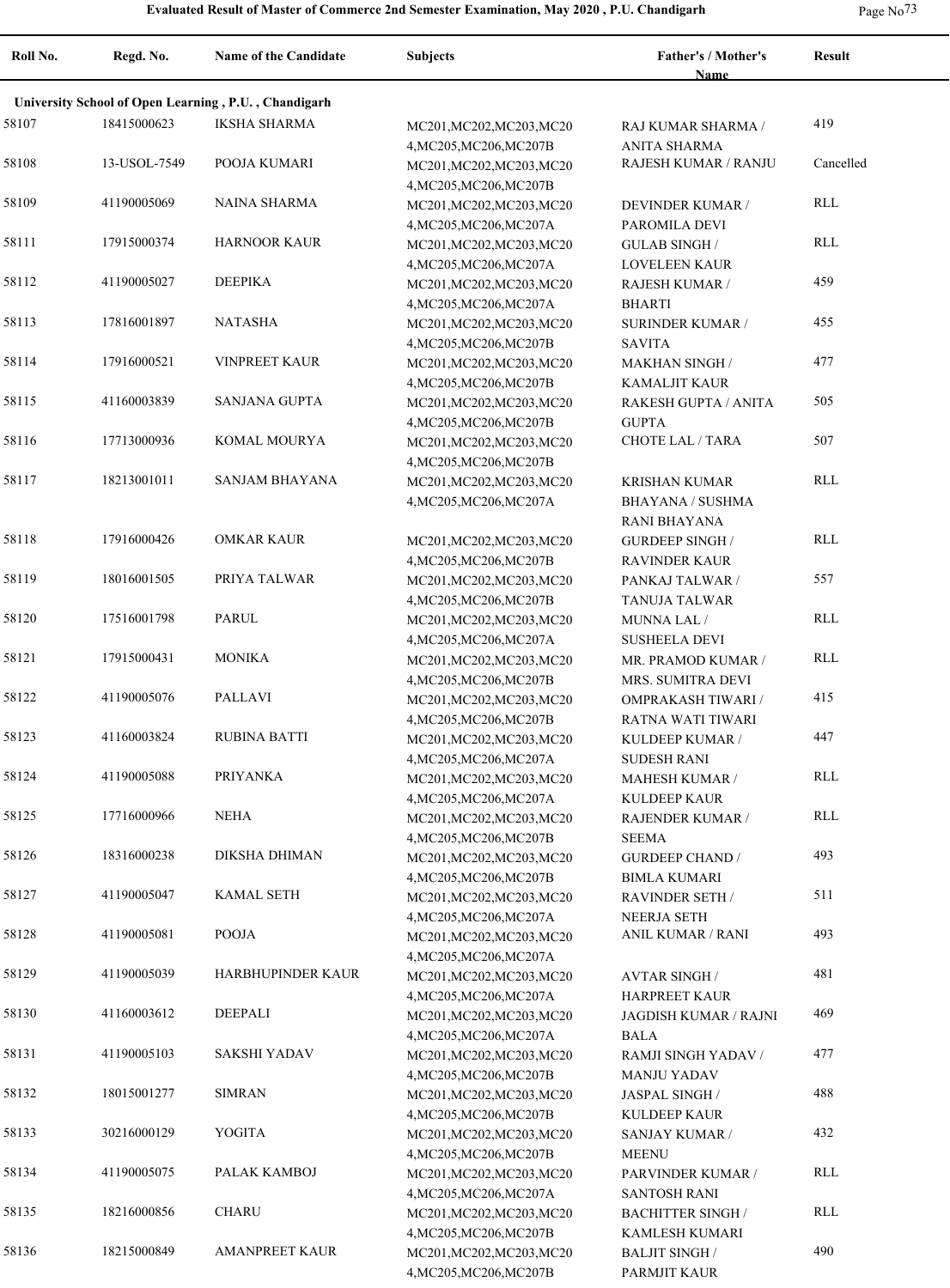| Roll No. | Regd. No.    | <b>Name of the Candidate</b>                         | <b>Subjects</b>                                                                 | Father's / Mother's<br><b>Name</b>                        | <b>Result</b>           |
|----------|--------------|------------------------------------------------------|---------------------------------------------------------------------------------|-----------------------------------------------------------|-------------------------|
|          |              | University School of Open Learning, P.U., Chandigarh |                                                                                 |                                                           |                         |
| 58137    | 41190005007  | <b>ANANYA CHAUHAN</b>                                | MC201, MC202, MC203, MC20                                                       | ANIL CHAUHAN /                                            | 417                     |
| 58138    | 41160003562  | AARTI                                                | 4, MC205, MC206, MC207B<br>MC201, MC202, MC203, MC20<br>4, MC205, MC206, MC207B | KUSUM CHAUHAN<br>NAWAL KUMAR /<br><b>KIRAN</b>            | 475                     |
| 58139    | 18416001118  | MUSKAAN SHARMA                                       | MC201, MC202, MC203, MC20<br>4, MC205, MC206, MC207A                            | <b>RAKESH KUMAR</b><br><b>SHARMA / MONIKA</b>             | 471                     |
| 58140    | 17716000967  | <b>NEHA</b>                                          | MC201, MC202, MC203, MC20<br>4, MC205, MC206, MC207B                            | <b>SHARMA</b><br>TARA CHAND SHARMA /<br><b>GEETA DEVI</b> | 480                     |
| 58141    | 18115001149  | POOJA DEVI                                           | MC201, MC202, MC203, MC20<br>4, MC205, MC206, MC207A                            | RUMEL SINGH /<br>SUDARSHNA DEVI                           | RLL                     |
| 58142    | 41160003664  | JYOTI KUMARI                                         | MC201, MC202, MC203, MC20<br>4, MC205, MC206, MC207A                            | <b>SUBODH KUMAR / BABY</b>                                | RLL                     |
| 58143    | 18016001380  | <b>ANSHU</b>                                         | MC201, MC202, MC203, MC20                                                       | RAJKUMAR / SEEMA                                          | 438                     |
| 58144    | 41190005008  | <b>ANIE HASAN</b>                                    | 4, MC205, MC206, MC207B<br>MC201, MC202, MC203, MC20<br>4, MC205, MC206, MC207A | <b>RANI</b><br>ALEY HASAN / QAMAR<br><b>USMANI</b>        | RLL                     |
| 58145    | 18216000910  | <b>MANPREET KAUR</b>                                 | MC201, MC202, MC203, MC20<br>4, MC205, MC206, MC207A                            | <b>GURPREET SINGH/</b><br><b>BALJIT KAUR</b>              | 413                     |
| 58146    | 15-USOL-6949 | <b>VARINDER KAUR</b>                                 | MC201, MC202, MC203, MC20<br>4, MC205, MC206, MC207A                            | <b>DARSHAN SINGH /</b><br>KULDEEP KAUR                    | RLL                     |
| 58147    | 15-USOL-6882 | <b>DAMANPREET</b>                                    | MC201, MC202, MC203, MC20<br>4, MC205, MC206, MC207A                            | KULWINDER SINGH /<br><b>SATWINDER KAUR</b>                | RLL                     |
| 58148    | 13-USOL-7638 | <b>SHAGUN RANA</b>                                   | MC201, MC202, MC203, MC20<br>4, MC205, MC206, MC207B                            | RAM PAL RANA / NISHI<br><b>RANA</b>                       | 477                     |
| 58149    | 1830000346   | RUCHIKA KATOCH                                       | MC201, MC202, MC203, MC20<br>4, MC205, MC206, MC207A                            | KAMAL DEV KATOCH /<br>VEENA KATOCH                        | RLL                     |
| 58150    | 41190005129  | SUPREET KANWAL                                       | MC201, MC202, MC203, MC20<br>4, MC205, MC206, MC207B                            | <b>BALDEV SINGH /</b><br>AMARJIT KAUR                     | 504                     |
| 58151    | 41190005077  | PARUL PATEL                                          | MC201, MC202, MC203, MC20<br>4, MC205, MC206, MC207A                            | HETLAL PATEL /<br><b>SUDHA PATEL</b>                      | RLL                     |
| 58152    | 18115001075  | <b>JASMINE</b>                                       | MC201, MC202, MC203, MC20<br>4, MC205, MC206, MC207A                            | <b>JASBIR SINGH / JASBIR</b><br><b>KAUR</b>               | 533                     |
| 58153    | 41190005048  | KANCHAN BALA RAO                                     | MC201, MC202, MC203, MC20<br>4, MC205, MC206, MC207B                            | <b>AMAR NATH / RAJNI</b><br><b>BALA</b>                   | 450                     |
| 58154    | 41190005083  | PRABHJOT KAUR                                        | MC201, MC202, MC203, MC20<br>4, MC205, MC206, MC207A                            | SUKHWINDER SINGH /<br><b>SONIA</b>                        | RLL                     |
| 58155    | 41190005063  | <b>MOHINI HYANKI</b>                                 | MC201, MC202, MC203, MC20<br>4, MC205, MC206, MC207A                            | KARAN SINGH HYANKI /<br>LAXMI DEVI                        | RLL                     |
| 58156    | 18216000908  | MANNAT SHARMA                                        | MC201, MC202, MC203, MC20<br>4, MC205, MC206, MC207A                            | <b>BODH RAJ SHARMA /</b><br><b>KRISHNA DEVI</b>           | RLL                     |
| 58157    | 18216000849  | <b>ARSHIKA</b>                                       | MC201, MC202, MC203, MC20<br>4, MC205, MC206, MC207A                            | SANTOOL / ANITA                                           | RLL                     |
| 58158    | 15USOL7094   | RIYA MITTAL                                          | MC201, MC202, MC203, MC20<br>4, MC205, MC206, MC207B                            | YOGRAJ MITTAL /<br>NISHA MITTAL                           | RLL                     |
| 58159    | 41190005084  | PREETI                                               | MC201, MC202, MC203, MC20<br>4, MC205, MC206, MC207B                            | <b>SUNIL KUMAR /</b><br>PROMILA                           | $\mathop{\mathrm{RLL}}$ |
| 58160    | 41190005020  | <b>BALWINDER KAUR</b>                                | MC201, MC202, MC203, MC20<br>4, MC205, MC206, MC207B                            | SODHI RAM / SANTOSH<br><b>KUMARI</b>                      | RLL                     |
| 58161    | 41190005022  | BHAWNA KUMARI                                        | MC201, MC202, MC203, MC20<br>4, MC205, MC206, MC207A                            | HOSHIYAR RAM / BIMLA<br><b>DEVI</b>                       | RLL                     |
| 58162    | 41190005130  | TANIA CHAUHAN                                        | MC201, MC202, MC203, MC20<br>4, MC205, MC206, MC207B                            | RADHE SHAM /<br><b>DARSHANA</b>                           | RLL                     |
| 58163    | 17514001971  | <b>MINI AGAWARI</b>                                  | MC201, MC202, MC203, MC20<br>4, MC205, MC206, MC207A                            | <b>CHANDER PAL</b><br><b>AGAWARI / SANTOSH</b><br>AGAWARI | 400                     |
| 58164    | 18111000712  | <b>JASPREET KAUR</b>                                 | MC201, MC202, MC203, MC20<br>4, MC205, MC206, MC207B                            | JARNAIL SINGH /<br><b>KULWINDER</b>                       | RLL                     |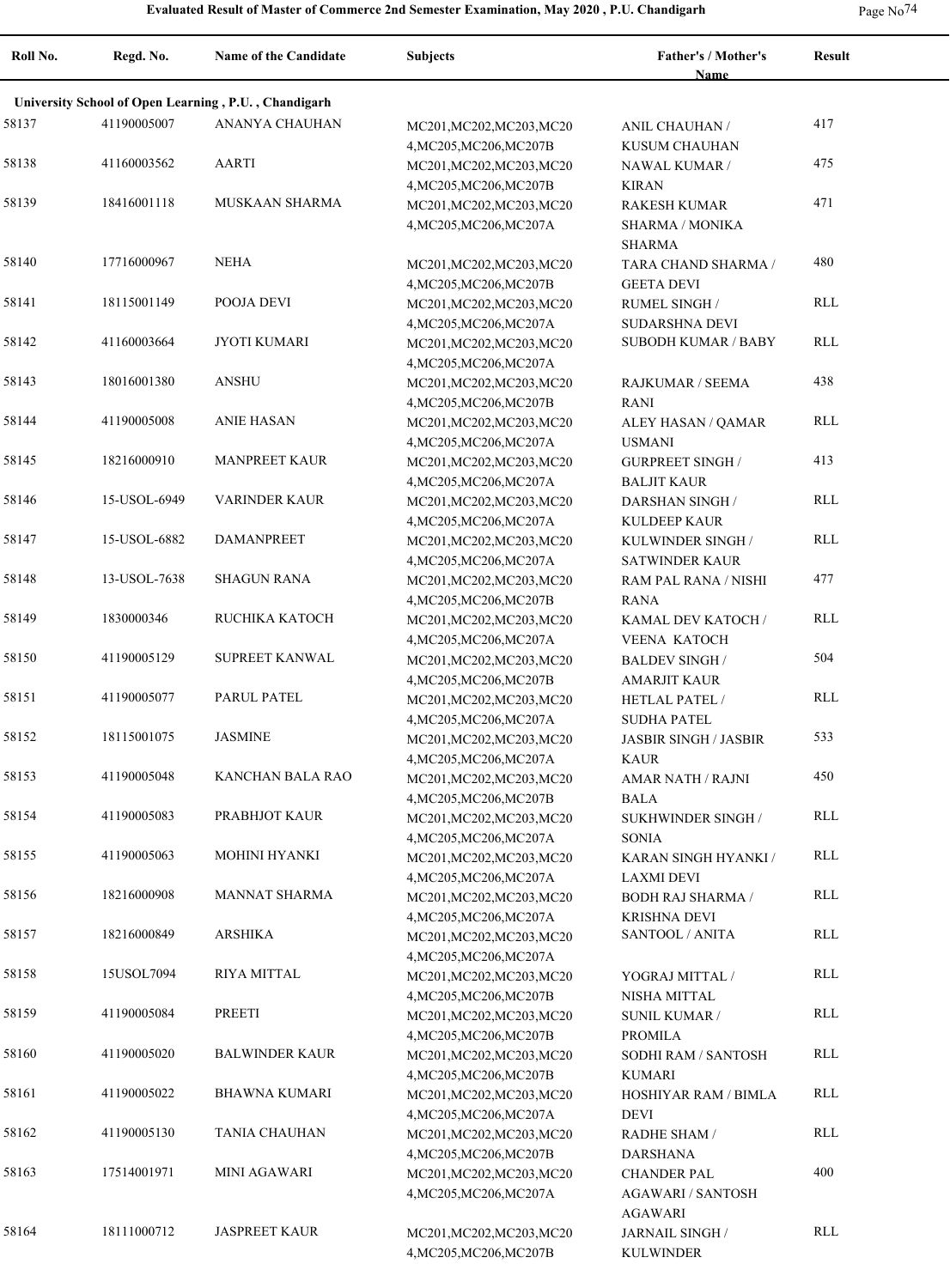| Roll No. | Regd. No.    | <b>Name of the Candidate</b>                         | Subjects                                             | Father's / Mother's<br>Name                        | <b>Result</b> |
|----------|--------------|------------------------------------------------------|------------------------------------------------------|----------------------------------------------------|---------------|
|          |              |                                                      |                                                      |                                                    |               |
|          |              | University School of Open Learning, P.U., Chandigarh |                                                      |                                                    |               |
| 58165    | 18314000235  | <b>BIRJOT KAUR</b>                                   | MC201, MC202, MC203, MC20<br>4, MC205, MC206, MC207B | <b>INDERJEET SINGH /</b><br><b>SURINDER KAUR</b>   | <b>RLL</b>    |
| 58166    | 10-USOL-652  | PRIYANKA GC                                          | MC201, MC202, MC203, MC20                            | CHETMAN GC / KAMLA                                 | 459           |
|          |              |                                                      | 4, MC205, MC206, MC207A                              | GC                                                 |               |
| 58167    | 12-USOL-969  | <b>JASPREET KAUR</b>                                 | MC201, MC202, MC203, MC20<br>4, MC205, MC206, MC207B | SURENDER SINGH /<br><b>SURENDER KAUR</b>           | 506           |
| 58168    | 27919000026  | SOHAJPAL KAUR WALIA                                  | MC201, MC202, MC203, MC20                            | KULJINDER SINGH                                    | RLL           |
| 58169    | 17907000306  | <b>RAMANPREET KAUR</b>                               | 4, MC205, MC206, MC207A<br>MC201, MC202, MC203, MC20 | <b>WALIA / IQBAL KAUR</b><br>SUKHVINDER SINGH /    | 442           |
| 58170    | 18315000369  | <b>SRISHTI VERMA</b>                                 | 4, MC205, MC206, MC207B<br>MC201, MC202, MC203, MC20 | <b>KULDEEP KAUR</b><br>SATPAL VERMA / SAROJ        | 506           |
|          |              |                                                      | 4, MC205, MC206, MC207A                              | <b>VERMA</b>                                       |               |
| 58171    | 30214000077  | <b>MANISHA</b>                                       | MC201, MC202, MC203, MC20<br>4, MC205, MC206, MC207B | <b>ASHOK KUMAR /</b><br><b>BABITA</b>              | <b>RLL</b>    |
| 58172    | 17813001036  | <b>NISHA</b>                                         | MC201, MC202, MC203, MC20                            | <b>ASHOK KUMAR /</b>                               | <b>RLL</b>    |
|          | 41160003898  | <b>TAMYA</b>                                         | 4, MC205, MC206, MC207B                              | <b>BABITA</b>                                      | <b>RLL</b>    |
| 58174    |              |                                                      | MC201, MC202, MC203, MC20<br>4, MC205, MC206, MC207A | <b>SUNIL KUMAR /</b><br><b>PROMILA</b>             |               |
| 58175    | 18013001161  | SHINALI GOYAL                                        | MC201, MC202, MC203, MC20                            | VINOD KUMAR GOYAL /                                | 473           |
| 58176    | 18316000320  | RITIKA KADIYAN                                       | 4, MC205, MC206, MC207A                              | KUSHAM GOYAL                                       | 423           |
|          |              |                                                      | MC201, MC202, MC203, MC20<br>4, MC205, MC206, MC207B | <b>RAGHUBIR SINGH /</b><br><b>URMILA</b>           |               |
| 58177    | 41190005094  | <b>RANJIT KAUR</b>                                   | MC201, MC202, MC203, MC20<br>4, MC205, MC206, MC207B | SUKHDEV SINGH / USHA<br><b>RANI</b>                | <b>RLL</b>    |
| 58178    | 18116001254  | PRABHLEEN KAUR                                       | MC201, MC202, MC203, MC20                            | DHARAM PAL SINGH /                                 | 466           |
| 58179    | 10-USOL-1709 | <b>KAVITA DEVI</b>                                   | 4, MC205, MC206, MC207A<br>MC201, MC202, MC203, MC20 | <b>SEEMA GULATI</b><br>PRITTAM CHAND /             | <b>RLL</b>    |
|          |              |                                                      | 4, MC205, MC206, MC207B                              | <b>RAJO DEVI</b>                                   |               |
| 58180    | 17514002002  | VRIDHI CHAVI                                         | MC201, MC202, MC203, MC20                            | <b>VIVEK GUPTA / RITU</b>                          | 469           |
| 58183    | 17815001577  | <b>SIMRANJEET KAUR</b>                               | 4, MC205, MC206, MC207A<br>MC201, MC202, MC203, MC20 | <b>GUPTA</b><br>HARJINDER SINGH /                  | 446           |
|          |              |                                                      | 4, MC205, MC206, MC207A                              | <b>SHAILJA PURI</b>                                |               |
| 58185    | 18316000279  | <b>MANJOT KAUR</b>                                   | MC201, MC202, MC203, MC20                            | <b>MANJEET SINGH/</b>                              | <b>RLL</b>    |
| 58186    | 41190005032  | <b>DIVYA</b>                                         | 4, MC205, MC206, MC207B<br>MC201, MC202, MC203, MC20 | <b>KULDEEP KAUR</b><br><b>SANJAY KUMAR /</b>       | <b>RLL</b>    |
|          |              |                                                      | 4, MC205, MC206, MC207A                              | <b>KANCHAN</b>                                     |               |
| 58187    | 41160004253  | NITESH BANSAL                                        | MC201, MC202, MC203, MC20                            | KRISHAN LAL / MEENU                                | 431           |
| 58188    | 41190005178  | NITESH THAMA                                         | 4, MC205, MC206, MC207B                              | <b>BANSAL</b><br><b>SANJEEV THAMA /</b>            | 490           |
|          |              |                                                      | MC201, MC202, MC203, MC20<br>4, MC205, MC206, MC207B | <b>RANJANA</b>                                     |               |
| 58189    | 18416001244  | <b>TUSHAR VERMA</b>                                  | MC201, MC202, MC203, MC20                            | PAWAN VERMA /                                      | 487           |
| 58190    | 18416001238  | <b>SUGAM MANHAS</b>                                  | 4, MC205, MC206, MC207B<br>MC201, MC202, MC203, MC20 | <b>MANJU VERMA</b><br><b>SHAMSHER SINGH /</b>      | 467           |
|          |              |                                                      | 4, MC205, MC206, MC207A                              | <b>NEHA DEVI</b>                                   |               |
| 58191    | 41190005166  | <b>KUNAL SADHU</b>                                   | MC201, MC202, MC203, MC20<br>4, MC205, MC206, MC207B | KIRAN SADHU / SUNITA<br><b>SADHU</b>               | <b>RLL</b>    |
| 58192    | 17615000826  | HARPREET SINGH                                       | MC201, MC202, MC203, MC20                            | <b>GURMEET SINGH /</b>                             | 460           |
| 58193    | 18415000726  | RAVI                                                 | 4, MC205, MC206, MC207B<br>MC201, MC202, MC203, MC20 | <b>BALJEET KAUR</b><br><b>GULAB SINGH / SHEELA</b> | <b>RLL</b>    |
|          |              |                                                      | 4, MC205, MC206, MC207A                              | <b>DEVI</b>                                        |               |
| 58194    | 41190005148  | <b>BARINDER VEER SINGH</b>                           | MC201, MC202, MC203, MC20<br>4, MC205, MC206, MC207B | <b>RAVINDER SINGH/</b><br><b>RAVINDER KAUR</b>     | RLL           |
| 58195    | 41190005188  | <b>SURAJ BHAN</b>                                    | MC201, MC202, MC203, MC20                            | LADHA RAM / SAROJ                                  | 469           |
| 58196    | 17815001678  | HIMANSHU SINGH                                       | 4, MC205, MC206, MC207B                              | RANI                                               | <b>RLL</b>    |
|          |              |                                                      | MC201, MC202, MC203, MC20<br>4, MC205, MC206, MC207A | RAMESH CHANDER /<br><b>DHANA DEVI</b>              |               |
| 58197    | 15-USOL-6558 | <b>SANDEEP KUMAR</b>                                 | MC201, MC202, MC203, MC20<br>4, MC205, MC206, MC207A | PHOLU RAM / BHATARI<br>DEVI                        | <b>RLL</b>    |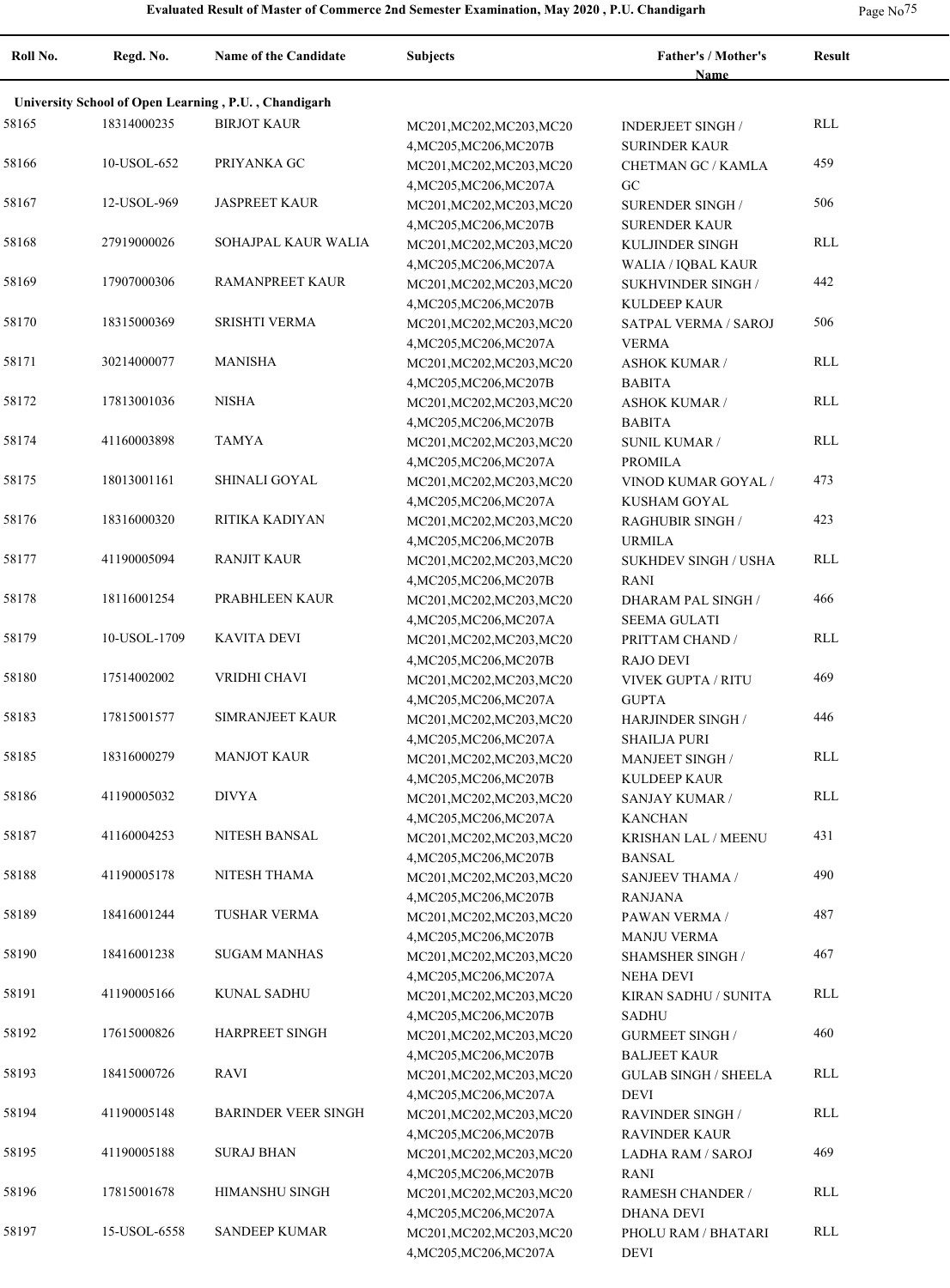| Roll No. | Regd. No.    | Name of the Candidate                                | <b>Subjects</b>                                      | Father's / Mother's<br>Name                   | <b>Result</b> |
|----------|--------------|------------------------------------------------------|------------------------------------------------------|-----------------------------------------------|---------------|
|          |              | University School of Open Learning, P.U., Chandigarh |                                                      |                                               |               |
| 58198    | 41190005177  | NIKHIL                                               | MC201, MC202, MC203, MC20                            | <b>ASHWANI KUMAR /</b>                        | 457           |
|          |              |                                                      | 4, MC205, MC206, MC207B                              | <b>SUNITA RANI</b>                            |               |
| 58199    | 17816002010  | <b>VISHAL KUMAR</b>                                  | MC201, MC202, MC203, MC20                            | <b>SUNIL KUMAR / BEENA</b>                    | RLL           |
|          |              |                                                      | 4, MC205, MC206, MC207B                              | <b>DEVI</b>                                   |               |
| 58200    | 41190005179  | <b>RAHUL JASWAL</b>                                  | MC201, MC202, MC203, MC20                            | PARTAP CHAND /                                | RLL           |
|          |              |                                                      | 4, MC205, MC206, MC207A                              | <b>SUNITA RANI</b>                            |               |
| 58201    | 41160003962  | <b>AMANDEEP SINGH</b>                                | MC201, MC202, MC203, MC20                            | <b>BALJINDER SINGH /</b>                      | 440           |
|          |              |                                                      | 4, MC205, MC206, MC207A                              | <b>MOHANJIT KAUR</b>                          |               |
| 58202    | 17516001924  | <b>GURJINDER SINGH</b>                               | MC201, MC202, MC203, MC20                            | <b>NARESH KUMAR /</b>                         | 472           |
|          |              |                                                      | 4, MC205, MC206, MC207B                              | <b>JASWINDER KAUR</b>                         |               |
| 58203    | 17815001785  | <b>SHIVANI RANA</b>                                  | MC201, MC202, MC203, MC20                            | DHAN SINGH / BABLI                            | RLL           |
|          |              |                                                      | 4, MC205, MC206, MC207B                              | <b>RANA</b>                                   |               |
| 58204    | 18416001212  | PARDEEP KUMAR                                        | MC201, MC202, MC203, MC20                            | <b>BAHADUR / KOSELAYA</b>                     | 426           |
|          |              |                                                      | 4, MC205, MC206, MC207B                              |                                               |               |
| 58205    | 17515002021  | <b>IRFANULLAH</b>                                    | MC201, MC202, MC203, MC20                            | <b>ABDUL RAUF / PARWIN</b>                    | RLL           |
|          |              |                                                      | 4, MC205, MC206, MC207A                              |                                               |               |
| 58206    | 41160003919  | AANAM SHARMA                                         | MC201, MC202, MC203, MC20                            | <b>UPINDER KUMAR /</b>                        | RLL           |
|          |              |                                                      | 4, MC205, MC206, MC207B                              | <b>RAKESH KUMARI</b>                          |               |
| 58207    | 41190005162  | <b>HIMANSHU GARG</b>                                 | MC201, MC202, MC203, MC20                            | KIRORIMAL GARG /                              | RLL           |
|          |              |                                                      | 4, MC205, MC206, MC207B                              | <b>SEEMA GARG</b>                             |               |
| 58208    | 17518003608  | <b>MANOJ KUMAR</b>                                   | MC201, MC202, MC203, MC20                            | SHER SINGH / BEERMATI                         | RLL           |
| 58209    | 41190005160  | <b>GURVINDER SINGH</b>                               | 4, MC205, MC206, MC207A                              | <b>DEVI</b>                                   | 480           |
|          |              |                                                      | MC201, MC202, MC203, MC20                            | <b>GURMEET SINGH /</b>                        |               |
| 58210    | 18416001174  | <b>GURBIR SINGH</b>                                  | 4, MC205, MC206, MC207B                              | <b>RAJWANT KAUR</b>                           | RLL           |
|          |              |                                                      | MC201, MC202, MC203, MC20                            | <b>RAMNIK SINGH /</b>                         |               |
| 58211    | 41160004041  | <b>CHETAN MITTAL</b>                                 | 4, MC205, MC206, MC207A<br>MC201, MC202, MC203, MC20 | AMRITPAL KAUR                                 | RLL           |
|          |              |                                                      | 4, MC205, MC206, MC207A                              | <b>CHANDERKANT /</b><br>VANITA GUPTA          |               |
| 58213    | 41160004005  | <b>ARUN VERMA</b>                                    | MC201, MC202, MC203, MC20                            | RAJ KUMAR / SEEMA                             | 494           |
|          |              |                                                      | 4, MC205, MC206, MC207B                              | <b>RANI</b>                                   |               |
| 58214    | 17510001418  | DEEPAK CHOUDHARY                                     | MC201, MC202, MC203, MC20                            | RAM NATH / TARA                               | RLL           |
|          |              |                                                      | 4, MC205, MC206, MC207A                              | <b>CHOUDHARY</b>                              |               |
| 58215    |              | <b>RAJET VERMA</b>                                   | MC201, MC202, MC203, MC20                            | <b>BHIMSAIN VERMA /</b>                       | CS            |
|          |              |                                                      | 4, MC205, MC206, MC207B                              | <b>KAMLESH VERMA</b>                          |               |
| 58216    | 41190005155  | <b>GAURAV</b>                                        | MC201, MC202, MC203, MC20                            | <b>SURINDER KUMAR / RAJ</b>                   | RLL           |
|          |              |                                                      | 4, MC205, MC206, MC207A                              | <b>BALA</b>                                   |               |
| 58217    | 18415000721  | <b>RAHUL</b>                                         | MC201, MC202, MC203, MC20                            | SANJEEV KUMAR /                               | RLL           |
|          |              |                                                      | 4, MC205, MC206, MC207B                              | <b>RAKESHI</b>                                |               |
| 58218    | 41190005165  | KARANBIR SINGH SOMAL                                 | MC201, MC202, MC203, MC20                            | <b>SUKHWINDER SINGH</b>                       | RLL           |
|          |              |                                                      | 4, MC205, MC206, MC207B                              | SOMAL / JASMAIL KAUR                          |               |
|          |              |                                                      |                                                      | SOMAL                                         |               |
| 58219    | 17516002048  | SARVESH AGGARWAL                                     | MC201, MC202, MC203, MC20                            | ARUN KUMAR /                                  | 476           |
|          |              |                                                      | 4, MC205, MC206, MC207B                              | ANURADHA RANI                                 |               |
| 58220    | 15-USOL-6260 | PUSHKAR SINGH                                        | MC201, MC202, MC203, MC20                            | <b>H B SINGH / DURGA</b>                      | RLL           |
|          |              | <b>THAKUR</b>                                        | 4, MC205, MC206, MC207A                              | THAKUR                                        |               |
| 58221    | 15-USOL-6223 | <b>NETAR PAL</b>                                     | MC201, MC202, MC203, MC20                            | <b>ASHOK KUMAR /</b>                          | RLL           |
|          |              |                                                      | 4, MC205, MC206, MC207B                              | NEELAM DEVI                                   |               |
| 58222    | 17516001977  | <b>MOHIT GARG</b>                                    | MC201, MC202, MC203, MC20                            | RAJINDER PAL / MEENU                          | 457           |
|          |              |                                                      | 4, MC205, MC206, MC207A                              | RANI                                          |               |
| 58223    | 17816001974  | SHUBHAM SHARMA                                       | MC201, MC202, MC203, MC20                            | RAKESH SHARMA /                               | 491           |
|          |              |                                                      | 4, MC205, MC206, MC207A                              | ANITA SHARMA                                  |               |
| 58224    | 17616001439  | <b>SOURABH BHATT</b>                                 | MC201, MC202, MC203, MC20                            | SHANKAR DUTT BHATT                            | 489           |
|          |              |                                                      | 4, MC205, MC206, MC207A                              | / GEETA BHATT                                 |               |
| 58225    | 41190005180  | <b>RAJAN</b>                                         | MC201, MC202, MC203, MC20                            | <b>RAM PARVESH / MINNI</b>                    | RLL           |
|          | 41190005158  | <b>GURINDER PREET SINGH</b>                          | 4, MC205, MC206, MC207A                              | DEVI                                          |               |
| 58226    |              |                                                      | MC201, MC202, MC203, MC20                            | SATPAL SINGH /                                | RLL           |
| 58227    | 14-USOL-50   | <b>RAVINDER SINGH</b>                                | 4, MC205, MC206, MC207B                              | <b>GURDEEP KAUR</b><br><b>DURLABH SINGH /</b> | RLL           |
|          |              |                                                      | MC201, MC202, MC203, MC20<br>4, MC205, MC206, MC207B | <b>KAMLA DEVI</b>                             |               |
|          |              |                                                      |                                                      |                                               |               |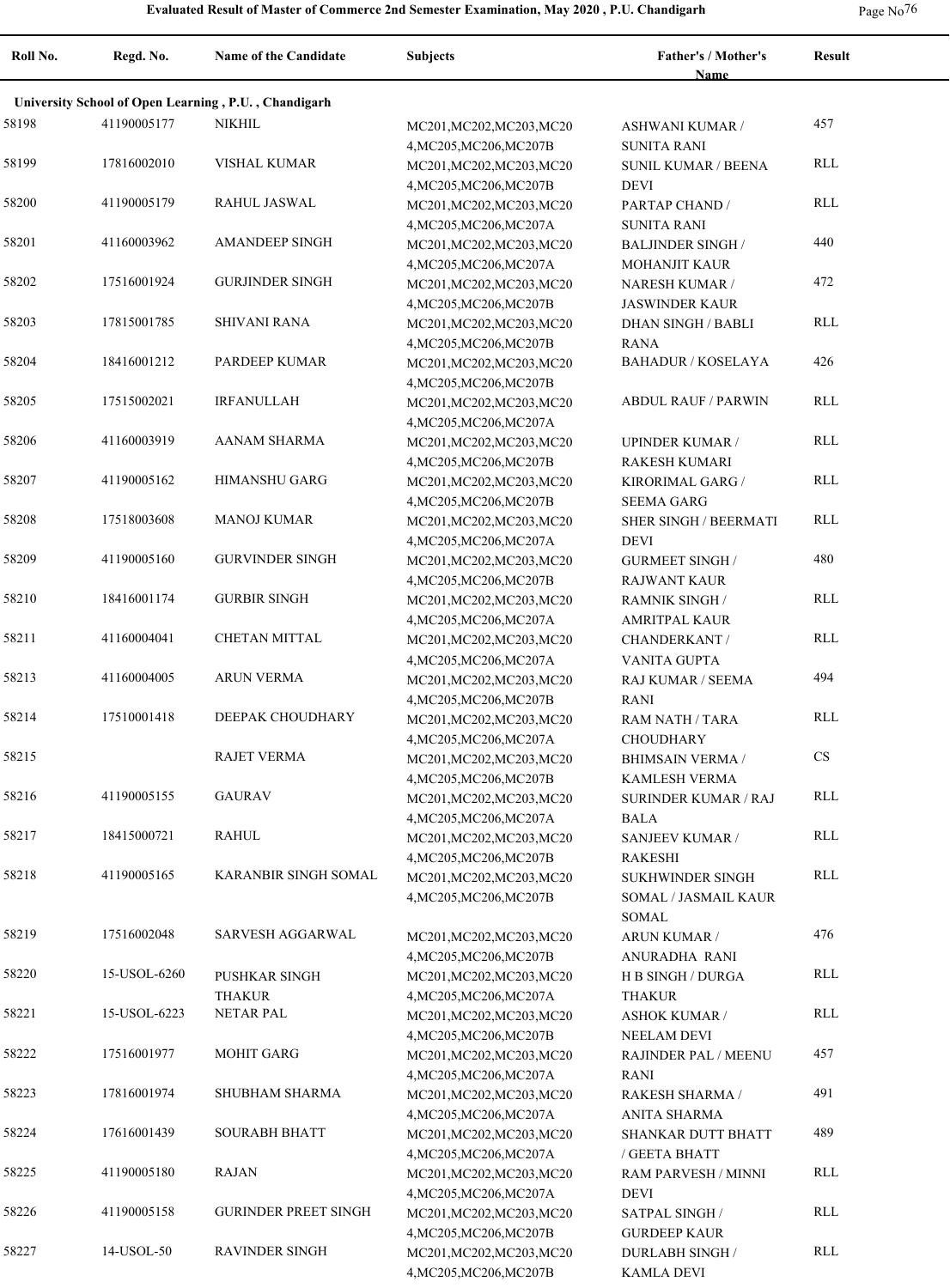**Roll No. Regd. No. Name of the Candidate Subjects Father's / Mother's Name Result University School of Open Learning , P.U. , Chandigarh** 58228 17816001813 DEEKSHU MC201,MC202,MC203,MC20 VIJAY KUMAR / 433 4,MC205,MC206,MC207B VIJAY KUMAR / BHUPINDER KAUR 58229 17516002065 SHUBHAM PHOGAT MC201, MC202, MC203, MC20 KARAMVEER SINGH RLL 4,MC205,MC206,MC207B KARAMVEER SINGH / **MANJU** 58230 41190005167 LOVISH MC201, MC201, MC202, MC203, MC20 SANJEEV KUMAR / 475 4,MC205,MC206,MC207B SANJEEV KUMAR / SONIA 58231 15414000231 CHIRAG JINDAL MC201,MC202,MC203,MC20 MANGAT RAI JINDAL RLL 4,MC205,MC206,MC207B MANGAT RAI JINDAL / DARSHANA JINDAL 58232 17516002035 SAATVIK BHARDWAJ MC201,MC202,MC203,MC20 S K BHARDWAJ / RLL 4,MC205,MC206,MC207A S K BHARDWAJ / MEENAKSHI BHARDWAJ 58233 ROBIN KALOTRA MC201,MC202,MC203,MC20 17616001422 RAJKIRAN / POONAM RLL 4,MC205,MC206,MC207A 58234 MUNEET KUMAR MC201,MC202,MC203,MC20 17813001192 SOHAN LAL / NITI RLL 4,MC205,MC206,MC207A 58235 NALIN SEMWAL MC201,MC202,MC203,MC20 17616001397 RLL 4,MC205,MC206,MC207A SARVESHWAR PRASAD / POONAM 58236 17816001825 GAGANPREET SINGH MC201, MC202, MC203, MC20 SATPAL SINGH 466 4,MC205,MC206,MC207A SATPAL SINGH / KULWANT KAUR 58237 RANJEET MC201,MC202,MC203,MC20 18015001422 RLL 4,MC205,MC206,MC207B CHANDERPAL / RAJWATI 58238 41190006401 VIVEK THAKUR MC201, MC202, MC203, MC20 CHANDER HAS / RLL 4,MC205,MC206,MC207B CHANDER HAS / KARUNA THAKUR 58239 41160003597 ASHISH MITTAL MC201, MC202, MC203, MC20 VISHAL MITTAL RLL 4,MC205,MC206,MC207A VISHAL MITTAL / KANCHAN MITTAL 58240 PRAVESH SHARMA MC201,MC202,MC203,MC20 17814001483 Cancelled 4,MC205,MC206,MC207B RAM PARKASH SHARMA / ANJU SHARMA 58241 YASIN MULLICK MC201,MC202,MC203,MC20 17816002014 415 4,MC205,MC206,MC207B KUDDUS ALI MULLICK / MABIAH BEGUM 58242 18016001674 ROHIT MC201, MC201, MC202, MC203, MC20 ROHTASH KUMAR / 515 4,MC205,MC206,MC207B ROHTASH KUMAR / ROSHNI DEVI 58243 18015001372 ISHWAN MC201,MC202,MC203,MC20 AMARJIT / SADHNA RLL 4,MC205,MC206,MC207B 58244 15-USOL-6443 DINESH AGGARWAL MC201, MC202, MC203, MC20 SUNIL AGGARWAL 422 4,MC205,MC206,MC207A SUNIL AGGARWAL / VEENA AGGARWAL 58245 17513001704 ABHINAV MALHOTRA MC201,MC202,MC203,MC20 ASHOK KUMAR 505 4,MC205,MC206,MC207B ASHOK KUMAR MALHOTRA / SUNITA RANI 58246 MANJINDER SINGH MC201,MC202,MC203,MC20 41190005170 RLL 4,MC205,MC206,MC207A RAJINDER SINGH / HARDEEP KAUR 58247 GURKIRT SINGH MC201,MC202,MC203,MC20 41190005159 RLL 4,MC205,MC206,MC207A SURINDER SINGH / GURMEET KAUR 58248 SUKHCHAIN SINGH MC201,MC202,MC203,MC20 41190005187 497 4,MC205,MC206,MC207B JASVIR SINGH / BHUPINDER KAUR 58249 41190005176 NAVNEET SINGH MC201,MC202,MC203,MC20 AMARJIT SINGH RLL 4,MC205,MC206,MC207B AMARJIT SINGH / KARAMJIT KAUR 58250 ABHISHEK JAKHAR MC201,MC202,MC203,MC20 41190005140 441 4,MC205,MC206,MC207B KASHMIR SINGH / KAMLESH 58251 17615000857 MOHIT MC201, MC201, MC202, MC203, MC20 SURINDER KUMAR / 479 4,MC205,MC206,MC207B SURINDER KUMAR / KIRAN 58252 MUKESH THAKUR MC201,MC202,MC203,MC20 41190005175 RLL 4,MC205,MC206,MC207A RAMESH KUMAR THAKUR / USHA THAKUR 58253 15-USOL-6417 ANKIT RANA MC201,MC202,MC203,MC20 ASHOK KUMAR / RLL 4,MC205,MC206,MC207B ASHOK KUMAR / LAJJAYA DEVI 58254 17616001406 PRABHAT MC201,MC202,MC203,MC20 NIRANJAN KUMAR / 359 4,MC205,MC206,MC207A NIRANJAN KUMAR / PREM LATA 58255 BHAGAT PREM SINGH MC201,MC202,MC203,MC20 13-USOL-6465 RLL4,MC205,MC206,MC207B RANJIT SINGH / JASBIR KAUR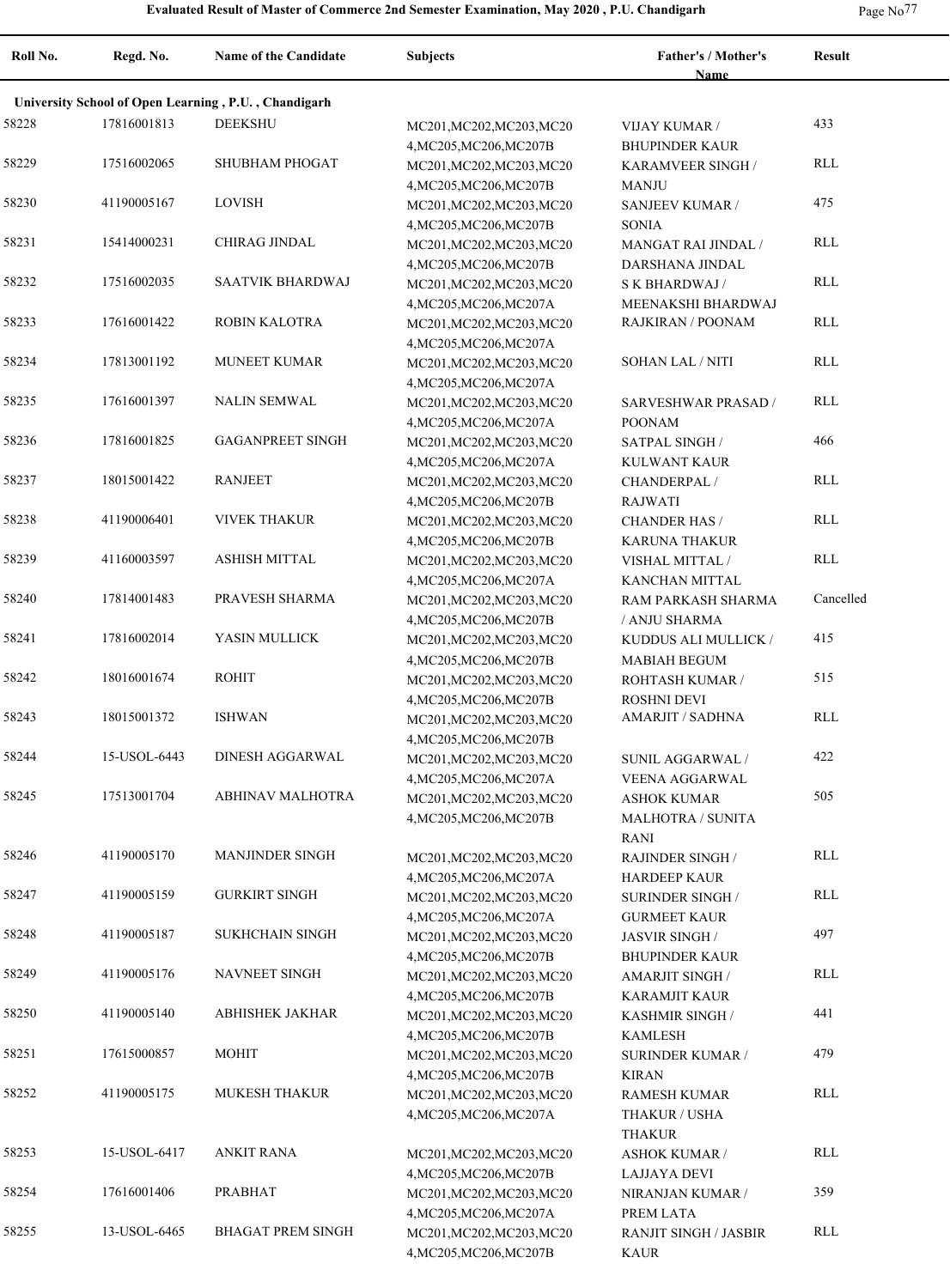**Roll No. Regd. No. Name of the Candidate Subjects Father's / Mother's Name Result University School of Open Learning , P.U. , Chandigarh** 58256 18411000782 TEJINDER PAL SINGH MC201, MC202, MC203, MC20 RAMESH KUMAR / RLL 4,MC205,MC206,MC207B RAMESH KUMAR / SATBINDER KAUR 58257 BHARAT MAAN MC201,MC202,MC203,MC20 41190005149 RLL 4,MC205,MC206,MC207B HARMENDER MAAN / RAVITA MAAN 58258 41160004079 GOURAV YADAV MC201, MC202, MC203, MC20 RAMESH YADAV RLL 4,MC205,MC206,MC207A RAMESH YADAV / REKHA YADAV 58259 41190005143 AMAN SHARMA MC201, MC202, MC203, MC20 WIRAN CHAND SHARMA RLL 4,MC205,MC206,MC207B PURAN CHAND SHARMA / VINOD SHARMA 58260 ABHINAV KUMAR MC201,MC202,MC203,MC20 17816001769 RLL 4,MC205,MC206,MC207B SEWAK CHAND / KAVITA RANI 58261 17816001939 RHITIK CHAUHAN MC201, MC202, MC203, MC20 UDAY SINGH / KRISHNA RLL 4,MC205,MC206,MC207B UDAY SINGH / KRISHNA CHAUHAN 58262 HONEY KUMAR MC201,MC202,MC203,MC20 41190005163 SATPAL / SUNITA RANI RLL 4,MC205,MC206,MC207A 58263 41190005145 ANIKET SINGH MC201,MC202,MC203,MC20 VIKRAM SINGH / RUPA RLL 4,MC205,MC206,MC207B VIKRAM SINGH / RUPA DEVI 58264 41190005186 SHUBHAM BANSAL MC201, MC202, MC203, MC20 RISHIKESH BANSAL RLL 4,MC205,MC206,MC207B RISHIKESH BANSAL / RANI BANSAL 58265 12-USOL-1378 SHUBHAM GABA MC201, MC202, MC203, MC20 RAJESH GABA / KIRAN 437 4,MC205,MC206,MC207A RAJESH GABA / KIRAN GABA 58266 MANPREET SINGH MC201,MC202,MC203,MC20 17615000854 RLL 4,MC205,MC206,MC207B KULDEEP SINGH / HARMEET KAUR 58267 17616001180 JONY MC201,MC202,MC203,MC20 RAKESH KUMAR / RLL 4,MC205,MC206,MC207A RAKESH KUMAR / NEELAM 58268 SHIVAM BANSAL MC201,MC202,MC203,MC20 41190005185 RLL 4,MC205,MC206,MC207A SURESH BANSAL / NARESH BANSAL 58269 41190005161 HARVINDER SINGH MC201, MC202, MC203, MC20 NAIB SINGH / SUKHJEET RLL 4,MC205,MC206,MC207A NAIB SINGH / SUKHJEET KAUR 58270 VIPUL MC201,MC202,MC203,MC20 30216000209 RLL 4,MC205,MC206,MC207A SANJAY KUMAR / MINAKSHI 58271 18415000644 RAVI KUMAR MC201, MC202, MC203, MC20 4,MC205,MC206,MC207B NANHE LAL / NIRMALA 18415000644 RLL DEVI 58272 18416001241 SURAJ VERMA MC201, MC202, MC203, MC20 JAGDISH KUMAR / SAROJ RLL 4,MC205,MC206,MC207A JAGDISH KUMAR / SAROJ BALA 58273 17515002444 KAMALPREET SINGH MC201,MC202,MC203,MC20 JASVIR SINGH RLL 4,MC205,MC206,MC207B JASVIR SINGH / JASWINDER KAUR 58274 41190005151 CHIRAG JINDAL MC201, MC202, MC203, MC20 PARSHOTAM JINDAL RLL 4,MC205,MC206,MC207B PARSHOTAM JINDAL / SANTOSH RANI 58275 SIDDHANT KUMAR MC201,MC202,MC203,MC20 30216000196 RLL 4,MC205,MC206,MC207A SANJAY KUMAR / SUMAN DEVI 58276 ASHISH KUMAR MC201,MC202,MC203,MC20 41190005146 RLL 4,MC205,MC206,MC207B BALBIR SINGH / VEENA KUMARI 58277 41190005183 SANDEEP KUMAR MC201, MC202, MC203, MC20 SAT PAL / SAROJ RANI 452 4,MC205,MC206,MC207B 58278 41190005144 AMIT PAL SINGH SODHI MC201, MC202, MC203, MC20 DAVINDER SINGH SODHI RLL 4,MC205,MC206,MC207B DAVINDER SINGH SODHI / GURJEET KAUR 58279 KULJINDER SINGH MC201,MC202,MC203,MC20 19416000389 RLL 4,MC205,MC206,MC207B KULDEEP SINGH / BALWINDER KAUR JATINDER SINGH RATHOR 58280 02-C-56 JATINDER SINGH MC201, MC202, MC203, MC20 LACHMAN SINGH 475 4,MC205,MC206,MC207B LACHMAN SINGH RATHOR / KHIMULI DEVI 58281 15-USOL-6228 MANINDER SINGH MC201,MC202,MC203,MC20 AVTAR SINGH RLL 4,MC205,MC206,MC207A AVTAR SINGH / BALWINDER KAUR 58282 41190005139 ABHISHEK GUPTA MC201, MC202, MC203, MC20 VIJAY KUMAR GUPTA RLL 4,MC205,MC206,MC207B VIJAY KUMAR GUPTA / MANJU GUPTA 58283 17812001108 RAJAT THAKUR MC201, MC202, MC203, MC20 OM PARKASH THAKUR RLL 4,MC205,MC206,MC207B OM PARKASH THAKUR / REENA THAKUR 58284 41190005152 DEEPAK VERMA MC201, MC202, MC203, MC20 SATPAL VERMA / BRIJ RLL 4,MC205,MC206,MC207B SATPAL VERMA / BRIJ BALA VERMA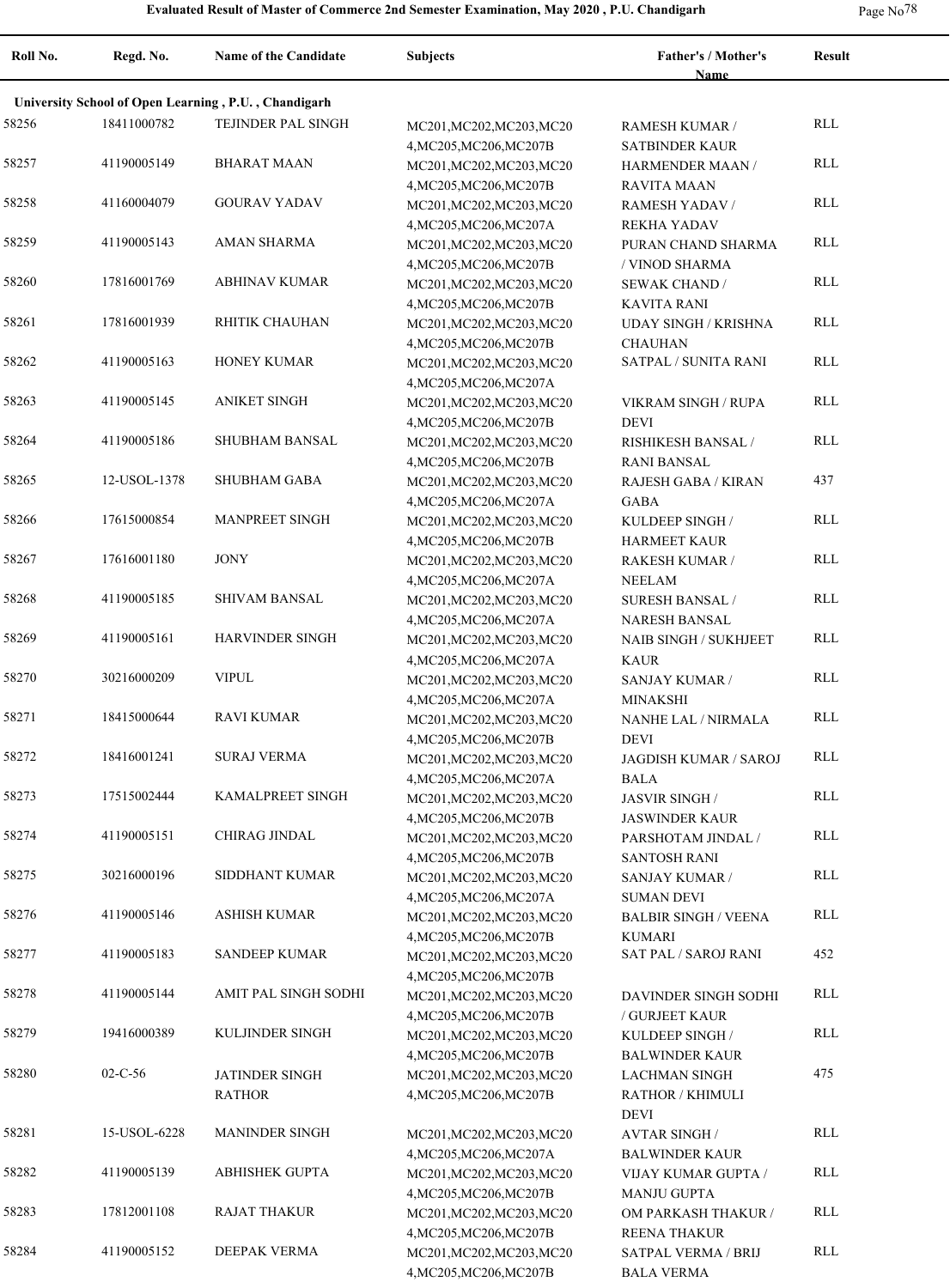| Roll No. | Regd. No.    | Name of the Candidate                                | <b>Subjects</b>                                      | Father's / Mother's<br><b>Name</b>         | <b>Result</b> |
|----------|--------------|------------------------------------------------------|------------------------------------------------------|--------------------------------------------|---------------|
|          |              | University School of Open Learning, P.U., Chandigarh |                                                      |                                            |               |
| 58285    | 19416000390  | <b>KUNAL GARG</b>                                    | MC201, MC202, MC203, MC20                            | <b>BIPAN KUMAR / RENU</b>                  | RLL           |
|          |              |                                                      | 4, MC205, MC206, MC207A                              | <b>RANI</b>                                |               |
| 58286    | 17515002381  | <b>AVNISH</b>                                        | MC201, MC202, MC203, MC20                            | <b>ACHHAR SINGH /</b>                      | RLL           |
|          |              |                                                      | 4, MC205, MC206, MC207A                              | <b>BALAJA DEVI</b>                         |               |
| 58287    | 41160004491  | VISHAL KUMAR VERMA                                   | MC201, MC202, MC203, MC20                            | DILIP KUMAR VERMA /                        | 485           |
|          |              |                                                      | 4, MC205, MC206, MC207B                              | <b>MANJU DEVI</b>                          |               |
| 58288    | 17616001431  | <b>SHUBHAM</b>                                       | MC201, MC202, MC203, MC20                            | <b>RULDA SINGH / MAMTA</b>                 | RLL           |
|          |              |                                                      | 4, MC205, MC206, MC207B                              | RANI                                       |               |
| 58289    | 17515002482  | <b>NAKUL SAINI</b>                                   | MC201, MC202, MC203, MC20                            | <b>DEEPAK SAINI/</b>                       | RLL           |
|          |              |                                                      | 4, MC205, MC206, MC207A                              | <b>MONIKA SAINI</b>                        | 471           |
| 58290    | 17515002586  | <b>TARAN SINGH</b>                                   | MC201, MC202, MC203, MC20                            | <b>JATINDER SINGH</b>                      |               |
|          |              | SABHARWAL                                            | 4, MC205, MC206, MC207A                              | SABHARWAL /                                |               |
|          |              |                                                      |                                                      | <b>HARMINDER KAUR</b><br>SABHARWAL         |               |
| 58291    | 18010000825  | HONEY DHINGRA                                        | MC201, MC202, MC203, MC20                            | RAMESH DHINGRA /                           | RLL           |
|          |              |                                                      | 4, MC205, MC206, MC207A                              | <b>SUMAN DHINGRA</b>                       |               |
| 58292    | 18416001155  | <b>ANKUSH RAJ</b>                                    | MC201, MC202, MC203, MC20                            | VIPAN RAJ / MANGLA                         | RLL           |
|          |              |                                                      | 4, MC205, MC206, MC207A                              | <b>DEVI</b>                                |               |
| 58293    | 17604000948  | <b>KAMALBIR SINGH</b>                                | MC201, MC202, MC203, MC20                            | NIRMAL SINGH / SHER                        | RLL           |
|          |              |                                                      | 4, MC205, MC206, MC207A                              | KAUR                                       |               |
| 58309    | 11316000202  | <b>JASPREET KAUR</b>                                 | MC201, MC202, MC203, MC20                            | KULWANT SINGH /                            | RLL           |
|          |              |                                                      | 4, MC205, MC206, MC207A                              | <b>GURMEET KAUR</b>                        |               |
| 58310    | 15-USOL-8004 | <b>SUMEEP SHARMA</b>                                 | MC201, MC202, MC203, MC20                            | TARSEM LAL / USHA                          | 499           |
|          |              |                                                      | 4, MC205, MC206, MC207A                              | RANI                                       |               |
| 58311    | 11315000424  | <b>SUNALI</b>                                        | MC201, MC202, MC203, MC20                            | RAVINDER KUMAR /                           | 480           |
|          |              |                                                      | 4, MC205, MC206, MC207A                              | <b>SEEMA RANI</b>                          |               |
| 58312    | 15-USOL-8301 | <b>VIVEK KUMAR</b>                                   | MC201, MC202, MC203, MC20                            | ROOP LAL / BIMLA DEVI                      | RLL           |
|          |              |                                                      | 4, MC205, MC206, MC207B                              |                                            |               |
| 58313    | 11316000330  | <b>DINESH SHARMA</b>                                 | MC201, MC202, MC203, MC20                            | VIJAY KUMAR / RENU                         | 513           |
|          |              |                                                      | 4, MC205, MC206, MC207B                              | <b>SHARMA</b>                              |               |
| 58316    | 11616000338  | <b>TWINKLE</b>                                       | MC201, MC202, MC203, MC20                            | SHINDERPAL SINGH /                         | RLL           |
| 58317    | 11616000323  | <b>SANCHET BALA</b>                                  | 4, MC205, MC206, MC207A                              | <b>SURJEET KAUR</b><br><b>FALAK SINGH/</b> | 489           |
|          |              |                                                      | MC201, MC202, MC203, MC20<br>4, MC205, MC206, MC207A | PARKASH KAUR                               |               |
| 58318    | 19416000353  | <b>NAVJEET KAUR</b>                                  | MC201, MC202, MC203, MC20                            | <b>GURMEET SINGH/</b>                      | RLL           |
|          |              |                                                      | 4, MC205, MC206, MC207B                              | <b>BALWINDER KAUR</b>                      |               |
| 58319    | 11516000685  | <b>TANISH</b>                                        | MC201, MC202, MC203, MC20                            | JAGDISH KUMAR /                            | 467           |
|          |              |                                                      | 4, MC205, MC206, MC207A                              | <b>NEERU</b>                               |               |
| 58322    | 11-USOL-6032 | <b>AMANDEEP KAUR</b>                                 | MC201, MC202, MC203, MC20                            | <b>GURJEET SINGH/</b>                      | 465           |
|          |              |                                                      | 4, MC205, MC206, MC207B                              | <b>DAVINDER KAUR</b>                       |               |
| 58323    | 11716000266  | <b>AAKRITI JAIN</b>                                  | MC201, MC202, MC203, MC20                            | SANDEEP KUMAR JAIN /                       | 497           |
|          |              |                                                      | 4, MC205, MC206, MC207A                              | <b>RAJNI JAIN</b>                          |               |
| 58324    | 11515000579  | <b>KARAN KOHLI</b>                                   | MC201, MC202, MC203, MC20                            | ASHWANI KUMAR                              | 418           |
|          |              |                                                      | 4, MC205, MC206, MC207A                              | KOHLI / SUNITA KOHLI                       |               |
| 58327    | 41190005012  | <b>ANJANI</b>                                        | MC201, MC202, MC203, MC20                            | PARVINDER KUMAR                            | 514           |
|          |              |                                                      | 4, MC205, MC206, MC207B                              | <b>BATRA / GEETA</b>                       |               |
| 58328    | 19416000359  | PRACHI                                               | MC201, MC202, MC203, MC20                            | MANUJ CHOPRA /                             | 529           |
| 58329    | 30915000377  | <b>SAVITA</b>                                        | 4, MC205, MC206, MC207A                              | <b>SEEMA</b><br>SATPAL / ASHA RANI         | 476           |
|          |              |                                                      | MC201, MC202, MC203, MC20                            |                                            |               |
| 58330    | 19015000109  | <b>RAJNISH KAUR</b>                                  | 4, MC205, MC206, MC207A<br>MC201, MC202, MC203, MC20 | SHRI RAM / SURINDER                        | 497           |
|          |              |                                                      | 4, MC205, MC206, MC207A                              | KAUR                                       |               |
| 58331    | 11915000302  | <b>SARBJEET KAUR</b>                                 | MC201, MC202, MC203, MC20                            | KAMALDEEP/                                 | 424           |
|          |              |                                                      | 4, MC205, MC206, MC207B                              | <b>BALWINDER KAUR</b>                      |               |
| 58332    | 19015000114  | <b>SIMRANJEET</b>                                    | MC201, MC202, MC203, MC20                            | <b>BHUPINDER PAL/</b>                      | RLL           |
|          |              |                                                      | 4, MC205, MC206, MC207A                              | <b>SANDESH</b>                             |               |
| 58333    | 19016000097  | <b>RAMANDEEP</b>                                     | MC201, MC202, MC203, MC20                            | <b>GURMAIL CHAND /</b>                     | 512           |
|          |              |                                                      | 4, MC205, MC206, MC207A                              | PARVEEN KUMARI                             |               |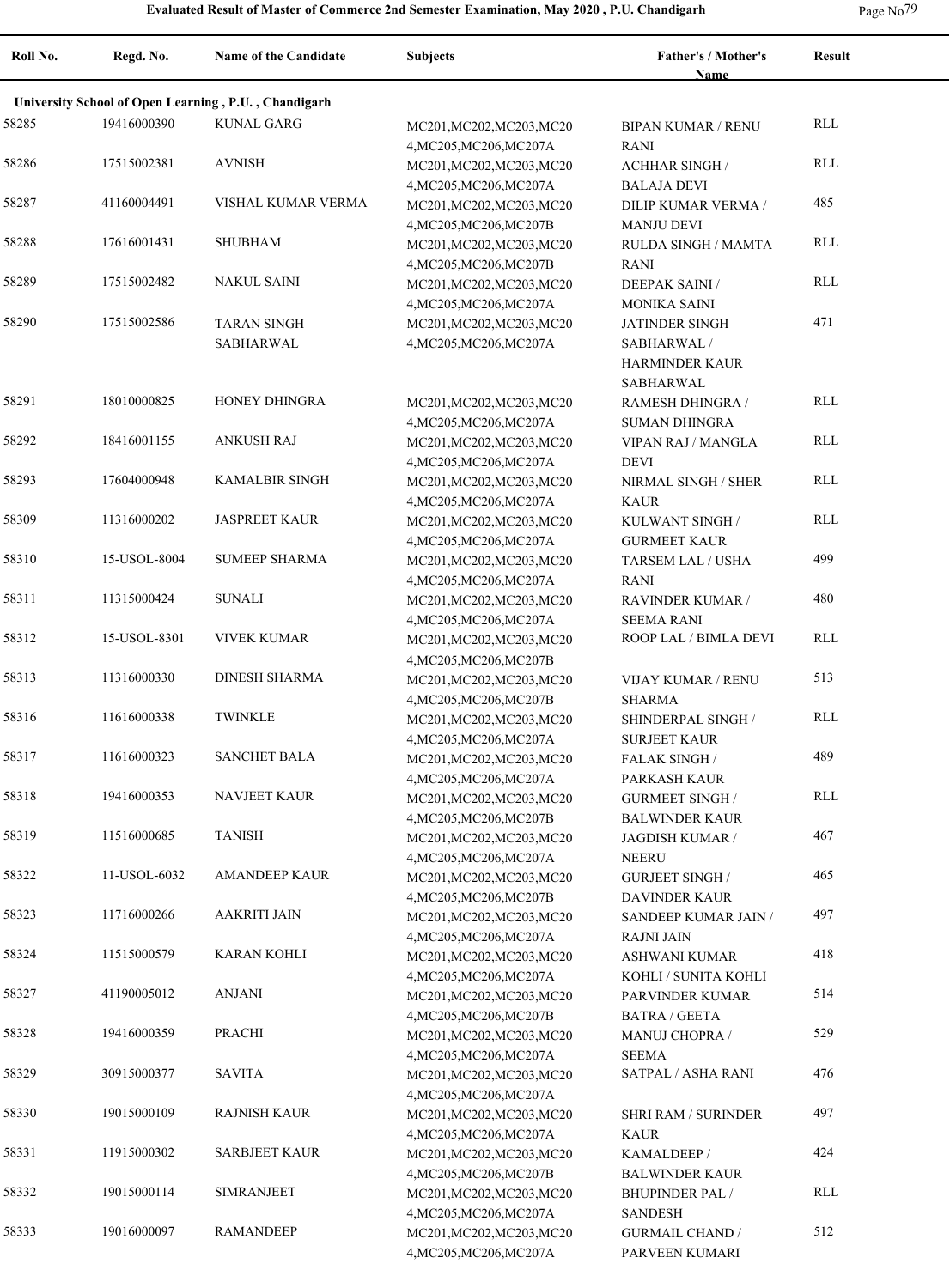### **Evaluated Result of Master of Commerce 2nd Semester Examination, May 2020 , P.U. Chandigarh** Page No<sup>80</sup> Page No<sup>80</sup>

**Roll No. Regd. No. Name of the Candidate Subjects Father's / Mother's Name Result University School of Open Learning , P.U. , Chandigarh** 58334 19016000083 DEEPIKA MC201,MC202,MC203,MC20 SURESH KUMAR 513 4,MC205,MC206,MC207A SURESH KUMAR / MANJEET DEVI 58335 SUNITA RANI MC201,MC202,MC203,MC20 19016000099 RLL 4,MC205,MC206,MC207A PARAMJIT SINGH / BIMLA 58336 MUSKAAN MC201,MC202,MC203,MC20 19016000093 RLL 4,MC205,MC206,MC207A RAVINDER KUMAR / SUNITA 58337 SAVITA MC201,MC202,MC203,MC20 30913000442 RLL 4,MC205,MC206,MC207A NARESH PAL / KAMLESH 58338 30914000457 RAVI CHAUHAN MC201, MC202, MC203, MC20 KARTAR SINGH 462 4,MC205,MC206,MC207A KARTAR SINGH / KRISHNA DEVI 58339 PARDEEP CHAUDHARY MC201,MC202,MC203,MC20 30915000405 Cancelled 4,MC205,MC206,MC207A DAVINDER KUMAR / SANTOSH DEVI 58340 AMANDEEP MC201,MC202,MC203,MC20 30915000381 RLL 4,MC205,MC206,MC207A VED PARKASH / KAMLESH 58343 17716000904 ASHIMA MC201,MC202,MC203,MC20 RAKESH KUMAR GOYAL 492 4,MC205,MC206,MC207B RAKESH KUMAR GOYAL / RENU BALA 58344 41190005016 ASHIMA CHAUDHARY MC201,MC202,MC203,MC20 RAJ KUMAR / USHA 481 4,MC205,MC206,MC207A RAJ KUMAR / USHA RANI 58345 11613000598 SAPINDER KAUR MC201, MC202, MC203, MC20 BABU SINGH 450 4,MC205,MC206,MC207A BABU SINGH / JASWINDER KAUR 58346 MANJOT SINGH MC201,MC202,MC203,MC20 41190005171 RLL 4,MC205,MC206,MC207A MOHINDER SINGH / AJMER KAUR 58349 12615000906 SIMRAN MC201, MC201, MC202, MC203, MC20 ASHWANI KUMAR / 492 4,MC205,MC206,MC207A ASHWANI KUMAR / SUSHMA RANI 58350 12615000898 RAMNEET KAUR MC201, MC202, MC203, MC20 JASVIR SINGH / 561 4,MC205,MC206,MC207A JASVIR SINGH / HARVINDER KAUR 58351 12615000852 AMRITA MC201, MC201, MC202, MC203, MC20 PARAMJIT SINGH 522 4,MC205,MC206,MC207A PARAMJIT SINGH / ANITA DEVI 58352 12613000971 HARPREET KAUR MC201, MC202, MC203, MC20 PHUMAN SINGH 450 4,MC205,MC206,MC207A PHUMAN SINGH / PARAMJIT KAUR 58353 12616000946 PRIYA MC201, MC201, MC202, MC203, MC20 SANGTAR SINGH 507 4,MC205,MC206,MC207A SANGTAR SINGH / ANITA KUMARI 58354 GURMINDER KAUR MC201,MC202,MC203,MC20 18516000089 481 4,MC205,MC206,MC207A GURNAM SINGH / KAMLESH RANI 58355 12616000964 SURABHI KANOJIA MC201,MC202,MC203,MC20 SANJAY KUMAR / 487 4,MC205,MC206,MC207B SANJAY KUMAR / PADMA 58356 12616000931 KAVITA MC201,MC202,MC203,MC20 DALJIT KUMAR / 540 4,MC205,MC206,MC207A DALJIT KUMAR / GURPIARI 58357 12616000916 AYESHA MC201, MC201, MC202, MC203, MC20 SAT PALL / PUSHPA 482 4,MC205,MC206,MC207A SAT PALL / PUSHPA KUMARI 58358 12616000944 POOJA MC201,MC202,MC203,MC20 GIAN CHAND / 434 4,MC205,MC206,MC207A GIAN CHAND / SURINDER KUMARI 58359 12616000953 SAKSHI MC201,MC202,MC203,MC20 BALRAM KUMAR / 564 4,MC205,MC206,MC207A BALRAM KUMAR / KIRAN BALA 58360 12616000930 KANIKA MC201,MC202,MC203,MC20 RAJIV KUMAR / RITU 504 4,MC205,MC206,MC207A RAJIV KUMAR / RITU BALA 58361 12715000226 SHALINI MC201,MC202,MC203,MC20 MADAN LAL / SUNITA 468 4,MC205,MC206,MC207A MADAN LAL / SUNITA RANI 58362 12715000233 SIMRAN SAINI MC201,MC202,MC203,MC20 SURJEET SINGH RL [Internal] 4,MC205,MC206,MC207A SURJEET SINGH / JASWINDER SAINI 58363 12615000873 KOMAL KUMARI MC201, MC202, MC203, MC20 HARMESH LAL / 510 4,MC205,MC206,MC207A HARMESH LAL / SANTOSH KUMARI 58364 12615000856 CHARANJIT KAUR MC201, MC202, MC203, MC20 RESHAM RAM / RLL 4,MC205,MC206,MC207A RESHAM RAM / LAKHVIR KAUR 58365 LOVEPREET KAUR MC201,MC202,MC203,MC20 41190005054 498 4,MC205,MC206,MC207A BIKRAMJIT SINGH / RAJINDER KAUR 58366 SHIVIKA SOOD MC201,MC202,MC203,MC20 18116001001 RLL4,MC205,MC206,MC207A ANIL SOOD / SHELLY SOOD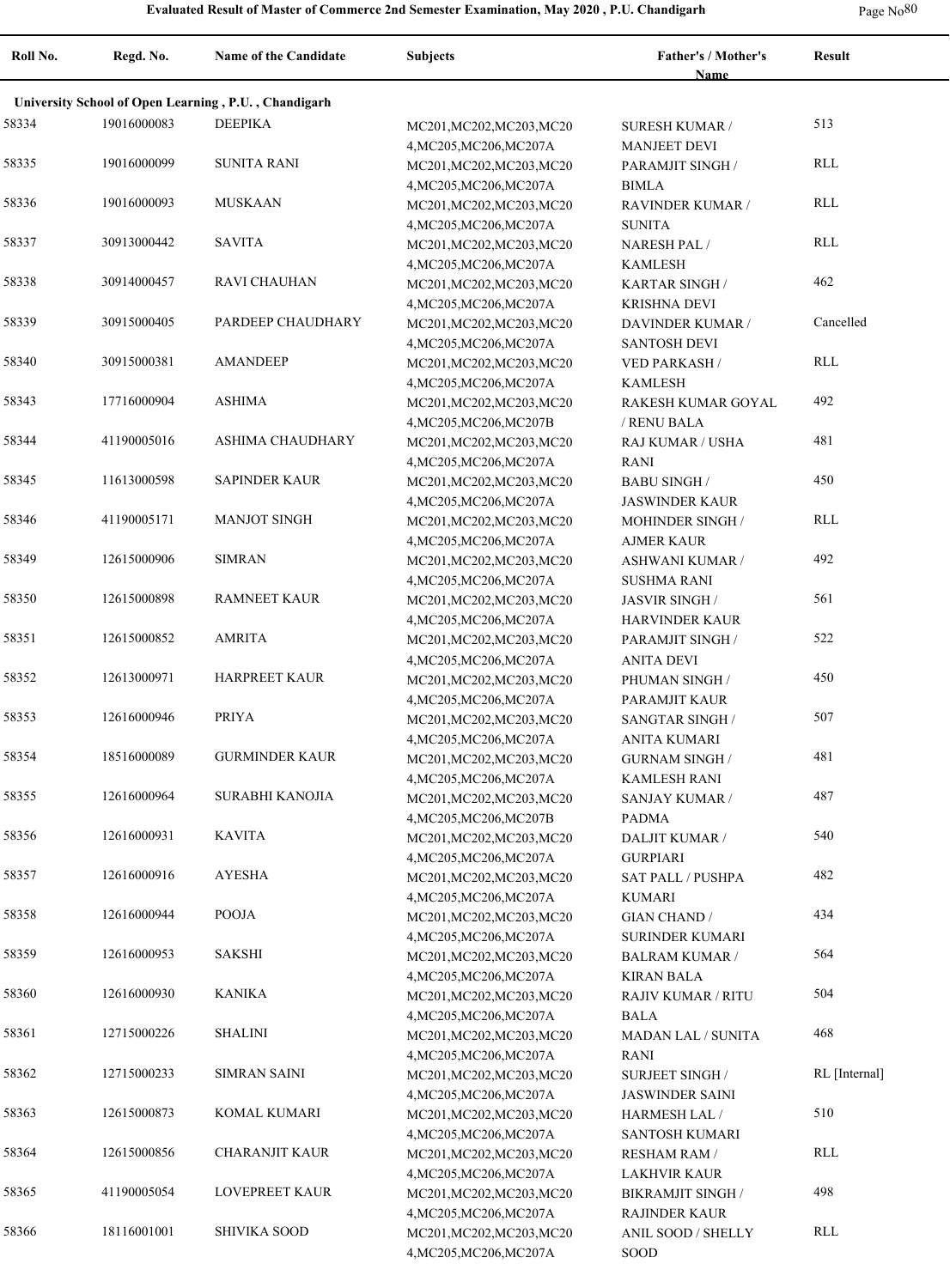| Roll No. | Regd. No.    | Name of the Candidate                                | <b>Subjects</b>                                      | <b>Father's / Mother's</b><br>Name              | <b>Result</b> |
|----------|--------------|------------------------------------------------------|------------------------------------------------------|-------------------------------------------------|---------------|
|          |              |                                                      |                                                      |                                                 |               |
|          |              | University School of Open Learning, P.U., Chandigarh |                                                      |                                                 |               |
| 58367    | 12514000361  | <b>CHANDAN KUMAR</b>                                 | MC201, MC202, MC203, MC20<br>4, MC205, MC206, MC207A | ANIL KUMAR / KIRAN<br><b>KUMARI</b>             | 445           |
| 58368    | 12715000299  | <b>RUDER SHARMA</b>                                  | MC201, MC202, MC203, MC20                            | RAKESH KUMAR /                                  | 472           |
| 58371    | 12916000211  | <b>AASTHA</b>                                        | 4, MC205, MC206, MC207B<br>MC201, MC202, MC203, MC20 | <b>SUSHMA</b><br><b>GULSHAN KALRA/</b>          | 505           |
| 58372    | 12214000465  | <b>RAJVIR KAUR</b>                                   | 4, MC205, MC206, MC207A<br>MC201, MC202, MC203, MC20 | <b>RAJNI KALRA</b><br>SHINGARA SINGH /          | RLL           |
| 58373    | 15015000661  | <b>NISHI</b>                                         | 4, MC205, MC206, MC207A<br>MC201, MC202, MC203, MC20 | <b>SWARNJIT KAUR</b><br><b>SURINDER PARTAP</b>  | 496           |
|          |              |                                                      | 4, MC205, MC206, MC207B                              | SINGH / SANJU RANI                              |               |
| 58374    | 10814000165  | <b>SUKHVIR KAUR</b>                                  | MC201, MC202, MC203, MC20<br>4, MC205, MC206, MC207A | TEJA SINGH / SARBJIT<br><b>KAUR</b>             | RLL           |
| 58375    | 12914000332  | <b>KETAN</b>                                         | MC201, MC202, MC203, MC20<br>4, MC205, MC206, MC207B | <b>SANJIV KUMAR /</b><br><b>SWEETY RANI</b>     | <b>RLL</b>    |
| 58376    | 12914000325  | <b>HARJOT SINGH</b>                                  | MC201, MC202, MC203, MC20                            | <b>INDERJEET SINGH /</b>                        | 469           |
| 58377    | 41190005141  | AKASH GUPTA                                          | 4, MC205, MC206, MC207B<br>MC201, MC202, MC203, MC20 | <b>KAWALJEET KAUR</b><br><b>SANJEEV KUMAR /</b> | <b>RLL</b>    |
| 58378    | 98-GNM-245   | <b>DEEPAK VIJ</b>                                    | 4, MC205, MC206, MC207B<br>MC201, MC202, MC203, MC20 | <b>MAMTA RANI</b><br>KULDEEP VIJ / ASHA VIJ     | 467           |
| 58381    | 10113000948  | <b>AAINA</b>                                         | 4, MC205, MC206, MC207B<br>MC201, MC202, MC203, MC20 | <b>SURINDER KUMAR /</b>                         | 483           |
| 58384    | 13216000161  | <b>AARTI RANI</b>                                    | 4, MC205, MC206, MC207A<br>MC201, MC202, MC203, MC20 | <b>VIMMI</b><br>LAL CHAND / RAJ RANI            | 514           |
| 58385    | 13216000163  | <b>AMANDEEP KAUR</b>                                 | 4, MC205, MC206, MC207A<br>MC201, MC202, MC203, MC20 | <b>GURCHARAN SINGH /</b>                        | 471           |
| 58388    | 18615000130  | <b>DIKSHA</b>                                        | 4, MC205, MC206, MC207A<br>MC201, MC202, MC203, MC20 | <b>DALJIT KAUR</b><br><b>SURINDER KUMAR /</b>   | 460           |
| 58389    | 17816001754  | SHIVANI GUPTA                                        | 4, MC205, MC206, MC207B<br>MC201, MC202, MC203, MC20 | <b>RITA</b><br>PURAN CHAND GUPTA /              | 460           |
| 58390    | 13714000355  | <b>JASVIR KAUR</b>                                   | 4, MC205, MC206, MC207B<br>MC201, MC202, MC203, MC20 | <b>KAMLESH GUPTA</b><br>KULWINDER SINGH /       | RLL           |
|          |              |                                                      | 4, MC205, MC206, MC207B                              | <b>KAMALJEET KAUR</b>                           |               |
| 58391    | 13416000244  | <b>JASPREET KAUR</b>                                 | MC201, MC202, MC203, MC20<br>4, MC205, MC206, MC207B | NIRBHAI SINGH /<br>PARAMJEET KAUR               | 383           |
| 58392    | 18916000309  | <b>SAKSHI OHRI</b>                                   | MC201, MC202, MC203, MC20<br>4, MC205, MC206, MC207B | <b>BHIM CHAND / MEENU</b><br><b>OHRI</b>        | 475           |
| 58393    | 13713000422  | <b>SIMPI SAINI</b>                                   | MC201, MC202, MC203, MC20<br>4, MC205, MC206, MC207A | RAM VINOD / SEEMA<br><b>RANI</b>                | 461           |
| 58394    | 16915000398  | <b>NAINA RANI</b>                                    | MC201, MC202, MC203, MC20                            | <b>HARINDER KUMAR /</b>                         | 480           |
| 58395    | 13716000239  | <b>GUNJAN</b>                                        | 4, MC205, MC206, MC207B<br>MC201, MC202, MC203, MC20 | <b>ANITA RANI</b><br><b>GAURI SHANKAR</b>       | 507           |
| 58396    | 13716000235  | <b>ARSHPREET KAUR</b>                                | 4, MC205, MC206, MC207B<br>MC201, MC202, MC203, MC20 | PODDAR / SUNITA DEVI<br><b>KIRAN KUMAR /</b>    | RLL           |
| 58397    | 18916000318  | TAMANNA MALHOTRA                                     | 4, MC205, MC206, MC207A<br>MC201, MC202, MC203, MC20 | HARWINDER KAUR<br><b>SUSHIL KUMAR /</b>         | 501           |
| 58398    | 18916000305  | NITIKA CHOPRA                                        | 4, MC205, MC206, MC207B<br>MC201, MC202, MC203, MC20 | <b>MAMTA</b><br><b>NARESH KUMAR /</b>           | 484           |
| 58399    | 41190005137  | <b>VANITA</b>                                        | 4, MC205, MC206, MC207B<br>MC201, MC202, MC203, MC20 | <b>MONIKA</b><br><b>GARISH / KRISHAVATI</b>     | 498           |
| 58400    | 13216000162  | <b>AMANDEEP KAUR</b>                                 | 4, MC205, MC206, MC207B<br>MC201, MC202, MC203, MC20 | <b>ACHHAR SINGH /</b>                           | <b>RLL</b>    |
| 58401    | 15-USOL-8016 | AMANDEEP KAUR                                        | 4, MC205, MC206, MC207B<br>MC201, MC202, MC203, MC20 | KAMALJEET KAUR<br><b>SUKHDEV SINGH/</b>         | 491           |
|          |              |                                                      | 4, MC205, MC206, MC207A                              | <b>JASWINDER KAUR</b>                           |               |
| 58402    | 13714000384  | PREETI                                               | MC201, MC202, MC203, MC20<br>4, MC205, MC206, MC207A | <b>HAKAM SINGH / RANI</b>                       | <b>RLL</b>    |
| 58403    | 18916000297  | KOMAL MANGAL                                         | MC201, MC202, MC203, MC20<br>4, MC205, MC206, MC207B | RAJIV MANGAL /<br><b>SHELLY RANI</b>            | 477           |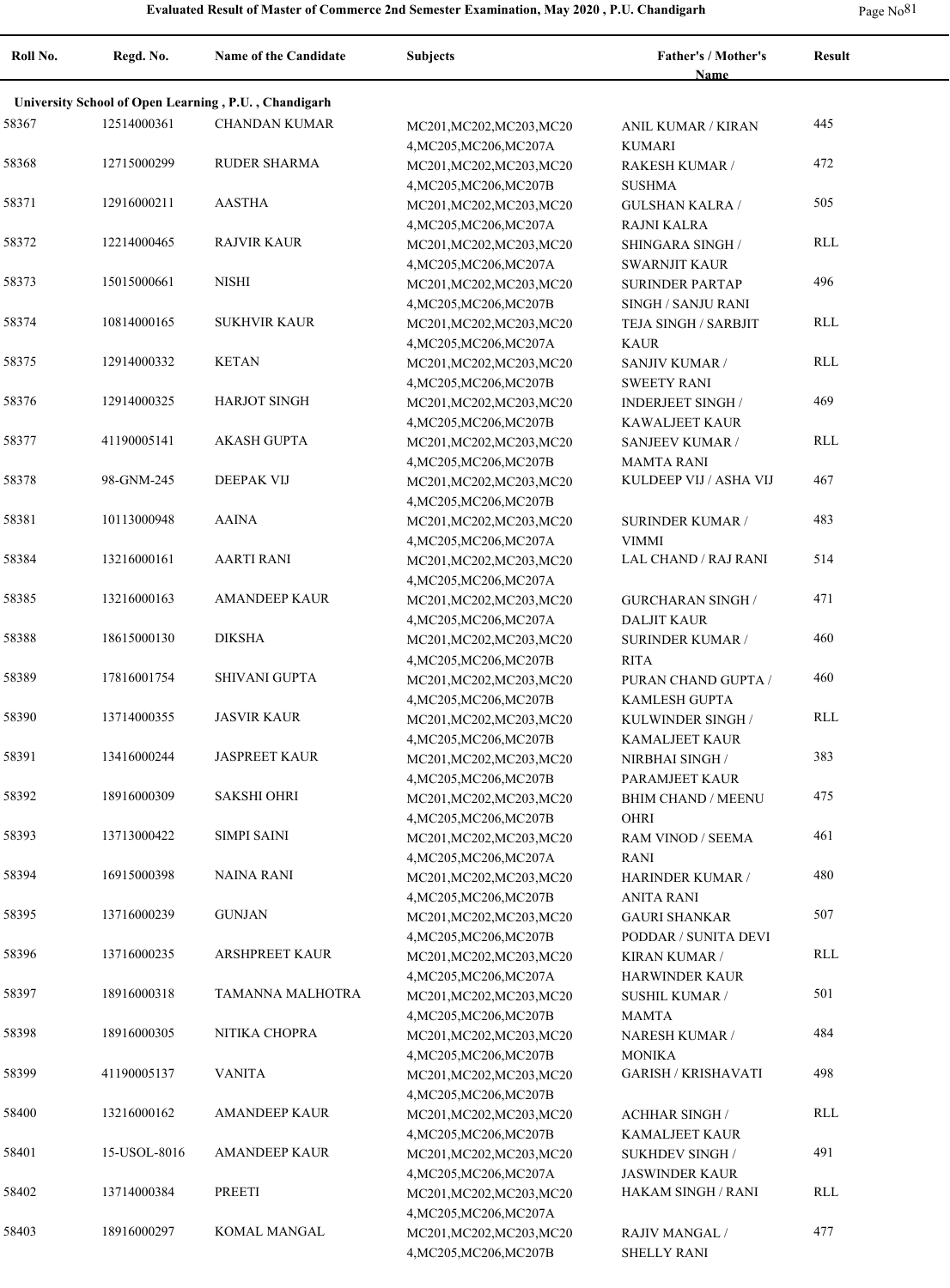| Page No <sup>82</sup> |  |
|-----------------------|--|
|-----------------------|--|

| Roll No. | Regd. No.   | <b>Name of the Candidate</b>                         | <b>Subjects</b>                                                                 | Father's / Mother's<br><b>Name</b>               | <b>Result</b> |
|----------|-------------|------------------------------------------------------|---------------------------------------------------------------------------------|--------------------------------------------------|---------------|
|          |             | University School of Open Learning, P.U., Chandigarh |                                                                                 |                                                  |               |
| 58404    | 41190005095 | <b>RENU RAI</b>                                      | MC201, MC202, MC203, MC20                                                       | SUKHWNIDER PAL/<br><b>MANJU BALA</b>             | 478           |
| 58405    | 41190005080 | PINKI                                                | 4, MC205, MC206, MC207A<br>MC201, MC202, MC203, MC20<br>4, MC205, MC206, MC207A | <b>BABU RAM / CHANDA</b><br><b>DEVI</b>          | <b>RLL</b>    |
| 58406    | 13715000260 | NEHA RANI                                            | MC201, MC202, MC203, MC20<br>4, MC205, MC206, MC207A                            | KRISHAN KUMAR /<br><b>LAKSHMI DEVI</b>           | 503           |
| 58407    | 13715000281 | <b>SAKSHI SARHADI</b>                                | MC201, MC202, MC203, MC20<br>4, MC205, MC206, MC207A                            | <b>MANOJ KUMAR /</b><br><b>SHARDA</b>            | 493           |
| 58408    | 13615000476 | <b>ISHIKA H CHAUHAN</b>                              | MC201, MC202, MC203, MC20<br>4, MC205, MC206, MC207B                            | HARISH CHAUHAN /<br>RITA CHAUHAN                 | 493           |
| 58409    | 13616000375 | <b>GULMEEN KAUR</b>                                  | MC201, MC202, MC203, MC20<br>4, MC205, MC206, MC207A                            | <b>SURJEET SINGH /</b><br><b>JAGJEET KAUR</b>    | 491           |
| 58410    | 13616000416 | SAKSHI MARWAHA                                       | MC201, MC202, MC203, MC20<br>4, MC205, MC206, MC207A                            | RAJESH MARWAHA /<br>RITU MARWAHA                 | 465           |
| 58411    | 13616000424 | YASHPREET KAUR<br><b>MANKOO</b>                      | MC201, MC202, MC203, MC20<br>4, MC205, MC206, MC207A                            | <b>RUPINDER SINGH /</b><br><b>GURVINDER KAUR</b> | 450           |
| 58412    | 13616000378 | <b>HARSHDEEP KAUR</b>                                | MC201, MC202, MC203, MC20<br>4, MC205, MC206, MC207A                            | <b>BABU LAL / BALOCH</b><br><b>KUMARI</b>        | 505           |
| 58413    | 41190005010 | ANJALI SHARMA                                        | MC201, MC202, MC203, MC20<br>4, MC205, MC206, MC207A                            | RAMESH KUMAR /<br><b>SAROJ RANI</b>              | 456           |
| 58414    | 18616000152 | <b>SAKSHI PAHWA</b>                                  | MC201, MC202, MC203, MC20<br>4, MC205, MC206, MC207B                            | JANAK RAJ PAHWA /<br><b>SUNITA RANI</b>          | 537           |
| 58415    | 13616000376 | <b>HARPREET KAUR</b>                                 | MC201, MC202, MC203, MC20<br>4, MC205, MC206, MC207B                            | <b>BALWINDER SINGH/</b><br>PARMINDER KAUR        | 476           |
| 58416    | 18616000130 | <b>KAVITA</b>                                        | MC201, MC202, MC203, MC20<br>4, MC205, MC206, MC207B                            | <b>MANGAT RAI / ANITA</b><br>RANI                | 471           |
| 58417    | 13616000470 | <b>NAMANJEET SINGH</b>                               | MC201, MC202, MC203, MC20<br>4, MC205, MC206, MC207B                            | <b>RAVINDER SINGH/</b><br><b>SUDESH KAUR</b>     | 524           |
| 58418    | 13616000486 | SAHILPREET SINGH<br><b>GOGIA</b>                     | MC201, MC202, MC203, MC20<br>4, MC205, MC206, MC207B                            | AJITPAL SINGH /<br><b>BHUPINDER KAUR</b>         | 498           |
| 58419    | 13616000453 | HIMANSHU AHUJA                                       | MC201, MC202, MC203, MC20<br>4, MC205, MC206, MC207B                            | JATINDER AHUJA /<br><b>RASHMI AHUJA</b>          | <b>RLL</b>    |
| 58420    | 41190005182 | <b>SAMEER MALHOTRA</b>                               | MC201, MC202, MC203, MC20<br>4, MC205, MC206, MC207A                            | AJAY MALHOTRA /<br><b>JEEVAN JYOTI</b>           | RLL           |
| 58421    | 41190005154 | <b>DINESH MALHOTRA</b>                               | MC201, MC202, MC203, MC20<br>4, MC205, MC206, MC207A                            | <b>SURINDER KUMAR /</b><br>KANCHAN MALHOTRA      | <b>RLL</b>    |
| 58424    | 18416001213 | PARDYUM SINGLA                                       | MC201, MC202, MC203, MC20<br>4, MC205, MC206, MC207A                            | JIWAN KUMAR / ARUNA<br>RANI                      | 443           |
| 58427    | 14612000518 | <b>SHIVANI</b>                                       | MC201, MC202, MC203, MC20<br>4, MC205, MC206, MC207A                            | ASHWANI KUMAR /<br><b>MAMTA RANI</b>             | 463           |
| 58428    | 41160003574 | <b>AMANPREET KAUR</b>                                | MC201, MC202, MC203, MC20<br>4, MC205, MC206, MC207B                            | HARBHAJAN SINGH /<br>SUKHWINDER KAUR             | 443           |
| 58429    | 14415000189 | AISHWARYA BATHLA                                     | MC201, MC202, MC203, MC20<br>4, MC205, MC206, MC207B                            | MANGU RAM BATHLA /<br><b>BEANTO</b>              | 427           |
| 58430    | 14716000530 | <b>SUPRIYA</b>                                       | MC201, MC202, MC203, MC20<br>4, MC205, MC206, MC207A                            | HITABHILASHI /<br><b>MADHU BALA</b>              | 439           |
| 58431    | 14815000406 | <b>ARSHPREET KAUR</b>                                | MC201, MC202, MC203, MC20<br>4, MC205, MC206, MC207B                            | BIKRAMJEET SINGH /<br>RANJEET KAUR               | 524           |
| 58432    | 14916000384 | <b>BIMAL PREET KAUR</b>                              | MC201, MC202, MC203, MC20<br>4, MC205, MC206, MC207A                            | <b>BHUPINDER SINGH /</b><br><b>GURMEET KAUR</b>  | 510           |
| 58433    | 14316000989 | SHIVANGI BANSAL                                      | MC201, MC202, MC203, MC20<br>4, MC205, MC206, MC207A                            | RAJ KUMAR / BHAVNA                               | 541           |
| 58434    | 14316000814 | ANKITA GUPTA                                         | MC201, MC202, MC203, MC20<br>4, MC205, MC206, MC207A                            | VINAY GUPTA / ANITA<br><b>GUPTA</b>              | 538           |
| 58435    | 14914000378 | MITALI GUPTA                                         | MC201, MC202, MC203, MC20<br>4, MC205, MC206, MC207B                            | <b>GHANSHYAM GUPTA /</b><br>RADHIKA GUPTA        | 495           |
| 58436    | 41160003740 | <b>NEHA RANI</b>                                     | MC201, MC202, MC203, MC20<br>4, MC205, MC206, MC207B                            | RAKESH KUMAR /<br>SANTOSH KUMARI                 | 450           |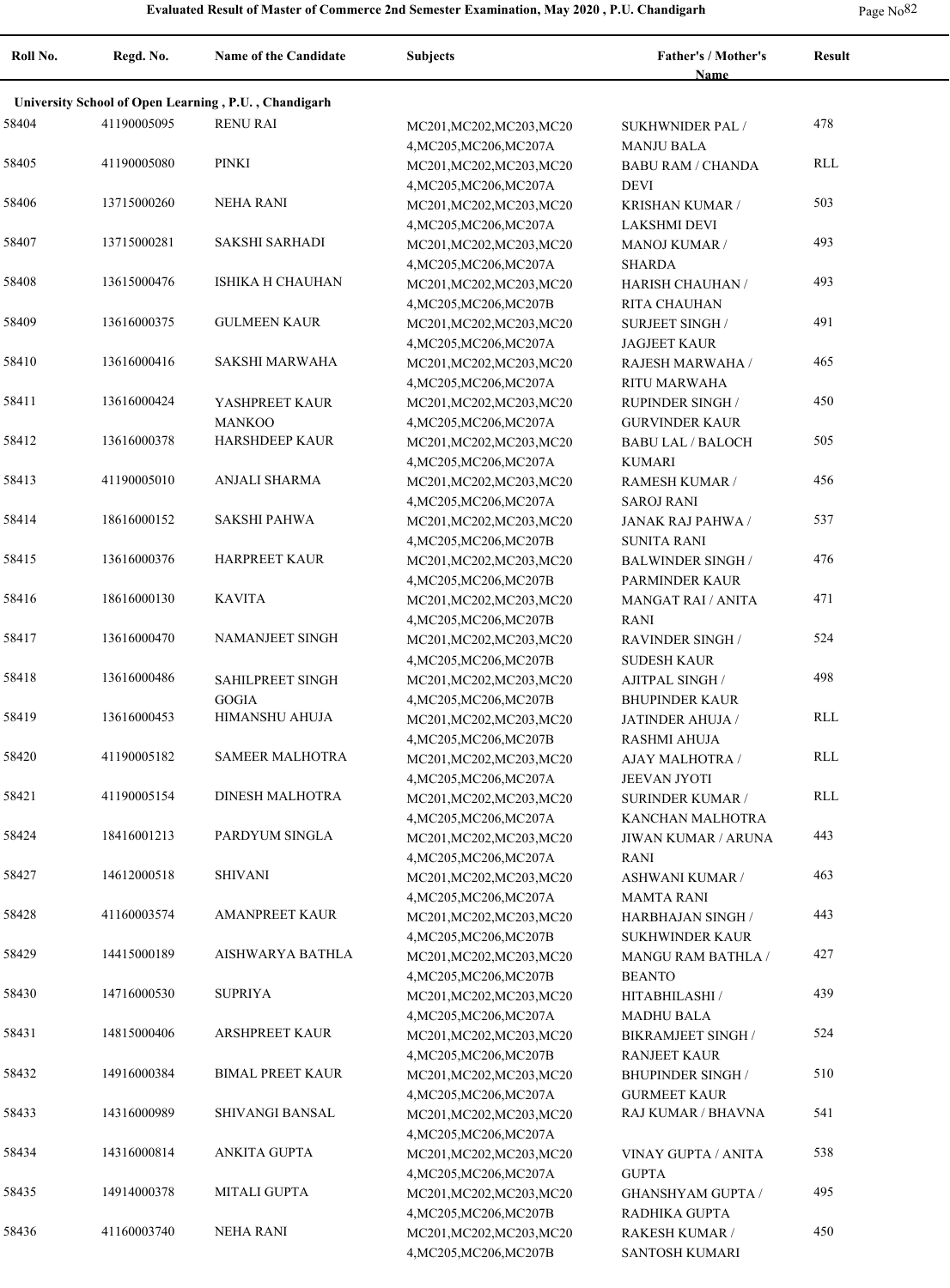| $\sim$ | I |
|--------|---|
|--------|---|

| Roll No. | Regd. No.    | <b>Name of the Candidate</b>                         | <b>Subjects</b>                                                                 | Father's / Mother's<br><b>Name</b>                                    | <b>Result</b> |
|----------|--------------|------------------------------------------------------|---------------------------------------------------------------------------------|-----------------------------------------------------------------------|---------------|
|          |              | University School of Open Learning, P.U., Chandigarh |                                                                                 |                                                                       |               |
| 58437    | 17716000957  | <b>MANISHA</b>                                       | MC201, MC202, MC203, MC20                                                       | HARISH KANDWAL /                                                      | <b>RLL</b>    |
| 58438    | 41190005131  | <b>TANISHA JAIN</b>                                  | 4, MC205, MC206, MC207B<br>MC201, MC202, MC203, MC20<br>4, MC205, MC206, MC207B | PUSHPA KANDWAL<br>ASHWANI KUMAR JAIN /<br><b>MADHU JAIN</b>           | 459           |
| 58439    | 14316001007  | <b>STUTI GUPTA</b>                                   | MC201, MC202, MC203, MC20<br>4, MC205, MC206, MC207B                            | NAND LAL GUPTA /<br>ARCHANA GUPTA                                     | 462           |
| 58440    | 14316000903  | MEHAK KASHYAP                                        | MC201, MC202, MC203, MC20<br>4, MC205, MC206, MC207B                            | AJINDER KUMAR /<br><b>ALKA</b>                                        | 525           |
| 58441    | 16615000128  | <b>RITIKA</b>                                        | MC201, MC202, MC203, MC20<br>4, MC205, MC206, MC207B                            | PAWANJEET KATARIA /<br><b>SAROJ</b>                                   | 488           |
| 58442    | 15-USOL-7465 | <b>SAIRA</b>                                         | MC201, MC202, MC203, MC20                                                       | <b>JAMES MASIH/</b>                                                   | 446           |
| 58443    | 14916000417  | KAWALJEET KAUR                                       | 4, MC205, MC206, MC207B<br>MC201, MC202, MC203, MC20<br>4, MC205, MC206, MC207A | <b>LOVEJEET KAUR</b><br><b>GURPREET SINGH/</b><br><b>HARJEET KAUR</b> | 488           |
| 58444    | $11 - GL-5$  | <b>RAVEENA</b>                                       | MC201, MC202, MC203, MC20<br>4, MC205, MC206, MC207B                            | RAJINDER KUMAR /<br><b>REKHA RANI</b>                                 | 467           |
| 58445    | 41190005091  | <b>RAJBIR KAUR</b>                                   | MC201, MC202, MC203, MC20<br>4, MC205, MC206, MC207B                            | <b>GURNAM SINGH /</b><br><b>SARBJIT KAUR</b>                          | 525           |
| 58446    | 14715000389  | <b>JASPREET KAUR</b>                                 | MC201, MC202, MC203, MC20<br>4, MC205, MC206, MC207B                            | SARABJIT SINGH<br><b>DHARNA / KULVINDER</b><br>KAUR DHARNA            | RLL           |
| 58447    | 16615000094  | <b>GURPREET KAUR SAINI</b>                           | MC201, MC202, MC203, MC20<br>4, MC205, MC206, MC207B                            | TAJINDER SINGH /<br>KAMALJIT KAUR                                     | 487           |
| 58448    | 14314000787  | NIKITA SAGGAR                                        | MC201, MC202, MC203, MC20<br>4, MC205, MC206, MC207A                            | <b>RAKESH SAGGAR /</b><br>SHELLY SAGGAR                               | 537           |
| 58449    | 41190005026  | DEEPA KUMARI                                         | MC201, MC202, MC203, MC20<br>4, MC205, MC206, MC207A                            | RAM AVADH KHARWAR<br>/ RAMAWATI DEVI                                  | <b>RLL</b>    |
| 58450    | 14714000388  | <b>JASREEN KAUR</b>                                  | MC201, MC202, MC203, MC20<br>4, MC205, MC206, MC207B                            | GURSHARAN SINGH /<br>SUKHVINDER KAUR                                  | 487           |
| 58451    | 16613000131  | <b>RAJNI RANI</b>                                    | MC201, MC202, MC203, MC20                                                       | JAGDISH LAL / GEETA                                                   | 495           |
| 58452    | 19215000008  | DIKSHA AGGARWAL                                      | 4, MC205, MC206, MC207A<br>MC201, MC202, MC203, MC20                            | RANI<br>YASH PAL AGGARWAL /<br>DEEPALI AGGARWAL                       | 486           |
| 58453    | 19215000038  | YASHIKA JAIN                                         | 4, MC205, MC206, MC207A<br>MC201, MC202, MC203, MC20                            | <b>SURESH JAIN / MEENU</b><br>JAIN                                    | 463           |
| 58454    | 14716000456  | <b>PARUL BANSAL</b>                                  | 4, MC205, MC206, MC207A<br>MC201, MC202, MC203, MC20                            | VISHAL BANSAL /                                                       | 505           |
| 58455    | 18009000382  | <b>DIKSHA SOOD</b>                                   | 4, MC205, MC206, MC207A<br>MC201, MC202, MC203, MC20                            | <b>REENA BANSAL</b><br><b>VINAY SOOD / REKHA</b>                      | 440           |
| 58456    | 15-PTL-21    | PREETI PUNDIR                                        | 4,MC205,MC206,MC207A<br>MC201, MC202, MC203, MC20<br>4, MC205, MC206, MC207B    | <b>SOOD</b><br>NARAYAN SINGH<br>PUNDIR / KAMLESH<br><b>PUNDIR</b>     | RLL           |
| 58457    | 15015000656  | <b>NEHA</b>                                          | MC201, MC202, MC203, MC20<br>4, MC205, MC206, MC207B                            | SUSHEEL KUMAR /<br>KUSAM                                              | 443           |
| 58458    | 14716000394  | <b>ISHA SHARMA</b>                                   | MC201, MC202, MC203, MC20<br>4, MC205, MC206, MC207A                            | MANOJ SHARMA / ANJU<br>SHARMA                                         | 496           |
| 58459    | 14515000701  | TAMANNA                                              | MC201, MC202, MC203, MC20                                                       | PAWAN KUMAR / RAJNI                                                   | 471           |
| 58460    | 15USOL-7359  | PREETI                                               | 4, MC205, MC206, MC207B<br>MC201, MC202, MC203, MC20                            | <b>BALA</b><br>LEELA SHARMA / RANI                                    | 446           |
| 58461    | 14916000398  | <b>GURPREET KAUR</b>                                 | 4, MC205, MC206, MC207B<br>MC201, MC202, MC203, MC20<br>4, MC205, MC206, MC207A | <b>SUKHDEV SINGH/</b><br><b>CHARANJEET KAUR</b><br><b>KALSI</b>       | 461           |
| 58462    | 14107000400  | ALKA                                                 | MC201, MC202, MC203, MC20<br>4, MC205, MC206, MC207A                            | <b>HARISH KUMAR /</b><br>NEERU                                        | 433           |
| 58463    | 14114000688  | SIMRANJEET KAUR                                      | MC201, MC202, MC203, MC20<br>4, MC205, MC206, MC207B                            | <b>JASVIR SINGH / SOMA</b><br>RANI                                    | 441           |
| 58464    | 14813000439  | <b>MONIKA</b>                                        | MC201, MC202, MC203, MC20<br>4, MC205, MC206, MC207A                            | RAJ KUMAR / NEELAM<br>DEVI                                            | 350           |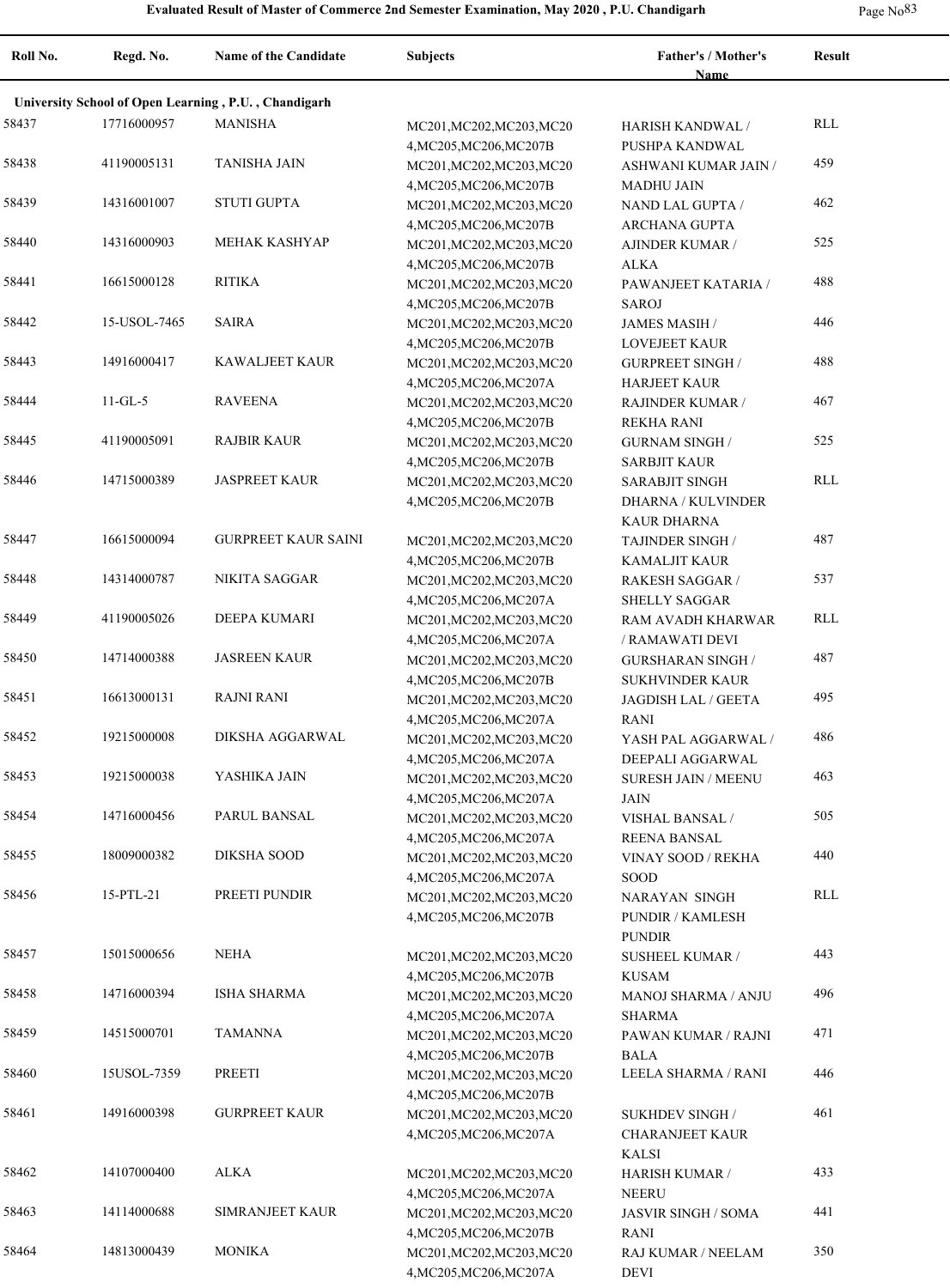| Page No <sup>84</sup> | $\checkmark$ |
|-----------------------|--------------|
|-----------------------|--------------|

| Roll No. | Regd. No.   | <b>Name of the Candidate</b>                         | <b>Subjects</b>                                                                 | <b>Father's / Mother's</b><br><b>Name</b>                     | <b>Result</b> |
|----------|-------------|------------------------------------------------------|---------------------------------------------------------------------------------|---------------------------------------------------------------|---------------|
|          |             | University School of Open Learning, P.U., Chandigarh |                                                                                 |                                                               |               |
| 58465    | 14316000884 | <b>KAJAL SHARMA</b>                                  | MC201, MC202, MC203, MC20<br>4, MC205, MC206, MC207A                            | <b>SHYAM SUNDER</b><br><b>SHARMA / VIJAY</b><br><b>SHARMA</b> | RLL           |
| 58466    | 41160003583 | ANIKA RANI                                           | MC201, MC202, MC203, MC20<br>4, MC205, MC206, MC207A                            | KRISHAN LAL / BINDU                                           | 471           |
| 58467    | 14516000619 | POONAM RANI                                          | MC201, MC202, MC203, MC20                                                       | KULDEEP SINGH /                                               | 514           |
| 58468    | 15016000678 | JYOTI MORYA                                          | 4, MC205, MC206, MC207B<br>MC201, MC202, MC203, MC20                            | <b>PUSHPA</b><br>MUNNA SINGH MORYA /                          | 474           |
| 58469    | 15016000724 | <b>PARMINDER KAUR</b>                                | 4, MC205, MC206, MC207B<br>MC201, MC202, MC203, MC20                            | <b>SAVITA MORYA</b><br><b>BHUPINDER SINGH /</b>               | 518           |
| 58470    | 14516000645 | <b>SHINA</b>                                         | 4, MC205, MC206, MC207B<br>MC201, MC202, MC203, MC20                            | <b>RAVINDER KAUR</b><br><b>BRIJ BHUSHAN / ALKA</b>            | 521           |
| 58471    | 14315000955 | <b>TAMANNA</b>                                       | 4, MC205, MC206, MC207B<br>MC201, MC202, MC203, MC20                            | <b>JOSHI</b><br>VIJAY KUMAR / RADHA                           | 507           |
| 58472    | 14716000481 | <b>RASNAPREET KAUR</b>                               | 4, MC205, MC206, MC207A<br>MC201, MC202, MC203, MC20                            | <b>GURVINDERJIT SINGH /</b>                                   | 558           |
| 58473    | 14112000540 | <b>MEHAK ARORA</b>                                   | 4, MC205, MC206, MC207A<br>MC201, MC202, MC203, MC20                            | PARMJIT KAUR<br>RAKESH KUMAR / RAJNI                          | 529           |
| 58474    | 14914000347 | <b>ANJALI GUPTA</b>                                  | 4, MC205, MC206, MC207A<br>MC201, MC202, MC203, MC20                            | <b>ARORA</b><br>VIJAY PAL / SUMAN                             | RLL           |
| 58475    | 14516000636 | <b>RUCHI JAIN</b>                                    | 4, MC205, MC206, MC207A<br>MC201, MC202, MC203, MC20                            | <b>NARESH JAIN/</b>                                           | 475           |
| 58476    | 15006000520 | <b>RAJWANT KAUR</b>                                  | 4, MC205, MC206, MC207A<br>MC201, MC202, MC203, MC20                            | ANAMIKA JAIN<br>DAVINDER SINGH/                               | RLL           |
| 58477    | 14316000970 | SAKSHI KUMARI LAL                                    | 4, MC205, MC206, MC207A<br>MC201, MC202, MC203, MC20                            | PARAMJIT KAUR<br>AJAY KUMAR LAL /                             | 495           |
| 58478    | 14115000736 | <b>SHOBHA RAWAT</b>                                  | 4, MC205, MC206, MC207A<br>MC201, MC202, MC203, MC20                            | NEETA LAL<br>RAJEY SINGH RAWAT /                              | 471           |
| 58479    | 14115000711 | <b>POONAM</b>                                        | 4, MC205, MC206, MC207B<br>MC201, MC202, MC203, MC20                            | SAROJANI RAWAT<br>ANIL KUMAR / GULAB                          | 481           |
| 58480    | 14415000224 | <b>HIMANSHI</b>                                      | 4, MC205, MC206, MC207B<br>MC201, MC202, MC203, MC20                            | <b>DEVI</b><br>RAMESH CHOPRA /                                | 517           |
| 58481    | 14516000629 | PRIYANKA YADAV                                       | 4, MC205, MC206, MC207A<br>MC201, MC202, MC203, MC20                            | RAJNI CHOPRA<br><b>BABULAL YADAV /</b>                        | 500           |
| 58482    | 14715000493 | <b>SHIVANI RAJ</b>                                   | 4, MC205, MC206, MC207A<br>MC201, MC202, MC203, MC20                            | <b>KUSHUM DEVI</b><br>DES RAJ / SUSHMA DEVI                   | 495           |
| 58483    | 14116000781 | ROSHNI SRIVASTAV                                     | 4, MC205, MC206, MC207B<br>MC201, MC202, MC203, MC20                            | <b>RAJESH KUMAR /</b>                                         | 454           |
| 58484    | 14415000211 | <b>DIVYA LAKSHMI</b>                                 | 4, MC205, MC206, MC207A<br>MC201, MC202, MC203, MC20                            | SUBHADRA DEVI<br><b>GULSHAN KUMAR /</b>                       | 531           |
| 58485    | 14712000487 | SHIVANGI SHARMA                                      | 4, MC205, MC206, MC207B<br>MC201, MC202, MC203, MC20                            | <b>SUNITA RANI</b><br>SANJAY SHARMA / MINI                    | 543           |
| 58486    | 13416000259 | <b>SUKHPREET KAUR</b>                                | 4, MC205, MC206, MC207A<br>MC201, MC202, MC203, MC20                            | <b>SHARMA</b><br>SUKHWINDER SINGH /                           | 408           |
| 58487    | 15010000739 | <b>TARANPREET KAUR</b>                               | 4, MC205, MC206, MC207B<br>MC201, MC202, MC203, MC20                            | SATPAL KAUR<br>HARJAP SINGH / TIRATH                          | 480           |
| 58488    | 25617000037 | <b>MEETU MADAAN</b>                                  | 4, MC205, MC206, MC207B<br>MC201, MC202, MC203, MC20<br>4, MC205, MC206, MC207A | KAUR<br><b>MANOHAR LAL</b><br><b>MADAAN/RAJ</b>               | RLL           |
| 58489    | 14312000875 | <b>VANI</b>                                          | MC201, MC202, MC203, MC20                                                       | <b>MADAAN</b><br>SANJIV MEHTA /                               | 467           |
| 58490    | 14114000617 | <b>DAMANJOT KAUR</b>                                 | 4, MC205, MC206, MC207B<br>MC201, MC202, MC203, MC20                            | VANDANA MEHTA<br><b>JASBIR SINGH / AMRITA</b>                 | 491           |
| 58491    | 20014000284 | <b>AMANPREET KAUR</b>                                | 4, MC205, MC206, MC207A                                                         |                                                               | 491           |
|          |             |                                                      | MC201, MC202, MC203, MC20<br>4, MC205, MC206, MC207A                            | <b>JASWANT SINGH/</b><br><b>GURDEEP KAUR</b>                  |               |
| 58492    | 14915000469 | <b>SAZIA SHAHIN</b>                                  | MC201, MC202, MC203, MC20<br>4, MC205, MC206, MC207A                            | <b>MISBAH AHMED /</b><br><b>NAZIA SHAHIN</b>                  | 463           |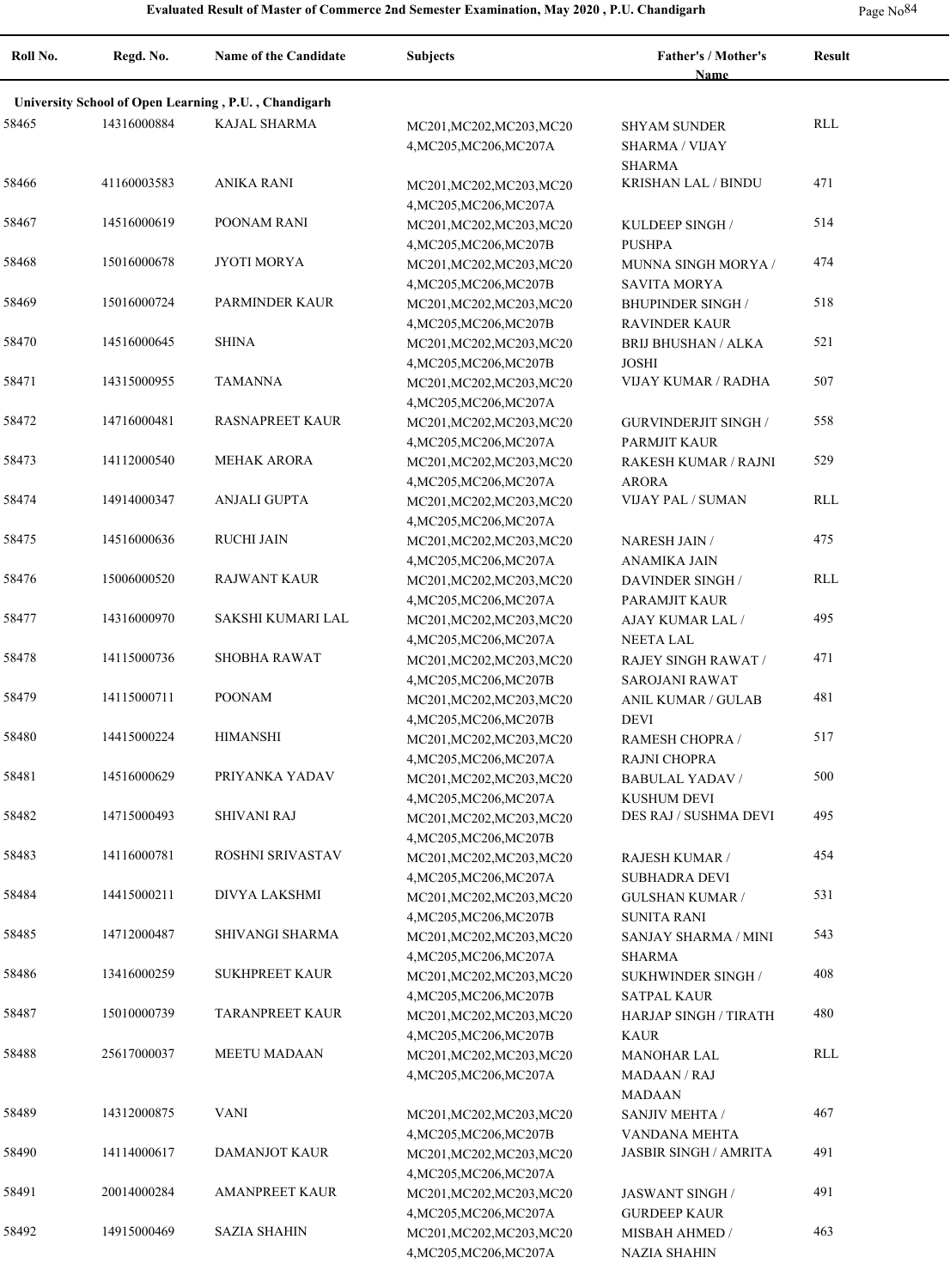| Roll No. | Regd. No.                                            | <b>Name of the Candidate</b>          | Subjects                                             | <b>Father's / Mother's</b><br><b>Name</b>            | Result     |  |  |  |
|----------|------------------------------------------------------|---------------------------------------|------------------------------------------------------|------------------------------------------------------|------------|--|--|--|
|          | University School of Open Learning, P.U., Chandigarh |                                       |                                                      |                                                      |            |  |  |  |
| 58493    | 14114000672                                          | <b>RENU</b>                           | MC201, MC202, MC203, MC20<br>4, MC205, MC206, MC207B | <b>BALRAJ / SUNITA</b>                               | RLL        |  |  |  |
| 58494    | 01-SPM-335                                           | <b>AMBIKA</b>                         | MC201, MC202, MC203, MC20<br>4, MC205, MC206, MC207A | <b>ASHOK KUMAR /</b><br>PAWAN KANTA<br><b>SHARMA</b> | 455        |  |  |  |
| 58495    | 14316000887                                          | KHUSHBOO TIWARI                       | MC201, MC202, MC203, MC20<br>4, MC205, MC206, MC207B | AYODHYA PRASHAD<br>TIWARI / AASHA<br><b>TIWARI</b>   | 490        |  |  |  |
| 58496    | 14316000929                                          | NITIKA SHARMA                         | MC201, MC202, MC203, MC20<br>4, MC205, MC206, MC207B | PARVEEN KUMAR /<br>SUNITA SHARMA                     | 387        |  |  |  |
| 58497    | 14316000952                                          | <b>RAJNI</b>                          | MC201, MC202, MC203, MC20<br>4, MC205, MC206, MC207B | RAJU KUMAR /<br><b>SAROJANI</b>                      | 449        |  |  |  |
| 58498    | 14515000634                                          | <b>NEERU SHARMA</b>                   | MC201, MC202, MC203, MC20<br>4, MC205, MC206, MC207B | PARSHOTAM KUMAR<br>SHARMA / SEEMA<br><b>SHARMA</b>   | 477        |  |  |  |
| 58499    | 14916000462                                          | RITIKA AHUJA                          | MC201, MC202, MC203, MC20<br>4, MC205, MC206, MC207A | <b>SHIV KUMAR / SUNITA</b><br>RANI                   | 494        |  |  |  |
| 58500    | 19814000051                                          | PARWINDER KAUR                        | MC201, MC202, MC203, MC20<br>4, MC205, MC206, MC207B | <b>MOHAN SINGH/</b><br><b>GURMEET KAUR</b>           | 427        |  |  |  |
| 58501    | 15016000776                                          | <b>VARINDER KAUR</b>                  | MC201, MC202, MC203, MC20<br>4, MC205, MC206, MC207B | JAGMAIL SINGH /<br><b>HARJIT KAUR</b>                | 473        |  |  |  |
| 58502    | 41190005050                                          | <b>KAVITA YADAV</b>                   | MC201, MC202, MC203, MC20<br>4, MC205, MC206, MC207A | <b>CHANDER PRAKASH /</b><br>RAMKALA YADAV            | 494        |  |  |  |
| 58503    | 14416000192                                          | <b>NEHA</b>                           | MC201, MC202, MC203, MC20<br>4, MC205, MC206, MC207A | VIJAY KUMAR / INDU<br><b>BALA</b>                    | RLL        |  |  |  |
| 58504    | 14816000405                                          | <b>HARPREET KAUR</b>                  | MC201, MC202, MC203, MC20<br>4, MC205, MC206, MC207A | <b>BALWINDER SINGH/</b><br><b>RASHPAL KAUR</b>       | 467        |  |  |  |
| 58505    | 41190005090                                          | <b>RAGINI DEVI</b>                    | MC201, MC202, MC203, MC20<br>4, MC205, MC206, MC207B | RAM BAKSH / SUNITA<br><b>DEVI</b>                    | <b>RLL</b> |  |  |  |
| 58506    | 41190005111                                          | <b>SHEETAL</b>                        | MC201, MC202, MC203, MC20<br>4, MC205, MC206, MC207B | <b>SUBHASH CHANDER /</b><br><b>SURAHI DEVI</b>       | <b>RLL</b> |  |  |  |
| 58507    | 14714000341                                          | DEEPALI MIGLANI                       | MC201, MC202, MC203, MC20<br>4, MC205, MC206, MC207B | ARVIND KUMAR /<br><b>SEEMA MIGLANI</b>               | 493        |  |  |  |
| 58508    | 18116000955                                          | ANJALI GOYAL                          | MC201, MC202, MC203, MC20<br>4, MC205, MC206, MC207A | LALIT GOYAL /<br>MONIKA GOYAL                        | 547        |  |  |  |
| 58509    | 14416000136                                          | DEEPIKA SHARMA                        | MC201, MC202, MC203, MC20<br>4, MC205, MC206, MC207B | NAVEEN KUMAR /<br><b>ANITA SHARMA</b>                | 438        |  |  |  |
| 58510    | 14309000421                                          | <b>MANPREET KAUR</b>                  | MC201, MC202, MC203, MC20<br>4, MC205, MC206, MC207B | SATWINDER SINGH /<br><b>JASWANT KAUR</b>             | 464        |  |  |  |
| 58511    | 41190005127                                          | <b>SUKHPREET KAUR</b>                 | MC201, MC202, MC203, MC20<br>4, MC205, MC206, MC207B | <b>SARBJIT SINGH /</b><br>KANWALJEET KAUR            | 474        |  |  |  |
| 58512    | 14715000355                                          | <b>HARLEEN KAUR</b>                   | MC201, MC202, MC203, MC20<br>4, MC205, MC206, MC207B | <b>BALJINDERPAL SINGH /</b><br><b>JOGINDER KAUR</b>  | 487        |  |  |  |
| 58513    | 14314000889                                          | YATIKA PRUTHI                         | MC201, MC202, MC203, MC20<br>4, MC205, MC206, MC207A | <b>GULSHAN PRUTHI /</b><br><b>MEENU PRUTHI</b>       | 454        |  |  |  |
| 58514    | 14516000600                                          | NAMITA RANI                           | MC201, MC202, MC203, MC20<br>4, MC205, MC206, MC207A | <b>BALKAR SINGH /</b><br><b>SARISHTA DEVI</b>        | 443        |  |  |  |
| 58515    | 14316000909                                          | <b>MONIKA RANA</b>                    | MC201, MC202, MC203, MC20<br>4, MC205, MC206, MC207A | SH. JASBIR SINGH /<br><b>SURLEKHA</b>                | RLL        |  |  |  |
| 58516    | 14716000376                                          | <b>HARLEEN KAUR</b><br><b>GAMBHIR</b> | MC201, MC202, MC203, MC20<br>4, MC205, MC206, MC207B | <b>RAVINDER SINGH/</b><br><b>AVNEET KAUR</b>         | 431        |  |  |  |
| 58517    | 14615000283                                          | <b>KAMALJEET KAUR</b>                 | MC201, MC202, MC203, MC20<br>4, MC205, MC206, MC207B | <b>BALDEV SINGH/</b><br><b>KULJEET KAUR</b>          | 465        |  |  |  |
| 58518    | 14-USOL-1081                                         | <b>SAKSHI PURI</b>                    | MC201, MC202, MC203, MC20<br>4, MC205, MC206, MC207B | ARUN PURI / RICHA<br>PURI                            | 439        |  |  |  |
| 58519    | 30713000060                                          | <b>SONAM SHARMA</b>                   | MC201, MC202, MC203, MC20<br>4, MC205, MC206, MC207B | HARISH KUMAR /<br><b>MEENA RANI</b>                  | 467        |  |  |  |
| 58520    | 14516000633                                          | RANJANA                               | MC201, MC202, MC203, MC20<br>4, MC205, MC206, MC207A | <b>KASHMIR LAL/</b><br>PALWINDER KAUR                | 440        |  |  |  |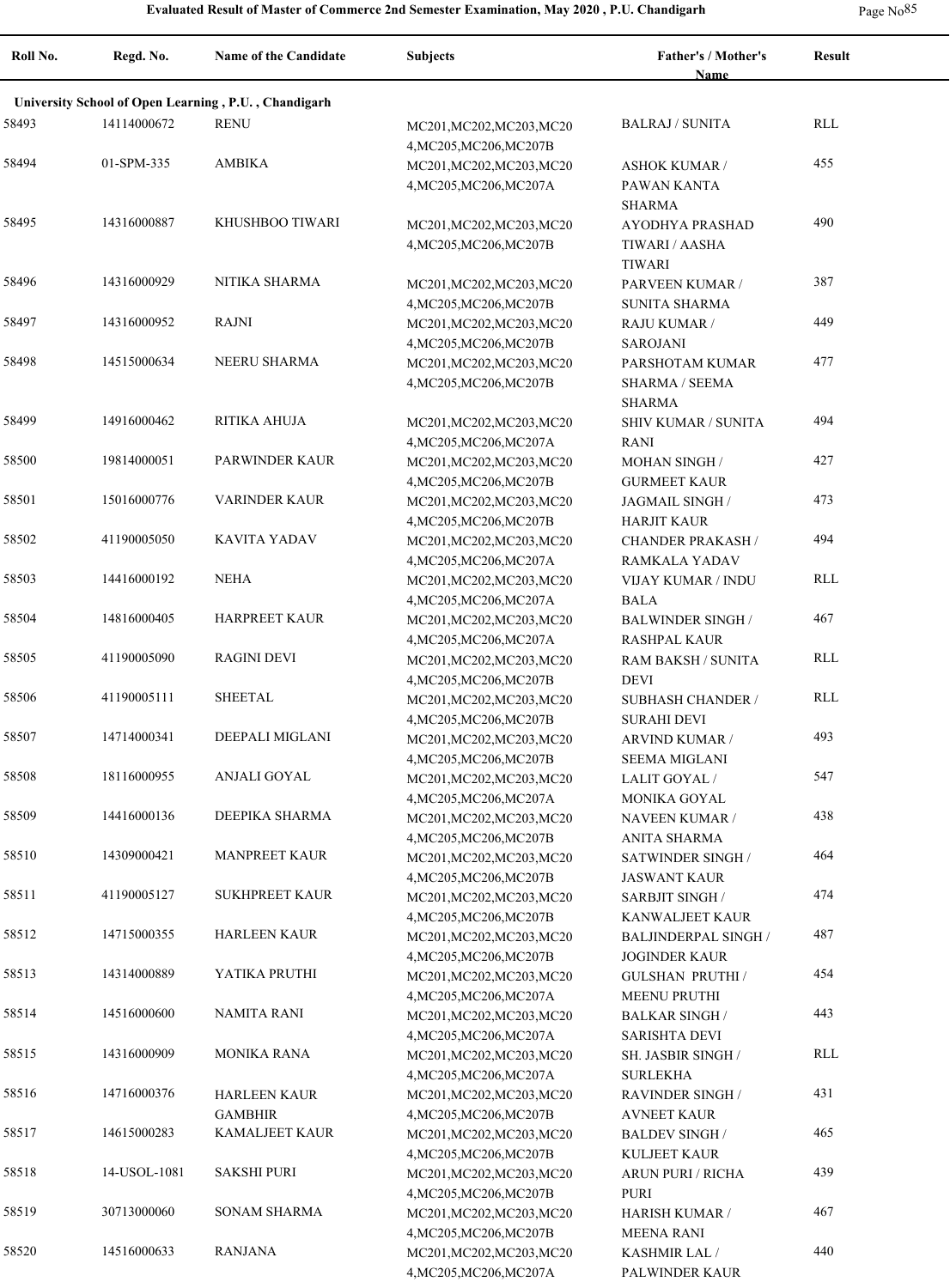| Roll No. | Regd. No.                                            | Name of the Candidate   | <b>Subjects</b>                                      | <b>Father's / Mother's</b><br><b>Name</b>  | <b>Result</b> |  |  |  |
|----------|------------------------------------------------------|-------------------------|------------------------------------------------------|--------------------------------------------|---------------|--|--|--|
|          |                                                      |                         |                                                      |                                            |               |  |  |  |
|          | University School of Open Learning, P.U., Chandigarh |                         |                                                      |                                            |               |  |  |  |
| 58521    | 41190005082                                          | POOJA DEVI              | MC201, MC202, MC203, MC20                            | <b>CHANDER SHEKHAR /</b>                   | RLL           |  |  |  |
|          |                                                      |                         | 4, MC205, MC206, MC207A                              | <b>SUSHMA DEVI</b>                         |               |  |  |  |
| 58522    | 13-USOL-7801                                         | <b>TAMANNA DHIR</b>     | MC201, MC202, MC203, MC20                            | <b>PUSHKIN / REKHA</b>                     | 400           |  |  |  |
| 58523    | 13615000470                                          | HARINDERPAL KAUR        | 4, MC205, MC206, MC207A                              |                                            | <b>RLL</b>    |  |  |  |
|          |                                                      |                         | MC201, MC202, MC203, MC20                            | <b>AMRIK SINGH /</b>                       |               |  |  |  |
| 58524    | 14716000492                                          | <b>SAKSHI ANGRISH</b>   | 4, MC205, MC206, MC207A                              | <b>BHUPINDER KAUR</b>                      | 476           |  |  |  |
|          |                                                      |                         | MC201, MC202, MC203, MC20                            | RAJ ANGRISH / POONAM<br><b>ANGRISH</b>     |               |  |  |  |
| 58525    | 14113000523                                          | DHARNA VASUDEVA         | 4, MC205, MC206, MC207A<br>MC201, MC202, MC203, MC20 | JATINDER KUMAR /                           | 485           |  |  |  |
|          |                                                      |                         | 4, MC205, MC206, MC207B                              | <b>SUDESH</b>                              |               |  |  |  |
| 58526    | 14816000492                                          | <b>SHRUTI SOOD</b>      | MC201, MC202, MC203, MC20                            | RAJESH SOOD / RASHMI                       | 456           |  |  |  |
|          |                                                      |                         | 4, MC205, MC206, MC207B                              | SOOD                                       |               |  |  |  |
| 58527    | 14612000455                                          | <b>KIRANDEEP SHARMA</b> | MC201, MC202, MC203, MC20                            | <b>BHAGWATI PARSAD /</b>                   | 453           |  |  |  |
|          |                                                      |                         | 4, MC205, MC206, MC207A                              | <b>CHAMPA DEVI</b>                         |               |  |  |  |
| 58528    | 14716000266                                          | POONAM PATEL            | MC201, MC202, MC203, MC20                            | <b>CHANDESHWAR SINGH /</b>                 | RLL           |  |  |  |
|          |                                                      |                         | 4, MC205, MC206, MC207A                              | NIRMLA DEVI                                |               |  |  |  |
| 58529    | 14814000415                                          | <b>BHAWNA KANSAL</b>    | MC201, MC202, MC203, MC20                            | <b>ASHWANI KUMAR /</b>                     | <b>RLL</b>    |  |  |  |
|          |                                                      |                         | 4, MC205, MC206, MC207B                              | MEENAKSHI KANSAL                           |               |  |  |  |
| 58530    | 14116000747                                          | <b>MONIKA</b>           | MC201, MC202, MC203, MC20                            | <b>MADAN LAL / GEETA</b>                   | 456           |  |  |  |
|          |                                                      |                         | 4, MC205, MC206, MC207A                              | <b>DEVI</b>                                |               |  |  |  |
| 58531    | 15116000320                                          | <b>ABHIJEET SINGH</b>   | MC201, MC202, MC203, MC20                            | <b>MANINDER SINGH /</b>                    | 467           |  |  |  |
|          |                                                      |                         | 4, MC205, MC206, MC207B                              | DEEP KAWAL KAUR                            |               |  |  |  |
| 58532    | 16915000447                                          | <b>SUKHBIR SINGH</b>    | MC201, MC202, MC203, MC20                            | <b>MANGAL SINGH/</b>                       | 365           |  |  |  |
|          |                                                      |                         | 4, MC205, MC206, MC207B                              | <b>SURINDER KAUR</b>                       |               |  |  |  |
| 58533    | 14216000749                                          | <b>VISHAL</b>           | MC201, MC202, MC203, MC20                            | KRISHAN PAL / REKHA                        | <b>RLL</b>    |  |  |  |
|          |                                                      |                         | 4, MC205, MC206, MC207A                              | <b>RANI</b>                                |               |  |  |  |
| 58534    | 15116000361                                          | <b>ASHISH ARORA</b>     | MC201, MC202, MC203, MC20                            | RAJINDER KUMAR /                           | <b>RLL</b>    |  |  |  |
|          |                                                      |                         | 4, MC205, MC206, MC207B                              | <b>MONIKA RANI</b>                         |               |  |  |  |
| 58535    | 14116000819                                          | <b>ABHISHEK VERMA</b>   | MC201, MC202, MC203, MC20                            | ASHU VERMA / REETU                         | 458           |  |  |  |
| 58536    | 15114000527                                          | RAJAT KUMAR GUPTA       | 4, MC205, MC206, MC207B                              | <b>VERMA</b>                               | RLL           |  |  |  |
|          |                                                      |                         | MC201, MC202, MC203, MC20                            | KAILASH NATH GUPTA                         |               |  |  |  |
| 58537    | 41190005181                                          | <b>SACHIN</b>           | 4, MC205, MC206, MC207A                              | / SAVITRI DEVI<br><b>SUKH RAM / SUSHMA</b> | RLL           |  |  |  |
|          |                                                      |                         | MC201, MC202, MC203, MC20<br>4, MC205, MC206, MC207B |                                            |               |  |  |  |
| 58538    | 14114000872                                          | <b>TAJINDER SINGH</b>   | MC201, MC202, MC203, MC20                            | <b>HARJEET SINGH/</b>                      | 467           |  |  |  |
|          |                                                      |                         | 4, MC205, MC206, MC207B                              | <b>HARMINDER KAUR</b>                      |               |  |  |  |
| 58539    | 14016000683                                          | DEEPANSHU CHHABRA       | MC201, MC202, MC203, MC20                            | ANIL KUMAR CHHABRA                         | Cancelled     |  |  |  |
|          |                                                      |                         | 4, MC205, MC206, MC207A                              | / MAMTA CHHABRA                            |               |  |  |  |
| 58540    | 14216000690                                          | PARDEEP KUMAR           | MC201, MC202, MC203, MC20                            | <b>MUNIB RAM / PUSHPA</b>                  | <b>RLL</b>    |  |  |  |
|          |                                                      |                         | 4, MC205, MC206, MC207B                              | <b>DEVI</b>                                |               |  |  |  |
| 58541    | 15116000484                                          | PARVEEN KUMAR PAL       | MC201, MC202, MC203, MC20                            | RAJESH KUMAR PAL/                          | 496           |  |  |  |
|          |                                                      |                         | 4, MC205, MC206, MC207B                              | <b>MAMTA RANI PAL</b>                      |               |  |  |  |
| 58542    | 13416000299                                          | <b>RAJAN GOYAL</b>      | MC201, MC202, MC203, MC20                            | DAVINDER KUMAR /                           | 466           |  |  |  |
|          |                                                      |                         | 4, MC205, MC206, MC207B                              | <b>MANJU RANI</b>                          |               |  |  |  |
| 58543    | 30716000112                                          | <b>BHAVNESH ARORA</b>   | MC201, MC202, MC203, MC20                            | RAJEEV ARORA / ANITA                       | 461           |  |  |  |
|          |                                                      |                         | 4, MC205, MC206, MC207B                              | <b>ARORA</b>                               |               |  |  |  |
| 58544    | 14216000642                                          | <b>GURKIRAT SINGH</b>   | MC201, MC202, MC203, MC20                            | NAVJOT SINGH / ANITA                       | 414           |  |  |  |
|          |                                                      |                         | 4, MC205, MC206, MC207A                              |                                            |               |  |  |  |
| 58545    | $00 - GL-133$                                        | CHARUL SHARMA           | MC201, MC202, MC203, MC20                            | ROSHAN LAL SHARMA /                        | 452           |  |  |  |
|          |                                                      |                         | 4, MC205, MC206, MC207A                              | <b>KIRAN SHARMA</b>                        |               |  |  |  |
| 58546    | 41190005150                                          | <b>BHUPESH SHARMA</b>   | MC201, MC202, MC203, MC20                            | RAJNEESH SHARMA /                          | RLL           |  |  |  |
|          |                                                      |                         | 4, MC205, MC206, MC207A                              | <b>SUMAN LATA</b>                          |               |  |  |  |
| 58547    | 14116000936                                          | RAJESH KUMAR            | MC201, MC202, MC203, MC20                            | <b>MOHINDER PAL/</b>                       | <b>RLL</b>    |  |  |  |
|          |                                                      |                         | 4, MC205, MC206, MC207B                              | <b>GEETA DEVI</b>                          |               |  |  |  |
| 58548    | 14016000750                                          | PRABHJOT SINGH          | MC201, MC202, MC203, MC20                            | <b>DEVINDER SINGH/</b>                     | <b>RLL</b>    |  |  |  |
|          |                                                      |                         | 4, MC205, MC206, MC207B                              | <b>SUKHJIT KAUR</b>                        |               |  |  |  |
| 58549    | 16915000434                                          | RAJAT                   | MC201, MC202, MC203, MC20                            | ANIL KUMAR / SUNITA                        | 470           |  |  |  |
|          |                                                      |                         | 4, MC205, MC206, MC207B                              |                                            |               |  |  |  |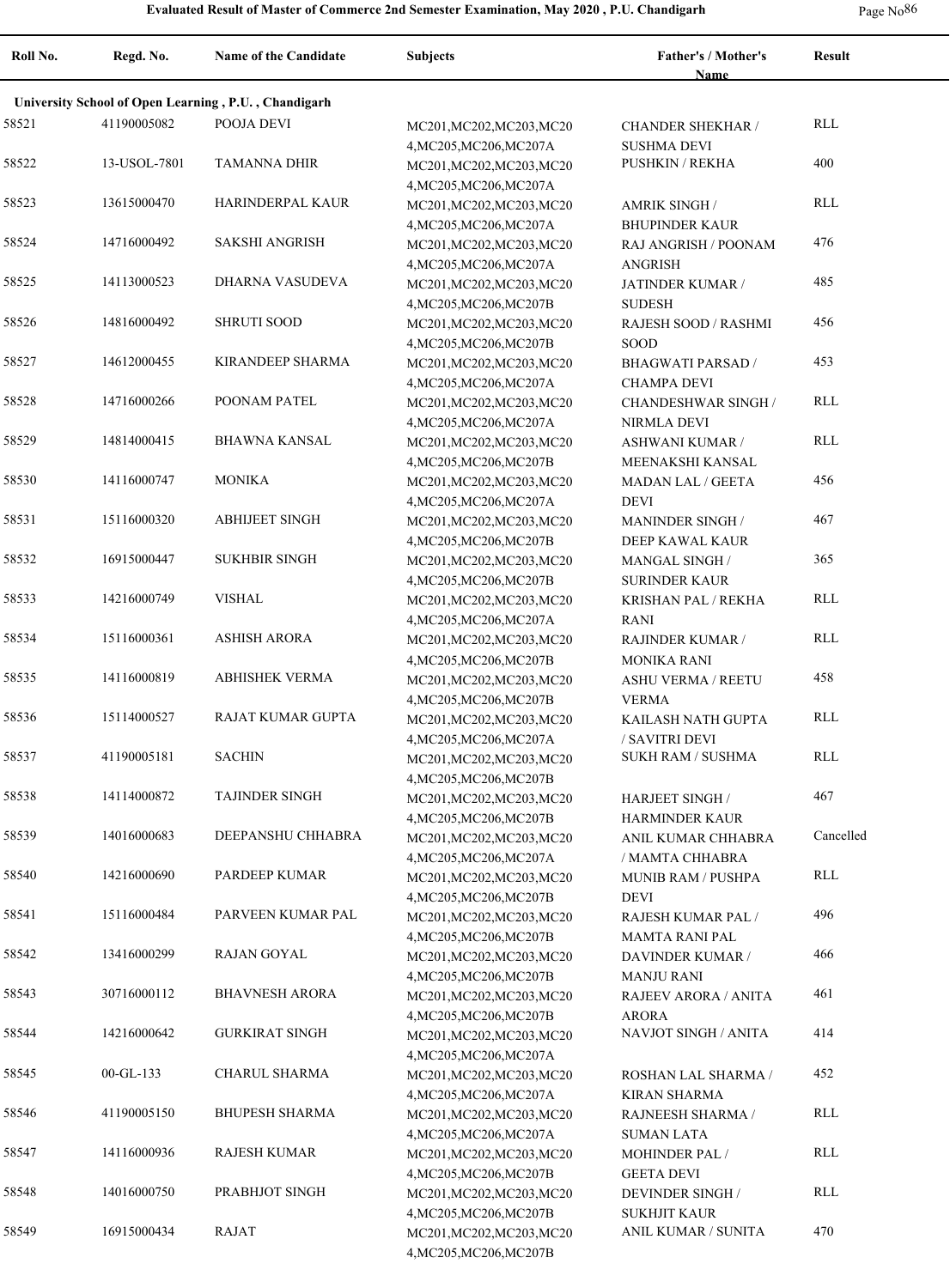**Roll No. Regd. No. Name of the Candidate Subjects Father's / Mother's Name Result University School of Open Learning , P.U. , Chandigarh** 58550 SUKHWINDER SINGH MC201,MC202,MC203,MC20 12911000340 RLL 4,MC205,MC206,MC207B HARNEK SINGH / KARMJEET KAUR 58551 MOHAMMAD SAHIB MC201,MC202,MC203,MC20 41190005174 RLL 4,MC205,MC206,MC207A MOHAMMAD SIRAJ / JUBEDA 58556 18515000125 MANDEEP KAUR MC201, MC202, MC203, MC20 NIRMAL SINGH 551 4,MC205,MC206,MC207A NIRMAL SINGH / PARMINDER KAUR 58559 16114000701 PRIYANKA MC201,MC202,MC203,MC20 SUKHWINDER SINGH 473 4,MC205,MC206,MC207B SUKHWINDER SINGH / SUMAN KAUR 58560 AKSHITA PARMAR MC201,MC202,MC203,MC20 41190005004 Cancelled 4,MC205,MC206,MC207B SUNDIP PARMAR / KANCHAN PARMAR 58561 16316000493 MAHEEP KAUR MC201, MC202, MC203, MC20 HARCHARAN SINGH 450 4,MC205,MC206,MC207B HARCHARAN SINGH / PARVINDER KAUR 58562 16312000587 POOJA RANI MC201, MC202, MC203, MC20 KISHOR CHAND / VIDYA 429 4,MC205,MC206,MC207A KISHOR CHAND / VIDYA RANI 58563 11616000339 VEERPAL KAUR MC201, MC202, MC203, MC20 KARAMJEET KAUR 474 4,MC205,MC206,MC207A KARAMJEET KAUR / KULDEEP KAUR 58564 16116000765 SHUBAM MC201,MC202,MC203,MC20 VINOD KUMAR / SUMAN RLL 4,MC205,MC206,MC207B VINOD KUMAR / SUMAN RANI 58565 41190005184 SHAILAV MC201,MC202,MC203,MC20 MANOHAR LAL / ANJU RLL 4,MC205,MC206,MC207B MANOHAR LAL / ANJU BALA 58566 PARDEEP SINGH MC201,MC202,MC203,MC20 160210563 401 4,MC205,MC206,MC207B DALWAR SINGH / CHARNJEET KAUR 58569 15916000157 GAGANDEEP KAUR MC201, MC202, MC203, MC20 KULWINDER PAL SINGH 528 4,MC205,MC206,MC207A KULWINDER PAL SINGH / GURPREET KAUR 58570 15916000176 NANCY MC201, MC201, MC202, MC203, MC20 AMANDEEP / KIRAN 512 4,MC205,MC206,MC207A AMANDEEP / KIRAN BALA 58571 15915000207 PRIYANKA MC201,MC202,MC203,MC20 ARUN KUMAR / ANU 531 4,MC205,MC206,MC207A ARUN KUMAR / ANU BALA 58572 14716000330 ANKITA MC201, MC202, MC203, MC20 SANJEEV KUMAR SOOD / 479 4,MC205,MC206,MC207B SANJEEV KUMAR SOOD / MONIKA SOOD 58573 MUSKAN GUPTA MC201,MC202,MC203,MC20 4,MC205,MC206,MC207A 15916000175 MUSKAN GUPTA MC201,MC202,MC203,MC20 ASHOK KUMAR GUPTA / 490 RADHA GUPTA 58574 15816000422 MANMEET KAUR MC201, MC202, MC203, MC20 CHANPREET SINGH 491 4,MC205,MC206,MC207A CHANPREET SINGH / JATINDER KAUR 58575 15704000582 PALLAVI MC201, MC201, MC202, MC203, MC20 JIWAN MAL MITTAL / 533 4,MC205,MC206,MC207A JIWAN MAL MITTAL / DARSHANA DEVI 58576 31715000028 HUSANPREET KAUR MC201, MC202, MC203, MC20 JASWINDER SINGH RLL 4,MC205,MC206,MC207B JASWINDER SINGH / SARBJEET KAUR 58577 MEHAK JINDAL MC201,MC202,MC203,MC20 15914000217 477 4,MC205,MC206,MC207A YUDHVIR JINDAL / ALKA JINDAL 58578 HIMANI MC201,MC202,MC203,MC20 15915000175 SOMNATH / AARTI RANI 403 4,MC205,MC206,MC207A 58579 15916000162 JASMILAN KAUR MC201, MC202, MC203, MC20 BHUPINDER SINGH 510 4,MC205,MC206,MC207A BHUPINDER SINGH / GURPREET KAUR 58580 RITIKA MC201,MC202,MC203,MC20 15905000177 RLL 4,MC205,MC206,MC207A ASHOK KUMAR / MANISHA GUPTA 58581 15710000341 RAJDEEP SINGH MC201, MC202, MC203, MC20 JASPAL SINGH 460 4,MC205,MC206,MC207B JASPAL SINGH / KULDEEP KAUR 58582 31016000516 SUNIL GARG MC201, MC202, MC203, MC20 YADWINDER GARG / 489 4,MC205,MC206,MC207B YADWINDER GARG / MANISHA RANI 58583 15716000194 ANKUSH ARORA MC201, MC202, MC203, MC20 SUBHASH CHANDER / 502 4,MC205,MC206,MC207B SUBHASH CHANDER / POONAM 58584 SAHIL SINGLA MC201,MC202,MC203,MC20 31016000504 RLL 4,MC205,MC206,MC207B NARESH KUMAR / MINAKSHI 58587 20015000278 PALAK SHARMA MC201, MC202, MC203, MC20 VINOD KUMAR SHARMA 501 4,MC205,MC206,MC207A VINOD KUMAR SHARMA / SHAMA SHARMA 58588 20015000293 SHALLU DEVI MC201, MC202, MC203, MC20 ASHOK KUMAR / 497 4,MC205,MC206,MC207A ASHOK KUMAR / SHAKTI DEVI